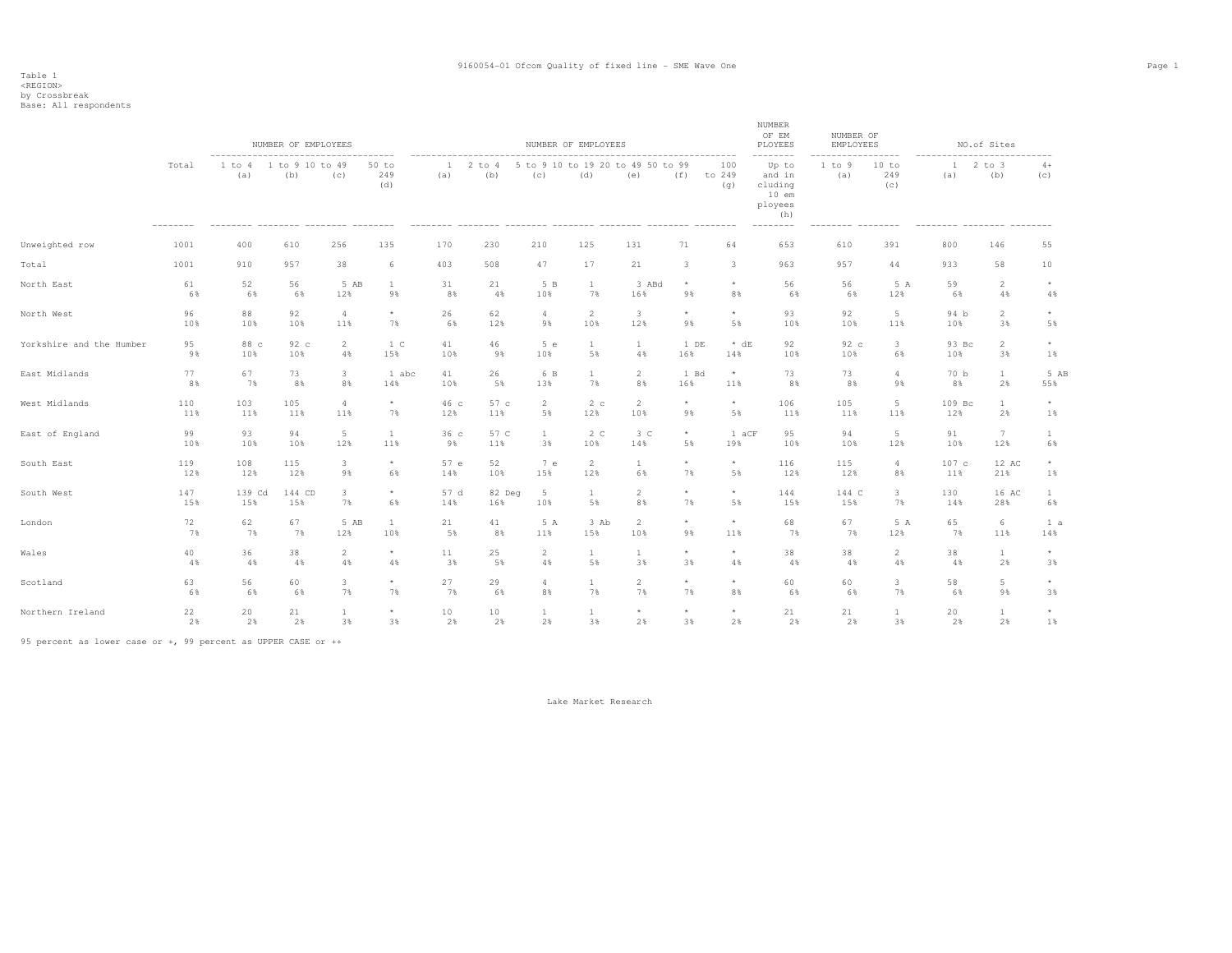|                          |            | --------------------------- | JOB TITLE                            |                        |                       |            |                                | INDUSTRY SECTOR |                                                                                                                                    |                                                                                 | SECTOR<br>----------------- |                        | ---------------------------                | REGION                                     |                                            | -------------------------------------- | NATION                                            |                                            |                                               |
|--------------------------|------------|-----------------------------|--------------------------------------|------------------------|-----------------------|------------|--------------------------------|-----------------|------------------------------------------------------------------------------------------------------------------------------------|---------------------------------------------------------------------------------|-----------------------------|------------------------|--------------------------------------------|--------------------------------------------|--------------------------------------------|----------------------------------------|---------------------------------------------------|--------------------------------------------|-----------------------------------------------|
|                          | Total      | Owner/MD                    | Senior<br>(a) Manager finance<br>(d) | Other<br>(e)           | Primary<br>(a)        | olesale    | Retail Services<br>/ Wh<br>(b) |                 | Go<br>(c) vernment sector,<br>(i)<br>ncluding cluding<br>central,<br>local, arities,<br>ucation quangos,<br>health) profits<br>(d) | Third<br>in<br>ch<br>ed NGOs,<br>and not for<br>etc<br>(e)<br>$- - - - - - - -$ | Private<br>sector<br>(a)    | Third<br>(C)           | Wales Scotland Northern<br>(i)             |                                            | (k) Ireland<br>(1)                         | England<br>(a)                         | (b)                                               |                                            | Wales Scotland Northern<br>(c) Ireland<br>(d) |
| Unweighted row           | 1001       | 486                         | 88                                   | 76                     | 220                   |            | 234                            | 333             | 82                                                                                                                                 | 132                                                                             | 821                         | 132                    | 221                                        | 209                                        | 201                                        | 370                                    | 221                                               | 209                                        | 201                                           |
| Total                    | 1001       | 746                         | 29                                   | 37                     | 205                   |            | 248                            | 310             | 82                                                                                                                                 | 156                                                                             | 827                         | 156                    | 40                                         | 63                                         | 22                                         | 877                                    | 40                                                | 63                                         | 22                                            |
| North East               | 61<br>6%   | 35<br>5%                    | 21%                                  | 6 ACEF<br><sup>1</sup> | $7\phantom{.0}$<br>2% | 3%         | $23$ ae<br>9%                  | 19<br>6%        | 7a<br>9%                                                                                                                           | 6<br>4%                                                                         | 55<br>7%                    | 6<br>4%                | $\overline{\phantom{a}}$<br>$-\,$          | $\overline{\phantom{a}}$<br>$-\frac{6}{5}$ | $\overline{\phantom{a}}$<br>$-\frac{6}{6}$ | 61 BCD<br>7%                           | $\overline{\phantom{a}}$<br>$-\frac{6}{6}$        | $\overline{\phantom{a}}$<br>$-$            | $-$                                           |
| North West               | 96<br>10%  | 11%                         | 82 cde<br>1<br>2%                    | $\mathbf{1}$           | 13<br>2%              | 6%         | 38 ACe<br>15%                  | 23<br>8%        | 11 a<br>14%                                                                                                                        | 11<br>7%                                                                        | 85<br>10%                   | 11<br>7%               | $\overline{\phantom{a}}$<br>$-\frac{6}{5}$ | $\overline{\phantom{a}}$<br>$-$            | $\overline{\phantom{a}}$<br>$-$            | 96 BCD<br>11%                          | $\overline{\phantom{a}}$<br>$-\frac{6}{6}$        | $\overline{\phantom{a}}$<br>$-\frac{6}{6}$ | $-$                                           |
| Yorkshire and the Humber | 95<br>9%   | 80 D<br>11%                 | $\star$<br>$*$ &                     | 16%                    | 6 D<br>13%            | 27 Bc      | 11<br>4%                       | 23<br>7%        | 6<br>7%                                                                                                                            | 29 BCd<br>18%                                                                   | 66<br>8%                    | 29 Ab<br>18%           | $-$ %                                      | $-\frac{6}{6}$                             | $\overline{\phantom{a}}$<br>$-$            | 95 BCD<br>11%                          | $\overline{\phantom{a}}$<br>$-$                   | $\overline{\phantom{m}}$<br>$-\frac{6}{9}$ | $-\frac{6}{6}$                                |
| East Midlands            | 77<br>8%   | 54 d<br>7%                  | $\star$<br>$*$ &                     | $\overline{2}$         | 5%                    | 19 D<br>9% | 16 <sub>d</sub><br>6%          | 35 bDe<br>11%   | $\star$<br>$*$ &                                                                                                                   | 6<br>4%                                                                         | 64<br>8%                    | 6<br>4%                | $\overline{a}$<br>$-$                      | $\sim$<br>$-\frac{6}{5}$                   | $\overline{\phantom{a}}$<br>$-\frac{6}{6}$ | 77 BCD<br>9%                           | $\hspace{0.1mm}-\hspace{0.1mm}$<br>$-\frac{6}{6}$ | $\overline{\phantom{a}}$<br>$-\frac{6}{6}$ | $\overline{\phantom{0}}$<br>$-\frac{6}{5}$    |
| West Midlands            | 110<br>11% | 89 D<br>12%                 | $^\star$<br>$*$ &                    | 15%                    | 6 Df<br>15%           | 32 ce      | 27<br>11%                      | 29<br>9%        | 10<br>13%                                                                                                                          | 11<br>7%                                                                        | 98<br>12%                   | 11<br>7%               | $\overline{\phantom{a}}$<br>$-$            | $\overline{\phantom{a}}$<br>$-\frac{6}{6}$ | $\overline{\phantom{a}}$<br>$-\frac{6}{6}$ | 110 BCD<br>13%                         | $\overline{\phantom{a}}$<br>$-\frac{6}{6}$        | $\overline{\phantom{a}}$<br>$-$            | $-$                                           |
| East of England          | 99<br>10%  | 68<br>9%                    | 21%                                  | 6 AF                   | 12<br>11 AF<br>29%    | 6%         | 27a<br>11%                     | 37 ae<br>12%    | 16 AbE<br>19%                                                                                                                      | 8<br>5%                                                                         | 90c<br>11%                  | 8<br>5%                | $\overline{\phantom{0}}$<br>$-\frac{6}{5}$ | $\overline{\phantom{m}}$<br>$-\frac{6}{5}$ | $\overline{\phantom{a}}$<br>$-$            | 99 BCD<br>11%                          | $\overline{\phantom{a}}$<br>$-$                   | $\overline{\phantom{a}}$<br>$-\frac{6}{6}$ | $-$                                           |
| South East               | 119<br>12% | 98 CD<br>13%                | $^\star$<br>$1\%$                    | 18%                    | 7 CD<br>21<br>10%     |            | 15<br>6%                       | 29<br>9%        | 16 aBc<br>19%                                                                                                                      | 39 ABC<br>25%                                                                   | 75<br>9%                    | 39 A<br>25%            | $\overline{\phantom{m}}$<br>$-\,$ $\,$     | $\overline{\phantom{a}}$<br>$-\frac{6}{5}$ | $\sim$<br>$-\,$ $\,$                       | 119 BCD<br>14%                         | $\overline{\phantom{a}}$<br>$-\,$ $\,$            | $\overline{\phantom{a}}$<br>$-$            | $\overline{\phantom{0}}$<br>$-\,$             |
| South West               | 147<br>15% | 14%                         | 101 cdEf<br><sup>1</sup><br>4%       | $\mathbf{1}$           | 18%<br>2%             | 38 bDe     | 28<br>11%                      | 59 bDe<br>19%   | $5 -$<br>6%                                                                                                                        | 16<br>11%                                                                       | 130 B<br>16%                | 16 <sub>b</sub><br>11% | $\overline{a}$<br>$-\frac{6}{9}$           | $\sim$<br>$-$                              | $\sim$<br>$-$                              | 147 BCD<br>17%                         | $\hspace{0.1mm}-\hspace{0.1mm}$<br>$-$            | $\overline{\phantom{a}}$<br>$-$            | $-\frac{6}{5}$                                |
| London                   | 72<br>7%   | 49<br>7%                    | 22%                                  | 6 AE<br>$\overline{2}$ | 12<br>4%              | 6%         | 26 C<br>11%                    | 8<br>3%         | $5 -$<br>6%                                                                                                                        | $21 \naC$<br>13%                                                                | 51<br>6%                    | 21 Ab<br>13%           | $\overline{\phantom{a}}$<br>$-\frac{6}{5}$ | $\overline{\phantom{a}}$<br>$-\frac{6}{5}$ | $\equiv$<br>$-\frac{6}{5}$                 | 72 BCD<br>8%                           | $\overline{\phantom{a}}$<br>$-\frac{6}{6}$        | $\overline{\phantom{a}}$<br>$-\frac{6}{6}$ | $-\frac{6}{5}$                                |
| Wales                    | 40         | 27                          | $\overline{2}$                       |                        | $7\overline{ }$       |            | 13                             | 15              | $\overline{2}$                                                                                                                     | $\overline{\mathbf{3}}$                                                         | 36                          | 3                      | 40<br>ABCDEFGH                             |                                            |                                            |                                        | 40 ACD                                            |                                            |                                               |

 IKL 4% 4% 7% 3% 4% 5% 5% 2% 2% 4% 2% 100% -% -% -% 100% -% -% Scotland 63 47 5 AEf 1 12 18 26 e 3 4 58 4 - 63 - - - 63 ABD - ABCDEFGH IJL IJL 100% 6% 6% 17% 1% 6% 7% 8% 3% 3% 7% 3% -% 100% -% -% -% 100% -%

95 percent as lower case or +, 99 percent as UPPER CASE or ++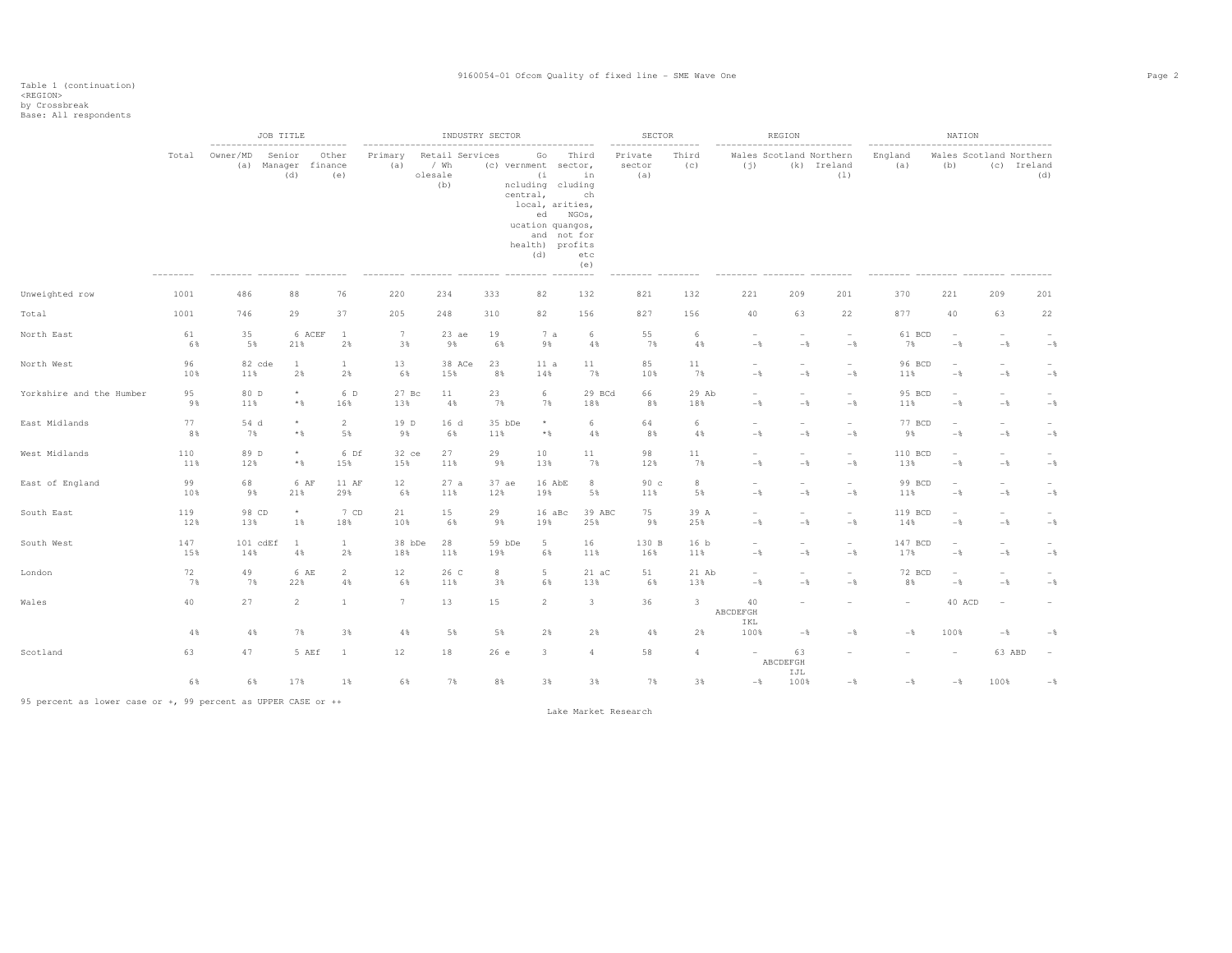|                  |                            | JOB TITLE<br>--------------------------- |                                                         |                         |                | INDUSTRY SECTOR                           |     |                                                                       | <b>SECTOR</b>                                                                                                                |                                                                     |              | REGION                                                            |       |                                           | NATION                                                |     |                                |                |
|------------------|----------------------------|------------------------------------------|---------------------------------------------------------|-------------------------|----------------|-------------------------------------------|-----|-----------------------------------------------------------------------|------------------------------------------------------------------------------------------------------------------------------|---------------------------------------------------------------------|--------------|-------------------------------------------------------------------|-------|-------------------------------------------|-------------------------------------------------------|-----|--------------------------------|----------------|
|                  | Total<br>---------<br>1001 | Owner/MD<br>(a)                          | Senior<br>Manager<br>(a)<br>--------- -------- -------- | Other<br>finance<br>(e) | Primary<br>(a) | Retail Services<br>/ Wh<br>olesale<br>(b) |     | Go<br>(c) vernment<br>(1<br>central,<br>ed<br>ucation quangos,<br>(d) | Third<br>sector,<br>in<br>ncluding cluding<br>ch<br>local, arities,<br>NGOs,<br>and not for<br>health) profits<br>etc<br>(e) | -----------------<br>Private<br>sector<br>(a)<br>--------- -------- | Third<br>(c) | ---------------------------<br>(i)<br>--------- -------- -------- | (k)   | Wales Scotland Northern<br>Ireland<br>(1) | England<br>(a)<br>--------- -------- ------- -------- | (b) | Wales Scotland Northern<br>(C) | Ireland<br>(d) |
| Unweighted row   |                            | 486                                      | 88                                                      | 76                      | 220            | 234                                       | 333 | 82                                                                    | 132                                                                                                                          | 821                                                                 | 132          | 221                                                               | 209   | 201                                       | 370                                                   | 221 | 209                            | 201            |
| Total            | 1001                       | 746                                      | 29                                                      | 37                      | 205            | 248                                       | 310 | 82                                                                    | 156                                                                                                                          | 827                                                                 | 156          | 40                                                                | 63    | 22                                        | 877                                                   | 40  | 63                             | 22             |
| Northern Ireland | 22                         | 16                                       |                                                         |                         |                | 5                                         |     |                                                                       | $\mathcal{P}$                                                                                                                | 20                                                                  |              | $\overline{\phantom{a}}$                                          |       | 22<br>ABCDEFGH<br>IJK                     |                                                       |     | $\overline{\phantom{a}}$       | 22 ABC         |
|                  | 2%                         | $2\%$                                    | 3%                                                      | $1\%$                   | 3%             | 2%                                        | 2%  | 1%                                                                    | $1\%$                                                                                                                        | 2%                                                                  | $1\%$        | $-$                                                               | $-$ % | 100%                                      |                                                       |     | $ \frac{1}{2}$                 | 100%           |

95 percent as lower case or +, 99 percent as UPPER CASE or ++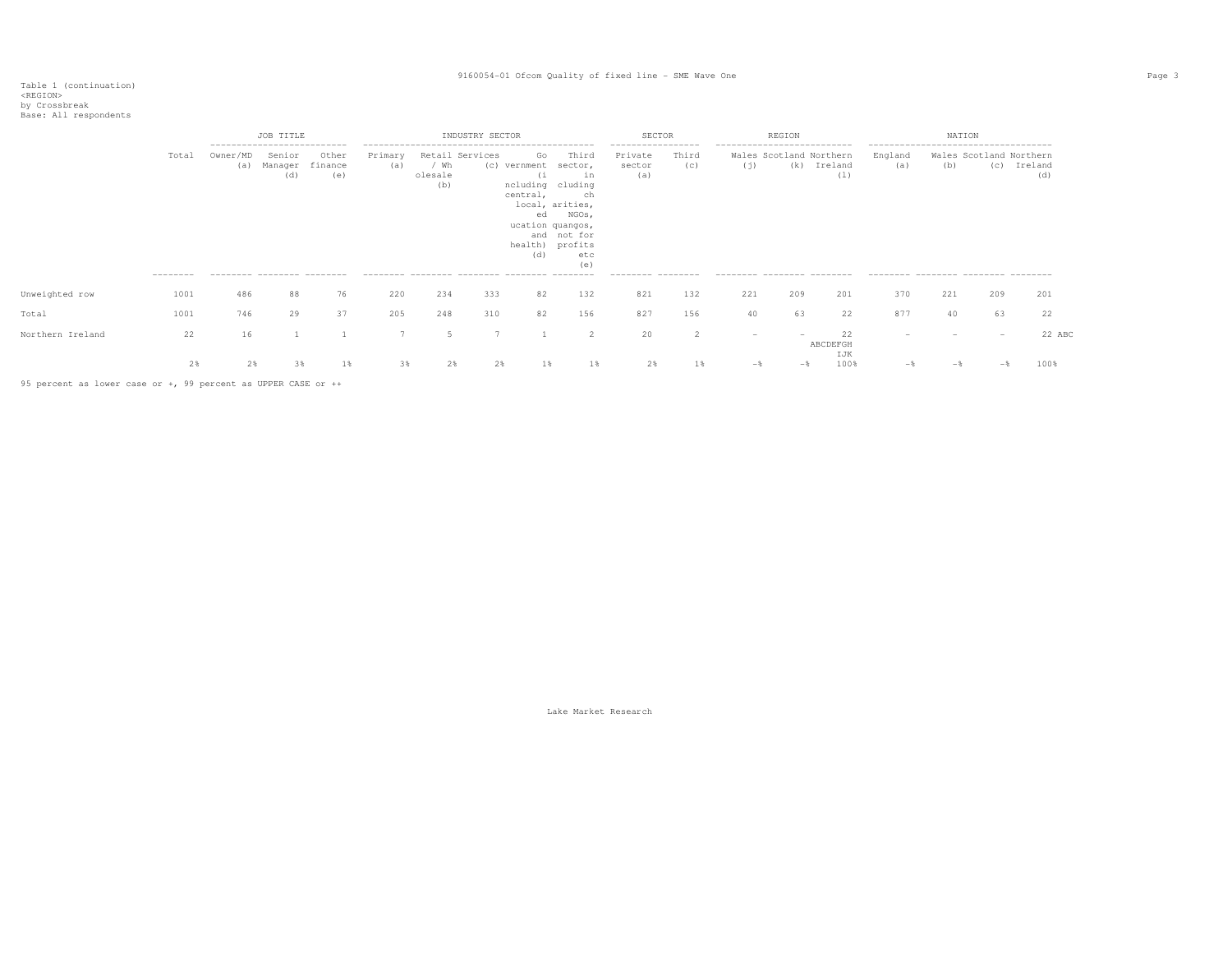### Table 1 (continuation)<br><REGION> by Crossbreak<br>Base: All respondents

|                          |                |                 | URBANITY       |                                           |                | -------                                                                           | URBAN DETAIL    |              |
|--------------------------|----------------|-----------------|----------------|-------------------------------------------|----------------|-----------------------------------------------------------------------------------|-----------------|--------------|
|                          | Total          | Urban<br>(a)    | Rural          | -----------<br>Remote<br>(b) Rural<br>(c) | All<br>(d)     | Large<br>Rural City / town towns<br>Smaller (b)<br>city<br>/ large<br>town<br>(a) | Medium          | Small<br>(C) |
| Unweighted row           | 1001           | 720             | 174            | 106                                       | 280            | 281                                                                               | 225             | 214          |
| Total                    | 1001           | 736             | 222            |                                           |                | 42 264 285                                                                        | 240             | 212          |
| North East               | 61             | 54 bCD          | $7^{\circ}$    | $\sim$ 100 $\mu$                          | 7              | 12                                                                                | 20              | 21a          |
|                          | 6%             | 7%              | 3%             | $ \sim$                                   | 3%             | 4%                                                                                | 9%              | 10%          |
| North West               | 96<br>10%      | 80 bd<br>11%    | 11<br>5%       | 12%                                       | 5 bd 16<br>6%  | 13<br>$4\%$                                                                       | 51 AC<br>21%    | 16<br>7%     |
| Yorkshire and the Humber | 95             | 58 C            | 37 AC          | the company of                            | 37 AC          | 29 B                                                                              | 7               | 22 B         |
|                          | 9%             | 8%              | 17%            | $-8$                                      | 14%            | 10%                                                                               | 3%              | 10%          |
| East Midlands            | 77             | 58 C            | 19 C           | $\sim 10^{-10}$ km s $^{-1}$              | 19 C           | 17 - 17                                                                           | $22 -$          | 18           |
|                          | 8%             | 8%              | $8\%$          | $-8$                                      | 7%             | 6%                                                                                | 9%              | 9%           |
| West Midlands            | 110            | 68              | $32 -$         | 10 Abd                                    | 42 A           | 47 BC                                                                             | 16 <sub>c</sub> | $5 -$        |
|                          | 11%            | 9%              | 14%            | 24%                                       | 16%            | 16%                                                                               | 7%              | 2%           |
| East of England          | 99             | 78 C            | 22 C           | $\sim 10^{-10}$                           | 22 C           | 22                                                                                | 29              | 27           |
|                          | 10%            | 11%             | 10%            | $-$                                       | 8%             | 8%                                                                                | 12%             | 13%          |
| South East               | 119            | 85 C            | 34 C           | $\sim$ 100 $\mu$                          | 34 C           | 22                                                                                | 46 AC           | 16           |
|                          | 12%            | 11%             | 15%            | $-$ %                                     | 13%            | 8%                                                                                | 19%             | 8%           |
| South West               | 147            | 103 C           | 43 C           | $\frac{1}{2}$                             | 44 C           | 27                                                                                | 28              | 47 AB        |
|                          | 15%            | 14%             | 19%            | 2%                                        | 17%            | 10%                                                                               | 12%             | 22%          |
| London                   | 72             | 72 BCD          | $\sim$         | $\sim$ 100 $\mu$                          | $\sim$ $-$     | 72 BC                                                                             | $-$             | $\sim$       |
|                          | 7%             | 10%             | $ \frac{8}{3}$ | $-$                                       | $ \frac{6}{3}$ | 25%                                                                               | $-$             | $-$          |
| Wales                    | 40             | 23              | 9              | 7 ABD                                     | 16a            | $5 -$                                                                             | 7               | 11a          |
|                          | $4\frac{8}{5}$ | 3%              | 4%             | 17%                                       | 6%             | 2%                                                                                | 3%              | 5%           |
| Scotland                 | 63             | 45 b            | 4              | 15 ABD                                    | 18 B           | 13                                                                                | $-9$            | 23 AB        |
|                          | 6%             | 6%              | $2\%$          | 35%                                       | 7%             | 5%                                                                                | $-48$           | 11%          |
| Northern Ireland         | 22<br>$2\%$    | $13 -$<br>$2\%$ | $5 -$<br>2%    | 4 ABd<br>9%                               | 9<br>3%        | $4 -$<br>18                                                                       | $4\overline{ }$ | 6<br>2% 3%   |

95 percent as lower case or +, 99 percent as UPPER CASE or ++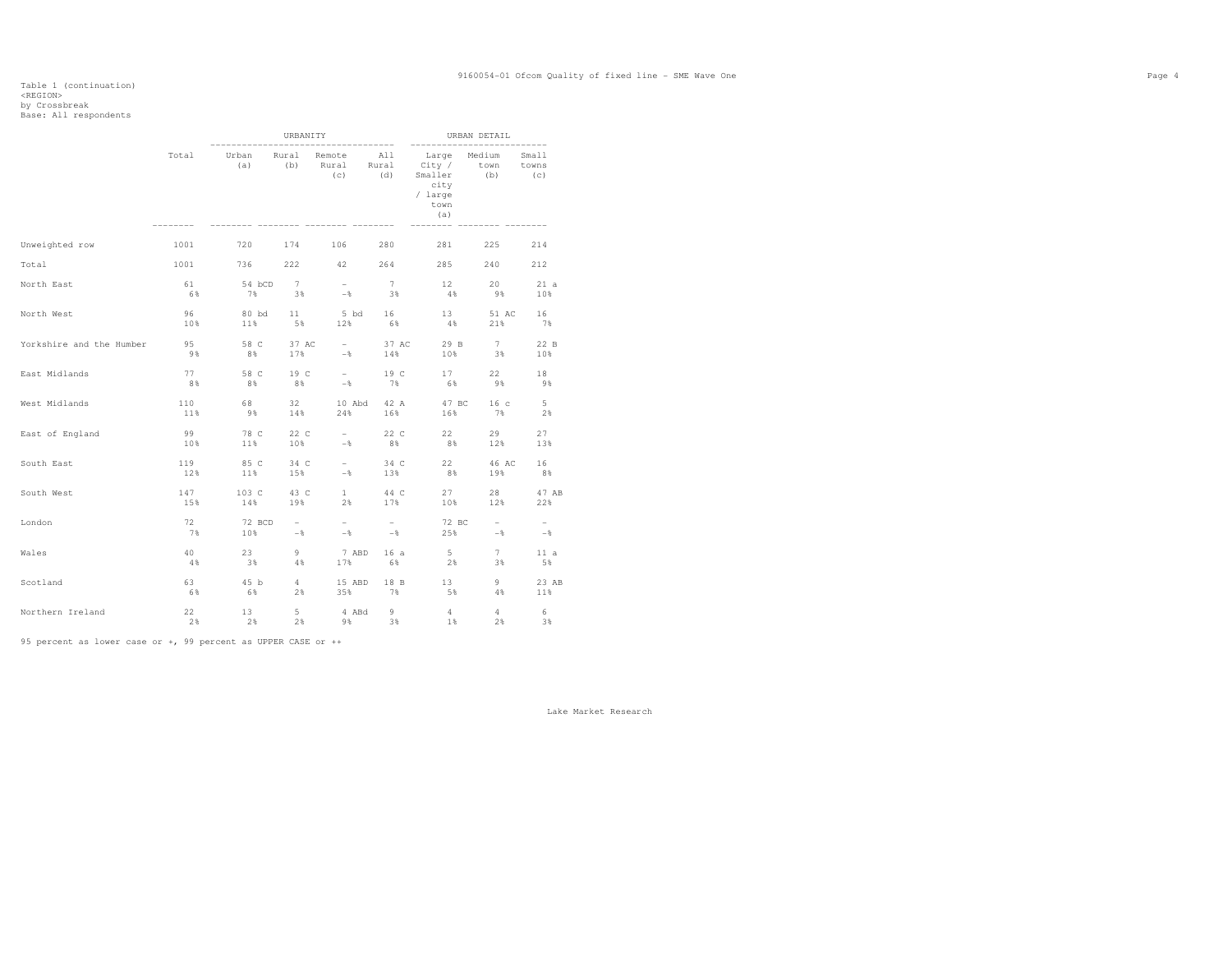### Table 2<br><S2> Which of the following do you have in your business?<br>by Crossbreak<br>Base: All respondents

|                                                                                        |            |               | NUMBER OF EMPLOYEES    |                      |                     |                       |                       | NUMBER OF EMPLOYEES |              |                                          |                     |                        | NUMBER<br>OF EM<br>PLOYEES                                          | NUMBER OF<br><b>EMPLOYEES</b> |                      |            | NO.of Sites          |                     |
|----------------------------------------------------------------------------------------|------------|---------------|------------------------|----------------------|---------------------|-----------------------|-----------------------|---------------------|--------------|------------------------------------------|---------------------|------------------------|---------------------------------------------------------------------|-------------------------------|----------------------|------------|----------------------|---------------------|
|                                                                                        | Total      | 1 to 4<br>(a) | 1 to 9 10 to 49<br>(b) | (C)                  | 50 to<br>249<br>(d) | <sup>1</sup><br>(a)   | $2$ to $4$<br>(b)     | (C)                 | (d)          | 5 to 9 10 to 19 20 to 49 50 to 99<br>(e) | (f)                 | 100<br>to 249<br>(q)   | Up to<br>and in<br>cluding<br>$10$ em<br>ployees<br>(h)<br>-------- | 1 to 9<br>(a)                 | 10 to<br>249<br>(c)  | 1<br>(a)   | $2$ to $3$<br>(b)    | $4+$<br>(c)         |
| Unweighted row                                                                         | 1001       | 400           | 610                    | 256                  | 135                 | 170                   | 230                   | 210                 | 125          | 131                                      | 71                  | 64                     | 653                                                                 | 610                           | 391                  | 800        | 146                  | 55                  |
| Total                                                                                  | 1001       | 910           | 957                    | 38                   | 6                   | 403                   | 508                   | 47                  | 17           | 21                                       | 3                   | 3                      | 963                                                                 | 957                           | 44                   | 933        | 58                   | 10                  |
| Standard PSTN<br>landline telephone                                                    | 909        | 839 CD        | 878 CD                 | 28 D                 | $\mathbf{3}$        | 384<br>bCDEFG         | 455 CDEFG 38 fG       |                     | 13 G         | 16 G                                     | 2 G                 | 1                      | 882                                                                 | 878 C                         | 32                   | 859 Bc     | 42                   | 8                   |
|                                                                                        | 91%        | 92%           | 92%                    | 75%                  | 56%                 | 95%                   | 90%                   | 82%                 | 75%          | 75%                                      | 68%                 | 42%                    | 92%                                                                 | 92%                           | 72%                  | 92%        | 73%                  | 84%                 |
| ISDN 2/2e                                                                              | 93<br>9%   | 65<br>7%      | 77<br>8%               | 15 ABD<br>39%        | 1 AB<br>19%         | $5\phantom{.0}$<br>1% | 60 A<br>12%           | 12 AB<br>25%        | 42%          | 7 ABCFG 8 ABcF<br>37%                    | 1 A<br>15%          | 1 Ab<br>23%            | 79<br>8%                                                            | 77<br>8%                      | 16 A<br>36%          | 88<br>9%   | $\overline{4}$<br>7% | $\mathbf{1}$<br>11% |
| ISDN 30                                                                                | 36<br>4%   | 21<br>2%      | 25<br>3%               | 8 AB<br>22%          | 3 ABC<br>51%        | $\sim$<br>$-$         | 21 A<br>4%            | 4 Ab<br>8%          | 3 ABC<br>17% | 5 ABC<br>25%                             | 44%                 | 1 ABCDE 2 ABCDE<br>59% | 25<br>3%                                                            | 25<br>3%                      | 11 A<br>26%          | 31<br>3%   | 3<br>5%              | 2 AB<br>17%         |
| Copper/Standard<br>Broadband<br>(via fixed line)                                       | 567<br>57% | 517 cD<br>57% | 546 cD<br>57%          | 18<br>48%            | 2<br>41%            | 206 f<br>51%          | 311 aDFq<br>61%       | 29 aDFg<br>62%      | 7<br>44%     | 11 f<br>51%                              | $\mathbf{1}$<br>36% | <sup>1</sup><br>46%    | 549<br>57%                                                          | 546 C<br>57%                  | 21<br>47%            | 527<br>56% | 32<br>56%            | 8 AB<br>78%         |
| Cable Broadband                                                                        | 33<br>3%   | 29<br>3%      | 32<br>3%               | $\mathbf{1}$<br>3%   | * abc<br>7%         | 27 B<br>7%            | $\overline{2}$<br>$*$ | 3B<br>6%            | $*$ B<br>3%  | 1 B<br>3%                                | $*$ B<br>6%         | * Bde<br>9%            | 32<br>3%                                                            | 32<br>3%                      | $\mathbf{1}$<br>3%   | 33<br>4%   | $\star$<br>$*$ &     | $^{\star}$<br>1%    |
| Fibre/superfast<br>broadband<br>(via fixed line)                                       | 236<br>24% | 200<br>22%    | 213<br>22%             | 19 AB<br>50%         | 4 ABC<br>66%        | 59<br>15%             | 140 A<br>28%          | 13 A<br>28%         | 8 ABC<br>49% | 11 ABC<br>51%                            | 2 ABCd<br>65%       | 67%                    | 2 ABCde 217<br>22%                                                  | 213<br>22%                    | 23 A<br>52%          | 214<br>23% | 20 A<br>34%          | 2<br>21%            |
| Mobile broadband through<br>a USB Modem or 'dongle'                                    | 92<br>9%   | 80<br>9%      | 84<br>9%               | 7 AB<br>17%          | 2 ABC<br>30%        | 12<br>3%              | 67 A<br>13%           | 4 A<br>9%           | 3 AC<br>19%  | 3 Ac<br>16%                              | 1 ABCdE<br>35%      | 1 AbC<br>25%           | 85<br>9%                                                            | 84<br>9%                      | 8 A<br>19%           | 77<br>8%   | 14 A<br>24%          | $\mathbf{1}$<br>14% |
| Other broadband<br>(such as fixed wireless<br>broadband, satellite<br>broadband, etc.) | 49<br>5%   | 46<br>5%      | 47<br>5%               | $\overline{2}$<br>4% | 1 abc<br>10%        | 27<br>7%              | 19<br>4%              | 1<br>2%             | 1<br>4%      | $\mathbf{1}$<br>5%                       | $*$ c<br>7%         | * BCDe<br>13%          | 47<br>5%                                                            | 47<br>5%                      | $\overline{2}$<br>5% | 48<br>5%   | $\mathbf{1}$<br>2%   | 1<br>7%             |
| Smartphones<br>e.g. iPhone, Samsung<br>Galaxy, Blackberry etc                          | 515<br>51% | 466<br>51%    | 488<br>51%             | $23$ ab<br>60%       | 4 AB<br>70%         | 200<br>50%            | 266<br>52%            | 22<br>47%           | 9<br>52%     | 14 ABCd<br>67%                           | 2 abCd<br>67%       | 2 ABCD<br>74%          | 490<br>51%                                                          | 488<br>51%                    | 27 A<br>62%          | 455<br>49% | 51 A<br>87%          | 9 A<br>90%          |
|                                                                                        |            |               |                        |                      |                     |                       |                       |                     |              |                                          |                     |                        |                                                                     |                               |                      |            |                      |                     |

95 percent as lower case or +, 99 percent as UPPER CASE or ++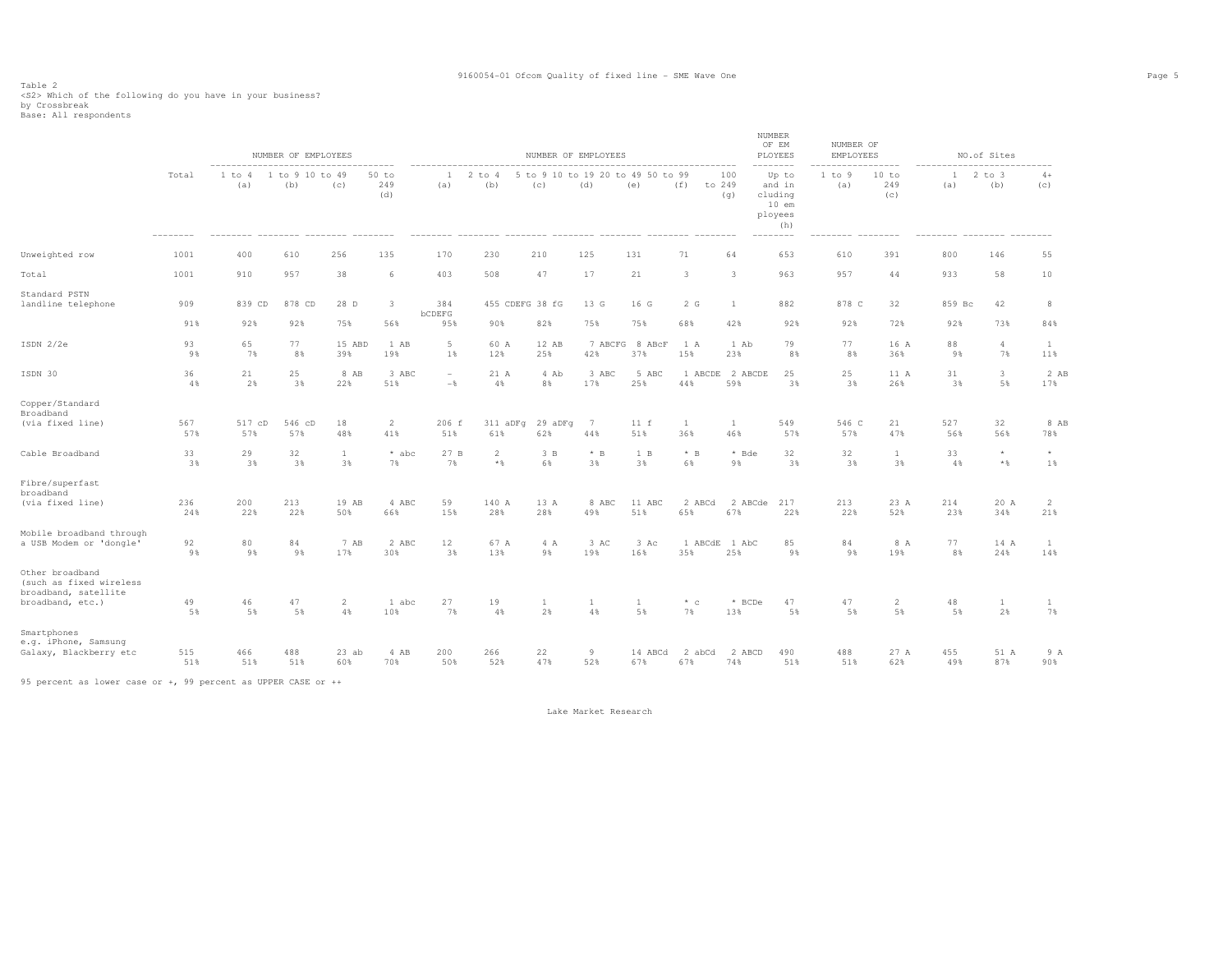Table 2 (continuation)<br><S2> Which of the following do you have in your business?<br>by Crossbreak<br>Base: All respondents

|                                                                           |                            |                                                                                          | NUMBER OF EMPLOYEES  |              |                       |                                            |                | NUMBER OF EMPLOYEES          |              |                    |                 |                      | NUMBER<br>OF EM<br>PLOYEES                                                      | NUMBER OF<br>EMPLOYEES     |                                                      |              | NO.of Sites                                    |             |
|---------------------------------------------------------------------------|----------------------------|------------------------------------------------------------------------------------------|----------------------|--------------|-----------------------|--------------------------------------------|----------------|------------------------------|--------------|--------------------|-----------------|----------------------|---------------------------------------------------------------------------------|----------------------------|------------------------------------------------------|--------------|------------------------------------------------|-------------|
|                                                                           | Total<br>$- - - - - - - -$ | -------------------------------------<br>1 to<br>(a)<br>-------- -------- -------- ----- | to 9 10 to 49<br>(b) | (C)          | $50$ to<br>249<br>(d) | $\overline{2}$<br>(a)                      | to 4<br>(b)    | 5 to 9 10 to 19 20 to<br>(C) | (d)          | 49 50 to 99<br>(e) | (f)<br>-------- | 100<br>to 249<br>(q) | --------<br>Up to<br>and in<br>cluding<br>$10$ em<br>ployees<br>(h)<br>-------- | 1 to 9<br>(a)<br>--------- | --------<br>10 to<br>249<br>(c)<br>$- - - - - - - -$ | -----<br>(a) | $2$ to $3$<br>(b)<br>--------- -------- ------ | $4+$<br>(c) |
| Unweighted row                                                            | 1001                       | 400                                                                                      | 610                  | 256          | 135                   | 170                                        | 230            | 210                          | 125          | 131                | 71              | 64                   | 653                                                                             | 610                        | 391                                                  | 800          | 146                                            | 55          |
| Total                                                                     | 1001                       | 910                                                                                      | 957                  | 38           | 6                     | 403                                        | 508            | 47                           | 17           | 21                 | 3               | 3                    | 963                                                                             | 957                        | 44                                                   | 933          | 58                                             | 10          |
| Standard mobile phones<br>i.e. a mobile phone<br>that is not a smartphone | 143<br>14%                 | 125<br>14%                                                                               | 129<br>14%           | 12 AB<br>31% | 2 AB<br>35%           | 66<br>16%                                  | 59<br>12%      | $\overline{4}$<br>10%        | 5 ABC<br>31% | 6 ABC<br>31%       | 1 ABC<br>37%    | 1 ABC<br>32%         | 130<br>14%                                                                      | 129<br>14%                 | 14 A<br>31%                                          | 138 B<br>15% | $4\phantom{.0}$<br>6%                          | 2B<br>18%   |
| Leased lines or<br>private circuits                                       | 45<br>4%                   | 32<br>3%                                                                                 | 34<br>4%             | 9 AB<br>24%  | 2 ABc<br>36%          | $\overline{\phantom{a}}$<br>$-\frac{6}{5}$ | 32 A<br>6%     | 2 A<br>4%                    | 4 ABC<br>26% | 5 ABC<br>22%       | 1 ABC<br>26%    | 1 ABCDEF<br>48%      | 36<br>4%                                                                        | 34<br>4%                   | 11 A<br>26%                                          | 35<br>4%     | 8 A<br>14%                                     | 1 a<br>9%   |
| Ethernet / symmetrical<br>up / down connection                            | 82<br>8%                   | 66<br>7%                                                                                 | 69<br>7%             | 11 AB<br>29% | 2 AB<br>33%           | 22<br>5%                                   | 45<br>9%       | 2<br>5%                      | 5 ABC<br>30% | 6 ABC<br>29%       | 1 ABC<br>24%    | 1 ABCdef<br>44%      | 71<br>7%                                                                        | 69<br>7%                   | 13 A<br>30%                                          | 77<br>8%     | $\mathbf{3}$<br>5%                             | 1 b<br>15%  |
| NETS<br>$---$                                                             |                            |                                                                                          |                      |              |                       |                                            |                |                              |              |                    |                 |                      |                                                                                 |                            |                                                      |              |                                                |             |
| Fixed Telephone                                                           | 953<br>95%                 | 868 CD<br>95%                                                                            | 914 CD<br>95%        | 34 d<br>91%  | 5<br>84%              | 384 dFG<br>95%                             | 484 dFG<br>95% | 45 DeFG 15<br>97%            | 90%          | 19q<br>92%         | 3<br>85%        | 2<br>82%             | 919<br>95%                                                                      | 914 C<br>95%               | 39<br>90%                                            | 899 B<br>96% | 44<br>76%                                      | 9 B<br>94%  |
| Mobile                                                                    | 641<br>64%                 | 584<br>64%                                                                               | 610<br>64%           | 27<br>70%    | 5 ABc<br>83%          | 265 с<br>66%                               | 319<br>63%     | 26<br>56%                    | 11<br>66%    | 16 bC<br>74%       | 3 ABCD<br>85%   | 2 abC<br>80%         | 613<br>64%                                                                      | 610<br>64%                 | 32 A<br>72%                                          | 579<br>62%   | 53 A<br>91%                                    | 9A<br>92%   |
| Fixed Broadband                                                           | 802<br>80%                 | 718<br>79%                                                                               | 761<br>80%           | 36 AB<br>94% | 6 AB<br>92%           | 281<br>70%                                 | 437 A<br>86%   | 43 Ab<br>93%                 | 15 A<br>92%  | 20 Ab<br>96%       | 3A<br>92%       | 3A<br>93%            | 768<br>80%                                                                      | 761<br>80%                 | 41 A<br>94%                                          | 742<br>80%   | 51a<br>88%                                     | 9 A<br>95%  |

95 percent as lower case or +, 99 percent as UPPER CASE or ++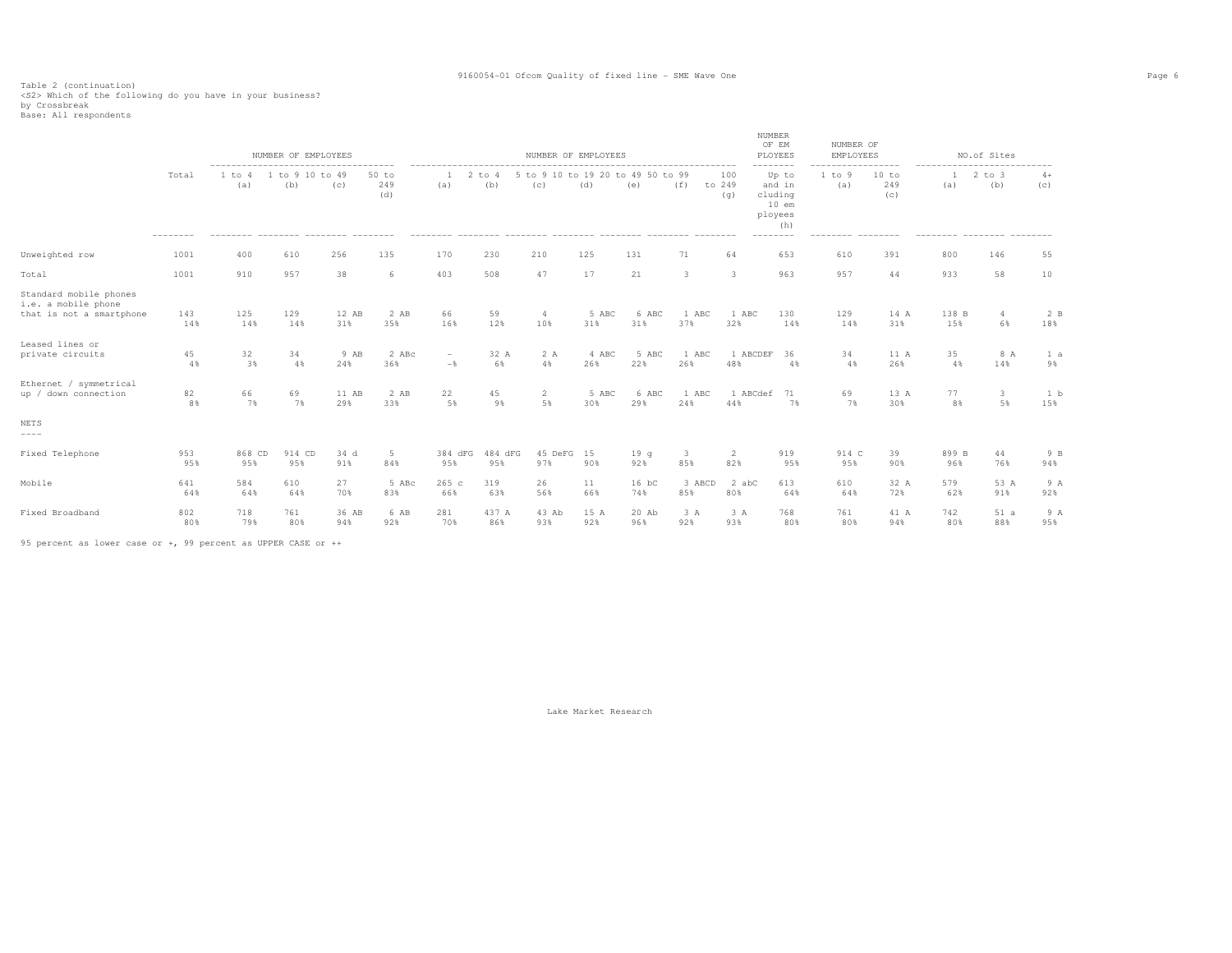Table 2 (continuation)<br><S2> Which of the following do you have in your business?<br>by Crossbreak<br>Base: All respondents

|                                                                                        |            |                 | JOB TITLE<br>---------------------------- |                         |                |                                             | INDUSTRY SECTOR |                                    |                                                                                                                                                               | SECTOR                   |              |                                | REGION                        |                      |                | NATION                        |                               |                                               |
|----------------------------------------------------------------------------------------|------------|-----------------|-------------------------------------------|-------------------------|----------------|---------------------------------------------|-----------------|------------------------------------|---------------------------------------------------------------------------------------------------------------------------------------------------------------|--------------------------|--------------|--------------------------------|-------------------------------|----------------------|----------------|-------------------------------|-------------------------------|-----------------------------------------------|
|                                                                                        | Total      | Owner/MD<br>(a) | Senior<br>Manager<br>(d)                  | Other<br>finance<br>(e) | Primary<br>(a) | Retail Services<br>$/$ Wh<br>olesale<br>(b) |                 | Go<br>(i)<br>central,<br>ed<br>(d) | Third<br>(c) vernment sector,<br>in<br>ncluding cluding<br>ch<br>local, arities,<br>NGOs,<br>ucation quangos,<br>and not for<br>health) profits<br>etc<br>(e) | Private<br>sector<br>(a) | Third<br>(c) | Wales Scotland Northern<br>(i) | (k) Ireland                   | (1)                  | England<br>(a) | (b)                           |                               | Wales Scotland Northern<br>(c) Ireland<br>(d) |
| Unweighted row                                                                         | 1001       | 486             | 88                                        | 76                      | 220            | 234                                         | 333             | 82                                 | 132                                                                                                                                                           | 821                      | 132          | 221                            | 209                           | 201                  | 370            | 221                           | 209                           | 201                                           |
| Total                                                                                  | 1001       | 746             | 29                                        | 37                      | 205            | 248                                         | 310             | 82                                 | 156                                                                                                                                                           | 827                      | 156          | 40                             | 63                            | 22                   | 877            | 40                            | 63                            | 22                                            |
| Standard PSTN<br>landline telephone                                                    | 909<br>91% | 681 Cf<br>91%   | 28 CF<br>97%                              | 34 C<br>93%             | 184 De<br>90%  | 242 ADE<br>98%                              | 294 aDE<br>95%  | 60<br>73%                          | 128<br>82%                                                                                                                                                    | 770 BC<br>93%            | 128 B<br>82% | 35q<br>90%                     | 57 <sub>q</sub><br>91%        | 20q<br>93%           | 796<br>91%     | 35<br>90%                     | 57<br>91%                     | 20<br>93%                                     |
| ISDN 2/2e                                                                              | 93<br>9%   | 40<br>5%        | 12 AF<br>42%                              | 11 A<br>29%             | 6<br>3%        | 16<br>6%                                    | 38 AbD<br>12%   | 2<br>3%                            | 31 ABcD<br>20%                                                                                                                                                | 59<br>7%                 | 31 A<br>20%  | 3 <sub>c</sub><br>8%           | $\overline{\mathbf{3}}$<br>5% | 1 <sup>c</sup><br>7% | 86 с<br>10%    | $\overline{\mathbf{3}}$<br>8% | $\overline{3}$<br>5%          | $\mathbf{1}$<br>7%                            |
| ISDN 30                                                                                | 36<br>4%   | 23<br>3%        | $^{\star}$<br>2%                          | 3 Ad<br>9%              | 8 b<br>4%      | $\overline{2}$<br>1%                        | 15 B<br>5%      | $\mathbf{1}$<br>1%                 | 9 B<br>6%                                                                                                                                                     | 19<br>2%                 | 9a<br>6%     | $\mathbf{1}$<br>1%             | $\mathbf{1}$<br>1%            | $\mathbf{1}$<br>3%   | 34<br>4%       | $\mathbf{1}$<br>1%            | $\mathbf{1}$<br>1%            | $\mathbf{1}$<br>3%                            |
| Copper/Standard<br>Broadband                                                           |            |                 |                                           |                         |                |                                             |                 |                                    |                                                                                                                                                               |                          |              |                                |                               |                      |                |                               |                               |                                               |
| (via fixed line)                                                                       | 567<br>57% | 401<br>54%      | $19 \text{ aC}$<br>66%                    | 23c<br>61%              | 108<br>53%     | 130<br>53%                                  | 177<br>57%      | 42<br>51%                          | 110 ABCD<br>71%                                                                                                                                               | 447<br>54%               | 110 A<br>71% | 27 bFG1<br>68%                 | 43 bFG1<br>67%                | 12 f<br>57%          | 485<br>55%     | 27 Ad<br>68%                  | 43 Ad<br>67%                  | 12<br>57%                                     |
| Cable Broadband                                                                        | 33<br>3%   | 29<br>4%        | 2 E<br>8%                                 | $\star$<br>$*$ &        | 6 B<br>3%      | $^{\star}$<br>$\star$ $\S$                  | 15 B<br>5%      | $^{\star}$<br>$*$ &                | 12 Bd<br>8%                                                                                                                                                   | 21<br>3%                 | 12 A<br>8%   | $\mathbf{1}$<br>2%             | 3 fl<br>5%                    | $^{\star}$<br>$*$ &  | 29d<br>3%      | $\mathbf{1}$<br>2%            | 3d<br>5%                      | $^{\star}$<br>$\star$ $\,$                    |
| Fibre/superfast<br>broadband                                                           |            |                 |                                           |                         |                |                                             |                 |                                    |                                                                                                                                                               |                          |              |                                |                               |                      |                |                               |                               |                                               |
| (via fixed line)                                                                       | 236<br>24% | 160<br>22%      | 8<br>28%                                  | 15 A<br>41%             | 53<br>26%      | 45<br>18%                                   | 86 B<br>28%     | 19<br>23%                          | 33<br>22%                                                                                                                                                     | 194<br>23%               | 33<br>22%    | 8 Ae<br>19%                    | 11 a<br>17%                   | 6 AcEK<br>27%        | 212 c<br>24%   | 8<br>19%                      | 11<br>17%                     | 6 C<br>27%                                    |
| Mobile broadband through<br>a USB Modem or 'dongle'                                    | 92<br>9%   | 57<br>8%        | $\overline{2}$<br>6%                      | 6 Ad<br>17%             | 22<br>11%      | 24<br>10%                                   | 22<br>7%        | 11<br>14%                          | 13<br>8%                                                                                                                                                      | 79<br>10%                | 13<br>8%     | 4 bG<br>9%                     | $\mathbf{3}$<br>5%            | 2 bG<br>9%           | 83<br>9%       | $\overline{4}$<br>9%          | $\overline{\mathbf{3}}$<br>5% | 2<br>9%                                       |
| Other broadband<br>(such as fixed wireless<br>broadband, satellite<br>broadband, etc.) | 49         | 30              | $\star$                                   | $\star$                 | 18 cE          | 12 e                                        | 12 e            | 6 E                                | 1                                                                                                                                                             | 48 C                     | $\mathbf{1}$ | 2 <sub>b</sub>                 | 3 <sub>b</sub>                | 1 B                  | 44             | $\overline{2}$                | 3                             | $\mathbf{1}$<br>$4\,$                         |
|                                                                                        | 5%         | 4%              | 1%                                        | $\star$ $\,$            | 9%             | 5%                                          | 4%              | 7%                                 | $*$                                                                                                                                                           | 6%                       | $*$ &        | 5%                             | 5%                            | 4%                   | 5%             | 5%                            | 5%                            |                                               |

95 percent as lower case or +, 99 percent as UPPER CASE or ++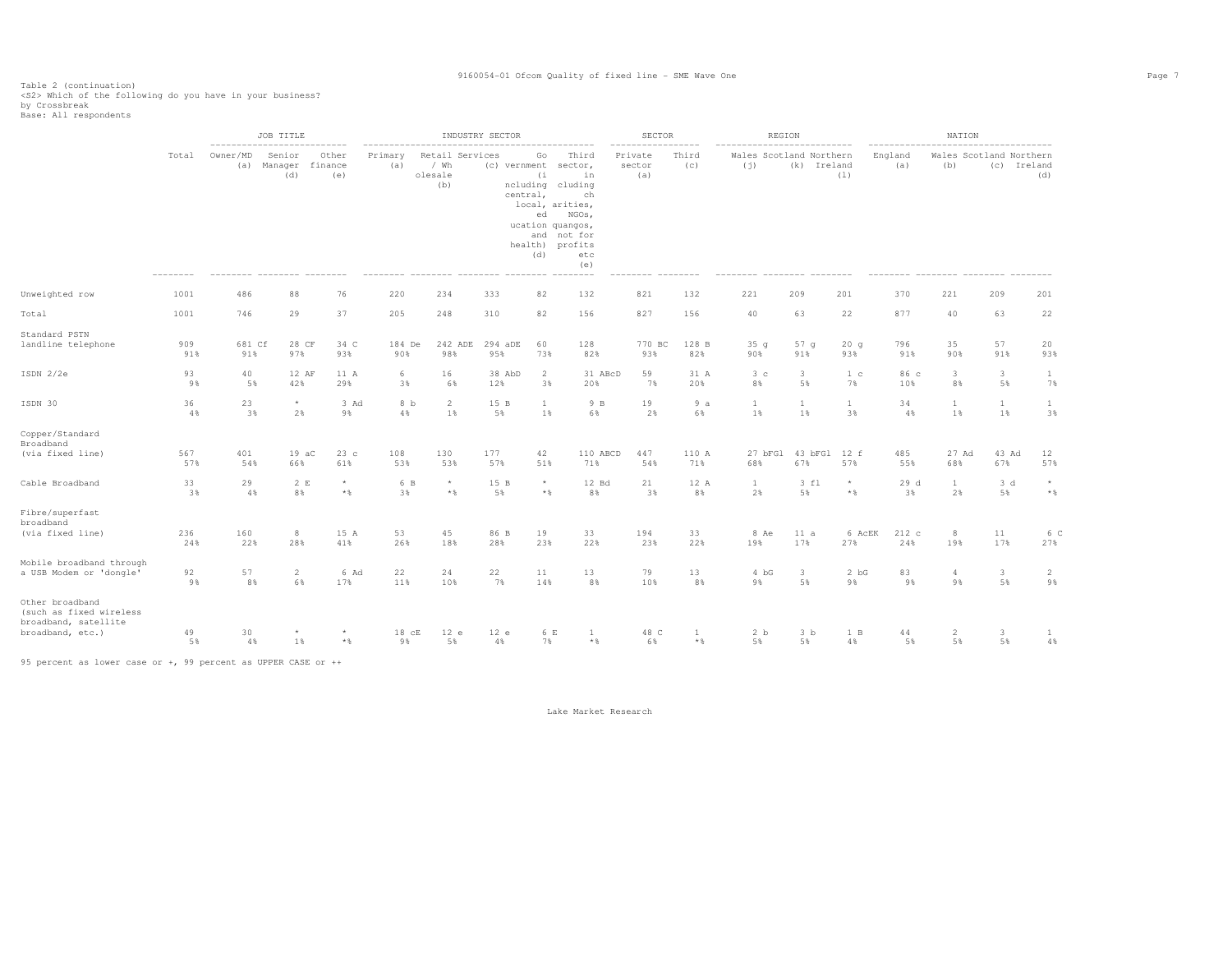Table 2 (continuation) <S2> Which of the following do you have in your business?

by Crossbreak Base: All respondents

 JOB TITLE INDUSTRY SECTOR SECTOR REGION NATION -------------------------- -------------------------------------------- ----------------- -------------------------- ----------------------------------- Total Owner/MD Senior Other Primary Retail Services Go Third Private Third Wales Scotland Northern England Wales Scotland Northern (c) Ireland (a) Manager finance (a) / Wh (c) vernment sector, sector (c) (j) (k) Ireland (a) (b) (c) Ireland (d) (e) olesale (i in (a) (l) (d) (b) ncluding cluding -ch central. local, arities, ed NGOs, ucation quangos, and not for health) profits etc (d) etc (e) -------- -------- -------- -------- -------- -------- -------- -------- -------- -------- -------- -------- -------- -------- -------- -------- -------- -------- Unweighted row 1001 486 88 76 220 234 333 82 132 821 132 221 209 201 370 221 209 201 Total 1001 746 29 37 205 248 310 82 156 827 156 40 63 22 877 40 63 22 Smartphones e.g. iPhone, Samsung Galaxy, Blackberry etc 515 408 dE 12 e 10 119 Bc 87 153 B 65 ABCE 90 B 415 90 16 A 31 Al 8 A 460 bD 16 31 d 8  $38%$  51% 55% 42% 27% 58% 35% 49% 79% 58% 50% 58% 42% 48% 38% 52% 42% 48% 38% Standard mobile phones i.e. a mobile phone that is not a smartphone 143 104 d 2 7 df 46 BCde 28 40 8 20 121 20 7 ek 8 4 e 124 7 c 8 4 18% 14% 14% 6% 19% 23% 11% 13% 10% 13% 15% 13% 19% 12% 18% 14% 19% 12% 18% Leased lines or private circuits private circuits 45 24 1 6 AdF 12 8 16 6 3 40 3 1 \* 43 c 1 \*  $2%$  4% 3% 5% 17% 6% 3% 5% 7% 2% 5% 2% 2% 1% 2% 5% 2% 1% 2% Ethernet / symmetrical<br>up / down connection up/down.connection 82 45 2 1 8 18 34.A 6 15.a 65 15 2 3 1.c 75 2 3 1 6% 8% 6% 7% 2% 4% 7% 11% 7% 10% 8% 10% 4% 5% 6% 9% 4% 5% 6% NETS ---- Fixed Telephone 953 708 CF 29 CF 37 CF 193 D 245 ADe 305 AD 61 149 D 787 149 38 59 21 g 835 38 59 21 98% 95% 95% 99% 100% 94% 99% 98% 74% 96% 95% 96% 96% 93% 98% 95% 96% 93% 98% Mobile 641 503 DE 13 17 161 BCe 114 191 B 72 BCE 103 B 527 103 23 a 37 a 11 570 D 23 37 11 51% 64% 67% 45% 45% 78% 46% 61% 88% 66% 64% 66% 58% 59% 51% 65% 58% 59% 51% Fixed Broadband 802 567 28 ACE 32 166 B 165 257 Bd 60 154 ABCD 630 154 A 35 E 54 e 18 696 35 a 54 18 81% 80% 76% 98% 86% 81% 67% 83% 73% 99% 76% 99% 88% 85% 81% 79% 88% 85% 81%

95 percent as lower case or +, 99 percent as UPPER CASE or ++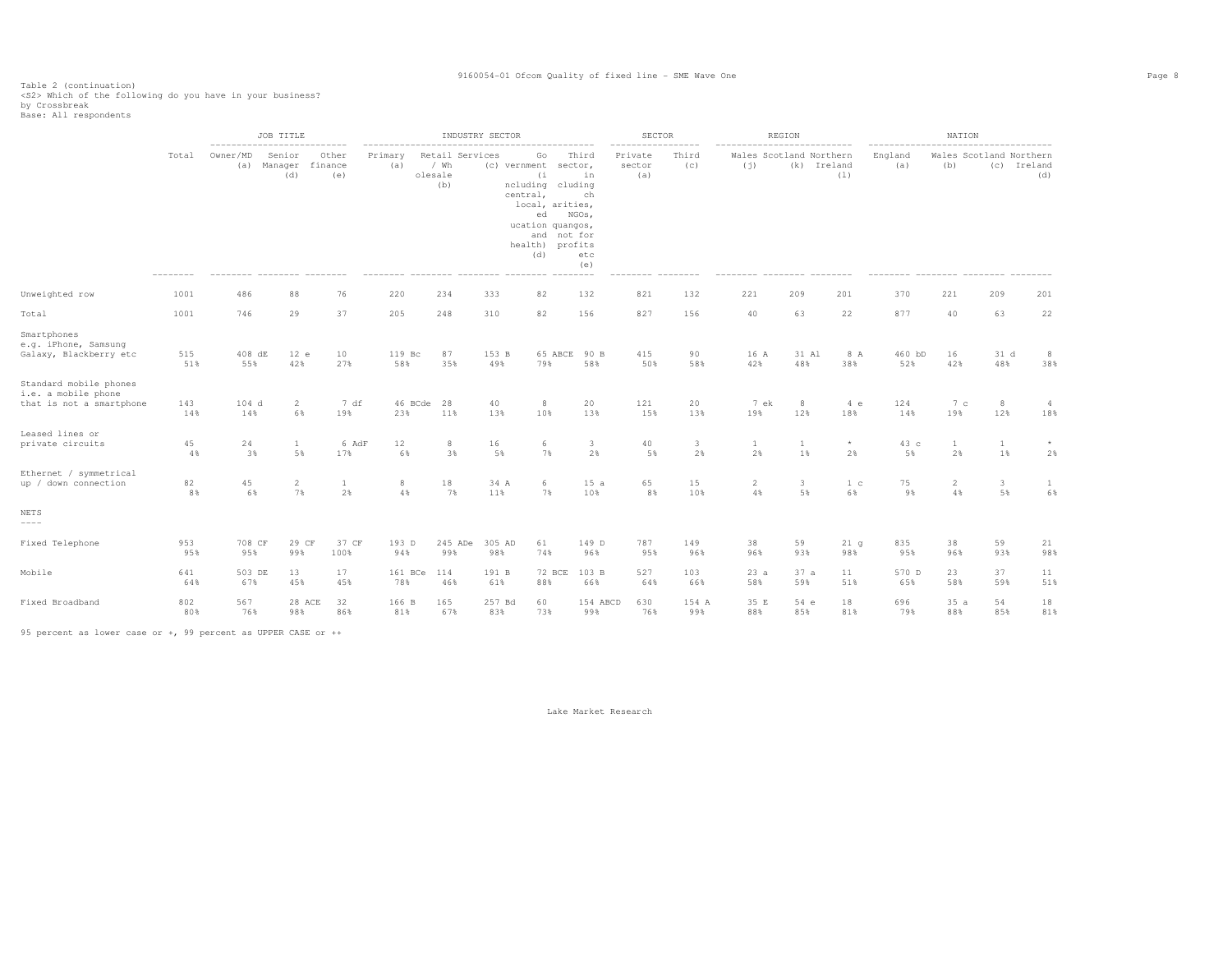### Table 2 (continuation)<br><S2> Which of the following do you have in your business?<br>by Crossbreak<br>Base: All respondents

|                                                                                        |            |               | URBANITY              |                        |                         |                                                              | URBAN DETAIL          |                       |
|----------------------------------------------------------------------------------------|------------|---------------|-----------------------|------------------------|-------------------------|--------------------------------------------------------------|-----------------------|-----------------------|
|                                                                                        | Total      | Urban<br>(a)  | Rural<br>(b)          | Remote<br>Rural<br>(c) | All<br>Rural<br>(d)     | Large<br>City /<br>Smaller<br>city<br>/ large<br>town<br>(a) | Medium<br>town<br>(b) | Small<br>towns<br>(c) |
| Unweighted row                                                                         | 1001       | 720           | 174                   | 106                    | 280                     | 281                                                          | 225                   | 214                   |
| Total                                                                                  | 1001       | 736           | 222                   | 42                     | 264                     | 285                                                          | 240                   | 212                   |
| Standard PSTN<br>landline telephone                                                    | 909<br>91% | 667<br>91%    | 200<br>90%            | 41 abd<br>98%          | 241<br>91%              | 268 C<br>94%                                                 | 216<br>90%            | 183<br>86%            |
| ISDN 2/2e                                                                              | 93<br>9%   | 81 bCD<br>11% | 11<br>5%              | $\mathbf{1}$<br>3%     | 12<br>5%                | 43 B<br>15%                                                  | 12<br>5%              | 25 B<br>12%           |
| ISDN 30                                                                                | 36<br>4%   | 32 cd<br>4%   | 4<br>2%               | $\star$<br>$*$ &       | $\overline{4}$<br>$1\%$ | $22$ Bc<br>8%                                                | 3.<br>$1\%$           | $\tau$<br>3%          |
| Copper/Standard<br>Broadband                                                           |            |               |                       |                        |                         |                                                              |                       |                       |
| (via fixed line)                                                                       | 567<br>57% | 389<br>53%    | 150 A<br>67%          | 28 A<br>66%            | 178 A<br>67%            | 144<br>51%                                                   | 113<br>47%            | 133 AB<br>63%         |
| Cable Broadband                                                                        | 33<br>3%   | 33 BcD<br>4%  | $\mathbf{1}$<br>$*$ % | $\star$<br>$*$ &       | $\mathbf{1}$<br>$*$     | 8<br>3%                                                      | 23 AC<br>10%          | 1<br>$*$ %            |
| Fibre/superfast<br>broadband                                                           |            |               |                       |                        |                         |                                                              |                       |                       |
| (via fixed line)                                                                       | 236<br>24% | 186 cd<br>25% | 44<br>20%             | 6<br>15%               | 50<br>19%               | 74<br>26%                                                    | 64<br>27%             | 48<br>23%             |
| Mobile broadband through<br>a USB Modem or 'dongle'                                    | 92<br>9 %  | 67 c<br>9%    | 25c<br>11%            | $\mathbf{1}$<br>2%     | 26c<br>10%              | 33<br>11%                                                    | 20<br>8%              | 15<br>7%              |
| Other broadband<br>(such as fixed wireless<br>broadband, satellite<br>broadband, etc.) | 49<br>5%   | 30<br>4%      | 19ac<br>9%            | $\mathbf{1}$<br>1%     | 20ac<br>7%              | 11<br>4%                                                     | 6<br>3%               | 12<br>6%              |
| Smartphones<br>e.g. iPhone, Samsung<br>Galaxy, Blackberry etc                          | 515<br>51% | 365<br>50%    | 129a<br>58%           | 20<br>47%              | 149<br>56%              | 143<br>50%                                                   | 110<br>46%            | 113<br>53%            |

95 percent as lower case or +, 99 percent as UPPER CASE or ++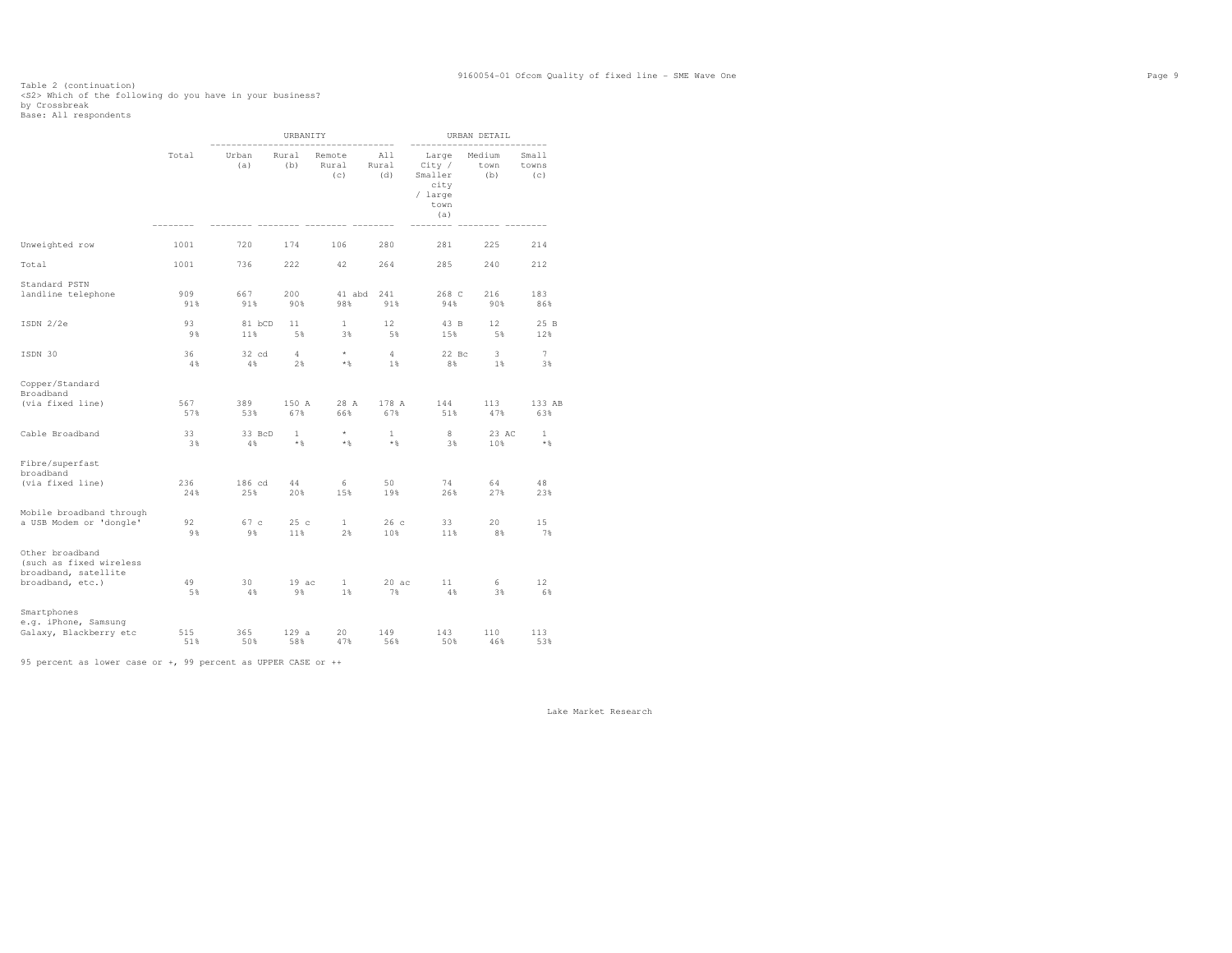### Table 2 (continuation)<br><S2> Which of the following do you have in your business?<br>by Crossbreak<br>Base: All respondents

|                                                                                                                                            |                        |                        | URBANITY               |                                   |                       |                                                                                 | URBAN DETAIL               |                                   |
|--------------------------------------------------------------------------------------------------------------------------------------------|------------------------|------------------------|------------------------|-----------------------------------|-----------------------|---------------------------------------------------------------------------------|----------------------------|-----------------------------------|
|                                                                                                                                            | Total                  | Urban<br>(a)           | Rural<br>(b)           | Remote<br>Rural<br>(c)            | All<br>Rural<br>(d)   | --------<br>Large Medium<br>City /<br>Smaller<br>city<br>/ large<br>town<br>(a) | town<br>(b)                | Small<br>towns<br>(C)             |
| Unweighted row                                                                                                                             | 1001                   | 720                    | 174                    | 106                               | 280                   | 281                                                                             | 225                        | 214                               |
| Total                                                                                                                                      | 1001                   | 736                    | 222                    | 42                                | 264                   | 285                                                                             | 240                        | 212                               |
| Standard mobile phones<br>i.e. a mobile phone<br>that is not a smartphone<br>Leased lines or<br>private circuits<br>Ethernet / symmetrical | 143<br>14%<br>45<br>4% | 103<br>14%<br>32<br>4% | 28<br>13%<br>13c<br>6% | 12 ABD<br>29%<br>$\star$<br>$1\%$ | 40<br>15%<br>13<br>5% | 25<br>9%<br>18 C<br>6%                                                          | 56 AC<br>23%<br>12 C<br>5% | 22<br>11%<br>$\overline{2}$<br>1% |
| up / down connection                                                                                                                       | 82<br>8%               | 68 cd<br>9%            | 13 <sup>7</sup><br>6%  | $\mathbf{1}$<br>3%                | 14<br>5%              | 35 b<br>12%                                                                     | 13 <sup>7</sup><br>6%      | 20<br>9%                          |
| <b>NETS</b><br>$--- - -$                                                                                                                   |                        |                        |                        |                                   |                       |                                                                                 |                            |                                   |
| Fixed Telephone                                                                                                                            | 953<br>95%             | 701<br>95%             | 210<br>94%             | 41<br>98%                         | 251<br>95%            | 280 Bc<br>98%                                                                   | 221<br>92%                 | 200<br>95%                        |
| Mobile                                                                                                                                     | 641<br>64%             | 455<br>62%             | 155<br>70%             | 31 a<br>74%                       | 186 a<br>70%          | 157<br>55%                                                                      | 165 A<br>69%               | 133<br>63%                        |
| Fixed Broadband                                                                                                                            | 802<br>80%             | 581<br>79%             | 187<br>84%             | 33<br>80%                         | 221<br>84%            | 217<br>76%                                                                      | 194<br>81%                 | 170<br>80%                        |

95 percent as lower case or +, 99 percent as UPPER CASE or ++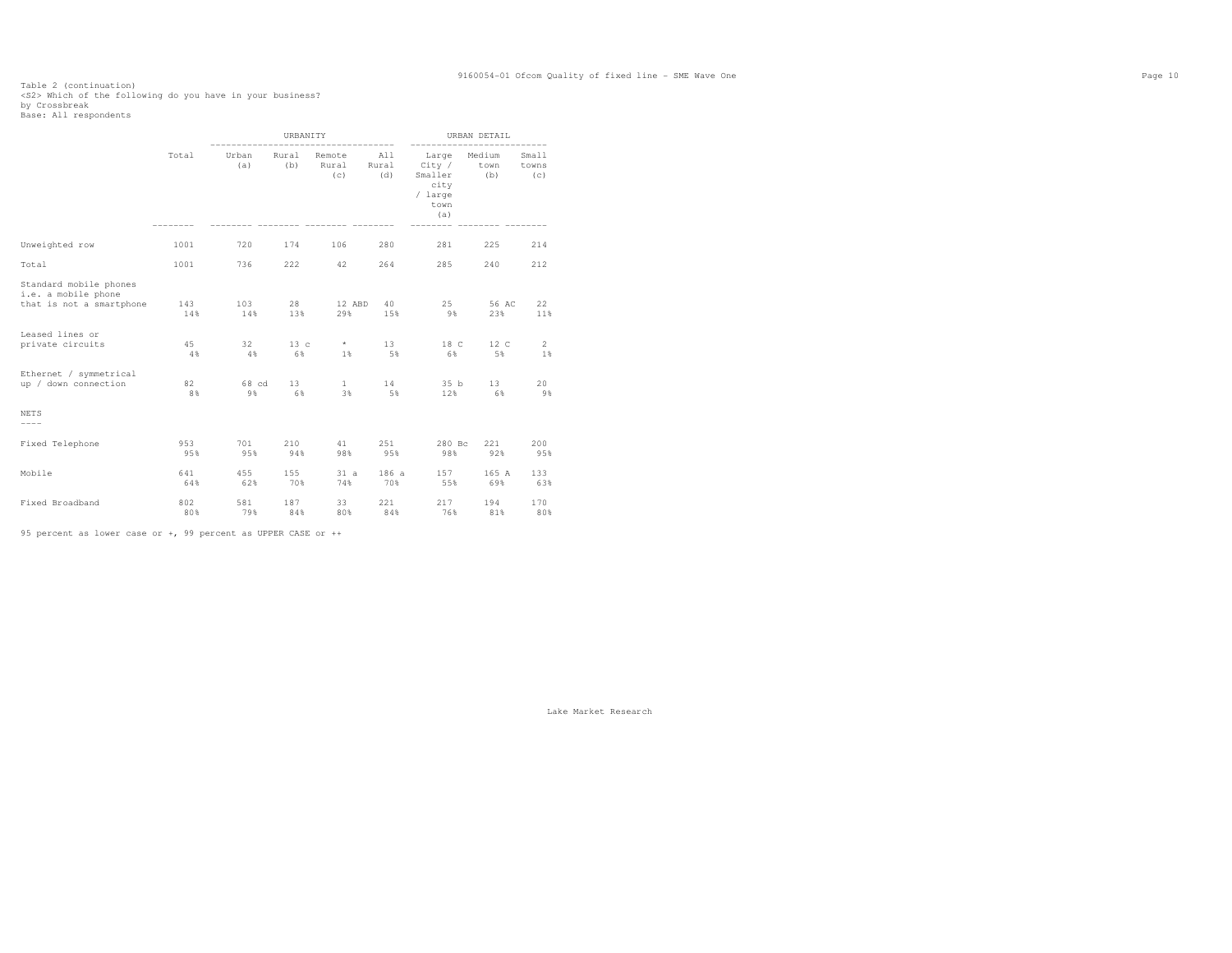Table 3<br><Bl> Including yourself, how many people does your organisation currently employ in the UK either full or part time?<br>by Crossbreak

Base: All respondents

|                                        |            |                                            | NUMBER OF EMPLOYEES                      |                                                   |                                                   |                                            |                                            |                                            | NUMBER OF EMPLOYEES                               |                                                                    |                                 |                                            | NUMBER<br>OF EM<br>PLOYEES<br>--------                                         | NUMBER OF<br>EMPLOYEES                     | --------                        |                   | NO.of Sites<br>-------------------------- |                |
|----------------------------------------|------------|--------------------------------------------|------------------------------------------|---------------------------------------------------|---------------------------------------------------|--------------------------------------------|--------------------------------------------|--------------------------------------------|---------------------------------------------------|--------------------------------------------------------------------|---------------------------------|--------------------------------------------|--------------------------------------------------------------------------------|--------------------------------------------|---------------------------------|-------------------|-------------------------------------------|----------------|
|                                        | Total      | 1 to 4<br>(a)                              | 1 to 9 10 to 49<br>(b)                   | (c)                                               | $50$ to<br>249<br>(d)<br>--------                 | (a)                                        | $2$ to $4$<br>(b)                          | (C)<br>--------- -------- -------          | (d)                                               | 5 to 9 10 to 19 20 to 49 50 to 99<br>(e)<br>______________________ | (f)                             | 100<br>to 249<br>(q)<br>---------          | Up to<br>and in<br>cluding<br>$10$ em<br>ployees<br>(h)<br>$- - - - - - - - -$ | 1 to 9<br>(a)                              | 10 to<br>249<br>(C)<br>-------- | -1<br>(a)         | $2$ to $3$<br>(b)                         | $4+$<br>(c)    |
| Unweighted row                         | 1001       | 400                                        | 610                                      | 256                                               | 135                                               | 170                                        | 230                                        | 210                                        | 125                                               | 131                                                                | 71                              | 64                                         | 653                                                                            | 610                                        | 391                             | 800               | 146                                       | 55             |
| Total                                  | 1001       | 910                                        | 957                                      | 38                                                | 6                                                 | 403                                        | 508                                        | 47                                         | 17                                                | 21                                                                 | 3                               | $\overline{\mathbf{3}}$                    | 963                                                                            | 957                                        | 44                              | 933               | 58                                        | 10             |
| 1, Work on your<br>own/no employees    | 403<br>40% | 403 CD<br>44%                              | 403 CD<br>42%                            | $\overline{\phantom{a}}$<br>$-$                   | $\overline{\phantom{a}}$<br>$-$                   | 100%                                       | 403 BCDEFG -<br>$-$                        | $\qquad \qquad$<br>$-$                     | $-$                                               | $-$                                                                | $-$                             | $\overline{\phantom{a}}$<br>$-$            | 403<br>42%                                                                     | 403 C<br>42%                               | $\sim$<br>$-\frac{6}{6}$        | 402 BC<br>43%     | 1<br>1%                                   | $-$            |
| 2, you plus one<br>partner or employee | 242<br>24% | 242 CD<br>27%                              | 242 CD<br>25%                            | $-$                                               | $\overline{\phantom{a}}$<br>$-\frac{6}{5}$        | $\overline{\phantom{a}}$<br>$-\frac{6}{5}$ | 48%                                        | 242 ACDEFG -<br>$-$                        | $-$                                               | $-\frac{6}{5}$                                                     | $-$                             | $-$                                        | 242<br>25%                                                                     | 242 C<br>25%                               | $\overline{\phantom{a}}$<br>$-$ | 231 C<br>25%      | 11 C<br>20%                               | $-\frac{6}{6}$ |
| $3$ to $4$                             | 265<br>26% | 265 CD<br>29%                              | 265 CD<br>28%                            | $\overline{\phantom{a}}$<br>$-\frac{6}{5}$        | $\qquad \qquad$<br>$-$                            | $\overline{\phantom{m}}$<br>$-\frac{6}{5}$ | 52%                                        | 265 ACDEFG -<br>$-\frac{6}{6}$             | $\overline{\phantom{a}}$<br>$-$                   | $\overline{\phantom{0}}$<br>$-\frac{6}{5}$                         | $-$                             | $\overline{\phantom{a}}$<br>$-\frac{6}{5}$ | 265<br>28%                                                                     | 265 C<br>28%                               | $\overline{\phantom{a}}$<br>$-$ | 231<br>25%        | 29 A<br>50%                               | 5 A<br>52%     |
| $5$ to $9$                             | 47<br>5%   | $\overline{\phantom{a}}$<br>$-\frac{6}{5}$ | 47 ACd<br>5%                             | $\overline{\phantom{a}}$<br>$-\frac{6}{5}$        | $\overline{\phantom{a}}$<br>$-\frac{6}{5}$        | $\overline{\phantom{0}}$<br>$-\frac{6}{5}$ | $\overline{\phantom{a}}$<br>$-$ 8          | 100%                                       | 47 ABDEFG -<br>$-\frac{6}{5}$                     | $\equiv$<br>$-\frac{6}{5}$                                         | $-$                             | $-\frac{6}{5}$                             | 47<br>5%                                                                       | 47 C<br>5%                                 | $\overline{\phantom{a}}$<br>$-$ | 42<br>4%          | 5a<br>9%                                  | $\star$<br>1%  |
| 10 to 19                               | 17<br>2%   | $\overline{\phantom{a}}$<br>$-\frac{6}{5}$ | $\overline{\phantom{a}}$<br>$-$ 8        | 17 ABD<br>44%                                     | $\overline{\phantom{a}}$<br>$-\frac{6}{5}$        | $\overline{\phantom{0}}$<br>$-\frac{6}{5}$ | $\overline{\phantom{a}}$<br>$-\frac{6}{5}$ | $\overline{\phantom{a}}$<br>$-\frac{6}{5}$ | 100%                                              | 17 ABCEFG<br>$-$                                                   | $\overline{\phantom{a}}$<br>$-$ | $\overline{\phantom{a}}$<br>$-$            | 6<br>1 %                                                                       | $\overline{\phantom{0}}$<br>$-\frac{6}{5}$ | 17 A<br>38%                     | 13<br>1%          | 4 A<br>7%                                 | $\star$<br>1%  |
| $20 - 49$                              | 21<br>2%   | $\overline{\phantom{a}}$<br>$-\frac{6}{5}$ | $\hspace{0.1mm}-\hspace{0.1mm}$<br>$-$ 8 | 21 ABD<br>56%                                     | $\hspace{0.1mm}-\hspace{0.1mm}$<br>$-\frac{6}{6}$ | $\overline{\phantom{a}}$<br>$-\frac{6}{5}$ | $\overline{\phantom{a}}$<br>$-\frac{6}{5}$ | $\overline{\phantom{a}}$<br>$-$            | $\overline{\phantom{a}}$<br>$-$                   | 100%                                                               | 21 ABCDFG -<br>$-$              | $\overline{\phantom{a}}$<br>$-$            | $-$                                                                            | $\overline{\phantom{0}}$<br>$-$            | 21 A<br>48%                     | 12<br>1%          | 6 A<br>10%                                | 3 AB<br>32%    |
| 50 to 99                               | 3<br>$*$   | $\overline{\phantom{a}}$<br>$-\frac{6}{6}$ | $\overline{\phantom{a}}$<br>$-$          | $\hspace{0.1mm}-\hspace{0.1mm}$<br>$-\frac{6}{5}$ | 3 ABC<br>54%                                      | $\overline{\phantom{a}}$<br>$-\frac{6}{5}$ | $\overline{\phantom{a}}$<br>$-$ 8          | $\overline{\phantom{a}}$<br>$-$            | $\hspace{0.1mm}-\hspace{0.1mm}$<br>$-\frac{6}{5}$ | $\overline{\phantom{a}}$<br>$-\frac{6}{5}$                         | 100%                            | 3 ABCDEG -<br>$-$                          | $-$                                                                            | $\overline{\phantom{0}}$<br>$-$            | 3A<br>8%                        | 2<br>$*$ &        | 1 A<br>2%                                 | $* A$<br>4%    |
| 100 to 249                             | 3<br>$*$ & | $-\frac{6}{6}$                             | $-$ 8                                    | $\overline{\phantom{a}}$<br>$-\frac{6}{9}$        | 3 ABC<br>46%                                      | $\qquad \qquad -$<br>$-\frac{6}{6}$        | $-\frac{6}{6}$                             | $-\frac{6}{5}$                             | $-\frac{6}{6}$                                    | $-\frac{6}{6}$                                                     | $-\frac{6}{6}$                  | 100%                                       | 3 ABCDEF<br>$-\frac{6}{6}$                                                     | $\overline{\phantom{0}}$<br>$-\frac{6}{5}$ | 3A<br>6%                        | 1<br>$\star$ $\,$ | 1 a<br>1%                                 | 1 AB<br>10%    |

95 percent as lower case or +, 99 percent as UPPER CASE or ++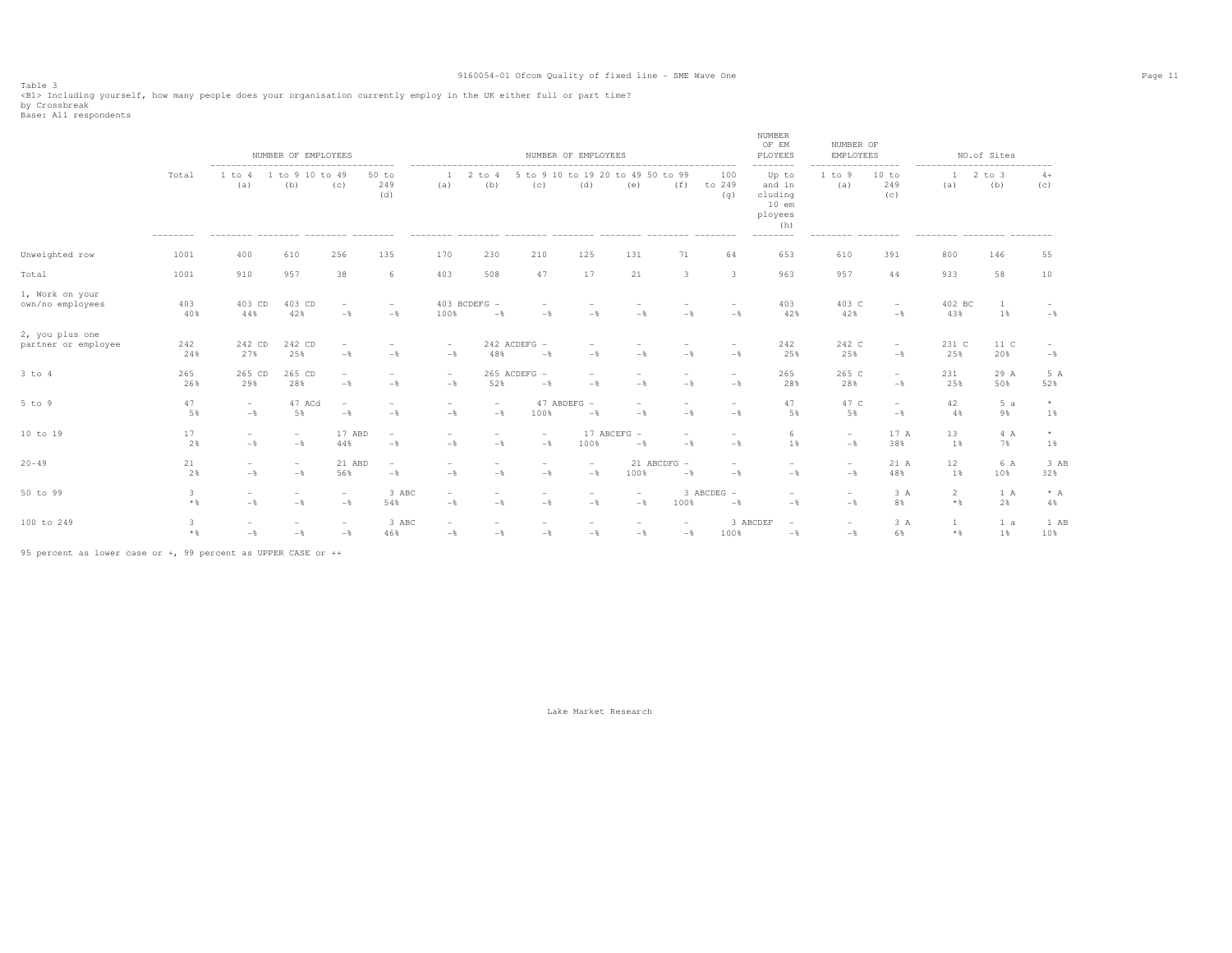Table 3 (continuation) <B1> Including yourself, how many people does your organisation currently employ in the UK either full or part time?

by Crossbreak<br>Base: All respondents

|                                        |                   | ---------------------------                  | JOB TITLE                |                         |                              |                                                                                  | INDUSTRY SECTOR       |                                                                                                                                  |                                                                    | SECTOR<br>----------------- |                                  | REGION<br>---------------------------       |                         |                         |                                                    | NATION                         |                         |                    |
|----------------------------------------|-------------------|----------------------------------------------|--------------------------|-------------------------|------------------------------|----------------------------------------------------------------------------------|-----------------------|----------------------------------------------------------------------------------------------------------------------------------|--------------------------------------------------------------------|-----------------------------|----------------------------------|---------------------------------------------|-------------------------|-------------------------|----------------------------------------------------|--------------------------------|-------------------------|--------------------|
|                                        | Total<br>-------- | Owner/MD<br>(a)<br>-------- -------- ------- | Senior<br>Manager<br>(d) | Other<br>finance<br>(e) | Primary<br>(a)               | Retail Services<br>/ Wh<br>olesale<br>(b)<br>-------- -------- -------- -------- |                       | Go<br>(c) vernment<br>(i)<br>ncluding cluding<br>central,<br>local, arities,<br>ed<br>ucation quangos,<br>health) profits<br>(d) | Third<br>sector,<br>in<br>ch<br>NGOs,<br>and not for<br>etc<br>(e) | Private<br>sector<br>(a)    | Third<br>(c)<br>$-- - - - - - -$ | Wales Scotland Northern<br>(i)<br>--------- | (k) Ireland             | (1)<br>$-- - - - - - -$ | England<br>(a)<br>-------- -------- ------- ------ | Wales Scotland Northern<br>(b) |                         | (c) Ireland<br>(d) |
| Unweighted row                         | 1001              | 486                                          | 88                       | 76                      | 220                          | 234                                                                              | 333                   | 82                                                                                                                               | 132                                                                | 821                         | 132                              | 221                                         | 209                     | 201                     | 370                                                | 221                            | 209                     | 201                |
| Total                                  | 1001              | 746                                          | 29                       | 37                      | 205                          | 248                                                                              | 310                   | 82                                                                                                                               | 156                                                                | 827                         | 156                              | 40                                          | 63                      | 22                      | 877                                                | 40                             | 63                      | 22                 |
| 1, Work on your<br>own/no emplovees    | 403<br>40%        | 361 CDEF<br>48%                              | $\overline{1}$<br>4%     | 10 CDF<br>28%           | 69<br>34%                    | 99<br>40%                                                                        | 130<br>42%            | 54%                                                                                                                              | 45 Abce 60<br>39%                                                  | 336<br>41%                  | 60<br>39%                        | 11<br>27%                                   | 27 <sub>bJ</sub><br>43% | 10 biJ<br>44%           | 355 B<br>41%                                       | 11<br>27%                      | 27 B<br>43%             | 10B<br>44%         |
| 2, you plus one<br>partner or employee | 242<br>24%        | 171 C<br>23%                                 | 6 с<br>21%               | 15 ACD<br>42%           | 59 D<br>29%                  | 57 d<br>23%                                                                      | 74 d<br>24%           | 10<br>13%                                                                                                                        | 43 d<br>27%                                                        | 199 B<br>24%                | 43 B<br>27%                      | 11 Adq<br>27%                               | 16 aq<br>25%            | 5a<br>22%               | 211<br>24%                                         | 11<br>27%                      | 16<br>25%               | -5<br>22%          |
| 3 to 4                                 | 265<br>26%        | 181 CE<br>24%                                | 15 ACE<br>50%            | 1<br>3%                 | 60<br>29%                    | 73<br>29%                                                                        | 77<br>25%             | 21<br>26%                                                                                                                        | 33<br>21%                                                          | 227<br>27%                  | 33<br>21%                        | 15 CdfKL 14<br>37%                          | 21%                     | 5<br>24%                | 232<br>26%                                         | 15 ACD<br>37%                  | 14<br>21%               | -5<br>24%          |
| 5 to 9                                 | 47<br>5%          | 22<br>3%                                     | 3 A<br>11%               | 5 A<br>12%              | 7<br>4%                      | 11<br>4%                                                                         | 18<br>6%              | $\mathbf{1}$<br>1%                                                                                                               | 10<br>6%                                                           | 35<br>4%                    | 10<br>6%                         | 2<br>5%                                     | 6%                      | $\mathbf{1}$<br>5%      | 40<br>5%                                           | $\overline{2}$<br>5%           | $\overline{4}$<br>6%    | 1<br>5%            |
| 10 to 19                               | 17<br>2%          | 5<br>1%                                      | 1 A<br>4%                | 2 A<br>4%               | $\overline{4}$<br>2%         | 4<br>1%                                                                          | 3<br>1%               | $\mathbf{1}$<br>1%                                                                                                               | 6<br>4%                                                            | 10<br>1%                    | 6 a<br>4%                        | 1<br>2%                                     | 1<br>2%                 | $\mathbf{1}$<br>3%      | 14<br>2%                                           | $\mathbf{1}$<br>2%             | $\mathbf{1}$<br>2%      | 3%                 |
| $20 - 49$                              | 21<br>2%          | 5<br>1%                                      | 2 A<br>7%                | 3A<br>9%                | 5<br>3%                      | 3<br>1%                                                                          | 6<br>2%               | 3.<br>4%                                                                                                                         | $\overline{a}$<br>2%                                               | 15<br>2%                    | $\overline{4}$<br>2%             | 1<br>2%                                     | 2<br>2%                 | $^{\star}$<br>2%        | 18<br>2%                                           | -1<br>2%                       | $\overline{2}$<br>2%    | $\star$<br>2%      |
| 50 to 99                               | 3<br>$*$ %        | $\star$<br>$*$ &                             | 1 A<br>2%                | 1 A<br>2%               | $\mathbf{1}$<br>$*$ &        | 1<br>$\star$ $\,$                                                                | 1<br>$*$ %            | 1<br>1%                                                                                                                          | $\star$<br>$*$                                                     | 3<br>$*$ &                  | $\star$<br>$*$ &                 | $\star$<br>$*$ &                            | $\star$<br>$*$          | $\star$<br>$*$ &        | 3<br>$*$ %                                         | $\star$<br>$*$ &               | $\star$<br>$*$          | $*$                |
| 100 to 249                             | 3<br>$*$ %        | $\star$<br>$*$ &                             | $* A$<br>1%              | $* A$<br>1%             | $\mathbf{1}$<br>$\star$ $\,$ | 1<br>$\star$ $\,$                                                                | $\mathbf{1}$<br>$*$ & | 1<br>1%                                                                                                                          | $\star$<br>$*$                                                     | 2<br>$\star$ $\,$           | $\star$<br>$*$ &                 | $\star$<br>$\star$ $\,$                     | $\star$<br>$*$          | $\star$<br>$*$ &        | $\overline{2}$<br>$*$ %                            | ${}^{\star}$<br>$\star$ $\,$   | $\star$<br>$\star$ $\,$ | $*$                |

95 percent as lower case or +, 99 percent as UPPER CASE or ++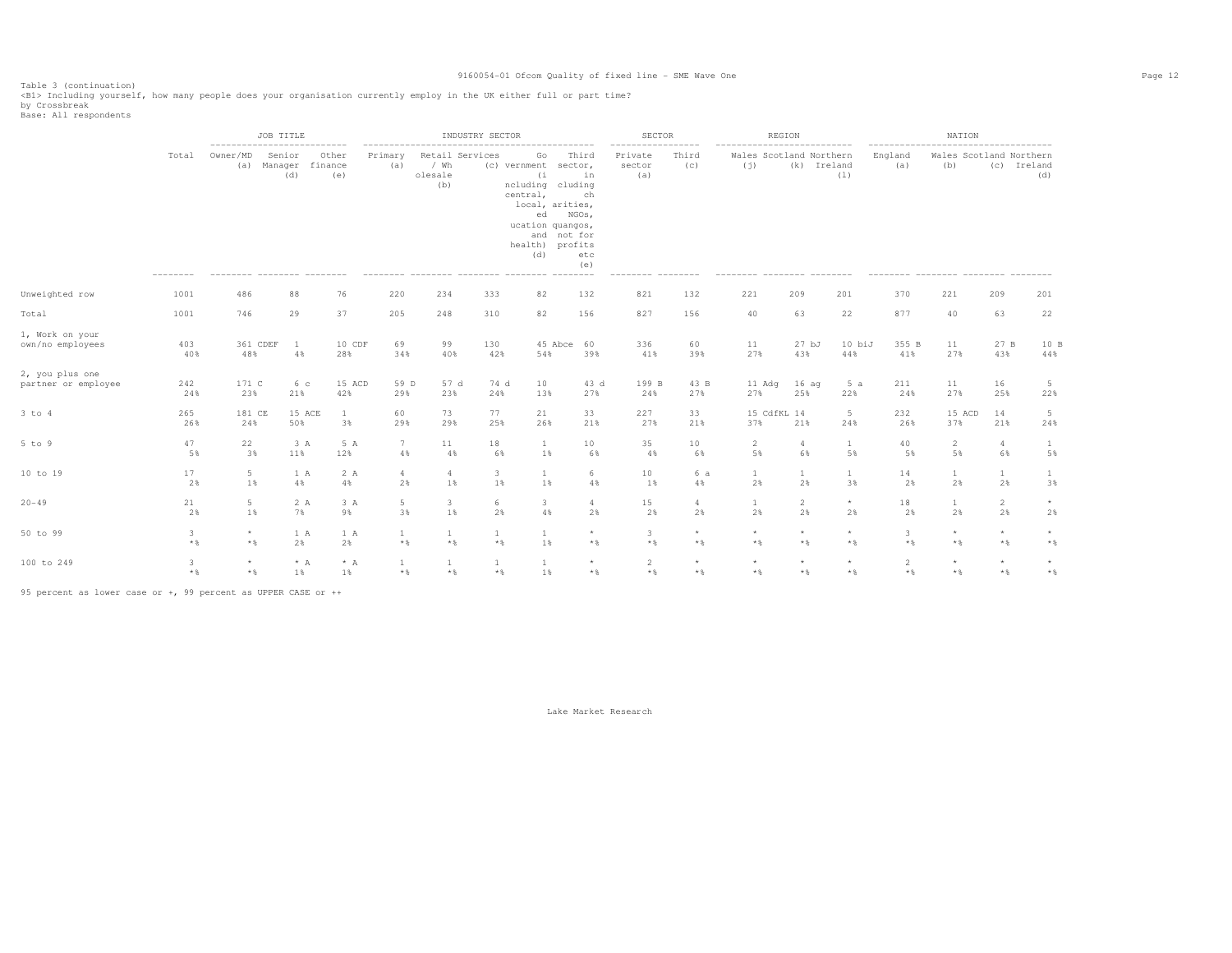Table 3 (continuation)<br><Bl> Including yourself, how many people does your organisation currently employ in the UK either full or part time?<br>by Crossbreak<br>Base: All respondents

|                     |       |                | URBANITY     |                        | ------------        | -------                                                      | URBAN DETAIL          | -----                 |
|---------------------|-------|----------------|--------------|------------------------|---------------------|--------------------------------------------------------------|-----------------------|-----------------------|
|                     | Total | Urban<br>(a)   | Rural<br>(b) | Remote<br>Rural<br>(C) | All<br>Rural<br>(d) | Large<br>City /<br>Smaller<br>city<br>/ large<br>town<br>(a) | Medium<br>town<br>(b) | Small<br>towns<br>(C) |
| Unweighted row      | 1001  | 720            | 174          | 106                    | 280                 | 281                                                          | 225                   | 214                   |
| Total               | 1001  | 736            | 222          | 42                     | 264                 | 285                                                          | 240                   | 212                   |
| 1, Work on your     | 403   | 275            | 104a         | 25 A                   | 128 A               | 94                                                           | 111 AC                | 70                    |
| own/no employees    | 40%   | 37%            | 47%          | 58%                    | 48%                 | 33%                                                          | 46%                   | 33%                   |
| 2, you plus one     | 242   | 164            | 68 a         | 11                     | 78 a                | 68                                                           | 45                    | 51                    |
| partner or employee | 24%   | 22%            | 30%          | 25%                    | 30%                 | 24%                                                          | 19%                   | 24%                   |
| 3 to 4              | 265   | 226 BCD        | 36           | $4\overline{ }$        | 40                  | 89                                                           | 57                    | 79 B                  |
|                     | 26%   | 31%            | 16%          | 9%                     | 15%                 | 31%                                                          | 24%                   | 37%                   |
| $5$ to $9$          | 47    | 39             | $7^{\circ}$  | $\mathbf{1}$           | 8                   | 15 <sub>1</sub>                                              | 17                    | $7\phantom{.}$        |
|                     | 5%    | 5%             | 3%           | 4%                     | 3%                  | 5%                                                           | 7%                    | 3%                    |
| 10 to 19            | 17    | 13             | 3            | $\star$                | $\overline{4}$      | 8                                                            | $\overline{4}$        | $\mathbf{1}$          |
|                     | 2%    | 2%             | 1%           | $1\%$                  | $1\%$               | 3%                                                           | 2%                    | $1\%$                 |
| $20 - 49$           | 21    | 15             | 4            | $\mathbf{1}$           | 5                   | 10 <sub>1</sub>                                              | $\overline{3}$        | $\overline{c}$        |
|                     | 2%    | 2%             | 2%           | 2%                     | 2%                  | 4%                                                           | 1%                    | 1%                    |
| 50 to 99            | 3     | $\overline{2}$ | $\mathbf{1}$ | $\star$                | $\mathbf{1}$        | $\mathbf{1}$                                                 | $\mathbf{1}$          | $\mathbf{1}$          |
|                     | $*$ % | $*$ %          | $*$ %        | $*$ %                  | $*$                 | $\star$ &                                                    | $*$                   | $*$ %                 |
| 100 to 249          | 3     | $\overline{2}$ | $\star$      | $\star$                | $\star$             | $\mathbf{1}$                                                 | $\mathbf{1}$          | $\star$               |
|                     | $*$ % | $*$ %          | $*$ %        | $*$ %                  | $*$                 | $*$ %                                                        | $*$ %                 | $\star$ $\,$          |

95 percent as lower case or +, 99 percent as UPPER CASE or ++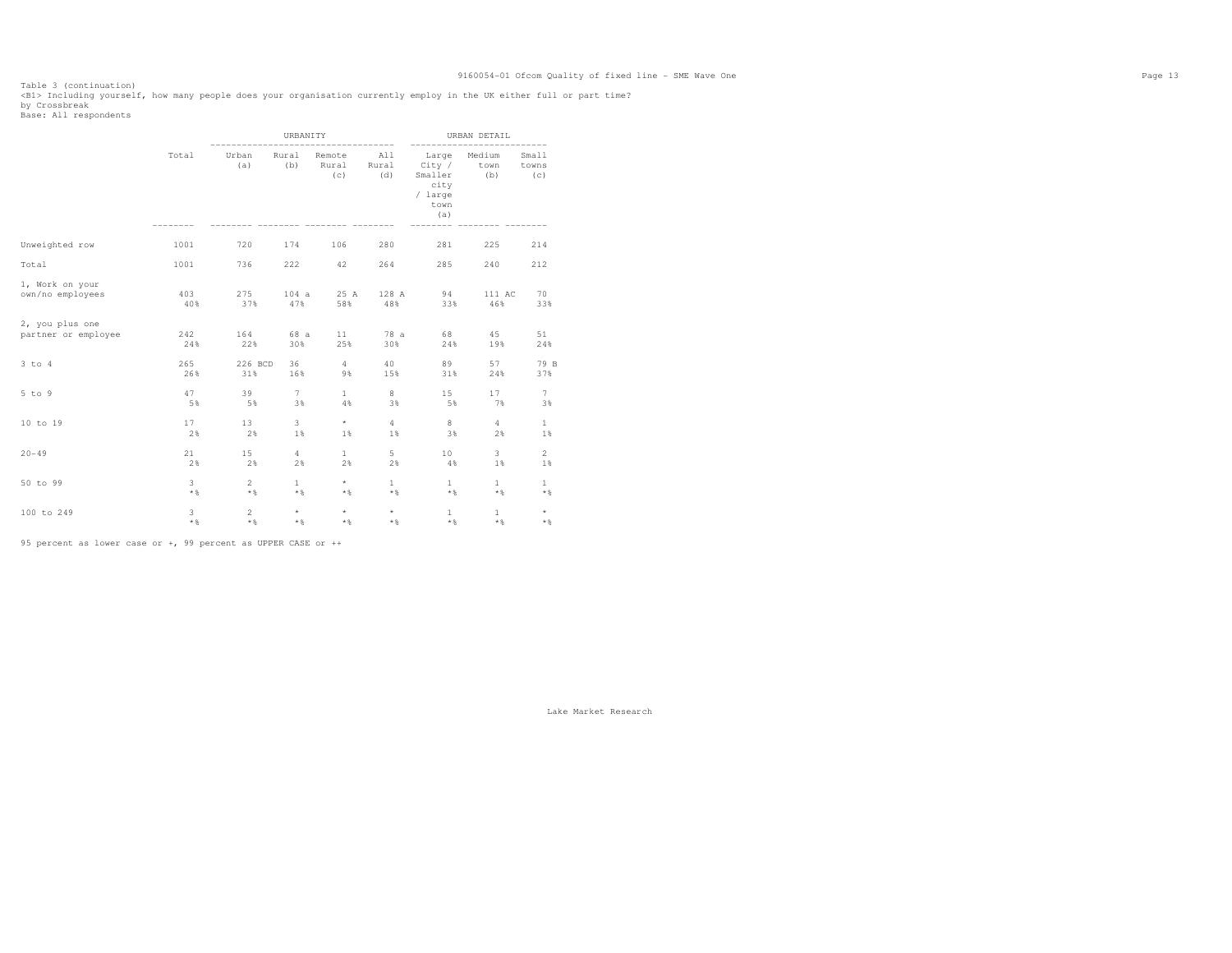|                                             |                   |                                            | NUMBER OF EMPLOYEES                        |                                            |                                            |                                            |                                                   |                                            | NUMBER OF EMPLOYEES                      |                                            |                                            |                                 | <b>NUMBER</b><br>OF EM<br>PLOYEES                                            | NUMBER OF<br>EMPLOYEES           |                                            |                                | NO.of Sites        |                        |
|---------------------------------------------|-------------------|--------------------------------------------|--------------------------------------------|--------------------------------------------|--------------------------------------------|--------------------------------------------|---------------------------------------------------|--------------------------------------------|------------------------------------------|--------------------------------------------|--------------------------------------------|---------------------------------|------------------------------------------------------------------------------|----------------------------------|--------------------------------------------|--------------------------------|--------------------|------------------------|
|                                             | Total             | (a)                                        | 1 to 4 1 to 9 10 to 49<br>(b)              | (C)                                        | $50$ to<br>249<br>(d)<br>$- - - - - - - -$ | (a)                                        | 1 2 to 4 5 to 9 10 to 19 20 to 49 50 to 99<br>(b) | (c)                                        | (d)                                      | (e)                                        |                                            | 100<br>$(f)$ to 249<br>(q)      | Up to<br>and in<br>cluding<br>$10$ em<br>ployees<br>(h)<br>$- - - - - - - -$ | 1 to 9<br>(a)<br>------ -------- | 10 to<br>249<br>(c)                        | (a)<br>--------- --------      | $12$ to $3$<br>(b) | $4+$<br>(C)            |
| Unweighted row                              | 1001              | 400                                        | 610                                        | 256                                        | 135                                        | 170                                        | 230                                               | 210                                        | 125                                      | 131                                        | 71                                         | 64                              | 653                                                                          | 610                              | 391                                        | 800                            | 146                | 55                     |
| Total                                       | 1001              | 910                                        | 957                                        | 38                                         | 6                                          | 403                                        | 508                                               | 47                                         | 17                                       | 21                                         | 3                                          | $\overline{\mathbf{3}}$         | 963                                                                          | 957                              | 44                                         | 933                            | 58                 | 10                     |
| 1 to 4                                      | 910               | 910 BCD                                    | 910 CD                                     |                                            | $\overline{\phantom{a}}$                   | 403<br>CDEFG                               | 508 CDEFG                                         | $\overline{\phantom{a}}$                   |                                          |                                            |                                            | $\overline{\phantom{a}}$        | 910                                                                          | 910 C                            | $\overline{\phantom{a}}$                   | 864 BC                         | 41 C               | 5                      |
|                                             | 91%               | 100%                                       | 95%                                        | $-$                                        | $-\frac{6}{6}$                             | 100%                                       | 100%                                              | $-\frac{6}{6}$                             | $-\frac{6}{5}$                           | $-$ % $\,$                                 | $-$                                        | $-$                             | 94%                                                                          | 95%                              | $-\,$ $\,$                                 | 93%                            | 71%                | 52%                    |
| 1 to 9                                      | 957<br>96%        | 910 CD<br>100%                             | 957 CD<br>100%                             | $\overline{\phantom{a}}$<br>$-\,$          | $\sim$<br>$-\,$                            | 100%                                       | 403 DEFG 508 DEFG 47 DEFG<br>100%                 | 100%                                       | $\hspace{0.1mm}-\hspace{0.1mm}$<br>$-\,$ | $\overline{\phantom{a}}$<br>$-$            | $\overline{\phantom{a}}$<br>$-$            | $\overline{\phantom{a}}$<br>$-$ | 957<br>99%                                                                   | 957 C<br>100%                    | $\overline{\phantom{a}}$<br>$-\,$ $\,$     | 905 BC<br>97%                  | 47 C<br>80%        | $5 -$<br>53%           |
| 10 to 49                                    | 38<br>4%          | $\overline{\phantom{a}}$<br>$-\frac{6}{6}$ | $\overline{\phantom{a}}$<br>$-\frac{6}{6}$ | 38 ABD<br>100%                             | $\sim$<br>$-\,$                            | $\overline{\phantom{a}}$<br>$-\,$          | $\sim$<br>$-\frac{6}{5}$                          | $\overline{\phantom{a}}$<br>$-\frac{6}{6}$ | 100%                                     | 17 ABCFG 21 ABCFG<br>100%                  | $\overline{\phantom{a}}$<br>$-$            | $\overline{\phantom{a}}$<br>$-$ | 6<br>1%                                                                      | $\sim$<br>$-$                    | 38 A<br>86%                                | 25<br>3%                       | 10 A<br>17%        | 3 AB<br>33%            |
| 50 to 249                                   | 6<br>1%           | $\overline{\phantom{a}}$<br>$-\frac{6}{6}$ | $\overline{\phantom{a}}$<br>$-\frac{6}{6}$ | $\overline{\phantom{a}}$<br>$-\frac{6}{6}$ | 6 ABC<br>100%                              | $\overline{\phantom{a}}$<br>$-\frac{6}{5}$ | $\sim$<br>$-\frac{6}{5}$                          | $\overline{\phantom{a}}$<br>$-\frac{6}{6}$ | $\overline{\phantom{a}}$<br>$-$          | $\overline{\phantom{a}}$<br>$-$            | 100%                                       | 3 ABCDE 3 ABCDE<br>100%         | $\overline{\phantom{a}}$<br>$-\frac{6}{6}$                                   | $\sim$<br>$-$                    | 6 A<br>14%                                 | 3<br>$*$ %                     | 2 A<br>3%          | 1 AB<br>14%            |
| 1                                           | 403<br>40%        | 403 CD<br>44%                              | 403 CD<br>42%                              | $\overline{\phantom{a}}$<br>$-\frac{6}{6}$ | $\overline{\phantom{a}}$<br>$-$            | 100%                                       | 403 BCDEFG -<br>$-$                               | $\sim$<br>$-$                              | $\sim$<br>$-$                            | $\overline{\phantom{0}}$<br>$-$            | $\sim$<br>$-$                              | $\overline{\phantom{a}}$<br>$-$ | 403<br>42%                                                                   | 403 C<br>42%                     | $\overline{\phantom{a}}$<br>$-\frac{6}{6}$ | 402 BC<br>43%                  | <b>1</b><br>1%     | $\sim$<br>$-$          |
| $2$ to $4$                                  | 508<br>51%        | 508 CD<br>56%                              | 508 CD<br>53%                              | $\overline{\phantom{a}}$<br>$-\frac{6}{6}$ | $\overline{\phantom{a}}$<br>$-\,$          | $\overline{\phantom{a}}$<br>$-\,$          | $508$ ACDEFG $-$<br>100%                          | $-$                                        | $\overline{\phantom{a}}$<br>$-$          | $\overline{\phantom{a}}$<br>$-\, \%$       | $\overline{\phantom{a}}$<br>$-$            | $\overline{\phantom{a}}$<br>$-$ | 508<br>53%                                                                   | 508 C<br>53%                     | $\sim$<br>$-\,$ $\,$                       | 462<br>49%                     | 41 Ac<br>70%       | 5 <sub>1</sub><br>52%  |
| 5 to 9                                      | 47<br>5%          | $\sim$<br>$-\frac{6}{6}$                   | 47 ACd<br>5%                               | $\overline{\phantom{a}}$<br>$-\frac{6}{6}$ | $\overline{\phantom{a}}$<br>$-$            | $\overline{\phantom{a}}$<br>$-\,$          | $\overline{\phantom{a}}$<br>$-\frac{6}{5}$        | 100%                                       | 47 ABDEFG -<br>$-$                       | $\overline{\phantom{a}}$<br>$-\frac{6}{5}$ | $\overline{\phantom{a}}$<br>$-$            | $\overline{\phantom{a}}$<br>$-$ | 47<br>5%                                                                     | 47 C<br>5%                       | $\overline{\phantom{a}}$<br>$-\frac{6}{6}$ | 42<br>4%                       | 5a<br>9%           | $^{\star}$<br>$1\%$    |
| 10 to 19                                    | 17<br>2%          | $\overline{\phantom{a}}$<br>$-$            | $\overline{\phantom{a}}$<br>$-\frac{6}{6}$ | 17 ABD<br>44%                              | $\sim$<br>$-$                              | $\overline{\phantom{a}}$<br>$-$            | $\overline{\phantom{a}}$<br>$-\frac{6}{5}$        | $\overline{\phantom{a}}$<br>$-$            | 100%                                     | 17 ABCEFG -<br>$-$                         | $\overline{\phantom{a}}$<br>$-$            | $\overline{\phantom{a}}$<br>$-$ | 6<br>1%                                                                      | $\sim$<br>$-$                    | 17 A<br>38%                                | 13<br>1%                       | 4 A<br>7%          | $^{\star}$<br>1%       |
| 20 to 49                                    | 21<br>2%          | $\overline{\phantom{a}}$<br>$-$            | $\overline{\phantom{a}}$<br>$-\frac{6}{6}$ | 21 ABD<br>56%                              | $\sim$<br>$-$                              | $\overline{\phantom{a}}$<br>$-\frac{6}{5}$ | $\sim$<br>$-\frac{6}{5}$                          | $\overline{\phantom{a}}$<br>$-\frac{6}{6}$ | $\sim$<br>$-$                            | 100%                                       | 21 ABCDFG -<br>$-$                         | $\overline{\phantom{a}}$<br>$-$ | $\sim$<br>$-\frac{6}{6}$                                                     | $\sim$<br>$-$                    | 21 A<br>48%                                | 12<br>1%                       | 6 A<br>10%         | 3 AB<br>32%            |
| 50 to 99                                    | 3<br>$\star$ $\,$ | $\overline{\phantom{a}}$<br>$-\frac{6}{5}$ | $\overline{\phantom{a}}$<br>$-\frac{6}{6}$ | $\sim$<br>$-\frac{6}{6}$                   | 3 ABC<br>54%                               | $\overline{\phantom{a}}$<br>$-\frac{6}{5}$ | $\overline{\phantom{a}}$<br>$-\frac{6}{5}$        | $\overline{\phantom{a}}$<br>$-\frac{6}{6}$ | $\overline{\phantom{a}}$<br>$-$          | $\overline{\phantom{a}}$<br>$-$            | 100%                                       | 3 ABCDEG -<br>$-\frac{6}{6}$    | $\overline{\phantom{a}}$<br>$-\frac{6}{5}$                                   | $\sim$<br>$-\frac{6}{6}$         | 3 A<br>8%                                  | $\overline{2}$<br>$\star$ $\,$ | 1 A<br>2%          | $* A$<br>4%            |
| 100 to 249                                  | 3<br>$\star$ &    | $\overline{\phantom{a}}$<br>$-\frac{6}{6}$ | $\overline{\phantom{a}}$<br>$-\frac{6}{6}$ | $\overline{\phantom{a}}$<br>$-\frac{6}{6}$ | 3 ABC<br>46%                               | $\overline{\phantom{a}}$<br>$-\frac{6}{5}$ | $\overline{\phantom{a}}$<br>$-\frac{6}{5}$        | $\overline{\phantom{a}}$<br>$-\frac{6}{6}$ | $\overline{\phantom{a}}$<br>$-$          | $\overline{\phantom{a}}$<br>$-$            | $\overline{\phantom{a}}$<br>$-\frac{6}{5}$ | 100%                            | 3 ABCDEF<br>$\overline{\phantom{a}}$<br>$-\frac{6}{6}$                       | $\overline{\phantom{a}}$<br>$-$  | 3 A<br>6%                                  | $\mathbf{1}$<br>$*$ &          | 1 a<br>1%          | 1 AB<br>10%            |
| NUMBER OF EMPLOYEES<br>-------------------- |                   |                                            |                                            |                                            |                                            |                                            |                                                   |                                            |                                          |                                            |                                            |                                 |                                                                              |                                  |                                            |                                |                    |                        |
| Up to and including<br>10 employees         | 963<br>96%        | 910 CD<br>100%                             | 957 CD<br>100%                             | 6 D<br>17%                                 | $\sim$<br>$-\frac{6}{9}$                   |                                            | 403 DEFG 508 DEFG 47 DEFG 6 EFG<br>100% 100% 100% |                                            | 38%                                      | $\sim$<br>$  -$                            | $\sim$<br>$-\frac{6}{9}$                   | $\sim$<br>$-$ %                 | 963<br>100%                                                                  | 957 C<br>100%                    | 6<br>14%                                   | 910 BC<br>98%                  | 48 C<br>82%        | $5\phantom{.0}$<br>53% |

95 percent as lower case or +, 99 percent as UPPER CASE or ++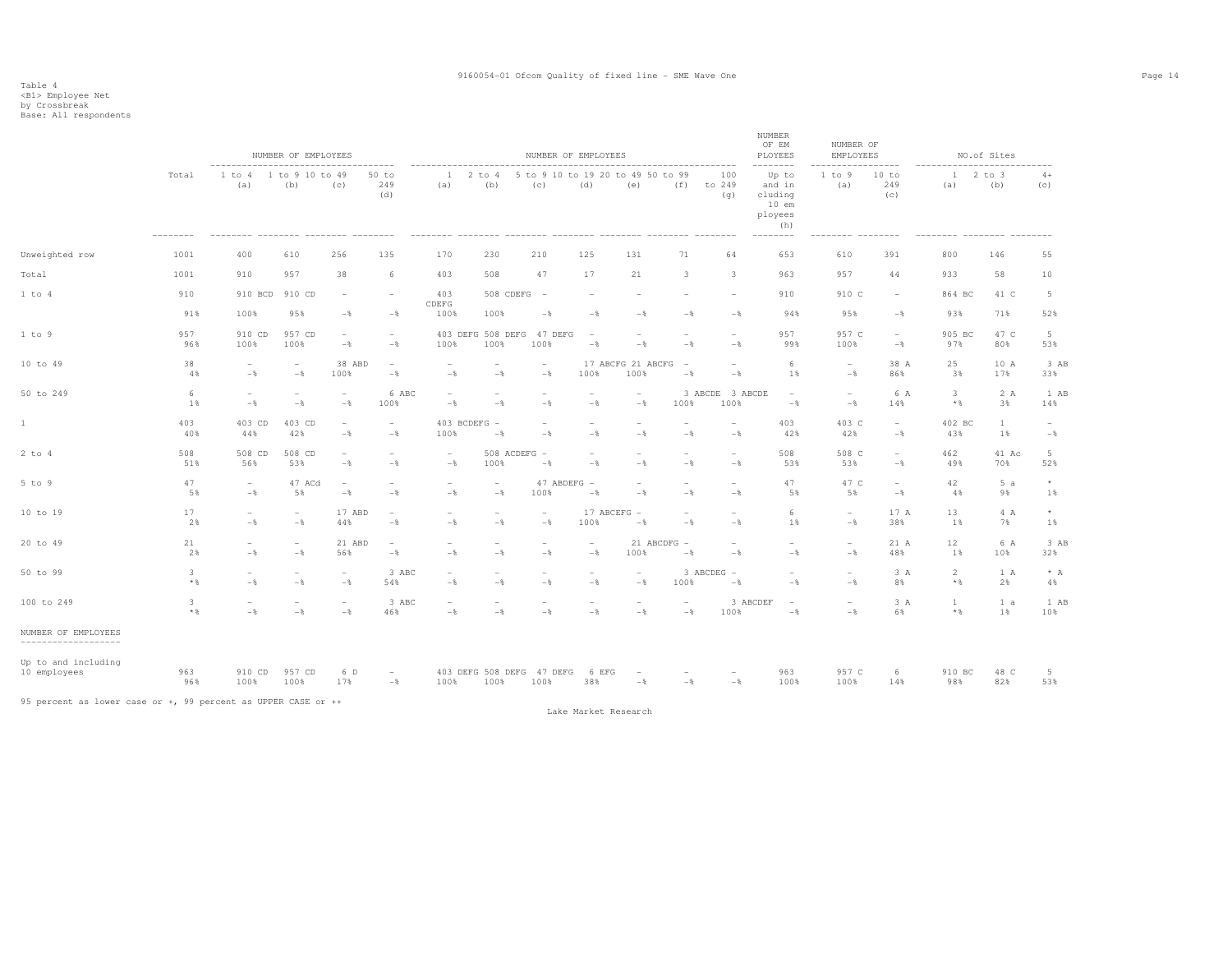|                |                   | ---------------------------            | JOB TITLE            |                                     |                |                              | INDUSTRY SECTOR                |                              |                                                                                                                                    |                                                            | SECTOR<br>----------------- |                              |                         | REGION<br>.                                           |                            | ------------------------------------- | NATION                  |                            |                                               |
|----------------|-------------------|----------------------------------------|----------------------|-------------------------------------|----------------|------------------------------|--------------------------------|------------------------------|------------------------------------------------------------------------------------------------------------------------------------|------------------------------------------------------------|-----------------------------|------------------------------|-------------------------|-------------------------------------------------------|----------------------------|---------------------------------------|-------------------------|----------------------------|-----------------------------------------------|
|                | Total             | Owner/MD<br>--------- -------- ------- | Senior<br>(d)        | Other<br>(a) Manager finance<br>(e) | Primary<br>(a) | olesale                      | Retail Services<br>/ Wh<br>(b) |                              | Go<br>(c) vernment sector,<br>(i)<br>ncluding cluding<br>central,<br>local, arities,<br>ucation quangos,<br>health) profits<br>(d) | Third<br>in<br>ch<br>ed NGOs,<br>and not for<br>etc<br>(e) | Private<br>sector<br>(a)    | Third<br>(c)<br>--------     | (i)                     | Wales Scotland Northern<br>--------- -------- ------- | (k) Ireland<br>(1)         | England<br>(a)                        | (b)                     |                            | Wales Scotland Northern<br>(c) Ireland<br>(d) |
| Unweighted row | 1001              | 486                                    | 88                   | 76                                  | 220            |                              | 234                            | 333                          | 82                                                                                                                                 | 132                                                        | 821                         | 132                          | 221                     | 209                                                   | 201                        | 370                                   | 221                     | 209                        | 201                                           |
| Total          | 1001              | 746                                    | 29                   | 37                                  | 205            |                              | 248                            | 310                          | 82                                                                                                                                 | 156                                                        | 827                         | 156                          | 40                      | 63                                                    | 22                         | 877                                   | 40                      | 63                         | 22                                            |
| 1 to 4         | 910<br>91%        | 96%                                    | 713 CDEF 22 C<br>75% | 72%                                 | 27 C<br>188    | 92%                          | 229<br>92%                     | 281<br>91%                   | 76<br>93%                                                                                                                          | 136<br>87%                                                 | 762 B<br>92%                | 136 B<br>87%                 | 36<br>91%               | 56<br>89%                                             | 20<br>90%                  | 798<br>91%                            | 36<br>91%               | 56<br>89%                  | 20<br>90%                                     |
| 1 to 9         | 957<br>96%        | 99%                                    | 736 CDEF 25 C<br>86% | 85%                                 | 31 C<br>195    | 95%                          | 240<br>97%                     | 299<br>96%                   | 77<br>94%                                                                                                                          | 146<br>94%                                                 | 797 B<br>96%                | 146 B<br>94%                 | 38<br>96%               | 60<br>95%                                             | 21<br>95%                  | 839<br>96%                            | 38<br>96%               | 60<br>95%                  | 21<br>95%                                     |
| 10 to 49       | 38<br>4%          | 10<br>1%                               | 3 A<br>11%           | 13%                                 | 5 A            | 9<br>4%                      | 6<br>3%                        | 10<br>3%                     | 4<br>5%                                                                                                                            | 9<br>6%                                                    | 26<br>3%                    | 9<br>6%                      | $\overline{2}$<br>4%    | 3<br>4%                                               | 1<br>4%                    | 33<br>4%                              | 2<br>4%                 | $\mathbf{3}$<br>4%         | 1<br>4%                                       |
| 50 to 249      | 6<br>1%           | $\star$<br>$\star$ $\,$                | 1 A<br>3%            |                                     | 1 A<br>2%      | $\mathbf{1}$<br>1%           | $\mathbf{1}$<br>1%             | $\overline{2}$<br>1%         | $\mathbf{1}$<br>$1\%$                                                                                                              | 1<br>$*$                                                   | 5<br>1%                     | $\mathbf{1}$<br>$\star$ $\,$ | $\star$<br>1%           | $\star$<br>1%                                         | $^{\star}$<br>1%           | 5<br>1%                               | $\star$<br>1%           | $\star$<br>$1\%$           | $^{\star}$<br>$1\%$                           |
|                | 403<br>40%        | 361 CDEF<br>48%                        | -1<br>4%             | 28%                                 | 10 CDF         | 69<br>34%                    | 99<br>40%                      | 130<br>42%                   | 54%                                                                                                                                | 45 Abce<br>60<br>39%                                       | 336<br>41%                  | 60<br>39%                    | 11<br>27%               | 27 <sub>bJ</sub><br>43%                               | 10 biJ<br>44%              | 355 B<br>41%                          | 11<br>27%               | 27 B<br>43%                | 10B<br>44%                                    |
| $2$ to $4$     | 508<br>51%        | 352 C<br>47%                           | 71%                  | 21 ACE<br>16 C<br>44%               |                | 119 cD<br>58%                | 129 d<br>52%                   | 151<br>49%                   | 32<br>39%                                                                                                                          | 76<br>49%                                                  | 426 B<br>52%                | 76 b<br>49%                  | 64%                     | 25 ADqKL 29<br>47%                                    | 10<br>46%                  | 443<br>51%                            | 25 ACD<br>64%           | 29<br>47%                  | 10<br>46%                                     |
| 5 to 9         | 47<br>5%          | 22<br>3%                               | 3 A<br>11%           | 12%                                 | 5 A            | $7\phantom{.0}$<br>4%        | 11<br>4%                       | 18<br>6%                     | $\mathbf{1}$<br>1%                                                                                                                 | 10<br>6%                                                   | 35<br>4%                    | 10<br>6%                     | $\overline{2}$<br>5%    | $\overline{4}$<br>6%                                  | 1<br>5%                    | 40<br>5%                              | $\overline{2}$<br>5%    | $4\phantom{.00}$<br>6%     | $\mathbf{1}$<br>5%                            |
| 10 to 19       | 17<br>2%          | $5 -$<br>1%                            | 4%                   | 1 A                                 | 2 A<br>4%      | $4\phantom{.00}$<br>2%       | $\overline{4}$<br>1%           | $\mathbf{3}$<br>1%           | $\mathbf{1}$<br>1%                                                                                                                 | 6<br>4%                                                    | 10<br>1%                    | 6 a<br>4%                    | $\mathbf{1}$<br>2%      | $\mathbf{1}$<br>2%                                    | $\mathbf{1}$<br>3%         | 14<br>2%                              | $\mathbf{1}$<br>2%      | $\mathbf{1}$<br>2%         | $\mathbf{1}$<br>3%                            |
| 20 to 49       | 21<br>2%          | 5<br>1%                                | 7%                   | 2A                                  | 3 A<br>9%      | 5 <sub>1</sub><br>3%         | 3<br>1%                        | 6<br>2%                      | 3<br>4%                                                                                                                            | $\overline{4}$<br>2%                                       | 15<br>2%                    | $\overline{4}$<br>2%         | $\mathbf{1}$<br>2%      | 2<br>2%                                               | $^{\star}$<br>2%           | 18<br>2%                              | $\mathbf{1}$<br>2%      | $\overline{2}$<br>2%       | $^{\star}$<br>2%                              |
| 50 to 99       | 3<br>$\star$ $\,$ | $\star$<br>$\star$ $\,$                | 2%                   | 1 A                                 | 1 A<br>2%      | $\mathbf{1}$<br>$\star$ $\,$ | $\mathbf{1}$<br>$\star$ $\,$   | $\mathbf{1}$<br>$\star$ $\,$ | $\mathbf{1}$<br>1%                                                                                                                 | $\star$<br>$*$                                             | 3<br>$\star$ $\,$           | $\star$<br>$\star$ $\S$      | $\star$<br>$\star$ $\,$ | $\star$<br>$\star$ $\,$                               | $^{\star}$<br>$\star$ $\,$ | 3<br>$\star$ $\,$                     | $\star$<br>$\star$ $\,$ | $^{\star}$<br>$\star$ $\,$ | $\star$<br>$\star$ $\,$                       |
| 100 to 249     | 3<br>$*$ &        | $\star$<br>$\star$ $\,$                | $1\%$                | $* A$                               | $* A$<br>$1\%$ | $\mathbf{1}$<br>$\star$ $\,$ | $\mathbf{1}$<br>$\star$ $\,$   | $\mathbf{1}$<br>* %          | $\mathbf{1}$<br>1%                                                                                                                 | $\star$<br>$\star$ $\,$                                    | 2<br>$*$ &                  | $\star$<br>$\star$ $\S$      | $\star$<br>$\star$ $\S$ | $\star$<br>$\star$ $\,$                               | $\star$<br>$*$ &           | $\overline{2}$<br>$*$ %               | $\star$<br>$\star$ $\,$ | $\star$<br>$\star$ $\,$    | $\star$<br>$\star$ $\,$                       |

95 percent as lower case or +, 99 percent as UPPER CASE or ++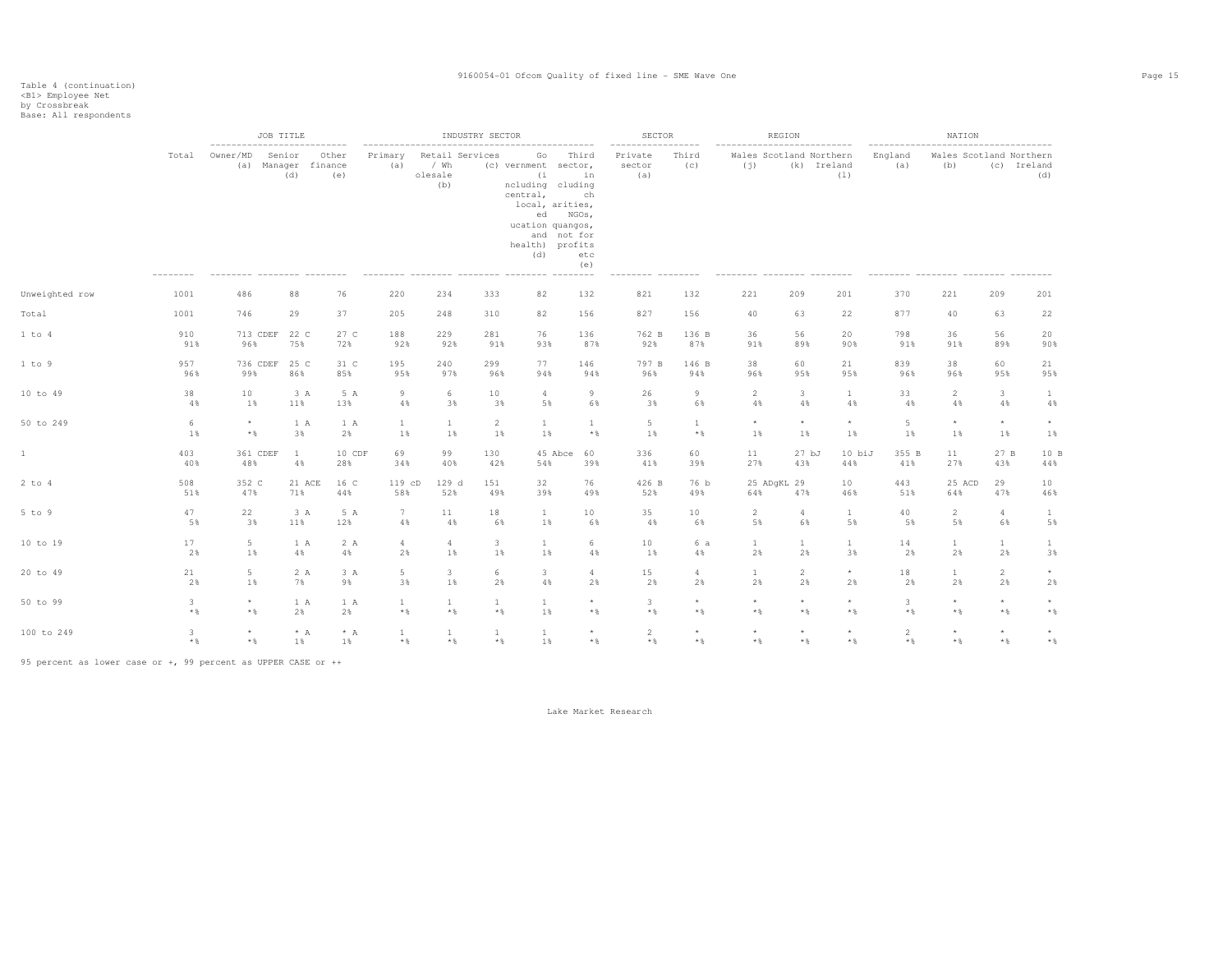|                                             |                    | ----------------------------                  | <b>JOB TITLE</b>         |                         |                |                        | INDUSTRY SECTOR |                                                           |                                                                                                                                              | SECTOR<br>------------------                   |              | ----------------------------                                 | REGION    |                    |                                                       | NATION    |                                |                |
|---------------------------------------------|--------------------|-----------------------------------------------|--------------------------|-------------------------|----------------|------------------------|-----------------|-----------------------------------------------------------|----------------------------------------------------------------------------------------------------------------------------------------------|------------------------------------------------|--------------|--------------------------------------------------------------|-----------|--------------------|-------------------------------------------------------|-----------|--------------------------------|----------------|
|                                             | Total<br>--------- | Owner/MD<br>(a)<br>--------- -------- ------- | Senior<br>Manager<br>(d) | Other<br>finance<br>(e) | Primary<br>(a) | / Wh<br>olesale<br>(b) | Retail Services | Go<br>(c) vernment<br>(i)<br>central,<br>ed<br>and<br>(d) | Third<br>sector,<br>in<br>ncluding cluding<br>ch<br>local, arities,<br>NGOs,<br>ucation quangos,<br>not for<br>health) profits<br>etc<br>(e) | Private<br>sector<br>(a)<br>--------- -------- | Third<br>(c) | Wales Scotland Northern<br>(i)<br>--------- -------- ------- |           | (k) Ireland<br>(1) | England<br>(a)<br>--------- -------- -------- ------- | (b)       | Wales Scotland Northern<br>(C) | Ireland<br>(d) |
| Unweighted row                              | 1001               | 486                                           | 88                       | 76                      | 220            | 234                    | 333             | 82                                                        | 132                                                                                                                                          | 821                                            | 132          | 221                                                          | 209       | 201                | 370                                                   | 221       | 209                            | 201            |
| Total                                       | 1001               | 746                                           | 29                       | 37                      | 205            | 248                    | 310             | 82                                                        | 156                                                                                                                                          | 827                                            | 156          | 40                                                           | 63        | 22                 | 877                                                   | 40        | 63                             | 22             |
| NUMBER OF EMPLOYEES<br>-------------------- |                    |                                               |                          |                         |                |                        |                 |                                                           |                                                                                                                                              |                                                |              |                                                              |           |                    |                                                       |           |                                |                |
| Up to and including<br>10 employees         | 963<br>96%         | 99%                                           | 738 CDEF 25 C<br>86%     | 32 C<br>86%             | 197<br>96%     | 241<br>98%             | 300<br>97%      | 77<br>94%                                                 | 147<br>95%                                                                                                                                   | 801 B<br>97%                                   | 147 B<br>95% | 38<br>96%                                                    | 60<br>96% | 21<br>96%          | 844<br>96%                                            | 38<br>96% | 60<br>96%                      | 21<br>96%      |

95 percent as lower case or +, 99 percent as UPPER CASE or ++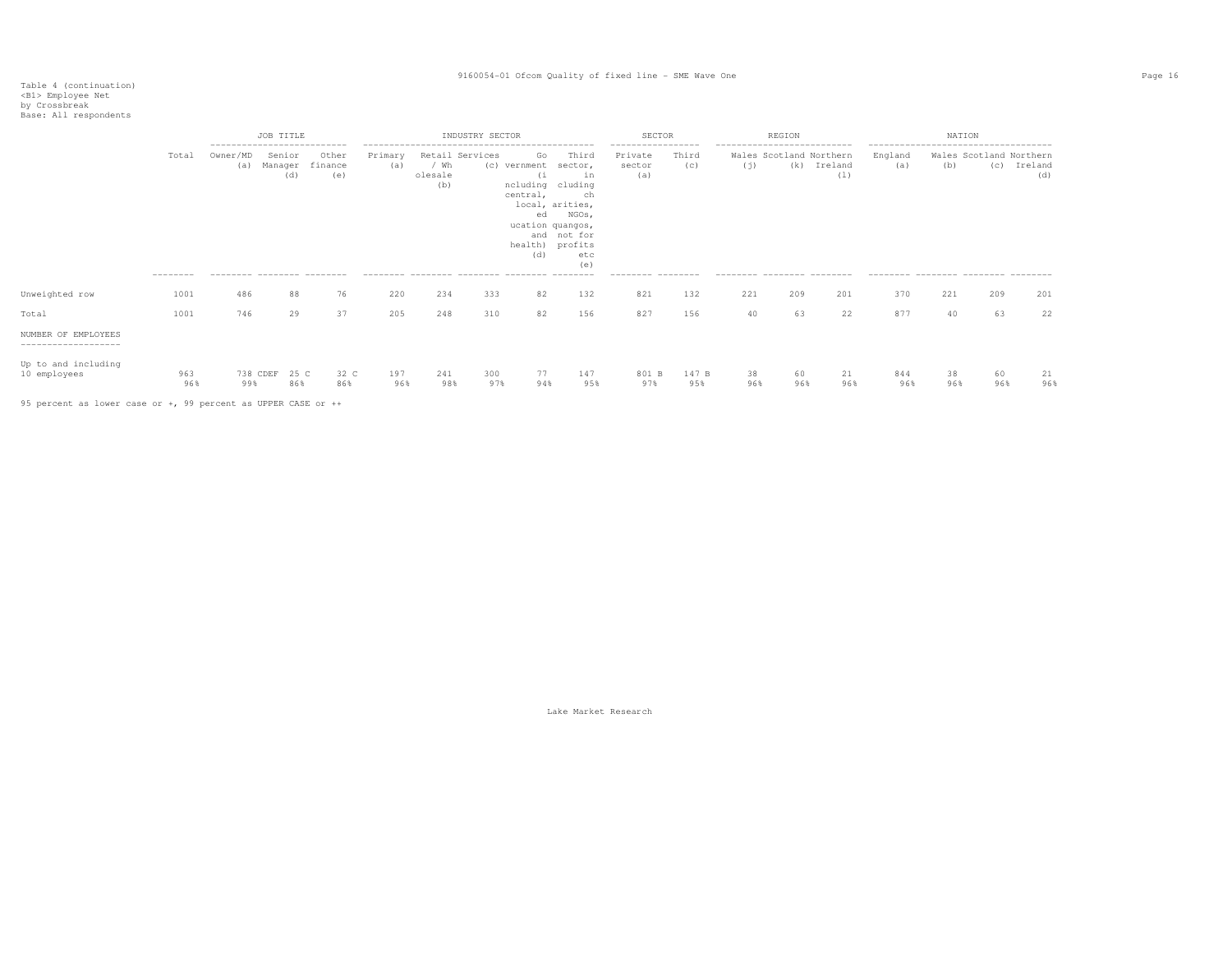|                                             |                |                | URBANITY     | ---------------        |                     | ---------------------------                                  | URBAN DETAIL                                |                       |
|---------------------------------------------|----------------|----------------|--------------|------------------------|---------------------|--------------------------------------------------------------|---------------------------------------------|-----------------------|
|                                             | Total          | Urban<br>(a)   | Rural<br>(b) | Remote<br>Rural<br>(c) | All<br>Rural<br>(d) | Large<br>City /<br>Smaller<br>city<br>/ large<br>town<br>(a) | Medium<br>town<br>(b)<br>----- -------- --- | Small<br>towns<br>(C) |
| Unweighted row                              | 1001           | 720            | 174          | 106                    | 280                 | 281                                                          | 225                                         | 214                   |
| Total                                       | 1001           | 736            | 222          | 42                     | 264                 | 285                                                          | 240                                         | 212                   |
| 1 to 4                                      | 910            | 664            | 207          | 39                     | 246                 | 250                                                          | 213                                         | 200 Ab                |
|                                             | 91%            | 90%            | 93%          | 93%                    | 93%                 | 88%                                                          | 89%                                         | 95%                   |
| 1 to 9                                      | 957            | 703            | 213          | 41                     | 254                 | 265                                                          | 231                                         | 207a                  |
|                                             | 96%            | 95%            | 96%          | 97%                    | 96%                 | 93%                                                          | 96%                                         | 98%                   |
| 10 to 49                                    | 38             | 28             | 8            | $\mathbf{1}$           | 9                   | 18 <sub>c</sub>                                              | 8                                           | $3 -$                 |
|                                             | 4%             | 4%             | 3%           | 3%                     | 3%                  | 6%                                                           | 3%                                          | 2%                    |
| 50 to 249                                   | 6              | - 5            | $\mathbf{1}$ | $\star$                | 1                   | $2^{\circ}$                                                  | $\mathbf{1}$                                | $\mathbf{1}$          |
|                                             | 1%             | 1%             | 1%           | $*$                    | $*$ %               | 1%                                                           | 1%                                          | $*$                   |
| $\mathbf{1}$                                | 403            | 275            | 104a         | 25 A                   | 128 A               | 94                                                           | 111 AC                                      | 70                    |
|                                             | 40%            | 37%            | 47%          | 58%                    | 48%                 | 33%                                                          | 46%                                         | 33%                   |
| $2$ to $4$                                  | 508            | 390 Cd         | 103          | 15                     | 118                 | 157 B                                                        | 102                                         | 131 B                 |
|                                             | 51%            | 53%            | 46%          | 35%                    | 45%                 | 55%                                                          | 43%                                         | 62%                   |
| $5$ to $9$                                  | 47             | 39             | $7^{\circ}$  | $\mathbf{1}$           | 8                   | 15                                                           | 17                                          | 7                     |
|                                             | 5%             | 5%             | 3%           | 4%                     | 3%                  | 5%                                                           | 7%                                          | 3%                    |
| 10 to 19                                    | 17             | 13             | 3            | $\star$                | 4                   | 8                                                            | $4\overline{ }$                             | $\mathbf{1}$          |
|                                             | 2%             | 2%             | 1%           | 1%                     | 1%                  | 3%                                                           | 2%                                          | 1%                    |
| 20 to 49                                    | 21             | 15             | 4            | $\mathbf{1}$           | $5 -$               | 10                                                           | $3 -$                                       | $\overline{2}$        |
|                                             | 2%             | 2%             | 2%           | 2%                     | 2%                  | 4%                                                           | 1%                                          | 1%                    |
| 50 to 99                                    | $\overline{3}$ | $\overline{a}$ | $\mathbf{1}$ | $\star$                | $\mathbf{1}$        | $\mathbf{1}$                                                 | $\mathbf{1}$                                | $\mathbf{1}$          |
|                                             | $*$ %          | $*$ &          | $*$ &        | $*$ &                  | $*$ &               | $*$ &                                                        | $*$                                         | $*$ %                 |
| 100 to 249                                  | $\mathbf{3}$   | $2^{\circ}$    | $\star$      | $\star$                | $^{\star}$          | $\mathbf{1}$                                                 | $\mathbf{1}$                                | $\star$               |
|                                             | $*$ &          | $*$ %          | $*$ %        | $*$ %                  | $*$ &               | $\star$ &                                                    | $*$ &                                       | $*$ %                 |
| NUMBER OF EMPLOYEES<br>-------------------- |                |                |              |                        |                     |                                                              |                                             |                       |
| Up to and including                         | 963            | 708            | 214          | 41                     | 255                 | 268                                                          | 232                                         | 208a                  |
| 10 employees                                | 96%            | 96%            | 96%          | 97%                    | 97%                 | 94%                                                          | 97%                                         | 98%                   |

95 percent as lower case or +, 99 percent as UPPER CASE or ++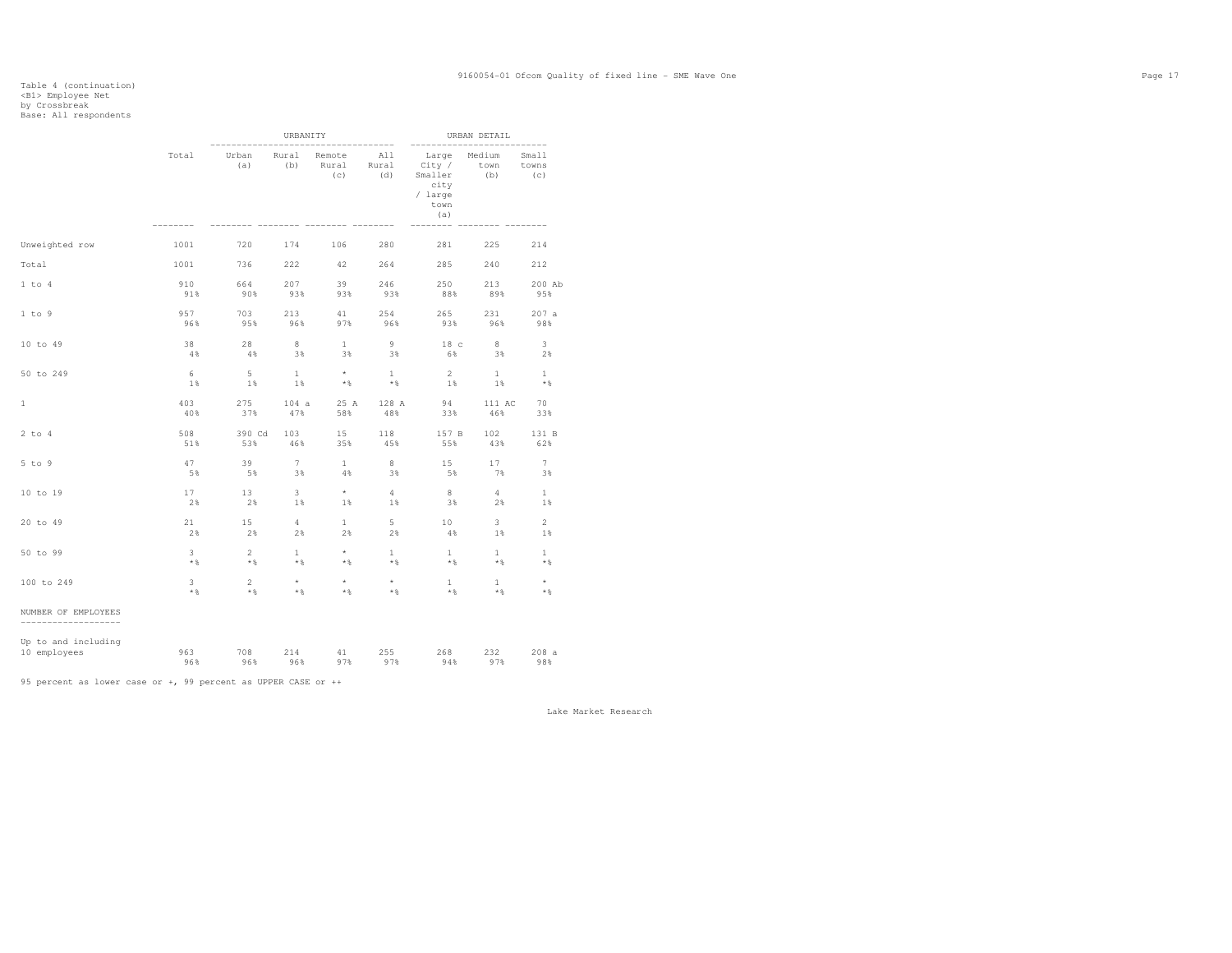Table 5<br><B2B> How many sites or offices does your organisation operate from in the UK, including this one?<br>by Crossbreak<br>Base: All respondents

|                                  |        |                       |                                                                                             | NUMBER OF EMPLOYEES                        |                |                         |                                            |                                 | NUMBER OF EMPLOYEES |                  |                                          |                                            |                      | NUMBER<br>OF EM<br>PLOYEES                                                       | NUMBER OF<br>EMPLOYEES              |                                |                                                                           | NO.of Sites                                |                |
|----------------------------------|--------|-----------------------|---------------------------------------------------------------------------------------------|--------------------------------------------|----------------|-------------------------|--------------------------------------------|---------------------------------|---------------------|------------------|------------------------------------------|--------------------------------------------|----------------------|----------------------------------------------------------------------------------|-------------------------------------|--------------------------------|---------------------------------------------------------------------------|--------------------------------------------|----------------|
|                                  |        | Total<br>--------     | -------------------------------------<br>1 to 4<br>(a)<br>-------- -------- ------- ------- | 1 to 9 10 to 49<br>(b)                     | (c)            | 50 to<br>249<br>(d)     | $\mathbf{1}$<br>(a)                        | 2 to 4<br>(b)                   | (C)                 | (d)              | 5 to 9 10 to 19 20 to 49 50 to 99<br>(e) | (f)                                        | 100<br>to 249<br>(q) | --------<br>Up to<br>and in<br>cluding<br>$10$ em<br>ployees<br>(h)<br>--------- | 1 to 9<br>(a)<br>--------- -------- | -------<br>10 to<br>249<br>(c) | ----------------------------<br>$\mathbf{1}$<br>(a)<br>--------- -------- | $2$ to $3$<br>(b)                          | $4+$<br>(C)    |
| Unweighted row                   |        | 1001                  | 400                                                                                         | 610                                        | 256            | 135                     | 170                                        | 230                             | 210                 | 125              | 131                                      | 71                                         | 64                   | 653                                                                              | 610                                 | 391                            | 800                                                                       | 146                                        | 55             |
| Total                            |        | 1001                  | 910                                                                                         | 957                                        | 38             | 6                       | 403                                        | 508                             | 47                  | 17               | 21                                       | 3                                          | 3                    | 963                                                                              | 957                                 | 44                             | 933                                                                       | 58                                         | 10             |
| $\mathbf{1}$                     | (1.0)  | 933                   | 864 CD                                                                                      | 905 CD                                     | 25 D           | $\overline{3}$          | 402<br><b>BCDEFG</b>                       | 462 DEFG                        | 42 DEFG             | 13 EFG           | 12                                       | 2                                          | <sup>1</sup>         | 910                                                                              | 905 C                               | 28                             | 933 BC                                                                    | $\overline{\phantom{a}}$                   |                |
|                                  |        | 93%                   | 95%                                                                                         | 95%                                        | 66%            | 50%                     | 100%                                       | 91%                             | 89%                 | 76%              | 58%                                      | 56%                                        | 43%                  | 95%                                                                              | 95%                                 | 63%                            | 100%                                                                      | $-$ %                                      | $-\frac{6}{5}$ |
| $\overline{2}$                   | (2.0)  | 50<br>5%              | 36<br>4%                                                                                    | 41<br>4%                                   | 8 AB<br>21%    | 1 AB<br>17%             | $^{\star}$<br>$*$ &                        | 36 A<br>7%                      | 5 A<br>10%          | 3 ABC<br>20%     | 5 ABC<br>22%                             | 1 ABC<br>22%                               | $* A$<br>11%         | 42<br>4%                                                                         | 41<br>4%                            | 9 A<br>20%                     | $\overline{\phantom{a}}$<br>$-$                                           | 50 AC<br>85%                               | $-$            |
| $\mathbf{3}$                     | (3.0)  | $_{\rm 8}$<br>1%      | 5<br>1%                                                                                     | 6<br>1%                                    | 2 AB<br>5%     | 1 ABc<br>11%            | $\star$<br>$*$ %                           | 5<br>1%                         | 1 A<br>1%           | 1 Ab<br>4%       | 1 ABc<br>5%                              | * ABCd<br>10%                              | * ABCd<br>12%        | -6<br>1%                                                                         | 6<br>1%                             | 2 A<br>5%                      | $\overline{\phantom{a}}$<br>$-\frac{6}{5}$                                | 8 AC<br>15%                                | $\sim$<br>$-$  |
| 4                                | (4.0)  | $\mathbf{1}$<br>$*$ % | $\sim$<br>$-$                                                                               | $\star$<br>$*$ &                           | 1 AB<br>3%     | $*$ AB<br>6%            | $\overline{\phantom{a}}$<br>$-\frac{6}{5}$ | $\overline{\phantom{a}}$<br>$-$ | $\star$<br>$*$ &    | $*$ AB<br>$*$    | 1 ABCd<br>5%                             | $*$ ABC<br>3%                              | * ABCD<br>10%        | $*$ &                                                                            | $\star$<br>$*$                      | 1A<br>3%                       | $\overline{\phantom{a}}$<br>$-$                                           | $\overline{\phantom{a}}$<br>$-\frac{6}{9}$ | 1 AB<br>15%    |
| $5 - 9$                          | (7.0)  | 8<br>1%               | $5\phantom{.0}$<br>1%                                                                       | 5<br>1%                                    | 2 AB<br>5%     | 1 ABC<br>12%            | $\overline{\phantom{a}}$<br>$-$            | 5<br>1 %                        | $\star$<br>$*$ &    | $* a$<br>$*$     | 2 ABCD<br>9%                             | * ABCD<br>9%                               | * ABCD<br>16%        | 5<br>1 %                                                                         | 5<br>1 %                            | 3 A<br>6%                      | $\overline{\phantom{m}}$<br>$-\frac{6}{6}$                                | $\overline{\phantom{a}}$<br>$-\frac{6}{6}$ | 8 AB<br>78%    |
| $10 - 49$                        | (29.5) | 1<br>$\star$ $\,$     | $\sim$<br>$-\frac{6}{5}$                                                                    | $\overline{\phantom{a}}$<br>$-\frac{6}{5}$ | $*$ AB<br>1%   | * ABc<br>4%             | $\overline{\phantom{a}}$<br>$-$            | $\overline{\phantom{a}}$<br>$-$ | $\sim$<br>$-$       | $\sim$<br>$-$    | $*$ ABc<br>2%                            | $\overline{\phantom{a}}$<br>$-\frac{6}{5}$ | * ABCDEF<br>9%       | $\overline{\phantom{a}}$<br>$-\frac{6}{5}$                                       | $\overline{\phantom{0}}$<br>$-$     | 1 A<br>2%                      | $\overline{\phantom{a}}$<br>$-$                                           | $\overline{\phantom{a}}$<br>$-\frac{6}{6}$ | 1 AB<br>7%     |
| NETS<br>$---$                    |        |                       |                                                                                             |                                            |                |                         |                                            |                                 |                     |                  |                                          |                                            |                      |                                                                                  |                                     |                                |                                                                           |                                            |                |
| $\mathbf{1}$                     |        | 933                   | 864 CD                                                                                      | 905 CD                                     | 25 D           | $\overline{\mathbf{3}}$ | 402<br><b>BCDEFG</b>                       | 462 DEFG                        | 42 DEFG             | 13 EFG           | 12                                       | 2                                          | -1                   | 910                                                                              | 905 C                               | 28                             | 933 BC                                                                    | $\sim$                                     |                |
|                                  |        | 93%                   | 95%                                                                                         | 95%                                        | 66%            | 50%                     | 100%                                       | 91%                             | 89%                 | 76%              | 58%                                      | 56%                                        | 43%                  | 95%                                                                              | 95%                                 | 63%                            | 100%                                                                      | $-\frac{6}{6}$                             | $-$            |
| $2$ to $3$                       |        | 58<br>6%              | 41<br>5%                                                                                    | 47<br>5%                                   | 10 AB<br>26%   | 2 AB<br>28%             | 1<br>$*$ %                                 | 41 A<br>8%                      | 5 A<br>11%          | 4 ABC<br>24%     | 6 ABC<br>27%                             | 1 ABC<br>32%                               | 1 ABc<br>22%         | 48<br>5%                                                                         | 47<br>5%                            | 11 A<br>26%                    | $\hspace{0.1mm}-\hspace{0.1mm}$<br>$-$                                    | 58 AC<br>100%                              | $\sim$<br>$-$  |
| $4+$                             |        | 10<br>1%              | 5<br>1%                                                                                     | 5<br>1%                                    | 3 AB<br>9%     | 1 ABC<br>22%            | $\overline{\phantom{a}}$<br>$-$            | 5<br>1%                         | $\star$<br>$*$ &    | $* A$<br>1%      | 3 ABCD<br>15%                            | * ABCD<br>12%                              | 1 ABCDEF<br>35%      | -5<br>1%                                                                         | 5<br>1%                             | 5 A<br>11%                     | $\overline{\phantom{a}}$<br>$-$                                           | $\overline{\phantom{a}}$<br>$-$ 8          | 10 AB<br>100%  |
| Mean score<br>Standard deviation |        | 1.1<br>.95            | 1.1<br>.51                                                                                  | 1.1<br>.51                                 | 2.0 AB<br>3.26 | 3.5 ABC<br>6.23         | 1.0<br>.06                                 | 1.2 A<br>.67                    | 1.1A<br>.43         | $1.3$ AbC<br>.64 | 2.5 ABCD 2.1 ABCD 5.1 ABCDEF 1.1<br>4.30 | 2.12                                       | 9.89                 | .51                                                                              | 1.1<br>.51                          | 2.2 A<br>3.74                  | 1.0<br>$\overline{\phantom{a}}$                                           | 2.1A<br>.36                                | 8.0 AB<br>6.15 |

95 percent as lower case or +, 99 percent as UPPER CASE or ++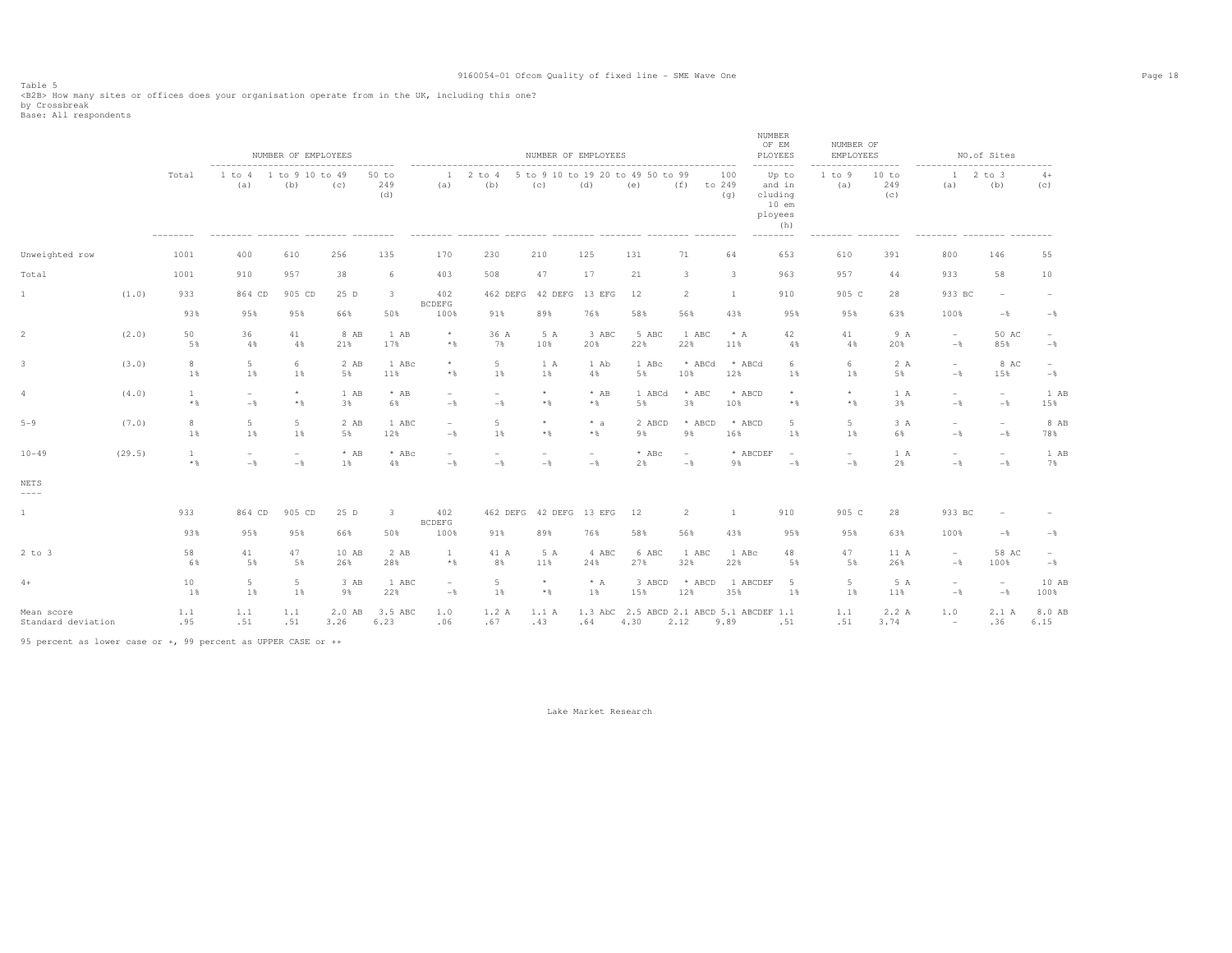Table 5 (continuation)<br><B2B> How many sites or offices does your organisation operate from in the UK, including this one?<br>by Crossbreak<br>Base: All respondents

|                                  |        |                       |                                   | JOB TITLE                         | -------                                | --------------------- |                                           | INDUSTRY SECTOR              |                                                                                                                                                                                                   |                                               | SECTOR<br>$- - - - - - -$ | ------                 |                                    | REGION                                 |                                            |                     | NATION                         |                                   |                            |
|----------------------------------|--------|-----------------------|-----------------------------------|-----------------------------------|----------------------------------------|-----------------------|-------------------------------------------|------------------------------|---------------------------------------------------------------------------------------------------------------------------------------------------------------------------------------------------|-----------------------------------------------|---------------------------|------------------------|------------------------------------|----------------------------------------|--------------------------------------------|---------------------|--------------------------------|-----------------------------------|----------------------------|
|                                  |        | Total                 | -------------------<br>Owner/MD   | Senior<br>(a) Manager<br>(d)      | Other<br>finance<br>(e)                | Primary<br>(a)        | Retail Services<br>/ Wh<br>olesale<br>(b) |                              | . _ _ _ _ _ _ _ _ _ _ _ _ _ _ _ _<br>Go<br>(c) vernment sector,<br>(i<br>ncluding cluding<br>central,<br>local, arities,<br>ed NGOs,<br>ucation quangos,<br>and not for<br>health) profits<br>(d) | Third<br>in<br>ch<br>etc<br>(e)<br>$-- - - -$ | Private<br>sector<br>(a)  | Third<br>(C)           | ---------------------------<br>(i) | Wales Scotland Northern<br>(k) Ireland | (1)                                        | England<br>(a)      | Wales Scotland Northern<br>(b) | (c) Ireland                       | (d)                        |
| Unweighted row                   |        | 1001                  | 486                               | 88                                | 76                                     | 220                   | 234                                       | 333                          | 82                                                                                                                                                                                                | 132                                           | 821                       | 132                    | 221                                | 209                                    | 201                                        | 370                 | 221                            | 209                               | 201                        |
| Total                            |        | 1001                  | 746                               | 29                                | 37                                     | 205                   | 248                                       | 310                          | 82                                                                                                                                                                                                | 156                                           | 827                       | 156                    | 40                                 | 63                                     | 22                                         | 877                 | 40                             | 63                                | 22                         |
| 1                                | (1.0)  | 933<br>93%            | 712 CDF<br>95%                    | 26 C<br>88%                       | 35 Cf<br>95%                           | 179<br>87%            | 241 AD<br>97%                             | 292 Ad<br>94%                | 71<br>86%                                                                                                                                                                                         | 150 AD<br>97%                                 | 765<br>92%                | 150<br>97%             | 38 k<br>96%                        | 58<br>92%                              | 20<br>93%                                  | 817<br>93%          | 38 c<br>96%                    | 58<br>92%                         | 20<br>93%                  |
| 2                                | (2.0)  | 50<br>5%              | 28<br>4%                          | 2<br>7%                           | $\mathbf{1}$<br>3%                     | 20 BcE<br>10%         | 5<br>2%                                   | 14<br>5%                     | 6 b<br>8%                                                                                                                                                                                         | $\overline{4}$<br>2%                          | 46<br>6%                  | $\overline{4}$<br>2%   | $\mathbf{1}$<br>2%                 | 5 e i<br>7%                            | 1 e<br>5%                                  | 43<br>5%            | $\mathbf{1}$<br>2%             | 5 <sub>b</sub><br>7%              | <sup>1</sup><br>5%         |
| 3                                | (3.0)  | 8<br>1%               | 6<br>1%                           | $\mathbf{1}$<br>3%                | $\star$<br>$*$ &                       | $^{\star}$<br>$*$ %   | $\mathbf{1}$<br>$*$ &                     | $\mathbf{1}$<br>$*$ &        | 5 ABCE<br>6%                                                                                                                                                                                      | 1<br>$*$                                      | 8<br>1%                   | $\mathbf{1}$<br>$*$ &  | $\star$<br>$*$ &                   | $^{\star}$<br>1%                       | $^\star$<br>2%                             | 8<br>1%             | $\star$<br>$*$ &               | $^{\star}$<br>1%                  | $\star$<br>2%              |
| 4                                | (4.0)  | $\mathbf{1}$<br>$*$   | $\star$<br>$*$                    | $\star$<br>$*$ &                  | 1 A<br>2%                              | $^{\star}$<br>$*$ &   | $^{\star}$<br>$*$ &                       | $\mathbf{1}$<br>$\star$ $\,$ | $\star$<br>$*$ &                                                                                                                                                                                  | $\star$<br>$*$ &                              | $\mathbf{1}$<br>$*$ %     | $\star$<br>$*$ &       | $\star$<br>$*$ %                   | $\star$<br>$*$ &                       | $\star$<br>$*$ &                           | $\mathbf{1}$<br>$*$ | $\star$<br>$*$ &               | $\star$<br>$*$ &                  | $^{\star}$<br>$\star$ $\,$ |
| $5 - 9$                          | (7.0)  | 8<br>1%               | $\star$<br>$*$                    | $* A$<br>2%                       | $* A$<br>1%                            | 6 bc<br>3%            | $\star$<br>$\star$ $\,$                   | $\mathbf{1}$<br>$\star$ $\,$ | $\star$<br>$*$ &                                                                                                                                                                                  | $\star$<br>$*$                                | 7<br>1%                   | $\star$<br>$*$ &       | $\star$<br>$*$ &                   | $^{\star}$<br>$*$ &                    | $\star$<br>$*$ &                           | 7<br>1%             | $\star$<br>$*$ &               | $\star$<br>$*$ &                  | $\star$<br>$\star$ $\,$    |
| $10 - 49$                        | (29.5) | $\mathbf{1}$<br>$*$ & | $\overline{\phantom{m}}$<br>$-\,$ | $\overline{\phantom{m}}$<br>$-\,$ | $\overline{\phantom{a}}$<br>$-\,$ $\,$ | $\star$<br>$*$ &      | $\star$<br>$*$ &                          | $\star$<br>$\star$ $\,$      | ÷<br>$-$                                                                                                                                                                                          | $\star$<br>$*$ &                              | $\star$<br>$\star$ $\,$   | $\star$<br>$*$ &       | $\star$<br>$*$ &                   | $\overline{\phantom{0}}$<br>$-\,$      | $\overline{\phantom{a}}$<br>$-\frac{6}{6}$ | 1<br>$*$            | $\star$<br>$*$ &               | $\overline{\phantom{a}}$<br>$-\,$ | $\sim$<br>$-\frac{6}{6}$   |
| NETS<br>$--- - -$                |        |                       |                                   |                                   |                                        |                       |                                           |                              |                                                                                                                                                                                                   |                                               |                           |                        |                                    |                                        |                                            |                     |                                |                                   |                            |
| 1.                               |        | 933<br>93%            | 712 CDF<br>95%                    | 26 C<br>88%                       | 35 Cf<br>95%                           | 179<br>87%            | 241 AD<br>97%                             | 292 Ad<br>94%                | 71<br>86%                                                                                                                                                                                         | 150 AD<br>97%                                 | 765<br>92%                | 150<br>97%             | 38 k<br>96%                        | 58<br>92%                              | 20<br>93%                                  | 817<br>93%          | 38 <sub>c</sub><br>96%         | 58<br>92%                         | 20<br>93%                  |
| 2 to 3                           |        | 58<br>6%              | 34<br>4%                          | 3a<br>10%                         | $\mathbf{1}$<br>3%                     | 20 Bce<br>10%         | 6<br>3%                                   | 16<br>5%                     | 11 BCE<br>14%                                                                                                                                                                                     | $\overline{4}$<br>3%                          | 53<br>6%                  | $4\phantom{.00}$<br>3% | $\mathbf{1}$<br>3%                 | 5 e i<br>8%                            | 1 e<br>6%                                  | 51<br>6%            | $\mathbf{1}$<br>3%             | 5 <sub>b</sub><br>8%              | $\mathbf{1}$<br>6%         |
| 4+                               |        | 10<br>1%              | <b>1</b><br>$\star$ $\,$          | 1 A<br>2%                         | 1 A<br>2%                              | 6 b<br>3%             | $^\star$<br>$\star$ $\,$                  | $\mathbf{3}$<br>1%           | $^{\star}$<br>$\star$ $\S$                                                                                                                                                                        | $\mathbf{1}$<br>1%                            | 9<br>1%                   | $\mathbf{1}$<br>1%     | $^{\star}$<br>1%                   | $^\star$<br>1%                         | $^\star$<br>1%                             | 9<br>1%             | $\star$<br>1%                  | $\star$<br>1%                     | $^{\star}$<br>1%           |
| Mean score<br>Standard deviation |        | 1.1<br>.95            | 1.1<br>.27                        | 1.2 A<br>.89                      | 1.1<br>.64                             | 1.3 Bc<br>1.04        | 1.0<br>.57                                | 1.1<br>.81                   | 1.2 <sub>b</sub><br>.58                                                                                                                                                                           | 1.1<br>1.53                                   | 1.1<br>.79                | 1.1<br>1.53            | 1.1<br>.75                         | 1.1<br>.45                             | $1.1$ e<br>.50                             | 1.1<br>.99          | 1.1<br>.75                     | 1.1<br>.45                        | 1.1<br>.50                 |

95 percent as lower case or +, 99 percent as UPPER CASE or ++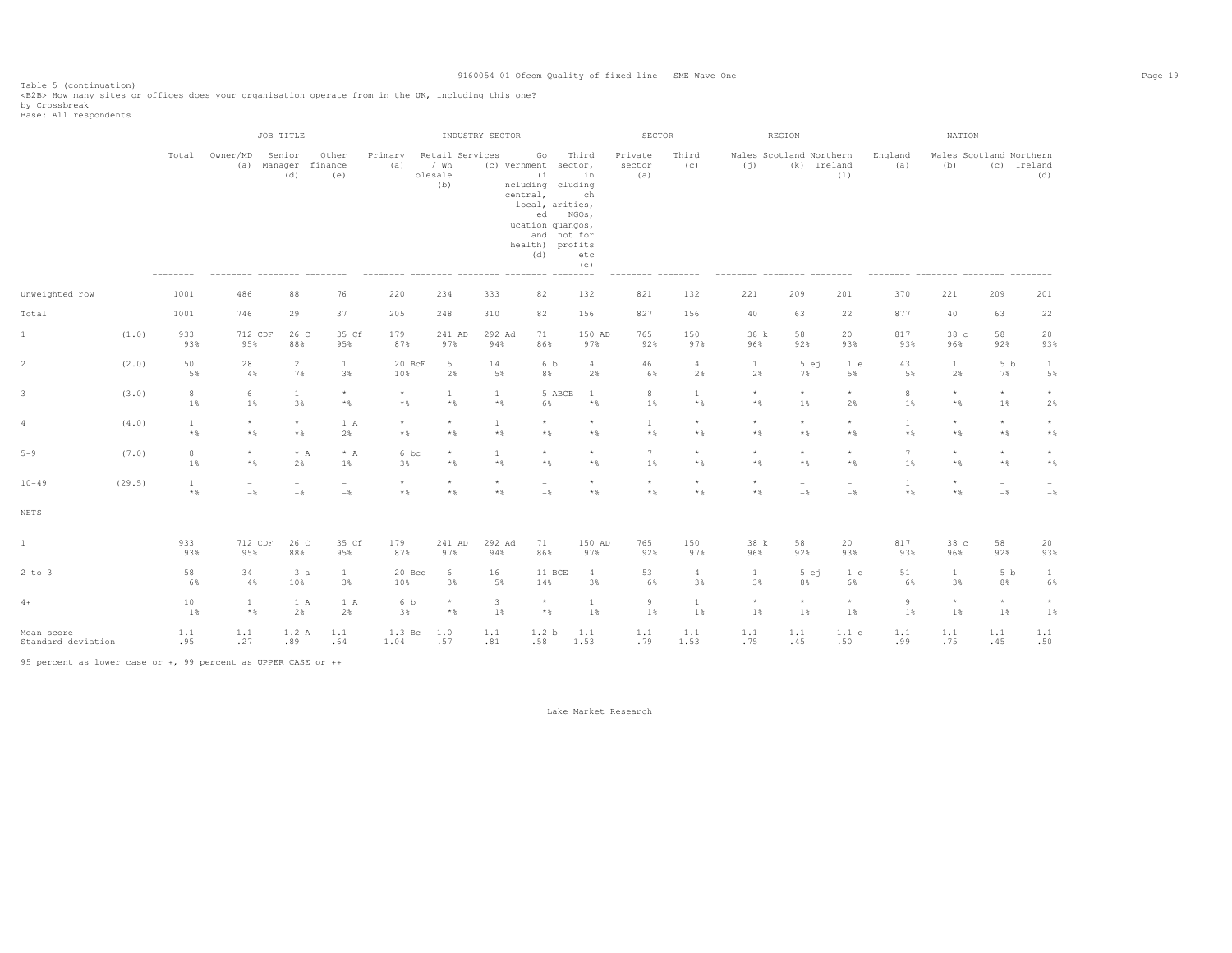Table 5 (continuation)<br><B2B> How many sites or offices does your organisation operate from in the UK, including this one?<br>by Crossbreak<br>Base: All respondents

|                                  |        |                       |                         | URBANITY                     |                                                    | -----------           | -----------                                                                        | URBAN DETAIL        | ----------            |
|----------------------------------|--------|-----------------------|-------------------------|------------------------------|----------------------------------------------------|-----------------------|------------------------------------------------------------------------------------|---------------------|-----------------------|
|                                  |        | Total                 | Urban<br>(a)            | Rural<br>(b)                 | Rural<br>(C)                                       | Remote All<br>(d)     | Large Medium<br>Rural City / town<br>Smaller (b)<br>city<br>/ large<br>town<br>(a) |                     | Small<br>towns<br>(C) |
| Unweighted row                   |        | 1001                  | 720                     | 174                          | 106                                                | 280                   | 281                                                                                | 225                 | 214                   |
| Total                            |        | 1001                  | 736                     | 222                          | 42                                                 | 264                   | 285                                                                                | 240                 | 212                   |
| $\mathbf{1}$                     | (1.0)  | 933<br>93%            | 680<br>92%              | 212<br>95%                   | 41 /<br>97%                                        | 253<br>96%            | 272 C<br>95%                                                                       | 223<br>93%          | 186<br>88%            |
| $\overline{2}$                   | (2.0)  | 50<br>5%              | 40<br>5%                | 9<br>4%                      | 1<br>3%                                            | $10-10$<br>4%         | 11<br>4%                                                                           | 15<br>6%            | 14<br>7%              |
| 3                                | (3.0)  | 8 <sup>1</sup><br>1%  | 8 <sup>1</sup><br>1%    | 1<br>$\star$ $\,$            | $\star$<br>$*$ &                                   | $\mathbf{1}$<br>$*$   | 1<br>$*$ %                                                                         | $\mathbf{1}$<br>$*$ | 6 ab<br>3%            |
| $\overline{4}$                   | (4.0)  | $\mathbf{1}$<br>$*$ & | $\mathbf{1}$<br>$*$ %   | $\star$<br>$*$ &             | $\star$<br>$*$ &                                   | $\star$<br>$*$ &      | 1<br>$\star$ &                                                                     | $\star$<br>$*$      | $\star$<br>$*$ &      |
| $5 - 9$                          | (7.0)  | 8<br>$1\,$            | 7<br>$1\%$              | $\mathbf{1}$<br>$\star$ $\,$ | $\star$<br>$*$ &                                   | $\mathbf{1}$<br>$*$ % | 1<br>$*$ %                                                                         | $\mathbf{1}$<br>$*$ | 5a<br>3%              |
| $10 - 49$                        | (29.5) | $\mathbf{1}$<br>$*$ & | $\overline{1}$<br>$*$ & | $\star$<br>$*$ &             | $\star$<br>$*$ &                                   | $\star$<br>$*$ &      | 1<br>$*$ &                                                                         | $\sim$<br>$-$       | $\star$<br>$*$ &      |
| <b>NETS</b><br>$--- - -$         |        |                       |                         |                              |                                                    |                       |                                                                                    |                     |                       |
| $\mathbf{1}$                     |        | 933<br>93%            | 680<br>92%              | 212<br>95%                   | 41<br>97%                                          | 253<br>96%            | 272 C<br>95%                                                                       | 223<br>93%          | 186<br>88%            |
| $2$ to $3$                       |        | 58<br>6%              | 47<br>6%                | 10<br>$4\%$                  | $\mathbf{1}$<br>3%                                 | 11<br>$4\%$           | 4%                                                                                 | 16<br>7%            | 20a<br>9%             |
| $4+$                             |        | 10<br>1%              | $-9$<br>1%              | $\mathbf{1}$<br>$*$          | $\star$<br>$*$                                     | 1<br>$*$              | $2^{\circ}$<br>1%                                                                  | $\mathbf{1}$<br>$*$ | 6<br>3%               |
| Mean score<br>Standard deviation |        | 1.1<br>.95            | 1.2                     |                              | $1.1 \t 1.1 \t 1.1$<br>$1.03 \t .64 \t .55 \t .63$ |                       |                                                                                    | $1.1$ $1.1$ $1.3$ b | $1.33$ $.47$ $1.03$   |

95 percent as lower case or +, 99 percent as UPPER CASE or ++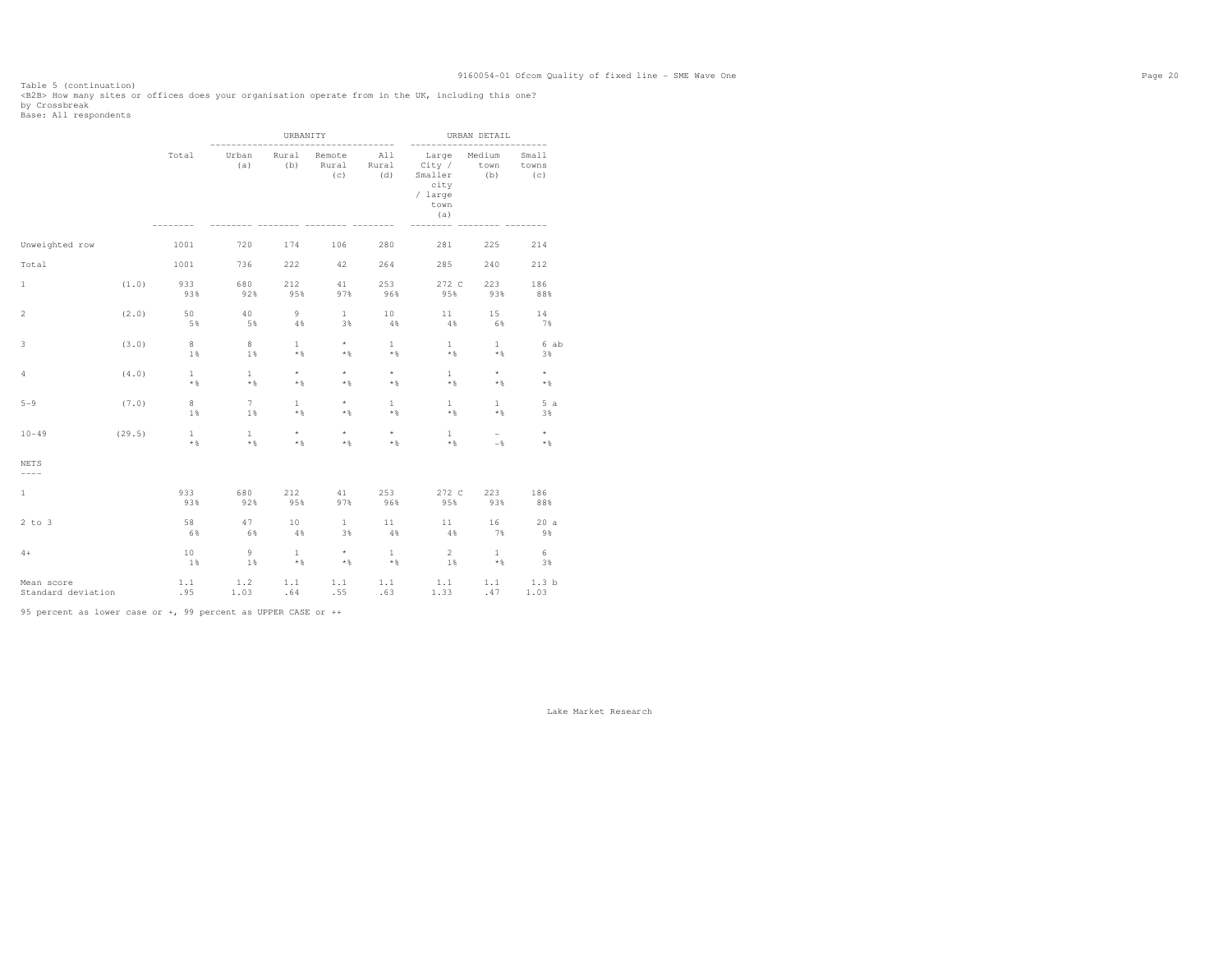|                          |                 |                 | NUMBER OF EMPLOYEES    |                |                       |                          |               |                                          | NUMBER OF EMPLOYEES      |                          |                          |                          | NUMBER<br>OF EM<br>PLOYEES<br>$- - - - - -$                         | NUMBER OF<br>EMPLOYEES |                     |                     | NO.of Sites              |                          |
|--------------------------|-----------------|-----------------|------------------------|----------------|-----------------------|--------------------------|---------------|------------------------------------------|--------------------------|--------------------------|--------------------------|--------------------------|---------------------------------------------------------------------|------------------------|---------------------|---------------------|--------------------------|--------------------------|
|                          | Total           | 1 to 4<br>(a)   | 1 to 9 10 to 49<br>(b) | (c)            | $50$ to<br>249<br>(d) | $\mathbb{1}$<br>(a)      | 2 to 4<br>(b) | 5 to 9 10 to 19 20 to 49 50 to 99<br>(C) | (d)                      | (e)                      | (f)                      | 100<br>to 249<br>(q)     | Up to<br>and in<br>cluding<br>$10$ em<br>ployees<br>(h)<br>-------- | 1 to 9<br>(a)          | 10 to<br>249<br>(c) | $\mathbf{1}$<br>(a) | $2$ to $3$<br>(b)        | $4+$<br>(C)              |
| Unweighted row           | 1001            | 400             | 610                    | 256            | 135                   | 170                      | 230           | 210                                      | 125                      | 131                      | 71                       | 64                       | 653                                                                 | 610                    | 391                 | 800                 | 146                      | 55                       |
| Total                    | 1001            | 910             | 957                    | 38             | 6                     | 403                      | 508           | 47                                       | 17                       | 21                       | 3                        | 3                        | 963                                                                 | 957                    | 44                  | 933                 | 58                       | 10                       |
| Owner/Proprietor         | 525             | 509 CD          | 520 CD                 | 5 D            | $\star$               | 322<br><b>BCDEFG</b>     |               | 187 CDEFG 11 EFG                         | 3 eFG                    | 2 <sub>g</sub>           | $\star$                  |                          | 522                                                                 | 520 C                  | 5                   | 511 BC              | 14 C                     | $\overline{\phantom{m}}$ |
|                          | 52%             | 56%             | 54%                    | 12%            | 1%                    | 80%                      | 37%           | 24%                                      | 18%                      | 8%                       | 3%                       | $-$                      | 54%                                                                 | 54%                    | 11%                 | 55%                 | 25%                      | $-\frac{6}{6}$           |
| Managing Director/MD     | 221             | 204 CD          | 215 CD                 | 5              | $^\star$              | 39                       | 165<br>ACDEFG | 11 AdeFG 2                               |                          | 3 <sub>g</sub>           | $\star$                  | $\star$                  | 216                                                                 | 215 C                  | 5                   | 201 C               | 19 AC                    | $\mathbf{1}$             |
|                          | 22%             | 22%             | 22%                    | 13%            | 7%                    | 10%                      | 33%           | 23%                                      | 12%                      | 15%                      | 9%                       | 4%                       | 22%                                                                 | 22%                    | 13%                 | 22%                 | 33%                      | 5%                       |
| Other Manager            | 36              | 23              | 27                     | 8 AB           | 1 AB                  | $\mathbf{1}$             | 22a           | 4 Ab                                     | 4 ABC                    | 4 ABC                    | * Ab                     | 1 ABC                    | 28                                                                  | 27                     | 9 A                 | 28                  | 3                        | 6 AB                     |
|                          | 4%              | 3%              | 3%                     | 21%            | 15%                   | $\star$ $\,$             | 4%            | 9%                                       | 22%                      | 20%                      | 11%                      | 20%                      | 3%                                                                  | 3%                     | 20%                 | 3%                  | 5%                       | 59%                      |
| Company Secretary        | 34              | 29              | 31                     | $\overline{2}$ | $^\star$              | $^\star$                 | 28 A          | 3A                                       | $* A$                    | 2 ADq                    | * ADq                    | $\star$                  | 31                                                                  | 31                     | 2                   | 27                  | 6 A                      | 1 A                      |
|                          | 3%              | 3%              | 3%                     | 5%             | $4\,$                 | $\star$ $\,$             | 6%            | 6%                                       | 1%                       | 8%                       | 7%                       | * %                      | 3%                                                                  | 3%                     | 5%                  | 3%                  | 10%                      | 10%                      |
| General Manager          | 33              | 28              | 31                     | $\overline{2}$ | $\star$               | 6                        | 22            | 3A                                       | 1 Af                     | $\mathbf{1}$             | $\star$ $\,$             | $* A$                    | 31                                                                  | 31                     | 2                   | 32                  | $\mathbf{1}$             | $\star$                  |
| / Office Manager         | 3%              | 3%              | 3%                     | 6%             | 3%                    | 1%                       | 4%            | 5%                                       | 9%                       | 3%                       |                          | 6%                       | 3%                                                                  | 3%                     | 5%                  | 3%                  | 2%                       | 2%                       |
| Accountant/              | 30              | 21              | 25                     | 5 AB           | 1 AB                  | 10                       | 11            | 3aB                                      | 2 AB                     | 3 ABc                    | 1 ABCd                   | * AB                     | 25                                                                  | 25                     | 6 A                 | 28                  | $\mathbf{1}$             | 1 <sub>b</sub>           |
| Accounts Manager         | 3%              | 2%              | 3%                     | 12%            | 14%                   | 3%                       | 2%            | 7%                                       | 9%                       | 15%                      | 18%                      | 9%                       | 3%                                                                  | 3%                     | 13%                 | 3%                  | 2%                       | 8%                       |
| Other Director           | 20              | 15              | $1\,8$                 | 2 ab           | $\star$               | $\mathbf{1}$             | 14            | 3 Ab                                     | 1 A                      | 1 A                      | $* A$                    | $\star$ $\,$ A           | $1\,8$                                                              | $1\,8$                 | 2a                  | 19                  | $\mathbf{1}$             | $^{\star}$               |
|                          | 2%              | 2%              | 2%                     | 4%             | 4%                    | $\star$ $\,$             | 3%            | 6%                                       | 4%                       | 5%                       | 5%                       | 3%                       | 2%                                                                  | 2%                     | 4%                  | 2%                  | 2%                       | $*$ &                    |
| Partner / Senior Partner | 17              | 16              | 16                     | $\mathbf{1}$   | $^\star$              | $\overline{\phantom{a}}$ | 16a           | $\sim$                                   | 1 ACE                    | $\overline{\phantom{a}}$ | $* A$                    | $\overline{\phantom{0}}$ | 16                                                                  | 16                     | $\mathbf{1}$        | 16                  | $\star$                  | $\sim$                   |
|                          | 2%              | 2%              | 2%                     | 2%             | $\star$ $\,$          | $-$                      | 3%            | $-\frac{6}{6}$                           | 5%                       | $-$                      | $*$ &                    | $-$                      | 2%                                                                  | 2%                     | 2%                  | 2%                  | 1%                       | $-\frac{6}{6}$           |
| Administrator            | 11              | $7\phantom{.0}$ | 10                     | 1 AB           | $\star$               | $\overline{\phantom{a}}$ | $\tau$        | 3 ABd                                    | $* a$                    | 1 ABd                    | * Ad                     | $* A$                    | 10                                                                  | 10                     | 2A                  | 10                  | 2a                       | $\star$                  |
|                          | 1%              | 1%              | 1%                     | 4%             | 2%                    | $-$                      | 1%            | 6%                                       | $\star$ &                | 6%                       | 3%                       | 1%                       | 1%                                                                  | 1%                     | 3%                  | 1%                  | 3%                       | $\star$ $\,$             |
| Financial Director/      | $_{\rm 8}$      | 6               | 6                      | 2 AB           | $*$ AB                | $\overline{\phantom{a}}$ | 6             | $\star$                                  | 1 AC                     | 1 ABC                    | * ABCd                   | * AbC                    | 6                                                                   | 6                      | 2A                  | $7\phantom{.0}$     | 1 a                      | 1 A                      |
| FD/Financial Controller  | 1%              | 1%              | 1%                     | 4%             | 7%                    | $-$                      | 1%            | $*$ &                                    | 3%                       | 5%                       | 10%                      | 5%                       | 1%                                                                  | 1%                     | 5%                  | 1%                  | 2%                       | 5%                       |
| Other Financial Manager  | $7\phantom{.0}$ | 5               | 7                      | $\star$        | $\star$               | $\sim$                   | 5             | 1 A                                      | $* A$                    | $\star$                  | $\overline{\phantom{a}}$ | $* A$                    | $\overline{7}$                                                      | 7                      | $\star$             | 7                   | $\overline{\phantom{a}}$ | $\star$                  |
|                          | 1%              | 1%              | 1%                     | $\star$ $\S$   | 1%                    | $-$                      | 1%            | 3%                                       | 1%                       | $*$ &                    | $-$                      | 1%                       | 1%                                                                  | 1%                     | $\star$ $\,$        | 1%                  | $-$                      | 1%                       |
| PA / Secretary           | 6               | 6               | 6                      | $\star$        | $\star$               | $\overline{a}$           | 6             | $\star$                                  | $\overline{\phantom{a}}$ | $*$ Ac                   | $* A$                    | * ACD                    | 6                                                                   | 6                      | $\mathbf{1}$        | $\mathbf{1}$        | 5 A                      | $* a$                    |
|                          | 1%              | 1%              | 1%                     | 1%             | 2%                    | $-$                      | 1%            | $*$ &                                    | $-$                      | 2%                       | $\star$ $\,$             | 3%                       | 1%                                                                  | 1%                     | 1%                  | $*$ %               | 9%                       | 1%                       |

95 percent as lower case or +, 99 percent as UPPER CASE or ++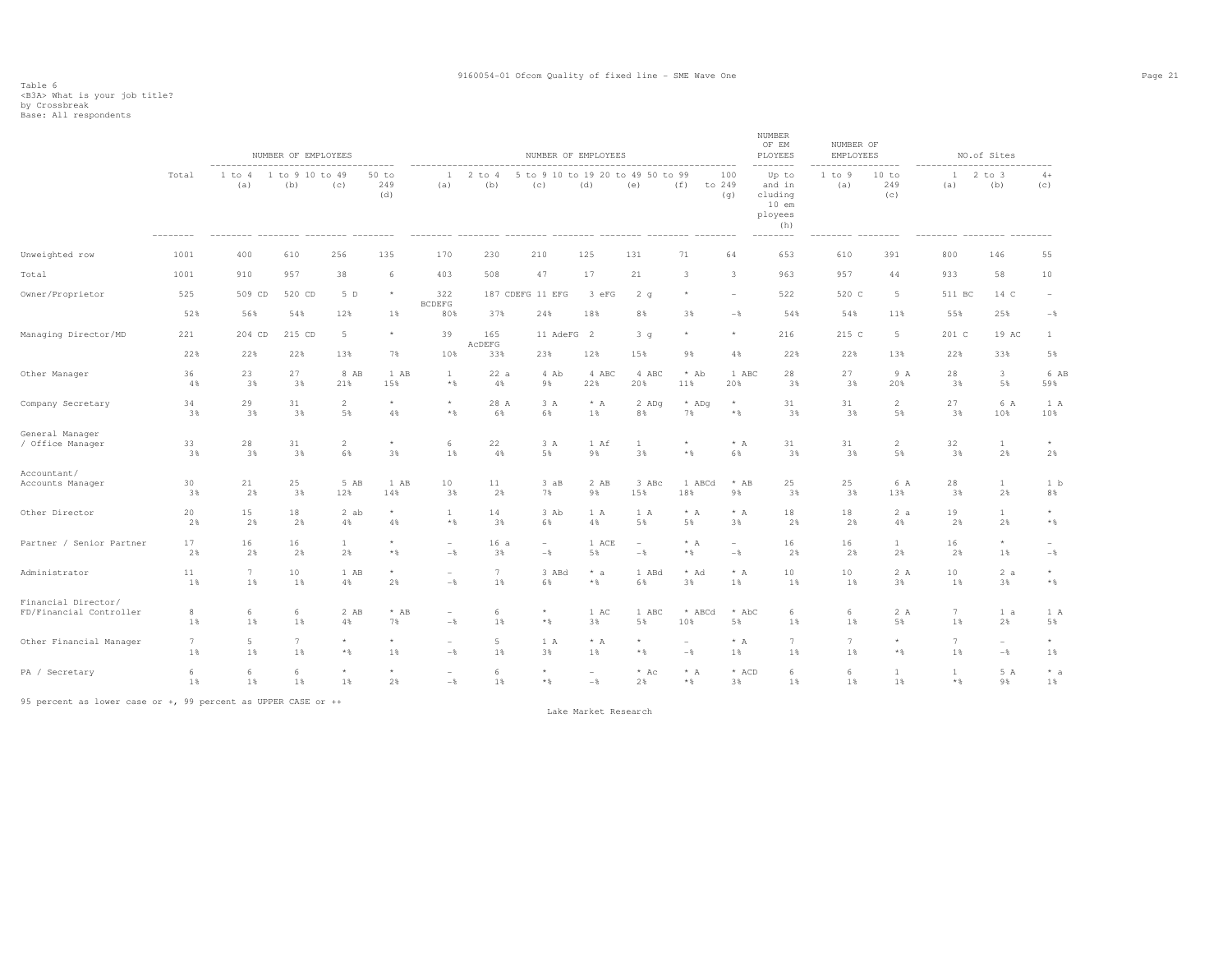### Table 6 (continuation) <B3A> What is your job title? by Crossbreak Base: All respondents

|                       |                              |                                   | NUMBER OF EMPLOYEES                        |              |                       |                             |                          |                          | NUMBER OF EMPLOYEES |                                        |                         |                      | <b>NUMBER</b><br>OF EM<br>PLOYEES                                               | NUMBER OF<br>EMPLOYEES |                                 |                         | NO.of Sites             |                         |
|-----------------------|------------------------------|-----------------------------------|--------------------------------------------|--------------|-----------------------|-----------------------------|--------------------------|--------------------------|---------------------|----------------------------------------|-------------------------|----------------------|---------------------------------------------------------------------------------|------------------------|---------------------------------|-------------------------|-------------------------|-------------------------|
|                       | Total                        | 1 to 4<br>(a)                     | 1 to 9 10 to 49<br>(b)                     | (C)          | $50$ to<br>249<br>(d) | 1<br>(a)                    | $2$ to $4$<br>(b)        | -5<br>(c)                | (d)                 | to 9 10 to 19 20 to 49 50 to 99<br>(e) | (f)                     | 100<br>to 249<br>(q) | --------<br>Up to<br>and in<br>cluding<br>$10$ em<br>ployees<br>(h)<br>-------- | 1 to 9<br>(a)          | 10 to<br>249<br>(c)<br>-------- | $\mathbf{1}$<br>(a)     | $2$ to $3$<br>(b)       | $4+$<br>(C)             |
| Unweighted row        | 1001                         | 400                               | 610                                        | 256          | 135                   | 170                         | 230                      | 210                      | 125                 | 131                                    | 71                      | 64                   | 653                                                                             | 610                    | 391                             | 800                     | 146                     | 55                      |
| Total                 | 1001                         | 910                               | 957                                        | 38           | 6                     | 403                         | 508                      | 47                       | 17                  | 21                                     | $\overline{\mathbf{3}}$ | 3                    | 963                                                                             | 957                    | 44                              | 933                     | 58                      | 10                      |
| Telecoms/ IT Manager  | 4                            | $\star$                           | 1                                          | 2 AB         | 1 ABC                 | $\overline{a}$              | $\star$                  | 1 AB                     | 1 AB                | 1 AB                                   | 1 ABCDE                 | 1 ABCDE              | 2                                                                               | <sup>1</sup>           | 3A                              | 3                       | 1 A                     | $*$ a                   |
|                       | $*$ %                        | $*$ %                             | $*$ &                                      | 4%           | 21%                   | $-\frac{6}{5}$              | $*$ %                    | 1%                       | 3%                  | 5%                                     | 16%                     | 28%                  | $*$ %                                                                           | $*$ &                  | 6%                              | $*$ &                   | 2%                      | 2%                      |
| Chairman/CEO          | $\mathbf{1}$<br>$\star$ $\,$ | $\overline{\phantom{a}}$<br>$-$   | $\mathbf{1}$<br>$*$ %                      | $*$ AB<br>1% | $* A$<br>$*$          | ۰<br>$-$                    | $\sim$<br>$-\frac{6}{5}$ | 1 AB<br>1%               | $*$ AB<br>2%        | $^{\star}$<br>$*$ &                    | $-\frac{6}{5}$          | $*$ AB<br>$*$ &      | $\mathbf{1}$<br>$*$ %                                                           | $\mathbf{1}$<br>$*$ &  | $* A$<br>1%                     | 1<br>$*$ %              | $\star$<br>$\star$ $\,$ | $-$                     |
| Telecoms/ IT Director | 1<br>$*$ %                   | $\overline{\phantom{a}}$<br>$-$ 8 | $\overline{\phantom{a}}$<br>$-\frac{6}{5}$ | 1 AB<br>1%   | $*$ AB<br>$*$         | $-$                         | $-\frac{6}{5}$           | $-\frac{6}{5}$           | $-$                 | 1 ABc<br>2%                            | $-$                     | $*$ ABC<br>1%        | $-\frac{6}{6}$                                                                  | $-\frac{6}{5}$         | 1 A<br>1%                       | $\star$<br>$\star$ $\S$ | $\star$<br>$*$ &        | $\star$<br>$\star$ $\,$ |
| Chief Accountant      | $\star$                      | $\overline{\phantom{a}}$          | $\star$                                    | $*$ AB       | $*$ AB                | ۰                           | $\overline{\phantom{a}}$ | $\star$                  | $*$ aB              | $*$ aB                                 | * ABCde                 | $*$ AB               | $\star$                                                                         | $\star$                | $* A$                           | $\star$                 | $\star$                 | $\star$                 |
|                       | $*$ %                        | $-\,$                             | $*$ &                                      | $*$ &        | 2%                    | $-\frac{6}{6}$              | $-$                      | $*$ %                    | $*$                 | $*$ &                                  | 3%                      | $*$ &                | $*$ &                                                                           | $*$ &                  | 1%                              | $*$ &                   | $*$ &                   | $\star$ $\,$            |
| Other (WRITE IN)      | 47                           | 40                                | 43                                         | $\mathbf{3}$ | 1 ABC                 | 23                          | 17                       | 3                        | 2 B                 | $\mathbf{1}$                           | * ABCE                  | * ABCE               | 44                                                                              | 43                     | 4 A                             | 44                      | $\overline{2}$          | $\mathbf{1}$            |
|                       | 5%                           | 4%                                | 4%                                         | 7%           | 16%                   | 6%                          | 3%                       | 6%                       | 11%                 | 5%                                     | 15%                     | 18%                  | 5%                                                                              | 4%                     | 8%                              | 5%                      | 4%                      | 6%                      |
| Owner/MD              | 746<br>75%                   | 713 CD<br>78%                     | 736 CD<br>77%                              | 10D<br>26%   | $\star$<br>8%         | 361<br><b>BCDEFG</b><br>90% | 69%                      | 352 CDEFG 22 DEFG<br>48% | 5 FG<br>30%         | 5 G<br>23%                             | $\star$<br>11%          | $\star$<br>4%        | 738<br>77%                                                                      | 736 C<br>77%           | 10<br>23%                       | 712 BC<br>76%           | 34 C<br>58%             | $\mathbf{1}$<br>5%      |
| C-level or equivalent | <sup>1</sup>                 | $\overline{\phantom{a}}$          | 1                                          | $*$ AB       | $* A$                 | $\overline{\phantom{a}}$    | $\sim$                   | 1 AB                     | $*$ AB              | $\star$                                | $\sim$                  | $*$ AB               | 1                                                                               | 1                      | $* A$                           | 1                       | $\star$                 | $\sim$                  |
|                       | $*$ %                        | $-$                               | $*$ %                                      | 1%           | $\star$ $\,$          | $-\frac{6}{6}$              | $-\frac{6}{5}$           | 1%                       | 2%                  | $*$ &                                  | $-$                     | $*$ %                | $*$ %                                                                           | $*$ %                  | 1%                              | $*$ %                   | $\star$ $\,$            | $-$                     |
| IT / Telco            | 5                            | $^{\star}$                        | $\mathbf{1}$                               | 2 AB         | 1 ABC                 | $\overline{\phantom{a}}$    | $\star$                  | 1 AB                     | 1 AB                | 2 ABC                                  | 1 ABCDe                 | 1 ABCDE              | 2                                                                               | $\mathbf{1}$           | 3 A                             | 3                       | 1 A                     | $*$ a                   |
|                       | $*$ %                        | $*$ %                             | $*$ &                                      | 5%           | 22%                   | $-$                         | $*$ %                    | 1%                       | 3%                  | 7%                                     | 16%                     | 29%                  | $*$ %                                                                           | $*$ %                  | 8%                              | $*$ %                   | 2%                      | 2%                      |
| Senior Manager        | 29                           | 22                                | 25                                         | 3 AB         | 1 AB                  | <sup>1</sup>                | 21a                      | 3A                       | 1 A                 | 2 AB                                   | 1 ABCd                  | $* A$                | 25                                                                              | 25                     | 4 A                             | 26                      | 3                       | $\mathbf{1}$            |
|                       | 3%                           | 2%                                | 3%                                         | 9%           | 13%                   | $\star$ $\,$                | 4%                       | 7%                       | 8%                  | 10%                                    | 18%                     | 8%                   | 3%                                                                              | 3%                     | 9%                              | 3%                      | 5%                      | 6%                      |
| Other finance         | 37                           | 27                                | 31                                         | 5 AB         | 1 AB                  | 10                          | 16                       | 5 AB                     | 2 AB                | 3 AB                                   | 1 ABc                   | $*$ AB               | 32                                                                              | 31                     | 6 A                             | 35                      | $\mathbf{1}$            | 1 b                     |
|                       | 4%                           | 3%                                | 3%                                         | 13%          | 14%                   | 3%                          | 3%                       | 10%                      | 9%                  | 15%                                    | 18%                     | 10%                  | 3%                                                                              | 3%                     | 13%                             | 4%                      | 2%                      | 8%                      |
| PA / Office Manager   | 34                           | 29                                | 31                                         | 2            | $\star$               | $\star$                     | 28 A                     | 3A                       | $* A$               | 2 ADq                                  | * ADq                   | $\star$              | 31                                                                              | 31                     | 2                               | 27                      | 6 A                     | 1 A                     |
|                       | 3%                           | 3%                                | 3%                                         | 5%           | 4%                    | $*$ &                       | 6%                       | 6%                       | 1%                  | 8%                                     | 7%                      | $*$ &                | 3%                                                                              | 3%                     | 5%                              | 3%                      | 10%                     | 10%                     |

95 percent as lower case or +, 99 percent as UPPER CASE or ++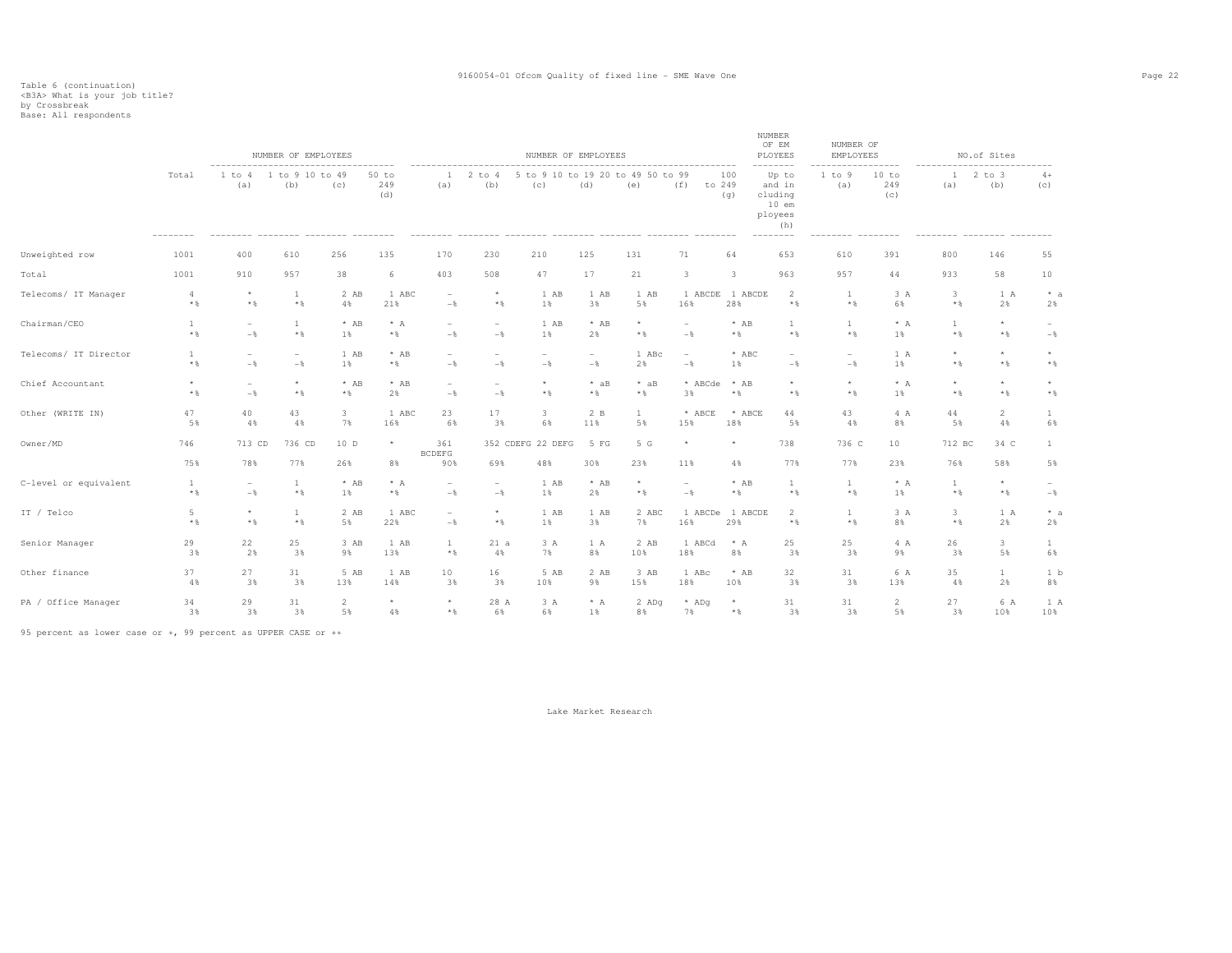|                                                |            | ---------------------------                | JOB TITLE                              |                                                      |                         |                                             | INDUSTRY SECTOR       |                                                                                                                                             |                                                               | SECTOR<br>----------------- |                                   | REGION                         |                                   |                                |                | NATION                  | ------------------------------------- |                                |
|------------------------------------------------|------------|--------------------------------------------|----------------------------------------|------------------------------------------------------|-------------------------|---------------------------------------------|-----------------------|---------------------------------------------------------------------------------------------------------------------------------------------|---------------------------------------------------------------|-----------------------------|-----------------------------------|--------------------------------|-----------------------------------|--------------------------------|----------------|-------------------------|---------------------------------------|--------------------------------|
|                                                | Total      | Owner/MD<br>(a)                            | Senior<br>Manager<br>(d)               | Other<br>finance<br>(e)                              | Primary<br>(a)          | Retail Services<br>$/$ Wh<br>olesale<br>(b) | (c) vernment          | Go<br>(i)<br>ncluding cluding<br>central,<br>local, arities,<br>ed<br>ucation quangos,<br>and not for<br>health) profits<br>(d)<br>-------- | Third<br>sector,<br>in<br>ch<br>NGOs,<br>etc<br>(e)<br>$-- -$ | Private<br>sector<br>(a)    | Third<br>(c)                      | Wales Scotland Northern<br>(i) | (k) Ireland                       | (1)                            | England<br>(a) | (b)                     | Wales Scotland Northern               | (c) Ireland<br>(d)             |
| Unweighted row                                 | 1001       | 486                                        | 88                                     | 76                                                   | 220                     | 234                                         | 333                   | 82                                                                                                                                          | 132                                                           | 821                         | 132                               | 221                            | 209                               | 201                            | 370            | 221                     | 209                                   | 201                            |
| Total                                          | 1001       | 746                                        | 29                                     | 37                                                   | 205                     | 248                                         | 310                   | 82                                                                                                                                          | 156                                                           | 827                         | 156                               | 40                             | 63                                | 22                             | 877            | 40                      | 63                                    | 22                             |
| Owner/Proprietor                               | 525<br>52% | 525 CDEF<br>70%                            | $\overline{a}$<br>$-$                  | $\overline{\phantom{a}}$<br>$-\,$                    | 88<br>43%               | 162 ACE<br>65%                              | 166 aE<br>53%         | 51 AE<br>63%                                                                                                                                | 59<br>38%                                                     | 455 C<br>55%                | 59<br>38%                         | 20 A<br>52%                    | 35 A<br>55%                       | 13 A<br>60%                    | 457<br>52%     | 20<br>52%               | 35<br>55%                             | 13<br>60%                      |
| Managing Director/MD                           | 221<br>22% | 221 CDEF<br>30%                            | $\hspace{0.1mm}-\hspace{0.1mm}$<br>$-$ | $\overline{\phantom{a}}$<br>$-\frac{6}{6}$           | 49 BD<br>24%            | 35<br>14%                                   | 98 BDe<br>31%         | 6<br>7%                                                                                                                                     | 33 D<br>21%                                                   | 187 B<br>23%                | 33 b<br>21%                       | 7<br>17%                       | 12<br>18%                         | $\overline{\mathbf{3}}$<br>12% | 199 D<br>23%   | $7\phantom{.0}$<br>17%  | 12<br>18%                             | $\overline{\mathbf{3}}$<br>12% |
| Other Manager                                  | 36<br>4%   | $\overline{\phantom{m}}$<br>$-$ 8          | $\overline{\phantom{a}}$<br>$-$        | $\overline{\phantom{0}}$<br>$-$                      | $7\overline{ }$<br>4%   | 3<br>1%                                     | 8<br>2%               | 6 Bc<br>8%                                                                                                                                  | 13 BC<br>8%                                                   | 23<br>3%                    | 13 A<br>8%                        | 2 <sub>b</sub><br>4%           | 2<br>2%                           | 1 <sub>b</sub><br>4%           | 32<br>4%       | 2<br>4%                 | 2<br>2%                               | $\mathbf{1}$<br>4%             |
| Company Secretary                              | 34<br>3%   | $\sim$<br>$-$ 8                            | $\overline{\phantom{a}}$<br>$-$        | $\overline{\phantom{0}}$<br>$-$                      | $14$ bC<br>7%           | 7<br>3%                                     | $\overline{2}$<br>1%  | 5 C<br>6%                                                                                                                                   | 5 <sub>c</sub><br>3%                                          | 27<br>3%                    | 5<br>3%                           | 2 H<br>5%                      | $\mathbf{1}$<br>2%                | $1$ H<br>3%                    | 30<br>3%       | $\overline{2}$<br>5%    | $\mathbf{1}$<br>2%                    | $\mathbf{1}$<br>3%             |
| General Manager<br>/ Office Manager            | 33<br>3%   | $\overline{\phantom{a}}$<br>$-\frac{6}{6}$ | $\overline{\phantom{a}}$<br>$-$        | $\overline{\phantom{0}}$<br>$-\,$                    | 8 <sub>c</sub><br>4%    | 6<br>2%                                     | $\overline{4}$<br>1%  | 6 bC<br>7%                                                                                                                                  | $10$ bC<br>7%                                                 | 21<br>3%                    | 10a<br>7%                         | $\mathbf{1}$<br>2%             | $1\,$<br>2%                       | 1 <sup>c</sup><br>4%           | 30<br>3%       | $1\,$<br>2%             | $\mathbf{1}$<br>2%                    | $\mathbf{1}$<br>$4\,$          |
| Accountant/<br>Accounts Manager                | 30<br>3%   | $\overline{\phantom{a}}$<br>$-\frac{6}{6}$ | $\overline{\phantom{a}}$<br>$-\,$ %    | 30 ACDF<br>82%                                       | $\overline{2}$<br>1%    | 7<br>3%                                     | 13a<br>4%             | $\overline{2}$<br>2%                                                                                                                        | 7a<br>4%                                                      | 21<br>3%                    | $7\phantom{.0}$<br>4%             | 1 <sub>h</sub><br>3%           | $^{\star}$<br>1%                  | $^{\star}$<br>1%               | 28<br>3%       | $\mathbf{1}$<br>3%      | $\star$<br>$1\%$                      | $^{\star}$<br>1%               |
| Other Director                                 | 20<br>2%   | $ \,$<br>$-\frac{6}{6}$                    | 70%                                    | 20 ACEF<br>$\sim$<br>$-\,$                           | $\star$<br>$\star$ $\,$ | $\overline{4}$<br>2%                        | 10a<br>3%             | $\star$<br>$*$ &                                                                                                                            | 5a<br>4%                                                      | 15<br>2%                    | $5 -$<br>4%                       | 2 cdegh<br>$4\%$               | 4 cdegh<br>6%                     | 1 cdEgh<br>4%                  | 14<br>2%       | 2a<br>4%                | 4 A<br>6%                             | 1 a<br>$4\,$                   |
| Partner / Senior Partner                       | 17<br>2%   | $\qquad \qquad -$<br>$-\frac{6}{5}$        | $-\frac{6}{5}$                         | $\overline{\phantom{a}}$<br>$-\frac{6}{6}$           | 6 Ce<br>3%              | 10 <sub>c</sub><br>4%                       | $\star$<br>$*$ &      | $\star$<br>$\star$ $\S$                                                                                                                     | $\overline{\phantom{a}}$<br>$-$                               | 17<br>2%                    | $\overline{\phantom{a}}$<br>$-\,$ | $\star$<br>$\star$ $\S$        | $\overline{\phantom{a}}$<br>$-\,$ | $*$ k<br>1%                    | 16<br>2%       | $\star$<br>$*$ &        | $\sim$<br>$-\,$ $\,$                  | $*$ c<br>1%                    |
| Administrator                                  | 11<br>1%   | $\overline{\phantom{a}}$<br>$-\frac{6}{6}$ | $-$                                    | $\qquad \qquad -$<br>$-\frac{6}{6}$                  | 6 с<br>3%               | $\overline{2}$<br>1%                        | $\overline{2}$<br>1%  | $\star$<br>1%                                                                                                                               | $\mathbf{1}$<br>1%                                            | 11<br>1%                    | $\mathbf{1}$<br>1%                | 1 h<br>2%                      | $\mathbf{1}$<br>1%                | $^{\star}$<br>1%               | 9<br>1%        | $\mathbf{1}$<br>2%      | $\mathbf{1}$<br>1%                    | $^{\star}$<br>1%               |
| Financial Director/<br>FD/Financial Controller | 8<br>1%    | $\overline{\phantom{a}}$<br>$-\frac{6}{6}$ | 29%                                    | 8 ACEF<br>$\overline{\phantom{a}}$<br>$-\frac{6}{6}$ | $\star$<br>* %          | 6 ac<br>2%                                  | $\mathbf{1}$<br>$*$ & | $\star$<br>$*$ &                                                                                                                            | 1<br>1%                                                       | $7\phantom{.0}$<br>1%       | $\mathbf{1}$<br>1%                | $\mathbf{1}$<br>1%             | $\mathbf{1}$<br>2%                | $^{\star}$<br>$*$ &            | 7<br>1%        | $\mathbf{1}$<br>1%      | $\mathbf{1}$<br>2%                    | $^{\star}$<br>$\star$ $\,$     |
| Other Financial Manager                        | 7<br>1%    | $\overline{\phantom{a}}$<br>$-\,$          | $\overline{\phantom{a}}$<br>$-\,$      | 7 ACDF<br>18%                                        | 6 BC<br>3%              | $\overline{\phantom{a}}$<br>$-$             | $\star$<br>$*$        | $\star$<br>$*$ &                                                                                                                            | $_{\star}$<br>$*$                                             | 6<br>1%                     | $\star$<br>$\star$ $\,$           | $\star$<br>$\star$ $\,$        | $\star$<br>$\star$ $\,$           | $^{\star}$<br>1%               | 6<br>1%        | $\star$<br>$\star$ $\,$ | $\star$<br>$*$                        | $^{\star}$<br>1%               |

95 percent as lower case or +, 99 percent as UPPER CASE or ++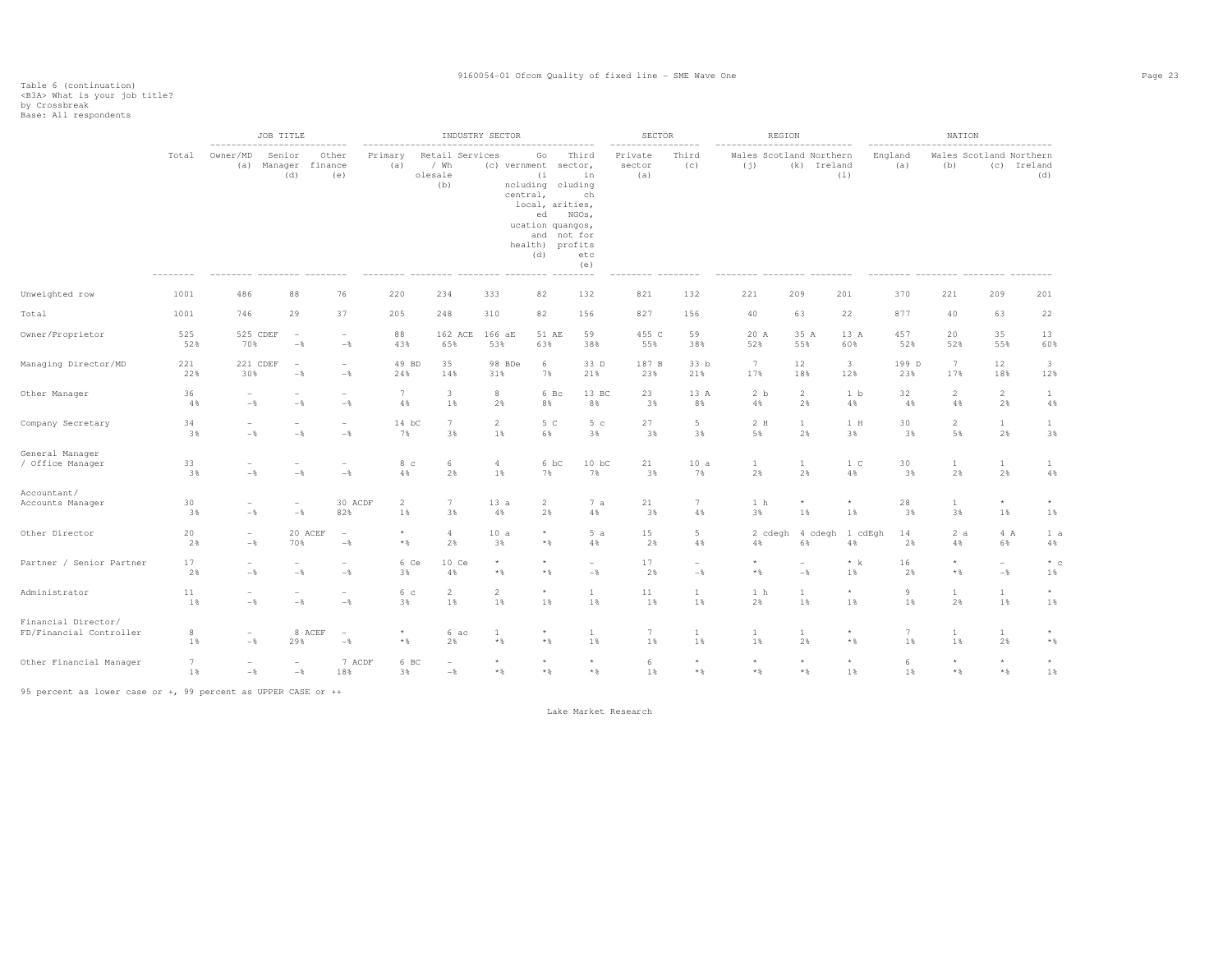|                       |                              |                                   | JOB TITLE<br>--------------------------- |                                   |                              |                                           | INDUSTRY SECTOR |                                                                                                    |                                                                                               | <b>SECTOR</b><br>----------------- |                | REGION                         |                                |                          |                   | NATION                   |                         |                            |
|-----------------------|------------------------------|-----------------------------------|------------------------------------------|-----------------------------------|------------------------------|-------------------------------------------|-----------------|----------------------------------------------------------------------------------------------------|-----------------------------------------------------------------------------------------------|------------------------------------|----------------|--------------------------------|--------------------------------|--------------------------|-------------------|--------------------------|-------------------------|----------------------------|
|                       | Total                        | Owner/MD<br>(a)                   | Senior<br>Manager<br>(d)                 | Other<br>finance<br>(e)           | Primary<br>(a)               | Retail Services<br>/ Wh<br>olesale<br>(b) |                 | Go<br>(c) vernment sector,<br>(i)<br>ncluding cluding<br>central,<br>ed<br>ucation quangos,<br>(d) | Third<br>in<br>ch<br>local, arities,<br>NGOs,<br>and not for<br>health) profits<br>etc<br>(e) | Private<br>sector<br>(a)           | Third<br>(C)   | Wales Scotland Northern<br>(j) | (k) Ireland                    | (1)                      | England<br>(a)    | (b)                      | Wales Scotland Northern | (c) Ireland<br>(d)         |
| Unweighted row        | 1001                         | 486                               | 88                                       | 76                                | 220                          | 234                                       | 333             | 82                                                                                                 | 132                                                                                           | 821                                | 132            | 221                            | 209                            | 201                      | 370               | 221                      | 209                     | 201                        |
| Total                 | 1001                         | 746                               | 29                                       | 37                                | 205                          | 248                                       | 310             | 82                                                                                                 | 156                                                                                           | 827                                | 156            | 40                             | 63                             | 22                       | 877               | 40                       | 63                      | 22                         |
| PA / Secretary        | 6                            | $\overline{\phantom{a}}$          | $\overline{\phantom{a}}$                 | $\overline{\phantom{a}}$          | 5 bC                         | $\star$                                   | $\star$         | $\star$                                                                                            | $\star$                                                                                       | 6                                  | $\star$        | $\star$                        | $\star$                        | $\star$                  | 6                 | $\star$                  | $\star$                 | $\star$                    |
|                       | 1%                           | $-\frac{6}{5}$                    | $-$                                      | $-\frac{6}{6}$                    | 3%                           | $*$                                       | $\star$ $\,$    | $\star$ $\,$                                                                                       | $\star$ $\,$                                                                                  | 1%                                 | $*$ &          | $1\%$                          | $*$                            | $\star$ $\,$             | 1%                | 1%                       | $*$ &                   | $*$ &                      |
| Telecoms/ IT Manager  | 4                            | $\overline{\phantom{a}}$          | $\overline{\phantom{a}}$                 | $\overline{\phantom{a}}$          | $\mathbf{1}$                 | $\mathbf{1}$                              | 1               | $\star$                                                                                            | $\mathbf{1}$                                                                                  | $\overline{\mathbf{3}}$            | $\mathbf{1}$   | $\star$                        | $^{\star}$                     | 1 bghj                   | 3                 | $\star$                  | $\star$                 | 1 Ab                       |
|                       | $*$ &                        | $-\frac{6}{5}$                    | $-$                                      | $-\frac{6}{6}$                    | $*$ %                        | $\star$ $\,$                              | $*$             | $*$ &                                                                                              | 1%                                                                                            | $\star$ $\,$                       | 1%             | $*$ &                          | 1%                             | 3%                       | $\star$ $\,$      | $\star$ $\,$             | 1%                      | 3%                         |
| Chairman/CEO          | $\mathbf{1}$<br>$\star$ $\,$ | $\overline{\phantom{a}}$<br>$-\,$ | $-\frac{6}{5}$                           | $-$                               | $\star$<br>$*$ &             | $\overline{\phantom{a}}$<br>$-\,$         | $\star$<br>$*$  | $\overline{\phantom{a}}$<br>$-$                                                                    | $\mathbf{1}$<br>1%                                                                            | $\star$<br>$*$ &                   | 1 a<br>$1\,$   | $\star$<br>* %                 | $\star$<br>$\star$ $\,$        | $\star$<br>* %           | 1<br>$\star$ $\,$ | $^\star$<br>$\star$ $\S$ | $\star$<br>$\star$ $\S$ | $^{\star}$<br>$\star$ $\,$ |
| Telecoms/ IT Director | 1                            | $\overline{\phantom{a}}$          | $\overline{\phantom{0}}$                 | $\overline{\phantom{a}}$          | $\star$                      | $\overline{\phantom{a}}$                  | $\star$         | $\overline{\phantom{a}}$                                                                           | $\star$                                                                                       | $\star$                            | $\star$        | $\sim$                         | $\star$                        | $\overline{\phantom{a}}$ | $\star$           | $\overline{\phantom{a}}$ | $\star$                 | $\sim$                     |
|                       | $*$ $\frac{6}{6}$            | $-\frac{6}{5}$                    | $-\frac{6}{9}$                           | $-\frac{6}{6}$                    | $*$ &                        | $-$                                       | $*$             | $-$ 8                                                                                              | $\star$ $\,$                                                                                  | $*$ &                              | $\star$ $\S$   | $-\frac{6}{5}$                 | $\star$ $\,$                   | $-$                      | $*$ &             | $-$                      | $\star$ $\S$            | $-\frac{6}{6}$             |
| Chief Accountant      | $\star$                      | $\overline{\phantom{a}}$          | $\star$ A                                | $\qquad \qquad -$                 | $\star$                      | $\star$                                   | $\star$         | $\star$                                                                                            | $\star$                                                                                       | $\star$                            | $\star$        | $\star$                        | $\star$                        | $\star$                  | $\star$           | $\star$                  | $\star$                 | $*$ A                      |
|                       | $*$ $\frac{6}{6}$            | $-\,$                             | 1%                                       | $-$                               | $*$ &                        | $\star$ $\,$                              | $*$             | $*$ &                                                                                              | $\star$ $\,$                                                                                  | $*$ %                              | $\star$ $\S$   | * %                            | $*$ %                          | $*$ %                    | $*$ %             | $\star$ $\,$             | $\star$ $\S$            | $\star$ $\,$               |
| Other (WRITE IN)      | 47                           | $\overline{\phantom{a}}$          | $\qquad \qquad -$                        | $\overline{\phantom{a}}$          | 12c                          | 6                                         | 6               | 5 <sub>c</sub>                                                                                     | 18 BC                                                                                         | 28                                 | 18 A           | 3 BCdG                         | 6 BcdG                         | 1 bG                     | 37                | 3a                       | 6 A                     | $\mathbf{1}$               |
|                       | 5%                           | $-$                               | $-$                                      | $-\,$                             | 6%                           | 2%                                        | 2%              | 7%                                                                                                 | 12%                                                                                           | 3%                                 | 12%            | 8%                             | 9%                             | 4%                       | 4%                | 8%                       | 9%                      | 4%                         |
| Owner/MD              | 746                          | 746 CDEF                          | $\overline{a}$                           | $\sim$                            | 137                          | 196 AE                                    | 264 ADE         | 57                                                                                                 | 92                                                                                            | 642 C                              | 92             | 27                             | 47                             | 16                       | 656               | 27                       | 47                      | 16                         |
|                       | 75%                          | 100%                              | $-$                                      | $-\frac{6}{6}$                    | 67%                          | 79%                                       | 85%             | 69%                                                                                                | 59%                                                                                           | 78%                                | 59%            | 69%                            | 74%                            | 73%                      | 75%               | 69%                      | 74%                     | 73%                        |
| C-level or equivalent | $\mathbf{1}$                 | $\overline{\phantom{0}}$          | $\overline{a}$                           | $\overline{\phantom{a}}$          | $\star$                      | $\hspace{0.1mm}-\hspace{0.1mm}$           | $\star$         | $\overline{\phantom{a}}$                                                                           | $\mathbf{1}$                                                                                  | $^{\star}$                         | 1 a            | $\star$                        | $\star$                        | $\star$                  | $\mathbf{1}$      | $\star$                  | $\star$                 | $\star$                    |
|                       | $\star$ $\,$                 | $-\frac{6}{6}$                    | $-$ 8                                    | $-$                               | $\star$ $\,$                 | $-\,$                                     | $\star$ $\,$    | $-$                                                                                                | 1%                                                                                            | $\star$ $\,$                       | $1\%$          | $*$ &                          | $\star$ $\,$                   | $\star$ $\,$             | $*$ %             | $\star$ $\S$             | $\star$ $\S$            | $\star$ $\,$               |
| IT / Telco            | 5                            | $\overline{\phantom{a}}$          | $\overline{\phantom{m}}$                 | $\overline{\phantom{a}}$          | $\mathbf{1}$                 | $\mathbf{1}$                              | $\mathbf{1}$    | $\star$                                                                                            | $\overline{c}$                                                                                | $\mathbf{3}$                       | $\overline{a}$ | $^\star$                       | $^\star$                       | 1 bghj                   | 3                 | $\star$                  | $^\star$                | 1 Ab                       |
|                       | $*$ %                        | $-$                               | $-$                                      | $-\frac{6}{6}$                    | $*$ %                        | $*$ &                                     | $*$             | $*$ &                                                                                              | 1%                                                                                            | $\star$ $\,$                       | 1%             | $*$ &                          | 1%                             | 3%                       | $*$ %             | $*$ &                    | 1%                      | 3%                         |
| Senior Manager        | 29<br>3%                     | $\overline{\phantom{a}}$<br>$-$   | 29 ACEF<br>100%                          | $\overline{\phantom{a}}$<br>$-\,$ | $\mathbf{1}$<br>$\star$ $\,$ | 11 A<br>4%                                | 10a<br>3%       | $\star$<br>$*$ &                                                                                   | 7a<br>4%                                                                                      | 22<br>3%                           | 7<br>4%        | 5%                             | 2 cdegh 5 bcdEGH 1 CdEGh<br>8% | 5%                       | 21<br>2%          | 2a<br>5%                 | 5 A<br>8%               | $\mathbf{1}$<br>5%         |
| Other finance         | 37                           | $\overline{\phantom{a}}$          | $\overline{\phantom{a}}$                 | 37 ACDF                           | 8                            | 7                                         | 13              | $\overline{2}$                                                                                     | $7\phantom{.0}$                                                                               | 28                                 | 7              | $\mathbf{1}$                   | $\mathbf{1}$                   | $\mathbf{1}$             | 35                | $1\,$                    | $\mathbf{1}$            | $\mathbf{1}$               |
|                       | 4%                           | $-\frac{6}{6}$                    | $-\frac{6}{6}$                           | 100%                              | 4%                           | 3%                                        | 4%              | 2%                                                                                                 | 4%                                                                                            | 3%                                 | 4%             | 3%                             | 1%                             | 2%                       | 4%                | 3%                       | 1%                      | 2%                         |
| PA / Office Manager   | 34                           | $\overline{\phantom{a}}$          | $\overline{\phantom{a}}$                 | $\overline{\phantom{a}}$          | $14$ bC                      | $7\phantom{.0}$                           | $\overline{2}$  | 5 C                                                                                                | 5 <sub>c</sub>                                                                                | 27                                 | 5              | 2 H                            | <b>1</b>                       | 1 H                      | 30                | $\overline{2}$           | $\mathbf{1}$            | $\mathbf{1}$               |
|                       | 3%                           | $-\frac{6}{6}$                    | $-\,$                                    | $-\,$                             | 7%                           | 3%                                        | 1%              | 6%                                                                                                 | 3%                                                                                            | 3%                                 | 3%             | 5%                             | 2%                             | 3%                       | 3%                | 5%                       | 2%                      | 3%                         |

95 percent as lower case or +, 99 percent as UPPER CASE or ++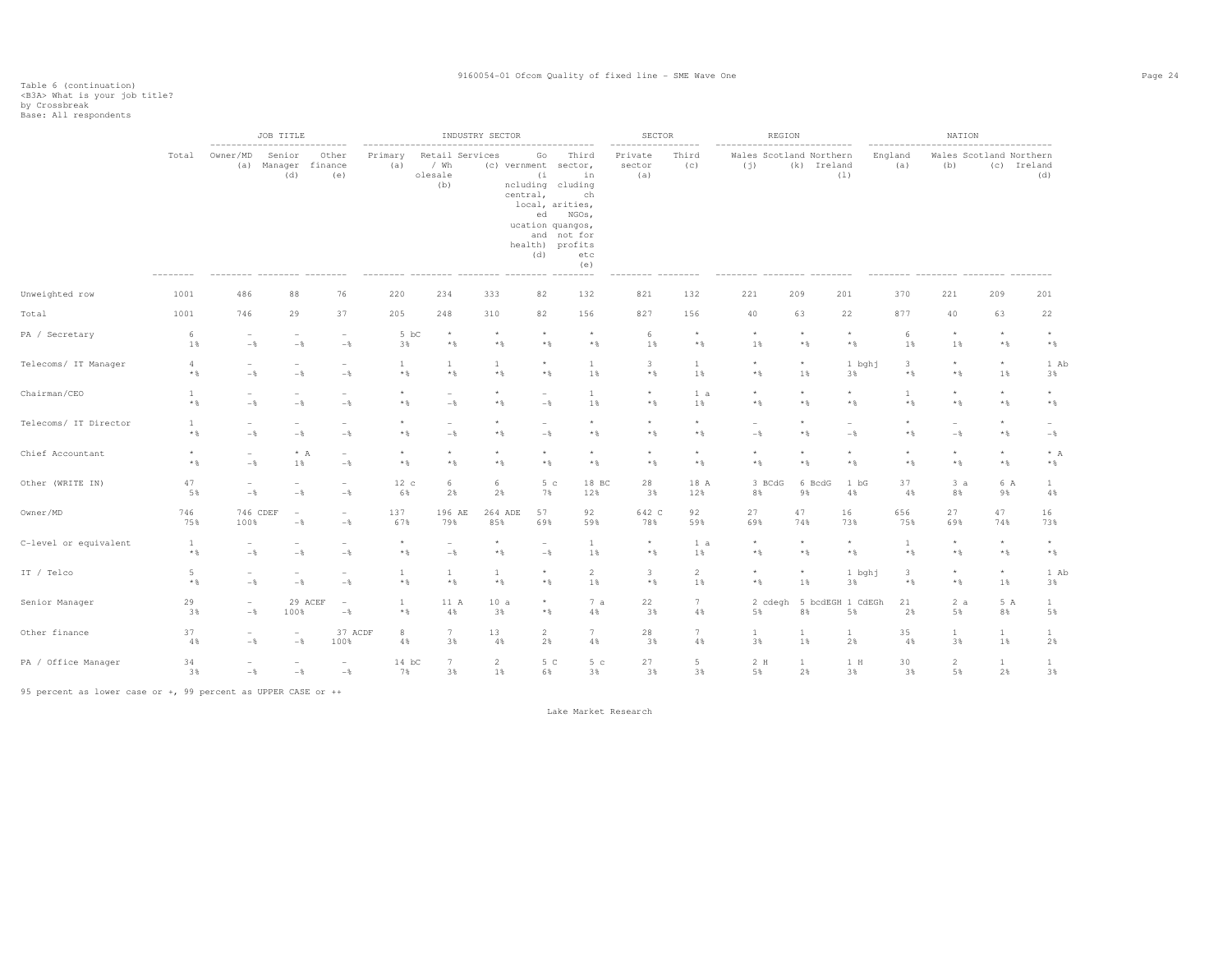### Table 6 (continuation) <B3A> What is your job title? by Crossbreak Base: All respondents

|                          |            |              | URBANITY                 |                                         |                     |                                                                                | URBAN DETAIL          |                                      |
|--------------------------|------------|--------------|--------------------------|-----------------------------------------|---------------------|--------------------------------------------------------------------------------|-----------------------|--------------------------------------|
|                          | Total      | Urban<br>(a) | Rural<br>(b)             | -------------<br>Remote<br>Rural<br>(c) | All<br>Rural<br>(d) | --------------<br>Large<br>City /<br>Smaller<br>city<br>/ large<br>town<br>(a) | Medium<br>town<br>(b) | -----------<br>Small<br>towns<br>(C) |
| Unweighted row           | 1001       | 720          | 174                      | 106                                     | 280                 | 281                                                                            | 225                   | 214                                  |
| Total                    | 1001       | 736          | 222                      | 42                                      | 264                 | 285                                                                            | 240                   | 212                                  |
| Owner/Proprietor         | 525<br>52% | 390<br>53%   | 108<br>48%               | 65%                                     | 27 aBd 135<br>51%   | 134<br>47%                                                                     | 137 a<br>57%          | 119a<br>56%                          |
| Managing Director/MD     | 221        | 154          | 58                       | 9                                       | 67                  | 48                                                                             | 60 a                  | 46                                   |
|                          | 22%        | 21%          | 26%                      | 21%                                     | 25%                 | 17%                                                                            | 25%                   | 22%                                  |
| Other Manager            | 36         | 26           | 8                        | 1                                       | 10                  | 10                                                                             | $3 -$                 | 13 B                                 |
|                          | 4%         | 4%           | 4%                       | 3%                                      | 4%                  | 48                                                                             | 1%                    | 6%                                   |
| Company Secretary        | 34         | 27           | 6                        | $\star$                                 | 7                   | 18 C                                                                           | 8 с                   | $\mathbf{1}$                         |
|                          | 3%         | $4\%$        | 3%                       | $1\%$                                   | 3%                  | 6%                                                                             | 3%                    | $*$ &                                |
| General Manager          | 33         | 26           | 6                        | $\mathbf{1}$                            | 7                   | 18 C                                                                           | 7                     | $\overline{2}$                       |
| / Office Manager         | 38         | 4%           | 3%                       | 2%                                      | 2%                  | 6%                                                                             | 3%                    | $1\%$                                |
| Accountant/              | 30         | 26           | 4                        | $\star$                                 | 4                   | 18 B                                                                           | $\mathbf{1}$          | 6                                    |
| Accounts Manager         | 3%         | 48           | 2%                       | $1\%$                                   | 2%                  | 6%                                                                             | 1%                    | 3%                                   |
| Other Director           | 20         | 14           | 6                        | $^\star$                                | 6                   | 8                                                                              | $\overline{4}$        | $\overline{2}$                       |
|                          | 2%         | 2%           | 3%                       | $*$ &                                   | 2%                  | 3%                                                                             | $2\%$                 | 1%                                   |
| Partner / Senior Partner | 17<br>2%   | 11<br>1%     | 6<br>3%                  | $^\star$<br>$1\%$                       | 6<br>2%             | 5 <sub>c</sub><br>2%                                                           | 6 с<br>2%             | $-$                                  |
| Administrator            | 11         | 10           | $\mathbf{1}$             | $\star$                                 | $\mathbf{1}$        | 3                                                                              | 6                     | $\mathbf{1}$                         |
|                          | 1          | 1%           | 1%                       | $*$ &                                   | $*$                 | $1\%$                                                                          | 3%                    | 1%                                   |
| Financial Director/      | 8          | 8            | $\mathbf{1}$             | $-$                                     | 1                   | 6 b                                                                            | $\star$               | $\mathbf{1}$                         |
| FD/Financial Controller  | 1          | 1%           | $\star$ $\,$             |                                         | $*$                 | 2%                                                                             | * %                   | 1%                                   |
| Other Financial Manager  | 7          | 6            | $\mathbf{1}$             | $\star$                                 | $\mathbf{1}$        | $\mathbf{1}$                                                                   | $\star$               | 5 ab                                 |
|                          | $1\%$      | $1\%$        | $*$ &                    | $*$ &                                   | $*$                 | $*$                                                                            | $*$                   | 2%                                   |
| PA / Secretary           | 6          | 6            | $\overline{\phantom{a}}$ | $*$ b                                   | $\star$             | $\mathbf{1}$                                                                   | $\star$               | 5 ab                                 |
|                          | $1\%$      | $1\%$        | $-\frac{6}{5}$           | $1\%$                                   | $*$ $\,$            | $\star$ &                                                                      | * %                   | 2%                                   |
| Telecoms/ IT Manager     | 4          | 3            | $\star$                  | $^\star$                                | 1                   | $\overline{2}$                                                                 | $\star$               | $\mathbf{1}$                         |
|                          | $\star$ &  | * %          | $\star$ &                | 1%                                      | $*$ $\frac{6}{3}$   | $1\%$                                                                          | $*$                   | $*$ $\frac{6}{3}$                    |

95 percent as lower case or +, 99 percent as UPPER CASE or ++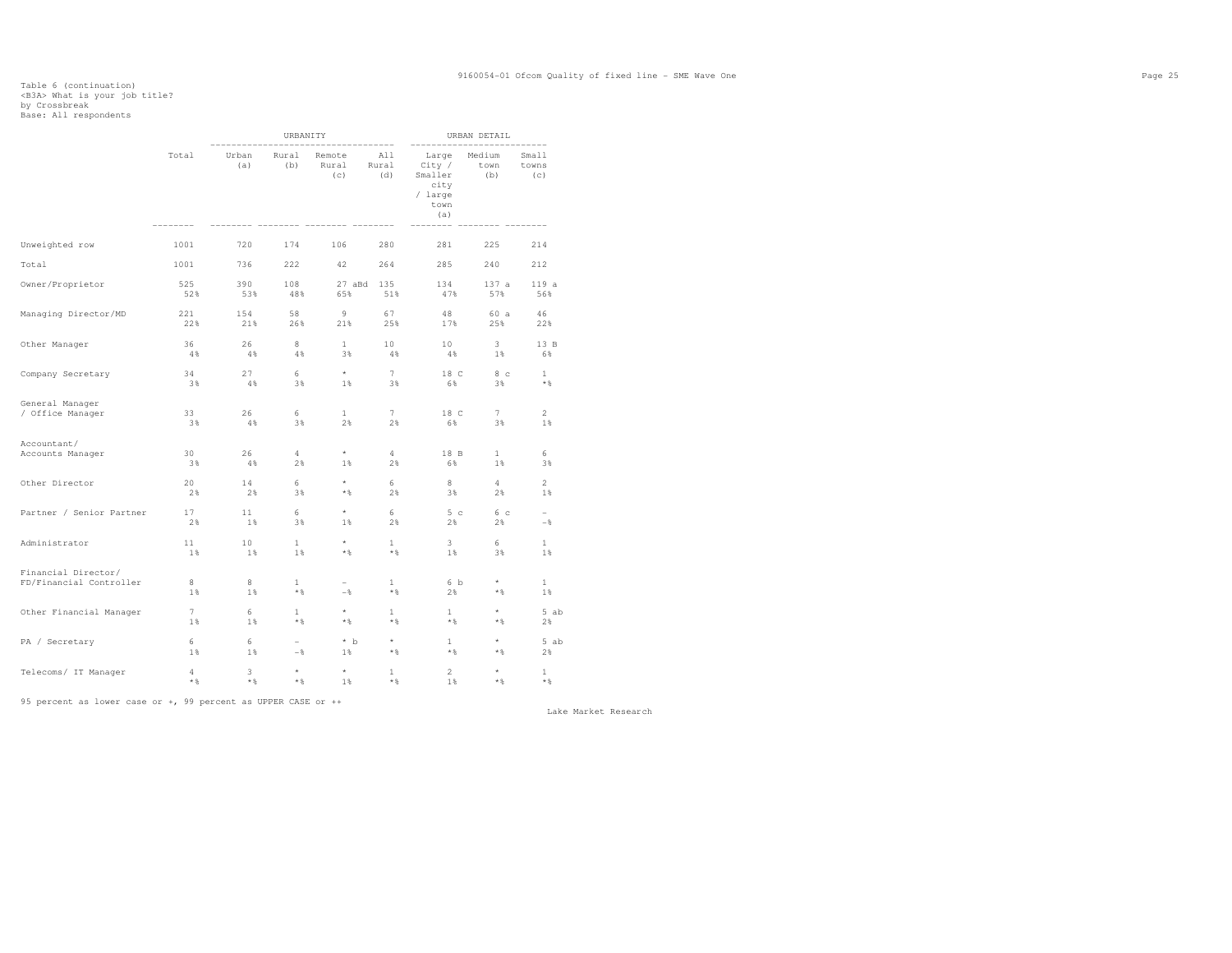### Table 6 (continuation) <B3A> What is your job title? by Crossbreak Base: All respondents

|                       |                       |                     | URBANITY         |                        |                     | ------                                                       | URBAN DETAIL             |                          |
|-----------------------|-----------------------|---------------------|------------------|------------------------|---------------------|--------------------------------------------------------------|--------------------------|--------------------------|
|                       | Total                 | Urban<br>(a)        | Rural<br>(b)     | Remote<br>Rural<br>(c) | All<br>Rural<br>(d) | Large<br>City /<br>Smaller<br>city<br>/ large<br>town<br>(a) | Medium<br>town<br>(b)    | Small<br>towns<br>(C)    |
| Unweighted row        | 1001                  | 720                 | 174              | 106                    | 280                 | 281                                                          | 225                      | 214                      |
| Total                 | 1001                  | 736                 | 222              | 42                     | 264                 | 285                                                          | 240                      | 212                      |
| Chairman/CEO          | $\mathbf{1}$<br>$*$ & | $\mathbf{1}$<br>$*$ | $\star$<br>$*$ & | $\overline{a}$<br>$-$  | $\star$<br>$*$      | $\mathbf{1}$<br>$*$ &                                        | $\overline{a}$<br>$-$    | $-$                      |
| Telecoms/ IT Director | $\mathbf{1}$          | $\star$             | $\star$          | $\sim$                 | $\star$             | $\star$                                                      | $\sim$                   | $\star$                  |
|                       | $*$ &                 | $*$                 | $*$ &            | $-$                    | $*$                 | $\star$ $\,$                                                 | $-$                      | $*$ &                    |
| Chief Accountant      | $\star$               | $\star$             | $-$              | $\star$                | $\star$             | $\star$                                                      | $\star$                  | $\star$                  |
|                       | $*$ &                 | $*$                 | $-$              | $*$ &                  | $*$                 | $\star$ &                                                    | $*$                      | $*$ &                    |
| Other (WRITE IN)      | 47                    | 27                  | 18a              | $2^{\circ}$            | 20a                 | 10                                                           | 8                        | 9                        |
|                       | 5%                    | 4%                  | 8%               | 5%                     | 7%                  | 4%                                                           | 3%                       | 4%                       |
| Owner/MD              | 746                   | 544                 | 165              | 36 Abd                 | 202                 | 183                                                          | 196 A                    | 165 A                    |
|                       | 75%                   | 74%                 | 74%              | 86%                    | 76%                 | 64%                                                          | 82%                      | 78%                      |
| C-level or equivalent | $\mathbf{1}$          | $\mathbf{1}$        | $\star$          | $\overline{a}$         | $\star$             | $\mathbf{1}$                                                 | $\overline{\phantom{0}}$ | $\overline{\phantom{0}}$ |
|                       | $*$ &                 | $*$                 | $*$ &            | $-\frac{6}{5}$         | $*$                 | $\star$ &                                                    | $-$                      | $-\frac{6}{5}$           |
| IT / Telco            | 5                     | $\overline{4}$      | $\star$          | $\star$                | $\mathbf{1}$        | 3                                                            | $\star$                  | $\mathbf{1}$             |
|                       | $*$ &                 | 1%                  | $*$ &            | $1\%$                  | $*$ &               | 1%                                                           | $*$                      | $*$ &                    |
| Senior Manager        | 29                    | 22                  | 7                | $\star$                | $\tau$              | 14c                                                          | $4\overline{ }$          | 3                        |
|                       | 3%                    | 3%                  | 3%               | $*$ &                  | 3%                  | 5%                                                           | 2%                       | 2%                       |
| Other finance         | 37                    | 32                  | $4 -$            | $\mathbf{1}$           | 5                   | 19 B                                                         | 1                        | 11 B                     |
|                       | 4%                    | 4%                  | 2%               | $1\%$                  | 2%                  | 7%                                                           | $1\%$                    | 5%                       |
| PA / Office Manager   | 34                    | 27                  | 6                | $\star$                | $7\overline{ }$     | 18 C                                                         | 8 <sub>c</sub>           | $\mathbf{1}$             |
|                       | 3%                    | 4%                  | 3%               | $1\%$                  | 3%                  | 6%                                                           | 3%                       | $*$ &                    |

95 percent as lower case or +, 99 percent as UPPER CASE or ++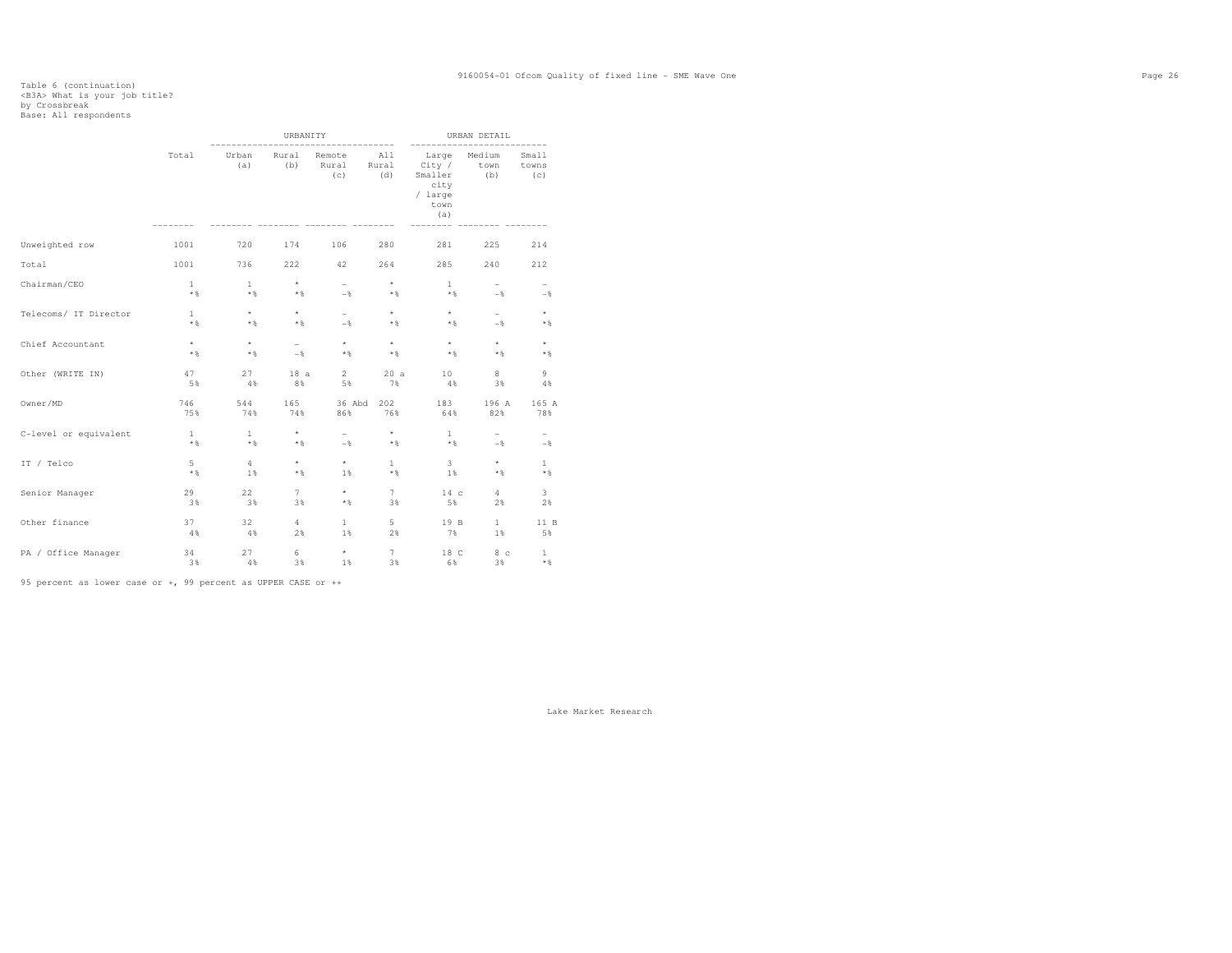Table 7<br><B3b> First of all, which of the following best describes the sector in which you operate?<br>by Crossbreak

|  | Base: All respondents |
|--|-----------------------|
|--|-----------------------|

|                                                                                |                   |               | NUMBER OF EMPLOYEES                                           |              |                       |           |                          |             | NUMBER OF EMPLOYEES                      |             |                |                       | NUMBER<br>OF EM<br>PLOYEES                                                      | NUMBER OF<br>EMPLOYEES              |                                          |              | NO.of Sites                                                            |             |
|--------------------------------------------------------------------------------|-------------------|---------------|---------------------------------------------------------------|--------------|-----------------------|-----------|--------------------------|-------------|------------------------------------------|-------------|----------------|-----------------------|---------------------------------------------------------------------------------|-------------------------------------|------------------------------------------|--------------|------------------------------------------------------------------------|-------------|
|                                                                                | Total<br>-------- | 1 to 4<br>(a) | -------------------------------------<br>to 9 10 to 49<br>(b) | (c)          | $50$ to<br>249<br>(d) | (a)       | $2$ to $4$<br>(b)        | (C)         | 5 to 9 10 to 19 20 to 49 50 to 99<br>(d) | (e)         | (f)            | 100<br>to 249<br>(q)  | --------<br>Up to<br>and in<br>cluding<br>$10$ em<br>ployees<br>(h)<br>-------- | ------------------<br>1 to 9<br>(a) | 10 to<br>249<br>(c)<br>$- - - - - - - -$ | (a)          | ----------------------------<br>$2$ to $3$<br>(b)<br>--------- ------- | $4+$<br>(c) |
| Unweighted row                                                                 | 1001              | 400           | 610                                                           | 256          | 135                   | 170       | 230                      | 210         | 125                                      | 131         | 71             | 64                    | 653                                                                             | 610                                 | 391                                      | 800          | 146                                                                    | 55          |
| Total                                                                          | 1001              | 910           | 957                                                           | 38           | 6                     | 403       | 508                      | 47          | 17                                       | 21          |                | 3                     | 963                                                                             | 957                                 | 44                                       | 933          | 58                                                                     | 10          |
| Private sector                                                                 | 827<br>83%        | 762 Cd<br>84% | 797 Cd<br>83%                                                 | 26<br>67%    | 5<br>75%              | 83%       | 336 cDeg 426 CDEg<br>84% | 35 d<br>74% | 10<br>61%                                | 15<br>72%   | 3 d<br>78%     | $\overline{2}$<br>71% | 801<br>83%                                                                      | 797 C<br>83%                        | 30<br>68%                                | 765<br>82%   | 53 A<br>92%                                                            | 9<br>87%    |
| Public sector, including<br>central, regional<br>and local government          | 19<br>2%          | 12<br>1%      | 15<br>2%                                                      | 3 AB<br>8%   | 1 ABc<br>15%          | 2%        | 6.<br>1%                 | 3 AB<br>6%  | 1 AB<br>6%                               | 2 AB<br>10% | $*$ ABc<br>12% | 1 ABCD<br>18%         | 15<br>2%                                                                        | 15<br>2%                            | 4 A<br>9%                                | 18<br>2%     | $*$<br>$*$ &                                                           | $*$ B<br>4% |
| Third sector,<br>including charities,<br>NGOs, quangos,<br>not for profits etc | 156<br>16%        | 136<br>15%    | 146<br>15%                                                    | 9 ABD<br>24% | 10%                   | 60<br>15% | 76<br>15%                | 10 f<br>21% | 6 ABCEFG 4<br>33%                        | 17%         | 10%            | $\star$<br>11%        | 147<br>15%                                                                      | 146<br>15%                          | 10 A<br>22%                              | 150 B<br>16% | $\overline{4}$<br>8%                                                   | 8%          |
| AF WILLIAM IN BUILD THAT THE LOO WILLIAM IN THEFT CROB IN IT                   |                   |               |                                                               |              |                       |           |                          |             |                                          |             |                |                       |                                                                                 |                                     |                                          |              |                                                                        |             |

95 percent as lower case or +, 99 percent as UPPER CASE or ++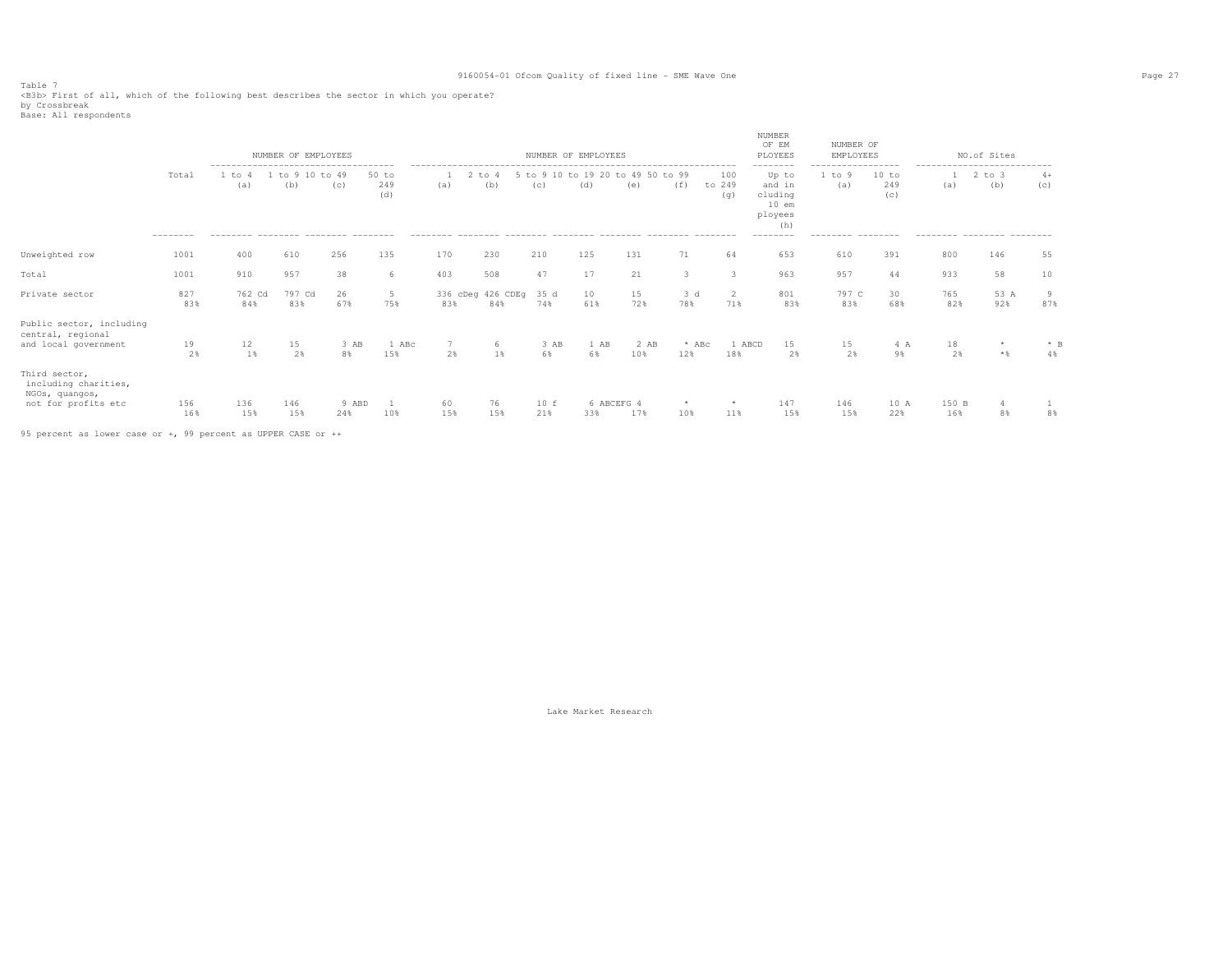Table 7 (continuation)<br><B3b> First of all, which of the following best describes the sector in which you operate?

by Crossbreak<br>Base: All respondents

|                                                                                |            | --------------------------- | JOB TITLE                      |                         |                |                        | INDUSTRY SECTOR       |                                                                           |                                                                                                                                             | SECTOR<br>----------------- |                | --------------------------- | REGION                         |                |                | NATION      |                      |                                               |
|--------------------------------------------------------------------------------|------------|-----------------------------|--------------------------------|-------------------------|----------------|------------------------|-----------------------|---------------------------------------------------------------------------|---------------------------------------------------------------------------------------------------------------------------------------------|-----------------------------|----------------|-----------------------------|--------------------------------|----------------|----------------|-------------|----------------------|-----------------------------------------------|
|                                                                                | Total      | Owner/MD<br>(a)             | Senior<br>Manager<br>(d)       | Other<br>finance<br>(e) | Primary<br>(a) | / Wh<br>olesale<br>(b) | Retail Services       | Go<br>(c) vernment<br>(i)<br>ncluding<br>central,<br>ed<br>health)<br>(d) | Third<br>sector,<br>in<br>cluding<br>ch<br>local, arities,<br>NGOs,<br>ucation quangos,<br>and not for<br>profits<br>etc<br>(e)<br>-------- | Private<br>sector<br>(a)    | Third<br>(C)   | (j)                         | Wales Scotland Northern<br>(k) | Ireland<br>(1) | England<br>(a) | (b)         |                      | Wales Scotland Northern<br>(c) Ireland<br>(d) |
| Unweighted row                                                                 | 1001       | 486                         | 88                             | 76                      | 220            | 234                    | 333                   | 82                                                                        | 132                                                                                                                                         | 821                         | 132            | 221                         | 209                            | 201            | 370            | 221         | 209                  | 201                                           |
| Total                                                                          | 1001       | 746                         | 29                             | 37                      | 205            | 248                    | 310                   | 82                                                                        | 156                                                                                                                                         | 827                         | 156            | 40                          | 63                             | 22             | 877            | 40          | 63                   | 22                                            |
| Private sector                                                                 | 827<br>83% | 642 Cde<br>86%              | 22<br>76%                      | 28<br>75%               | 203 E<br>99%   | 241 E<br>97%           | 303 E<br>97%          | 80 E<br>97%                                                               | $\sim$<br>$-$                                                                                                                               | 827 BC<br>100%              | $\sim$<br>$-$  | 36 CGI<br>90%               | 58 CGI<br>92%                  | 20 CGI<br>90%  | 714<br>81%     | 36 A<br>90% | 58 A<br>92%          | 20 A<br>90%                                   |
| Public sector, including<br>central, regional<br>and local government          | 19<br>2%   | 13<br>2%                    | 1%                             | 2a<br>6%                | 2<br>1%        | 7                      | 8<br>3%<br>3%         | 2 e<br>3%                                                                 | $-\frac{6}{5}$                                                                                                                              | $-$                         | $-$            | 2%                          | 2%                             | $*~h$<br>2%    | 16<br>2%       | 2%          | $\mathbf{1}$<br>2%   | 2%                                            |
| Third sector,<br>including charities,<br>NGOs, quangos,<br>not for profits etc | 156<br>16% | 92<br>12%                   | 7 A<br>24%<br>________________ | 7<br>19%                | $-\frac{6}{5}$ |                        | $-\frac{6}{5}$<br>$-$ | $-$                                                                       | 156 ABCD<br>100%                                                                                                                            | $\sim$<br>$-\frac{6}{5}$    | 156 AB<br>100% | 3<br>8%                     | 4<br>7%                        | 2<br>8%        | 147 BCD<br>17% | 3<br>8%     | $\overline{4}$<br>7% | 2<br>8%                                       |

95 percent as lower case or +, 99 percent as UPPER CASE or ++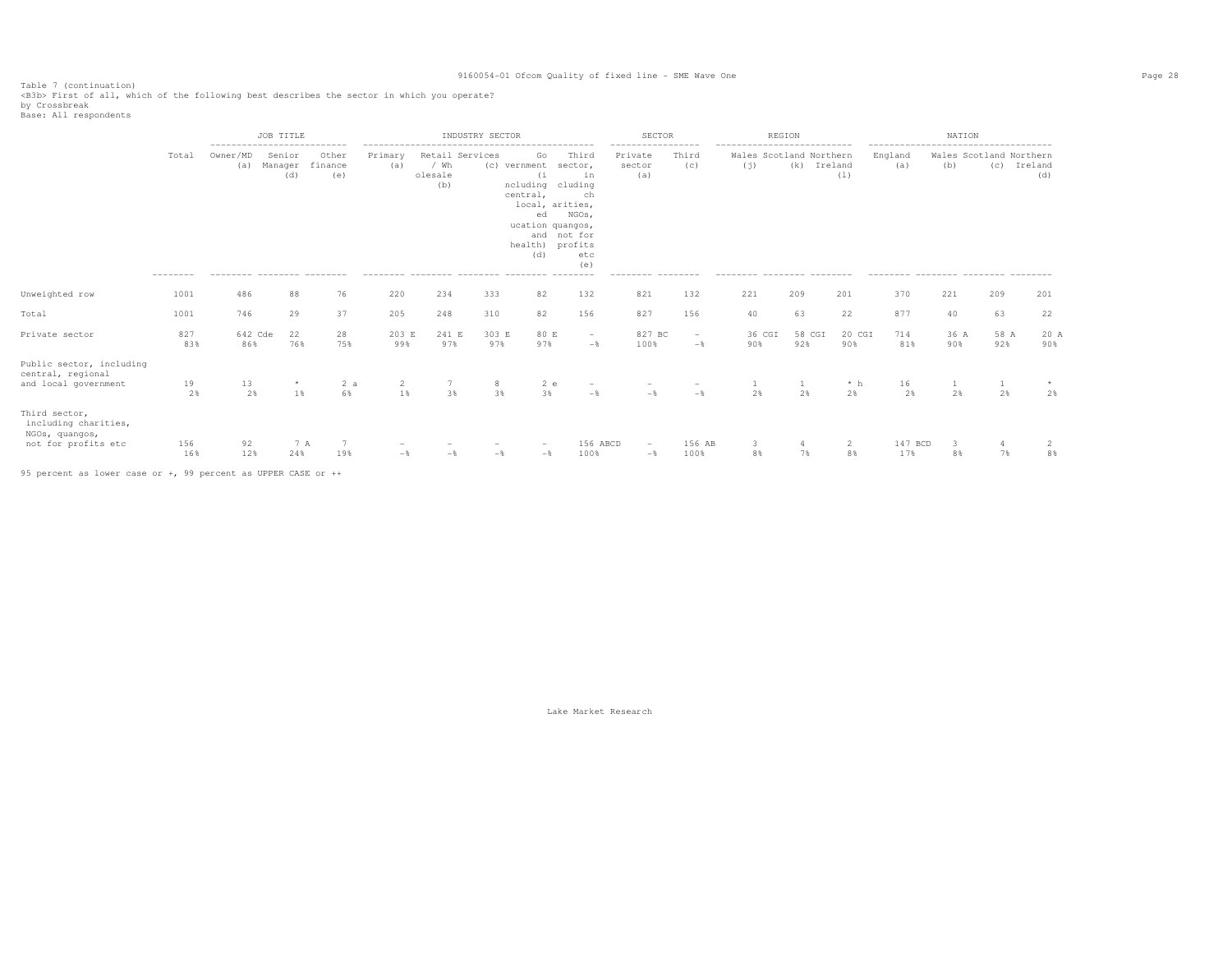Table 7 (continuation)<br><B3b> First of all, which of the following best describes the sector in which you operate?

by Crossbreak<br>Base: All respondents

|                                                                                |            |              | <b>URBANTTY</b> |                        |                     |                                                              | URBAN DETAIL          |                       |
|--------------------------------------------------------------------------------|------------|--------------|-----------------|------------------------|---------------------|--------------------------------------------------------------|-----------------------|-----------------------|
|                                                                                | Total      | Urban<br>(a) | Rural<br>(b)    | Remote<br>Rural<br>(c) | All<br>Rural<br>(d) | Large<br>City /<br>Smaller<br>city<br>/ large<br>town<br>(a) | Medium<br>town<br>(b) | Small<br>towns<br>(C) |
| Unweighted row                                                                 | 1001       | 720          | 174             | 106                    | 280                 | 281                                                          | 225                   | 214                   |
| Total                                                                          | 1001       | 736          | 222             | 42                     | 264                 | 285                                                          | 240                   | 212                   |
| Private sector                                                                 | 827<br>83% | 605<br>82%   | 181<br>81%      | 41 ABD<br>96%          | 221<br>84%          | 220<br>77%                                                   | 211 A<br>88%          | 174<br>82%            |
| Public sector, including<br>central, regional<br>and local government          | 19<br>2%   | 12<br>2%     | 7<br>3%         | $\star$<br>1%          | 7<br>3%             | 2<br>1%                                                      | $\mathfrak{D}$<br>1%  | 8 a<br>4%             |
| Third sector,<br>including charities,<br>NGOs, quangos,<br>not for profits etc | 156<br>16% | 119 C<br>16% | 35 C<br>16%     | $\mathbf{1}$<br>3%     | 36 C<br>14%         | 63 Bc<br>22%                                                 | 27<br>11%             | 30<br>14%             |

95 percent as lower case or +, 99 percent as UPPER CASE or ++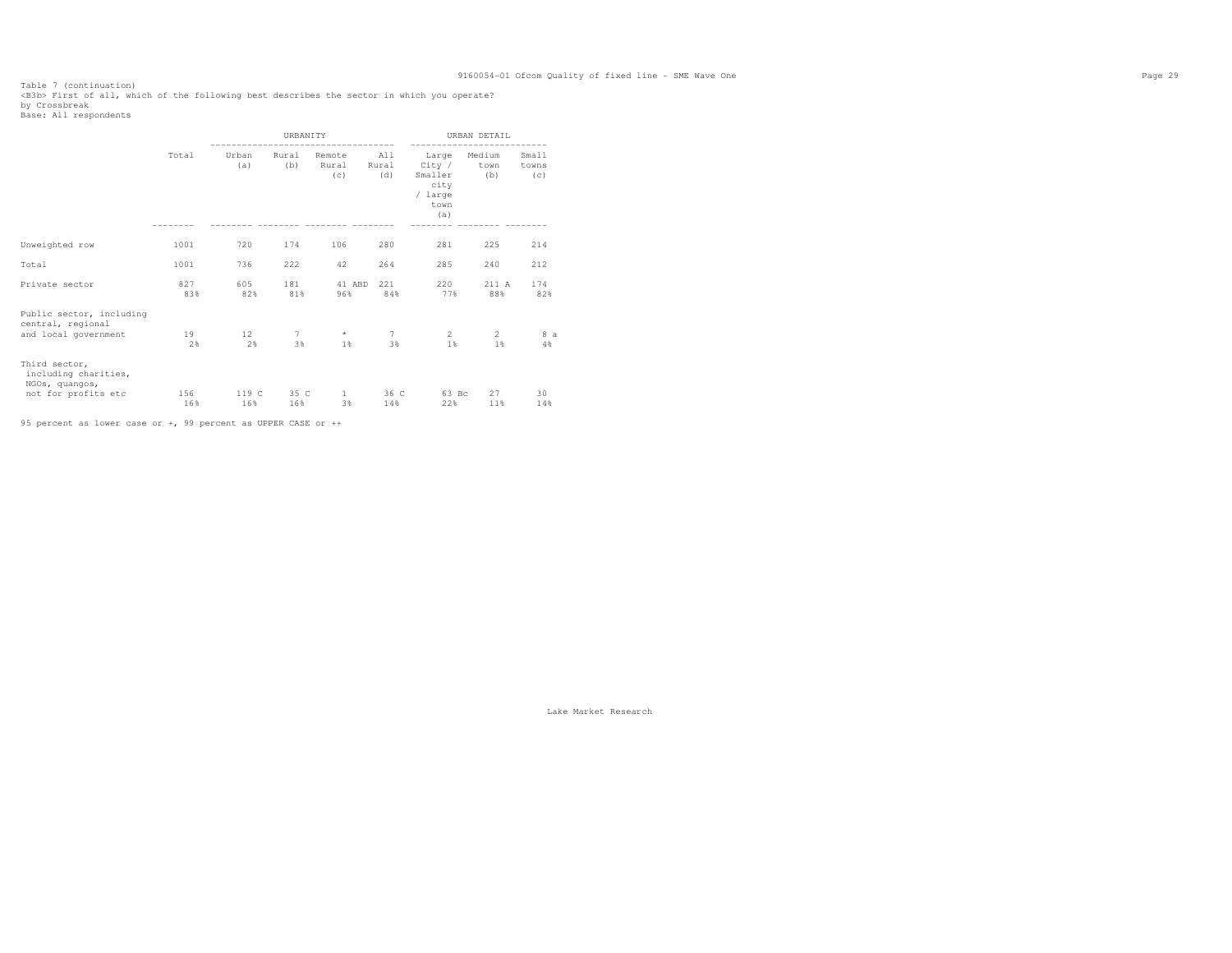### Table 8 <S4a Sector>

by Crossbreak<br>Base: All respondents

|                                                              |                         |                                            | NUMBER OF EMPLOYEES    |                       |                                            |                                   |                   |                      | NUMBER OF EMPLOYEES               |                       |                                   |                         | NUMBER<br>OF EM<br>PLOYEES                                                           | NUMBER OF<br>EMPLOYEES |                       |                                     | NO.of Sites             |                         |
|--------------------------------------------------------------|-------------------------|--------------------------------------------|------------------------|-----------------------|--------------------------------------------|-----------------------------------|-------------------|----------------------|-----------------------------------|-----------------------|-----------------------------------|-------------------------|--------------------------------------------------------------------------------------|------------------------|-----------------------|-------------------------------------|-------------------------|-------------------------|
|                                                              | Total                   | -------<br>1 to 4<br>(a)                   | 1 to 9 10 to 49<br>(b) | (c)                   | $50$ to<br>249<br>(d)<br>$- - - - - - - -$ | $\mathbf{1}$<br>(a)               | $2$ to $4$<br>(b) | to 9 10<br>5<br>(c)  | to 19<br>20<br>(d)                | to 49 50 to 99<br>(e) | (f)                               | 100<br>to 249<br>(q)    | $- - - - - -$<br>Up to<br>and in<br>cluding<br>$10$ em<br>ployees<br>(h)<br>-------- | 1 to 9<br>(a)          | 10 to<br>249<br>(c)   | $\mathbf{1}$<br>(a)                 | $2$ to $3$<br>(b)       | $4+$<br>(c)             |
| Unweighted row                                               | 1001                    | 400                                        | 610                    | 256                   | 135                                        | 170                               | 230               | 210                  | 125                               | 131                   | 71                                | 64                      | 653                                                                                  | 610                    | 391                   | 800                                 | 146                     | 55                      |
| Total                                                        | 1001                    | 910                                        | 957                    | 38                    | 6                                          | 403                               | 508               | 47                   | 17                                | 21                    | $\overline{\mathbf{3}}$           | $\overline{\mathbf{3}}$ | 963                                                                                  | 957                    | 44                    | 933                                 | 58                      | 10                      |
| Agriculture, Forestry,<br>& Fishing (01 to 03)               | 42<br>4%                | 41 d<br>$4\,$                              | 41 d<br>$4\,$ %        | $\mathbf{1}$<br>3%    | $\overline{\phantom{a}}$<br>$-\,$          | 14<br>$4\,$                       | 26<br>5%          | $\mathbf{1}$<br>2%   | $\mathbf{1}$<br>3%                | <b>1</b><br>3%        | $\overline{\phantom{a}}$<br>$-$   | $-$                     | 42<br>4%                                                                             | 41<br>4%               | $\mathbf{1}$<br>2%    | 42 b<br>4%                          | $^{\star}$<br>1%        | $\star$<br>$\star$ $\,$ |
| Mining and<br>Quarrying (05 to 09)                           | $\star$<br>$*$          | $\overline{\phantom{a}}$<br>$-\frac{6}{6}$ | $-$                    | $*$ AB<br>1%          | $*$ AB<br>1%                               | $\overline{\phantom{a}}$<br>$-\,$ | $-\,$             | $-\frac{6}{6}$       | $\overline{\phantom{a}}$<br>$-\,$ | $*$ ABc<br>2%         | $\overline{\phantom{a}}$<br>$-\,$ | * ABCD<br>3%            | $-\,$                                                                                | $-$                    | $\star$ $\,$ A<br>1%  | $\overline{\phantom{a}}$<br>$-\,$ % | $\star$ A<br>1%         | $* A$<br>1%             |
| Manufacturing (10 to 33)                                     | 86<br>9%                | 78<br>9%                                   | 82<br>9%               | 3<br>9%               | $\mathbf{1}$<br>12%                        | 32<br>$8\,$ $\,$                  | 46<br>9%          | 3<br>7%              | $\mathbf{1}$<br>9%                | $\overline{2}$<br>9%  | $\star$<br>11%                    | $\star$<br>14%          | 82<br>9%                                                                             | 82<br>9%               | $\overline{4}$<br>9%  | 79 c<br>8%                          | 7c<br>12%               | $^{\star}$<br>$*$ &     |
| Electricity, gas, steam<br>& Air conditioning<br>supply (35) | $\star$<br>$\star$ $\,$ | $-\frac{6}{6}$                             | $-$                    | $*$ b<br>$*$ %        | $-\,$                                      | $-\frac{6}{6}$                    | $-$ 8             | $-$                  | $\star$<br>$\star$ $\,$           | $^{\star}$<br>$*$ %   | $-$                               | $-$                     | $-\,$                                                                                | $-$                    | $* a$<br>$\star$ $\,$ | $\star$<br>$*$ %                    | $\star$<br>$\star$ $\,$ | $-$                     |
| Water Supply,<br>sewerage, waste<br>management (36 to 39)    | $\star$<br>$*$ %        | $\overline{\phantom{a}}$<br>$-$ 8          | $-$                    | * ab<br>$*$ %         | $*$ AB<br>$\star$ $\,$                     | ۰<br>$-$ 8                        | $-$               | $-$                  | $\overline{\phantom{a}}$<br>$-$   | $*$ b<br>$\star$ $\,$ | $*$ AB<br>$\star$ $\S$            | $-$                     | $-$                                                                                  | $-$                    | $* A$<br>$\star$ $\S$ | $\star$<br>$\star$ $\,$             | $\star$<br>$\star$ $\S$ | $-\frac{6}{6}$          |
| Construction (41 to 43)                                      | 77<br>8%                | 69<br>8%                                   | 72<br>8%               | $\overline{4}$<br>10% | $\star$<br>7%                              | 22<br>6%                          | 47<br>9%          | 3<br>7%              | $\overline{2}$<br>10%             | 2a<br>11%             | $\star$<br>8%                     | $\star$<br>6%           | 73<br>8%                                                                             | 72<br>8%               | $\overline{4}$<br>10% | 59<br>6%                            | 12 A<br>21%             | 6 AB<br>57%             |
| Retail/wholesale<br>(including motor<br>cars) (45 to 47)     | 248<br>25%              | 229c<br>25%                                | 240 C<br>25%           | 6<br>16%              | $\mathbf{1}$<br>23%                        | 99 e<br>25%                       | 129 E<br>25%      | 11e<br>24%           | $\overline{4}$<br>21%             | $\overline{3}$<br>13% | 1 e<br>24%                        | <sup>1</sup><br>21%     | 241<br>25%                                                                           | 240 C<br>25%           | 8<br>17%              | 241 BC<br>26%                       | 6<br>11%                | $^{\star}$<br>4%        |
| Transportation<br>and storage (49 to 53)                     | 16<br>2%                | 13<br>1%                                   | 15<br>2%               | $\mathbf{1}$<br>2%    | $^{\star}$<br>3%                           | $\mathbf{1}$<br>$\star$ $\,$      | 12<br>2%          | 2 Ad<br>4%           | $\star$<br>$\star$ $\,$           | 1 A<br>3%             | $*$ AD<br>5%                      | $\star$<br>1%           | 15<br>2%                                                                             | 15<br>2%               | 1<br>2%               | 10<br>1%                            | 6 Ac<br>10%             | $^{\star}$<br>1%        |
| Accommodation<br>and food service<br>activities (55 to 56)   | 32<br>3%                | 28<br>3%                                   | 30<br>3%               | $\overline{2}$<br>4 % | $\star$<br>3%                              | $10$<br>3%                        | 18<br>4%          | $\overline{2}$<br>4% | 1<br>3%                           | 1<br>5%               | $\star$<br>3%                     | $\star$<br>4%           | 31<br>3%                                                                             | 30<br>3%               | $\overline{2}$<br>4%  | 31<br>3%                            | $\mathbf{1}$<br>1%      | 2%                      |

95 percent as lower case or +, 99 percent as UPPER CASE or ++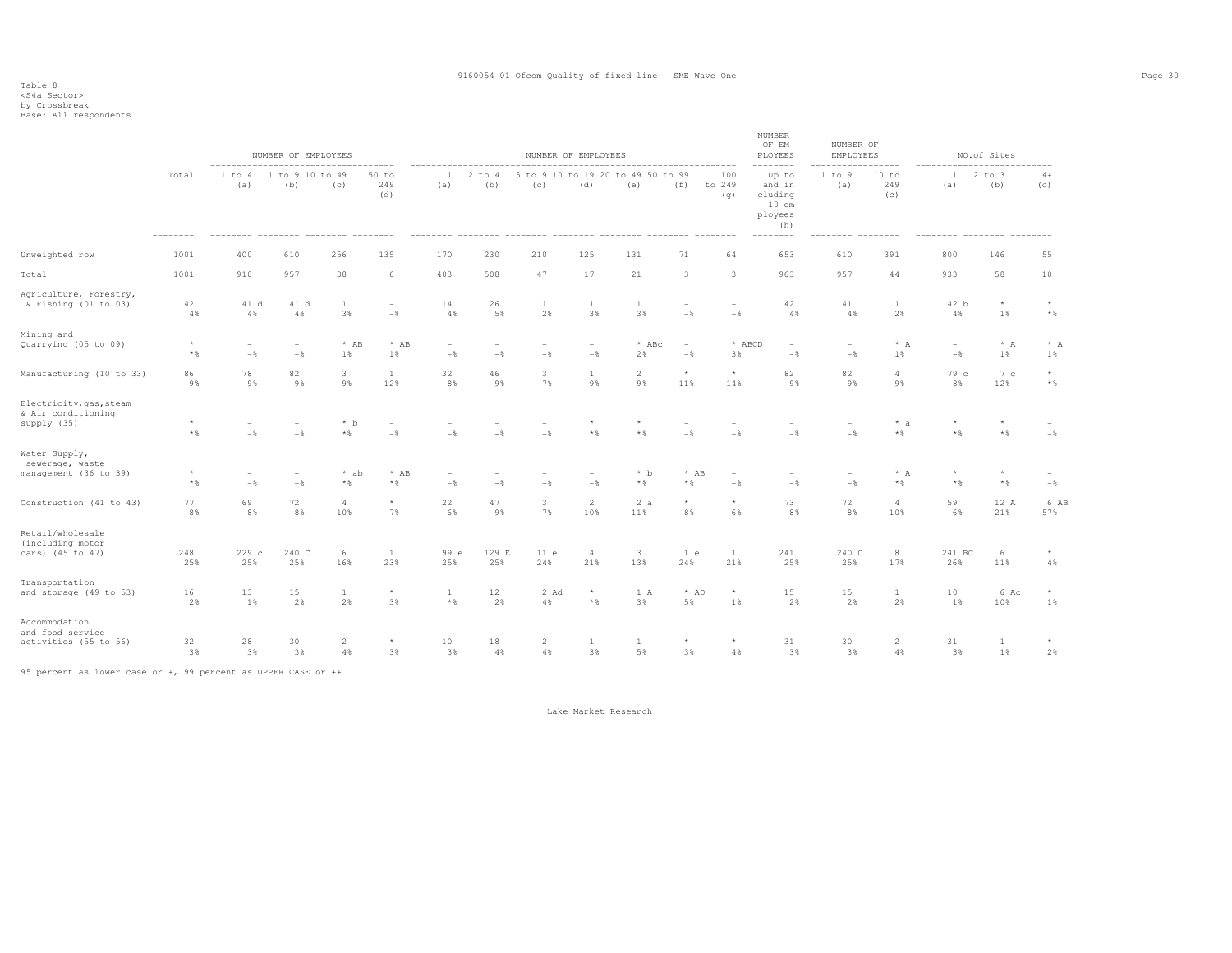## Table 8 (continuation) <S4a Sector> by Crossbreak Base: All respondents

|                                                                         |                              |                              | NUMBER OF EMPLOYEES          |                       |                       |                                 |                                |                    | NUMBER OF EMPLOYEES  |                                          |                                   |                                     | NUMBER<br>OF EM<br>PLOYEES                              | NUMBER OF<br>EMPLOYEES |                         |                              | NO.of Sites                     |                            |
|-------------------------------------------------------------------------|------------------------------|------------------------------|------------------------------|-----------------------|-----------------------|---------------------------------|--------------------------------|--------------------|----------------------|------------------------------------------|-----------------------------------|-------------------------------------|---------------------------------------------------------|------------------------|-------------------------|------------------------------|---------------------------------|----------------------------|
|                                                                         | Total                        | 1 to 4<br>(a)                | 1 to 9 10 to 49<br>(b)       | (c)                   | $50$ to<br>249<br>(d) | -1<br>(a)                       | $2$ to $4$<br>(b)              | (c)                | (d)                  | 5 to 9 10 to 19 20 to 49 50 to 99<br>(e) | (f)                               | 100<br>to 249<br>(q)                | Up to<br>and in<br>cluding<br>$10$ em<br>ployees<br>(h) | 1 to 9<br>(a)          | 10 to<br>249<br>(C)     | 1<br>(a)                     | $2$ to $3$<br>(b)               | $4+$<br>(c)                |
| Unweighted row                                                          | 1001                         | 400                          | 610                          | 256                   | 135                   | 170                             | 230                            | 210                | 125                  | 131                                      | 71                                | 64                                  | 653                                                     | 610                    | 391                     | 800                          | 146                             | 55                         |
| Total                                                                   | 1001                         | 910                          | 957                          | 38                    | 6                     | 403                             | 508                            | 47                 | 17                   | 21                                       | 3                                 | 3                                   | 963                                                     | 957                    | 44                      | 933                          | 58                              | 10                         |
| Information and<br>communication (58 to 63)                             | 52<br>5%                     | 48<br>5%                     | 51<br>5%                     | $\mathbf{1}$<br>2%    | $^{\star}$<br>2%      | 22<br>6%                        | 26<br>5%                       | 3<br>7%            | $\star$<br>3%        | $^{\star}$<br>2%                         | $\star$<br>3%                     | $\qquad \qquad -$<br>$-\frac{6}{5}$ | 51<br>5%                                                | 51 c<br>5%             | 1<br>2%                 | 51<br>5%                     | $\overline{c}$<br>3%            | $\sim$<br>$-\,$            |
| Financial and insurance<br>activities (64 to 66)                        | $\mathbf{1}$<br>$\star$ $\,$ | $\mathbf{1}$<br>$\star$ $\,$ | $\mathbf{1}$<br>$\star$ $\,$ | $\star$<br>$*$ %      | $-$                   | $\star$<br>$\star$ $\,$         | $\mathbf{1}$<br>$\star$ $\,$   | $\star$ $\,$       | $-$                  | ÷<br>$\star$ $\,$                        | $-$                               | $-\frac{6}{6}$                      | $\mathbf{1}$<br>$\star$ $\,$                            | 1<br>$*$ %             | $\star$<br>$*$ %        | $\mathbf{1}$<br>$\star$ $\,$ | $\star$<br>1%                   | $^{\star}$<br>$\star$ $\,$ |
| Real estate<br>activities (68)                                          | 9<br>1%                      | 8<br>1%                      | 9<br>1%                      | $\star$<br>$*$ %      | $*$ c<br>1%           | <sup>1</sup><br>$\star$ $\,$    | $7\phantom{.0}$<br>1%          | 1 A<br>3%          | $\star$<br>$*$ %     | $\sim$<br>$-$                            | $\overline{\phantom{a}}$<br>$-\,$ | * AdE<br>3%                         | 9<br>1%                                                 | 9<br>1%                | $\star$<br>$\star$ $\,$ | 9<br>1%                      | $\star$<br>1%                   | $\star$<br>1%              |
| Professional,<br>scientific and technical<br>activities (69 to 75)      | 136<br>14%                   | 126<br>14%                   | 131<br>14%                   | $\overline{4}$<br>10% | <sup>1</sup><br>13%   | 68<br>17%                       | 58<br>11%                      | 5<br>11%           | 1<br>9%              | $\overline{c}$<br>11%                    | $\star$<br>11%                    | $^{\star}$<br>15%                   | 132<br>14%                                              | 131<br>14%             | 5<br>11%                | 128<br>14%                   | 6<br>10%                        | 2<br>19%                   |
| Administrative<br>and support service<br>activities (77 to 82)          | 12<br>1%                     | 12<br>1%                     | 12<br>1%                     | 1 %                   | $-$                   | 5<br>1%                         | 6<br>1%                        | $-$                | $*$ C<br>2%          | $-$                                      | $-$                               | $-$                                 | 12<br>1%                                                | 12<br>1%               | ${}^{\star}$<br>1%      | 12<br>1 %                    | $^{\star}$<br>1%                | $-$                        |
| Public administration<br>and defence compulsory<br>social security (84) | $\overline{5}$<br>1%         | 5<br>1%                      | 5<br>1%                      | $-$                   | $-$                   | $\overline{\phantom{a}}$<br>$-$ | 5<br>1%                        | $*$ %              | $-$                  | $-$                                      | $-$                               | $-\frac{6}{6}$                      | 5<br>1%                                                 | 5<br>1%                | $-$                     | 5<br>1%                      | $\overline{\phantom{a}}$<br>$-$ | $-\,$                      |
| Education (85)                                                          | 36<br>4%                     | 32<br>4%                     | 33<br>3%                     | $\overline{2}$<br>6%  | 1 ABC<br>16%          | 22<br>5%                        | 11<br>2%                       | $\mathbf{1}$<br>2% | $\star$<br>1%        | 2 BCD<br>10%                             | * ABCD<br>15%                     | * ABCD<br>18%                       | 33<br>3%                                                | 33<br>3%               | 3 A<br>7%               | 36<br>4%                     | $\mathbf{1}$<br>1%              | $\star$<br>1%              |
| Human health<br>and social work<br>activities (86 - 88)                 | 41<br>4%                     | 39<br>4%                     | 39<br>4%                     | $\mathbf{1}$<br>4%    | $^{\star}$<br>3%      | 23c<br>6%                       | 16<br>3%                       | $\star$ $\S$       | 1 <sup>c</sup><br>3% | 1 <sup>c</sup><br>5%                     | $*$ C<br>3%                       | $\star$<br>2%                       | 39<br>4%                                                | 39<br>$4\,$ %          | $\overline{2}$<br>4%    | 30<br>3%                     | 11 AC<br>19%                    | $_{\star}$<br>$\star$ $\,$ |
| Arts, entertainment and<br>recreation (90 to 93)                        | 19<br>2%                     | 15<br>2%                     | 17<br>2%                     | 2 AB<br>5%            | $\star$<br>3%         | 13 <sub>b</sub><br>3%           | $\overline{2}$<br>$\star$ $\,$ | 2 B<br>4%          | 1 B<br>3%            | 1 B<br>7%                                | $*$ B<br>3%                       | $*$ B<br>3%                         | 18<br>2%                                                | 17<br>2%               | 2 A<br>5%               | 18<br>2%                     | $\mathbf{1}$<br>1%              | $\star$<br>$4\,$           |

95 percent as lower case or +, 99 percent as UPPER CASE or ++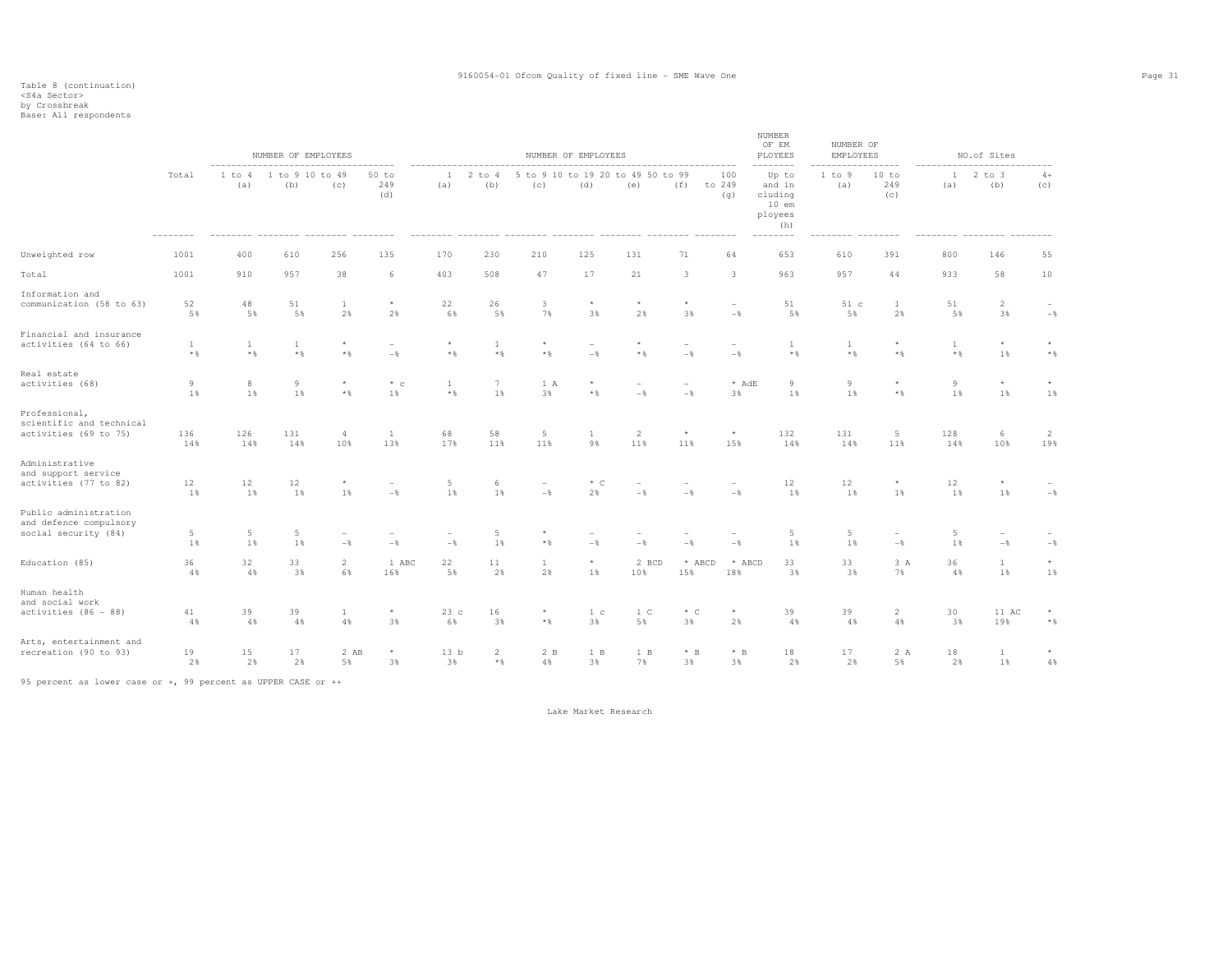# Table 8 (continuation) <S4a Sector> by Crossbreak Base: All respondents

|  | ----------- |                      |
|--|-------------|----------------------|
|  |             | ase: All respondents |

|                                                                                |                   |               | NUMBER OF EMPLOYEES<br>------------------------------------- |              |                     |           |           | NUMBER OF EMPLOYEES                               |                |                   |               | ------------------------ | NUMBER<br>OF EM<br>PLOYEES<br>--------                              | NUMBER OF<br>EMPLOYEES<br>----------------- |                     | ----------------------------      | NO.of Sites       |             |
|--------------------------------------------------------------------------------|-------------------|---------------|--------------------------------------------------------------|--------------|---------------------|-----------|-----------|---------------------------------------------------|----------------|-------------------|---------------|--------------------------|---------------------------------------------------------------------|---------------------------------------------|---------------------|-----------------------------------|-------------------|-------------|
|                                                                                | Total<br>-------- | 1 to 4<br>(a) | 1 to 9 10 to 49<br>(b)<br>--------- -------- ------- ------- | (C)          | 50 to<br>249<br>(d) | (a)       | (b)       | 1 2 to 4 5 to 9 10 to 19 20 to 49 50 to 99<br>(c) | (d)            | (e)               | (f)           | 100<br>to 249<br>(q)     | Up to<br>and in<br>cluding<br>$10$ em<br>ployees<br>(h)<br>-------- | 1 to 9<br>(a)<br>--------- --------         | 10 to<br>249<br>(c) | (a)<br>--------- -------- ------- | $2$ to $3$<br>(b) | $4+$<br>(C) |
| Unweighted row                                                                 | 1001              | 400           | 610                                                          | 256          | 135                 | 170       | 230       | 210                                               | 125            | 131               | 71            | 64                       | 653                                                                 | 610                                         | 391                 | 800                               | 146               | 55          |
| Total                                                                          | 1001              | 910           | 957                                                          | 38           | 6                   | 403       | 508       | 47                                                | 17             | 21                | 3             | 3                        | 963                                                                 | 957                                         | 44                  | 933                               | 58                | 10          |
| Other service<br>activities (94 to 96)                                         | 33<br>3%          | 30<br>3%      | 32<br>3%                                                     | 1%           | $\star$<br>2%       | 2%        | 22<br>4%  | 3 ad<br>5%                                        | $\star$<br>$*$ | 2%                | $\star$<br>2% | $\star$<br>1%            | 32<br>3%                                                            | 32<br>3%                                    | 1 %                 | 33 b<br>3%                        | $\star$<br>$*$ %  | 1%          |
| Third sector,<br>including charities,<br>NGOs, quangos,<br>not for profits etc | 156<br>16%        | 136<br>15%    | 146<br>15%                                                   | 9 ABD<br>24% | 10%                 | 60<br>15% | 76<br>15% | 10 f<br>21%                                       | 33%            | 6 ABCEFG 4<br>17% | 10%           | $\star$<br>11%           | 147<br>15%                                                          | 146<br>15%                                  | 10 A<br>22%         | 150 B<br>16%                      | 4<br>8%           | 8%          |
| the contract of the contract of the contract of                                |                   |               |                                                              |              |                     |           |           |                                                   |                |                   |               |                          |                                                                     |                                             |                     |                                   |                   |             |

95 percent as lower case or +, 99 percent as UPPER CASE or ++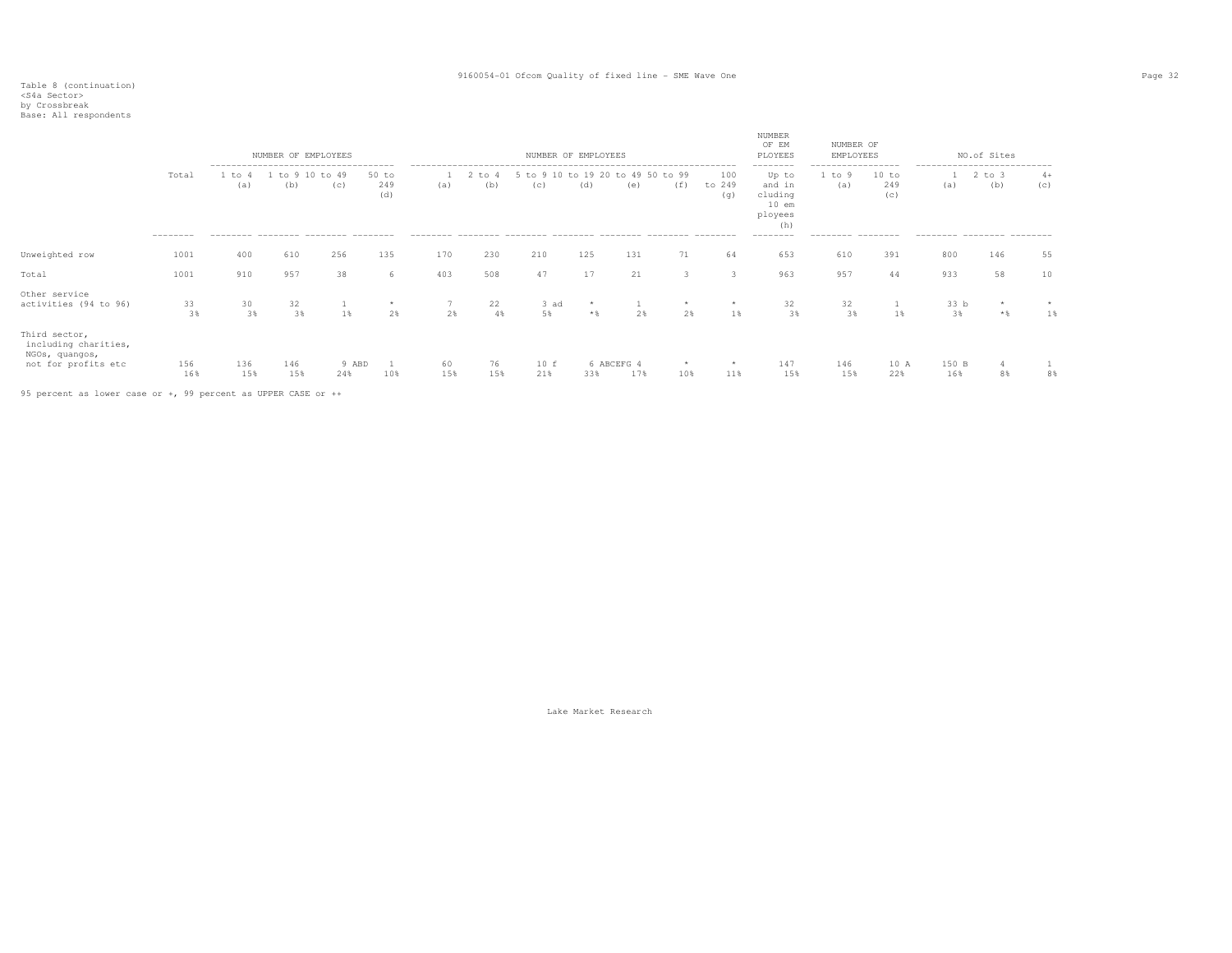|                                                              |                         |                 | JOB TITLE<br>-------------------- |                         |                   |                                           | INDUSTRY SECTOR                      |                         |                                                                                                                                                                       | <b>SECTOR</b><br>-------- |                                            | REGION                         |                      |                       |             |            | NATION               |                                   |                                               |
|--------------------------------------------------------------|-------------------------|-----------------|-----------------------------------|-------------------------|-------------------|-------------------------------------------|--------------------------------------|-------------------------|-----------------------------------------------------------------------------------------------------------------------------------------------------------------------|---------------------------|--------------------------------------------|--------------------------------|----------------------|-----------------------|-------------|------------|----------------------|-----------------------------------|-----------------------------------------------|
|                                                              | Total                   | Owner/MD<br>(a) | Senior<br>Manager<br>(d)          | Other<br>finance<br>(e) | Primary<br>(a)    | Retail Services<br>/ Wh<br>olesale<br>(b) | (c) vernment<br>central,<br>-------- | Go<br>(i)<br>ed<br>(d)  | Third<br>sector,<br>in<br>ncluding cluding<br>ch<br>local, arities,<br>NGOs,<br>ucation quangos,<br>and not for<br>health) profits<br>etc<br>(e)<br>$- - - - - - - -$ | Private<br>sector<br>(a)  | Third<br>(c)                               | Wales Scotland Northern<br>(j) |                      | (k) Ireland<br>(1)    | England     | (a)        | (b)                  |                                   | Wales Scotland Northern<br>(c) Ireland<br>(d) |
| Unweighted row                                               | 1001                    | 486             | 88                                | 76                      | 220               | 234                                       | 333                                  | 82                      | 132                                                                                                                                                                   | 821                       | 132                                        | 221                            | 209                  | 201                   |             | 370        | 221                  | 209                               | 201                                           |
| Total                                                        | 1001                    | 746             | 29                                | 37                      | 205               | 248                                       | 310                                  | 82                      | 156                                                                                                                                                                   | 827                       | 156                                        | 40                             | 63                   | 22                    |             | 877        | 40                   | 63                                | 22                                            |
| Agriculture, Forestry,<br>& Fishing (01 to 03)               | 42<br>4%                | 24<br>3%        | $\star$<br>$*$ &                  | $\mathbf{1}$<br>2%      | 42 BCDE<br>21%    | $\overline{\phantom{a}}$<br>$-\,$         | $-\,$                                | $-$                     | $-\frac{6}{6}$                                                                                                                                                        | 42 C<br>5%                | $\overline{\phantom{a}}$<br>$-\,$          | 5 ADhIK 3<br>12%               | 4%                   | 13%                   | 3 ADghIK 32 | 4%         | 5 AC<br>12%          | $\mathbf{3}$<br>$4\,$             | 3 AC<br>13%                                   |
| Mining and<br>Quarrying (05 to 09)                           | $\star$<br>$\star$ $\,$ | $\star$<br>$*$  | $-$                               | $-$                     | $\star$<br>$*$ &  | $-$                                       | $-\frac{6}{6}$                       | $-$                     | $-$                                                                                                                                                                   | $\star$<br>$\star$ $\,$   | $\overline{\phantom{a}}$<br>$-$            | $-$                            | $-$                  | $-$                   |             | $*$ %      | $-$                  | $\overline{\phantom{a}}$<br>$-\,$ | $-$                                           |
| Manufacturing (10 to 33)                                     | 86<br>9%                | 64 d<br>9%      | $\star$<br>2%                     | $\overline{a}$<br>4%    | 86 BCDE<br>42%    | $\overline{\phantom{a}}$<br>$-$ 8         | $-$ 8                                | $-$                     | $-$                                                                                                                                                                   | 85 C<br>10%               | $\overline{\phantom{a}}$<br>$-\,$          | $1\,$<br>2%                    | $\overline{4}$<br>6% | 3 FqIJK<br>13%        |             | 78 B<br>9% | $\mathbf{1}$<br>2%   | $\overline{4}$<br>6%              | 3 BC<br>13%                                   |
| Electricity, gas, steam<br>& Air conditioning<br>supply (35) | $\star$<br>$\star$ $\,$ | $-$             | $*$ %                             | $-$                     | $*$ &             | $-$                                       | $-$ %                                | $-$                     | $-\frac{6}{6}$                                                                                                                                                        | $\star$ &                 | $-$                                        | $-\frac{6}{5}$                 | $-$                  | $^{\star}$<br>$*$ &   |             | $-$        | $-$ %                | $-\frac{6}{6}$                    | $* A$<br>$\star$ $\,$                         |
| Water Supply,<br>sewerage, waste<br>management (36 to 39)    | $*$ &                   | $-$             | $-\frac{6}{5}$                    | $*$ &                   | $*$ $\frac{6}{6}$ | $-$ 8                                     | $-$ 8                                | $-\frac{6}{5}$          | $-\frac{6}{6}$                                                                                                                                                        | $\star$ $\,$              | $-\frac{6}{6}$                             | $-\frac{6}{6}$                 | $*$                  | $-$                   |             | $-$        | $-$                  | $*$ &                             | $-\frac{6}{6}$                                |
| Construction (41 to 43)                                      | 77<br>8%                | 49 d<br>7%      | $\star$<br>1%                     | 6 AcDf<br>16%           | 77 BCDE<br>37%    | $\overline{\phantom{a}}$<br>$-$           | $-\frac{6}{6}$                       | $-$                     | $-$                                                                                                                                                                   | 76 C<br>9%                | $\overline{\phantom{a}}$<br>$-\frac{6}{6}$ | $\overline{2}$<br>5%           | 5 <sub>b</sub><br>8% | 1 <sub>b</sub><br>6%  |             | 68<br>8%   | $\overline{2}$<br>5% | 5<br>8%                           | $\mathbf{1}$<br>6%                            |
| Retail/wholesale<br>(including motor<br>cars) (45 to 47)     | 248<br>25%              | 196<br>26%      | 11 aEf<br>37%                     | 7<br>18%                | $\sim$<br>$-\,$ % | 248 ACDE<br>100%                          | $-\,$                                | $-$                     | $-\,$                                                                                                                                                                 | 241 C<br>29%              | $\overline{\phantom{a}}$<br>$-\,$          | 13 CG<br>32%                   | 18 CG<br>29%         | 5 <sub>c</sub><br>24% |             | 212<br>24% | 13a<br>32%           | 18<br>29%                         | $5\phantom{.0}$<br>24%                        |
| Transportation<br>and storage (49 to 53)                     | 16<br>2%                | 14<br>2%        | $\star$<br>1%                     | 1<br>2%                 | $-\,$ %           | $-\frac{6}{6}$                            | 16 ABdE<br>5%                        | $\overline{a}$<br>$-\,$ | $-$                                                                                                                                                                   | 15<br>2%                  | $\overline{\phantom{a}}$<br>$-\frac{6}{6}$ | 2 bfgi<br>4%                   | $\mathbf{1}$<br>2%   | $\star$<br>1%         |             | 13<br>1%   | 2 A<br>4%            | $\mathbf{1}$<br>2%                | $\star$<br>1%                                 |

95 percent as lower case or +, 99 percent as UPPER CASE or ++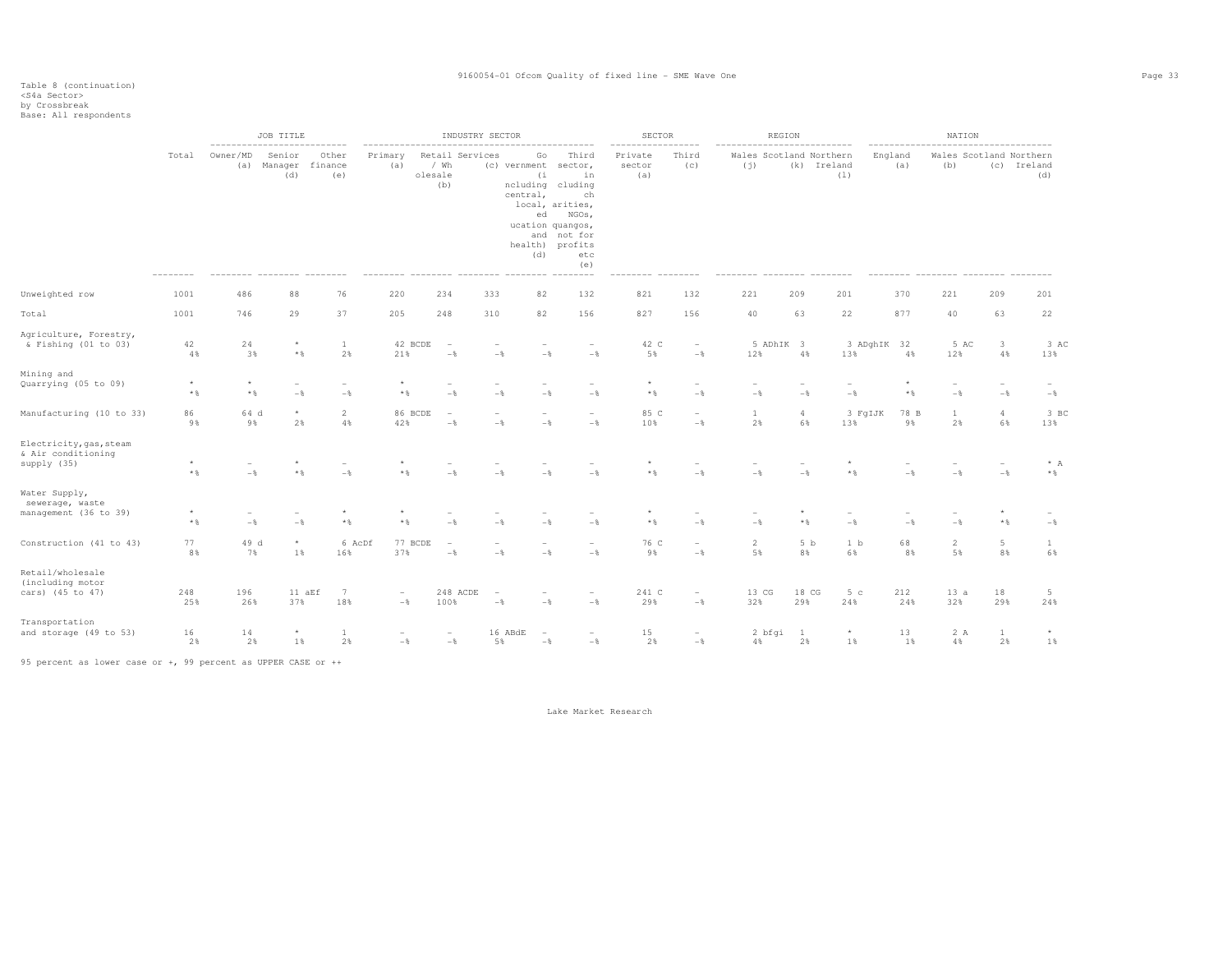|                                                                         |                      |               | JOB TITLE<br>_________________________________ |                         |                |                                           | INDUSTRY SECTOR |                                                                                                                                          |                                                         | SECTOR                   | ------------                               |                                | REGION                          |                                 |                | NATION                | -----------------------                    |                      |
|-------------------------------------------------------------------------|----------------------|---------------|------------------------------------------------|-------------------------|----------------|-------------------------------------------|-----------------|------------------------------------------------------------------------------------------------------------------------------------------|---------------------------------------------------------|--------------------------|--------------------------------------------|--------------------------------|---------------------------------|---------------------------------|----------------|-----------------------|--------------------------------------------|----------------------|
|                                                                         | Total                | Owner/MD      | Senior<br>(a) Manager<br>(d)                   | Other<br>finance<br>(e) | Primary<br>(a) | Retail Services<br>/ Wh<br>olesale<br>(b) |                 | Go<br>(c) vernment sector,<br>(i)<br>ncluding cluding<br>central,<br>local, arities,<br>ed<br>ucation quangos,<br>health) profits<br>(d) | Third<br>in<br>ch<br>NGOs,<br>and not for<br>etc<br>(e) | Private<br>sector<br>(a) | Third<br>(C)                               | Wales Scotland Northern<br>(j) |                                 | (k) Ireland<br>(1)              | England<br>(a) | (b)                   | Wales Scotland Northern                    | (c) Ireland<br>(d)   |
| Unweighted row                                                          | 1001                 | 486           | 88                                             | 76                      | 220            | 234                                       | 333             | 82                                                                                                                                       | 132                                                     | 821                      | 132                                        | 221                            | 209                             | 201                             | 370            | 221                   | 209                                        | 201                  |
| Total                                                                   | 1001                 | 746           | 29                                             | 37                      | 205            | 248                                       | 310             | 82                                                                                                                                       | 156                                                     | 827                      | 156                                        | 40                             | 63                              | 22                              | 877            | 40                    | 63                                         | 22                   |
| Accommodation<br>and food service<br>activities (55 to 56)              | 32<br>3%             | 31<br>4%      | $-\frac{6}{9}$                                 | 1%                      | $-$            | $-\,$                                     | 32 ABDE<br>10%  | $-\frac{6}{6}$                                                                                                                           | $-\frac{6}{6}$                                          | 32c<br>4%                | $-\,$                                      | 3<br>ABDEFGI<br>8%             | 7%                              | 4 bdefgi 1 aBDEFGI 23<br>6%     | 3%             | 3 A<br>8%             | 4 A<br>7%                                  | 1 a<br>6%            |
| Information and                                                         |                      |               |                                                |                         |                |                                           |                 |                                                                                                                                          |                                                         |                          |                                            |                                |                                 |                                 |                |                       |                                            |                      |
| communication (58 to 63)                                                | 52<br>5%             | 41<br>6%      | 1<br>5%                                        | 5 Adf<br>14%            | $-$            | $\overline{\phantom{a}}$<br>$-$           | 52 ABDE<br>17%  | $-$                                                                                                                                      | ÷<br>$-$                                                | 52 C<br>6%               | $\overline{\phantom{a}}$<br>$-\frac{6}{6}$ | $\mathbf{1}$<br>3%             | 5 Cgij<br>8%                    | 1 Cq<br>5%                      | 45<br>5%       | $\mathbf{1}$<br>3%    | 5 <sub>b</sub><br>8%                       | 1<br>5%              |
| Financial and insurance<br>activities (64 to 66)                        | $\mathbf{1}$         | $\mathbf{1}$  |                                                |                         |                |                                           | $\overline{1}$  |                                                                                                                                          |                                                         | $\mathbf{1}$             |                                            | $\star$                        |                                 | <sup>1</sup><br>aBCdEFGH<br>ijK |                | $* A$                 | $* a$                                      | 1 AbC                |
|                                                                         | $\star$ $\,$         | $*$           | $-$                                            | $-\frac{6}{9}$          | $-\frac{6}{5}$ | $-$                                       | $*$             | $-$                                                                                                                                      | $-\frac{6}{5}$                                          | $*$                      | $-\frac{6}{5}$                             | $1\%$                          | $\star$ $\,$                    | 4%                              | $-\frac{6}{5}$ | 1%                    | $*$ &                                      | 4%                   |
| Real estate<br>activities (68)                                          | $\,9$<br>1%          | 8<br>1%       | $\star$<br>$\star$ $\,$                        | $\star$<br>$*$ %        | $-$            | $\overline{\phantom{a}}$<br>$-$ 8         | 9 aBe<br>3%     | $\overline{\phantom{a}}$<br>$-$                                                                                                          | $\overline{a}$<br>$-$                                   | 8<br>1%                  | $\overline{\phantom{a}}$<br>$-\frac{6}{6}$ | 1 eh<br>3%                     | $\mathbf{1}$<br>1%              | 1 bcefH<br>2%                   | 6<br>1%        | 1 A<br>3%             | $\mathbf{1}$<br>1%                         | 1 a<br>2%            |
| Professional,<br>scientific and technical                               |                      |               |                                                |                         |                |                                           |                 |                                                                                                                                          |                                                         |                          |                                            |                                |                                 |                                 |                |                       |                                            |                      |
| activities (69 to 75)                                                   | 136<br>14%           | 116 Ef<br>16% | 25%                                            | 2<br>7 acEF<br>$4\,$ %  | $-\,$ %        | $-\,$                                     | 136 ABDE<br>44% | $-$                                                                                                                                      | $\overline{a}$<br>$-\,$                                 | 130 C<br>16%             | $\overline{\phantom{a}}$<br>$-\,$          | 5<br>13%                       | 8<br>12%                        | $\overline{c}$<br>8%            | 121<br>14%     | $\overline{5}$<br>13% | $^8$<br>12%                                | $\overline{2}$<br>8% |
| Administrative<br>and support service<br>activities (77 to 82)          | 12<br>1%             | 11<br>2%      | 1%                                             | ۰<br>$-\frac{6}{6}$     | $-$            | $\overline{\phantom{a}}$<br>$-$           | 12 ABe<br>4%    | $\overline{\phantom{a}}$<br>$-$                                                                                                          | $\overline{a}$<br>$-$                                   | 12<br>1%                 | $\qquad \qquad -$<br>$-\frac{6}{6}$        | 1 hK<br>3%                     | $\overline{\phantom{a}}$<br>$-$ | $\star$ $\,$ k<br>1%            | 11<br>1%       | 1 <sup>C</sup><br>3%  | $\overline{\phantom{a}}$<br>$-\frac{6}{6}$ | $*$ c<br>1%          |
| Public administration<br>and defence compulsory<br>social security (84) | $\overline{5}$<br>1% | 5<br>1%       | $\star$ $\,$                                   | $-\,$                   | $-\frac{6}{5}$ | $-\,$                                     | $-\frac{6}{6}$  | 6%                                                                                                                                       | 5 ABCE<br>$\overline{\phantom{a}}$<br>$-\,$             | 5<br>$1\,$               | $-\,$                                      | $-\,$                          | $-\,$                           | $*$ &                           | 5<br>1%        | $-\,$                 | $-$                                        | $\star$ $\,$         |

95 percent as lower case or +, 99 percent as UPPER CASE or ++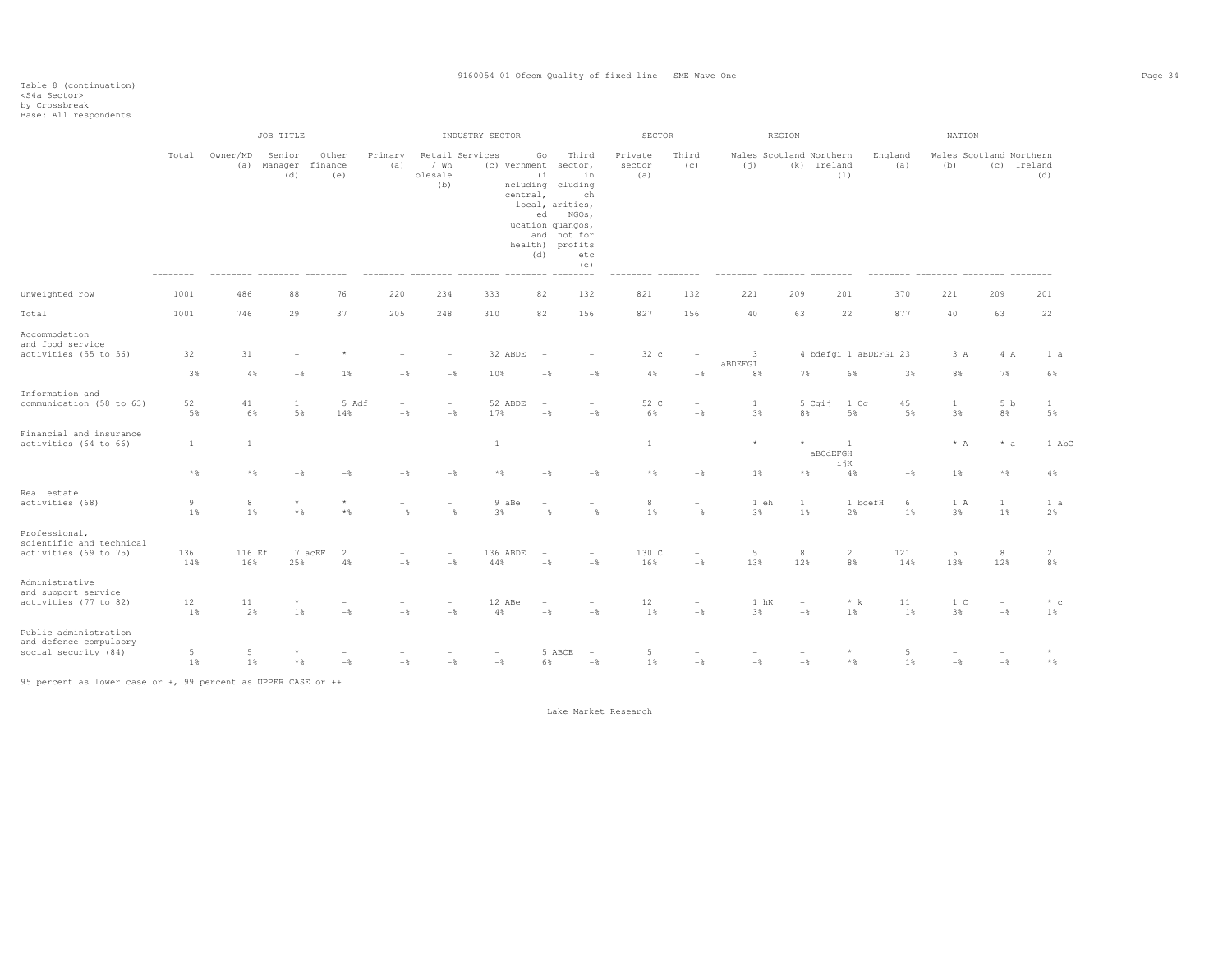|                                                                                |            |                 | JOB TITLE<br>--------------------------- |                         | ---------------------           |                                 | INDUSTRY SECTOR                     |                                                                                                                                  |                                                                    | SECTOR<br>-----------------     |                                            |                                | REGION        |                    |                | NATION   |                                        |                 |
|--------------------------------------------------------------------------------|------------|-----------------|------------------------------------------|-------------------------|---------------------------------|---------------------------------|-------------------------------------|----------------------------------------------------------------------------------------------------------------------------------|--------------------------------------------------------------------|---------------------------------|--------------------------------------------|--------------------------------|---------------|--------------------|----------------|----------|----------------------------------------|-----------------|
|                                                                                | Total      | Owner/MD<br>(a) | Senior<br>Manager<br>(d)                 | Other<br>finance<br>(e) | Primary<br>(a)                  | / Wh<br>olesale<br>(b)          | Retail Services                     | Go<br>(c) vernment<br>(i)<br>ncluding cluding<br>central,<br>local, arities,<br>ed<br>ucation quangos,<br>health) profits<br>(d) | Third<br>sector,<br>in<br>ch<br>NGOs,<br>and not for<br>etc<br>(e) | Private<br>sector<br>(a)        | Third<br>(C)                               | Wales Scotland Northern<br>(i) |               | (k) Ireland<br>(1) | England<br>(a) | (b)      | Wales Scotland Northern<br>(c) Ireland | (d)             |
| Unweighted row                                                                 | 1001       | 486             | 88                                       | 76                      | 220                             | 234                             | 333                                 | 82                                                                                                                               | 132                                                                | 821                             | 132                                        | 221                            | 209           | 201                | 370            | 221      | 209                                    | 201             |
| Total                                                                          | 1001       | 746             | 29                                       | 37                      | 205                             | 248                             | 310                                 | 82                                                                                                                               | 156                                                                | 827                             | 156                                        | 40                             | 63            | 22                 | 877            | 40       | 63                                     | 22              |
| Education (85)                                                                 | 36<br>4%   | 28<br>4%        | $\star$<br>$*$ &                         | 1<br>4%                 | $-$                             | $-\frac{6}{5}$                  | $\qquad \qquad -$<br>$-\frac{6}{5}$ | 36 ABCE<br>44%                                                                                                                   | $\overline{\phantom{a}}$<br>$-\frac{6}{6}$                         | 34 c<br>4%                      | $\overline{\phantom{a}}$<br>$-\frac{6}{5}$ | 1 <sub>h</sub><br>2%           | 1<br>1%       | $\star$<br>$*$ &   | 34 d<br>4%     | 1<br>2%  | 1<br>1%                                | $\star$<br>$*$  |
| Human health<br>and social work                                                |            |                 |                                          |                         |                                 |                                 |                                     |                                                                                                                                  |                                                                    |                                 |                                            |                                |               |                    |                |          |                                        |                 |
| activities (86 - 88)                                                           | 41<br>4%   | 24<br>3%        | $*$ &                                    | $\star$<br>1%           | $-$                             | $-$                             | $-\frac{6}{5}$                      | 41 ABCE<br>49%                                                                                                                   | $\sim$<br>$-$                                                      | 40 C<br>5%                      | $\overline{\phantom{a}}$<br>$-\frac{6}{6}$ | 1<br>2%                        | 2<br>3%       | $\star$<br>2%      | 37<br>4%       | 1<br>2%  | $\overline{2}$<br>3%                   | 2%              |
| Arts, entertainment and<br>recreation (90 to 93)                               | 19         | 15              |                                          |                         |                                 |                                 | 19 ABdE                             | $\overline{\phantom{a}}$                                                                                                         |                                                                    | 19                              | $\overline{\phantom{a}}$                   | 1                              |               | $*~h$              | 14             | 1        | 4 Abd                                  |                 |
|                                                                                | 2%         | 2%              | $*$                                      | $*$ %                   | $-$                             | $-\frac{6}{5}$                  | 6%                                  | $-$                                                                                                                              | $-$                                                                | 2%                              | $-\frac{6}{5}$                             | 2%                             | abcfHjl<br>7% | 2%                 | 2%             | 2%       | 7%                                     | 2%              |
| Other service<br>activities (94 to 96)                                         | 33<br>3%   | 26<br>3%        | 1<br>3%                                  | 5 AcdF<br>14%           | $\overline{\phantom{a}}$<br>$-$ | $\overline{\phantom{a}}$<br>$-$ | 33 ABDE<br>11%                      | $\overline{\phantom{a}}$<br>$-$                                                                                                  | $\overline{\phantom{0}}$<br>$-\frac{6}{5}$                         | 33c<br>4%                       | $\overline{\phantom{a}}$<br>$-\frac{6}{6}$ | 1<br>1%                        | 3<br>4%       | 1 cDHj<br>5%       | 29<br>3%       | -1<br>1% | $\overline{\mathbf{3}}$<br>4%          | 1 b<br>5%       |
| Third sector,<br>including charities,<br>NGOs, quangos,<br>not for profits etc | 156<br>16% | 92<br>12%       | 7 A<br>24%                               | 7<br>19%                | $-\frac{6}{5}$                  | $-\frac{6}{5}$                  | $-$                                 | $-\frac{6}{5}$                                                                                                                   | 156 ABCD<br>100%                                                   | $\overline{\phantom{a}}$<br>$-$ | 156 AB<br>100%                             | 3<br>8%                        | 7%            | 2<br>8%            | 147 BCD<br>17% | -3<br>8% | $\overline{4}$<br>7%                   | 2<br>$8\,$ $\,$ |

95 percent as lower case or +, 99 percent as UPPER CASE or ++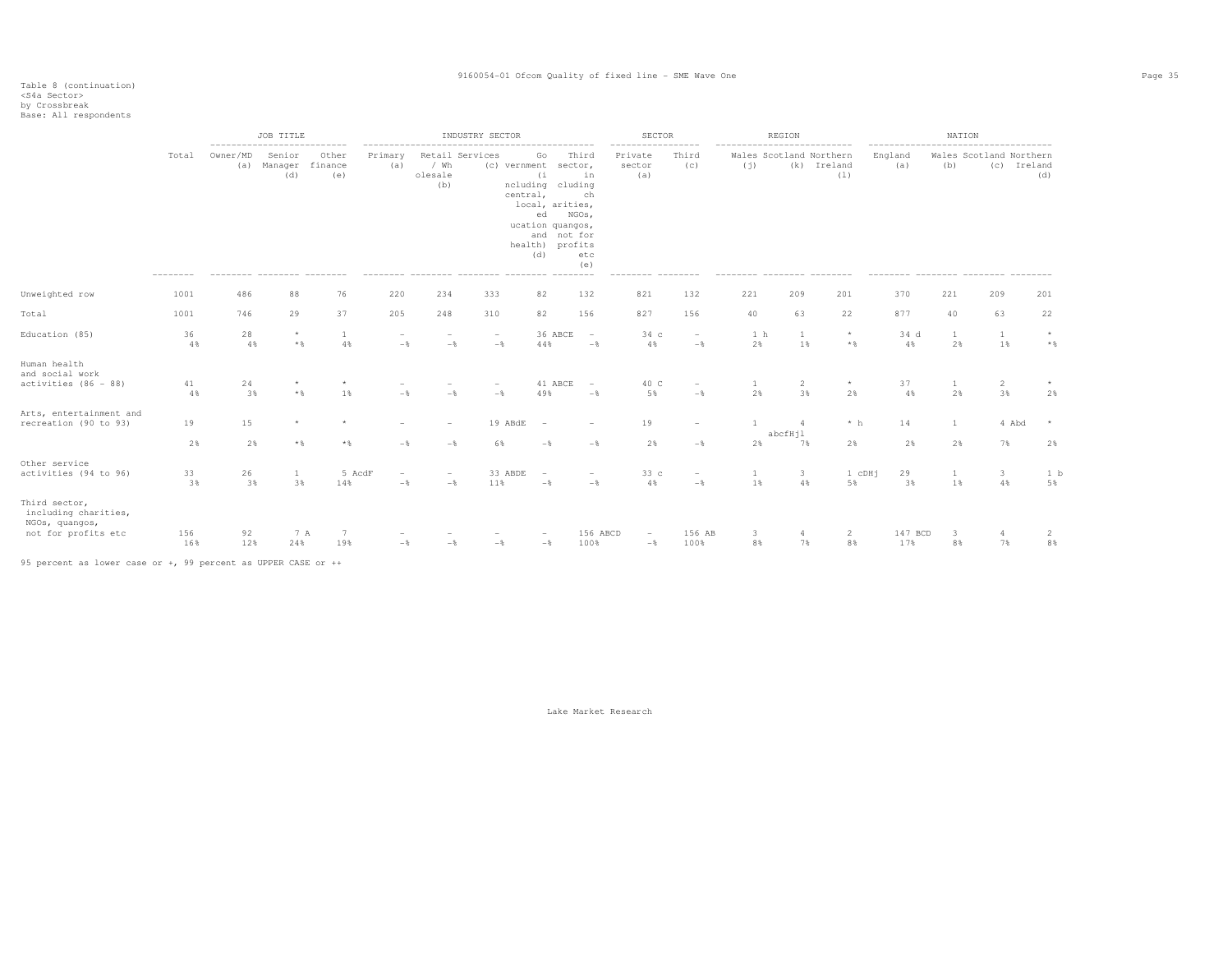### Table 8 (continuation) <S4a Sector> by Crossbreak Base: All respondents

|                                                              |                     | URBANITY                          |                         |                                 |                     | URBAN DETAIL                                                 |                                   |                                    |
|--------------------------------------------------------------|---------------------|-----------------------------------|-------------------------|---------------------------------|---------------------|--------------------------------------------------------------|-----------------------------------|------------------------------------|
|                                                              | Total               | Urban<br>(a)                      | Rural<br>(b)            | Remote<br>Rural<br>(c)          | All<br>Rural<br>(d) | Large<br>City /<br>Smaller<br>city<br>/ large<br>town<br>(a) | Medium<br>town<br>(b)             | Small<br>towns<br>(c)<br>$--- - -$ |
| Unweighted row                                               | 1001                | 720                               | 174                     | 106                             | 280                 | 281                                                          | 225                               | 214                                |
| Total                                                        | 1001                | 736                               | 222                     | 42                              | 264                 | 285                                                          | 240                               | 212                                |
| Agriculture, Forestry,<br>$\&$ Fishing (01 to 03)            | 42<br>4%            | 8<br>1%                           | 30 A<br>13%             | 5 A<br>12%                      | 35 A<br>13%         | $\mathbf{1}$<br>$\star$ $\,$                                 | $\mathbf{1}$<br>$\star$ $\,$      | 6 ab<br>3%                         |
| Mining and<br>Quarrying (05 to 09)                           | $^{\star}$<br>$*$ & | $^\star$<br>$\star$ $\,$          | $^\star$<br>$*$ %       | $\overline{\phantom{0}}$<br>$-$ | $^\star$<br>$*$     | $^\star$<br>$*$                                              | $\overline{\phantom{m}}$<br>$-$   | $\overline{\phantom{a}}$<br>$-$    |
| Manufacturing (10 to 33)                                     | 86<br>98            | 62 c<br>8%                        | 23 C<br>10%             | $\star$<br>$1\%$                | 24c<br>9%           | 25<br>98                                                     | 23<br>10%                         | 14<br>6%                           |
| Electricity, gas, steam<br>& Air conditioning<br>supply (35) | $\star$<br>$*$ &    | $\overline{\phantom{0}}$<br>$-$ 8 | $\star$<br>$\star$ $\S$ | $\star$<br>$\star$ $\S$         | $\star$<br>$*$ &    | $\overline{\phantom{0}}$<br>$-$                              | $\overline{\phantom{m}}$<br>$-$ 8 | $-\frac{6}{5}$                     |
| Water Supply,<br>sewerage, waste<br>management (36 to 39)    | $^\star$<br>$*$ %   | $\star$<br>$\star$ &              | $-$                     | $\star$<br>$*$ %                | $^\star$<br>$*$ %   | $-$                                                          | $\star$<br>$*$                    | $-$                                |
| Construction (41 to 43)                                      | 77<br>8%            | 72 BD<br>10%                      | 3<br>1%                 | $\overline{2}$<br>4%            | 5<br>2%             | 25<br>9%                                                     | 29<br>12%                         | 19<br>9%                           |
| Retail/wholesale<br>(including motor<br>cars) (45 to 47)     | 248<br>25%          | 189<br>26%                        | 49<br>22%               | 9<br>22%                        | 58<br>22%           | 78<br>27%                                                    | 59<br>25%                         | 52<br>25%                          |
| Transportation<br>and storage (49 to 53)                     | 16<br>2%            | 13<br>2%                          | $\mathbf{1}$<br>$1\%$   | $\mathbf{1}$<br>2%              | 2<br>$1\%$          | $\mathbf{1}$<br>$\star$ &                                    | $\mathbf{1}$<br>1%                | 11 AB<br>5%                        |
| Accommodation<br>and food service<br>activities (55 to 56)   | 32<br>3%            | 14<br>2%                          | 12 A<br>6%              | 6 Abd<br>13%                    | 18 A<br>7%          | 6<br>2%                                                      | 6<br>3%                           | $\mathbf{1}$<br>$1\%$              |
| Information and<br>communication (58 to 63)                  | 52<br>5 %           | 39<br>5%                          | 11<br>5%                | 3<br>7%                         | 13<br>5%            | 8<br>3%                                                      | 13<br>5%                          | 18 A<br>9%                         |

95 percent as lower case or +, 99 percent as UPPER CASE or ++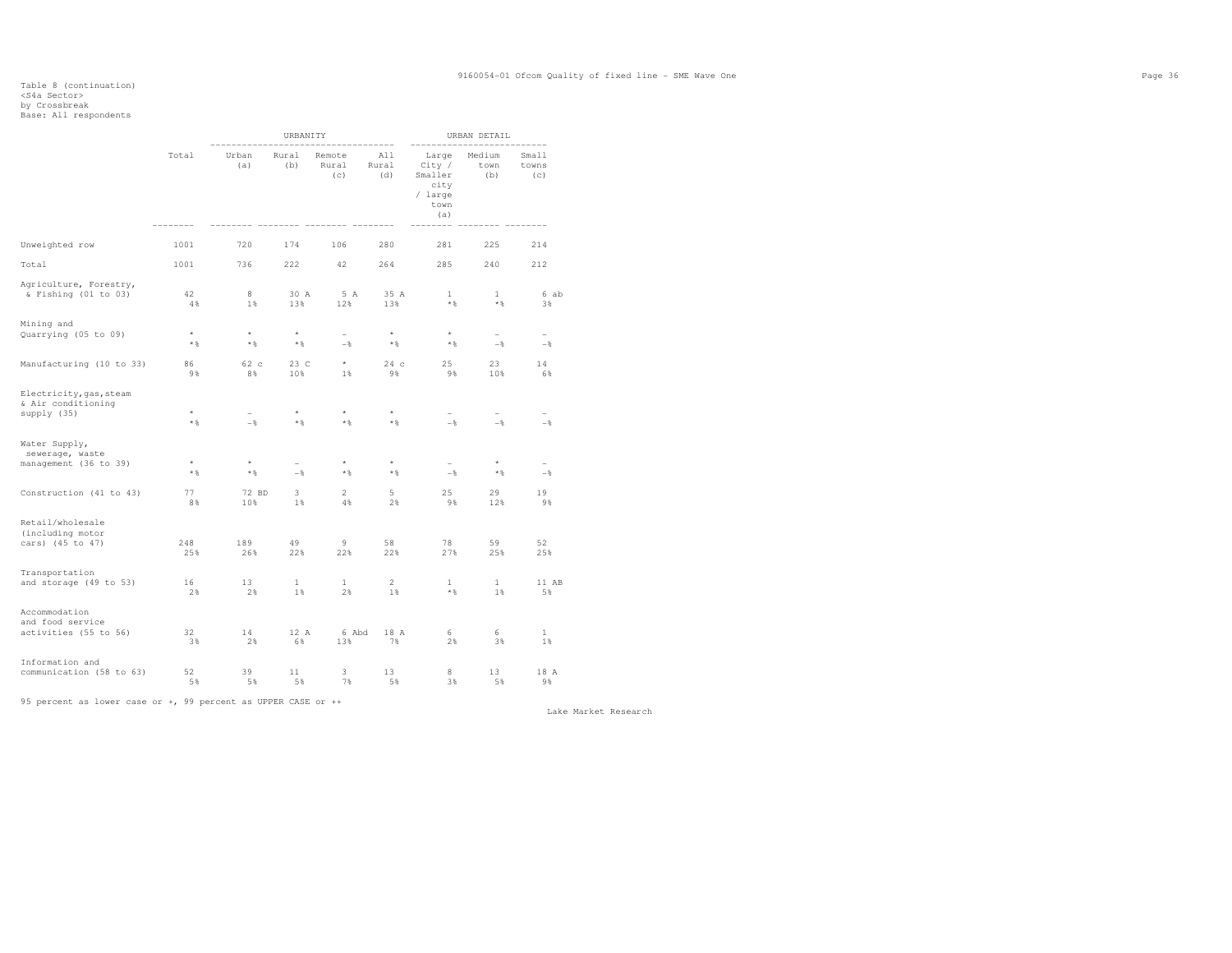# Table 8 (continuation) <S4a Sector> by Crossbreak Base: All respondents

|                                                                         |                       |                       | URBANITY                        |                                            |                       |                                                              | URBAN DETAIL          |                       |
|-------------------------------------------------------------------------|-----------------------|-----------------------|---------------------------------|--------------------------------------------|-----------------------|--------------------------------------------------------------|-----------------------|-----------------------|
|                                                                         | Total                 | Urban<br>(a)          | Rural<br>(b)                    | Remote<br>Rural<br>(c)                     | All<br>Rural<br>(d)   | Large<br>City /<br>Smaller<br>city<br>/ large<br>town<br>(a) | Medium<br>town<br>(b) | Small<br>towns<br>(C) |
| Unweighted row                                                          | 1001                  | 720                   | 174                             | 106                                        | 280                   | 281                                                          | 225                   | 214                   |
| Total                                                                   | 1001                  | 736                   | 222                             | 42                                         | 264                   | 285                                                          | 240                   | 212                   |
| Financial and insurance<br>activities (64 to 66)                        | $\mathbf{1}$<br>$*$ & | $\star$<br>$*$        | $\mathbf{1}$<br>$*$ &           | $\star$<br>1%                              | $\mathbf{1}$<br>$*$   | $\star$<br>$\star$ &                                         | $\star$<br>$*$        | $\star$<br>$*$ %      |
| Real estate<br>activities (68)                                          | 9<br>1%               | 8<br>1%               | $\star$<br>$*$ &                | 1 <sub>b</sub><br>2%                       | $\mathbf{1}$<br>$*$ & | $*$ %                                                        | $\mathbf{1}$<br>$*$ % | 6 Ab<br>3%            |
| Professional,<br>scientific and technical<br>activities (69 to 75)      | 136<br>14%            | 96<br>13%             | 33<br>15%                       | 6<br>15%                                   | 40<br>15%             | 33<br>12%                                                    | 31<br>13%             | 32<br>15%             |
| Administrative<br>and support service<br>activities (77 to 82)          | 12 <sup>2</sup><br>1% | 6<br>$1\%$            | $\mathbf{1}$<br>$*$ &           | 5 ABD<br>12%                               | 6<br>2%               | $5 -$<br>2%                                                  | $\mathbf{1}$<br>$*$ & | $\star$<br>$*$ %      |
| Public administration<br>and defence compulsory<br>social security (84) | $5 -$<br>1%           | $5 -$<br>1%           | $\overline{\phantom{0}}$<br>$-$ | $\overline{\phantom{0}}$<br>$-\frac{6}{6}$ | $\sim$<br>$-$         | $-$                                                          | 5 ac<br>2%            | $-\frac{6}{9}$        |
| Education (85)                                                          | 36<br>4%              | 25<br>3%              | 11c<br>5%                       | $-$<br>$-\frac{6}{6}$                      | 11<br>4%              | $18$ bC<br>6%                                                | 6<br>2%               | $\overline{2}$<br>1%  |
| Human health<br>and social work<br>activities (86 - 88)                 | 41<br>4%              | 35 cd<br>5%           | $5 -$<br>2%                     | $\star$<br>$*$ &                           | $5 -$<br>2%           | 12 <sup>7</sup><br>4%                                        | 11<br>5%              | 12<br>6%              |
| Arts, entertainment and<br>recreation (90 to 93)                        | 19<br>2%              | 12 <sup>°</sup><br>2% | 6<br>2%                         | $\overline{2}$<br>4%                       | 7<br>3%               | $\overline{\mathbf{3}}$<br>1%                                | 6<br>3%               | $\overline{c}$<br>1%  |
| Other service<br>activities (94 to 96)                                  | 33<br>3 %             | $31$ bD<br>4 %        | $\mathbf{1}$<br>$*$ %           | 1 <sub>b</sub><br>2%                       | $\overline{2}$<br>1%  | 7<br>2%                                                      | 19 Ac<br>8%           | 5<br>3%               |

95 percent as lower case or +, 99 percent as UPPER CASE or ++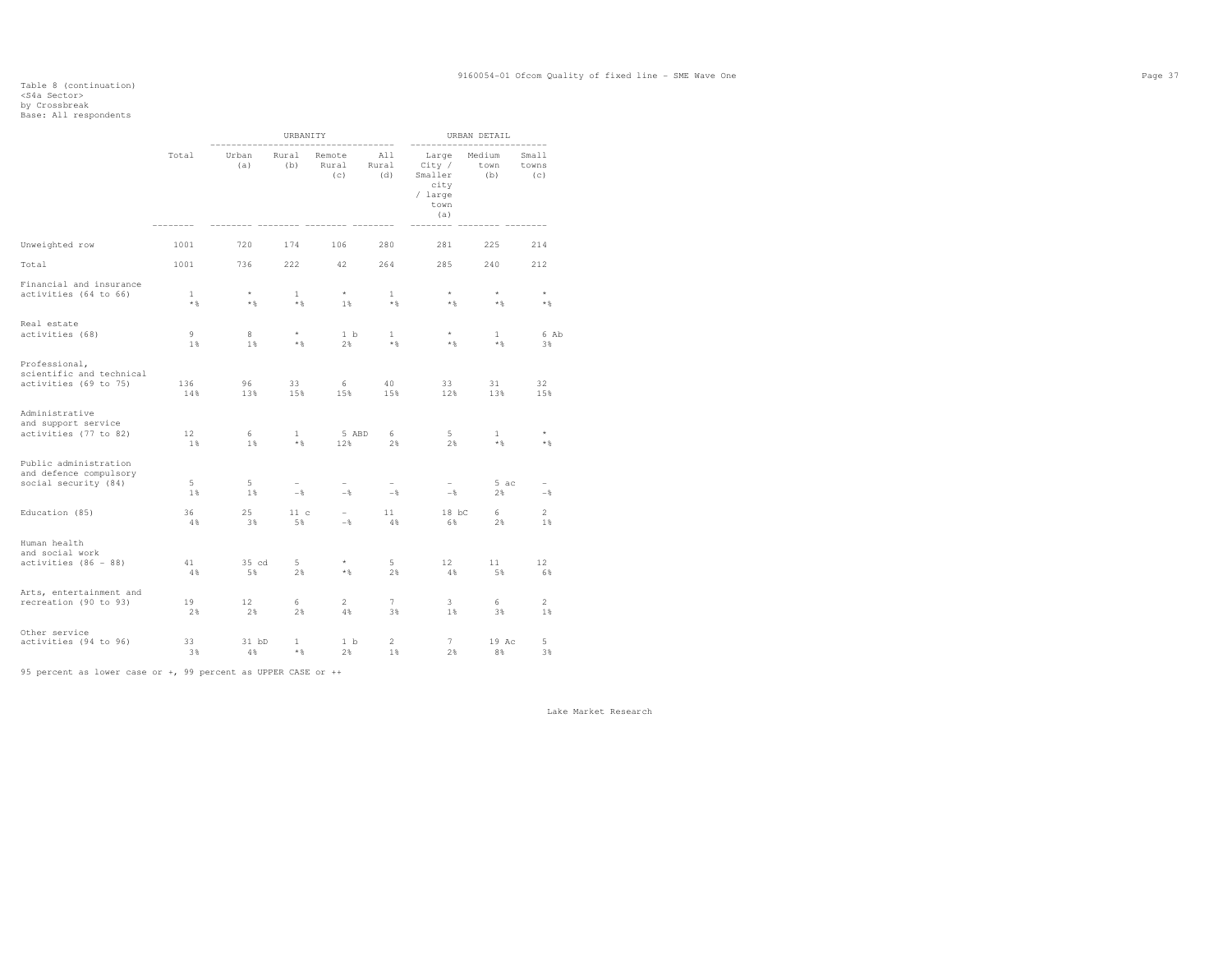# Table 8 (continuation) <S4a Sector> by Crossbreak Base: All respondents

|                                                                                |       |              | URBANITY     |                        |                     |                                                              | URBAN DETAIL          |                       |
|--------------------------------------------------------------------------------|-------|--------------|--------------|------------------------|---------------------|--------------------------------------------------------------|-----------------------|-----------------------|
|                                                                                | Total | Urban<br>(a) | Rural<br>(b) | Remote<br>Rural<br>(C) | All<br>Rural<br>(d) | Large<br>City /<br>Smaller<br>city<br>/ large<br>town<br>(a) | Medium<br>town<br>(b) | Small<br>towns<br>(c) |
|                                                                                |       |              |              |                        |                     |                                                              |                       |                       |
| Unweighted row                                                                 | 1001  | 720          | 174          | 106                    | 280                 | 281                                                          | 225                   | 214                   |
| Total                                                                          | 1001  | 736          | 222          | 42                     | 264                 | 285                                                          | 240                   | 212                   |
| Third sector,<br>including charities,<br>NGOs, quangos,<br>not for profits etc | 156   | 119 C        | 35 C         | 1                      | 36 C                | 63 Bc                                                        | 27                    | 30                    |
|                                                                                | 16%   | 16%          | 16%          | 3%                     | 14%                 | 22%                                                          | 11%                   | 14%                   |

95 percent as lower case or +, 99 percent as UPPER CASE or ++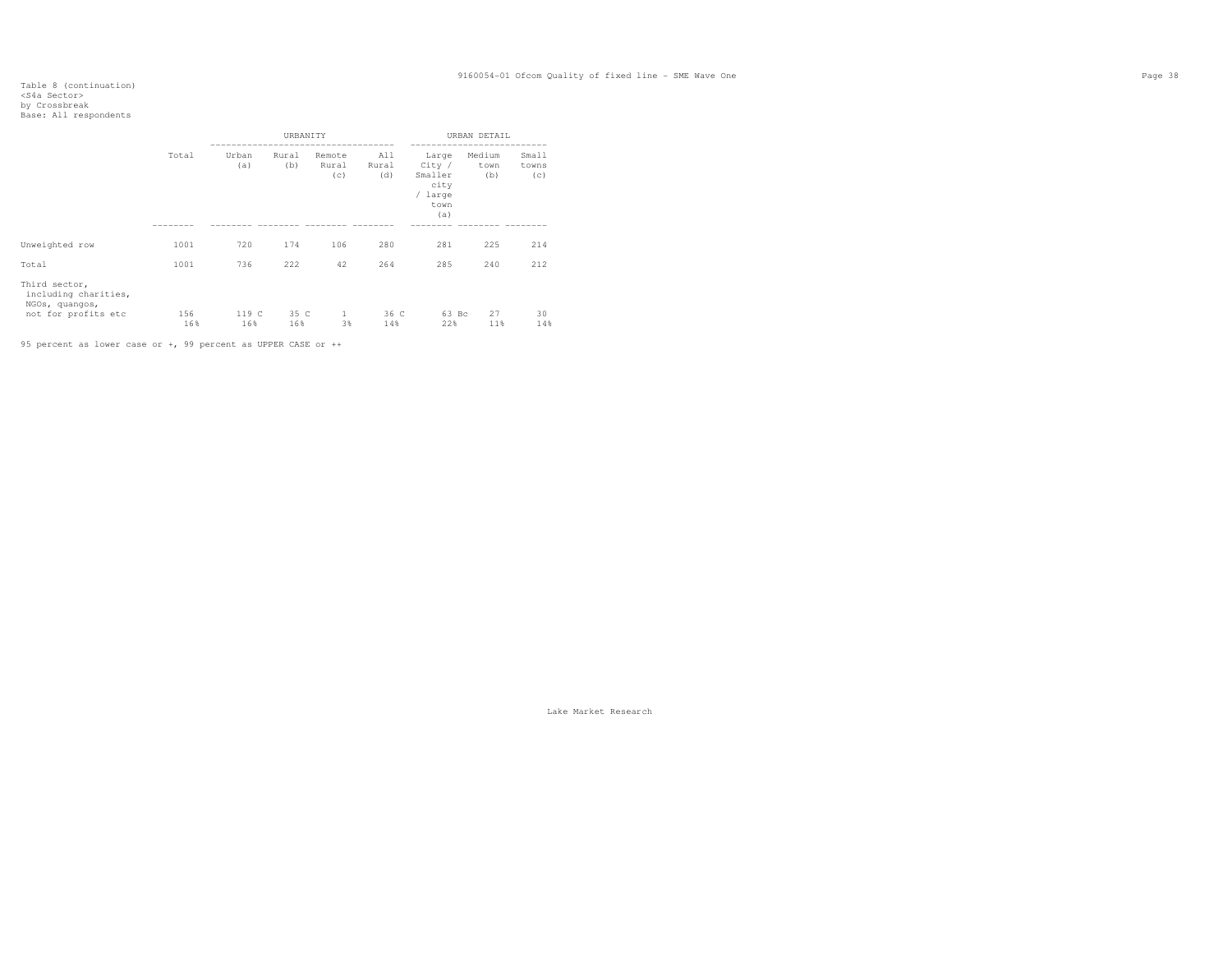|                                                                                |            |               | NUMBER OF EMPLOYEES    |                       |                       |              |               |                        | NUMBER OF EMPLOYEES            |                                          |                       |                         | <b>NUMBER</b><br>OF EM<br>PLOYEES                       | NUMBER OF<br>EMPLOYEES |                     |                     | NO.of Sites       |               |
|--------------------------------------------------------------------------------|------------|---------------|------------------------|-----------------------|-----------------------|--------------|---------------|------------------------|--------------------------------|------------------------------------------|-----------------------|-------------------------|---------------------------------------------------------|------------------------|---------------------|---------------------|-------------------|---------------|
|                                                                                | Total      | 1 to 4<br>(a) | 1 to 9 10 to 49<br>(b) | (C)                   | $50$ to<br>249<br>(d) | (a)          | 2 to 4<br>(b) | (c)                    | (d)                            | 5 to 9 10 to 19 20 to 49 50 to 99<br>(e) | (f)                   | 100<br>to 249<br>(q)    | Up to<br>and in<br>cluding<br>$10$ em<br>ployees<br>(h) | 1 to 9<br>(a)          | 10 to<br>249<br>(C) | ------<br>Ι.<br>(a) | $2$ to $3$<br>(b) | $4+$<br>(C)   |
| Unweighted row                                                                 | 1001       | 400           | 610                    | 256                   | 135                   | 170          | 230           | 210                    | 125                            | 131                                      | 71                    | 64                      | 653                                                     | 610                    | 391                 | 800                 | 146               | 55            |
| Total                                                                          | 1001       | 910           | 957                    | 38                    | 6                     | 403          | 508           | 47                     | 17                             | 21                                       | 3                     | $\overline{\mathbf{3}}$ | 963                                                     | 957                    | 44                  | 933                 | 58                | 10            |
| Primary                                                                        | 205<br>21% | 188<br>21%    | 195<br>20%             | 9<br>23%              | 1<br>21%              | 69<br>17%    | 119 c<br>23%  | $7\phantom{.0}$<br>15% | $\overline{4}$<br>21%          | 5 <sub>c</sub><br>25%                    | $\overline{1}$<br>20% | <sup>1</sup><br>22%     | 197<br>20%                                              | 195<br>20%             | 10<br>23%           | 179<br>19%          | 20 A<br>35%       | 6 AB<br>59%   |
| Retail / Wholesale                                                             | 248<br>25% | 229c<br>25%   | 240 C<br>25%           | 6<br>16%              | 1<br>23%              | 99 e<br>25%  | 129 E<br>25%  | 11 e<br>24%            | $\overline{4}$<br>21%          | $\overline{3}$<br>13%                    | 1 e<br>24%            | 1<br>21%                | 241<br>25%                                              | 240 C<br>25%           | 8<br>17%            | 241 BC<br>26%       | -6<br>11%         | $\star$<br>4% |
| Services                                                                       | 310<br>31% | 281<br>31%    | 299<br>31%             | 10<br>26%             | 2<br>27%              | 130 d<br>32% | 151<br>30%    | 18 D<br>38%            | $\overline{\mathbf{3}}$<br>21% | 6<br>30%                                 | -1<br>28%             | <sup>1</sup><br>26%     | 300<br>31%                                              | 299<br>31%             | 12<br>26%           | 292<br>31%          | 16<br>27%         | 3<br>27%      |
| Government (including<br>central, local,<br>education and health)              | 82<br>8%   | 76<br>8%      | 77<br>8%               | $\overline{4}$<br>10% | 1 ABC<br>19%          | 45 Cd<br>11% | 32<br>6%      | 2%                     | 4%                             | 3 BCD<br>15%                             | 1 BCD<br>19%          | 1 BCD<br>20%            | 77<br>8%                                                | 77<br>8%               | 5<br>11%            | 71<br>8%            | 11 AC<br>20%      | 2%            |
| Third sector,<br>including charities,<br>NGOs, quangos,<br>not for profits etc | 156<br>16% | 136<br>15%    | 146<br>15%             | 9 ABD<br>24%          | 1<br>10%              | 60<br>15%    | 76<br>15%     | 10 f<br>21%            | 33%                            | 6 ABCEFG 4<br>17%                        | $\star$<br>10%        | $\star$<br>11%          | 147<br>15%                                              | 146<br>15%             | 10 A<br>22%         | 150 B<br>16%        | 4<br>8%           | 8%            |

95 percent as lower case or +, 99 percent as UPPER CASE or ++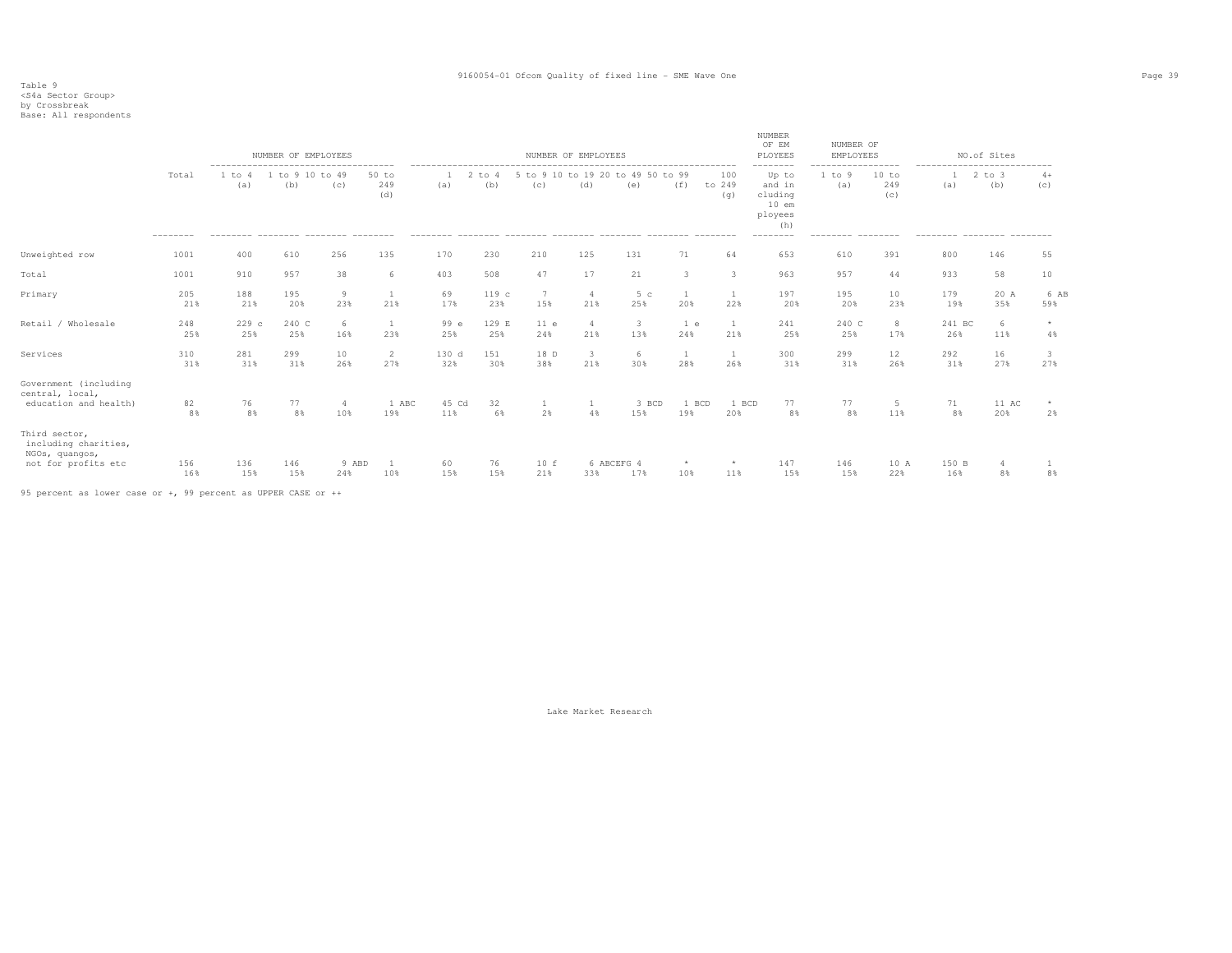|                                                                                |                            | --------                              | JOB TITLE                |                                      |                                 |                                                                                | INDUSTRY SECTOR                            |                                                                                                                                  |                                                                    | <b>SECTOR</b>                              |                                            |                      | REGION                                 |                          |                                                     | NATION                         |             |                    |
|--------------------------------------------------------------------------------|----------------------------|---------------------------------------|--------------------------|--------------------------------------|---------------------------------|--------------------------------------------------------------------------------|--------------------------------------------|----------------------------------------------------------------------------------------------------------------------------------|--------------------------------------------------------------------|--------------------------------------------|--------------------------------------------|----------------------|----------------------------------------|--------------------------|-----------------------------------------------------|--------------------------------|-------------|--------------------|
|                                                                                | Total<br>$- - - - - - - -$ | Owner/MD<br>(a)<br>--------- -------- | Senior<br>Manager<br>(d) | Other<br>finance<br>(e)<br>--------- | Primary<br>(a)<br>---------     | Retail Services<br>/ Wh<br>olesale<br>(b)<br>--------- -------- ------- ------ |                                            | Go<br>(c) vernment<br>(i)<br>ncluding cluding<br>central,<br>local, arities,<br>ed<br>ucation quangos,<br>health) profits<br>(d) | Third<br>sector,<br>in<br>ch<br>NGOs,<br>and not for<br>etc<br>(e) | Private<br>sector<br>(a)<br>--------       | Third<br>(C)<br>---------                  | (j)<br>--------      | Wales Scotland Northern<br>(k) Ireland | (1)<br>$- - - - - - - -$ | England<br>(a)<br>--------- -------- ------- ------ | Wales Scotland Northern<br>(b) |             | (c) Ireland<br>(d) |
| Unweighted row                                                                 | 1001                       | 486                                   | 88                       | 76                                   | 220                             | 234                                                                            | 333                                        | 82                                                                                                                               | 132                                                                | 821                                        | 132                                        | 221                  | 209                                    | 201                      | 370                                                 | 221                            | 209         | 201                |
| Total                                                                          | 1001                       | 746                                   | 29                       | 37                                   | 205                             | 248                                                                            | 310                                        | 82                                                                                                                               | 156                                                                | 827                                        | 156                                        | 40                   | 63                                     | 22                       | 877                                                 | 40                             | 63          | 22                 |
| Primary                                                                        | 205                        | 137 D                                 | 1                        | 8 D                                  | 205 BCDE                        | $\overline{\phantom{a}}$                                                       |                                            |                                                                                                                                  | $\overline{\phantom{a}}$                                           | 203 bC                                     | $\overline{\phantom{a}}$                   | 7                    | 12                                     | 7<br>ABFgiJK             | 179                                                 | $7\phantom{.0}$                | 12          | 7 ABC              |
|                                                                                | 21%                        | 18%                                   | 3%                       | 22%                                  | 100%                            | $-$                                                                            | $-$                                        | $-$                                                                                                                              | $-\frac{6}{6}$                                                     | 25%                                        | $-$                                        | 19%                  | 19%                                    | 32%                      | 20%                                                 | 19%                            | 19%         | 32%                |
| Retail / Wholesale                                                             | 248<br>25%                 | 196<br>26%                            | 11 aEf<br>37%            | $\overline{7}$<br>18%                | $\sim$<br>$-\frac{6}{6}$        | 248 ACDE<br>100%                                                               | $\overline{\phantom{a}}$<br>$-\frac{6}{5}$ | $-$                                                                                                                              | $\overline{\phantom{a}}$<br>$-$                                    | 241 C<br>29%                               | $\overline{\phantom{a}}$<br>$-\frac{6}{5}$ | 13 CG<br>32%         | 18 CG<br>29%                           | 5c<br>24%                | 212<br>24%                                          | 13a<br>32%                     | 18<br>29%   | 5<br>24%           |
| Services                                                                       | 310<br>31%                 | 264 cF<br>35%                         | 10 F<br>36%              | 13 F<br>36%                          | $\overline{\phantom{a}}$<br>$-$ | $\overline{\phantom{a}}$<br>$-\frac{6}{5}$                                     | 310 ABDE<br>100%                           | $\overline{\phantom{a}}$<br>$-\frac{6}{5}$                                                                                       | $\overline{\phantom{a}}$<br>$-$                                    | 303 C<br>37%                               | $\overline{\phantom{a}}$<br>$-\frac{6}{5}$ | 15 I<br>38%          | 26 bcgI<br>41%                         | 7 I<br>34%               | 262<br>30%                                          | 15a<br>38%                     | 26 A<br>41% | 7<br>34%           |
| Government (including<br>central, local,<br>education and health)              | 82<br>8%                   | 57 d<br>8%                            | $\star$<br>1%            | 2<br>5%                              | $-\frac{6}{5}$                  | $-$                                                                            | $-$ 8                                      | 82 ABCE<br>100%                                                                                                                  | $\overline{\phantom{a}}$<br>$-$                                    | 80 C<br>10%                                | $-$ 8                                      | $\overline{c}$<br>4% | 3<br>4%                                | -1<br>2%                 | 77 D<br>9%                                          | 2<br>4%                        | 3<br>4%     | 1<br>2%            |
| Third sector,<br>including charities,<br>NGOs, quangos,<br>not for profits etc | 156<br>16%                 | 92<br>12%                             | 7 A<br>24%               | 19%                                  | $-$                             | $-\frac{6}{5}$                                                                 | $-\frac{6}{5}$                             | $-\frac{6}{5}$                                                                                                                   | 156 ABCD<br>100%                                                   | $\overline{\phantom{a}}$<br>$-\frac{6}{5}$ | 156 AB<br>100%                             | 3<br>8%              | 7%                                     | 2<br>8%                  | 147 BCD<br>17%                                      | $\overline{\mathbf{3}}$<br>8%  | 7%          | 2<br>8%            |

95 percent as lower case or +, 99 percent as UPPER CASE or ++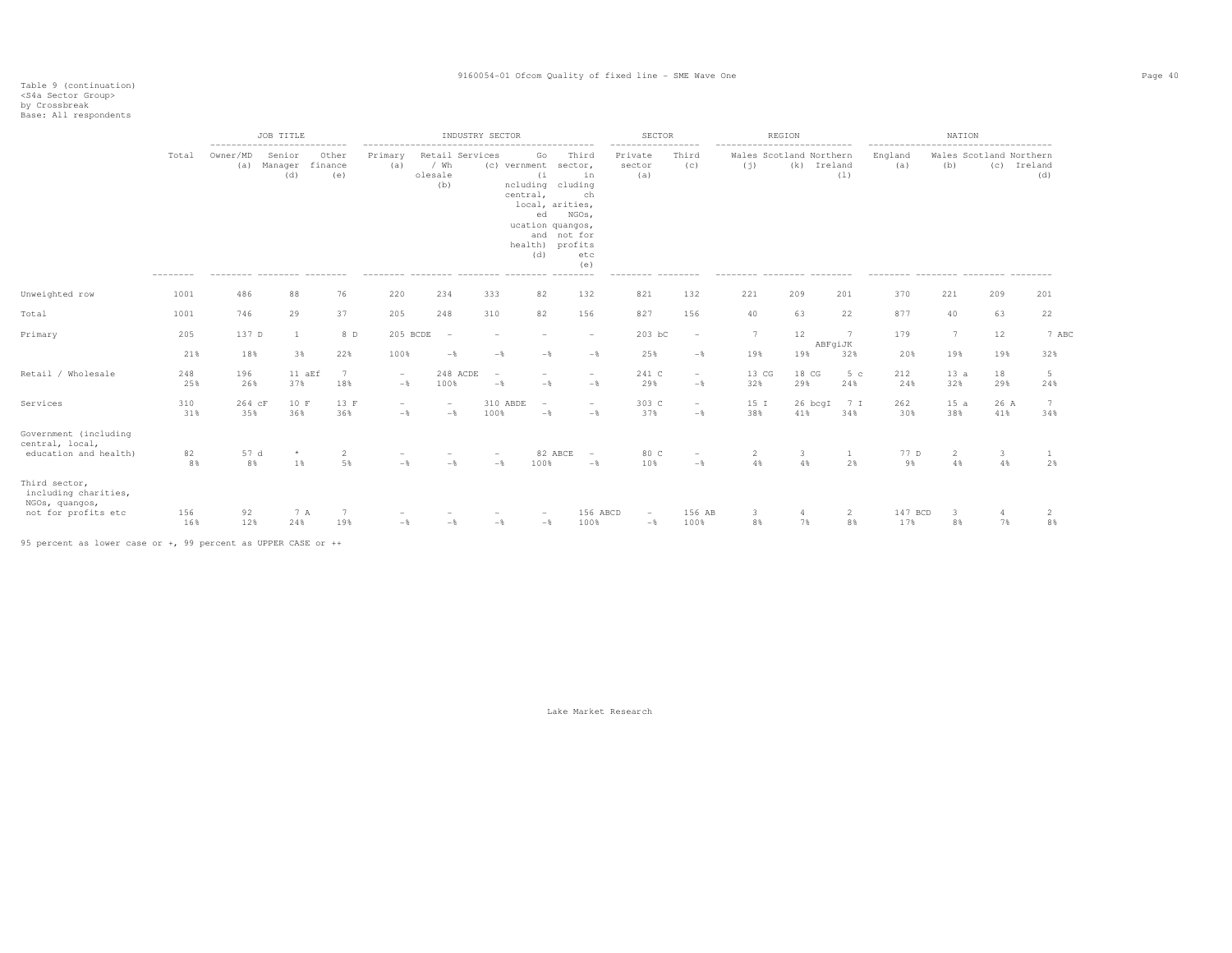# Table 9 (continuation) <S4a Sector Group> by Crossbreak Base: All respondents

|                                                                   |            |              | URBANITY        |                                                  |                       |                                                                  | URBAN DETAIL   |                       |
|-------------------------------------------------------------------|------------|--------------|-----------------|--------------------------------------------------|-----------------------|------------------------------------------------------------------|----------------|-----------------------|
|                                                                   | Total      | Urban<br>(a) | Rural<br>(b)    | Remote<br>Rural Rural<br>$\left( \infty \right)$ | All<br>(d)            | Large<br>City /<br>Smaller (b)<br>city<br>/ large<br>town<br>(a) | Medium<br>town | Small<br>towns<br>(C) |
| Unweighted row                                                    | 1001       | 720          | 174             | 106                                              | 280                   | 281                                                              | 225            | 214                   |
| Total                                                             | 1001       | 736          | 222             | 42                                               | 264                   | 285                                                              | 240            | 212                   |
| Primary                                                           | 205<br>21% | 142<br>19%   | 56<br>25%       | 7<br>17%                                         | 64<br>24%             | 51<br>18%                                                        | 53<br>22%      | 38<br>18%             |
| Retail / Wholesale                                                | 248<br>25% | 189<br>26%   | 49<br>22%       | 9<br>22%                                         | 58<br>22%             | 78<br>27%                                                        | 59<br>25%      | 52<br>25%             |
| Services                                                          | 310<br>31% | 220<br>30%   | 66<br>30%       | 24 ABD<br>58%                                    | 90<br>34%             | 64<br>22%                                                        | 79 A<br>33%    | 77 A<br>37%           |
| Government (including<br>central, local,<br>education and health) | 82<br>8%   | 9%           | 66 C 16 c<br>7% | $\star$<br>$*$ &                                 | 16 <sup>c</sup><br>6% | 30<br>11%                                                        | 22<br>9%       | 14<br>6%              |
| Third sector,<br>including charities,<br>NGOs, quangos,           |            |              |                 |                                                  |                       |                                                                  |                |                       |
| not for profits etc                                               | 156<br>16% | 119 C<br>16% | 35 C<br>16%     | $\mathbf{1}$<br>3%                               | 36 C<br>14%           | 63 Bc<br>22%                                                     | 27<br>11%      | 30<br>14%             |

95 percent as lower case or +, 99 percent as UPPER CASE or ++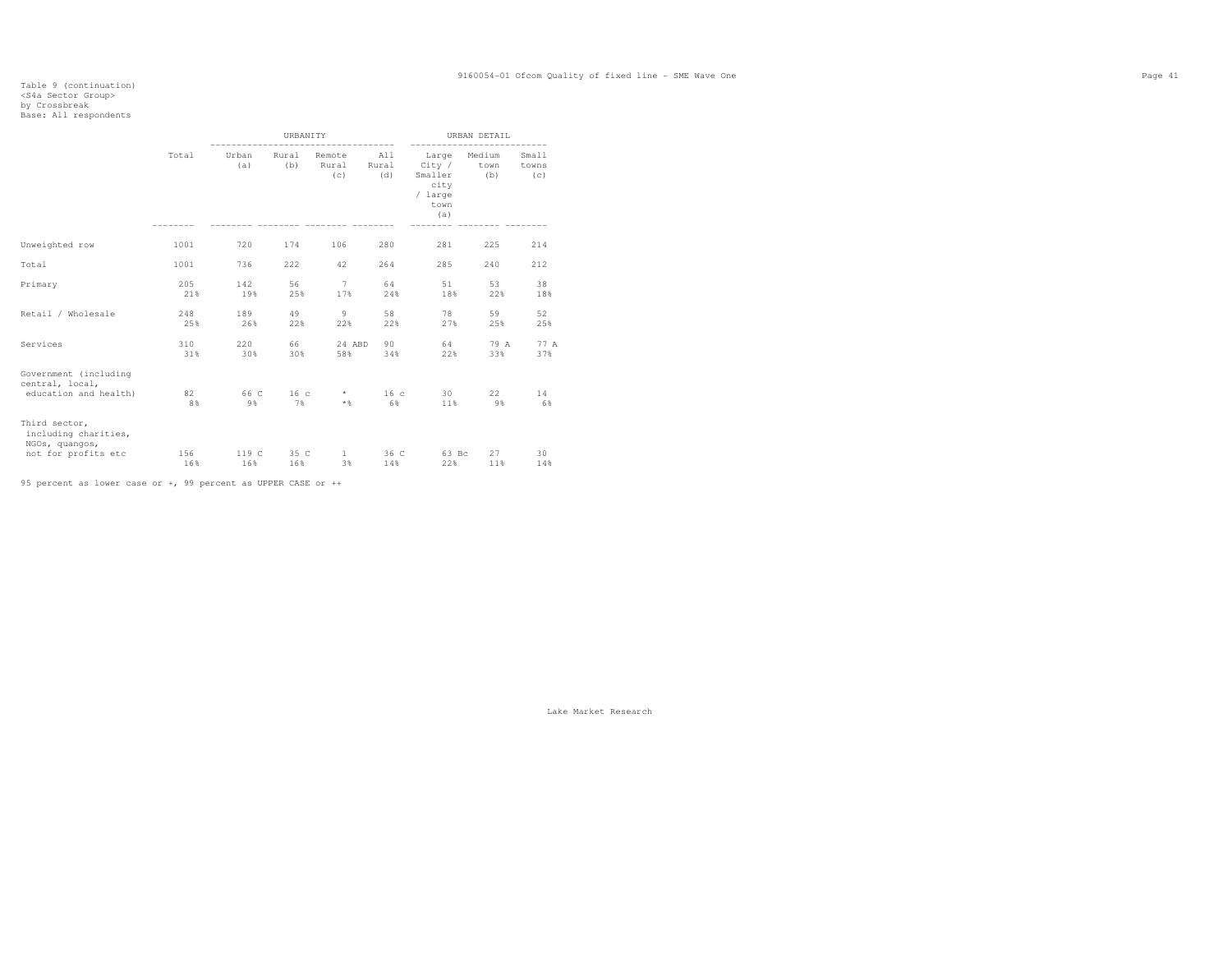by Crossbreak<br>Base: All respondents

| Base: All respondents                                                |            |               |                        |               |                                 |               |                    |                                          |                                   |                                |                                   |                                            |                                                                     |                               |                     |              |                    |                  |
|----------------------------------------------------------------------|------------|---------------|------------------------|---------------|---------------------------------|---------------|--------------------|------------------------------------------|-----------------------------------|--------------------------------|-----------------------------------|--------------------------------------------|---------------------------------------------------------------------|-------------------------------|---------------------|--------------|--------------------|------------------|
|                                                                      |            |               | NUMBER OF EMPLOYEES    |               |                                 |               |                    | NUMBER OF EMPLOYEES                      |                                   |                                |                                   |                                            | NUMBER<br>OF EM<br>PLOYEES<br>.                                     | NUMBER OF<br><b>EMPLOYEES</b> | -----               | -----        | NO.of Sites        |                  |
|                                                                      | Total      | 1 to 4<br>(a) | 1 to 9 10 to 49<br>(b) | (c)           | 50 to<br>249<br>(d)             | (a)           | 2<br>to $4$<br>(b) | 5 to 9 10 to 19 20 to 49 50 to 99<br>(c) | (d)                               | (e)                            | (f)                               | 100<br>to 249<br>(q)                       | Up to<br>and in<br>cluding<br>$10$ em<br>ployees<br>(h)<br>-------- | 1 to 9<br>(a)                 | 10 to<br>249<br>(C) | (a)          | $2$ to $3$<br>(b)  | $4+$<br>(C)      |
| Unweighted row                                                       | 1001       | 400           | 610                    | 256           | 135                             | 170           | 230                | 210                                      | 125                               | 131                            | 71                                | 64                                         | 653                                                                 | 610                           | 391                 | 800          | 146                | 55               |
| Total                                                                | 1001       | 910           | 957                    | 38            | 6                               | 403           | 508                | 47                                       | 17                                | 21                             | 3                                 | 3                                          | 963                                                                 | 957                           | 44                  | 933          | 58                 | 10               |
| Large City                                                           | 159<br>16% | 136<br>15%    | 145<br>15%             | 13 ABd<br>34% | <b>1</b><br>21%                 | 50<br>12%     | 86<br>17%          | 9a<br>20%                                | 6 ABCF<br>37%                     | 7 ABcf<br>32%                  | <sup>1</sup><br>16%               | 1 Ab<br>28%                                | 148<br>15%                                                          | 145<br>15%                    | 14 A<br>32%         | 149<br>16%   | 9<br>15%           | 2<br>16%         |
| Smaller city<br>/ large town                                         | 126<br>13% | 115<br>13%    | 120<br>13%             | $5 -$<br>12%  | <b>1</b><br>19%                 | 44<br>11%     | 71<br>14%          | $5\phantom{.0}$<br>11%                   | <b>1</b><br>8%                    | $\overline{\mathbf{3}}$<br>16% | $\star$<br>15%                    | 1 ACD<br>23%                               | 121<br>13%                                                          | 120<br>13%                    | 6<br>13%            | 123 B<br>13% | $\mathbf{3}$<br>5% | $\star$<br>5%    |
| Medium town                                                          | 240<br>24% | 213<br>23%    | 231<br>24%             | 8<br>21%      | $\mathbf{1}$<br>24%             | 111<br>28%    | 102<br>20%         | 17 aBdEf 4<br>37%                        | 25%                               | 4<br>18%                       | $\mathbf{1}$<br>23%               | -1<br>24%                                  | 232<br>24%                                                          | 231<br>24%                    | 9<br>22%            | 223<br>24%   | 16<br>28%          | 1<br>14%         |
| Small town within<br>10 miles of a<br>large settlement               | 177<br>18% | 168 C<br>18%  | 174 C<br>18%           | 3<br>8%       | 1 C<br>16%                      | 57<br>14%     | 111 cDE<br>22%     | 6<br>13%                                 | <b>1</b><br>7%                    | $\overline{2}$<br>8%           | 1 DE<br>19%                       | $\star$<br>13%                             | 174<br>18%                                                          | 174 C<br>18%                  | 4<br>9%             | 153<br>16%   | 19 A<br>33%        | 6 AB<br>56%      |
| Small town further<br>than 10 miles from<br>a large settlement       | 34<br>3%   | 33<br>4%      | 34 d<br>4%             | 1%            | $\overline{\phantom{a}}$<br>$-$ | 13<br>3%      | 20<br>4%           | 1<br>1%                                  | $\star$<br>1%                     | 1%                             | $\overline{\phantom{a}}$<br>$-$   | $-\frac{6}{6}$                             | 34<br>3%                                                            | 34 с<br>4%                    | $^{\star}$<br>1%    | 33<br>4%     | $\mathbf{1}$<br>2% | $\star$<br>$*$ & |
| Rural area within<br>10 miles of a<br>large settlement               | 222<br>22% | 207<br>23%    | 213<br>22%             | 8<br>20%      | $\mathbf{1}$<br>19%             | 104 Cg<br>26% | 103<br>20%         | $7\phantom{.0}$<br>14%                   | $\overline{\mathbf{3}}$<br>19%    | 4<br>21%                       | 1 <sub>cq</sub><br>25%            | $^{\star}$<br>11%                          | 214<br>22%                                                          | 213<br>22%                    | 9<br>20%            | 212 C<br>23% | 10<br>17%          | 1<br>8%          |
| Rural area further<br>than 10 miles of<br>a flammer and different to | $\sim$     | $\sim$ $\sim$ | A.7                    |               |                                 | $\sim$ $\sim$ | 2.5                | $\sim$ $\sim$                            | <b>Contract Contract Contract</b> | $-2$                           | <b>Contract Contract Contract</b> | <b>Contract Contract Contract Contract</b> | A.7                                                                 | A.7                           | $\sim$              | A.7          | $\sim$ $\sim$      |                  |

a large settlement 42 39 41 1 \* 25 15 1 \* 1 \* \* 41 41 1 41 1 \*

4% 4% 4% 3% 1% 6% 3% 3% 2% 5% 2% \*% 4% 4% 3% 4% 2% 2%

95 percent as lower case or +, 99 percent as UPPER CASE or ++

Lake Market Research

 $2%$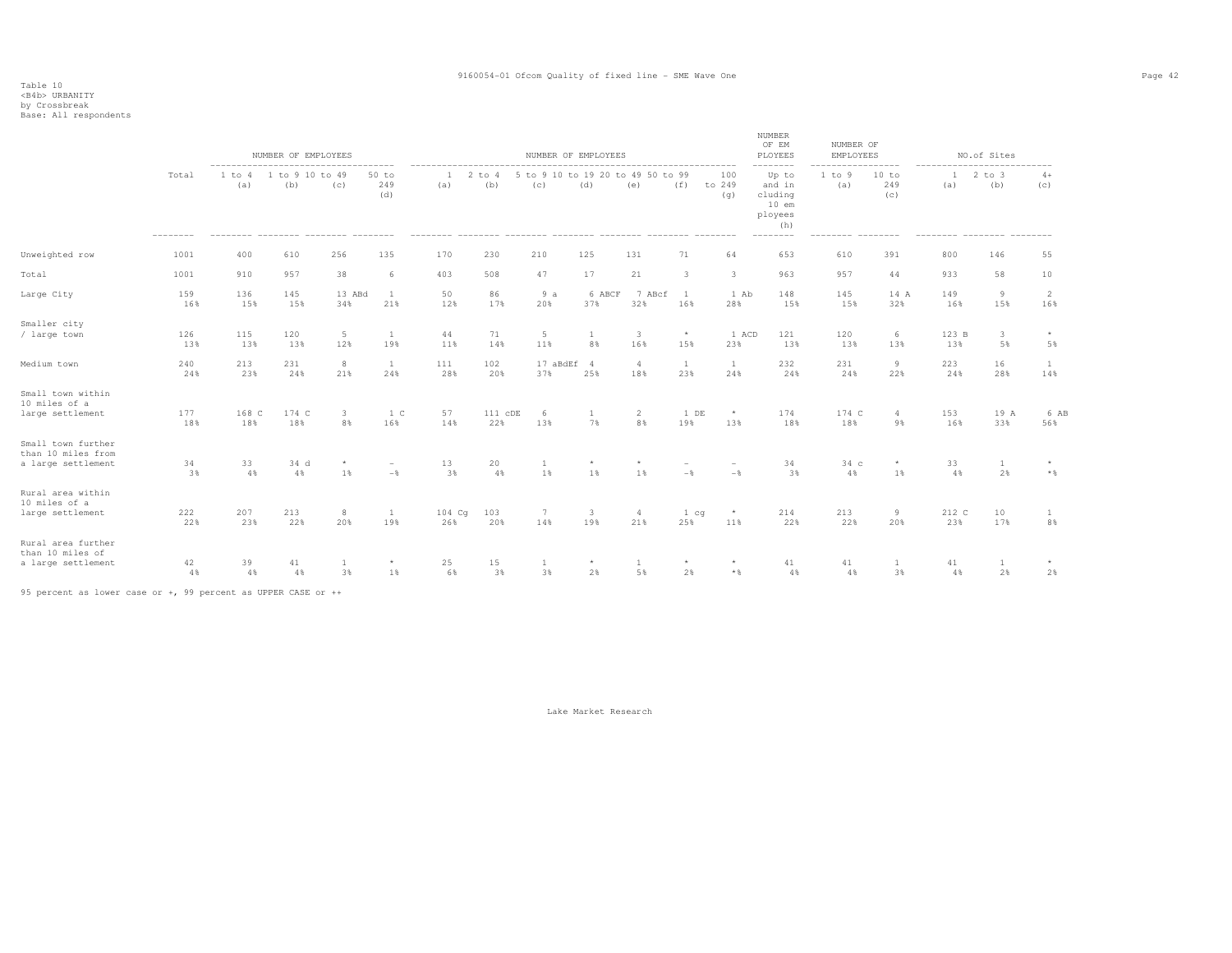|                                                                |            | ---------------------------- | JOB TITLE                            |                               |                 |                                           | INDUSTRY SECTOR |                                                                                                                                                         |                                          | SECTOR                   |              |                                 | REGION            |             |                | NATION                 |                      |                                               |
|----------------------------------------------------------------|------------|------------------------------|--------------------------------------|-------------------------------|-----------------|-------------------------------------------|-----------------|---------------------------------------------------------------------------------------------------------------------------------------------------------|------------------------------------------|--------------------------|--------------|---------------------------------|-------------------|-------------|----------------|------------------------|----------------------|-----------------------------------------------|
|                                                                | Total      | Owner/MD                     | Senior<br>(a) Manager finance<br>(d) | Other<br>(e)                  | Primary<br>(a)  | Retail Services<br>/ Wh<br>olesale<br>(b) |                 | Go<br>(c) vernment sector,<br>(i)<br>ncluding cluding<br>central,<br>local, arities,<br>ed<br>ucation quangos,<br>and not for<br>health) profits<br>(d) | Third<br>in<br>ch<br>NGOs,<br>etc<br>(e) | Private<br>sector<br>(a) | Third<br>(c) | Wales Scotland Northern<br>(i)  | (k) Ireland       | (1)         | England<br>(a) | (b)                    |                      | Wales Scotland Northern<br>(c) Ireland<br>(d) |
| Unweighted row                                                 | 1001       | 486                          | 88                                   | 76                            | 220             | 234                                       | 333             | 82                                                                                                                                                      | 132                                      | 821                      | 132          | 221                             | 209               | 201         | 370            | 221                    | 209                  | 201                                           |
| Total                                                          | 1001       | 746                          | 29                                   | 37                            | 205             | 248                                       | 310             | 82                                                                                                                                                      | 156                                      | 827                      | 156          | 40                              | 63                | 22          | 877            | 40                     | 63                   | 22                                            |
| Large City                                                     | 159<br>16% | 114<br>15%                   | 7aE<br>24%                           | $\overline{3}$<br>7%          | 37 C<br>18%     | 51 C<br>21%                               | 25<br>8%        | 22 Ce<br>27%                                                                                                                                            | 24c<br>15%                               | 134 b<br>16%             | 24 b<br>15%  | 1 <sub>h</sub><br>2%            | 7 dHJL<br>10%     | 1 H<br>3%   | 151 BcD<br>17% | $\mathbf{1}$<br>2%     | 10%                  | 7 BD<br><sup>1</sup><br>3%                    |
| Smaller city<br>/ large town                                   | 126<br>13% | 69<br>9%                     | 7 A<br>25%                           | 17 ACD<br>45%                 | 14<br>7%        | 27<br>11%                                 | 39a<br>13%      | $7\phantom{.0}$<br>9%                                                                                                                                   | 39 ABCD<br>25%                           | 86<br>10%                | 39 AB<br>25% | 4 BI<br>11%                     | 7 bI<br>10%       | 3 BI<br>14% | 112<br>13%     | $\overline{4}$<br>11%  | 7<br>10%             | 3<br>14%                                      |
| Medium town                                                    | 240<br>24% | 196 cdE<br>26%               | 4e<br>15%                            | $\mathbf{1}$<br>4%            | 53<br>26%       | 59<br>24%                                 | 79 e<br>26%     | 22<br>27%                                                                                                                                               | 27<br>17%                                | $211$ bc<br>26%          | 27<br>17%    | 7 cI<br>18%                     | 9 I<br>14%        | 4 cI<br>18% | 220 C<br>25%   | $7\phantom{.0}$<br>18% | 9<br>14%             | $\overline{4}$<br>18%                         |
| Small town within<br>10 miles of a<br>large settlement         | 177<br>18% | 135 dF<br>18%                | $\overline{2}$<br>7%                 | 11 acDF<br>30%                | 31<br>15%       | 35<br>14%                                 | 75 ABe<br>24%   | 14<br>17%                                                                                                                                               | 23<br>15%                                | 148<br>18%               | 23<br>15%    | 9 EI1<br>22%                    | 14 EI1<br>22%     | 3 eI<br>13% | 152<br>17%     | 9d<br>22%              | 14 d<br>22%          | 3<br>13%                                      |
| Small town further<br>than 10 miles from<br>a large settlement | 34         | 30                           | 1                                    |                               | 8 C             | 17 Cd                                     | $\overline{2}$  |                                                                                                                                                         | 8 C                                      | 26                       | 8            | 2 abdEGi 9                      | ABDEGhIJ ABDEGhIJ | 3           | 21             | 2a                     |                      | 9 AB<br>3 AB                                  |
|                                                                | 3%         | 4%                           | 5%                                   | $*$ &                         | 4%              | 7%                                        | 1%              | $*$ &                                                                                                                                                   | 5%                                       | 3%                       | 5%           | 5%                              | 14%               | 12%         | 2%             | 5%                     | 14%                  | 12%                                           |
| Rural area within<br>10 miles of a<br>large settlement         | 222<br>22% | 165 ce<br>22%                | 24%                                  | 7 ce<br>$\overline{4}$<br>12% | 56<br>27%       | 49<br>20%                                 | 66<br>21%       | 16<br>20%                                                                                                                                               | 35<br>22%                                | 181<br>22%               | 35<br>22%    | 9 IK<br>23%                     | 4i<br>6%          | 5 IK<br>23% | 205 C<br>23%   | 9 <sup>C</sup><br>23%  | $\overline{4}$<br>6% | 5 C<br>23%                                    |
| Rural area further<br>than 10 miles of<br>a large settlement   | 42         | 36                           |                                      | -1                            | $7\phantom{.0}$ | 9                                         | 24 abDE         | $\star$                                                                                                                                                 | 1                                        | 41 с                     | $\mathbf{1}$ | 7<br>ABCDFGHI ABCDeFGH ABCDFGHI | 15                | 4           | 16             | 7 A                    | 15 A                 | 4 A                                           |
|                                                                | $4\,$ %    | 5%                           | $\star$ $\,$                         | 1%                            | 3%              | 4%                                        | 8%              | $*$ &                                                                                                                                                   | 1%                                       | 5%                       | $1\%$        | 18%                             | I<br>23%          | 17%         | 2%             | 18%                    | 23%                  | 17%                                           |

95 percent as lower case or +, 99 percent as UPPER CASE or ++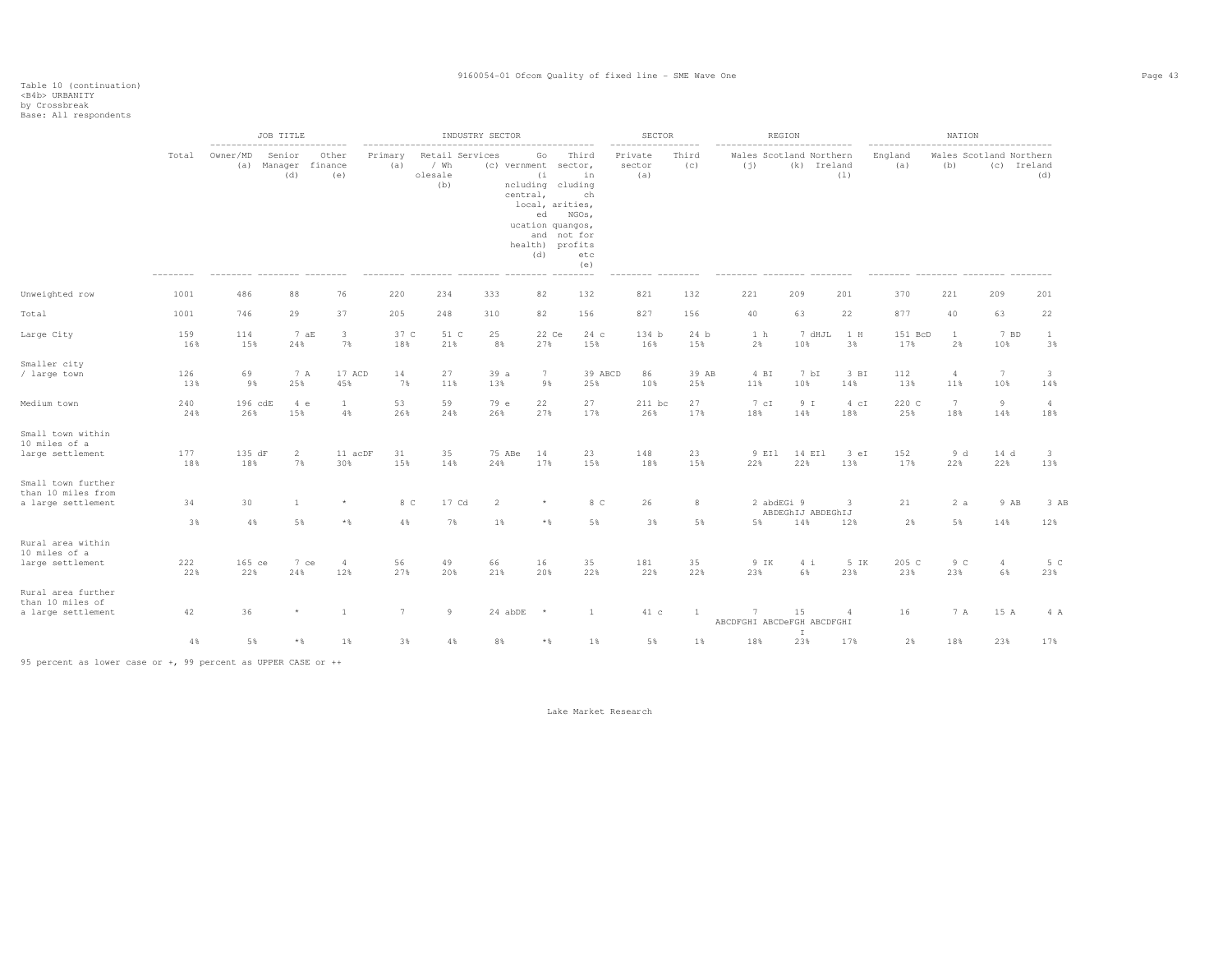# Table 10 (continuation) <B4b> URBANITY by Crossbreak<br>Base: All respondents

|                                                                |            |                                            | URBANITY                         |                                            | $- - - -$                                  |                                                              | URBAN DETAIL                               |                                 |
|----------------------------------------------------------------|------------|--------------------------------------------|----------------------------------|--------------------------------------------|--------------------------------------------|--------------------------------------------------------------|--------------------------------------------|---------------------------------|
|                                                                | Total      | Urban<br>(a)                               | Rural<br>(b)                     | Remote<br>Rural<br>(c)                     | A11<br>Rural<br>(d)                        | Large<br>City /<br>Smaller<br>city<br>/ large<br>town<br>(a) | Medium<br>town<br>(b)                      | Small<br>towns<br>(C)           |
| Unweighted row                                                 | 1001       | 720                                        | 174                              | 106                                        | 280                                        | 281                                                          | 225                                        | 214                             |
| Total                                                          | 1001       | 736                                        | 222                              | 42                                         | 264                                        | 285                                                          | 240                                        | 212                             |
| Large City                                                     | 159<br>16% | 159 BCD<br>22%                             | $\overline{a}$<br>$-\frac{6}{5}$ | $\overline{\phantom{0}}$<br>$-\frac{6}{5}$ | $\overline{\phantom{0}}$<br>$-\frac{6}{5}$ | 159 BC<br>56%                                                | $\overline{\phantom{0}}$<br>$-\frac{6}{5}$ | $\overline{\phantom{0}}$<br>$-$ |
| Smaller city<br>/ large town                                   | 126<br>13% | 126 BCD<br>17%                             | $\overline{\phantom{0}}$<br>$-$  | $\overline{\phantom{0}}$<br>$-$            | $\overline{\phantom{0}}$<br>$-$            | 126 BC<br>44%                                                | $\overline{a}$<br>$-\frac{6}{5}$           | $\overline{\phantom{0}}$<br>$-$ |
| Medium town                                                    | 240<br>24% | 240 BCD<br>33%                             | $\overline{\phantom{0}}$<br>$-$  | $\overline{\phantom{0}}$<br>$-$            | $\overline{\phantom{0}}$<br>$-$            | $-$<br>$-$                                                   | 240 AC<br>100%                             | $\overline{a}$<br>$-$           |
| Small town within<br>10 miles of a<br>large settlement         | 177<br>18% | 177 BCD<br>24%                             | $-$                              | $\overline{\phantom{0}}$<br>$-$            | $-$                                        | $-$                                                          | $\overline{a}$<br>$-$ 8                    | 177 AB<br>84%                   |
| Small town further<br>than 10 miles from<br>a large settlement | 34<br>3%   | 34 BcD<br>5%                               | $-$                              | $\overline{\phantom{0}}$<br>$-$            | $-$                                        | $-$                                                          | $\overline{\phantom{0}}$<br>$-$            | 34 AB<br>16%                    |
| Rural area within<br>10 miles of a<br>large settlement         | 222<br>22% | $\overline{\phantom{a}}$<br>$-\frac{6}{5}$ | 222 ACD<br>100%                  | $ \,$<br>$-\frac{6}{5}$                    | 222 AC<br>84%                              | $-$<br>$-$                                                   | $-$<br>$-\frac{6}{5}$                      | $\overline{\phantom{0}}$<br>$-$ |
| Rural area further<br>than 10 miles of<br>a large settlement   | 42<br>4%   | $-\frac{6}{5}$                             | $-\frac{6}{5}$                   | 42 ABD<br>100%                             | 42 AB<br>16%                               | $-\frac{6}{5}$                                               | $-\frac{6}{5}$                             | $-$                             |

95 percent as lower case or +, 99 percent as UPPER CASE or ++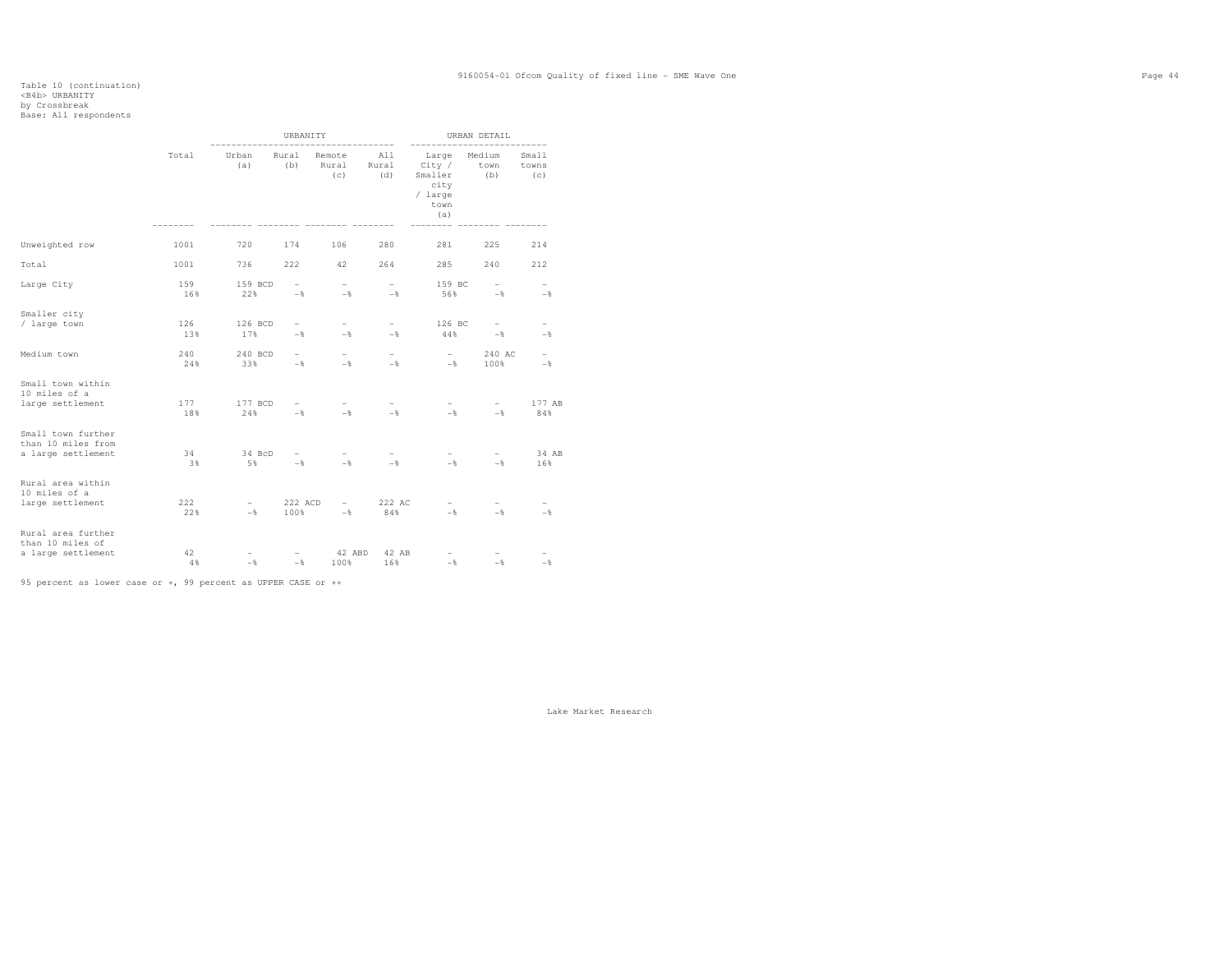Table 11<br><Cl> Please think back to when you experienced [Ela] for [fixed line/BB]. How long do you think it would have been reasonable to wait until the first suitable appointment for an engineer to visit? by Crossbreak<br>Base: All respondents

|                    |                |                          | NUMBER OF EMPLOYEES      |                 |                          |                          |                          |                                            | NUMBER OF EMPLOYEES                      |                                 |                          |                      | NUMBER<br>OF EM<br>PLOYEES                              | NUMBER OF<br>EMPLOYEES   |                          |                          | NO.of Sites                                |                          |
|--------------------|----------------|--------------------------|--------------------------|-----------------|--------------------------|--------------------------|--------------------------|--------------------------------------------|------------------------------------------|---------------------------------|--------------------------|----------------------|---------------------------------------------------------|--------------------------|--------------------------|--------------------------|--------------------------------------------|--------------------------|
|                    | Total          | 1 to 4<br>(a)            | 1 to 9 10 to 49<br>(b)   | (c)             | $50$ to<br>249<br>(d)    | 1<br>(a)                 | $2$ to $4$<br>(b)        | (C)                                        | 5 to 9 10 to 19 20 to 49 50 to 99<br>(d) | (e)                             | (f)                      | 100<br>to 249<br>(q) | Up to<br>and in<br>cluding<br>$10$ em<br>ployees<br>(h) | 1 to 9<br>(a)            | 10 to<br>249<br>(c)      | $12$ to $3$<br>(a)       | (b)                                        | $4+$<br>(C)              |
| Unweighted row     | 990            | 392                      | 602                      | 255             | 133                      | 167                      | 225                      | 210                                        | 124                                      | 131                             | 70                       | 63                   | 645                                                     | 602                      | 388                      | 793                      | 142                                        | 55                       |
| Total              | 978            | 888                      | 935                      | 37              | 6                        | 392                      | 496                      | 47                                         | 16                                       | 21                              | 3                        | 3                    | 941                                                     | 935                      | 43                       | 916                      | 52                                         | 10                       |
| None               | $^{\star}$     | $\overline{\phantom{a}}$ | $\overline{\phantom{a}}$ | $*$ AB          | $\overline{\phantom{a}}$ | $\overline{\phantom{a}}$ | $\overline{\phantom{a}}$ | $\overline{\phantom{a}}$                   | $\overline{\phantom{a}}$                 | $*$ ABc                         | $\overline{\phantom{a}}$ | $\overline{a}$       | $\overline{\phantom{a}}$                                | $\overline{\phantom{a}}$ | $* A$                    | $\overline{\phantom{a}}$ | $\overline{\phantom{a}}$                   | $*$ AB                   |
|                    | $\star$ $\,$   | $-\frac{6}{5}$           | $-$                      | 1%              | $-\,$                    | $-$                      | $-$                      | $-\frac{6}{6}$                             | $-$                                      | 2%                              | $-$                      | $-\frac{6}{6}$       | $-$                                                     | $-$                      | 1%                       | $-$                      | $-\frac{6}{6}$                             | 4%                       |
| $1\,$              | 116            | 102                      | 107                      | 8 ABD           | <sup>1</sup>             | 48                       | 53                       | 6                                          | 4 ABCfg                                  | 4 b                             | $^{\star}$               | $^{\star}$           | 108                                                     | 107                      | 9 A                      | 112 b                    | 3                                          | $\mathbf{1}$             |
|                    | 12%            | 11%                      | 11%                      | 21%             | 10%                      | 12%                      | 11%                      | 12%                                        | 25%                                      | 19%                             | 11%                      | 10%                  | 11%                                                     | 11%                      | 20%                      | 12%                      | 5%                                         | 7%                       |
| $\overline{c}$     | 204            | 195 CD                   | 200 CD                   | $\mathbf{3}$    | $\mathbf{1}$             | 86 cEG                   | 108 cdEG                 | 6е                                         | 2 e                                      | $\mathbf{1}$                    | $^{\star}$               | $^{\star}$           | 202                                                     | 200 C                    | $\overline{4}$           | 202 BC                   | $\overline{a}$                             | $\star$                  |
|                    | 21%            | 22%                      | 21%                      | 9%              | 9%                       | 22%                      | 22%                      | 13%                                        | 13%                                      | 5%                              | 12%                      | 5%                   | 21%                                                     | 21%                      | 9%                       | 22%                      | 3%                                         | $1\%$                    |
| 3                  | 136            | 124                      | 132                      | $\overline{4}$  | $^{\star}$               | 57 d                     | 68 d                     | 7 D                                        | $\mathbf{1}$                             | 3d                              | $\star$                  | $\star$              | 132                                                     | 132 c                    | $\overline{4}$           | 132 b                    | 3                                          | $\mathbf{1}$             |
|                    | 14%            | 14%                      | 14%                      | 10%             | 8%                       | 14%                      | 14%                      | 16%                                        | 5%                                       | 14%                             | 8%                       | 7%                   | 14%                                                     | 14%                      | 10%                      | 14%                      | 7%                                         | 6%                       |
| $\overline{4}$     | 28             | 27                       | 27                       | $\star$         | $^{\star}$               | 12                       | 15                       | $^\star$                                   | $*$ c                                    | $^\star$                        | * Ce                     | $\overline{a}$       | 28                                                      | 27                       | $\mathbf{1}$             | 27                       | $\mathbf{1}$                               | $\overline{\phantom{a}}$ |
|                    | 3%             | 3%                       | 3%                       | $1\%$           | 1%                       | 3%                       | 3%                       | $*$ &                                      | 3%                                       | $\star$ $\,$                    | 2%                       | $-\frac{6}{6}$       | 3%                                                      | 3%                       | 1%                       | 3%                       | 1%                                         | $-$                      |
| 5                  | 107            | 92                       | 99                       | 7 AB            | $\mathbf{1}$             | 43                       | 49                       | 8 b                                        | 3 <sub>b</sub>                           | 4 aB                            | $^{\star}$               | $\star$              | 102                                                     | 99                       | 8 A                      | 92                       | 14 Ac                                      | $\mathbf{1}$             |
|                    | 11%            | 10%                      | 11%                      | 19%             | 16%                      | 11%                      | 10%                      | 16%                                        | 18%                                      | 20%                             | 14%                      | 18%                  | 11%                                                     | 11%                      | 18%                      | 10%                      | 28%                                        | 13%                      |
| 6                  | 11<br>1%       | 11<br>1%                 | 11<br>1%                 | $ \,$<br>$-$    | $*$ C<br>1%              | 6<br>1%                  | 6<br>1%                  | $\overline{\phantom{a}}$<br>$-\frac{6}{6}$ | $\overline{\phantom{a}}$<br>$-$          | $\overline{\phantom{a}}$<br>$-$ | * CdE<br>2%              | $\sim$<br>$-$        | 11<br>1%                                                | 11<br>1%                 | $^\star$<br>$\star$ $\,$ | 11<br>1%                 | $\overline{\phantom{a}}$<br>$-\frac{6}{6}$ | $-$                      |
| $\overline{7}$     | 224            | 201                      | 214                      | 9               | $\mathbf{1}$             | 105                      | 96                       | 13 <sub>b</sub>                            | 5                                        | 4                               | $\mathbf{1}$             | $\star$              | 215                                                     | 214                      | 10                       | 213 C                    | 10                                         | $\mathbf{1}$             |
|                    | 23%            | 23%                      | 23%                      | 24%             | 16%                      | 27%                      | 19%                      | 27%                                        | 28%                                      | 20%                             | 16%                      | 16%                  | 23%                                                     | 23%                      | 23%                      | 23%                      | 18%                                        | 8%                       |
| 8 to 14 days       | 123            | 112                      | 118                      | $4\overline{ }$ | 1 ABC                    | 24                       | 88 Ad                    | 5                                          | $\overline{2}$                           | 3a                              | 1 Acd                    | 1 ACDE               | 118                                                     | 118                      | $6\,$                    | 99                       | 18 A                                       | 6 AB                     |
|                    | 13%            | 13%                      | 13%                      | 11%             | 24%                      | 6%                       | 18%                      | 11%                                        | 9%                                       | 13%                             | 20%                      | 28%                  | 13%                                                     | 13%                      | 13%                      | 11%                      | 35%                                        | 59%                      |
| 15 to 21 days      | $\overline{2}$ | $\overline{\phantom{a}}$ | $\mathbf{1}$             | $\star$         | * ABC                    | $\overline{\phantom{a}}$ | $\sim$                   | 1 AB                                       | $\overline{\phantom{a}}$                 | $^\star$                        | * ABDE                   | * ABCDE              | -1                                                      | 1                        | $* A$                    | $\mathbf{1}$             | $\star$                                    | $\star$                  |
|                    | $*$ &          | $-\,$                    | $\star$ $\,$             | $*$ &           | 7%                       | $-\,$                    | $-\,$                    | 3%                                         | $-\frac{6}{6}$                           | $\star$ $\,$                    | 5%                       | 8%                   | $*$ &                                                   | $*$ &                    | 1%                       | $*$ &                    | $\star$ $\,$                               | $1\%$                    |
| $22+$ days         | 14             | 11                       | 13                       | $\mathbf{1}$    | $*$ ABc                  | 6                        | 6                        | $\mathbf{1}$                               | $^{\star}$                               | 1 aBd                           | * ABcD                   | * bD                 | 13                                                      | 13                       | 1 a                      | 13                       | $\mathbf{1}$                               | $^{\star}$               |
|                    | 1%             | 1%                       | 1 %                      | 3%              | 7%                       | 1%                       | 1%                       | 3%                                         | $\star$ $\,$                             | 4%                              | 8%                       | 5%                   | 1%                                                      | 1%                       | 3%                       | 1%                       | 2%                                         | 1%                       |
| Don't know         | 13             | 12                       | 12                       | $^{\star}$      | $\star$                  | 6                        | 6                        | $^{\star}$                                 | $^{\star}$                               | $*$ c                           | $^{\star}$               | * Cd                 | 12                                                      | 12                       | <b>1</b>                 | 12                       | $\star$                                    | $\overline{\phantom{a}}$ |
|                    | 1%             | 1%                       | 1%                       | 1%              | 2%                       | 1%                       | 1%                       | $\star$ $\,$                               | $\star$ $\,$                             | 2%                              | 1%                       | 3%                   | 1%                                                      | 1%                       | 1%                       | 1%                       | 1%                                         | $-$                      |
| Medians            | 4.00           | 4.00                     | 4.00                     | 5.00            | 7.00                     | 4.00                     | 4.00                     | 5.00                                       | 5.00                                     | 5.00                            | 6.00                     | 7.00                 | 4.00                                                    | 4.00                     | 5.00                     | 4.00                     | 7.00                                       | 14.00                    |
| Mean score         | 5.6            | 5.5                      | 5.5                      | 6.2             | 9.6 ABC                  | 4.9                      | 5.9                      | 6.5 Ad                                     | 4.8                                      | 7.3 Ab                          | 9.0<br>ABCD              | 10.2 ABCD            | 5.5                                                     | 5.5                      | 6.7 A                    | 5.4                      | 7.9 A                                      | 9.9 Ab                   |
| Standard deviation | 5.66           | 5.33                     | 5.37                     | 10.16           | 10.15                    | 4.33                     | 5.97                     | 6.19                                       | 3.80                                     | 13.23                           | 11.15                    | 11.71                | 5.36                                                    | 5.37                     | 10.11                    | 5.66                     | 4.89                                       | 5.67                     |

95 percent as lower case or +, 99 percent as UPPER CASE or ++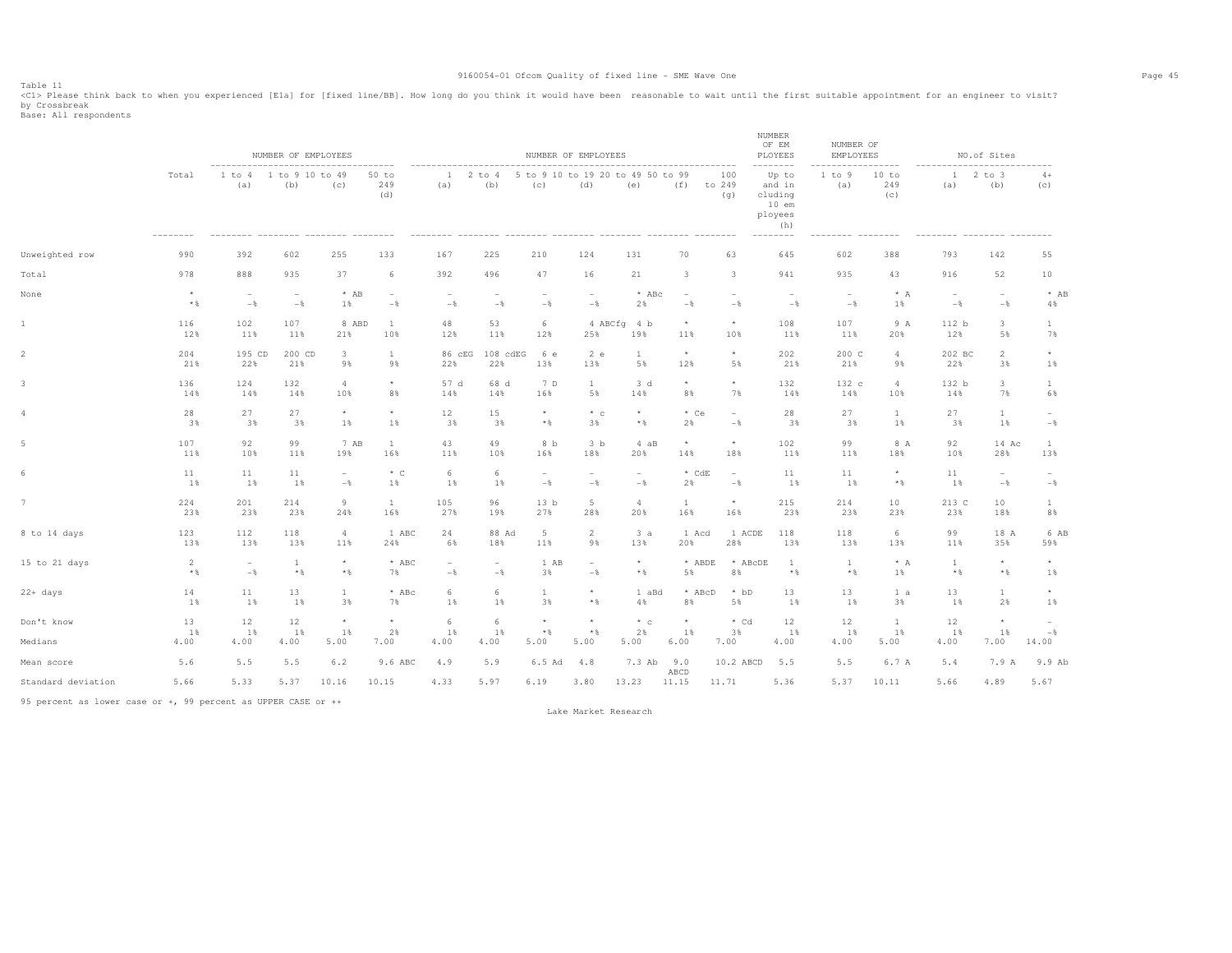Table 11 (continuation)<br><C1> Please think back to when you experienced [E1a] for [fixed line/BB]. How long do you think it would have been reasonable to wait until the first suitable appointment for an engineer to visit? by Crossbreak<br>Base: All respondents

|                |            |                       | JOB TITLE                                                   |                                            |                              |                                           | INDUSTRY SECTOR                 |                                                                                                                                    |                                                                           | SECTOR                                        |                                            |                                                               | REGION                          |                          |                | NATION                                                                 |                          |                          |
|----------------|------------|-----------------------|-------------------------------------------------------------|--------------------------------------------|------------------------------|-------------------------------------------|---------------------------------|------------------------------------------------------------------------------------------------------------------------------------|---------------------------------------------------------------------------|-----------------------------------------------|--------------------------------------------|---------------------------------------------------------------|---------------------------------|--------------------------|----------------|------------------------------------------------------------------------|--------------------------|--------------------------|
|                | Total      | Owner/MD              | -------------------<br>Senior<br>(a) Manager finance<br>(d) | $- - - - - -$<br>Other<br>(e)              | Primary<br>(a)               | Retail Services<br>/ Wh<br>olesale<br>(b) |                                 | Go<br>(c) vernment sector,<br>(i)<br>ncluding cluding<br>central,<br>local, arities,<br>ucation quangos,<br>health) profits<br>(d) | Third<br>in<br>ch<br>ed NGOs,<br>and not for<br>etc<br>(e)<br>$- - - - -$ | $- - - - - - - -$<br>Private<br>sector<br>(a) | --------<br>Third<br>(C)                   | ---------------------------<br>Wales Scotland Northern<br>(j) | (k) Ireland                     | (1)                      | England<br>(a) | ------------------------------------<br>Wales Scotland Northern<br>(b) |                          | (c) Ireland<br>(d)       |
| Unweighted row | 990        | 478                   | 88                                                          | 76                                         | 218                          | 231                                       | 332                             | 78                                                                                                                                 | 131                                                                       | 811                                           | 131                                        | 218                                                           | 208                             | 201                      | 363            | 218                                                                    | 208                      | 201                      |
| Total          | 978        | 724                   | 29                                                          | 37                                         | 200                          | 246                                       | 310                             | 66                                                                                                                                 | 155                                                                       | 804                                           | 155                                        | 38                                                            | 62                              | 22                       | 855            | 38                                                                     | 62                       | 22                       |
| None           | $^{\star}$ | $\sim$                | $\overline{\phantom{a}}$                                    | $\overline{\phantom{a}}$                   | $\sim$                       | $\overline{\phantom{a}}$                  | $\star$                         | $\overline{\phantom{a}}$                                                                                                           | $\overline{\phantom{0}}$                                                  | $\star$                                       | $\overline{\phantom{a}}$                   | $\overline{\phantom{0}}$                                      | $\overline{\phantom{a}}$        | $\sim$                   | $\star$        | $\overline{\phantom{a}}$                                               | $\overline{\phantom{0}}$ | $\sim$                   |
|                | $*$ &      | $-$                   | $-\,$                                                       | $-\frac{6}{6}$                             | $-\,$ %                      | $-$                                       | $*$ %                           | $-\,$                                                                                                                              | $-\frac{6}{6}$                                                            | $*$                                           | $-\,$                                      | $-\frac{6}{6}$                                                | $-$                             | $-\frac{6}{6}$           | $*$            | $-\,$ $\,$                                                             | $-$                      | $-$                      |
| $\mathbf{1}$   | 116        | 86                    | 7 AF                                                        | 7 f                                        | 16                           | 40 A                                      | 36                              | 8                                                                                                                                  | 16                                                                        | 93                                            | 16                                         | 7 Abd                                                         | 10 A                            | 3 A                      | 95             | 7 A                                                                    | 10                       | $\mathbf{3}$             |
|                | 12%        | 12%                   | 25%                                                         | 19%                                        | 8%                           | 16%                                       | 12%                             | 12%                                                                                                                                | 10%                                                                       | 12%                                           | 10%                                        | 19%                                                           | 16%                             | 16%                      | 11%            | 19%                                                                    | 16%                      | 16%                      |
|                | 204        | 148 cd                | $\overline{\mathbf{3}}$                                     | 11 CD                                      | 44                           | 50                                        | 56                              | 22 bC                                                                                                                              | 32                                                                        | 171 B                                         | 32 b                                       | 6 H                                                           | 9 H                             | 7 gHJK                   | 182            | 6                                                                      | 9                        | 7 aBC                    |
|                | 21%        | 21%                   | 9%                                                          | 30%                                        | 22%                          | 20%                                       | 18%                             | 33%                                                                                                                                | 21%                                                                       | 21%                                           | 21%                                        | 16%                                                           | 15%                             | 30%                      | 21%            | 16%                                                                    | 15%                      | 30%                      |
|                | 136        | 89 ce                 | 7 ACE                                                       | $\overline{2}$                             | 31                           | 34                                        | 40                              | 7                                                                                                                                  | 23                                                                        | 111                                           | 23                                         | 5 E                                                           | 9 E                             | $4$ bE                   | 118            | $5 -$                                                                  | 9                        | $\overline{4}$           |
|                | 14%        | 12%                   | 25%                                                         | 4%                                         | 16%                          | 14%                                       | 13%                             | 11%                                                                                                                                | 15%                                                                       | 14%                                           | 15%                                        | 14%                                                           | 14%                             | 18%                      | 14%            | 14%                                                                    | 14%                      | 18%                      |
|                | 28         | 27                    | $\star$                                                     | $\star$                                    | 6                            | 6                                         | $5\phantom{.0}$                 | 5 bC                                                                                                                               | $5\phantom{.}$                                                            | 22                                            | 5                                          | $\star$                                                       | $\mathbf{1}$                    | 1 cqHi                   | 26 b           | $\star$                                                                | $\mathbf{1}$             | 1 b                      |
|                | 3%         | 4%                    | $1\%$                                                       | $\star$ $\,$                               | 3%                           | 2%                                        | 2%                              | 8%                                                                                                                                 | 3%                                                                        | 3%                                            | 3%                                         | $\ast$ &                                                      | 1%                              | 2%                       | 3%             | $\star$ $\,$                                                           | 1%                       | 2%                       |
|                | 107        | 71                    | 2                                                           | $\overline{2}$                             | 20 e                         | 29 E                                      | 47 E                            | 7 e                                                                                                                                | $\overline{4}$                                                            | 102 C                                         | $\overline{a}$                             | 5aB                                                           | 9 aB                            | 2B                       | 91             | $5 -$                                                                  | $\overline{9}$           | 2                        |
|                | 11%        | 10%                   | 6%                                                          | 6%                                         | 10%                          | 12%                                       | 15%                             | 10%                                                                                                                                | 3%                                                                        | 13%                                           | 3%                                         | 13%                                                           | 14%                             | 10%                      | 11%            | 13%                                                                    | 14%                      | 10%                      |
|                | 11         | 11                    | $\overline{\phantom{a}}$                                    | $\overline{\phantom{a}}$                   | $\mathbf{1}$                 | 10 ACe                                    | $\hspace{0.1mm}-\hspace{0.1mm}$ | $\overline{\phantom{a}}$                                                                                                           | $\sim$                                                                    | 11                                            | $\overline{\phantom{a}}$                   | 1 k                                                           | $\overline{\phantom{a}}$        | $\overline{\phantom{a}}$ | 10             | 1 <sub>c</sub>                                                         | $\overline{\phantom{a}}$ | $\overline{\phantom{a}}$ |
|                | 1%         | 2%                    | $-$                                                         | $-\frac{6}{6}$                             | $*$ &                        | 4%                                        | $-\,$                           | $-$                                                                                                                                | $-$                                                                       | 1%                                            | $-$                                        | 2%                                                            | $-$                             | $-$                      | 1%             | 2%                                                                     | $-$                      | $-\frac{6}{6}$           |
|                | 224        | 173 E                 | 8 E                                                         | $\overline{3}$                             | 40                           | 63                                        | 63                              | 16                                                                                                                                 | 42                                                                        | 180 b                                         | 42 B                                       | 10 i                                                          | 16 i                            | $\overline{4}$           | 194            | 10                                                                     | 16                       | $\overline{4}$           |
|                | 23%        | 24%                   | 27%                                                         | 9%                                         | 20%                          | 25%                                       | 20%                             | 24%                                                                                                                                | 27%                                                                       | 22%                                           | 27%                                        | 25%                                                           | 25%                             | 18%                      | 23%            | 25%                                                                    | 25%                      | 18%                      |
| 8 to 14 days   | 123        | 93 f                  | $2-f$                                                       | 11 ADF                                     | 39 BD                        | 9                                         | 48 BD                           | $\mathbf{1}$                                                                                                                       | 26 BD                                                                     | 92                                            | 26                                         | $\overline{2}$                                                | 8 ajl                           | $\mathbf{1}$             | 113 BD         | $\overline{2}$                                                         | 8 bd                     | $\mathbf{1}$             |
|                | 13%        | 13%                   | 7%                                                          | 30%                                        | 19%                          | 4%                                        | 16%                             | 1%                                                                                                                                 | 17%                                                                       | 11%                                           | 17%                                        | 5%                                                            | 12%                             | 4%                       | 13%            | 5%                                                                     | 12%                      | 4%                       |
| 15 to 21 days  | 2<br>$*$ % | $\mathbf{1}$<br>$*$ % | $\star$<br>$*$ %                                            | $\overline{\phantom{a}}$<br>$-\frac{6}{6}$ | $\star$<br>$*$ %             | $\star$<br>$*$ %                          | -1<br>$*$ %                     | $\overline{\phantom{0}}$<br>$-$                                                                                                    | $\overline{\phantom{a}}$<br>$-$                                           | 2<br>$*$ %                                    | $\overline{\phantom{a}}$<br>$-\frac{6}{6}$ | $\star$<br>$\star$ $\,$                                       | $\overline{\phantom{a}}$<br>$-$ | $\star$<br>$*$ &         | 2<br>$*$ %     | $\star$<br>$\star$ $\,$                                                | $\sim$<br>$-\frac{6}{6}$ | $*$ %                    |
| 22+ days       | 14         | 11                    | $\star$                                                     | $\star$                                    | $\overline{2}$               | $5 -$                                     | 6                               | $\star$                                                                                                                            | $\mathbf{1}$                                                              | 13                                            | $\mathbf{1}$                               | 1 hkl                                                         | $^\star$                        | $\star$                  | 13             | 1 cd                                                                   | $\star$                  | $\star$                  |
|                | $1$ %      | 2%                    | $*$ &                                                       | 1%                                         | 1%                           | 2%                                        | 2%                              | $*$ &                                                                                                                              | $*$                                                                       | 2%                                            | $*$ &                                      | 3%                                                            | $*$                             | $*$ &                    | 1%             | 3%                                                                     | $\star$ $\,$             | $*$                      |
| Don't know     | 13<br>1%   | 13<br>2%              | $\overline{\phantom{a}}$<br>$-\,$ $\,$                      | $\star$<br>$\star$ $\,$                    | <sup>1</sup><br>$\star$ $\,$ | $^\star$<br>$\star$ $\,$                  | -6<br>2%                        | $\star$<br>$\star$ $\,$                                                                                                            | 5 ab<br>3%                                                                | 7<br>1%                                       | 5a<br>3%                                   | $\mathbf{1}$<br>2%                                            | $\mathbf{1}$<br>$1\%$           | $\star$<br>1%            | 11<br>$1\%$    | $\mathbf{1}$<br>2%                                                     | <sup>1</sup><br>1%       | 1%                       |
| Medians        | 4.00       | 5.00                  | 3.00                                                        | 3.00                                       | 5.00                         | 3.00                                      | 5.00                            | 3.00                                                                                                                               | 4.00                                                                      | 5.00                                          | 4.00                                       | 5.00                                                          | 5.00                            | 3.00                     | 5.00           | 5.00                                                                   | 5.00                     | 3.00                     |

95 percent as lower case or +, 99 percent as UPPER CASE or ++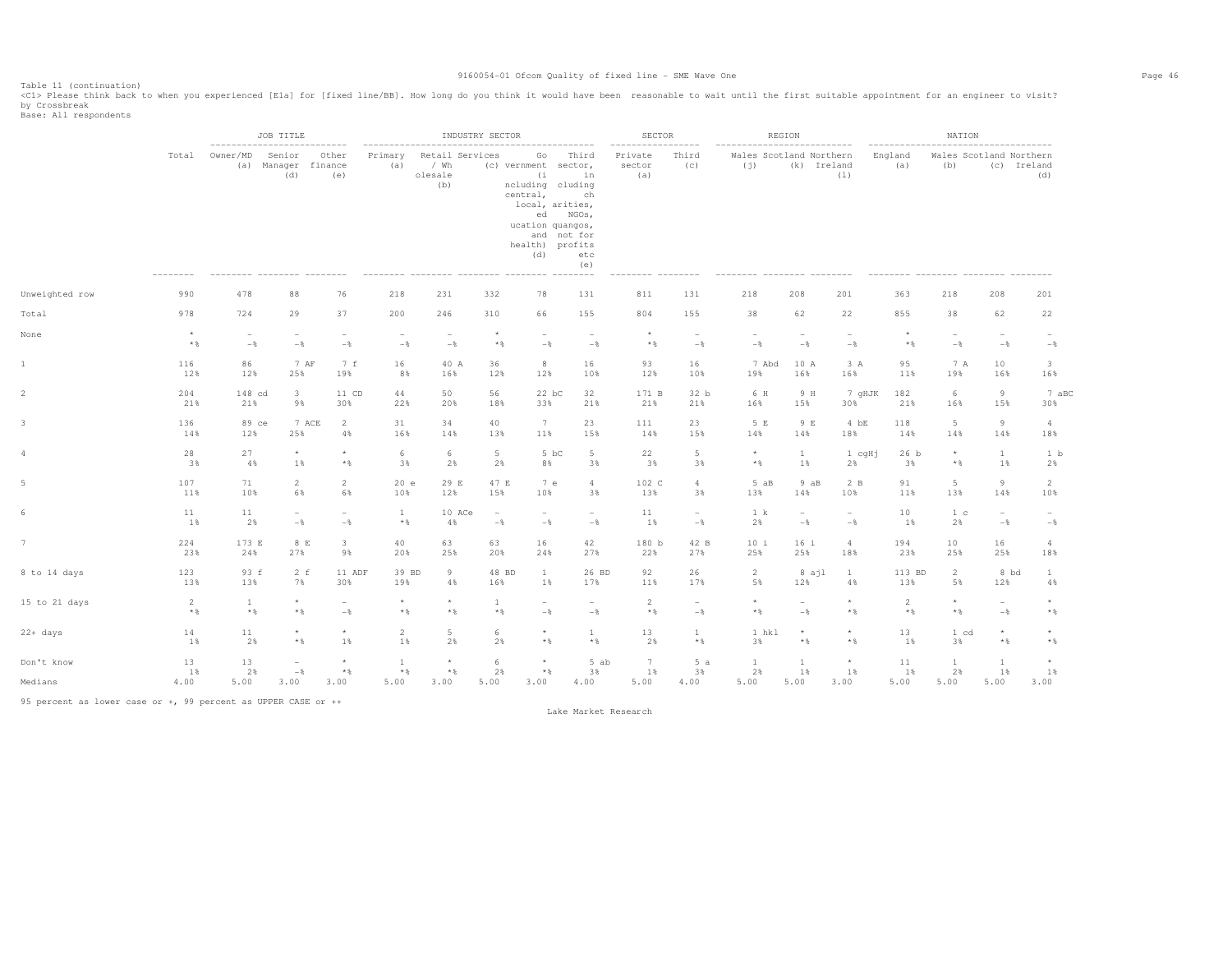Table 11 (continuation)<br><C1> Please think back to when you experienced [E1a] for [fixed line/BB]. How long do you think it would have been reasonable to wait until the first suitable appointment for an engineer to visit? by Crossbreak<br>Base: All respondents

|                                  |                  |                                   | <b>JOB TITLE</b>                                        |                         |                          |                        | INDUSTRY SECTOR |                                                    |                                                                                                                                                  | SECTOR                                        |              |                                    | REGION                         |                |                                                          | NATION                |             |                            |
|----------------------------------|------------------|-----------------------------------|---------------------------------------------------------|-------------------------|--------------------------|------------------------|-----------------|----------------------------------------------------|--------------------------------------------------------------------------------------------------------------------------------------------------|-----------------------------------------------|--------------|------------------------------------|--------------------------------|----------------|----------------------------------------------------------|-----------------------|-------------|----------------------------|
|                                  | Total            | Owner/MD<br>(a)                   | ---------------------------<br>Senior<br>Manager<br>(d) | Other<br>finance<br>(e) | Primary<br>(a)           | ′ Wh<br>olesale<br>(b) | Retail Services | Go<br>(c) vernment<br>(1)<br>central,<br>ed<br>(d) | Third<br>sector,<br>in<br>ncluding cluding<br>ch<br>local, arities,<br>NGOs,<br>ucation quangos,<br>and not for<br>health) profits<br>etc<br>(e) | -----------------<br>Private<br>sector<br>(a) | Third<br>(c) | ---------------------------<br>(j) | Wales Scotland Northern<br>(k) | Ireland<br>(1) | --------------------------------------<br>England<br>(a) | Wales Scotland<br>(b) | (C)         | Northern<br>Ireland<br>(d) |
| Unweighted row                   | ---------<br>990 | --------- -------- -------<br>478 | 88                                                      | 76                      | 218                      | 231                    | 332             | 78                                                 | 131                                                                                                                                              | --------- --------<br>811                     | 131          | --------- -------- -------<br>218  | 208                            | 201            | --------- -------- -------- -------<br>363               | 218                   | 208         | 201                        |
| Total                            | 978              | 724                               | 29                                                      | 37                      | 200                      | 246                    | 310             | 66                                                 | 155                                                                                                                                              | 804                                           | 155          | 38                                 | 62                             | 22             | 855                                                      | 38                    | 62          | 22                         |
| Mean score<br>Standard deviation | 5.6<br>5.66      | 5.7<br>5.65                       | 4.4<br>3.67                                             | $6.4$ dF<br>6.00        | 6.2 <sub>D</sub><br>6.46 | 5.2<br>6.71            | 5.9 D<br>5.24   | 3.8<br>2.35                                        | 5.5 D<br>4.19                                                                                                                                    | 5.5<br>5.58                                   | 5.5<br>4.19  | 6.74                               | 5.1 iL<br>3.89                 | 3.8<br>3.12    | 5.6 D<br>5.77                                            | 5.5 D<br>6.74         | 5.1<br>3.89 | 3.8<br>3.12                |

95 percent as lower case or +, 99 percent as UPPER CASE or ++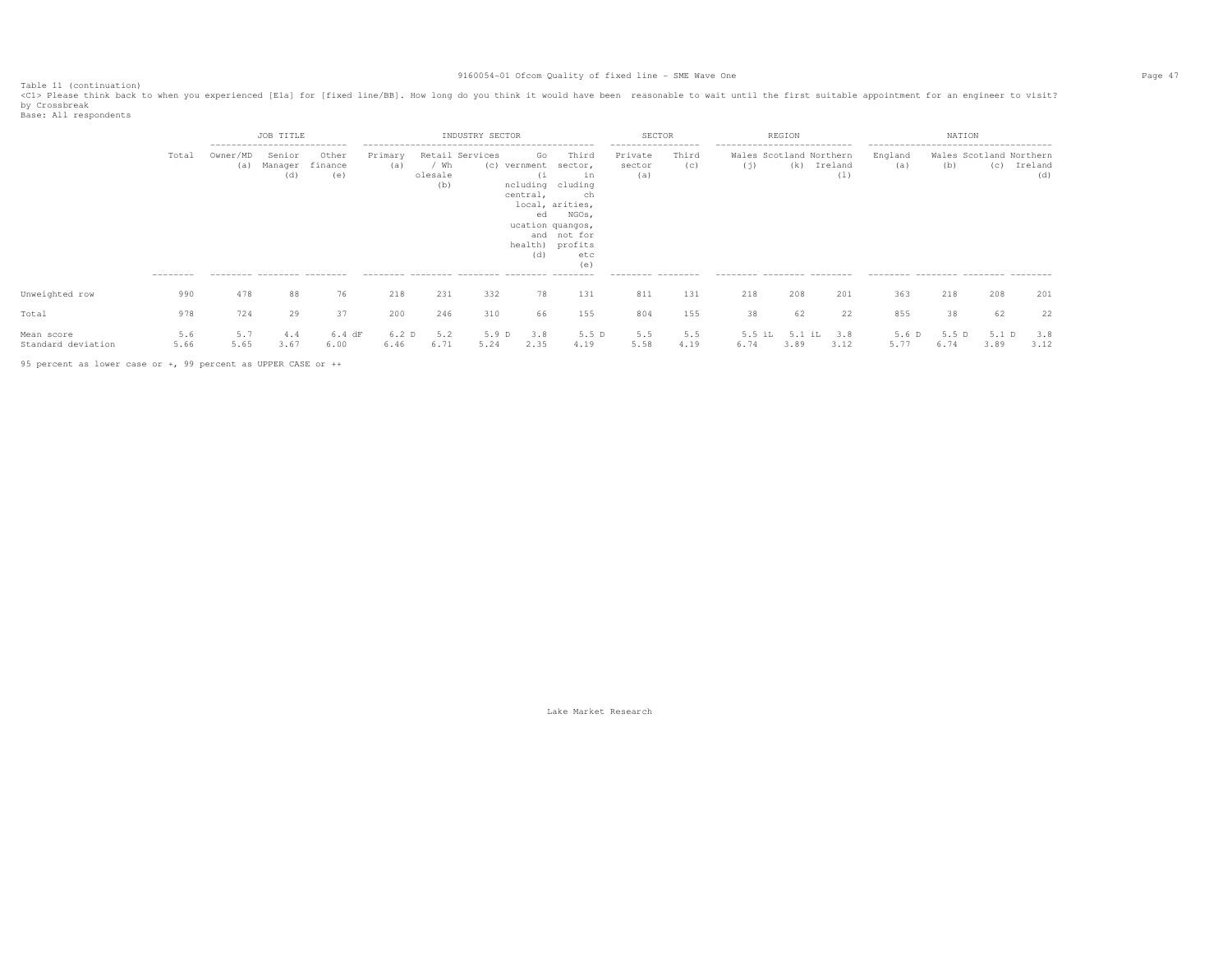Table 11 (continuation)<br><C1> Please think back to when you experienced [E1a] for [fixed line/BB]. How long do you think it would have been reasonable to wait until the first suitable appointment for an engineer to visit? by Crossbreak<br>Base: All respondents

|                                                                                                                    |                          |                      | URBANITY              |                            |                                   |                                                                           | URBAN DETAIL                    |                                 |
|--------------------------------------------------------------------------------------------------------------------|--------------------------|----------------------|-----------------------|----------------------------|-----------------------------------|---------------------------------------------------------------------------|---------------------------------|---------------------------------|
|                                                                                                                    | Total                    | Urban<br>(a)         | Rural<br>(b)          | Remote<br>Rural<br>(c)     | ----------<br>All<br>Rural<br>(d) | Large<br>City /<br>Smaller<br>city<br>/ large<br>town<br>(a)<br>$- - - -$ | Medium<br>town<br>(b)           | ------<br>Small<br>towns<br>(C) |
| Unweighted row                                                                                                     | 990                      | 713                  | 171                   | 105                        | 276                               | 280                                                                       | 222                             | 211                             |
| Total                                                                                                              | 978                      | 720                  | 216                   | 42                         | 258                               | 285                                                                       | 234                             | 201                             |
| None                                                                                                               | $\star$<br>$*$ &         | $\rightarrow$<br>$*$ | $\sim$<br>$-$ %       | $\sim$<br>$-$              | $\sim$<br>$-$ %                   | $\qquad \, \star$<br>$*$ %                                                | $\overline{\phantom{0}}$<br>$-$ | $-$                             |
| $\mathbf 1$                                                                                                        | 116                      | 86c                  | 28                    | $2^{\circ}$                | 30                                | 42 B                                                                      | 16                              | 28 b                            |
|                                                                                                                    | 12%                      | 12%                  | 13%                   | 5%                         | 12%                               | 15%                                                                       | 7%                              | 14%                             |
| $\mathfrak{2}% _{T}=\mathfrak{2}_{T}\!\left( a,b\right) ,\ \mathfrak{2}_{T}=\mathfrak{2}_{T}\!\left( a,b\right) ,$ | 204                      | 156 C                | 44 c                  | 4                          | 48 c                              | 53                                                                        | 58                              | 45                              |
|                                                                                                                    | 21%                      | 22%                  | 21%                   | 9%                         | 19%                               | 19%                                                                       | 25%                             | 22%                             |
| 3                                                                                                                  | 136                      | 119 BCD              | 16                    | $\mathbf{1}$               | 17                                | 55 c                                                                      | 42 c                            | 22                              |
|                                                                                                                    | 14%                      | 17%                  | 7%                    | 3%                         | 7%                                | 19%                                                                       | 18%                             | 11%                             |
| 4                                                                                                                  | 28                       | 22                   | $5 -$                 | $\star$                    | 6                                 | 21 BC                                                                     | $\mathbf{1}$                    | $\rightarrow$                   |
|                                                                                                                    | 38                       | 3%                   | 3%                    | $*$ &                      | 2%                                | 7%                                                                        | $*$                             | $*$                             |
| 5                                                                                                                  | 107                      | 64                   | 38 A                  | 5                          | 43 A                              | 18                                                                        | 20                              | 26 A                            |
|                                                                                                                    | 11%                      | 9%                   | 18%                   | 11%                        | 17%                               | 6%                                                                        | 9%                              | 13%                             |
| 6                                                                                                                  | 11                       | 10                   | $\rightarrow$ $\star$ | 1 b                        | $\mathbf{1}$                      | 5                                                                         | 5c                              | $\sim$                          |
|                                                                                                                    | 1%                       | 1%                   | $*$                   | 2%                         | $*$ %                             | 2%                                                                        | 2%                              | $-8$                            |
| $\overline{\phantom{a}}$                                                                                           | 224                      | 154                  | 52                    | 18 ABD                     | 70                                | 64                                                                        | 53                              | 37                              |
|                                                                                                                    | 23%                      | 21%                  | 24%                   | 43%                        | 27%                               | 23%                                                                       | 23%                             | 18%                             |
| 8 to 14 days                                                                                                       | 123                      | 96                   | 22                    | 5 <sup>5</sup>             | 27                                | 20                                                                        | 37 A                            | 39 A                            |
|                                                                                                                    | 13%                      | 13%                  | 10%                   | 12%                        | 10%                               | 7%                                                                        | 16%                             | 20%                             |
| 15 to 21 days                                                                                                      | $\overline{\phantom{0}}$ | $\overline{2}$       | $\star$               | $\star$                    | $\star$                           | $\mathbf{1}$                                                              | $\mathbf{1}$                    | $\rightarrow$                   |
|                                                                                                                    | $*$                      | $*$                  | $\star$ &             | $*$                        | $*$                               | $*$ %                                                                     | $*$                             | $*$                             |
| $22 + days$                                                                                                        | 14                       | 8                    | 6                     | $\mathbf{1}$               | 7                                 | 6                                                                         | $\mathbf{1}$                    | 1                               |
|                                                                                                                    | 1%                       | 1%                   | 3%                    | 2%                         | 3%                                | 2%                                                                        | $*$                             | 1%                              |
| Don't know                                                                                                         | 13                       | $2^{\circ}$          | 5 A                   | 5 ABD                      | 10 A                              | $\rightarrow$                                                             | $\mathbf{1}$                    | 2                               |
|                                                                                                                    | 1%                       | $*$                  | 2%                    | 12%                        | $4\%$                             | $\star$ $\,$ $\,$                                                         | $*$                             | 1%                              |
| Medians<br>Mean score<br>Standard deviation                                                                        | 4.00<br>5.6<br>5.66      | 3.00<br>5.4<br>5.40  | 5.00<br>5.7<br>6.45   | 7.00 5.00<br>7.1 A<br>5.84 | 5.9<br>6.37                       | 3.00<br>5.2<br>6.58                                                       | 5.00<br>5.5<br>4.27             | 5.00<br>5.6<br>4.68             |

95 percent as lower case or +, 99 percent as UPPER CASE or ++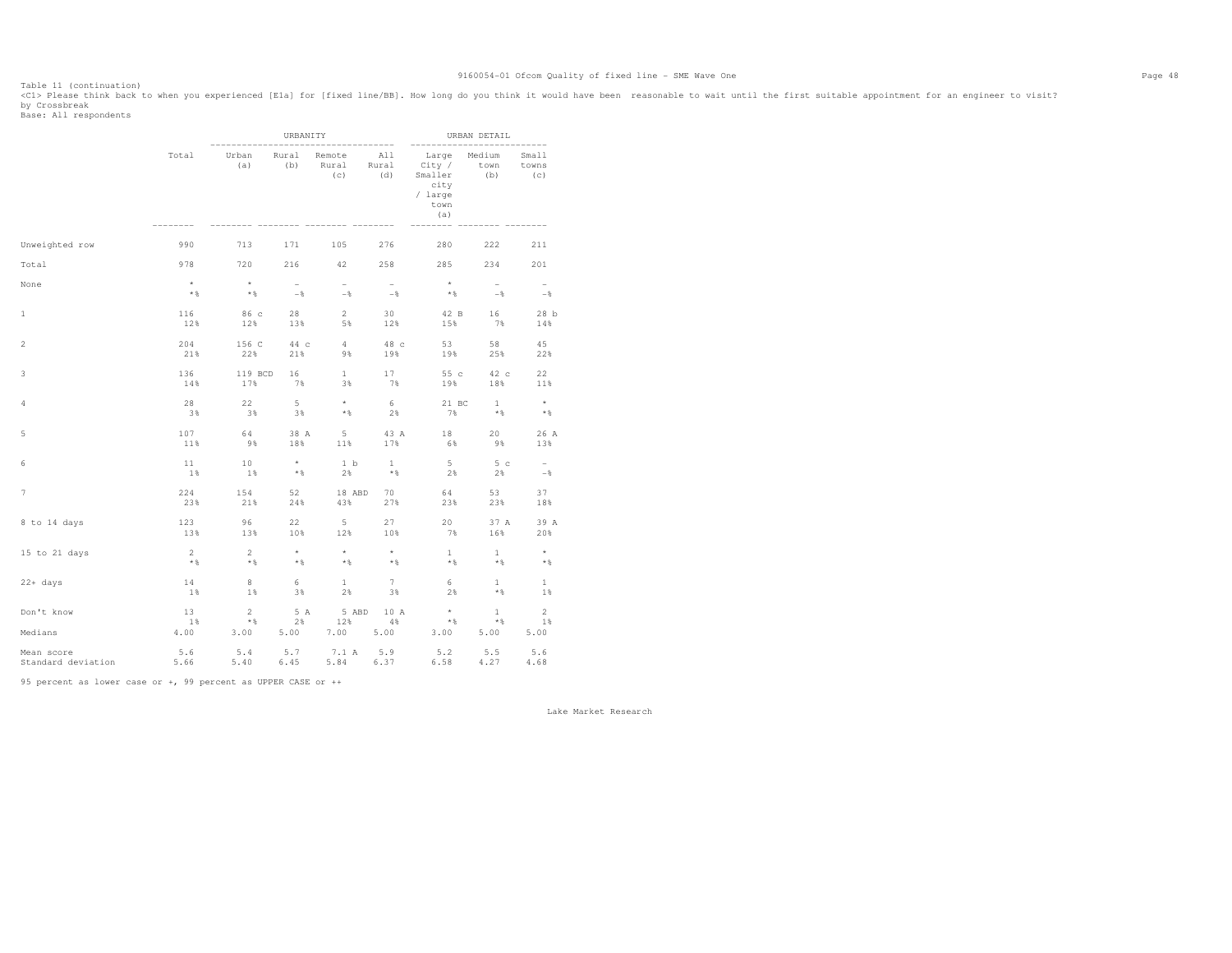Table 12<br><Cl> Please think back to when you experienced [Ela] for [fixed line/BB]. How long do you think it would have been reasonable to wait until the first suitable appointment for an engineer to visit? by Crossbreak<br>Base: Experienced Provision

|                       |                               | ----------------------------    | NUMBER OF EMPLOYEES             |                      | <b>NUMBER</b><br>OF EM<br>PLOYEES<br>--------                       | NUMBER OF<br><b>EMPLOYEES</b>      | ------                   | NO.of<br>Sites<br>-------- | JOB<br>TITLE<br>$- - - - - - - -$ | INDUSTRY SECTOR<br>-----                | ---------                  | <b>SECTOR</b><br>--------  | REGION<br>--------       | NATION<br>$---------$    | --------                 | URBANITY<br>$\cdots$       | $--- - - - -$            |
|-----------------------|-------------------------------|---------------------------------|---------------------------------|----------------------|---------------------------------------------------------------------|------------------------------------|--------------------------|----------------------------|-----------------------------------|-----------------------------------------|----------------------------|----------------------------|--------------------------|--------------------------|--------------------------|----------------------------|--------------------------|
|                       | Total<br>--------             | 1 to 4<br>(a)                   | 1 to 9 10 to 49<br>(b)          | (C)                  | Up to<br>and in<br>cluding<br>$10$ em<br>ployees<br>(h)<br>-------- | 1 to 9<br>(a)                      | 10 to<br>249<br>(c)      | $\mathbf{1}$<br>(a)        | Owner/MD<br>(a)                   | Primary Services<br>(a)                 | (c)                        | Private<br>sector<br>(a)   | Wales<br>(j)             | England<br>(a)           | Wales<br>(b)             | Urban<br>(a)               | All<br>Rural<br>(d)      |
| Unweighted row        | 232                           | 71                              | 119                             | 70                   | 131                                                                 | 119                                | 113                      | 172                        | 105                               | 52                                      | 91                         | 193                        | 55                       | 93                       | 55                       | 174                        | 57                       |
| Total                 | 202                           | 177                             | 190                             | 11                   | 192                                                                 | 190                                | 12                       | 185                        | 148                               | 39                                      | 81                         | 163                        | 9                        | 182                      | $\overline{9}$           | 159                        | 43                       |
| $\mathbf{1}$          | 17                            | 13                              | 14                              | 3 ABd                | 14                                                                  | 14                                 | 3 A                      | 16                         | 13                                | $\mathbf{1}$                            | 12a                        | 15                         | $\overline{2}$           | 14                       | 2a                       | 16                         | $\mathbf{1}$             |
|                       | 9%                            | 8%                              | 7%                              | 29%                  | 7%                                                                  | 7%                                 | 26%                      | 8%                         | 9%                                | 3%                                      | 14%                        | 9%                         | 19%                      | 8%                       | 19%                      | 10%                        | 3%                       |
| $\overline{c}$        | 27                            | 24                              | 26                              | $\mathbf{1}$         | 27                                                                  | 26                                 | $\mathbf{1}$             | 27                         | 15                                | 7 C                                     | 3                          | 22                         | $\mathbf{1}$             | 23                       | $\mathbf{1}$             | 21                         | 6                        |
|                       | 13%                           | 14%                             | 14%                             | 9%                   | 14%                                                                 | 14%                                | 9%                       | 14%                        | 10%                               | 17%                                     | 4%                         | 13%                        | 15%                      | 13%                      | 15%                      | 13%                        | 15%                      |
| 3                     | 24                            | 23c                             | $24\text{ c}$                   | $\star$              | 24                                                                  | 24c                                | $\star$                  | 24                         | 12                                | 6 B                                     | 13 B                       | 19                         | $^{\star}$               | 22                       | $^{\star}$               | 18                         | 6                        |
|                       | 12%                           | 13%                             | 13%                             | $1\%$                | 13%                                                                 | 13%                                | 2%                       | 13%                        | 8%                                | 15%                                     | 16%                        | 11%                        | 6%                       | 12%                      | 6%                       | 11%                        | 14%                      |
| 4                     | 5                             | 5                               | 5                               | $\sim$               | 5                                                                   | 5                                  | $\overline{\phantom{0}}$ | $5^{\circ}$                | 5                                 | $\sim$                                  | $\overline{\phantom{a}}$   | 5                          | $\overline{\phantom{a}}$ | 5                        | $\sim$                   | $5\phantom{.0}$            | $\sim$                   |
|                       | 3%                            | 3%                              | 3%                              | $-$                  | 3%                                                                  | 3%                                 | $-$                      | 3%                         | 3%                                | $-$                                     | $-\frac{6}{6}$             | 3%                         | $-$                      | 3%                       | $-\frac{6}{6}$           | 3%                         | $-\,$                    |
| 5                     | 26                            | 22                              | 25                              | $\mathbf{1}$         | 25                                                                  | 25                                 | $\overline{2}$           | 20                         | 14                                | 5                                       | 14 b                       | 25                         | 1 k                      | 24                       | 1 <sup>c</sup>           | 19                         | $7\overline{ }$          |
|                       | 13%                           | 12%                             | 13%                             | 13%                  | 13%                                                                 | 13%                                | 12%                      | 11%                        | 10%                               | 14%                                     | 17%                        | 15%                        | 15%                      | 13%                      | 15%                      | 12%                        | 17%                      |
| 6                     | 10                            | 10                              | 10                              | $\sim$               | 10                                                                  | 10                                 | $\overline{\phantom{a}}$ | 10                         | 10                                | $\sim$                                  | $\overline{\phantom{a}}$   | 10                         | $\sim$                   | 10                       | $\sim$                   | $10$                       | $\overline{\phantom{a}}$ |
|                       | 5%                            | 6%                              | 5%                              | $-$                  | 5%                                                                  | 5%                                 | $-$                      | 6%                         | 7%                                | $-$                                     | $-\,$                      | 6%                         | $-$                      | 6%                       | $-\frac{6}{6}$           | 6%                         | $-$                      |
| $7\phantom{.0}$       | 42                            | 35                              | 40                              | $\overline{2}$       | 40                                                                  | 40                                 | 2                        | 41 B                       | 37                                | $\mathbf{3}$                            | 16a                        | 30                         | 2                        | 37                       | $\overline{2}$           | 22                         | 20 A                     |
|                       | 21%                           | 20%                             | 21%                             | 20%                  | 21%                                                                 | 21%                                | 19%                      | 22%                        | 25%                               | 7%                                      | 20%                        | 19%                        | 24%                      | 20%                      | 24%                      | 14%                        | 46%                      |
| 8 to 14 days          | 47                            | 43                              | 44                              | $\overline{2}$       | 44                                                                  | 44                                 | $\overline{\mathbf{3}}$  | 40                         | 39                                | 16 B                                    | 22 B                       | 35                         | $\mathbf{1}$             | 44 bD                    | $\mathbf{1}$             | 45 BD                      | <b>1</b>                 |
|                       | 23%                           | 24%                             | 23%                             | 19%                  | 23%                                                                 | 23%                                | 22%                      | 22%                        | 27%                               | 42%                                     | 27%                        | 22%                        | 7%                       | 24%                      | 7%                       | 29%                        | 3%                       |
| 15 to 21 days         | $^{\star}$                    | $\overline{\phantom{a}}$        | $\star$                         | $\sim$               | $\star$                                                             | $^{\star}$                         | $\star$ $\,$ A           | $\star$                    | $\overline{\phantom{a}}$          | $\star$                                 | $\star$                    | $\star$                    | $\sim$                   | $\star$                  | $\overline{\phantom{a}}$ | $\star$                    | $\overline{\phantom{a}}$ |
|                       | $\star$ $\,$                  | $-$                             | $\star$ $\,$                    | $-$                  | $\star$ $\,$                                                        | $\star$ $\,$                       | 2%                       | $\star$ $\,$               | $-$                               | 1%                                      | $\star$ $\,$               | $\star$ $\S$               | $-$                      | $*$ %                    | $-\frac{6}{6}$           | $\star$ $\,$               | $-$                      |
| $22 + days$           | $\overline{2}$                | $\mathbf{1}$                    | $\mathbf{1}$                    | $*$ AB               | $\mathbf{1}$                                                        | $\mathbf{1}$                       | 1 A                      | $\mathbf{1}$               | $\mathbf{1}$                      | $\mathbf{1}$                            | $^{\star}$                 | $\mathbf{1}$               | $\mathbf{1}$             | $\mathbf{1}$             | 1 A                      | $\mathbf{1}$               | 1                        |
|                       | 1%                            | $\star$ $\,$                    | 1%                              | 5%                   | 1%                                                                  | 1%                                 | 5%                       | 1%                         | 1%                                | 2%                                      | 1%                         | 1%                         | 9%                       | 1%                       | 9%                       | 1%                         | 2%                       |
| Don't know<br>Medians | <sup>1</sup><br>$*$ %<br>6.00 | $\star$<br>$\star$ $\,$<br>6.00 | $\star$<br>$\star$ $\,$<br>6.00 | $*$ AB<br>4%<br>5.00 | $\star$<br>$*$ &<br>6.00                                            | $^{\star}$<br>$\star$ $\,$<br>6.00 | $* A$<br>4%<br>5.00      | $\star$<br>$*$ &<br>6.00   | $\mathbf{1}$<br>1%<br>7.00        | $\overline{\phantom{a}}$<br>$-$<br>7.00 | $\mathbf{1}$<br>1%<br>5.00 | $\mathbf{1}$<br>1%<br>5.00 | $\star$<br>4%<br>5.00    | $\star$<br>$*$ &<br>6.00 | $* A$<br>4%<br>5.00      | $\mathbf{1}$<br>1%<br>6.00 | $\sim$<br>$-$<br>7.00    |
| Mean score            | 6.7                           | 6.5                             | 6.5                             | 9.0aB                | 6.5                                                                 | 6.5                                | 9.5 A                    | 6.5                        | 7.0 d                             | $9.4$ bc                                | 6.8d                       | 6.4                        | 8.21                     | 6.7 D                    | 8.2 d                    | 6.7                        | 6.6                      |
| Standard deviation    | 6.30                          | 4.77                            | 4.93                            | 18.33                | 4.92                                                                | 4.93                               | 17.24                    | 6.24                       | 5.00                              | 10.89                                   | 4.95                       | 5.04                       | 12.09                    | 6.06                     | 12.09                    | 4.98                       | 9.86                     |

95 percent as lower case or +, 99 percent as UPPER CASE or ++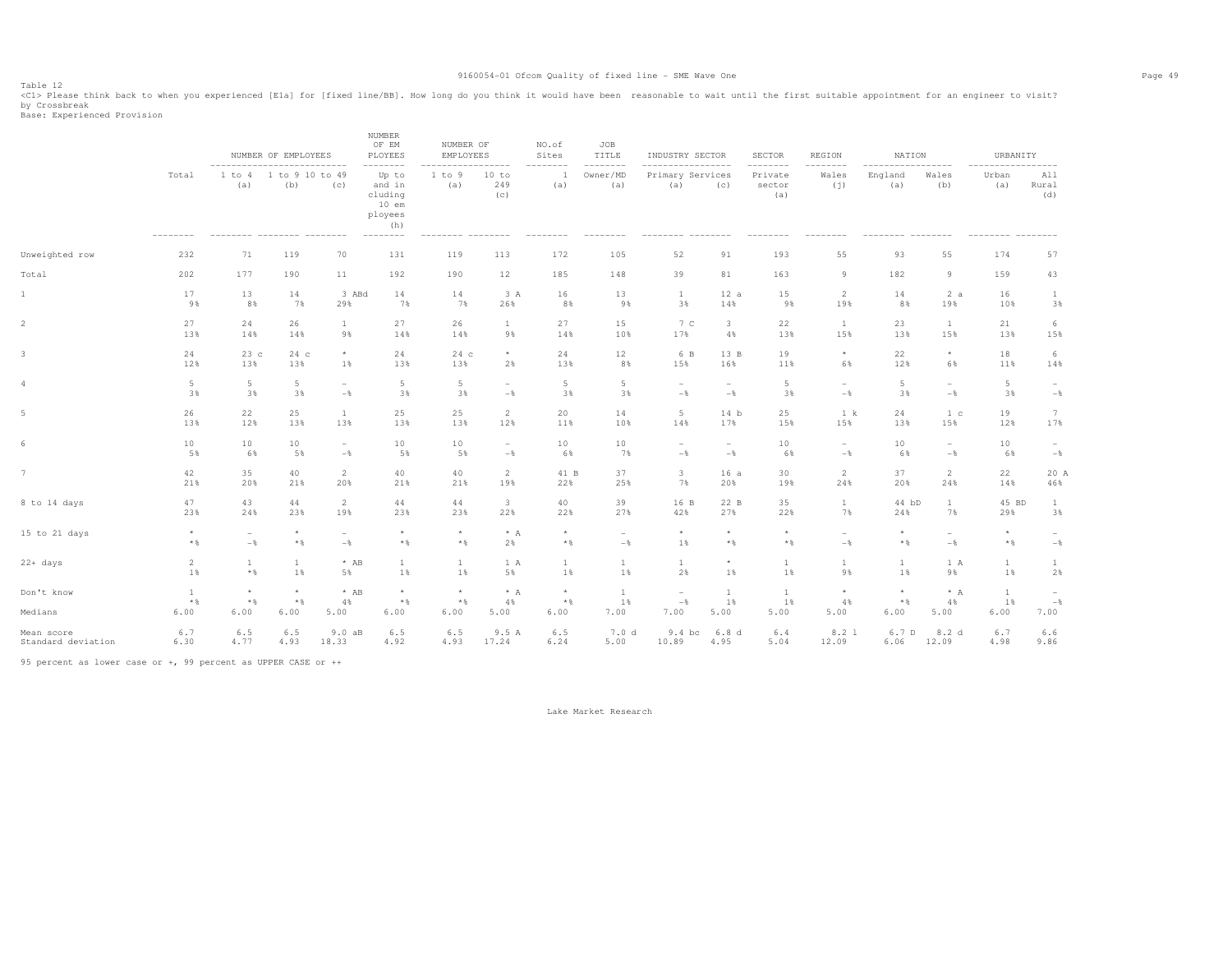Table 12 (continuation) <C1> Please think back to when you experienced [E1a] for [fixed line/BB]. How long do you think it would have been reasonable to wait until the first suitable appointment for an engineer to visit?

by Crossbreak

 Base: Experienced Provision URBAN DETAIL -------------------------- Small Total Large Medium<br>City / town towns City / town towns Smaller (b) (c)  $(c)$ .<br>city / large town the contract of the contract of the contract of the contract of the contract of the contract of the contract of the contract of the contract of the contract of the contract of the contract of the contract of the contr (a) -------- -------- -------- -------- Unweighted row 232 66 56 52 Total 202 51 65 43 1 17 2 2 12 AB 9% 5% 3% 27% 2 27 12 C 8 1  $3\,$   $\,$  13% 24% 12% 3% 3 24 12 B 1 5 b 12% 23% 2% 12% 4 5 5 Bc - -  $\!8$  $3\%$  10% -% -% -% 5 26 1 12 A 6 a 13% 1% 19% 13% 6 20 5 c 5 - 10 5 c 5 - 10 5 c 5 - 10 c 5 c 5 - 10 c 5 c 5 - 10 c 5 c 5 - 10 c 5 c 5 - 1  $5\%$  and  $5\%$  and  $10\%$  and  $8\%$  and  $-8$ 7 42 2 14 A 7 a  $21\%$   $4\%$   $21\%$   $16\%$ 8 to 14 days <br>  $\begin{array}{ccccccc}\n & 47 & & 12 & & 22 & & 11 \\
 & & 238 & & 238 & & 348 & & 268\n\end{array}$ 26% 23% 23% 34% 26% 15 to 21 days \* \* \* \*  $\star$   $\S$  \*% \*% \*% \*%  $\begin{array}{ccccccccccccc} 22+ \text{ days} & \text{ & & & & & & & & 2 & & * & & * & & 1 \\ & & & & & & & & & 2 & * & & * & * & & 24 \\ & & & & & & & 1 & * & & & * & & * & & 28 \\ & & & & & & & & & 1 & * & & & * & & 28 \\ \end{array}$  $2\,$  1% \*% \*% 2% Don't know 1 - 1 \*  $*$  $\rightarrow$  1% - 1%  $\rightarrow$  1%  $\rightarrow$  1%  $\rightarrow$  1%  $\rightarrow$  1%  $\rightarrow$  1%  $\rightarrow$  1%  $\rightarrow$  1%  $\rightarrow$  1%  $\rightarrow$  1%  $\rightarrow$  1%  $\rightarrow$  1%  $\rightarrow$  1%  $\rightarrow$  1%  $\rightarrow$  1%  $\rightarrow$  1%  $\rightarrow$  1%  $\rightarrow$  1%  $\rightarrow$  1%  $\rightarrow$  1%  $\rightarrow$  1%  $\rightarrow$  1%  $\rightarrow$  1%  $\rightarrow$  1%  $\rightarrow$  1%  $\rightarrow$  1%  $\rightarrow$  1% Medians 6.00 3.00 7.00 5.00 Mean score 6.7 5.3 8.1 A 6.3 5.90 Standard deviation 6.30 4.10 4.65

95 percent as lower case or +, 99 percent as UPPER CASE or ++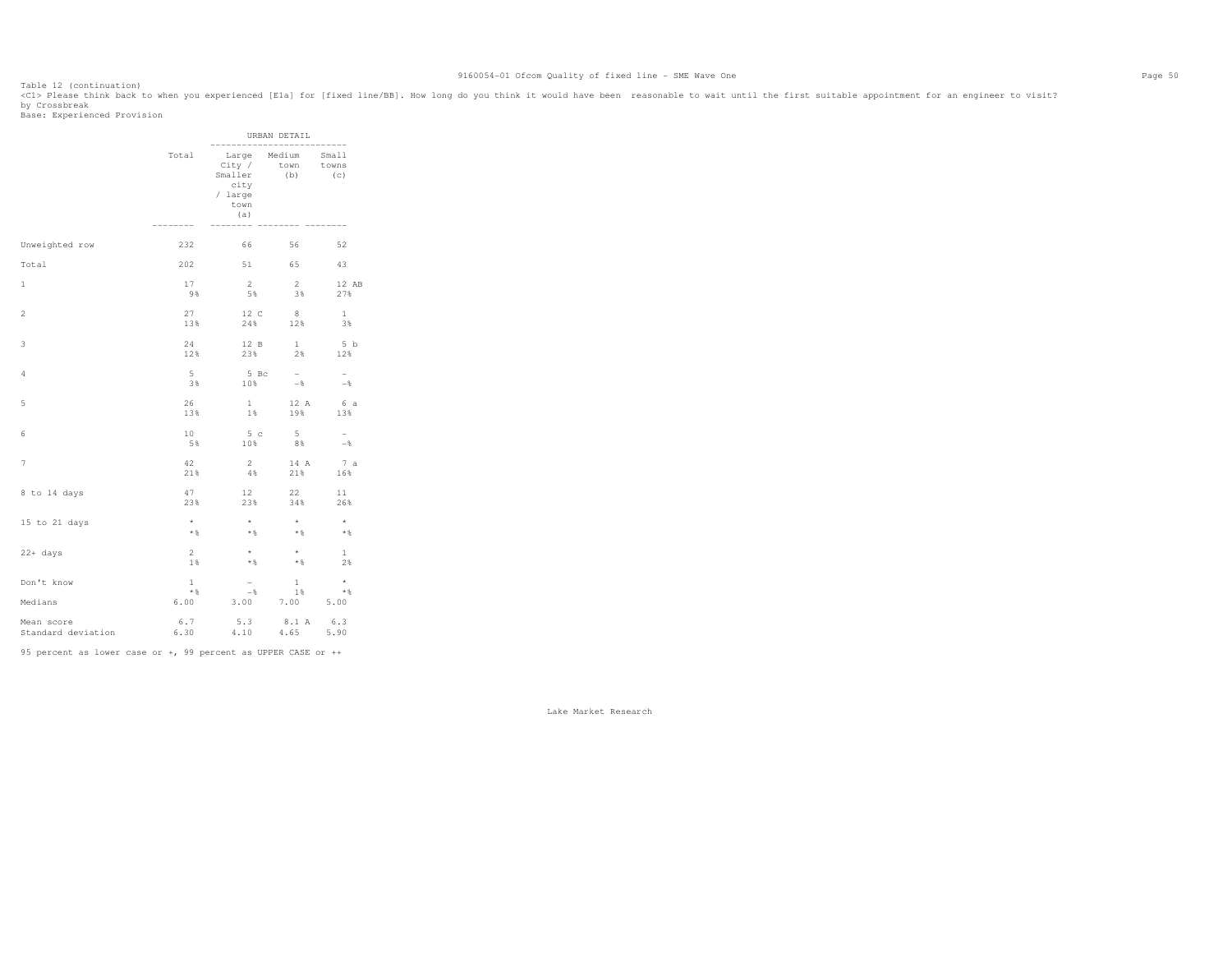Table 13<br><Cl> Firstly, your business wants to install a new fixed line broadband service or landline service,<br>-- The service of the contract of the contract of the contract of the contract of the contract of the contract

so you contact your communications provider to set this up. They advise you that an engineer will need<br>to come out to your house/premises in order to activate the line. How long do you think is a reasonable wait for the ea

by Crossbreak<br>Base: Hypothetical Provision

|                |                       |                                            | NUMBER OF EMPLOYEES                                          |                                            |                                 |                                 | NUMBER OF EMPLOYEES                        |                                            |                                            |                                 | NUMBER<br>OF EM<br>PLOYEES<br>--------                                       | NUMBER OF<br>EMPLOYEES<br>----------------- |                         | NO.of Sites                     | --------                                   | ------------------              | JOB TITLE                                                         |                   |
|----------------|-----------------------|--------------------------------------------|--------------------------------------------------------------|--------------------------------------------|---------------------------------|---------------------------------|--------------------------------------------|--------------------------------------------|--------------------------------------------|---------------------------------|------------------------------------------------------------------------------|---------------------------------------------|-------------------------|---------------------------------|--------------------------------------------|---------------------------------|-------------------------------------------------------------------|-------------------|
|                | Total                 | (a)                                        | 1 to 4 1 to 9 10 to 49<br>(b)<br>--------- --------- ------- | (c)                                        | $50$ to<br>249<br>(d)           | $\mathbf{1}$<br>(a)             | (b)                                        | (C)                                        | 2 to 4 5 to 9 10 to 19 20 to 49<br>(d)     | (e)                             | Up to<br>and in<br>cluding<br>$10$ em<br>ployees<br>(h)<br>$- - - - - - - -$ | 1 to 9<br>(a)<br>--------- --------         | 10 to<br>249<br>(C)     | (a)<br>--------- --------       | $12$ to $3$<br>(b)                         | Owner/MD                        | Senior<br>(a) Manager finance<br>(d)<br>--------- -------- ------ | Other<br>(e)      |
| Unweighted row | 758                   | 321                                        | 483                                                          | 185                                        | 90                              | 145                             | 176                                        | 162                                        | 92                                         | 93                              | 514                                                                          | 483                                         | 275                     | 621                             | 100                                        | 373                             | 68                                                                | 55                |
| Total          | 776                   | 711                                        | 745                                                          | 27                                         | $\overline{4}$                  | 355                             | 356                                        | 34                                         | 12                                         | 15                              | 749                                                                          | 745                                         | 31                      | 731                             | 36                                         | 576                             | 22                                                                | 29                |
| None           | $\star$<br>$*$        | $\overline{\phantom{a}}$<br>$-\frac{6}{6}$ | $\overline{\phantom{a}}$<br>$-$                              | $*$ AB<br>2%                               | $\overline{\phantom{a}}$<br>$-$ | $\overline{\phantom{0}}$<br>$-$ | $\overline{\phantom{a}}$<br>$-\frac{6}{6}$ | $\overline{\phantom{a}}$<br>$-\frac{6}{6}$ | $\overline{\phantom{a}}$<br>$-\frac{6}{6}$ | $*$ ABc<br>3%                   | $\overline{\phantom{a}}$<br>$-\frac{6}{6}$                                   | $\overline{\phantom{a}}$<br>$-\frac{6}{6}$  | $* A$<br>1%             | $\overline{\phantom{a}}$<br>$-$ | $\overline{\phantom{a}}$<br>$-\frac{6}{5}$ | $\overline{\phantom{a}}$<br>$-$ | $\overline{\phantom{a}}$<br>$-\frac{6}{6}$                        | $-\frac{6}{5}$    |
|                | 98                    | 88                                         | 93                                                           | 5 ab                                       | $\star$                         | 48                              | 41                                         | 5                                          | 2                                          | 3 <sub>b</sub>                  | 94                                                                           | 93                                          | 5a                      | 97 B                            | $\mathbf{1}$                               | 73                              | 7 AF                                                              | 7 a               |
|                | 13%                   | 12%                                        | 12%                                                          | 19%                                        | 11%                             | 13%                             | 11%                                        | 14%                                        | 17%                                        | 20%                             | 12%                                                                          | 12%                                         | 18%                     | 13%                             | 3%                                         | 13%                             | 33%                                                               | 24%               |
|                | 177                   | 170 CD                                     | 174 CD                                                       | $\overline{2}$                             | $\star$                         | 79 cEq                          | 91 CdEG                                    | 4 e                                        | 2 e                                        | $\mathbf{1}$                    | 175                                                                          | 174 C                                       | $\overline{\mathbf{3}}$ | 176 BC                          | $\mathbf{1}$                               | 134 d                           | $\overline{\mathbf{3}}$                                           | 11 aCD            |
|                | 23%                   | 24%                                        | 23%                                                          | 8%                                         | 10%                             | 22%                             | 26%                                        | 12%                                        | 14%                                        | 4%                              | 23%                                                                          | 23%                                         | 98                      | 24%                             | 3%                                         | 23%                             | 12%                                                               | 39%               |
|                | 112                   | 102                                        | 108                                                          | $\overline{4}$                             | $\star$                         | 46                              | 56 d                                       | $6\,$ dq                                   | $\mathbf{1}$                               | 3 dq                            | 108                                                                          | 108                                         | $\overline{4}$          | 108                             | 3                                          | 77                              | $\mathbf{1}$                                                      | 2                 |
|                | 14%                   | 14%                                        | 14%                                                          | 13%                                        | 98                              | 13%                             | 16%                                        | 18%                                        | 6%                                         | 19%                             | 14%                                                                          | 14%                                         | 13%                     | 15%                             | 8%                                         | 13%                             | 5%                                                                | 6%                |
|                | 22                    | 22                                         | 22                                                           | $\star$                                    | $^{\star}$                      | 12                              | 10                                         | $\star$                                    | $*$ C                                      | $^{\star}$                      | 22                                                                           | 22                                          | $\mathbf{1}$            | 22                              | $\mathbf{1}$                               | 22                              | $^{\star}$                                                        | $\star$           |
|                | 3%                    | 3%                                         | 3%                                                           | 2%                                         | 2%                              | 3%                              | 3%                                         | $\star$ $\,$                               | 4%                                         | $*$ &                           | 3%                                                                           | 3%                                          | 2%                      | 3%                              | 2%                                         | 4%                              | 1%                                                                | $*$ %             |
|                | 81                    | 70                                         | 75                                                           | 6 AB                                       | 1 AB                            | 38                              | 32                                         | 5                                          | 2 <sub>b</sub>                             | 4 AB                            | 76                                                                           | 75                                          | 6 A                     | 71                              | 9 Ac                                       | 57                              | <sup>1</sup>                                                      | 2                 |
|                | 10%                   | 10%                                        | 10%                                                          | 21%                                        | 20%                             | 11%                             | 9%                                         | 15%                                        | 17%                                        | 24%                             | 10%                                                                          | 10%                                         | 21%                     | 10%                             | 25%                                        | 10%                             | 7%                                                                | 6%                |
|                | $\mathbf{1}$<br>$*$ & | 1<br>$*$                                   | $\mathbf{1}$<br>$*$ &                                        | $\overline{\phantom{a}}$<br>$-\frac{6}{6}$ | $*$ ABC<br>2%                   | $\star$<br>$*$                  | $\star$<br>$*$                             | $\overline{\phantom{m}}$<br>$-\frac{6}{6}$ | $\sim$<br>$-\frac{6}{6}$                   | $\overline{\phantom{a}}$<br>$-$ | <sup>1</sup><br>$\star$ $\,$                                                 | $\mathbf{1}$<br>$*$ &                       | $\star$<br>$*$          | 1<br>$*$ %                      | $\sim$<br>$-\frac{6}{5}$                   | $\mathbf{1}$<br>$*$ &           | $\overline{\phantom{a}}$<br>$-\frac{6}{6}$                        | $-\frac{6}{5}$    |
|                | 182                   | 166                                        | 174                                                          | 7                                          | $\mathbf{1}$                    | 99                              | 68                                         | 8                                          | 4 Bef                                      | $\overline{\mathbf{3}}$         | 175                                                                          | 174                                         | 7                       | 172 C                           | 9 C                                        | 136 E                           | 8aE                                                               | <sup>1</sup>      |
|                | 23%                   | 23%                                        | 23%                                                          | 25%                                        | 17%                             | 28%                             | 19%                                        | 23%                                        | 34%                                        | 18%                             | 23%                                                                          | 23%                                         | 24%                     | 24%                             | 25%                                        | 24%                             | 36%                                                               | 4%                |
| 8 to 14 days   | 77                    | 69                                         | 74                                                           | $\overline{2}$                             | 1 bc                            | 23                              | 46                                         | 5a                                         | $\mathbf{1}$                               | <sup>1</sup>                    | 74                                                                           | 74                                          | $\overline{\mathbf{3}}$ | 59                              | 12 A                                       | 54                              | <sup>1</sup>                                                      | 6 adF             |
|                | 10%                   | 10%                                        | 10%                                                          | 9%                                         | 17%                             | 7%                              | 13%                                        | 13%                                        | 9%                                         | 9%                              | 10%                                                                          | 10%                                         | 10%                     | 8%                              | 34%                                        | 9%                              | 6%                                                                | 20%               |
| 15 to 21 days  | $\mathbf{1}$          | $\overline{\phantom{a}}$                   | $\mathbf{1}$                                                 | $^{\star}$                                 | $*$ ABC                         | $\sim$                          | $\sim$                                     | 1 AB                                       | $\sim$                                     | $^{\star}$                      | $\mathbf{1}$                                                                 | $\mathbf{1}$                                | $\star$                 | $\mathbf{1}$                    | $\star$                                    | $\mathbf{1}$                    | $\sim$                                                            | $\sim$            |
|                | $*$ %                 | $-\frac{6}{6}$                             | $*$ &                                                        | $\star$ $\,$                               | 4%                              | $-\frac{6}{5}$                  | $-$                                        | 3%                                         | $-\frac{6}{6}$                             | $*$ &                           | $*$ &                                                                        | $*$ &                                       | 1%                      | $\star$ $\,$                    | $*$                                        | $*$ &                           | $-$                                                               | $-\frac{6}{5}$    |
| 22+ days       | 12                    | 11                                         | 11                                                           | $\mathbf{1}$                               | $*$ ABc                         | $5 -$                           | 6                                          | 1                                          | $\star$                                    | $\star$                         | 11                                                                           | 11                                          | 1                       | 12                              | $\star$                                    | 10                              | $\overline{\phantom{a}}$                                          | $\star$           |
|                | 2%                    | 2%                                         | 2%                                                           | 2%                                         | 7%                              | 1%                              | 2%                                         | 2%                                         | $*$ &                                      | 3%                              | 2%                                                                           | 2%                                          | 3%                      | 2%                              | $*$ &                                      | 2%                              | $-\frac{6}{6}$                                                    | 2%                |
| Don't know     | 12                    | 12                                         | 12                                                           | $\overline{\phantom{a}}$                   | $*$ C                           | 6                               | 6                                          | $\star$                                    | $\overline{\phantom{a}}$                   | $\sim$                          | 12                                                                           | 12                                          | $\star$                 | 12                              | $\overline{\phantom{a}}$                   | 12                              | $\overline{\phantom{a}}$                                          | $\star$           |
|                | 2%                    | 2%                                         | 2%                                                           | $-\frac{6}{9}$                             | 2%                              | 2%                              | 2%                                         | $*$                                        | $-\frac{6}{6}$                             | $-$ 8                           | 2%                                                                           | 2%                                          | $*$                     | 2%                              | $-\frac{6}{9}$                             | 2%                              | $-\frac{6}{6}$                                                    | $*$ $\frac{6}{5}$ |
| Medians        | 3.00                  | 3.00                                       | 3.00                                                         | 5.00                                       | 5.00                            | 4.00                            | 3.00                                       | 5.00                                       | 5.00                                       | 5.00                            | 3.00                                                                         | 3.00                                        | 5.00                    | 3.00                            | 7.00                                       | 3.00                            | 4.00                                                              | 2.00              |

95 percent as lower case or +, 99 percent as UPPER CASE or ++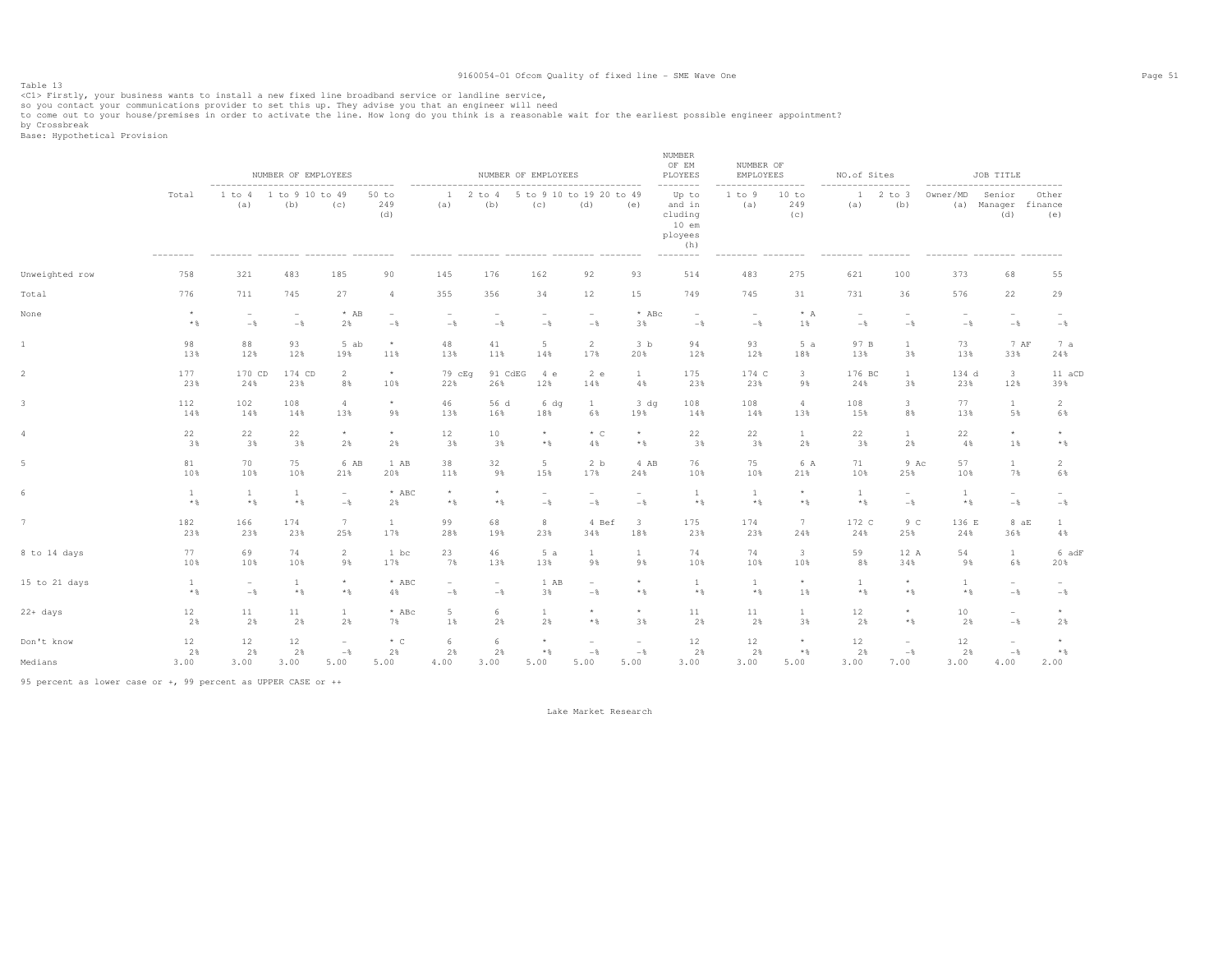Table 13 (continuation)<br><C1> Firstly, your business wants to install a new fixed line broadband service or landline service,

so you contact your communications provider to set this up. They advise you that an engineer will need<br>to come out to your house/premises in order to activate the line. How long do you think is a reasonable wait for the ea

by Crossbreak<br>Base: Hypothetical Provision

|                                  |                 | --------------------------------------     | NUMBER OF EMPLOYEES  |             |                     |             |                   | NUMBER OF EMPLOYEES             |             |             | NUMBER<br>OF EM<br>PLOYEES                                          | NUMBER OF<br>EMPLOYEES                           |                     | NO.of Sites<br>------------------ |                   |                 | JOB TITLE<br>---------------------------- |                         |
|----------------------------------|-----------------|--------------------------------------------|----------------------|-------------|---------------------|-------------|-------------------|---------------------------------|-------------|-------------|---------------------------------------------------------------------|--------------------------------------------------|---------------------|-----------------------------------|-------------------|-----------------|-------------------------------------------|-------------------------|
|                                  | Total           | to 4<br>(a)                                | to 9 10 to 49<br>(b) | (C)         | 50 to<br>249<br>(d) | (a)         | $2$ to $4$<br>(b) | 5 to 9 10 to 19 20 to 49<br>(C) | (d)         | (e)         | --------<br>Up to<br>and in<br>cluding<br>$10$ em<br>ployees<br>(h) | . _ _ _ _ _ _ _ _ _ _ _ _ _ _ _ _<br>to 9<br>(a) | 10 to<br>249<br>(c) | (a)                               | $2$ to $3$<br>(b) | Owner/MD<br>(a) | Senior<br>Manager<br>(d)                  | Other<br>finance<br>(e) |
| Unweighted row                   | --------<br>758 | --------- -------- -------- -------<br>321 | 483                  | 185         | 90                  | 145         | 176               | 162                             | 92          | 93          | --------<br>514                                                     | --------- -------<br>483                         | 275                 | --------- --------<br>621         | 100               | 373             | --------- -------- -------<br>68          | 55                      |
|                                  |                 |                                            |                      |             |                     |             |                   |                                 |             |             |                                                                     |                                                  |                     |                                   |                   |                 |                                           |                         |
| Total                            | 776             | 711                                        | 745                  | 27          | 4                   | 355         | 356               | 34                              | 12          | 15          | 749                                                                 | 745                                              | 31                  | 731                               | 36                | 576             | 22                                        | 29                      |
| Mean score<br>Standard deviation | 5.3<br>5.45     | 5.2<br>5.43                                | 5.2<br>5.46          | 5.2<br>4.52 | 8.4 ABC<br>10.04    | 4.9<br>4.43 | 5.4<br>6.27       | 6.4<br>5.95                     | 5.1<br>3.59 | 5.2<br>5.24 | 5.2<br>5.44                                                         | 5.2<br>5.46                                      | 5.6<br>5.38         | 5.1<br>5.47                       | 7.4 A<br>3.68     | 5.3<br>5.76     | 4.5<br>3.63                               | 5.0<br>5.80             |

95 percent as lower case or +, 99 percent as UPPER CASE or ++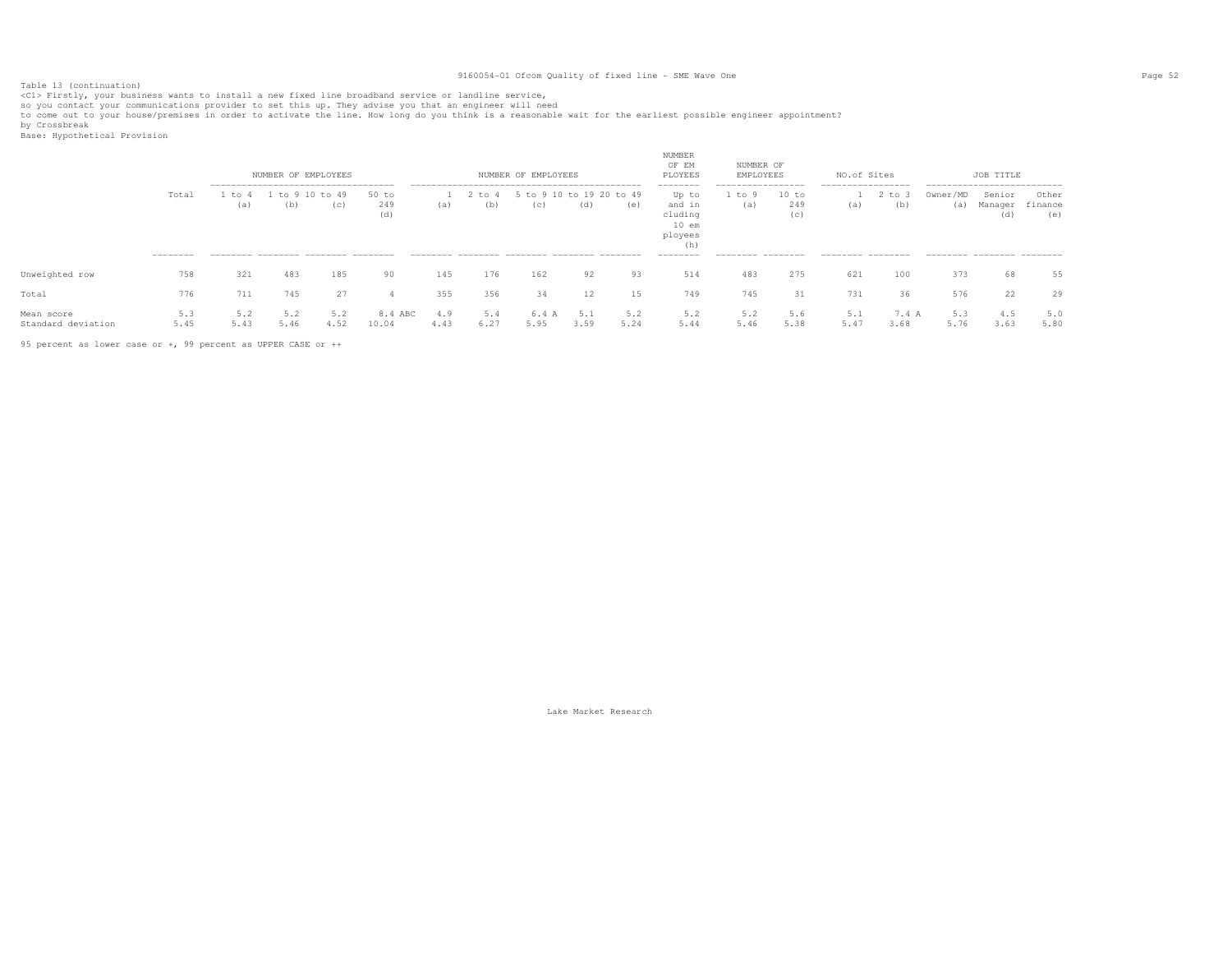Table 13 (continuation)<br><C1> Firstly, your business wants to install a new fixed line broadband service or landline service,

so you contact your communications provider to set this up. They advise you that an engineer will need<br>to come out to your house/premises in order to activate the line. How long do you think is a reasonable wait for the ea

by Crossbreak<br>Base: Hypothetical Provision

|                |                       |                                            |                                                                    | INDUSTRY SECTOR                 |                                                                                                                                                                                                   |                                   | SECTOR                                      |                                   |                                                | REGION                                     |                                          |                                      | NATION                                   |                                                        |                                            |                                  | URBANITY            |                                            |                     |
|----------------|-----------------------|--------------------------------------------|--------------------------------------------------------------------|---------------------------------|---------------------------------------------------------------------------------------------------------------------------------------------------------------------------------------------------|-----------------------------------|---------------------------------------------|-----------------------------------|------------------------------------------------|--------------------------------------------|------------------------------------------|--------------------------------------|------------------------------------------|--------------------------------------------------------|--------------------------------------------|----------------------------------|---------------------|--------------------------------------------|---------------------|
|                | Total<br>$----------$ | Primary<br>(a)                             | ---------------------<br>Retail Services<br>/ Wh<br>olesale<br>(b) |                                 | . <u>.</u><br>Go<br>(c) vernment sector,<br>(i)<br>ncluding cluding<br>central,<br>local, arities,<br>ed NGOs,<br>ucation quangos,<br>and not for<br>health) profits<br>(d)<br>--------- -------- | Third<br>in<br>ch<br>etc<br>(e)   | $- - - - - - -$<br>Private<br>sector<br>(a) | ------<br>Third<br>(C)            | ------------<br>Wales Scotland Northern<br>(j) | (k) Ireland                                | ------------<br>(1)<br>$- - - - - - - -$ | ------------------<br>England<br>(a) | (b)<br>_________ ________ _______ ______ | . <u>.</u> .<br>Wales Scotland Northern<br>(c) Ireland | (d)                                        | ----------------<br>Urban<br>(a) | Rural<br>(b)        | Remote<br>Rural<br>(C)                     | All<br>Rural<br>(d) |
| Unweighted row | 758                   | 166                                        | 183                                                                | 241                             | 65                                                                                                                                                                                                | 103                               | 618                                         | 103                               | 163                                            | 162                                        | 163                                      | 270                                  | 163                                      | 162                                                    | 163                                        | 539                              | 139                 | 80                                         | 219                 |
| Total          | 776                   | 162                                        | 206                                                                | 229                             | 55                                                                                                                                                                                                | 123                               | 641                                         | 123                               | 30                                             | 54                                         | 19                                       | 674                                  | 30                                       | 54                                                     | 19                                         | 561                              | 179                 | 36                                         | 215                 |
| None           | $\star$<br>$*$ &      | $\overline{\phantom{a}}$<br>$-\frac{6}{5}$ | $\overline{\phantom{a}}$<br>$-$                                    | $\star$<br>$*$ &                | $\overline{\phantom{a}}$<br>$-\frac{6}{6}$                                                                                                                                                        | $\overline{\phantom{a}}$<br>$-\,$ | $\star$<br>$*$ &                            | $\overline{\phantom{a}}$<br>$-$ 8 | $\overline{\phantom{a}}$<br>$-$                | $\overline{\phantom{a}}$<br>$-\frac{6}{5}$ | $\overline{\phantom{a}}$<br>$-\,$        | $\star$<br>$\star$ $\,$              | $\sim$<br>$-$                            | $\overline{\phantom{a}}$<br>$-$                        | $\overline{\phantom{a}}$<br>$-$            | $*$ &                            | $-\frac{6}{5}$      | $\overline{\phantom{a}}$<br>$-\frac{6}{6}$ | $-\frac{6}{9}$      |
|                | 98                    | 15                                         | $38$ ac                                                            | 24                              | 8                                                                                                                                                                                                 | 13                                | 78                                          | 13                                | 6                                              | 9                                          | $\overline{\mathbf{3}}$                  | 81                                   | 6 a                                      | -9                                                     | $\overline{\mathbf{3}}$                    | 70                               | 26                  | $\overline{2}$                             | 28                  |
|                | 13%                   | 98                                         | 19%                                                                | 11%                             | 14%                                                                                                                                                                                               | 11%                               | 12%                                         | 11%                               | 19%                                            | 17%                                        | 14%                                      | 12%                                  | 19%                                      | 17%                                                    | 14%                                        | 12%                              | 15%                 | 6%                                         | 13%                 |
|                | 177                   | 37                                         | 43                                                                 | 53                              | 16                                                                                                                                                                                                | 27                                | 149 b                                       | 27 <sub>b</sub>                   | 5 h                                            | 8 h                                        | 6 HJK                                    | 159 c                                | $5\phantom{.}$                           | 8                                                      | 6 BC                                       | 135 C                            | 39 c                | $\mathbf{3}$                               | 42 c                |
|                | 23%                   | 23%                                        | 21%                                                                | 23%                             | 30%                                                                                                                                                                                               | 22%                               | 23%                                         | 22%                               | 16%                                            | 14%                                        | 30%                                      | 24%                                  | 16%                                      | 14%                                                    | 30%                                        | 24%                              | 22%                 | 8%                                         | 19%                 |
|                | 112                   | 25                                         | 34                                                                 | 28                              | 7                                                                                                                                                                                                 | 17                                | 93                                          | 17                                | 5 E                                            | 7 E                                        | 4 E                                      | 96                                   | 5                                        | $7\phantom{.0}$                                        | 4                                          | 101 BCD                          | 10                  | $\mathbf{1}$                               | 11                  |
|                | 14%                   | 16%                                        | 16%                                                                | 12%                             | 14%                                                                                                                                                                                               | 14%                               | 14%                                         | 14%                               | 16%                                            | 13%                                        | 19%                                      | 14%                                  | 16%                                      | 13%                                                    | 19%                                        | 18%                              | 5%                  | 4%                                         | 5%                  |
|                | 22                    | 6 b                                        | $\mathbf{1}$                                                       | $5 -$                           | 5 BC                                                                                                                                                                                              | 5 b                               | 17                                          | -5                                | $\star$                                        | $\mathbf{1}$                               | 1 chj                                    | 21                                   | $\star$                                  | <sup>1</sup>                                           | 1 b                                        | 17                               | $5 -$               | $^\star$                                   | 6                   |
|                | 3%                    | 4%                                         | $\star$ $\,$                                                       | 2%                              | 9%                                                                                                                                                                                                | 4%                                | 3%                                          | 4%                                | $\star$ $\,$                                   | 1%                                         | 3%                                       | 3%                                   | $\star$ $\,$                             | 1%                                                     | 3%                                         | 3%                               | 3%                  | $\star$ $\,$                               | 3%                  |
|                | 81                    | 15                                         | $27$ dE                                                            | 34 DE                           | 1                                                                                                                                                                                                 | 4                                 | 77 C                                        | 4                                 | 4 G                                            | 9 G                                        | 2 G                                      | 67                                   | $\overline{4}$                           | 9a                                                     | 2                                          | 46                               | 31 A                | 4                                          | 35 A                |
|                | 10%                   | 9%                                         | 13%                                                                | 15%                             | 3%                                                                                                                                                                                                | 3%                                | 12%                                         | 3%                                | 13%                                            | 16%                                        | 11%                                      | 10%                                  | 13%                                      | 16%                                                    | 11%                                        | 8%                               | 18%                 | 11%                                        | 16%                 |
|                | $\mathbf{1}$<br>$*$ % | 1<br>$*$                                   | $\star$<br>$*$ &                                                   | $\overline{\phantom{a}}$<br>$-$ | $\overline{\phantom{a}}$<br>$-$                                                                                                                                                                   | $\overline{\phantom{a}}$<br>$-$   | $\mathbf{1}$<br>$*$ %                       | $\overline{\phantom{0}}$<br>$-$   | 1 hk<br>3%                                     | $\overline{\phantom{a}}$<br>$-$            | $\sim$<br>$-\frac{6}{6}$                 | $^{\star}$<br>$*$ &                  | 1 Ac<br>3%                               | $\overline{\phantom{a}}$<br>$-$ 8                      | $\overline{\phantom{a}}$<br>$-\frac{6}{6}$ | $-$ %                            | $^{\star}$<br>$*$ & | 1 Ab<br>2%                                 | 1<br>$\star$ $\,$   |
|                | 182                   | 37                                         | 51                                                                 | 46                              | 16                                                                                                                                                                                                | 31                                | 150                                         | 31                                | 8q                                             | 14q                                        | $\overline{\mathbf{3}}$                  | 157                                  | 8                                        | 14                                                     | $\mathbf{3}$                               | 132                              | 35                  | 15 ABD                                     | 50                  |
|                | 23%                   | 23%                                        | 25%                                                                | 20%                             | 29%                                                                                                                                                                                               | 25%                               | 23%                                         | 25%                               | 26%                                            | 25%                                        | 17%                                      | 23%                                  | 26%                                      | 25%                                                    | 17%                                        | 23%                              | 19%                 | 43%                                        | 23%                 |
| 8 to 14 days   | 77                    | 23 BD                                      | 7                                                                  | 26 Bd                           | <sup>1</sup>                                                                                                                                                                                      | 20 BD                             | 57                                          | $20$ ab                           | <sup>1</sup>                                   | 6                                          | $\mathbf{1}$                             | 69                                   | $\mathbf{1}$                             | 6                                                      | $\mathbf{1}$                               | 51                               | 22                  | $\overline{4}$                             | 26                  |
|                | 10%                   | 14%                                        | 3%                                                                 | 11%                             | 1%                                                                                                                                                                                                | 16%                               | 9%                                          | 16%                               | 5%                                             | 11%                                        | 5%                                       | 10%                                  | 5%                                       | 11%                                                    | 5%                                         | 9%                               | 12%                 | 11%                                        | 12%                 |
| 15 to 21 days  | $\mathbf{1}$          | $\star$                                    | $\star$                                                            | 1                               | $\overline{\phantom{0}}$                                                                                                                                                                          | $\overline{\phantom{a}}$          | 1                                           | $\overline{a}$                    | $\star$                                        | $\overline{\phantom{m}}$                   | $\overline{\phantom{a}}$                 | 1                                    | $\star$                                  | $\overline{\phantom{a}}$                               | $\overline{\phantom{a}}$                   | 1                                | $\star$             | $\star$                                    | $\star$             |
|                | $*$ %                 | $*$                                        | $\star$ $\,$                                                       | 1%                              | $-$                                                                                                                                                                                               | $-$                               | $\star$ $\,$                                | $-$                               | $*$                                            | $-\frac{6}{5}$                             | $-$                                      | $\star$ $\,$                         | $*$ &                                    | $-$ 8                                                  | $-\frac{6}{6}$                             | $*$ &                            | $*$ %               | $*$                                        | $\star$ $\,$        |
| 22+ days       | 12                    | $\overline{2}$                             | 5                                                                  | 5                               | $_{\star}$                                                                                                                                                                                        | $\star$                           | 12                                          | $\star$                           | $\star$                                        | $\star$                                    | $\star$                                  | 12                                   | $\star$                                  | $\star$                                                | $\star$                                    | 7                                | 5                   | $\star$                                    | 6                   |
|                | 2%                    | 1%                                         | 3%                                                                 | 2%                              | $*$ $\frac{6}{3}$                                                                                                                                                                                 | $\star$ $\,$                      | 2%                                          | $*$ &                             | 1%                                             | $*$ %                                      | $*$ &                                    | 2%                                   | 1%                                       | $*$ &                                                  | $\star$ $\,$                               | 1%                               | 3%                  | 1%                                         | 3%                  |

95 percent as lower case or +, 99 percent as UPPER CASE or ++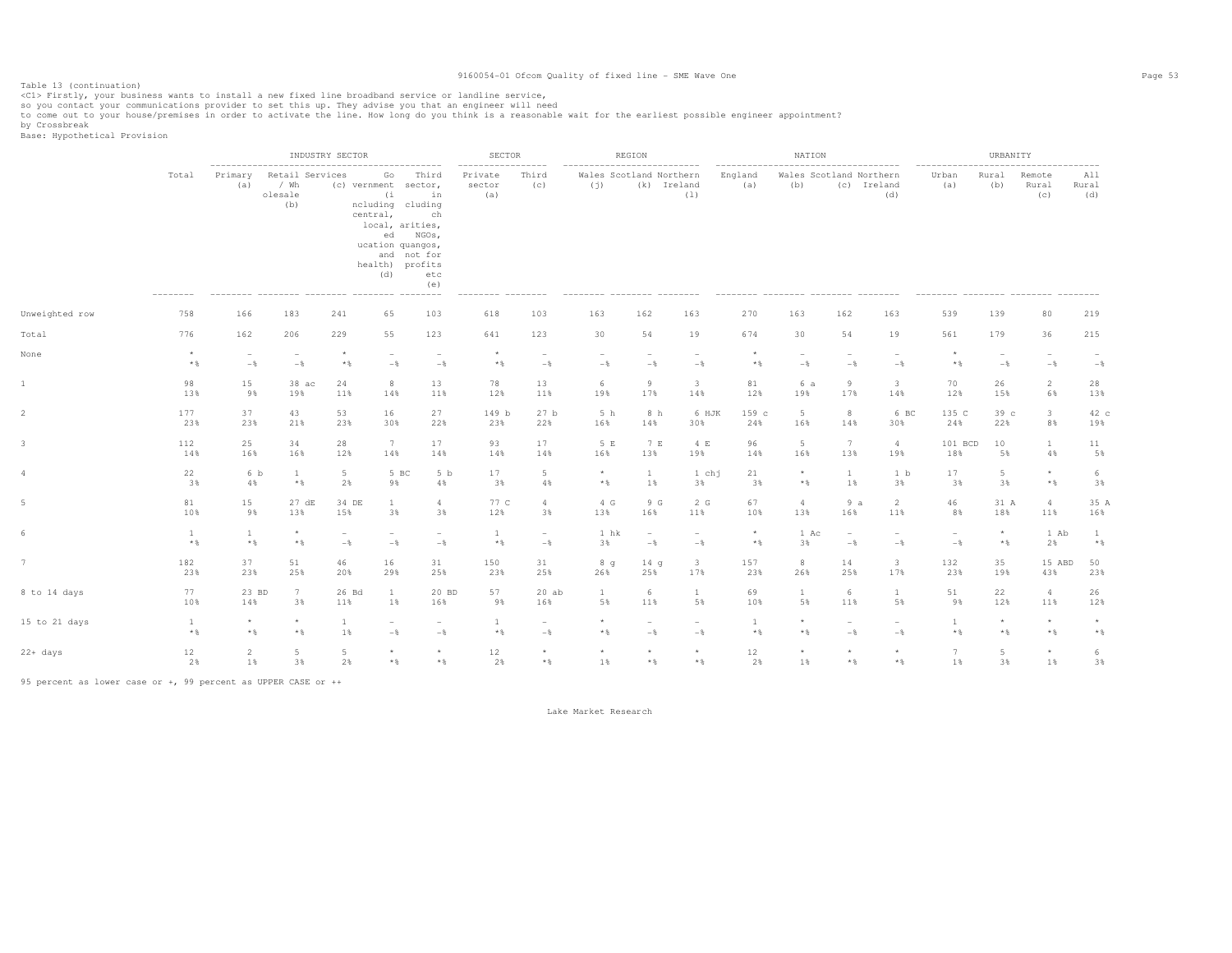Table 13 (continuation)<br><C1> Firstly, your business wants to install a new fixed line broadband service or landline service,

so you contact your communications provider to set this up. They advise you that an engineer will need<br>to come out to your house/premises in order to activate the line. How long do you think is a reasonable wait for the ea

by Crossbreak<br>Base: Hypothetical Provision

|                                  |                    | INDUSTRY SECTOR |                                           |               |                                                                                                                              |                                                                    | SECTOR                                                              |                  |                                                                                              | REGION         |                 |                                                        | NATION                         |               |                |                                                                                               | URBANITY          |                        |                     |  |
|----------------------------------|--------------------|-----------------|-------------------------------------------|---------------|------------------------------------------------------------------------------------------------------------------------------|--------------------------------------------------------------------|---------------------------------------------------------------------|------------------|----------------------------------------------------------------------------------------------|----------------|-----------------|--------------------------------------------------------|--------------------------------|---------------|----------------|-----------------------------------------------------------------------------------------------|-------------------|------------------------|---------------------|--|
|                                  | Total<br>--------- | Primary<br>(a)  | Retail Services<br>/ Wh<br>olesale<br>(b) | (c)           | Go<br>vernment<br>( i<br>ncluding cluding<br>central,<br>local, arities,<br>ed<br>ucation quangos,<br>health) profits<br>(d) | Third<br>sector,<br>in<br>ch<br>NGOs,<br>and not for<br>etc<br>(e) | -----------------<br>Private<br>sector<br>(a)<br>--------- -------- | Third<br>(c)     | ---------------------------<br>Wales Scotland Northern<br>(j)<br>--------- -------- -------- | (k)            | Ireland<br>(1)  | England<br>(a)<br>--------- -------- ------- --------- | Wales Scotland Northern<br>(b) | (C)           | Ireland<br>(d) | --------------------------------------<br>Urban<br>(a)<br>--------- -------- -------- ------- | Rural<br>(b)      | Remote<br>Rural<br>(C) | All<br>Rural<br>(d) |  |
| Unweighted row                   | 758                | 166             | 183                                       | 241           | 65                                                                                                                           | 103                                                                | 618                                                                 | 103              | 163                                                                                          | 162            | 163             | 270                                                    | 163                            | 162           | 163            | 539                                                                                           | 139               | 80                     | 219                 |  |
| Total                            | 776                | 162             | 206                                       | 229           | 55                                                                                                                           | 123                                                                | 641                                                                 | 123              | 30                                                                                           | 54             | 19              | 674                                                    | 30                             | 54            | 19             | 561                                                                                           | 179               | 36                     | 215                 |  |
| Don't know<br>Medians            | 12<br>2%<br>3.00   | $*$ &<br>4.00   | 3.00                                      | 5.00          | $*$<br>3.00                                                                                                                  | 5 ab<br>4%<br>4.00                                                 | 1%<br>3.00                                                          | 5a<br>4%<br>4.00 | 1%<br>3.00                                                                                   | 2%<br>5.00     | *<br>1%<br>3.00 | 10<br>2%<br>3.00                                       | 1%<br>3.00                     | 2%<br>5.00    | $1\%$<br>3.00  | $*$<br>3.00                                                                                   | 5 A<br>3%<br>5.00 | 5 ABD<br>14%<br>7.00   | 10 A<br>5%<br>5.00  |  |
| Mean score<br>Standard deviation | 5.3<br>5.45        | 5.4 d<br>4.56   | 5.1<br>7.20                               | 5.5 d<br>5.31 | 3.8<br>2.46                                                                                                                  | 5.4 D<br>4.10                                                      | 5.3 B<br>5.69                                                       | 5.4 B<br>4.10    | 4.7 il<br>4.37                                                                               | 5.0 IL<br>3.72 | 3.9<br>3.03     | 5.3 D<br>5.65                                          | 4.7 d<br>4.37                  | 5.0 D<br>3.72 | 3.9<br>3.03    | 5.1<br>5.46                                                                                   | 5.7<br>5.61       | 6.6 a<br>4.04          | 5.8<br>5.40         |  |

95 percent as lower case or +, 99 percent as UPPER CASE or ++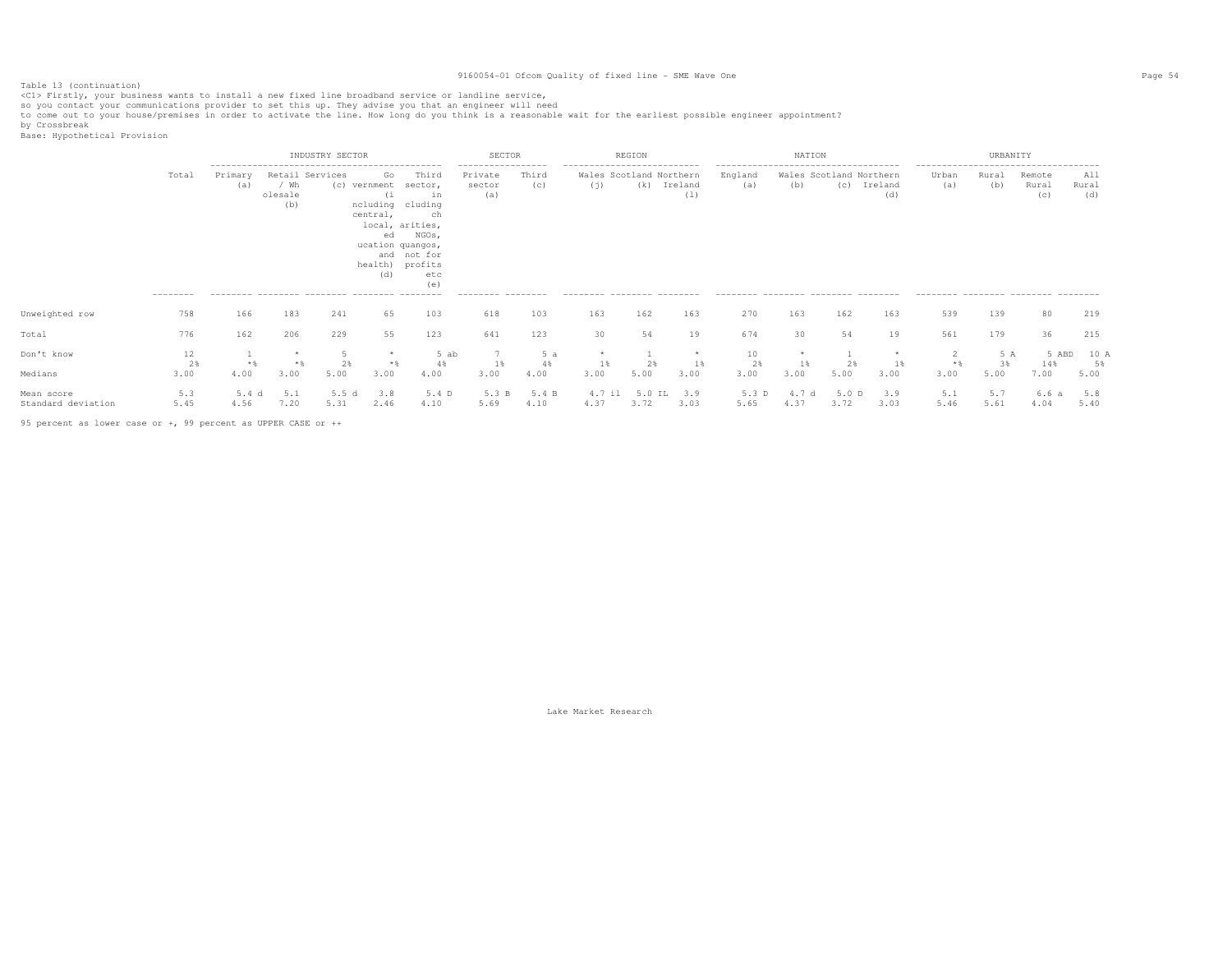Table 13 (continuation)<br><C1> Firstly, your business wants to install a new fixed line broadband service or landline service,

so you contact your communications provider to set this up. They advise you that an engineer will need<br>to come out to your house/premises in order to activate the line. How long do you think is a reasonable wait for the ea

by Crossbreak<br>Base: Hypothetical Provision

|                                             |                     |                                                                                                       | URBAN DETAIL          |                          |
|---------------------------------------------|---------------------|-------------------------------------------------------------------------------------------------------|-----------------------|--------------------------|
|                                             | Total<br>--------   | Large Medium Small<br>City / town towns<br>Smaller<br>city<br>/ large<br>town<br>(a)<br>$- - - - - -$ | (b)                   | -----------<br>(C)       |
| Unweighted row                              | 758                 | 214                                                                                                   | 166 7                 | 159                      |
| Total                                       | 776                 | 233 169 158                                                                                           |                       |                          |
| None                                        | $^{\star}$          | $\star$                                                                                               | $\sim$                | $\overline{a}$           |
|                                             | $\star$ $\,$ $\,$   | $*$ &                                                                                                 | $-8$                  | $-$ 8                    |
| 1                                           | 98                  | 40 b                                                                                                  | 14                    | 17                       |
|                                             | 13%                 | 17%                                                                                                   | 8%                    | 10%                      |
| $\overline{2}$                              | 177                 | 41                                                                                                    | 50 A                  | 44 a                     |
|                                             | 23%                 | 17%                                                                                                   | 30%                   | 28%                      |
| 3                                           | 112                 | 43 c                                                                                                  | 41 C                  | 17                       |
|                                             | 14%                 | 18%                                                                                                   | 24%                   | 11%                      |
| 4                                           | 22                  | 16 BC                                                                                                 | 1                     | $\star$                  |
|                                             | 38                  | 7%                                                                                                    | $*$ &                 | $*$                      |
| 5                                           | 81                  | 17                                                                                                    | 8                     | 21 B                     |
|                                             | 10%                 | 7%                                                                                                    | 5%                    | 13%                      |
| 6                                           | $\mathbf{1}$        | $\sim$                                                                                                | $-$                   | $ \,$                    |
|                                             | $*$                 | $-$ %                                                                                                 | $-$ %                 | $-$ %                    |
| 7                                           | 182                 | 62                                                                                                    | 40                    | 30                       |
|                                             | 23%                 | 27%                                                                                                   | 23%                   | 19%                      |
| 8 to 14 days                                | 77                  | 8                                                                                                     | 15a                   | 28 Ab                    |
|                                             | 10%                 | 3%                                                                                                    | 98                    | 18%                      |
| 15 to 21 days                               | $\mathbf{1}$        | $\mathbf{1}$                                                                                          | $\mathbf{1}$          | $\overline{\phantom{a}}$ |
|                                             | $*$ &               | $*$ &                                                                                                 | $*$ &                 | $-$                      |
| $22+$ days                                  | 12                  | 6                                                                                                     | $\star$               | $\star$                  |
|                                             | 2%                  | 3%                                                                                                    | $*$ &                 | $*$                      |
| Don't know                                  | 12                  | $\star$                                                                                               | $\star$               | $\mathbf{1}$             |
|                                             | 2%                  | $*$ $\frac{1}{6}$                                                                                     | $*$ &                 | 1%                       |
| Medians<br>Mean score<br>Standard deviation | 3.00<br>5.3<br>5.45 | 3.00<br>$5.2$<br>7.02                                                                                 | 3.00<br>$4.5$<br>3.68 | 5.00<br>5.4<br>4.28      |

95 percent as lower case or +, 99 percent as UPPER CASE or ++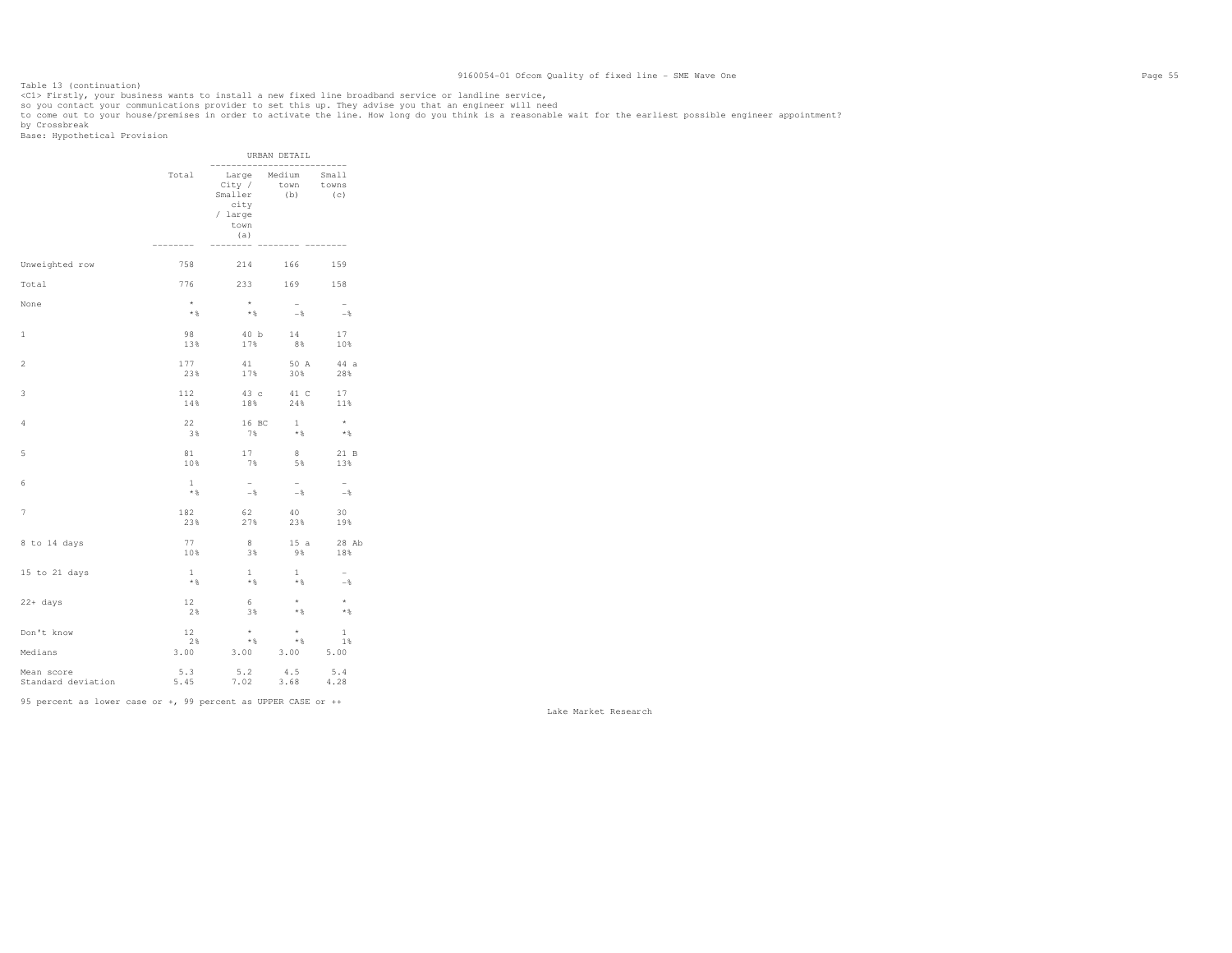Table 14<br><C2> And what would be an unacceptable length of time to wait? Please give your answer in terms of Calendar days.<br>by Crossbreak<br>Base: All respondents

|                    |            |               | NUMBER OF EMPLOYEES    |                       |                     |                     |                     | NUMBER OF EMPLOYEES                      |                       |                 |                          |                         | NUMBER<br>OF EM<br>PLOYEES<br>--------                               | NUMBER OF<br>EMPLOYEES | ------                |              | NO.of Sites          |                     |
|--------------------|------------|---------------|------------------------|-----------------------|---------------------|---------------------|---------------------|------------------------------------------|-----------------------|-----------------|--------------------------|-------------------------|----------------------------------------------------------------------|------------------------|-----------------------|--------------|----------------------|---------------------|
|                    | Total      | 1 to 4<br>(a) | 1 to 9 10 to 49<br>(b) | (c)                   | 50 to<br>249<br>(d) | $\mathbf{1}$<br>(a) | $2$ to $4$<br>(b)   | 5 to 9 10 to 19 20 to 49 50 to 99<br>(c) | (d)                   | (e)             | (f)                      | 100<br>to 249<br>(q)    | Up to<br>and in<br>cluding<br>$10$ em<br>ployees<br>(h)<br>--------- | 1 to 9<br>(a)          | 10 to<br>249<br>(c)   | -1<br>(a)    | $2$ to $3$<br>(b)    | $4+$<br>(c)         |
| Unweighted row     | 990        | 392           | 602                    | 255                   | 133                 | 167                 | 225                 | 210                                      | 124                   | 131             | 70                       | 63                      | 645                                                                  | 602                    | 388                   | 793          | 142                  | 55                  |
| Total              | 978        | 888           | 935                    | 37                    | 6                   | 392                 | 496                 | 47                                       | 16                    | 21              | $\overline{\mathbf{3}}$  | $\overline{\mathbf{3}}$ | 941                                                                  | 935                    | 43                    | 916          | 52                   | 10                  |
| $\overline{2}$     | 60         | 52            | 56                     | 4 aB                  | $\star$             | 24                  | 29                  | $\mathbf{3}$                             | <sup>1</sup>          | 3 ab            | $^{\star}$               | $\star$                 | 56                                                                   | 56                     | 5 A                   | 59           | $\overline{c}$       | $\star$             |
|                    | 6%         | 6%            | 6%                     | 11%                   | 8%                  | 6%                  | 6%                  | 7%                                       | 9%                    | 12%             | 11%                      | 4%                      | 6%                                                                   | 6%                     | 10%                   | 6%           | 3%                   | 1%                  |
| $\mathbf{3}$       | 98<br>10%  | 90<br>10%     | 94<br>10%              | $\overline{4}$<br>11% | $^\star$<br>6%      | 60 BcEf<br>15%      | 30<br>6%            | $\overline{4}$<br>8%                     | 19%                   | 3 BCEFq 1<br>4% | $^{\star}$<br>4%         | $\star$<br>7%           | 95<br>10%                                                            | 94<br>10%              | $\overline{4}$<br>10% | 96 B<br>10%  | $\overline{2}$<br>3% | $\mathbf{1}$<br>6%  |
| $\overline{4}$     | 32         | 30            | 32                     | $\mathbf{1}$          | $^\star$            | 12                  | 18                  | $\mathbf{1}$                             | $\star$               | $\mathbf{1}$    | $\star$                  | $* d$                   | 32                                                                   | 32                     | $\mathbf{1}$          | 32           | <sup>1</sup>         | $\sim$              |
|                    | 3%         | 3%            | 3%                     | 2%                    | 2%                  | 3%                  | 4%                  | 3%                                       | $\star$ $\,$          | 3%              | $\star$ $\,$             | 3%                      | 3%                                                                   | 3%                     | 2%                    | 3%           | 1%                   | $-$                 |
| 5                  | 49         | 46            | 47                     | $\overline{2}$        | $\star$             | 12                  | 34 C                | $\star$                                  | $\mathbf{1}$          | 1 <sup>C</sup>  | $\star$                  | $\star$                 | 47                                                                   | 47                     | $\overline{2}$        | 47           | $\mathbf{1}$         | 1 <sub>b</sub>      |
|                    | 5%         | 5%            | 5%                     | 5%                    | 1%                  | 3%                  | 7%                  | 1%                                       | 3%                    | 7%              | 1%                       | $1\%$                   | 5%                                                                   | 5%                     | 5%                    | 5%           | 2%                   | 9%                  |
| 6                  | 37         | 35            | 36                     | $\mathbf{1}$          | $\star$             | 13                  | 22                  | $\mathbf{1}$                             | <sup>1</sup>          | $\mathbf{1}$    | $^{\star}$               | $*$ c                   | 36                                                                   | 36                     | $\overline{2}$        | 31           | 6 Ac                 | $\star$             |
|                    | 4%         | 4%            | 4%                     | 4%                    | 5%                  | 3%                  | 4%                  | 2%                                       | 4%                    | 4%              | 3%                       | 7%                      | 4%                                                                   | 4%                     | 4%                    | 3%           | 12%                  | 2%                  |
| $7\phantom{.0}$    | 157        | 146 D         | 152 D                  | $\overline{4}$        | $\star$             | 46                  | 100 aefG            | 6 q                                      | $\overline{2}$        | $\overline{2}$  | $\star$                  | $\star$                 | 153                                                                  | 152 c                  | $\overline{4}$        | 156 BC       | <sup>1</sup>         | $\star$             |
|                    | 16%        | 16%           | 16%                    | 11%                   | 6%                  | 12%                 | 20%                 | 13%                                      | 12%                   | 10%             | 8%                       | $4\%$                   | 16%                                                                  | 16%                    | 10%                   | 17%          | 2%                   | 1%                  |
| 8 to 14 days       | 306<br>31% | 279<br>31%    | 296c<br>32%            | 9<br>25%              | 2<br>27%            | 38%                 | 150 BdEg 129<br>26% | $17$ be<br>36%                           | $\overline{4}$<br>26% | $5 -$<br>24%    | 1<br>30%                 | -1<br>23%               | 297<br>32%                                                           | 296 с<br>32%           | 11<br>25%             | 281 c<br>31% | 24 AC<br>46%         | $\mathbf{1}$<br>15% |
| 15 to 21 days      | 102        | 93            | 97                     | $5 -$                 | $\mathbf{1}$        | 40                  | 53                  | $\overline{4}$                           | $\overline{2}$        | 2               | $\star$                  | $\star$                 | 99                                                                   | 97                     | 5                     | 96 B         | $\mathbf{1}$         | 5 AB                |
|                    | 10%        | 10%           | 10%                    | 13%                   | 11%                 | 10%                 | 11%                 | 8%                                       | 14%                   | 12%             | 13%                      | 9%                      | 10%                                                                  | 10%                    | 12%                   | 10%          | 2%                   | 55%                 |
| $22+ days$         | 124        | 105           | 115                    | 7 ab                  | 2 ABC               | 30                  | 75 a                | 10 Abd                                   | 2                     | 5 A             | 1 ABD                    | 1 ABCDE                 | 116                                                                  | 115                    | 9 A                   | 108          | 15 Ac                | 1                   |
|                    | 13%        | 12%           | 12%                    | 18%                   | 34%                 | 8%                  | 15%                 | 22%                                      | 12%                   | 22%             | 30%                      | 40%                     | 12%                                                                  | 12%                    | 20%                   | 12%          | 29%                  | 12%                 |
| Don't know         | 12         | 11            | 12                     | $^{\star}$            | $\star$             | 5                   | 6                   | $\star$                                  | $\star$               | $*$ c           | $\overline{\phantom{a}}$ | $*$ Cd                  | 12                                                                   | 12                     | $\mathbf{1}$          | 12           | $\star$              | $^{\star}$          |
|                    | 1%         | $1$ %         | 1%                     | 1%                    | 2%                  | 1%                  | 1%                  | $\star$ $\,$                             | $*$                   | 2%              | $-$                      | 3%                      | 1%                                                                   | 1%                     | 1%                    | 1%           | $1\%$                | $*$                 |
| Medians            | 8.00       | 8.00          | 8.00                   | 8.00                  | 14.00               | 8.00                | 8.00                | 10.00                                    | 8.00                  | 10.00           | 14.00                    | 15.00                   | 8.00                                                                 | 8.00                   | 8.00                  | 8.00         | 14.00                | 21.00               |
| Mean score         | 14.5       | 14.4          | 14.4                   | 14.2                  | 18.4c               | 15.1                | 13.9                | 14.9 D                                   | 11.0                  | 16.7 D          | 17.8 D                   | 19.2 bcD                | 14.4                                                                 | 14.4                   | 14.8                  | 14.0         | 21.9 A               | 17.4                |
| Standard deviation | 29.38      | 30.49         | 29.86                  | 15.94                 | 17.15               | 41.70               | 17.08               | 13.42                                    | 8.83                  | 19.73           | 18.53                    | 20.21                   | 29.76                                                                | 29.86                  | 15.96                 | 29.89        | 20.54                | 9.50                |

95 percent as lower case or +, 99 percent as UPPER CASE or ++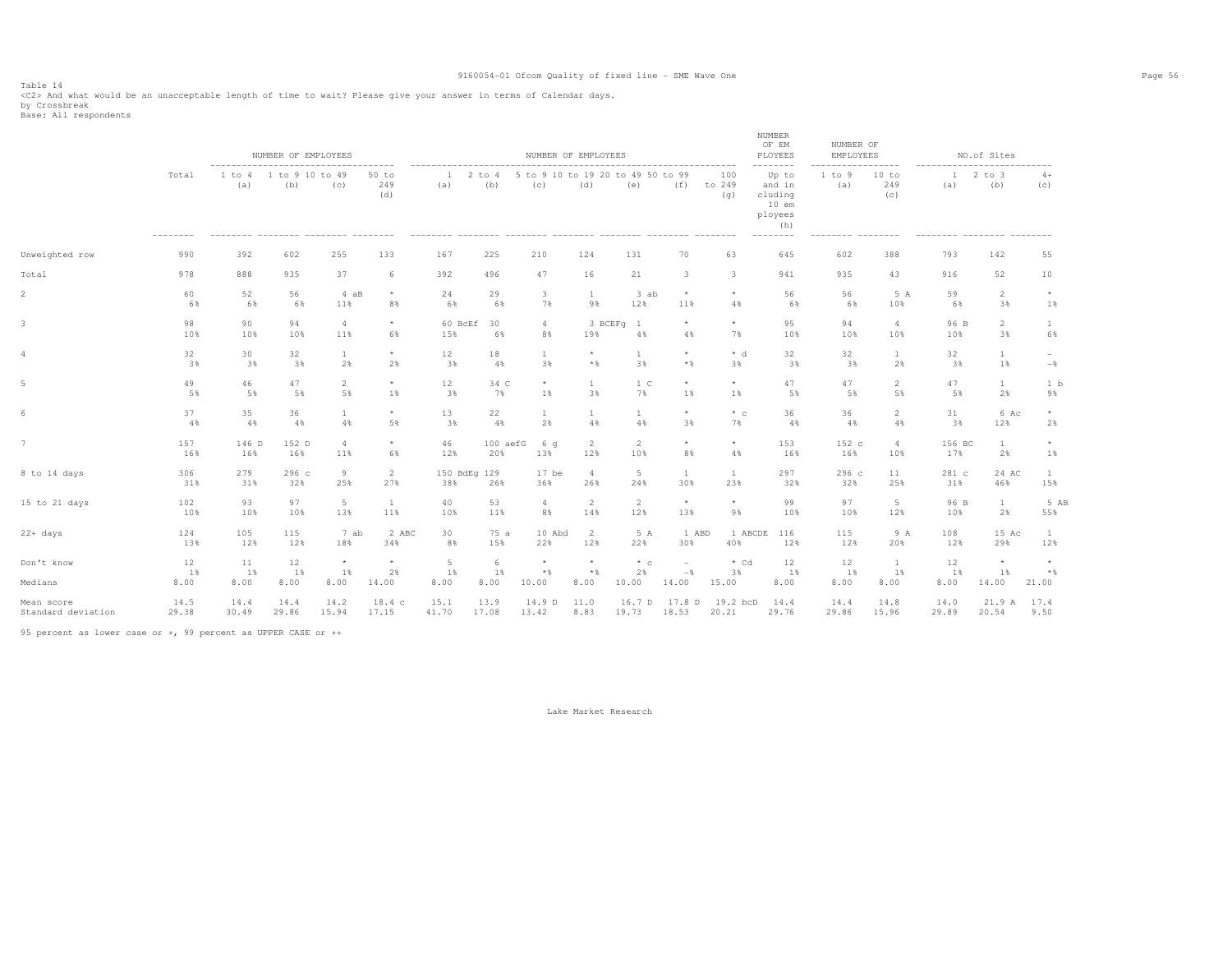Table 14 (continuation) <C2> And what would be an unacceptable length of time to wait? Please give your answer in terms of Calendar days.

by Crossbreak<br>Base: All respondents

|                    |                                   |              | JOB TITLE                            |                       |                       |                                           | INDUSTRY SECTOR |                                                                                                                                          |                                                         | <b>SECTOR</b>            |                       | REGION                         |                 |                       |                | NATION                         |                       |                       |
|--------------------|-----------------------------------|--------------|--------------------------------------|-----------------------|-----------------------|-------------------------------------------|-----------------|------------------------------------------------------------------------------------------------------------------------------------------|---------------------------------------------------------|--------------------------|-----------------------|--------------------------------|-----------------|-----------------------|----------------|--------------------------------|-----------------------|-----------------------|
|                    | Total                             | Owner/MD     | Senior<br>(a) Manager finance<br>(d) | Other<br>(e)          | Primary<br>(a)        | Retail Services<br>/ Wh<br>olesale<br>(b) |                 | Go<br>(c) vernment sector,<br>(i)<br>ncluding cluding<br>central,<br>local, arities,<br>ed<br>ucation quangos,<br>health) profits<br>(d) | Third<br>in<br>ch<br>NGOs,<br>and not for<br>etc<br>(e) | Private<br>sector<br>(a) | Third<br>(c)          | Wales Scotland Northern<br>(i) | (k) Ireland     | (1)                   | England<br>(a) | Wales Scotland Northern<br>(b) |                       | (c) Ireland<br>(d)    |
| Unweighted row     | 990                               | 478          | 88                                   | 76                    | 218                   | 231                                       | 332             | 78                                                                                                                                       | 131                                                     | 811                      | 131                   | 218                            | 208             | 201                   | 363            | 218                            | 208                   | 201                   |
| Total              | 978                               | 724          | 29                                   | 37                    | 200                   | 246                                       | 310             | 66                                                                                                                                       | 155                                                     | 804                      | 155                   | 38                             | 62              | 22                    | 855            | 38                             | 62                    | 22                    |
| $\overline{2}$     | 60<br>6%                          | 48<br>7%     | $\mathbf{1}$<br>4%                   | 6 ADf<br>17%          | 9<br>5%               | 19e<br>8%                                 | 21<br>7%        | 8aE<br>12%                                                                                                                               | $\overline{4}$<br>3%                                    | 55<br>7%                 | $\overline{4}$<br>3%  | 3 adg<br>7%                    | 12%             | 7 aDGhi 2 aDGi<br>8%  | 48<br>6%       | $\mathbf{3}$<br>7%             | 7 A<br>12%            | 2<br>8%               |
|                    | 98<br>10%                         | 65 e<br>9%   | $\mathbf{1}$<br>5%                   | $\star$<br>$*$ &      | 15<br>8%              | 28 <sub>c</sub><br>11%                    | 18<br>6%        | $11 \text{ aC}$<br>16%                                                                                                                   | 26 AC<br>17%                                            | 71<br>9%                 | 26 A<br>17%           | 5 CFhK<br>14%                  | 4 cf<br>6%      | 5 CFqHijK 84<br>23%   | 10%            | 5 C<br>14%                     | $\overline{4}$<br>6%  | 5 AbC<br>23%          |
| 4                  | 32<br>3%                          | 19<br>3%     | 2 e<br>6%                            | $\star$<br>$*$ &      | 17 BCd<br>8%          | $\mathbf{1}$<br>$1\%$                     | 9<br>3%         | $\star$<br>1%                                                                                                                            | 5 <sub>b</sub><br>3%                                    | 27<br>3%                 | $5\phantom{.0}$<br>3% | 1<br>$1\%$                     | 6%              | 3 ceHij 1 CEHIj<br>5% | 27<br>3%       | $\mathbf{1}$<br>$1\%$          | 3 <sub>b</sub><br>6%  | 1 b<br>5%             |
|                    | 49<br>5%                          | 40<br>6%     | 21%                                  | 6 ACEF<br>1<br>$4\,$  | $7\phantom{.0}$<br>4% | 13<br>5%                                  | 19<br>6%        | $5 -$<br>8%                                                                                                                              | 5<br>3%                                                 | 43<br>5%                 | 5<br>3%               | 3 aCDFK 1<br>9%                | 2%              | 1 aCDFK<br>6%         | 43<br>5%       | 3 <sup>c</sup><br>9%           | $\mathbf{1}$<br>2%    | 1 <sup>C</sup><br>6%  |
|                    | 37<br>4%                          | 30<br>4%     | $\star$<br>$\star$ $\,$              | 1<br>2%               | 23 BCE<br>12%         | <sup>1</sup><br>$\star$ $\,$              | 7 b<br>2%       | 9%                                                                                                                                       | 6 BCE<br>$^{\star}$<br>$\star$ $\,$                     | 37c<br>5%                | $\star$<br>$*$ &      | 2 cfq<br>4%                    | 2<br>3%         | 1 aCFG<br>4%          | 33<br>4%       | $\overline{2}$<br>4%           | $\overline{2}$<br>3%  | $\mathbf{1}$<br>$4\,$ |
|                    | 157<br>16%                        | 106<br>15%   | 7 ac<br>24%                          | 11 AC<br>30%          | 24<br>12%             | 44 e<br>18%                               | 63 aE<br>20%    | 12 e<br>19%                                                                                                                              | 13<br>9%                                                | 142 C<br>18%             | 13<br>9%              | 6 K<br>15%                     | 5<br>8%         | 3 k<br>14%            | 143 C<br>17%   | 6 C<br>15%                     | 5<br>8%               | 3 <sup>c</sup><br>14% |
| 8 to 14 days       | 306<br>31%                        | 225 E<br>31% | 9 E<br>31%                           | $\overline{4}$<br>11% | 48<br>24%             | 90 Ac<br>36%                              | 88<br>28%       | 23<br>34%                                                                                                                                | 59 Ac<br>38%                                            | 246 B<br>31%             | 59 B<br>38%           | 9<br>23%                       | 26 bDGJL<br>42% | - 6<br>25%            | 266<br>31%     | 9<br>23%                       | 26 ABD<br>42%         | 6<br>25%              |
| 15 to 21 days      | 102<br>10%                        | 78 d<br>11%  | $\mathbf{1}$<br>2%                   | 11 ADF<br>29%         | 29 bcD<br>14%         | 20d<br>8%                                 | 27 D<br>9%      | $\star$<br>$\star$ $\,$                                                                                                                  | 26 bcD<br>17%                                           | 76 b<br>10%              | 26 aB<br>17%          | 3a<br>7%                       | 8 Al<br>13%     | 1 a<br>6%             | 90<br>11%      | $\mathbf{3}$<br>7%             | 8 d<br>13%            | $\mathbf{1}$<br>6%    |
| 22+ days           | 124<br>13%                        | 101 f<br>14% | $\overline{2}$<br>7%                 | $\overline{2}$<br>6%  | 27 D<br>14%           | 31 D<br>13%                               | 53 DE<br>17%    | $\mathbf{1}$<br>1%                                                                                                                       | 12<br>7%                                                | 101<br>13%               | 12<br>7%              | 7 CFIKL 5<br>18%               | 8%              | $2-f$<br>8%           | 110<br>13%     | 7 CD<br>18%                    | $5\phantom{.0}$<br>8% | 2<br>8%               |
| Don't know         | 12                                | 12           | $\overline{\phantom{a}}$             | $\star$               | $\mathbf{1}$          | $^{\star}$                                | 6 b             | $\star$                                                                                                                                  | 5 aB                                                    | $7\phantom{.0}$          | 5a                    |                                | <sup>1</sup>    | $\star$               | 11             | $^{\star}$                     | $\mathbf{1}$          |                       |
| Medians            | 1%<br>8.00                        | 2%<br>8.00   | $-$<br>7.00                          | $\star$ $\,$<br>7.00  | $\star$ $\,$<br>8.00  | $\star$ $\,$<br>8.00                      | 2%<br>8.00      | $\star$ $\S$<br>7.00                                                                                                                     | 3%<br>14.00                                             | 1%<br>8.00               | 3%<br>14.00           | 1%<br>7.00                     | 1%<br>10.00     | $\star$ $\,$<br>7.00  | $1\%$<br>8.00  | 1%<br>7.00                     | 1%<br>10.00           | $\star$ $\,$<br>7.00  |
| Mean score         | 14.5                              | 15.6         | 9.2                                  | 10.4                  | 14.0 D                | 13.1 D                                    | 18.9 d          | 6.5                                                                                                                                      | 11.7 D                                                  | 14.8                     | 11.7                  | 15.2<br>fiKL                   | 11.1            | 9.4                   | 14.8d          | 15.2 CD 11.1                   |                       | 9.4                   |
| Standard deviation | 29.38                             | 33.37        | 8.78                                 | 7.00                  | 17.29                 | 17.62                                     | 47.21           | 3.81                                                                                                                                     | 7.66                                                    | 32.03                    | 7.66                  | 24.39                          | 8.04            | 11.43                 | 30.85          | 24.39                          | 8.04                  | 11.43                 |
|                    | <b>Contract Contract Contract</b> |              |                                      |                       |                       |                                           |                 |                                                                                                                                          |                                                         |                          |                       |                                |                 |                       |                |                                |                       |                       |

95 percent as lower case or +, 99 percent as UPPER CASE or ++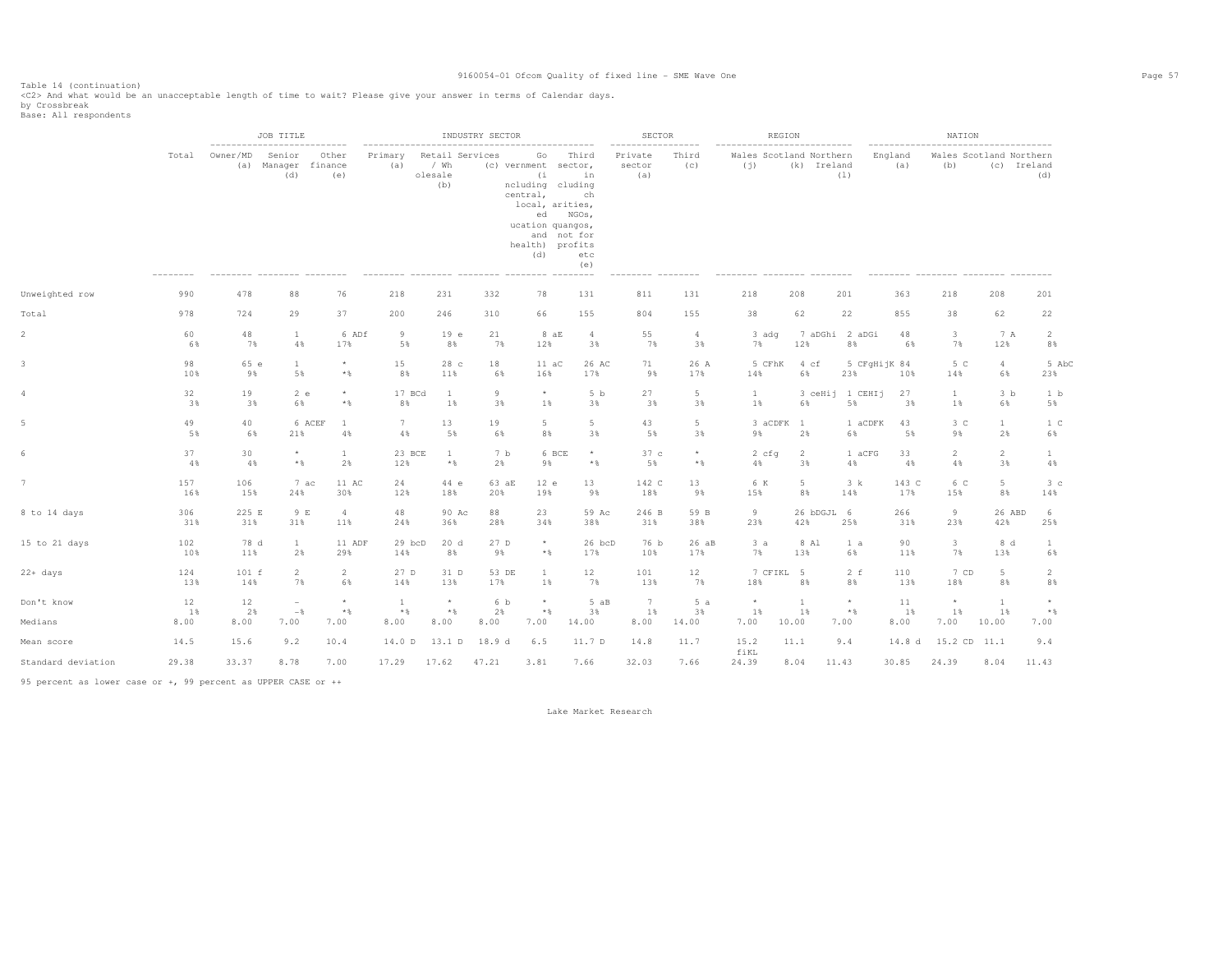Table 14 (continuation) <C2> And what would be an unacceptable length of time to wait? Please give your answer in terms of Calendar days.

by Crossbreak<br>Base: All respondents

|                       |                  |                                 | URBANITY          |                        |                | --------                                                                       | URBAN DETAIL                      |                             |
|-----------------------|------------------|---------------------------------|-------------------|------------------------|----------------|--------------------------------------------------------------------------------|-----------------------------------|-----------------------------|
|                       | Total            | Urban<br>(a)                    | Rural<br>(b)      | Remote<br>Rural<br>(C) | All<br>(d)     | Large<br>Rural City /<br>Smaller<br>city<br>/ large<br>town<br>(a)             | Medium<br>town<br>(b)             | Small<br>towns<br>(C)       |
| Unweighted row        | 990              | 713                             | 171               | 105                    | 276            | 280                                                                            | 222                               | 211                         |
| Total                 | 978              | 720                             | 216               | 42                     | 258            | 285                                                                            | 234                               | 201                         |
| $\overline{2}$        | 60               | 45                              | 15                | 1                      | 16             | 26 B                                                                           | $\overline{\phantom{a}}$ 3        | 16 B                        |
|                       | 6%               | 6%                              | 7%                | 2%                     | 6%             | 9%                                                                             | 1%                                | 8%                          |
| 3                     | 98               | 67                              | 29                | $3 -$                  | 31             | 21                                                                             | 31a                               | 15                          |
|                       | 10%              | $9\%$                           | 13%               | 6%                     | 12%            | 7%                                                                             | 13%                               | 8%                          |
| 4                     | 32               | 26                              | 7                 | $\sim$                 | 7              | 7                                                                              | $17 \text{ aC}$                   | $\overline{2}$              |
|                       | 3%               | $4\%$                           | 3%                | $-$ 8                  | 38             | $2\frac{8}{3}$                                                                 | 7%                                | 1%                          |
| 5                     | 49               | 44 BD                           | $2^{\circ}$       | $\overline{2}$         | 4              | 22                                                                             | 11                                | 11                          |
|                       | 5%               | 6%                              | $1\%$             | 4%                     | 2%             | 8%                                                                             | 5%                                | 6%                          |
| 6                     | 37               | 23                              | 13                | 1                      | 14             | 16 B                                                                           | 1                                 | 6 b                         |
|                       | 4%               | 3%                              | 6%                | 2%                     | 5%             | 6%                                                                             | $*$                               | 3%                          |
| 7                     | 157<br>16%       | 137 BCD 18<br>19%               | 8%                | $\sim$ 2<br>4%         | 20<br>8%       | 54<br>19%                                                                      | 36<br>16%                         | 46<br>23%                   |
| 8 to 14 days          | 306              | 214                             | 81                | 11                     | 92             | 97c                                                                            | 65                                | 52                          |
|                       | 31%              | 30%                             | 37%               | 27%                    | 36%            | 34%                                                                            | 28%                               | 26%                         |
| 15 to 21 days         | 102              | 81 b                            | 12                | 8 ABD                  | 21             | 28                                                                             | 35                                | 18                          |
|                       | 10%              | 11%                             | 6%                | 20%                    | 8%             | 10%                                                                            | 15%                               | 9%                          |
| $22+ days$            | 124              | 81                              | 34                | 9 A                    | 43 a           | 12                                                                             | 35 A                              | 33 A                        |
|                       | 13%              | 11%                             | 16%               | 21%                    | 17%            | $4\%$                                                                          | 15%                               | 17%                         |
| Don't know<br>Medians | 12<br>1%<br>8.00 | $\overline{2}$<br>$*$ &<br>8.00 | 5 A<br>2%<br>9.00 | 5 ABD                  | 10 A<br>12% 4% | $\begin{array}{c}\n\star \\ \star \\ \star \\ \end{array}$<br>14.00 10.00 7.00 | $\mathbf{1}$<br>$\star$ &<br>8.00 | $\mathbf{1}$<br>$*$<br>8.00 |
| Mean score            | 14.5             | $14.6$ 13.5 18.1 bd 14.1        |                   |                        |                | 11.0 20.5 Ac 12.7                                                              |                                   |                             |
| Standard deviation    | 29.38            | 32.86 13.78                     |                   | 22.52 15.42            |                | 16.33                                                                          | 53.15 12.24                       |                             |

95 percent as lower case or +, 99 percent as UPPER CASE or ++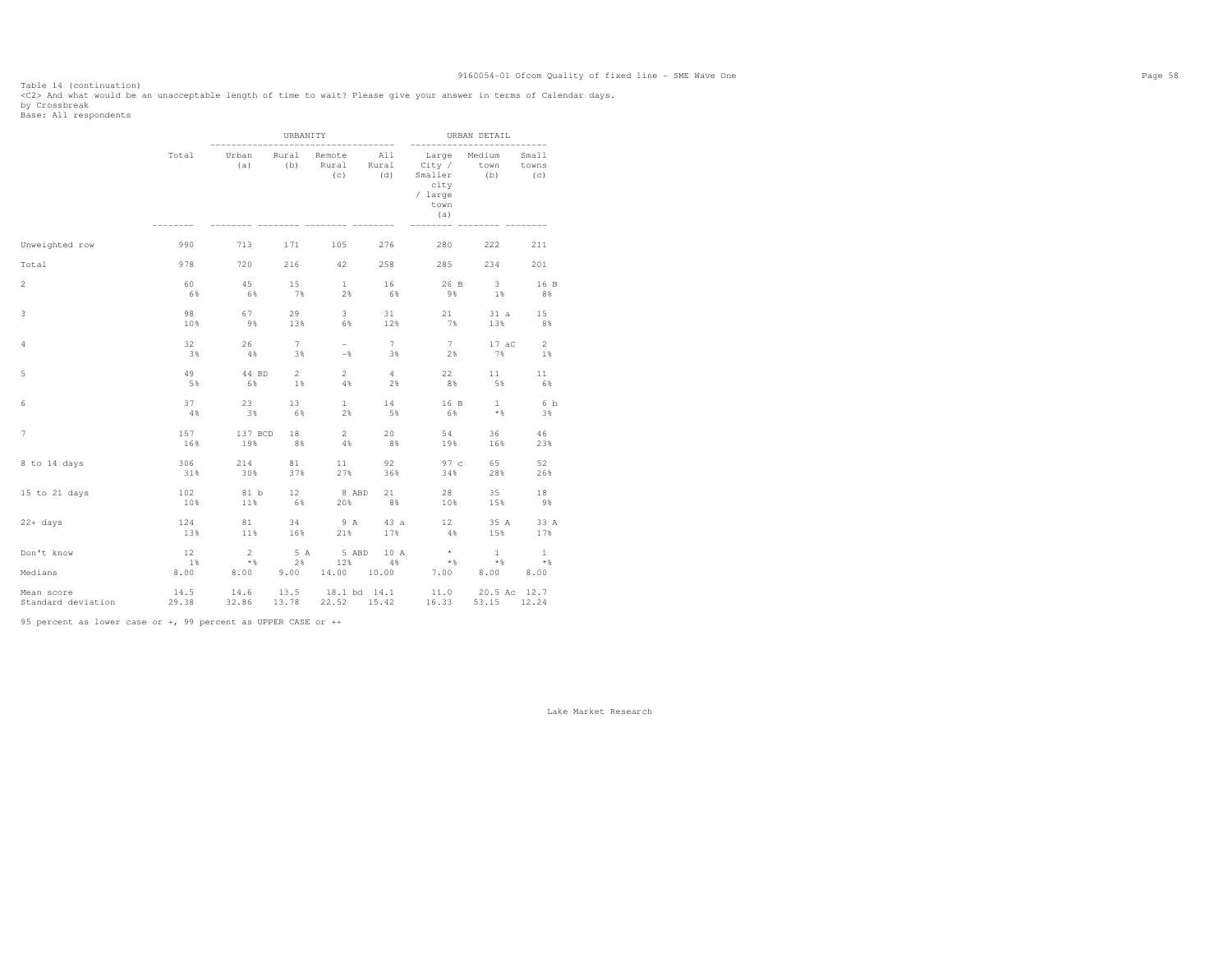Table 15<br><C2> And what would be an unacceptable length of time to wait? Please give your answer in terms of Calendar days.<br>by Crossbreak<br>Base: Experienced Provision

|                   | NUMBER OF EMPLOYEES |                 |                         |                                                                                    |                                                                                 |                                                              | NO.of<br>Sites                                        | JOB<br>TITLE         |                          |                | <b>SECTOR</b>                                    | REGION                   |          |                                            | URBANITY                                        |                                |
|-------------------|---------------------|-----------------|-------------------------|------------------------------------------------------------------------------------|---------------------------------------------------------------------------------|--------------------------------------------------------------|-------------------------------------------------------|----------------------|--------------------------|----------------|--------------------------------------------------|--------------------------|----------|--------------------------------------------|-------------------------------------------------|--------------------------------|
| Total<br>-------- | 1 to 4<br>(a)       | (b)             | (c)                     | Up to<br>and in<br>$10$ em<br>(h)                                                  | 1 to 9<br>(a)                                                                   | 10 to<br>249<br>(c)                                          | (a)                                                   | Owner/MD<br>(a)      | (a)                      | (C)            | Private<br>sector<br>(a)                         | Wales<br>(j)             | (a)      | Wales<br>(b)                               | Urban<br>(a)                                    | -------<br>All<br>Rural<br>(d) |
| 232               | 71                  | 119             | 70                      | 131                                                                                | 119                                                                             | 113                                                          | 172                                                   | 105                  | 52                       | 91             | 193                                              | 55                       | 93       | 55                                         | 174                                             | 57                             |
| 202               | 177                 | 190             | 11                      | 192                                                                                | 190                                                                             | 12                                                           | 185                                                   | 148                  | 39                       | 81             | 163                                              | $\overline{9}$           | 182      | 9                                          | 159                                             | 43                             |
| -9                | 7                   | 8               | $\mathbf{1}$            | 8                                                                                  | 8                                                                               | <sup>1</sup>                                                 | 7                                                     | $7\phantom{.0}$      | $\star$                  | 6              | 6                                                | $\star$                  | 7        | $\star$                                    | 8                                               | <b>1</b>                       |
| 4%                | 4%                  | 4%              | 9%                      | 4%                                                                                 | 4%                                                                              | 9%                                                           | 4%                                                    | 5%                   | 1%                       | 7%             | 4%                                               | 5%                       | 4%       | 5%                                         | 5%                                              | 2%                             |
| 16                | 13                  | 14              | 2 ABD                   | 14                                                                                 | 14                                                                              | 2A                                                           | $1\,5$                                                | $\circ$              | $\mathbf{1}$             | $\,1\,$        | 10                                               | 2 K                      | 14       | 2ac                                        | 16 <sub>d</sub>                                 | $^{\star}$                     |
| 8%                | 7%                  | 7%              | 20%                     | 8%                                                                                 | 7%                                                                              | 17%                                                          | 8%                                                    | 6%                   | 3%                       | 2%             | 6%                                               | 18%                      | 7%       | 18%                                        | 10%                                             | 1%                             |
| 8                 | 7                   | $7\phantom{.0}$ | $\star$                 | $7\phantom{.0}$                                                                    | 7                                                                               | $\star$                                                      | 8                                                     | 6                    | $\star$                  | $\overline{2}$ | $\overline{2}$                                   | $^{\star}$               | 6        | $\star$                                    | 7                                               | $\star$                        |
| $4\,$ %           | $4\,$               | $4\,$ %         | $4\%$                   | 4%                                                                                 | $4\,$                                                                           | 4%                                                           | 4%                                                    | 4%                   | 1%                       | 2%             | 1%                                               | 1%                       | 3%       | 1%                                         | 5%                                              | 1%                             |
| $7\phantom{.0}$   | $\overline{7}$      | $7\phantom{.0}$ | $\star$                 | $7\phantom{.0}$                                                                    | $7\phantom{.0}$                                                                 | $\star$                                                      | 6                                                     | 6                    | $^{\star}$               | 6              | 7                                                | <sup>1</sup>             | 5        | 1 a                                        | 6                                               | $\mathbf{1}$                   |
| 3%                | $4\,$               | $4\,$ %         | $*$ &                   | 4%                                                                                 | $4\,$                                                                           | $*$ %                                                        | 3%                                                    | 4%                   | 1%                       | 8%             | $4\,$ %                                          | 10%                      | 3%       | 10%                                        | 4%                                              | 3%                             |
| 5                 | 5                   | 5               | $\star$                 | 5                                                                                  | 5                                                                               | $\star$                                                      | 5                                                     | 5                    | 14%                      | $\star$        | 5                                                | $\overline{\phantom{a}}$ | 5        | $\overline{\phantom{a}}$                   | 5                                               | $\overline{\phantom{a}}$       |
| 3%                | 3%                  | 3%              | 1%                      | 3%                                                                                 | 3%                                                                              | 1%                                                           | 3%                                                    | $4\%$                |                          | $*$ &          | 3%                                               | $-$                      | 3%       | $-\frac{6}{6}$                             | 3%                                              | $-\,$                          |
| 34<br>17%         | 18%                 | 18%             | $\star$<br>$1\%$        | 34<br>17%                                                                          | 34 C<br>18%                                                                     | $\star$<br>2%                                                | 34 B<br>18%                                           | 17<br>12%            | 11c<br>28%               | 12<br>15%      | 33<br>20%                                        | 1 k<br>10%               | 18%      | 1 <sub>c</sub><br>10%                      | 23<br>14%                                       | 11a<br>26%                     |
| 47                | 39                  | 44              | 2                       | 45                                                                                 | 44                                                                              | 2                                                            | 40                                                    | 37                   | 2                        | 22 A           | 40                                               | $\mathbf{1}$             | 43       | $\mathbf{1}$                               | 37                                              | 9                              |
| 23%               | 22%                 | 23%             | 18%                     | 23%                                                                                | 23%                                                                             | 18%                                                          | 22%                                                   | 25%                  | 4%                       | 27%            | 24%                                              | 11%                      | 24%      | 11%                                        | 23%                                             | 21%                            |
| 36                | 33                  | 34              | 2                       | 35                                                                                 | 34                                                                              | $\overline{2}$                                               | 36 B                                                  | 30                   | 6                        | 12             | 30                                               | $\mathbf{1}$             | 33 d     | $\mathbf{1}$                               | 29                                              | 7                              |
| 18%               | 19%                 | 18%             | 15%                     | 18%                                                                                | 18%                                                                             | 14%                                                          | 19%                                                   | 20%                  | 16%                      | 15%            | 19%                                              | 6%                       | 18%      | 6%                                         | 18%                                             | 17%                            |
| 41                | 35                  | 37              | $\overline{\mathbf{3}}$ | 37                                                                                 | 37                                                                              | 4a                                                           | 33                                                    | 30                   | 12 B                     | 19 B           | 28                                               | 3 kl                     | 36       | 3 acd                                      | 28                                              | 13a                            |
| 20%               | 20%                 | 19%             | 27%                     | 19%                                                                                | 19%                                                                             | 31%                                                          | 18%                                                   | 20%                  | 32%                      | 24%            | 17%                                              | 34%                      | 20%      | 34%                                        | 17%                                             | 30%                            |
| $\mathbf{1}$      | $\star$             | $\star$         | $*$ AB                  | $^{\star}$                                                                         | $^{\star}$                                                                      | $* A$                                                        | $^{\star}$                                            | $\mathbf{1}$         | $\overline{\phantom{a}}$ | <sup>1</sup>   | $\mathbf{1}$                                     | $^{\star}$               | $\star$  | $* A$                                      | $\mathbf{1}$                                    | $\overline{\phantom{a}}$       |
| $*$               | $*$ &               | $*$ &           | 4%                      | $*$ %                                                                              | $*$ %                                                                           | 4%                                                           | $*$                                                   | 1%                   | $-$                      | 1%             | 1%                                               | 4%                       | $*$ &    | 4%                                         | 1%                                              | $-$ %                          |
| 9.00              | 9.00                | 9.00            | 14.00                   | 9.00                                                                               | 9.00                                                                            | 14.00                                                        | 8.00                                                  | 10.00                | 10.00                    | 10.00          | 8.00                                             | 8.00                     | 9.00     | 8.00                                       | 8.00                                            | 10.00                          |
| 14.5              | 14.1                | 14.1            | 21.1 AB                 | 14.1                                                                               | 14.1                                                                            | 21.4 A                                                       | 13.4                                                  | 14.9                 | 20.8<br>Bcde             | 14.5d          | 14.3                                             |                          | 14.6 D   | 17.2 D                                     | 13.8                                            | 17.0                           |
| 13.03             |                     | 11.86           | 26.45                   | 11.81                                                                              | 11.86                                                                           | 25.07                                                        | 10.92                                                 | 12.60                | 21.23                    | 10.44          | 12.94                                            | 17.56                    | 13.01    | 17.56                                      | 13.03                                           | 12.92                          |
|                   |                     | 12.03           | 32 C                    | ---------------------------<br>1 to 9 10 to 49<br>_________ _______ _____<br>34 Cd | <b>NUMBER</b><br>OF EM<br>PLOYEES<br>--------<br>cluding<br>ployees<br>-------- | A5 percent on lover gase or + 88 percent as UDDER CASE or ++ | NUMBER OF<br>EMPLOYEES<br>-----<br>--------- -------- | --------<br>-------- | --------                 | -----          | INDUSTRY SECTOR<br>.<br>Primary Services<br>5 BC | ---------                | -------- | ------<br>England<br>---------<br>17.2 fil | NATION<br>-------<br>$- - - - - - - -$<br>33 Cd |                                |

95 percent as lower case or +, 99 percent as UPPER CASE or ++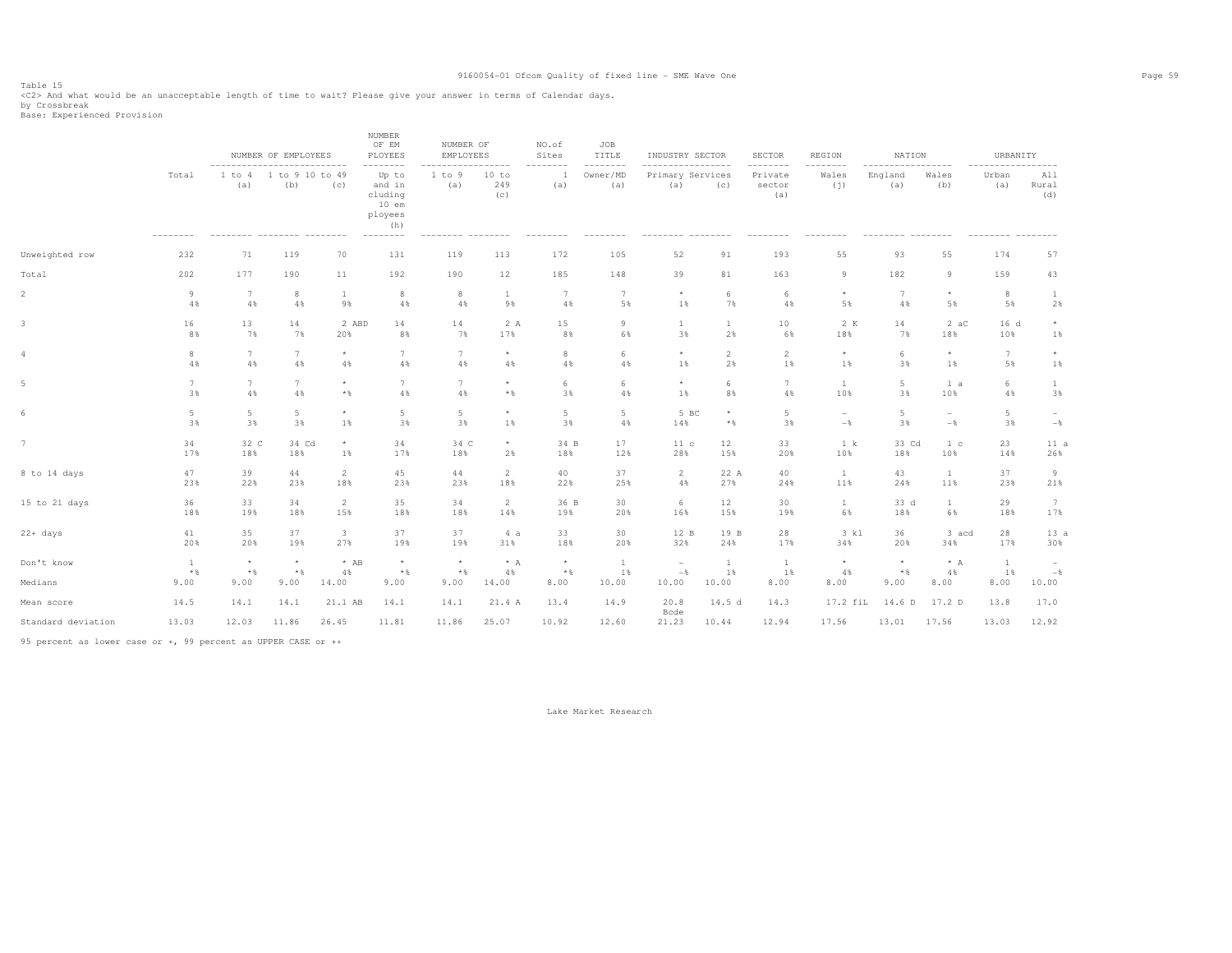Table 15 (continuation) <C2> And what would be an unacceptable length of time to wait? Please give your answer in terms of Calendar days. by Crossbreak<br>Base: Experienced Provision

|                                  |                               |                                                                                          | URBAN DETAIL                             |                                     |  |
|----------------------------------|-------------------------------|------------------------------------------------------------------------------------------|------------------------------------------|-------------------------------------|--|
|                                  | Total                         | Large Medium Small<br>City / town towns<br>Smaller (b)<br>city<br>/ large<br>town<br>(a) |                                          | (C)                                 |  |
| Unweighted row                   | 232                           | 66 — 1                                                                                   | 56                                       | 52                                  |  |
| Total                            | 202                           |                                                                                          | 51 65                                    | 43                                  |  |
| 2                                | 9<br>4%                       | $\star$<br>$1\%$                                                                         | $\mathbf{1}$<br>$1\%$                    | 6 AB<br>15%                         |  |
| 3                                | 16<br>8%                      | 12 BC<br>24%                                                                             | $\overline{\phantom{a}}$                 | $\star$<br>5% 1%                    |  |
| 4                                | 8<br>4%                       | 12%                                                                                      | 6 bC 1<br>1%                             | $\star$<br>$*$ &                    |  |
| 5                                | $7^{\circ}$<br>3%             | $\star$<br>1%                                                                            | $\star$<br>$\star$ &                     | 5 AB<br>12%                         |  |
| 6                                | $5 -$<br>3%                   | $\star$<br>$*$ $\frac{6}{5}$                                                             | $\star$<br>$*$ &                         | 5 AB<br>12%                         |  |
| 7                                | 34<br>17%                     | 12 b<br>22%                                                                              | $6\overline{6}$<br>98                    | $-5$<br>12%                         |  |
| 8 to 14 days                     | 47<br>23%                     | $7 -$<br>13%                                                                             | 24 Ac<br>36%                             | $7\phantom{.0}\phantom{.0}7$<br>16% |  |
| 15 to 21 days                    | 36<br>18%                     | 11 C<br>22%                                                                              | 17 C<br>26%                              | $\mathbf{1}$<br>2%                  |  |
| $22 + days$                      | 41<br>20%                     | 2<br>4%                                                                                  | 13a<br>20%                               | 13 A<br>29%                         |  |
| Don't know<br>Medians            | $\mathbf{1}$<br>$*$ &<br>9.00 | $\star$<br>$*$ &                                                                         | $\mathbf{1}$<br>$1\%$<br>7.00 14.00 7.00 | $\star$<br>$*$ &                    |  |
| Mean score<br>Standard deviation | 14.5<br>13.03                 | $9.9$ $17.5$ A $13.2$<br>$9.92$ $15.02$ $11.81$                                          |                                          |                                     |  |

95 percent as lower case or +, 99 percent as UPPER CASE or ++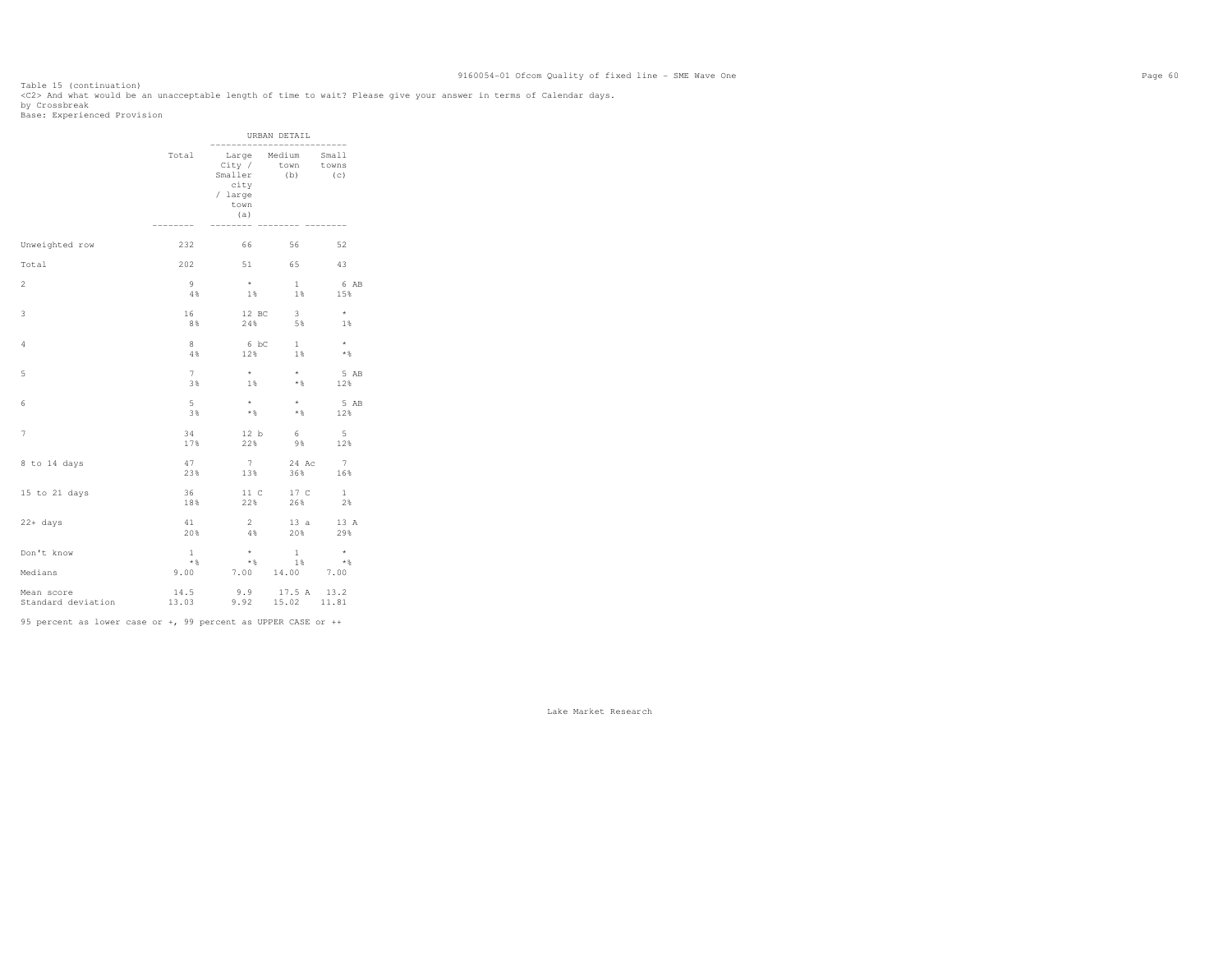Table 16<br><C2> And what would be an unacceptable length of time to wait? Please give your answer in terms of Calendar days.<br>by Crossbreak<br>Base: Hypothetical Provision

|                    |           |               | NUMBER OF EMPLOYEES    |                                 |                       |               |                   | NUMBER OF EMPLOYEES             |                                 |                                 | NUMBER<br>OF EM<br>PLOYEES                                          | NUMBER OF<br>EMPLOYEES |                               | NO.of Sites     |                                            |             | JOB TITLE                                      |                         |
|--------------------|-----------|---------------|------------------------|---------------------------------|-----------------------|---------------|-------------------|---------------------------------|---------------------------------|---------------------------------|---------------------------------------------------------------------|------------------------|-------------------------------|-----------------|--------------------------------------------|-------------|------------------------------------------------|-------------------------|
|                    | Total     | 1 to 4<br>(a) | 1 to 9 10 to 49<br>(b) | ------------------------<br>(C) | $50$ to<br>249<br>(d) | 1<br>(a)      | $2$ to $4$<br>(b) | 5 to 9 10 to 19 20 to 49<br>(C) | (d)                             | (e)                             | --------<br>Up to<br>and in<br>cluding<br>$10$ em<br>ployees<br>(h) | 1 to 9<br>(a)          | ------<br>10 to<br>249<br>(C) | 1<br>(a)        | $2$ to $3$<br>(b)                          | Owner/MD    | --------------<br>Senior<br>(a) Manager<br>(d) | Other<br>finance<br>(e) |
| Unweighted row     | 758       | 321           | 483                    | 185                             | 90                    | 145           | 176               | 162                             | 92                              | 93                              | 514                                                                 | 483                    | 275                           | 621             | 100                                        | 373         | 68                                             | 55                      |
| Total              | 776       | 711           | 745                    | 27                              | $\overline{4}$        | 355           | 356               | 34                              | 12                              | 15                              | 749                                                                 | 745                    | 31                            | 731             | 36                                         | 576         | 22                                             | 29                      |
| $\overline{2}$     | 52        | 46            | 48                     | 3 ab                            | $\star$               | 24            | 22                | 3                               | $\mathbf{1}$                    | 3 ABcD                          | 48                                                                  | 48                     | 3a                            | 51 <sub>b</sub> | $\star$                                    | 41          | $\mathbf{1}$                                   | 6 AD                    |
|                    | 7%        | 6%            | 6%                     | 12%                             | 7%                    | 7%            | 6%                | 8%                              | 5%                              | 17%                             | 6%                                                                  | 6%                     | 11%                           | 7%              | $1\%$                                      | 7%          | 5%                                             | 22%                     |
| 3                  | 82<br>11% | 77<br>11%     | 80<br>11%              | $\overline{c}$<br>7%            | $^{\star}$<br>7%      | 53 bce<br>15% | 24<br>7%          | $\overline{c}$<br>7%            | 1 e<br>12%                      | $^{\star}$<br>3%                | 80<br>11%                                                           | 80<br>11%              | 2<br>7%                       | 81 B<br>11%     | $\mathbf{1}$<br>2%                         | 57 e<br>10% | 1 e<br>6%                                      | $*$                     |
| 4                  | 25        | 23            | 25                     | $\star$                         | $\star$               | 6             | 17                | -1                              | $\star$                         | $\star$                         | 25                                                                  | 25                     | $\star$                       | 24              | 1                                          | 13          | $\mathbf{1}$                                   | $\star$                 |
|                    | 3%        | 3%            | 3%                     | 1%                              | 2%                    | 2%            | 5%                | 4%                              | 1%                              | 1%                              | 3%                                                                  | 3%                     | 1%                            | 3%              | 2%                                         | 2%          | 4%                                             | $*$ &                   |
| 5                  | 42        | 40            | 40                     | 2 d                             | $^{\star}$            | 6             | 33 AC             | $\star$                         | 1 <sup>c</sup>                  | 1 AC                            | 40                                                                  | 40                     | $\mathfrak{D}$                | 40              | $\mathbf{1}$                               | 34          | 6 ACEF                                         | $\overline{1}$          |
|                    | 5%        | 6%            | 5%                     | 7%                              | 1%                    | 2%            | 9%                | 1%                              | 5%                              | 9%                              | 5%                                                                  | 5%                     | 7%                            | 6%              | 2%                                         | 6%          | 28%                                            | 5%                      |
| 6                  | 32        | 30            | 30                     | 1                               | $\star$               | 13            | 17                | $\mathbf{1}$                    | 1                               | $\mathbf{1}$                    | 31                                                                  | 30                     | 2                             | 26              | 6 Ac                                       | 25          | $\star$                                        | 1                       |
|                    | 4%        | 4%            | 4%                     | 5%                              | 5%                    | 4%            | 5%                | 2%                              | 5%                              | 6%                              | 4%                                                                  | 4%                     | 5%                            | 4%              | 17%                                        | 4%          | $*$                                            | 2%                      |
| $\overline{7}$     | 123       | 114 d         | 119 d                  | $\overline{4}$                  | $\star$               | 46            | 69q               | $\overline{4}$                  | 2                               | 2                               | 120                                                                 | 119                    | $\overline{4}$                | 122 Bc          | $\mathbf{1}$                               | 89          | $\mathbf{1}$                                   | 11 ACD                  |
|                    | 16%       | 16%           | 16%                    | 15%                             | 7%                    | 13%           | 19%               | 13%                             | 17%                             | 13%                             | 16%                                                                 | 16%                    | 14%                           | 17%             | 3%                                         | 15%         | 6%                                             | 39%                     |
| 8 to 14 days       | 260       | 240           | 251                    | 7                               | $\mathbf{1}$          | 139 be        | 101               | 12                              | $\overline{4}$                  | $\overline{4}$                  | 252                                                                 | 251                    | 9                             | 241 C           | 18 AC                                      | 187 E       | 9 E                                            | $\overline{2}$          |
|                    | 33%       | 34%           | 34%                    | 27%                             | 31%                   | 39%           | 28%               | 34%                             | 32%                             | 24%                             | 34%                                                                 | 34%                    | 28%                           | 33%             | 50%                                        | 33%         | 41%                                            | 7%                      |
| 15 to 21 days      | 66        | 60            | 63                     | $\overline{\mathbf{3}}$         | $\mathbf{1}$          | 35            | 26                | $\overline{2}$                  | $\mathbf{1}$                    | 2 bc                            | 63                                                                  | 63                     | $\overline{4}$                | 60 b            | $\mathbf{1}$                               | 48          | $\mathbf{1}$                                   | 6 ADf                   |
|                    | 9%        | 8%            | 8%                     | 12%                             | 13%                   | 10%           | 7%                | 7%                              | 8%                              | 15%                             | 8%                                                                  | 8%                     | 12%                           | 8%              | 2%                                         | 8%          | 3%                                             | 19%                     |
| $22+ days$         | 83        | 70            | 78                     | $\overline{4}$                  | 1 ABc                 | 28            | 42                | 8 ABe                           | 2a                              | 2                               | 79                                                                  | 78                     | 5a                            | 75              | 8 A                                        | 71          | $\mathbf{1}$                                   | 2                       |
|                    | 11%       | 10%           | 11%                    | 14%                             | 25%                   | 8%            | 12%               | 24%                             | 17%                             | 12%                             | 11%                                                                 | 11%                    | 15%                           | 10%             | 22%                                        | 12%         | 6%                                             | 6%                      |
| Don't know         | 11<br>1%  | 11<br>2%      | 11<br>1%               | $\sim$<br>$-$ 8                 | $*$ C<br>2%           | 5<br>1%       | 6<br>2%           | $\star$<br>$*$ &                | $\overline{\phantom{a}}$<br>$-$ | $\overline{\phantom{a}}$<br>$-$ | 11<br>1%                                                            | 11<br>1%               | $^\star$<br>$*$               | 11<br>2%        | $\overline{\phantom{a}}$<br>$-\frac{6}{6}$ | 11<br>2%    | $\overline{\phantom{a}}$<br>$-$                | $*$                     |
| Medians            | 8.00      | 8.00          | 8.00                   | 8.00                            | 10.00                 | 8.00          | 7.00              | 8.00                            | 8.00                            | 8.00                            | 8.00                                                                | 8.00                   | 8.00                          | 8.00            | 14.00                                      | 8.00        | 8.00                                           | 7.00                    |
| Mean score         | 14.4      | 14.5          | 14.5                   | 11.6                            | 16.3 C                | 15.7          | 13.3              | 15.5 de                         | 11.8                            | 11.5                            | 14.5                                                                | 14.5                   | 12.2                          | 14.2            | 19.1                                       | 15.8        | 8.8                                            | 9.1                     |
| Standard deviation | 32.34     | 33.59         | 32.95                  | 8.96                            | 16.95                 | 43.75         | 18.53             | 14.70                           | 9.10                            | 9.16                            | 32.87                                                               | 32.95                  | 10.03                         | 33.05           | 18.07                                      | 36.91       | 6.76                                           | 7.05                    |

95 percent as lower case or +, 99 percent as UPPER CASE or ++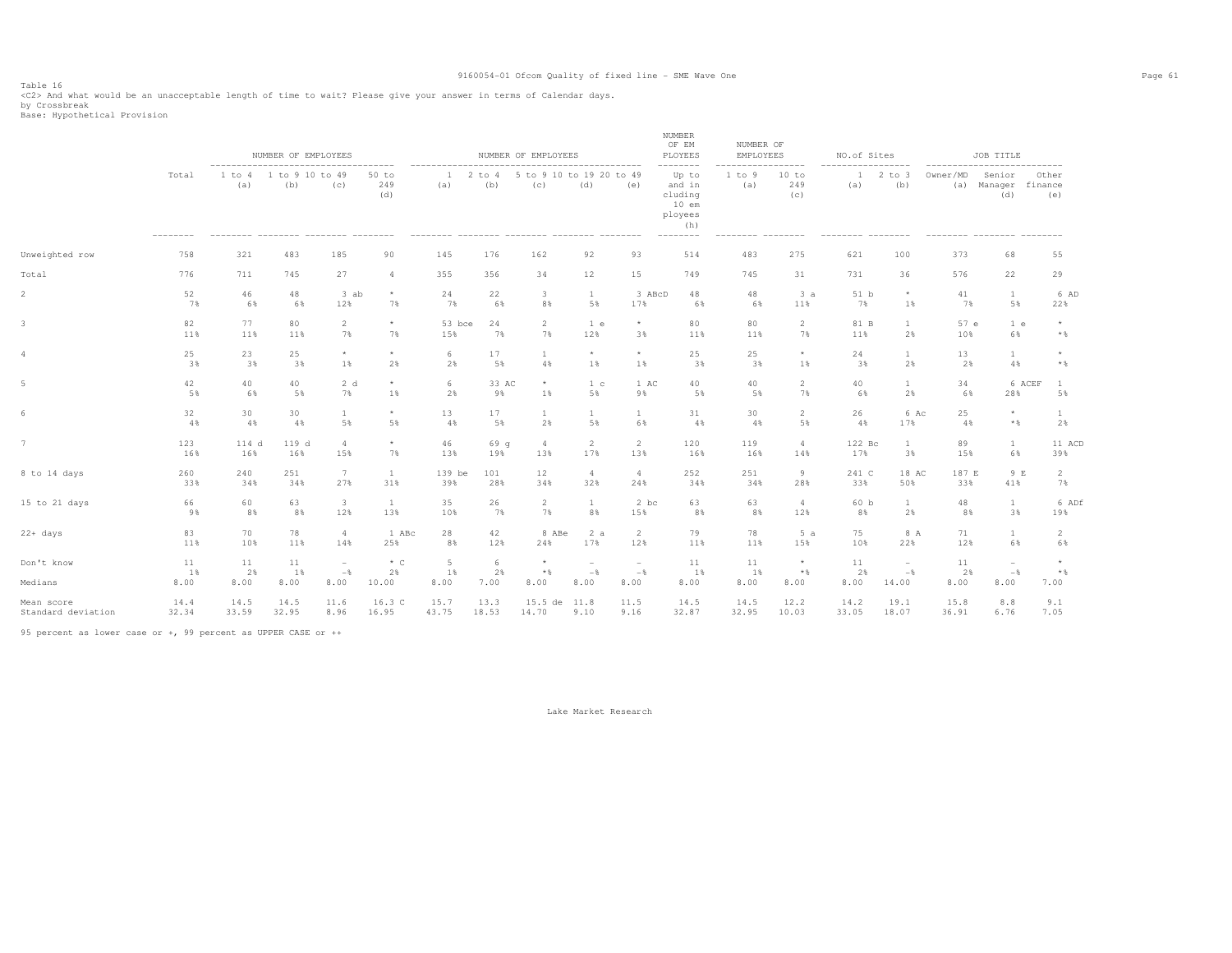Table 16 (continuation) <C2> And what would be an unacceptable length of time to wait? Please give your answer in terms of Calendar days.

by Crossbreak<br>Base: Hypothetical Provision

|                                  |                  |                                        |                                           | INDUSTRY SECTOR              |                                                                                                                                                                                  |                                 | SECTOR                                        |                               |                                                               | REGION            |                         |                  | NATION                             |                                        |                                         |                                   | URBANITY          |                          |                         |
|----------------------------------|------------------|----------------------------------------|-------------------------------------------|------------------------------|----------------------------------------------------------------------------------------------------------------------------------------------------------------------------------|---------------------------------|-----------------------------------------------|-------------------------------|---------------------------------------------------------------|-------------------|-------------------------|------------------|------------------------------------|----------------------------------------|-----------------------------------------|-----------------------------------|-------------------|--------------------------|-------------------------|
|                                  | Total<br>758     | --------------------<br>Primary<br>(a) | Retail Services<br>/ Wh<br>olesale<br>(b) |                              | ---------------<br>Go<br>(c) vernment sector,<br>(i)<br>ncluding cluding<br>central,<br>local, arities,<br>ed NGOs,<br>ucation quangos,<br>and not for<br>health) profits<br>(d) | Third<br>in<br>ch<br>etc<br>(e) | $- - - - - - - -$<br>Private<br>sector<br>(a) | $- - - - - -$<br>Third<br>(c) | ---------------------------<br>Wales Scotland Northern<br>(j) | (k) Ireland       | (1)                     | England<br>(a)   | (b)                                | Wales Scotland Northern<br>(c) Ireland | (d)                                     | -----------------<br>Urban<br>(a) | Rural<br>(b)      | Remote<br>Rural<br>(C)   | All<br>Rural<br>(d)     |
| Unweighted row                   |                  | 166                                    | 183                                       | 241                          | 65                                                                                                                                                                               | 103                             | 618                                           | 103                           | 163                                                           | 162               | 163                     | 270              | 163                                | 162                                    | 163                                     | 539                               | 139               | 80                       | 219                     |
| Total                            | 776              | 162                                    | 206                                       | 229                          | 55                                                                                                                                                                               | 123                             | 641                                           | 123                           | 30                                                            | 54                | 19                      | 674              | 30                                 | 54                                     | 19                                      | 561                               | 179               | 36                       | 215                     |
| 2                                | 52               | 9                                      | 18 e                                      | 15 e                         | 8aE                                                                                                                                                                              | 2                               | 49 c                                          | -2                            | 2q                                                            | 6q                | 1 <sub>q</sub>          | 42               | 2                                  | 6 a                                    | $\mathbf{1}$                            | 37                                | 14                | $\mathbf{1}$             | 15                      |
|                                  | 7%               | 5%                                     | 98                                        | 7%                           | 14%                                                                                                                                                                              | 2%                              | 8%                                            | 2%                            | 8%                                                            | 12%               | 7%                      | 6%               | 8%                                 | 12%                                    | 7%                                      | 7%                                | 8%                | 2%                       | 7%                      |
| 3.                               | 82               | 14                                     | 20                                        | 16                           | 11 abC                                                                                                                                                                           | $21 \text{ aC}$                 | 60                                            | 21a                           | 4 C                                                           | $4\degree$ c      | 4 CHjK                  | 71               | $\overline{4}$                     | $\overline{4}$                         | 4 AbC                                   | 51                                | 28a               | $\overline{3}$           | 31a                     |
|                                  | 11%              | 9%                                     | 10%                                       | 7%                           | 20%                                                                                                                                                                              | 17%                             | 9%                                            | 17%                           | 12%                                                           | 7%                | 21%                     | 10%              | 12%                                | 7%                                     | 21%                                     | 9%                                | 16%               | 7%                       | 14%                     |
| 4                                | 25               | 17 BCDE                                | $\mathbf{1}$                              | 7                            | $\star$                                                                                                                                                                          | $\overline{\phantom{a}}$        | 24c                                           | $\overline{\phantom{0}}$      | $^\star$                                                      | $2^{\circ}$       | 1 cEH                   | 22               | $^{\star}$                         | $\overline{2}$                         | $\mathbf{1}$                            | 19                                | 6                 | $\overline{\phantom{a}}$ | 6                       |
|                                  | 3%               | 10%                                    | 1%                                        | 3%                           | $*$ &                                                                                                                                                                            | $-$                             | 4%                                            | $-$                           | $1\%$                                                         | 3%                | 4%                      | 3%               | 1%                                 | 3%                                     | 4%                                      | 3%                                | 4%                | $-$                      | 3%                      |
|                                  | 42               | $7\phantom{.0}$                        | 13                                        | 12                           | $5 -$                                                                                                                                                                            | 5                               | 36                                            | $5 -$                         | 2 CK                                                          | $^{\star}$        | 1 CK                    | 38 c             | 2 <sub>c</sub>                     | $^\star$                               | 1 <sup>C</sup>                          | 39 BD                             | $\overline{2}$    | $\mathbf{1}$             | $\overline{\mathbf{3}}$ |
|                                  | 5%               | 4%                                     | 6%                                        | 5%                           | 9%                                                                                                                                                                               | 4%                              | 6%                                            | 4%                            | 8%                                                            | 1%                | 8%                      | 6%               | 8%                                 | 1%                                     | 8%                                      | 7%                                | 1%                | 3%                       | $1\%$                   |
|                                  | 32               | 18 BCE                                 | 1                                         | 7 b                          | 6 BcE                                                                                                                                                                            | $\star$                         | 32 c                                          | $\star$                       | 2 <sub>cg</sub>                                               | $\overline{2}$    | 1 Cq                    | 28               | $\overline{2}$                     | $\overline{2}$                         | $\mathbf{1}$                            | 18                                | 13a               | $\mathbf{1}$             | 14a                     |
|                                  | 4%               | 11%                                    | $\star$ $\,$                              | 3%                           | 10%                                                                                                                                                                              | $\star$ $\,$                    | 5%                                            | $*$ %                         | 6%                                                            | 3%                | 5%                      | 4%               | 6%                                 | 3%                                     | 5%                                      | 3%                                | 7%                | 2%                       | 6%                      |
|                                  | 123              | 13                                     | 39 A                                      | 51 AE                        | 7                                                                                                                                                                                | 13                              | 109                                           | 13                            | 5 ek                                                          | $5 -$             | 3 ek                    | 110c             | 5 <sub>c</sub>                     | $5\phantom{.0}$                        | 3 <sub>c</sub>                          | 114 BCD                           | 7                 | $\overline{2}$           | 9                       |
|                                  | 16%              | 8%                                     | 19%                                       | 22%                          | 13%                                                                                                                                                                              | 10%                             | 17%                                           | 10%                           | 17%                                                           | 9%                | 16%                     | 16%              | 17%                                | 9%                                     | 16%                                     | 20%                               | 4%                | 5%                       | 4%                      |
| 8 to 14 days                     | 260              | 46                                     | 78 c                                      | 66                           | 18                                                                                                                                                                               | 53 ac                           | 206 B                                         | 53 aB                         | 8q                                                            | 24 eGJL           | 5 <sub>q</sub>          | 223              | 8                                  | 24 aBD                                 | 5                                       | 177                               | 74 ac             | 9                        | 83 c                    |
|                                  | 33%              | 28%                                    | 38%                                       | 29%                          | 32%                                                                                                                                                                              | 43%                             | 32%                                           | 43%                           | 27%                                                           | 45%               | 25%                     | 33%              | 27%                                | 45%                                    | 25%                                     | 32%                               | 41%               | 25%                      | 39%                     |
| 15 to 21 days                    | 66               | 23 BcD                                 | 8                                         | 15 d                         | $^{\star}$                                                                                                                                                                       | 20 BCD                          | 46                                            | 20 Ab                         | 2                                                             | 6                 | $\mathbf{1}$            | 57               | $\overline{2}$                     | 6                                      | $\mathbf{1}$                            | 53 b                              | 6                 | 8 ABD                    | 14                      |
|                                  | 9%               | 14%                                    | 4%                                        | 7%                           | $*$ &                                                                                                                                                                            | 16%                             | 7%                                            | 16%                           | 7%                                                            | 11%               | 7%                      | 8%               | 7%                                 | 11%                                    | 7%                                      | 9%                                | 3%                | 21%                      | 6%                      |
| 22+ days                         | 83               | 15d                                    | 29 DE                                     | 33 DE                        | $\mathbf{1}$                                                                                                                                                                     | $5 -$                           | 73 с                                          | $5 -$                         | 4 c                                                           | $\overline{4}$    | 1                       | 74               | $\overline{4}$                     | $\overline{4}$                         | $\mathbf{1}$                            | 53                                | 23                | 7 A                      | 30                      |
|                                  | 11%              | 9%                                     | 14%                                       | 15%                          | 2%                                                                                                                                                                               | 4%                              | 11%                                           | $4\%$                         | 13%                                                           | 7%                | 7%                      | 11%              | 13%                                | 7%                                     | 7%                                      | 98                                | 13%               | 21%                      | 14%                     |
| Don't know<br>Medians            | 11<br>1%<br>8.00 | <sup>1</sup><br>$\star$ $\,$<br>8.00   | $^{\star}$<br>$*$ &<br>8.00               | 5 <sub>b</sub><br>2%<br>8.00 | $\star$<br>$*$ &<br>6.00                                                                                                                                                         | 5 aB<br>4%<br>14.00             | 6<br>1%<br>8.00                               | 5a<br>4%<br>14.00             | $\star$<br>$\star$ $\,$<br>7.00                               | -1<br>1%<br>10.00 | $\sim$<br>$-\,$<br>7.00 | 10<br>2%<br>8.00 | $^{\star}$<br>$\star$ $\,$<br>7.00 | <b>1</b><br>1%<br>10.00                | $\overline{\phantom{a}}$<br>$-$<br>7.00 | 1<br>$*$ %<br>8.00                | 5 A<br>3%<br>8.00 | 5 ABD<br>14%<br>14.00    | 10 A<br>5%<br>10.00     |
| Mean score<br>Standard deviation | 14.4<br>32.34    | 12.4 D<br>15.85                        | 13.4 D<br>18.86                           | 20.5 d<br>54.63              | 6.2<br>3.97                                                                                                                                                                      | 11.5 D<br>6.99                  | 14.9<br>35.30                                 | 11.5<br>6.99                  | 14.7 kl 11.0<br>26.17                                         | 7.73              | 9.6<br>11.89            | 14.8<br>34.15    | 14.7 cd 11.0<br>26.17              | 7.73                                   | 9.6<br>11.89                            | 14.8<br>36.57                     | 12.7<br>13.85     | 18.5 Bd 13.6<br>23.83    | 15.85                   |

95 percent as lower case or +, 99 percent as UPPER CASE or ++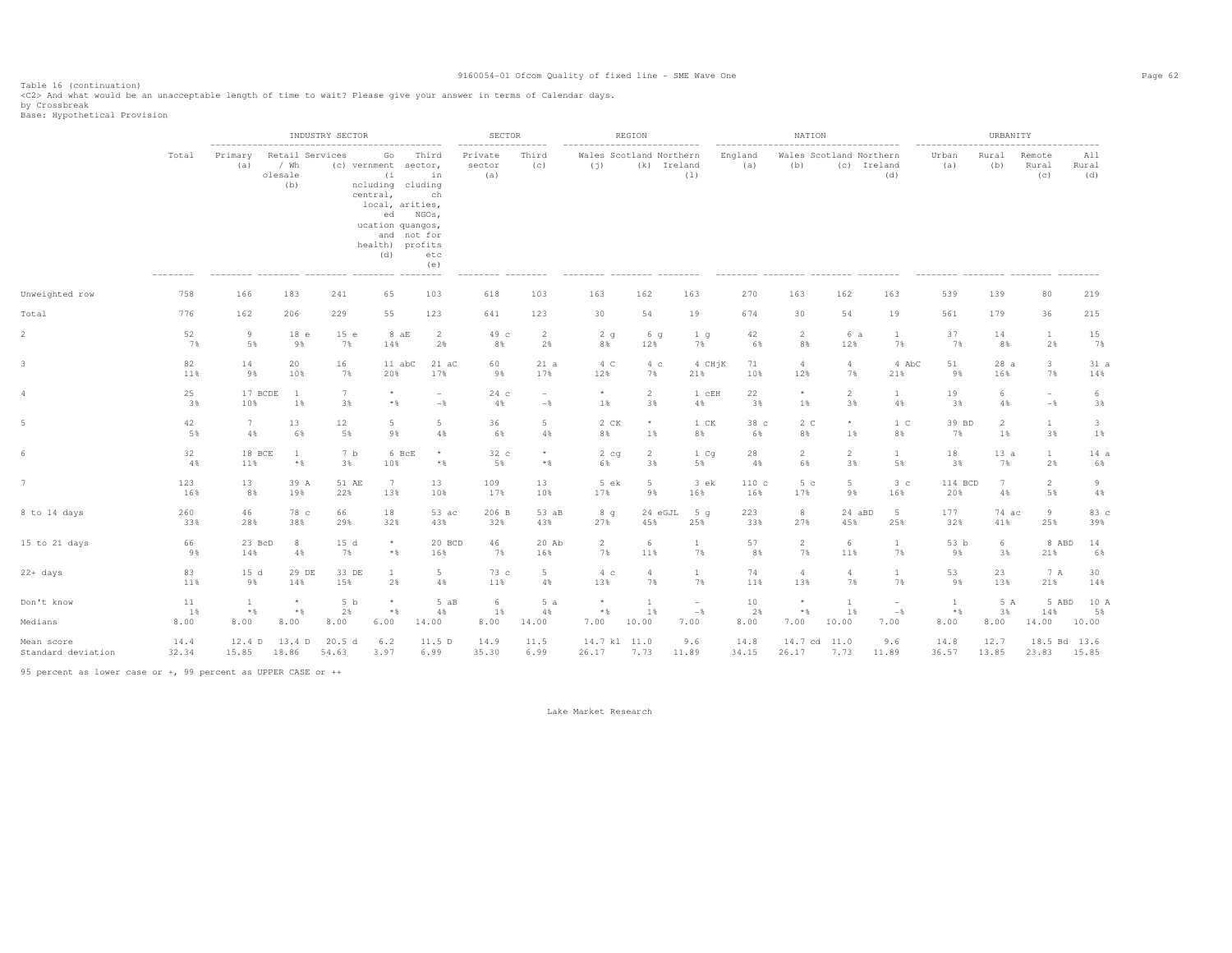Table 16 (continuation) <C2> And what would be an unacceptable length of time to wait? Please give your answer in terms of Calendar days.

by Crossbreak<br>Base: Hypothetical Provision

|                                  |                  |                                                                                                                                                | URBAN DETAIL                                    |                |
|----------------------------------|------------------|------------------------------------------------------------------------------------------------------------------------------------------------|-------------------------------------------------|----------------|
|                                  | Total            | City /<br>Smaller<br>city<br>/ large<br>town<br>(a)                                                                                            | Large Medium Small<br>town towns<br>$(b)$ $(c)$ |                |
| Unweighted row                   | 758              |                                                                                                                                                | 214 166 159                                     |                |
| Total                            | 776              |                                                                                                                                                | 233 169 158                                     |                |
| $\overline{2}$                   | 52               | 25 B                                                                                                                                           | 2                                               | 9 <sub>b</sub> |
|                                  | 7%               | 11%                                                                                                                                            | $1\%$                                           | 6%             |
| 3                                | 82               | 9                                                                                                                                              | 27 A                                            | 15a            |
|                                  | 11%              | $4\%$                                                                                                                                          | 16%                                             | 10%            |
| 4                                | 25<br>3%         | $\star$<br>$*$ &                                                                                                                               | 16 AC 2<br>9%                                   | 2%             |
| 5                                | 42               | 22c                                                                                                                                            | 11                                              | 6              |
|                                  | 5%               | 9%                                                                                                                                             | 6%                                              | $-4.8$         |
| 6                                | 32               | 16 BC                                                                                                                                          | $\mathbf{1}$                                    | <sup>1</sup>   |
|                                  | 4%               | 7%                                                                                                                                             | 1%                                              | $1\%$          |
| 7                                | 123              | 43                                                                                                                                             | 30                                              | 40             |
|                                  | 16%              | 18%                                                                                                                                            | 18%                                             | 26%            |
| 8 to 14 days                     | 260              | 91 Bc                                                                                                                                          | 41                                              | 45             |
|                                  | 33%              | 39%                                                                                                                                            | 24%                                             | 28%            |
| 15 to 21 days                    | 66               | 17                                                                                                                                             | 18                                              | 17             |
|                                  | 98               | 7%                                                                                                                                             | 11%                                             | 11%            |
| 22+ days                         | 83               | 10                                                                                                                                             | 22 A                                            | 21 A           |
|                                  | 11%              | 4%                                                                                                                                             | 13%                                             | 13%            |
| Don't know<br>Medians            | 11<br>18<br>8.00 | $\sim$<br>$-$ %<br>8.00 7.00 8.00                                                                                                              | $\star$<br>$\star$ &                            | 1<br>1%        |
| Mean score<br>Standard deviation |                  | $\begin{array}{cccc} 14.4 & \quad & 11.3 & \quad 21.7 \text{ a} & \quad 12.5 \\ 32.34 & \quad & 17.44 & \quad 61.72 & \quad 12.38 \end{array}$ |                                                 |                |

95 percent as lower case or +, 99 percent as UPPER CASE or ++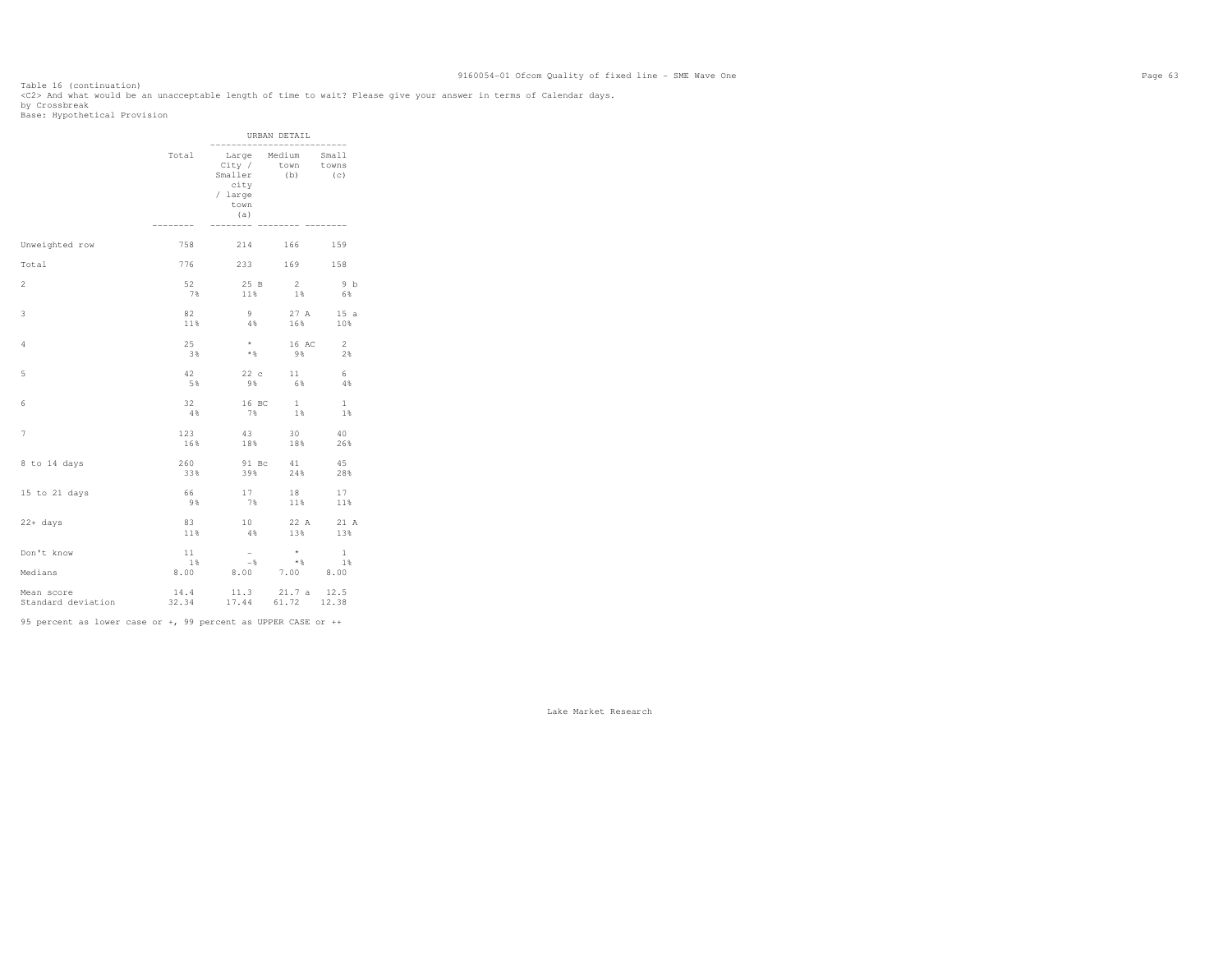Table 17<br><WTP1> Knowing this, would you accept an installation within 16 days for £5 less?<br>by Crossbreak<br>Base: All respondents

|                |                    |            | NUMBER OF EMPLOYEES                                 |              |                     |              |                 |                       | NUMBER OF EMPLOYEES |                     |                |                      | NUMBER<br>OF EM<br>PLOYEES                                          | NUMBER OF<br>EMPLOYEES           |                     |                                    | NO.of Sites |             |
|----------------|--------------------|------------|-----------------------------------------------------|--------------|---------------------|--------------|-----------------|-----------------------|---------------------|---------------------|----------------|----------------------|---------------------------------------------------------------------|----------------------------------|---------------------|------------------------------------|-------------|-------------|
|                | Total<br>--------- | to<br>(a)  | --------------------------------------<br>tο<br>(b) | to 49<br>(C) | 50 to<br>249<br>(d) | (a)          | $+\circ$<br>(b) | 10<br>$+\circ$<br>(C) | to 19 20<br>(d)     | 49 50<br>tο.<br>(e) | to 99<br>( f ) | 100<br>to 249<br>(q) | --------<br>Up to<br>and in<br>cluding<br>$10$ em<br>ployees<br>(h) | -----------------<br>to 9<br>(a) | 10 to<br>249<br>(C) | ---------------------------<br>(a) | to 3<br>(b) | $4+$<br>(C) |
|                |                    |            | --------- -------- ------- -------                  |              |                     |              |                 |                       |                     |                     |                |                      | ---------                                                           | --------- --------               |                     | --------- -------- -------         |             |             |
| Unweighted row | 990                | 392        | 602                                                 | 255          | 133                 | 167          | 225             | 210                   | 124                 | 131                 | 70             | 63                   | 645                                                                 | 602                              | 388                 | 793                                | 142         | 55          |
| Total          | 978                | 888        | 935                                                 | 37           | 6                   | 392          | 496             | 47                    | 16                  | 21                  |                |                      | 941                                                                 | 935                              | 43                  | 916                                | 52          | 10          |
| Yes            | 313<br>32%         | 284<br>32% | 301<br>32%                                          | 11<br>28%    | 2<br>30%            | 140 f<br>36% | 144<br>29%      | 17f<br>36%            | 27%                 | h.<br>29%           | 21%            | 40%                  | 303<br>32%                                                          | 301<br>32%                       | $12 \,$<br>28%      | 290<br>32%                         | 17<br>32%   | 7 AB<br>66% |
| No             | 665<br>68%         | 603<br>68% | 634<br>68%                                          | 27<br>72%    | 4<br>70%            | 252<br>64%   | 352<br>71%      | 30<br>64%             | 12<br>73%           | 15<br>71%           | 3 acq<br>79%   | - 2<br>60%           | 638<br>68%                                                          | 634<br>68%                       | 31<br>72%           | 626 C<br>68%                       | 35 C<br>68% | 34%         |

95 percent as lower case or +, 99 percent as UPPER CASE or ++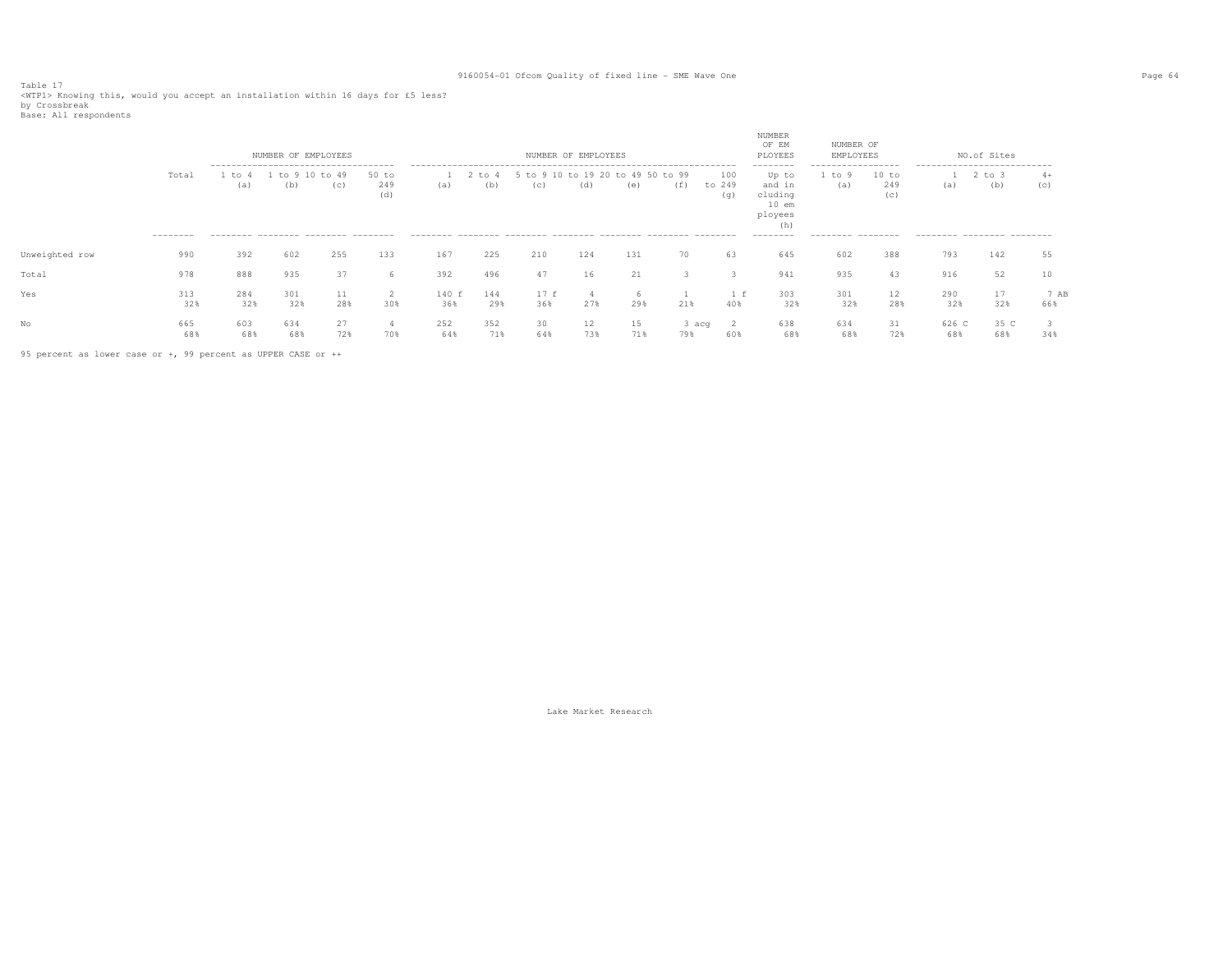Table 17 (continuation)<br><WTP1> Knowing this, would you accept an installation within 16 days for £5 less?<br>by Crossbreak<br>Base: All respondents

|                |                   |                                                                               | JOB TITLE                |                         |                        |                                           | INDUSTRY SECTOR |                                                                                                              |                                                                                       |             | SECTOR                                                              |                 |                                                                                              | REGION         |                |                                                                                                 | NATION    |                                |                |
|----------------|-------------------|-------------------------------------------------------------------------------|--------------------------|-------------------------|------------------------|-------------------------------------------|-----------------|--------------------------------------------------------------------------------------------------------------|---------------------------------------------------------------------------------------|-------------|---------------------------------------------------------------------|-----------------|----------------------------------------------------------------------------------------------|----------------|----------------|-------------------------------------------------------------------------------------------------|-----------|--------------------------------|----------------|
|                | Total<br>-------- | ---------------------------<br>Owner/MD<br>(a)<br>--------- -------- -------- | Senior<br>Manager<br>(d) | Other<br>finance<br>(e) | Primary<br>(a)         | Retail Services<br>/ Wh<br>olesale<br>(b) |                 | Go<br>(c) vernment<br>(i<br>ncluding cluding<br>central,<br>ed<br>ucation quangos,<br>health) profits<br>(d) | Third<br>sector,<br>in<br>ch<br>local, arities,<br>NGOs,<br>and not for<br>etc<br>(e) |             | -----------------<br>Private<br>sector<br>(a)<br>--------- -------- | Third<br>(c)    | ---------------------------<br>Wales Scotland Northern<br>(j)<br>--------- -------- -------- | (k)            | Ireland<br>(1) | --------------------------------------<br>England<br>(a)<br>--------- -------- ------- -------- | (b)       | Wales Scotland Northern<br>(C) | Ireland<br>(d) |
| Unweighted row | 990               | 478                                                                           | 88                       | 76                      | 218                    | 231                                       | 332             | 78                                                                                                           | 131                                                                                   |             | 811                                                                 | 131             | 218                                                                                          | 208            | 201            | 363                                                                                             | 218       | 208                            | 201            |
| Total          | 978               | 724                                                                           | 29                       | 37                      | 200                    | 246                                       | 310             | 66                                                                                                           | 155                                                                                   |             | 804                                                                 | 155             | 38                                                                                           | 62             | 22             | 855                                                                                             | 38        | 62                             | 22             |
| Yes            | 313<br>32%        | 235 CD<br>32%                                                                 | 12%                      | 42%                     | 15 CDf<br>81 DE<br>40% | 88 De<br>36%                              |                 | 100 D<br>32%<br>11%                                                                                          |                                                                                       | 37 d<br>24% | $269$ c<br>34%                                                      | 37<br>24%       | 12<br>32%                                                                                    | $22$ bi<br>36% | 6<br>28%       | 273<br>32%                                                                                      | 12<br>32% | 22<br>36%                      | -6<br>28%      |
|                | 665<br>68%        | 489<br>68%                                                                    | 25 AE<br>88%             | 22<br>58%               | 119<br>60%             | 158<br>64%                                | 210             | 68%<br>89%                                                                                                   | 59 ABCe 118 Ab                                                                        | 76%         | 535<br>66%                                                          | $118$ ab<br>76% | 26<br>68%                                                                                    | 40<br>64%      | 16<br>72%      | 583<br>68%                                                                                      | 26<br>68% | 40<br>64%                      | 16<br>72%      |

95 percent as lower case or +, 99 percent as UPPER CASE or ++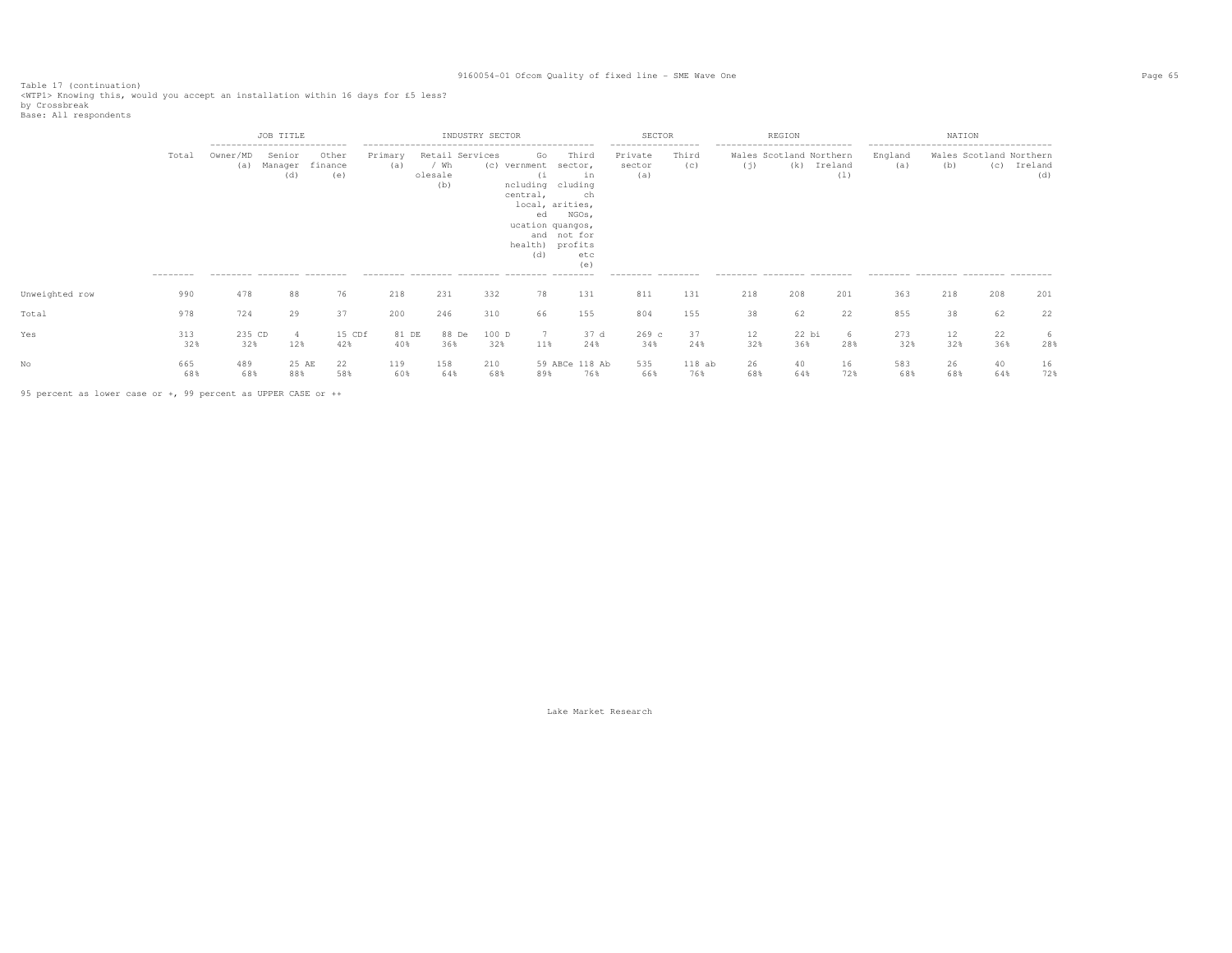Table 17 (continuation)<br><WTP1> Knowing this, would you accept an installation within 16 days for £5 less?<br>by Crossbreak<br>Base: All respondents

|                |            |                | URBANITY     |                        |                     |                                                              | URBAN DETAIL          |                       |
|----------------|------------|----------------|--------------|------------------------|---------------------|--------------------------------------------------------------|-----------------------|-----------------------|
|                | Total      | Urban<br>(a)   | Rural<br>(b) | Remote<br>Rural<br>(c) | All<br>Rural<br>(d) | Large<br>City /<br>Smaller<br>city<br>/ large<br>town<br>(a) | Medium<br>town<br>(b) | Small<br>towns<br>(c) |
|                |            |                |              |                        |                     |                                                              |                       |                       |
| Unweighted row | 990        | 713            | 171          | 105                    | 276                 | 280                                                          | 222                   | 211                   |
| Total          | 978        | 720            | 216          | 42                     | 258                 | 285                                                          | 234                   | 201                   |
| Yes            | 313<br>32% | 205<br>28%     | 87 A<br>40%  | 21 A<br>51%            | 109 A<br>42%        | 65<br>23%                                                    | 62<br>27%             | 78 AB<br>39%          |
| No             | 665<br>68% | 515 BCD<br>72% | 129<br>60%   | 21<br>49%              | 149<br>58%          | 220C<br>77%                                                  | 172 C<br>73%          | 123<br>61%            |

95 percent as lower case or +, 99 percent as UPPER CASE or ++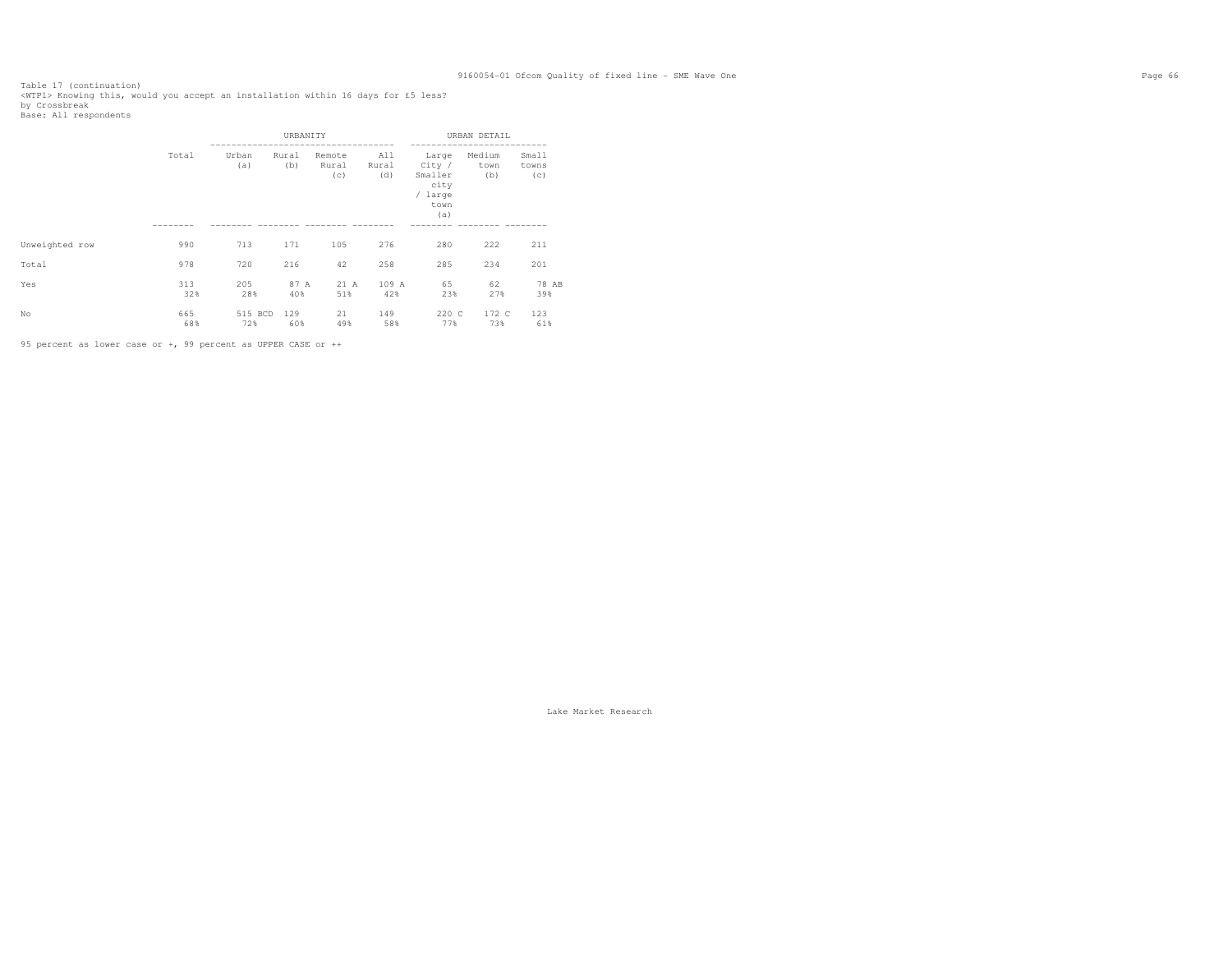Table 18<br><WTP2> Would you accept an installation within 14 days for £5 less?<br>by Crossbreak<br>Base: All respondents

|                |                    |                                                                                            | NUMBER OF EMPLOYEES |              |                     |              |                 |                 | NUMBER OF EMPLOYEES |                                |     |                      | NUMBER<br>OF EM<br>PLOYEES                                                       | NUMBER OF<br>EMPLOYEES                                 |                     |                                                                  | NO.of Sites       |             |
|----------------|--------------------|--------------------------------------------------------------------------------------------|---------------------|--------------|---------------------|--------------|-----------------|-----------------|---------------------|--------------------------------|-----|----------------------|----------------------------------------------------------------------------------|--------------------------------------------------------|---------------------|------------------------------------------------------------------|-------------------|-------------|
|                | Total<br>--------- | --------------------------------------<br>to<br>(a)<br>--------- -------- ------- -------- | $\pm 0.9$<br>(b)    | to 49<br>(c) | 50 to<br>249<br>(d) | (a)          | $+\circ$<br>(b) | $+\circ$<br>(C) | to 19 20<br>(d)     | 49 50 to 99<br>$+\circ$<br>(e) | (f) | 100<br>to 249<br>(q) | --------<br>Up to<br>and in<br>cluding<br>$10$ em<br>ployees<br>(h)<br>--------- | -----------------<br>to 9<br>(a)<br>--------- -------- | 10 to<br>249<br>(C) | ---------------------------<br>(a)<br>--------- -------- ------- | $2$ to $3$<br>(b) | $4+$<br>(C) |
|                |                    |                                                                                            |                     |              |                     |              |                 |                 |                     |                                |     |                      |                                                                                  |                                                        |                     |                                                                  |                   |             |
| Unweighted row | 990                | 392                                                                                        | 602                 | 255          | 133                 | 167          | 225             | 210             | 124                 | 131                            | 70  | 63                   | 645                                                                              | 602                                                    | 388                 | 793                                                              | 142               | 55          |
| Total          | 978                | 888                                                                                        | 935                 | 37           | 6                   | 392          | 496             | 47              | 16                  | 21                             |     |                      | 941                                                                              | 935                                                    | 43                  | 916                                                              | 52                | 10          |
| Yes            | 409                | 374 с                                                                                      | $394\text{ c}$      | 13           | 2                   | 190 bDef 184 |                 | 20d             |                     |                                |     | 1 d                  | 396                                                                              | $394\text{ c}$                                         | 15                  | 379                                                              | 23                | 7 AB        |
|                | 42%                | 42%                                                                                        | 42%                 | 34%          | 39%                 | 48%          | 37%             | 42%             | 31%                 | 36%                            | 33% | 47%                  | 42%                                                                              | 42%                                                    | 35%                 | 41%                                                              | 44%               | 68%         |
| No             | 569                | 514                                                                                        | 541                 | $25$ ab      | 4                   | 202          | 311a            | 27              | 11 Acq              | 13 a                           | 2a  |                      | 545                                                                              | 541                                                    | 28a                 | 537 C                                                            | 29 C              |             |
|                | 58%                | 58%                                                                                        | 58%                 | 66%          | 61%                 | 52%          | 63%             | 58%             | 69%                 | 64%                            | 67% | 53%                  | 58%                                                                              | 58%                                                    | 65%                 | 59%                                                              | 56%               | 32%         |

95 percent as lower case or +, 99 percent as UPPER CASE or ++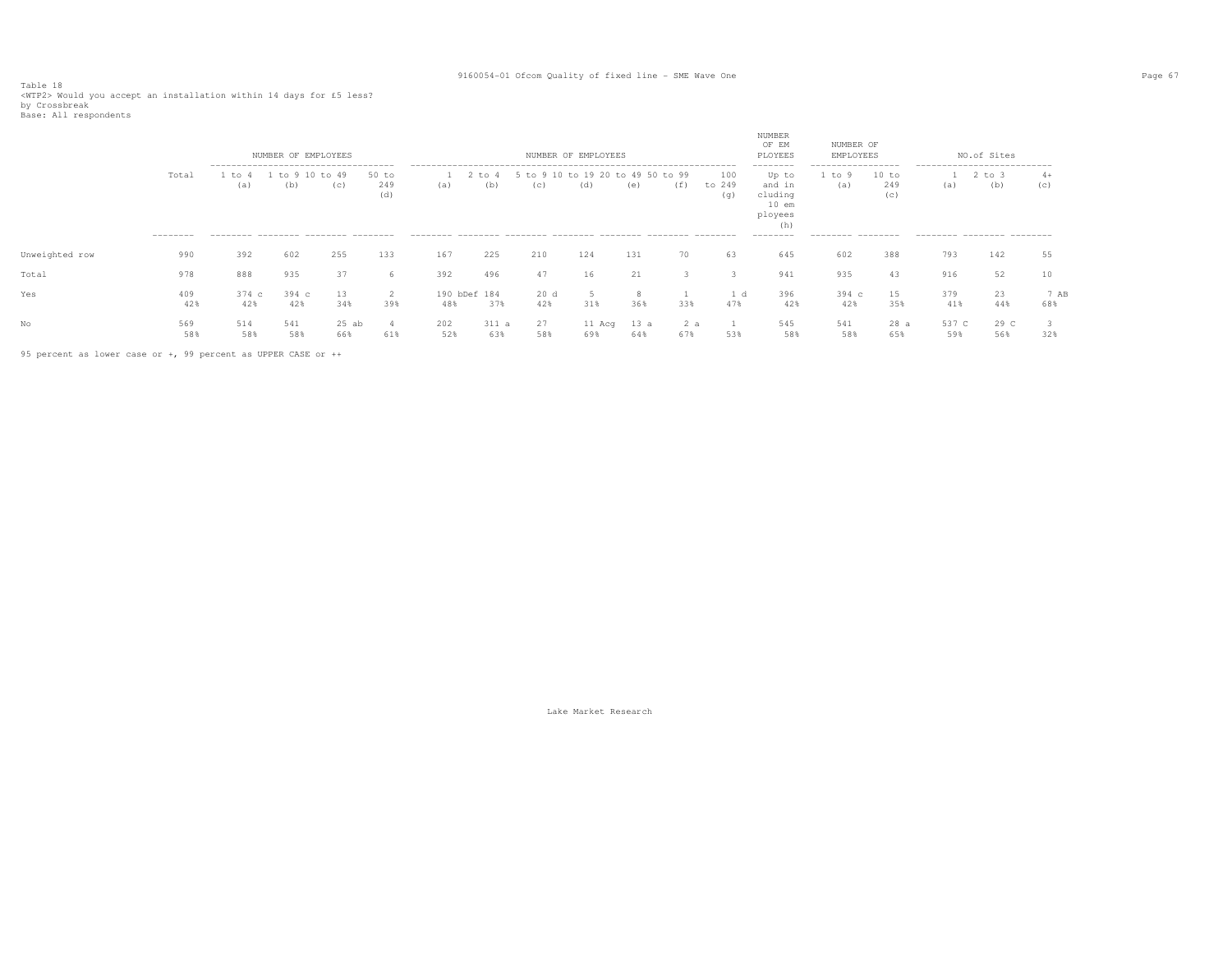Table 18 (continuation)<br><WTP2> Would you accept an installation within 14 days for £5 less?<br>by Crossbreak<br>Base: All respondents

|                |                   | JOB TITLE<br>----------------------------      |                          |                         |                |                                           | INDUSTRY SECTOR |                                                   |                                                                                                                                                  | SECTOR                                                              |              |                                                                                              | REGION      |                |                                                       | NATION    |                                |                |
|----------------|-------------------|------------------------------------------------|--------------------------|-------------------------|----------------|-------------------------------------------|-----------------|---------------------------------------------------|--------------------------------------------------------------------------------------------------------------------------------------------------|---------------------------------------------------------------------|--------------|----------------------------------------------------------------------------------------------|-------------|----------------|-------------------------------------------------------|-----------|--------------------------------|----------------|
|                | Total<br>-------- | Owner/MD<br>(a)<br>--------- -------- -------- | Senior<br>Manager<br>(d) | Other<br>finance<br>(e) | Primary<br>(a) | Retail Services<br>/ Wh<br>olesale<br>(b) |                 | Go<br>(c) vernment<br>(i<br>central,<br>ed<br>(d) | Third<br>sector,<br>in<br>ncluding cluding<br>ch<br>local, arities,<br>NGOs,<br>ucation quangos,<br>and not for<br>health) profits<br>etc<br>(e) | -----------------<br>Private<br>sector<br>(a)<br>--------- -------- | Third<br>(c) | ---------------------------<br>Wales Scotland Northern<br>(i)<br>--------- -------- -------- | (k)         | Ireland<br>(1) | England<br>(a)<br>--------- -------- -------- ------- | (b)       | Wales Scotland Northern<br>(C) | Ireland<br>(d) |
| Unweighted row | 990               | 478                                            | 88                       | 76                      | 218            | 231                                       | 332             | 78                                                | 131                                                                                                                                              | 811                                                                 | 131          | 218                                                                                          | 208         | 201            | 363                                                   | 218       | 208                            | 201            |
| Total          | 978               | 724                                            | 29                       | 37                      | 200            | 246                                       | 310             | 66                                                | 155                                                                                                                                              | 804                                                                 | 155          | 38                                                                                           | 62          | 22             | 855                                                   | 38        | 62                             | 22             |
| Yes            | 409<br>42%        | 300 cf<br>41%                                  | 9<br>31%                 | 21 aCDF<br>56%          | 87<br>43%      | 111<br>45%                                | 126<br>41%      | 24<br>36%                                         | 61<br>39%                                                                                                                                        | 341<br>42%                                                          | 61<br>39%    | 15 <sub>b</sub><br>38%                                                                       | 26 B<br>42% | 8 B<br>39%     | 360<br>42%                                            | 15<br>38% | 26<br>42%                      | 8<br>39%       |
|                | 569<br>58%        | $424$ e<br>59%                                 | 20 E<br>69%              | 16<br>44%               | 113<br>57%     | 135<br>55%                                | 184<br>59%      | 42<br>64%                                         | 94<br>61%                                                                                                                                        | 463<br>58%                                                          | 94<br>61%    | 24 f<br>62%                                                                                  | 36<br>58%   | 13 f<br>61%    | 496<br>58%                                            | 24<br>62% | 36<br>58%                      | 13<br>61%      |

95 percent as lower case or +, 99 percent as UPPER CASE or ++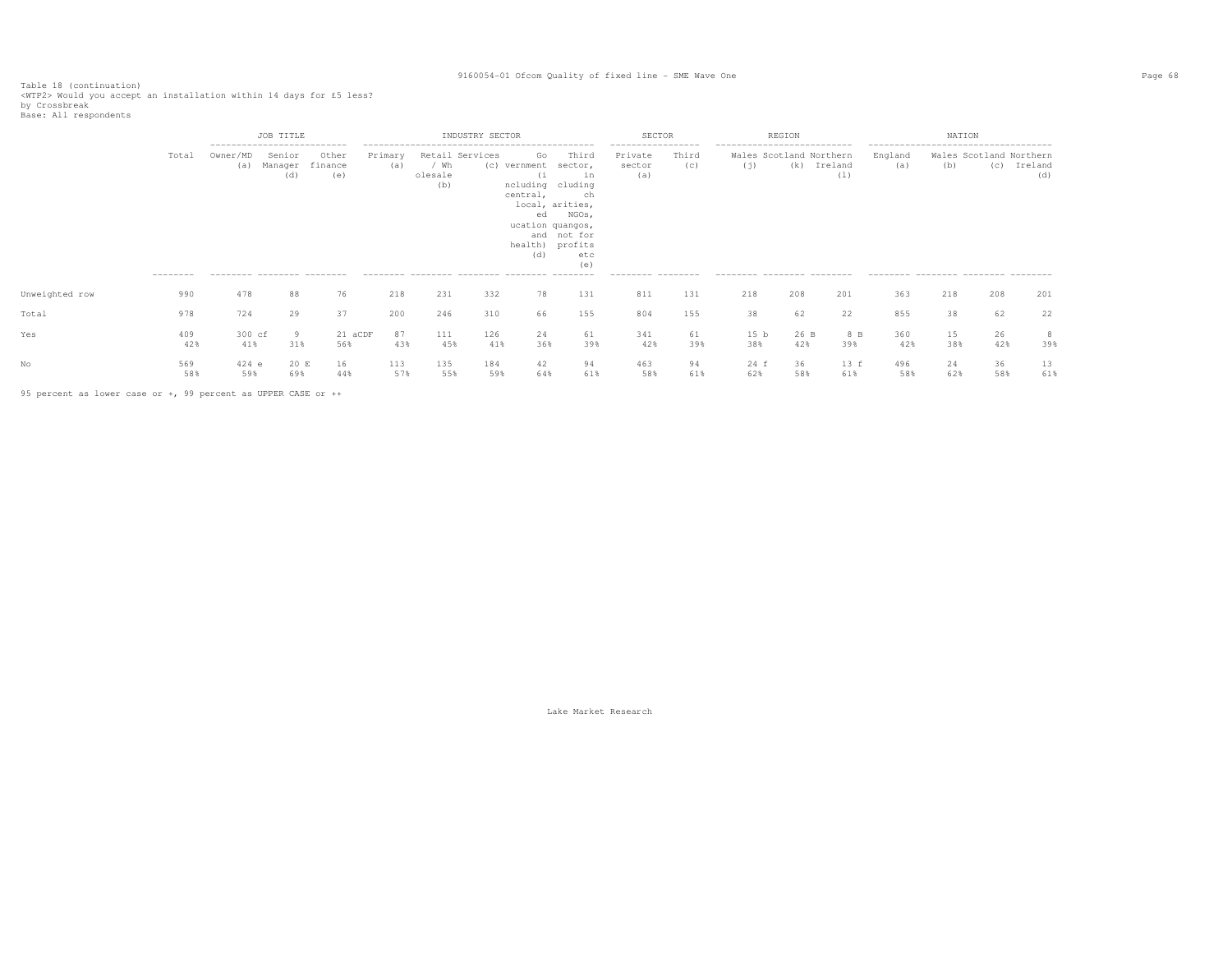Table 18 (continuation)<br><WTP2> Would you accept an installation within 14 days for £5 less?<br>by Crossbreak<br>Base: All respondents

|                |                                   |                | URBANITY     |                        |                     |                                                              | URBAN DETAIL          |                       |
|----------------|-----------------------------------|----------------|--------------|------------------------|---------------------|--------------------------------------------------------------|-----------------------|-----------------------|
|                | Total<br>990<br>978<br>409<br>42% | Urban<br>(a)   | Rural<br>(b) | Remote<br>Rural<br>(c) | All<br>Rural<br>(d) | Large<br>City /<br>Smaller<br>city<br>/ large<br>town<br>(a) | Medium<br>town<br>(b) | Small<br>towns<br>(c) |
|                |                                   |                |              |                        |                     |                                                              |                       |                       |
| Unweighted row |                                   | 713            | 171          | 105                    | 276                 | 280                                                          | 222                   | 211                   |
| Total          |                                   | 720            | 216          | 42                     | 258                 | 285                                                          | 234                   | 201                   |
| Yes            |                                   | 271<br>38%     | 115 A<br>53% | 23 A<br>55%            | 137 A<br>53%        | 103<br>36%                                                   | 81<br>35%             | 87<br>43%             |
| No             | 569<br>58%                        | 449 BCD<br>62% | 101<br>47%   | 19<br>45%              | 120<br>47%          | 181<br>64%                                                   | 153<br>65%            | 114<br>57%            |

95 percent as lower case or +, 99 percent as UPPER CASE or ++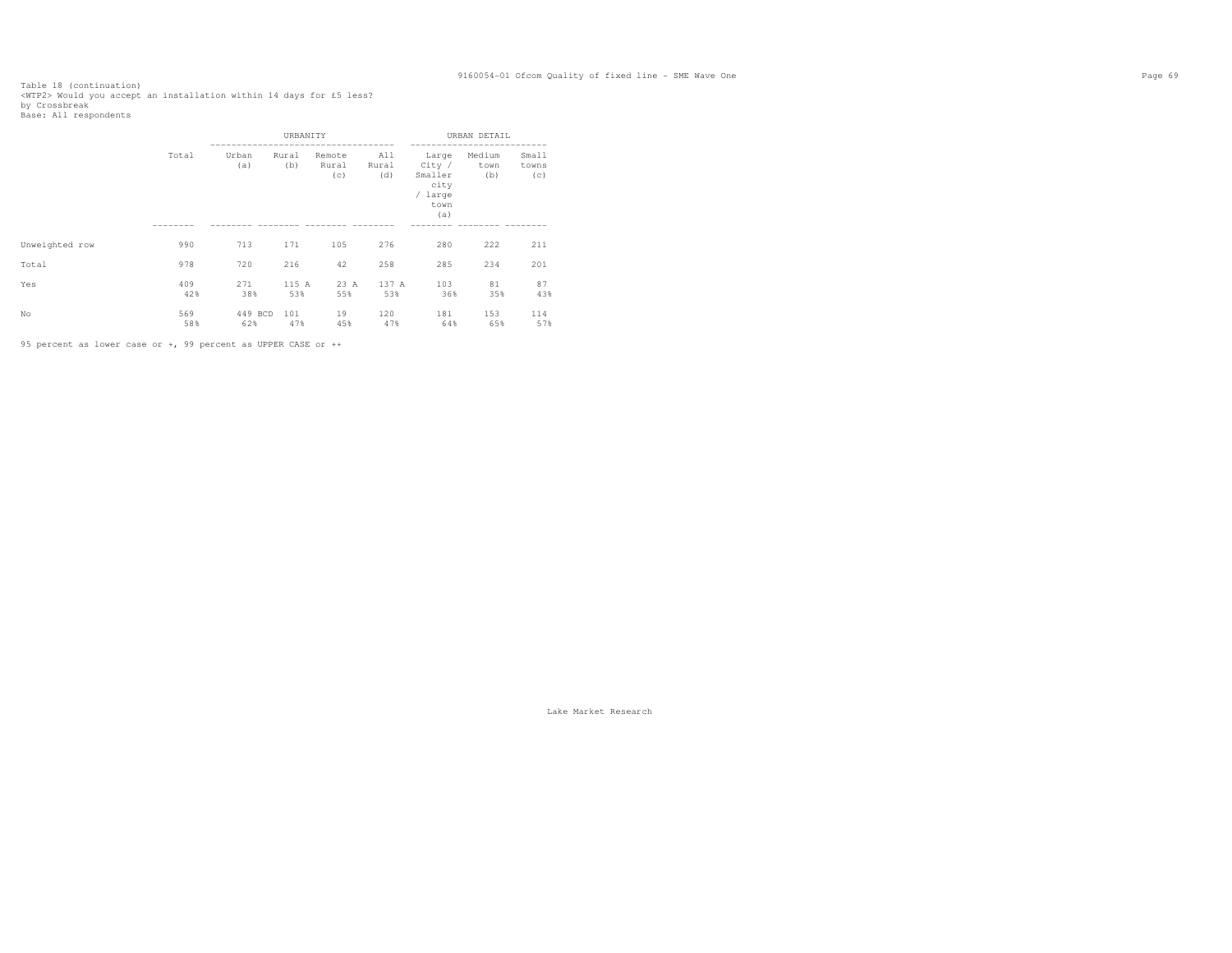Table 19<br><WTP3> Would you accept an installation within 16 days for £10 less?<br>by Crossbreak<br>Base: All respondents

|                |                    |             | NUMBER OF EMPLOYEES<br>-------------------------------------- |                      |                       |                     |                   | NUMBER OF EMPLOYEES                      |                        |             |              |                      | NUMBER<br>OF EM<br>PLOYEES<br>--------                  | NUMBER OF<br>EMPLOYEES<br>------------------- |                     | ---------------------------- | NO.of Sites       |             |
|----------------|--------------------|-------------|---------------------------------------------------------------|----------------------|-----------------------|---------------------|-------------------|------------------------------------------|------------------------|-------------|--------------|----------------------|---------------------------------------------------------|-----------------------------------------------|---------------------|------------------------------|-------------------|-------------|
|                | Total<br>--------- | to 4<br>(a) | (b)                                                           | to 9 10 to 49<br>(c) | $50$ to<br>249<br>(d) | (a)                 | $2$ to $4$<br>(b) | 5 to 9 10 to 19 20 to 49 50 to 99<br>(C) | (d)                    | (e)         | (f)          | 100<br>to 249<br>(q) | Up to<br>and in<br>cluding<br>$10$ em<br>ployees<br>(h) | to 9<br>(a)                                   | 10 to<br>249<br>(C) | (a)                          | $2$ to $3$<br>(b) | $4+$<br>(C) |
|                |                    |             | --------- -------- -------- --------                          |                      |                       |                     |                   |                                          |                        |             |              |                      | ---------                                               | --------- --------                            |                     | --------- -------- -------   |                   |             |
| Unweighted row | 990                | 392         | 602                                                           | 255                  | 133                   | 167                 | 225               | 210                                      | 124                    | 131         | 70           | 63                   | 645                                                     | 602                                           | 388                 | 793                          | 142               | 55          |
| Total          | 978                | 888         | 935                                                           | 37                   | 6                     | 392                 | 496               | 47                                       | 16                     | 21          |              |                      | 941                                                     | 935                                           | 43                  | 916                          | 52                |             |
| Yes            | 394<br>40%         | 358<br>40%  | 379<br>41%                                                    | 13<br>34%            | 35%                   | 187 BdeF 171<br>48% | 34%               | $21$ $bdF$<br>45%                        | 33%                    | 35%         | 27%          | 44%                  | 381<br>41%                                              | 379<br>41%                                    | 15<br>34%           | 364<br>40%                   | 23<br>45%         | 7 AB<br>67% |
| No             | 584<br>60%         | 530<br>60%  | 556<br>59%                                                    | 25<br>66%            | 65%                   | 205<br>52%          | 325 Ac<br>66%     | 26<br>55%                                | $11 \text{ ac}$<br>67% | 14 a<br>65% | 2 ACq<br>73% | 568                  | 560<br>59%                                              | 556<br>59%                                    | 28<br>66%           | 553 C<br>60%                 | 28 C<br>55%       | 33%         |

95 percent as lower case or +, 99 percent as UPPER CASE or ++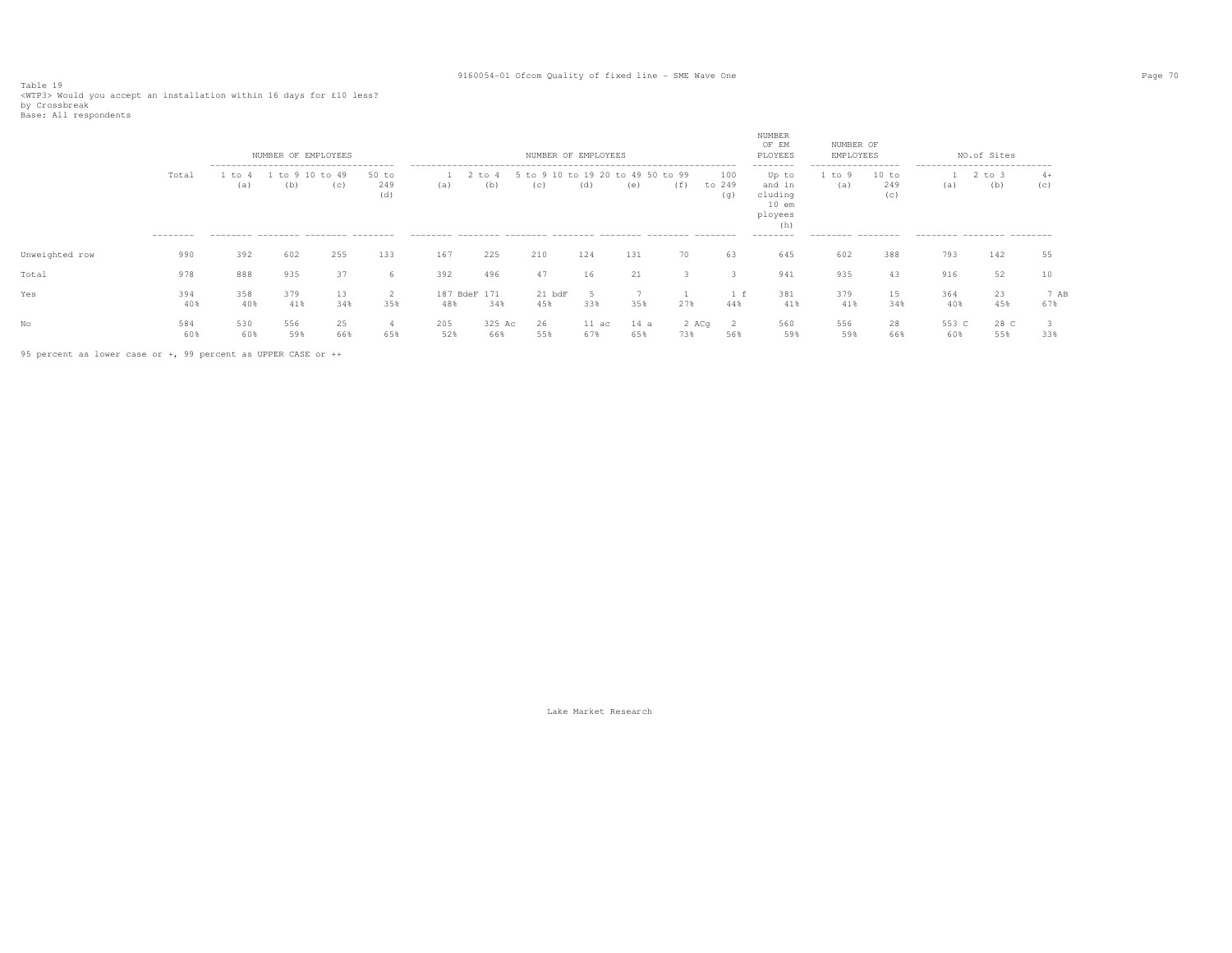Table 19 (continuation) <WTP3> Would you accept an installation within 16 days for £10 less?

by Crossbreak Base: All respondents

 JOB TITLE INDUSTRY SECTOR SECTOR REGION NATION -------------------------- -------------------------------------------- ----------------- -------------------------- ----------------------------------- Total Owner/MD Senior Other Primary Retail Services Go Third Private Third Wales Scotland Northern England Wales Scotland Northern (c) Ireland (a) Manager finance (a) / Wh (c) vernment sector, sector (c) (j) (k) Ireland (a) (b) (c) Ireland (d) (e) olesale (i in (a) (d) (e) olesale (i in (a) (l) (d) (b) ncluding cluding  $ch$ central. local, arities, ed NGOs, ucation quangos, and not for the control of the control of the control of the control of the control of the control of the control of the control of the control of the control of the control of the control of the control of the control of health) profits etc (d) etc (e)  $--- - -$  -------- -------- -------- -------- -------- -------- -------- -------- -------- -------- -------- -------- -------- -------- -------- -------- -------- -------- Unweighted row 990 478 88 76 218 231 332 78 131 811 131 218 208 201 363 218 208 201 Total 978 724 29 37 200 246 310 66 155 804 155 38 62 22 855 38 62 22 Yes 394 293 cf 9 16 cf 88 e 107 123 25 52 334 52 16 b 29 Bil 8 340 16 29 d 8 36% 40% 41% 32% 43% 44% 43% 40% 37% 33% 42% 33% 43% 47% 36% 40% 43% 47% 36% No 584 431 20 21 112 140 187 42 103 a 470 103 22 33 14 k 515 22 33 14 c 60% 59% 68% 57% 56% 57% 60% 63% 67% 58% 67% 57% 53% 64% 60% 57% 53% 64%

95 percent as lower case or +, 99 percent as UPPER CASE or ++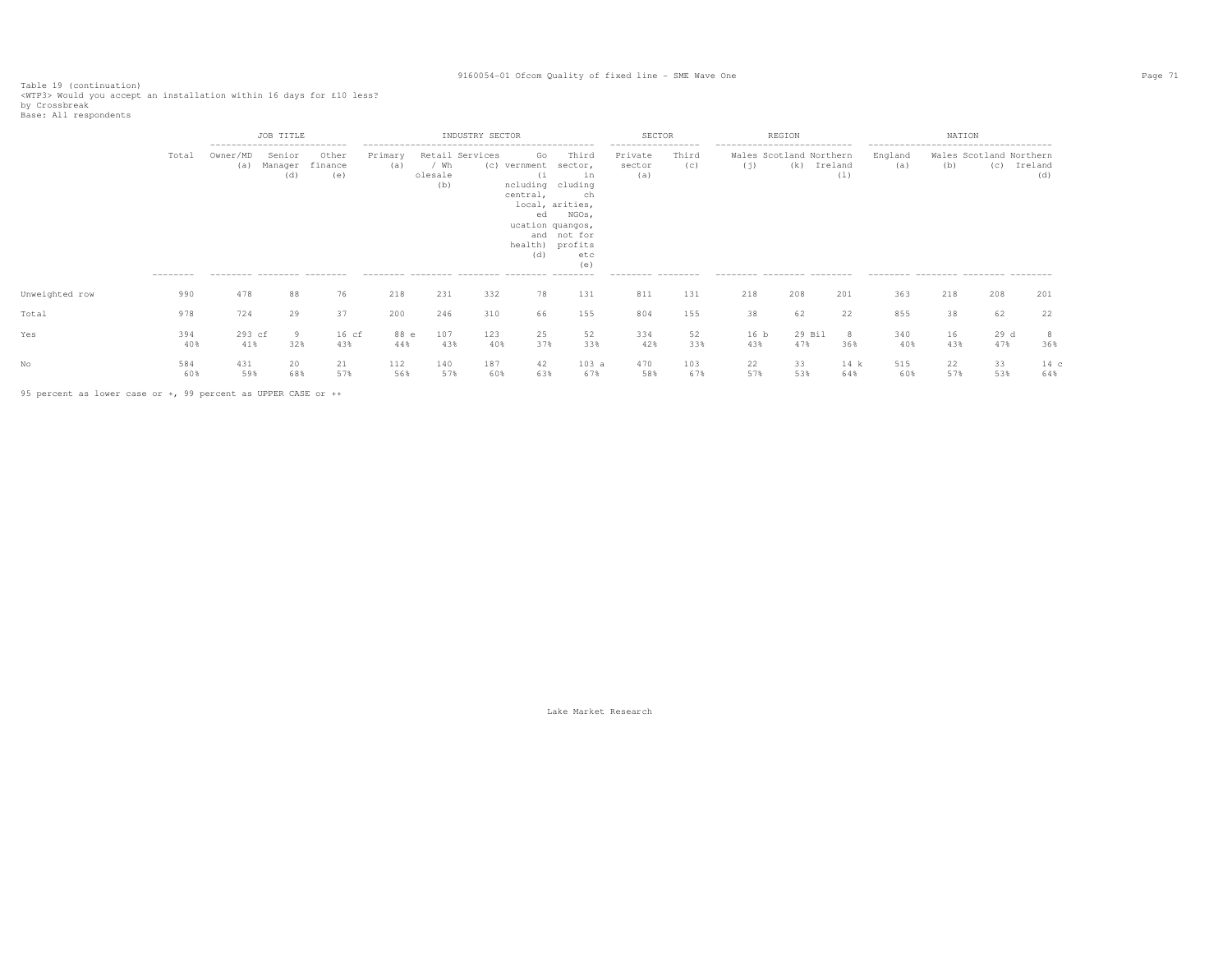Table 19 (continuation)<br><WTP3> Would you accept an installation within 16 days for £10 less?<br>by Crossbreak<br>Base: All respondents

|                |                                          |                | URBANITY     |                        |                     |                                                              | URBAN DETAIL          |                       |
|----------------|------------------------------------------|----------------|--------------|------------------------|---------------------|--------------------------------------------------------------|-----------------------|-----------------------|
|                | Total<br>990<br>978<br>394<br>40%<br>584 | Urban<br>(a)   | Rural<br>(b) | Remote<br>Rural<br>(c) | All<br>Rural<br>(d) | Large<br>City /<br>Smaller<br>city<br>/ large<br>town<br>(a) | Medium<br>town<br>(b) | Small<br>towns<br>(c) |
| Unweighted row |                                          | 713            | 171          | 105                    | 276                 | 280                                                          | 222                   | 211                   |
| Total          |                                          | 720            | 216          | 42                     | 258                 | 285                                                          | 234                   | 201                   |
| Yes            |                                          | 269<br>37%     | 99 a<br>46%  | 26 Abd<br>62%          | 125 A<br>48%        | 94<br>33%                                                    | 93<br>40%             | 82<br>41%             |
| No             | 60%                                      | 451 bCD<br>63% | 117c<br>54%  | 16<br>38%              | 133c<br>52%         | 190<br>67%                                                   | 141<br>60%            | 119<br>59%            |

95 percent as lower case or +, 99 percent as UPPER CASE or ++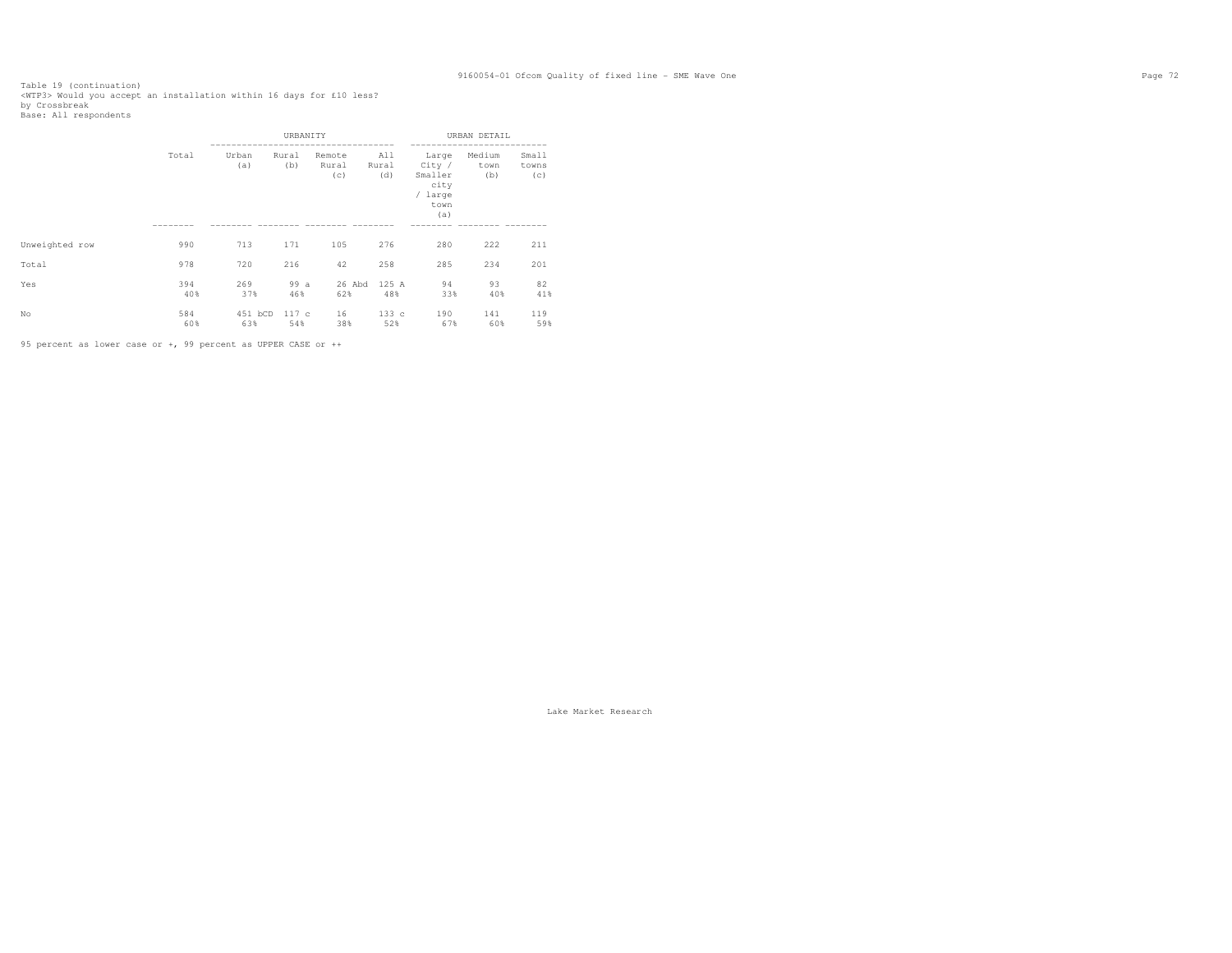Table 20<br><WTP4> Would you accept an installation within 14 days for £10 less?<br>by Crossbreak<br>Base: All respondents

|                |            |            | NUMBER OF EMPLOYEES                 |                |                       |                |                   |                           | NUMBER OF EMPLOYEES |                                |               |                      | NUMBER<br>OF EM<br>PLOYEES                                          | NUMBER OF<br>EMPLOYEES            |                     |                                     | NO.of Sites       |             |
|----------------|------------|------------|-------------------------------------|----------------|-----------------------|----------------|-------------------|---------------------------|---------------------|--------------------------------|---------------|----------------------|---------------------------------------------------------------------|-----------------------------------|---------------------|-------------------------------------|-------------------|-------------|
|                | Total      | to<br>(a)  | $+\circ$<br>(b)                     | $+0.49$<br>(c) | $50$ to<br>249<br>(d) | (a)            | $'$ to $4$<br>(b) | 5 to 9 10 to 19 20<br>(C) | (d)                 | 49 50 to 99<br>$+\circ$<br>(e) | ( ± )         | 100<br>to 249<br>(q) | --------<br>Up to<br>and in<br>cluding<br>$10$ em<br>ployees<br>(h) | ------------------<br>to 9<br>(a) | 10 to<br>249<br>(C) | ----------------------------<br>(a) | $2$ to $3$<br>(b) | $4+$<br>(c) |
|                | --------   |            | --------- -------- ------- -------- |                |                       |                |                   |                           |                     |                                |               |                      | ---------                                                           | --------- --------                |                     | --------- -------- -------          |                   |             |
| Unweighted row | 990        | 392        | 602                                 | 255            | 133                   | 167            | 225               | 210                       | 124                 | 131                            | 70            | 63                   | 645                                                                 | 602                               | 388                 | 793                                 | 142               | 55          |
| Total          | 978        | 888        | 935                                 | 37             | h                     | 392            | 496               | 47                        | 16                  | 21                             |               | - 3                  | 941                                                                 | 935                               | 43                  | 916                                 | 52                | 10          |
| Yes            | 456<br>47% | 415<br>47% | 437<br>47%                          | 16<br>43%      | $\epsilon$<br>39%     | 216 BDF<br>55% | 199<br>40%        | 22 f<br>48%               | h<br>39%            | 10 f<br>47%                    | 30%           | 49%                  | 440<br>47%                                                          | 437<br>47%                        | 19<br>43%           | 425<br>46%                          | 25<br>48%         | 7 Ab<br>68% |
| No             | 522<br>53% | 473<br>53% | 497<br>53%                          | 21<br>57%      | 61%                   | 176<br>45%     | 296 A<br>60%      | 24<br>52%                 | 10 A<br>61%         | 11<br>53%                      | 2 Aceg<br>70% | 51%                  | 501<br>53%                                                          | 497<br>53%                        | 25<br>57%           | 492 C<br>54%                        | 27c<br>52%        | 32%         |

95 percent as lower case or +, 99 percent as UPPER CASE or ++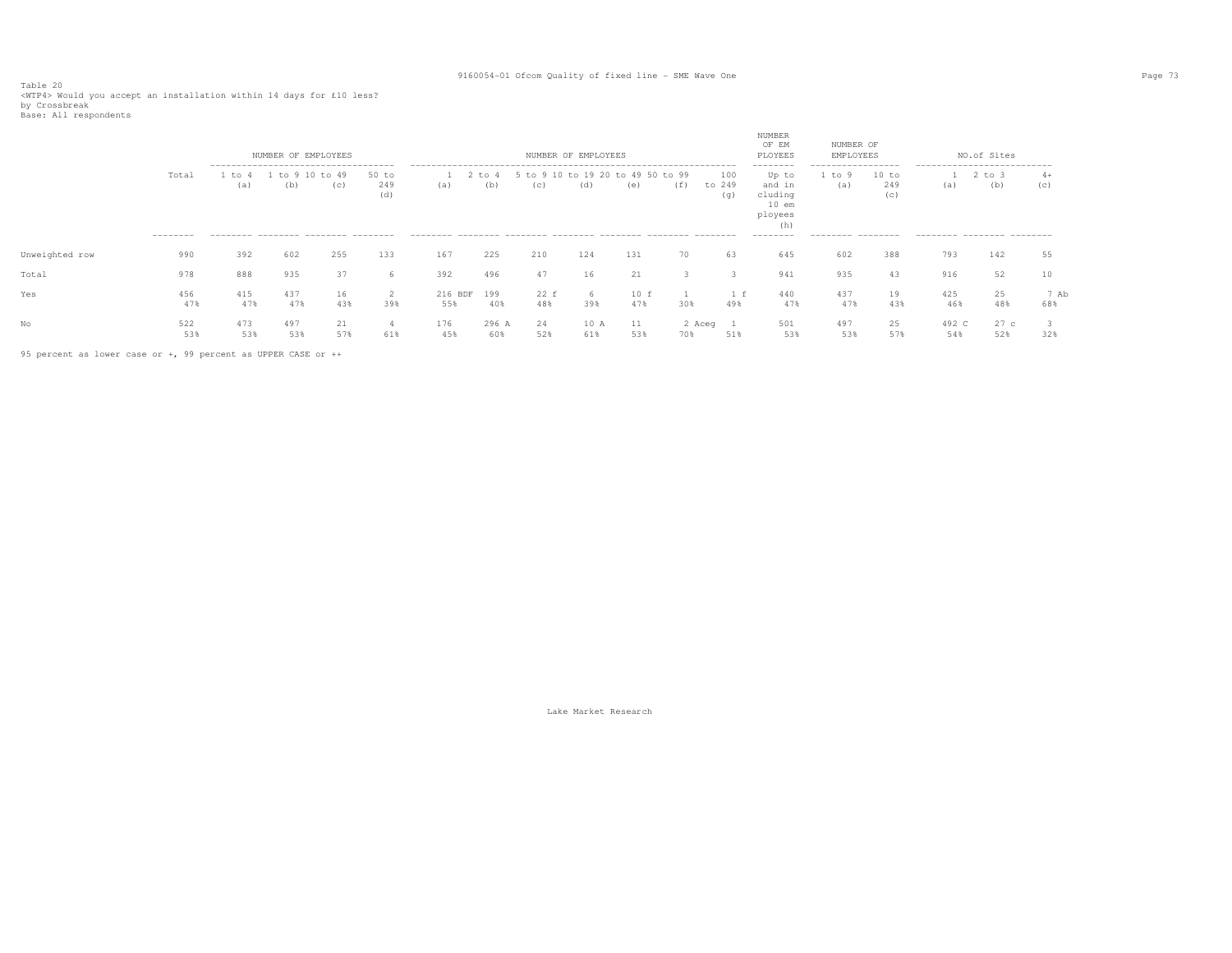Table 20 (continuation)<br><WTP4> Would you accept an installation within 14 days for £10 less?<br>by Crossbreak<br>Base: All respondents

|                |                    |                 | JOB TITLE<br>---------------------------               |                         |                |                        | INDUSTRY SECTOR |                                                    |                                                                                                                                                  | SECTOR                                                              |              |                                                                  | REGION                                 |             |                                                                                                 | NATION                 |                                |                |
|----------------|--------------------|-----------------|--------------------------------------------------------|-------------------------|----------------|------------------------|-----------------|----------------------------------------------------|--------------------------------------------------------------------------------------------------------------------------------------------------|---------------------------------------------------------------------|--------------|------------------------------------------------------------------|----------------------------------------|-------------|-------------------------------------------------------------------------------------------------|------------------------|--------------------------------|----------------|
|                | Total<br>--------- | Owner/MD<br>(a) | Senior<br>Manager<br>(d)<br>--------- -------- ------- | Other<br>finance<br>(e) | Primary<br>(a) | / Wh<br>olesale<br>(b) | Retail Services | Go<br>(c) vernment<br>(i)<br>central,<br>ed<br>(d) | Third<br>sector,<br>in<br>ncluding cluding<br>ch<br>local, arities,<br>NGOs,<br>ucation quangos,<br>and not for<br>health) profits<br>etc<br>(e) | -----------------<br>Private<br>sector<br>(a)<br>--------- -------- | Third<br>(c) | ---------------------------<br>(i)<br>--------- -------- ------- | Wales Scotland Northern<br>(k) Ireland | (1)         | --------------------------------------<br>England<br>(a)<br>--------- -------- -------- ------- | (b)                    | Wales Scotland Northern<br>(C) | Ireland<br>(d) |
| Unweighted row | 990                | 478             | 88                                                     | 76                      | 218            | 231                    | 332             | 78                                                 | 131                                                                                                                                              | 811                                                                 | 131          | 218                                                              | 208                                    | 201         | 363                                                                                             | 218                    | 208                            | 201            |
| Total          | 978                | 724             | 29                                                     | 37                      | 200            | 246                    | 310             | 66                                                 | 155                                                                                                                                              | 804                                                                 | 155          | 38                                                               | 62                                     | 22          | 855                                                                                             | 38                     | 62                             | 22             |
| Yes            | 456<br>47%         | 341 F<br>47%    | $15$ $cF$<br>52%                                       | 21 CF<br>57%            | 100 e<br>50%   | $124$ e<br>50%         | 143<br>46%      | 30<br>46%                                          | 59<br>38%                                                                                                                                        | 389 c<br>48%                                                        | 59<br>38%    | 17<br>44%                                                        | 34 Bjl<br>54%                          | - 9<br>43%  | 396<br>46%                                                                                      | 17<br>44%              | 34 bd<br>54%                   | 43%            |
|                | 522<br>53%         | 383<br>53%      | 14<br>48%                                              | 16<br>43%               | 100<br>50%     | 122<br>50%             | 167<br>54%      | 36<br>54%                                          | 96 ab<br>62%                                                                                                                                     | 415<br>52%                                                          | 96 a<br>62%  | 21 k<br>56%                                                      | 29<br>46%                              | 12 k<br>57% | 459<br>54%                                                                                      | 21 <sub>c</sub><br>56% | 29<br>46%                      | 12c<br>57%     |

95 percent as lower case or +, 99 percent as UPPER CASE or ++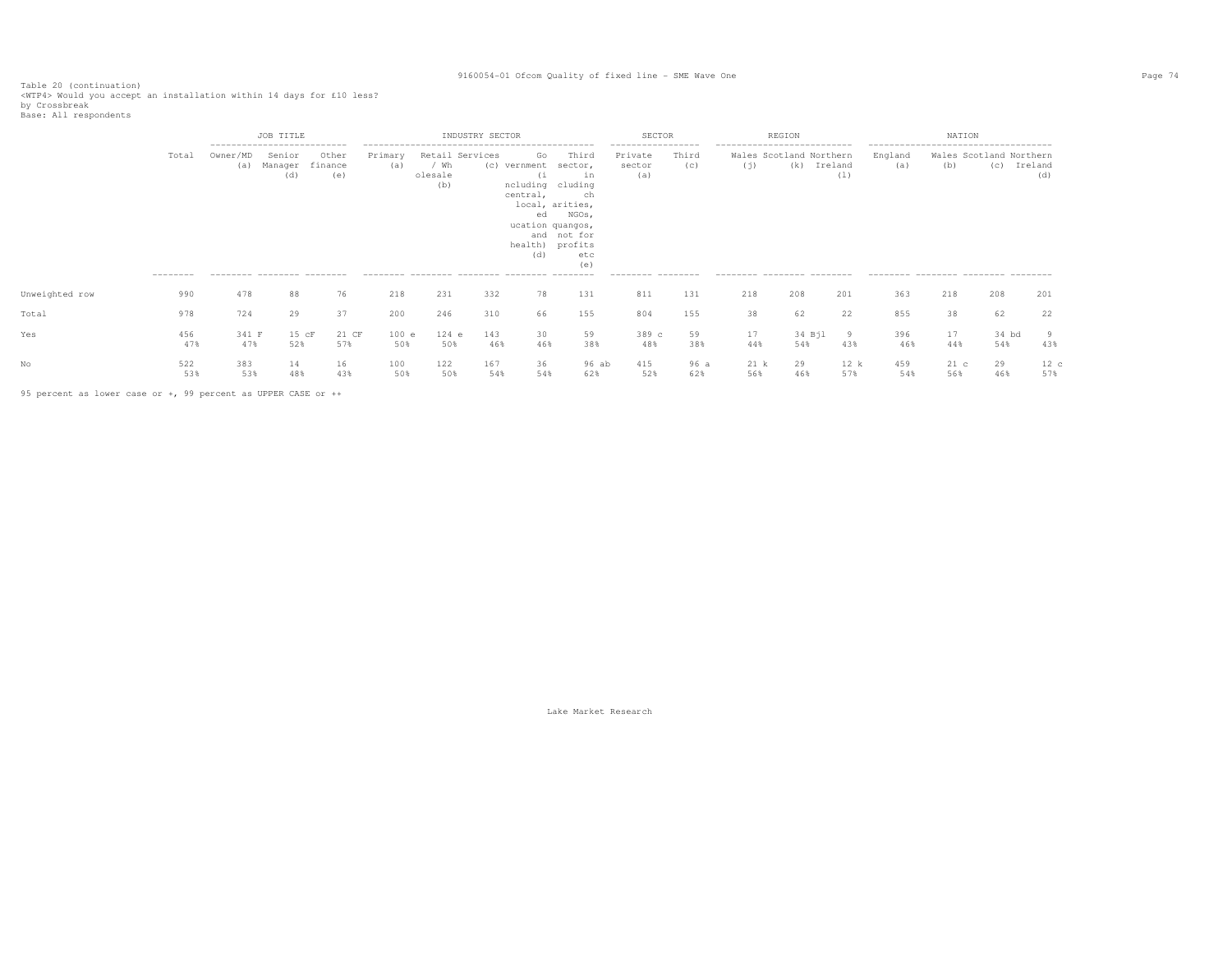Table 20 (continuation)<br><WTP4> Would you accept an installation within 14 days for £10 less?<br>by Crossbreak<br>Base: All respondents

|                |            |              | URBANITY     |                        |                     |                                                              | URBAN DETAIL          |                       |
|----------------|------------|--------------|--------------|------------------------|---------------------|--------------------------------------------------------------|-----------------------|-----------------------|
|                | Total      | Urban<br>(a) | Rural<br>(b) | Remote<br>Rural<br>(c) | All<br>Rural<br>(d) | Large<br>City /<br>Smaller<br>city<br>/ large<br>town<br>(a) | Medium<br>town<br>(b) | Small<br>towns<br>(c) |
|                |            |              |              |                        |                     |                                                              |                       |                       |
| Unweighted row | 990        | 713          | 171          | 105                    | 276                 | 280                                                          | 222                   | 211                   |
| Total          | 978        | 720          | 216          | 42                     | 258                 | 285                                                          | 234                   | 201                   |
| Yes            | 456<br>47% | 323<br>45%   | 105<br>49%   | 28 ABD<br>67%          | 133<br>52%          | 124<br>44%                                                   | 110<br>47%            | 89<br>44%             |
| No             | 522<br>53% | 397 C<br>55% | 111 C<br>51% | 14<br>33%              | 125 C<br>48%        | 160<br>56%                                                   | 124<br>53%            | 112<br>56%            |

95 percent as lower case or +, 99 percent as UPPER CASE or ++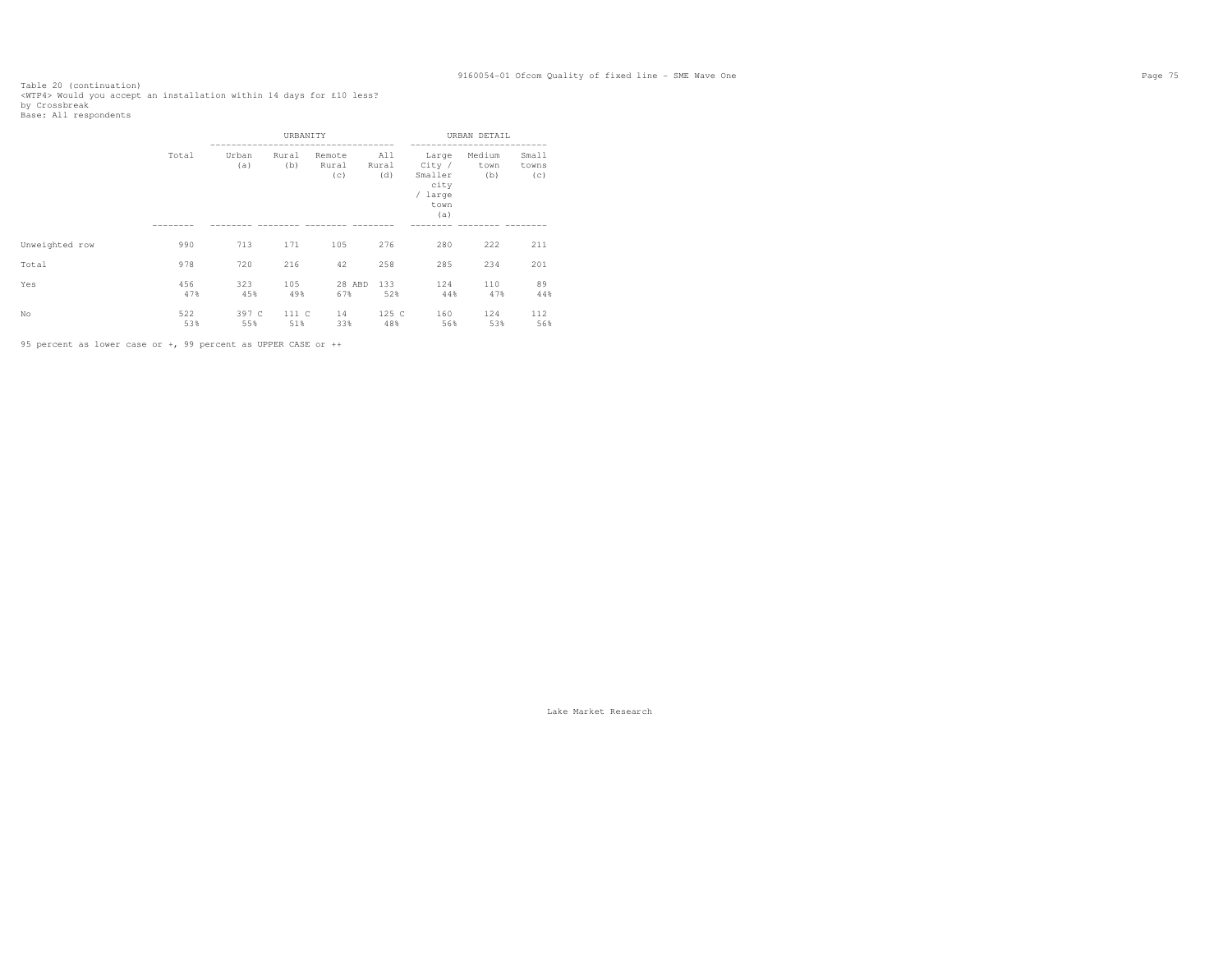Table 21 <WTP5> Would you be willing to pay £15 more for an installation within 10 days? by Crossbreak

|  | Base: All respondents |
|--|-----------------------|
|--|-----------------------|

|                |                    |                                                                                            | NUMBER OF EMPLOYEES |                |                     |                |                 |                 | NUMBER OF EMPLOYEES |                                |             |                      | NUMBER<br>OF EM<br>PLOYEES                                                       | NUMBER OF<br>EMPLOYEES                                 |                     |                | NO.of Sites                                                                |             |
|----------------|--------------------|--------------------------------------------------------------------------------------------|---------------------|----------------|---------------------|----------------|-----------------|-----------------|---------------------|--------------------------------|-------------|----------------------|----------------------------------------------------------------------------------|--------------------------------------------------------|---------------------|----------------|----------------------------------------------------------------------------|-------------|
|                | Total<br>--------- | --------------------------------------<br>to<br>(a)<br>--------- -------- ------- -------- | $+\circ$<br>(b)     | $+0.49$<br>(c) | 50 to<br>249<br>(d) | (a)            | $+\circ$<br>(b) | $+\circ$<br>(C) | to 19 20<br>(d)     | 49 50 to 99<br>$+\circ$<br>(e) | (f)         | 100<br>to 249<br>(q) | --------<br>Up to<br>and in<br>cluding<br>$10$ em<br>ployees<br>(h)<br>--------- | -----------------<br>to 9<br>(a)<br>--------- -------- | 10 to<br>249<br>(C) | (a)            | ---------------------------<br>2 to 3<br>(b)<br>--------- -------- ------- | $4+$<br>(C) |
| Unweighted row | 990                | 392                                                                                        | 602                 | 255            | 133                 | 167            | 225             | 210             | 124                 | 131                            | 70          | 63                   | 645                                                                              | 602                                                    | 388                 | 793            | 142                                                                        | 55          |
| Total          | 978                | 888                                                                                        | 935                 | 37             | 6                   | 392            | 496             | 47              | 16                  | 21                             |             |                      | 941                                                                              | 935                                                    | 43                  | 916            | 52                                                                         |             |
| Yes            | 285<br>29%         | 252<br>28%                                                                                 | 269<br>29%          | 13ab<br>36%    | 3 AB<br>45%         | 107<br>27%     | 145<br>29%      | 17a<br>37%      | h<br>35%            | 8<br>37%                       | 1 ab<br>43% | 1 AB<br>47%          | 272<br>29%                                                                       | 269<br>29%                                             | 16 A<br>37%         | $264$ c<br>29% | $20 \text{ ac}$<br>38%                                                     | 16%         |
| No             | 693<br>71%         | 636 cD<br>72%                                                                              | 665 cD<br>71%       | 24<br>64%      | 3<br>55%            | 285 cfG<br>73% | 351 fG<br>71%   | 29<br>63%       | 11<br>65%           | 63%                            | 57%         | 53%                  | 669<br>71%                                                                       | 665 C<br>71%                                           | 27<br>63%           | 653 b<br>71%   | 32<br>62%                                                                  | 8 aB<br>84% |

95 percent as lower case or +, 99 percent as UPPER CASE or ++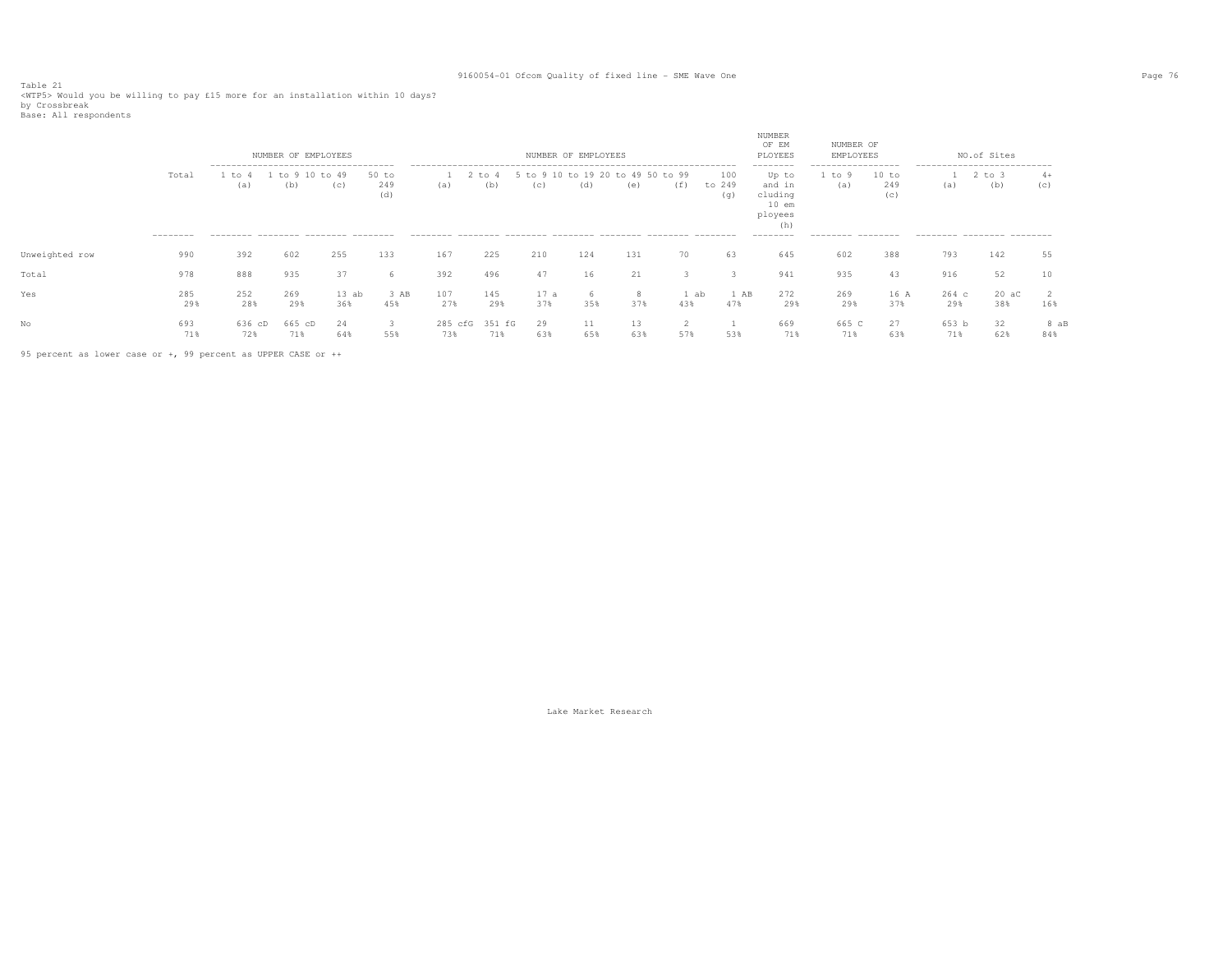Table 21 (continuation)<br><WTP5> Would you be willing to pay £15 more for an installation within 10 days?<br>by Crossbreak<br>Base: All respondents

|                |                   |                 | JOB TITLE<br>----------------------------              |                         |                |                                           | INDUSTRY SECTOR |                                                                      |                                                                                                                               | SECTOR                                                              |              |                                                                                             | REGION       |                |                                                       | NATION      |                                |                |
|----------------|-------------------|-----------------|--------------------------------------------------------|-------------------------|----------------|-------------------------------------------|-----------------|----------------------------------------------------------------------|-------------------------------------------------------------------------------------------------------------------------------|---------------------------------------------------------------------|--------------|---------------------------------------------------------------------------------------------|--------------|----------------|-------------------------------------------------------|-------------|--------------------------------|----------------|
|                | Total<br>-------- | Owner/MD<br>(a) | Senior<br>Manager<br>(d)<br>--------- -------- ------- | Other<br>finance<br>(e) | Primary<br>(a) | Retail Services<br>/ Wh<br>olesale<br>(b) |                 | Go<br>(c) vernment<br>(i<br>central,<br>local, arities,<br>ed<br>(d) | Third<br>sector,<br>in<br>ncluding cluding<br>ch<br>NGOs,<br>ucation quangos,<br>and not for<br>health) profits<br>etc<br>(e) | -----------------<br>Private<br>sector<br>(a)<br>--------- -------- | Third<br>(c) | ---------------------------<br>Wales Scotland Northern<br>(j)<br>--------- -------- ------- | (k)          | Ireland<br>(1) | England<br>(a)<br>--------- -------- -------- ------- | (b)         | Wales Scotland Northern<br>(C) | Ireland<br>(d) |
| Unweighted row | 990               | 478             | 88                                                     | 76                      | 218            | 231                                       | 332             | 78                                                                   | 131                                                                                                                           | 811                                                                 | 131          | 218                                                                                         | 208          | 201            | 363                                                   | 218         | 208                            | 201            |
| Total          | 978               | 724             | 29                                                     | 37                      | 200            | 246                                       | 310             | 66                                                                   | 155                                                                                                                           | 804                                                                 | 155          | 38                                                                                          | 62           | 22             | 855                                                   | 38          | 62                             | 22             |
| Yes            | 285<br>29%        | 217<br>30%      | -6<br>22%                                              | 23%                     | 48 d<br>24%    | 83 aD<br>34%                              | $102$ aD<br>33% | 8<br>12%                                                             | 44 D<br>28%                                                                                                                   | 232<br>29%                                                          | 44<br>28%    | 14 Ce<br>37%                                                                                | 23 Ce<br>37% | 8 Ce<br>35%    | 240<br>28%                                            | 14 a<br>37% | 23a<br>37%                     | 8<br>35%       |
|                | 693<br>71%        | 507<br>70%      | 23<br>78%                                              | 28<br>77%               | 152 bc<br>76%  | 163<br>66%                                | 208<br>67%      | 88%                                                                  | 58 aBCE 111<br>72%                                                                                                            | 572 b<br>71%                                                        | 111 b<br>72% | 24<br>63%                                                                                   | 39<br>63%    | 14<br>65%      | 615 bc<br>72%                                         | 24<br>63%   | 39<br>63%                      | 14<br>65%      |

95 percent as lower case or +, 99 percent as UPPER CASE or ++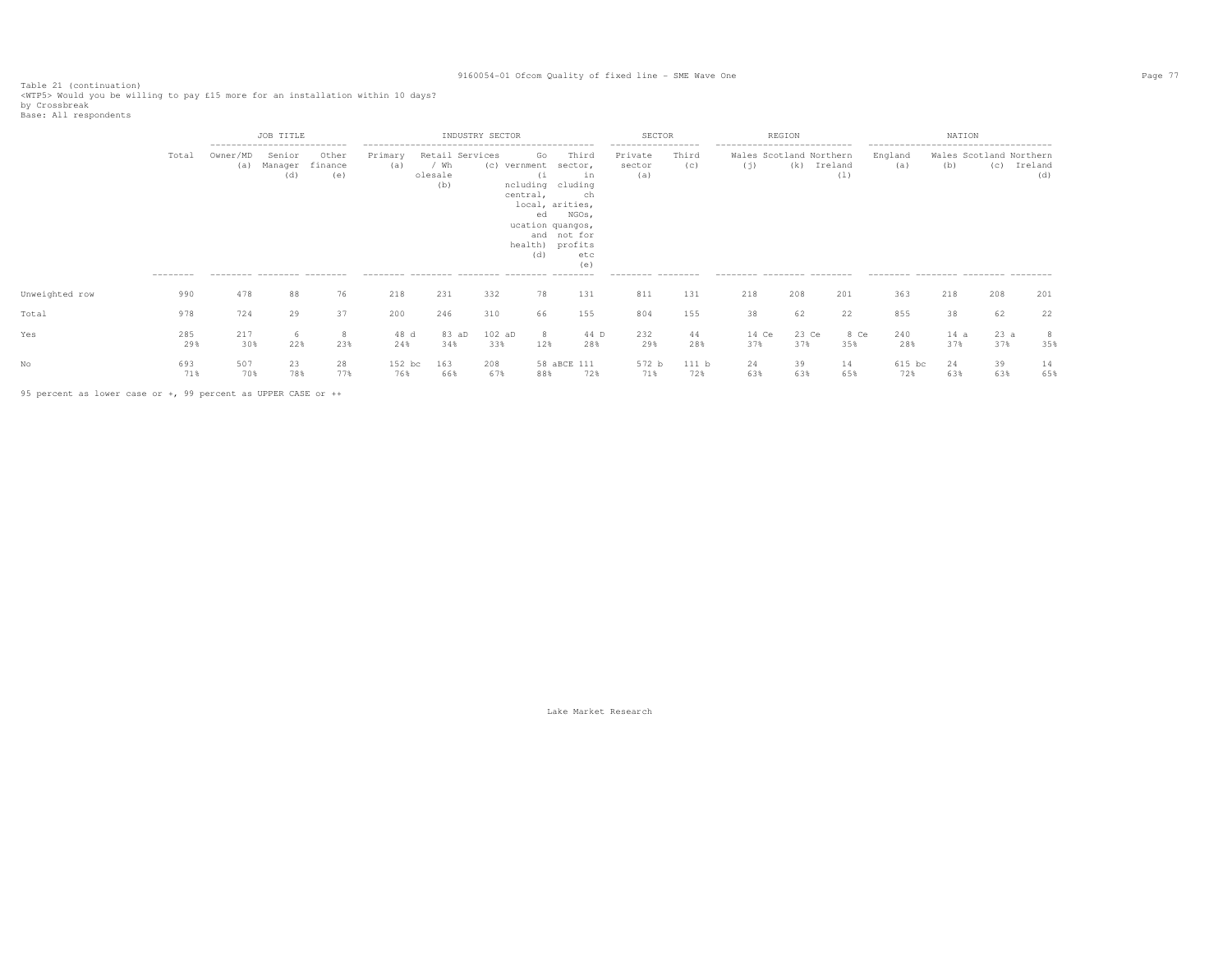Table 21 (continuation)<br><WTP5> Would you be willing to pay £15 more for an installation within 10 days?<br>by Crossbreak<br>Base: All respondents

|                |            |               | URBANITY      |                        |                     |                                                              | URBAN DETAIL          |                       |
|----------------|------------|---------------|---------------|------------------------|---------------------|--------------------------------------------------------------|-----------------------|-----------------------|
|                | Total      | Urban<br>(a)  | Rural<br>(b)  | Remote<br>Rural<br>(c) | All<br>Rural<br>(d) | Large<br>City /<br>Smaller<br>city<br>/ large<br>town<br>(a) | Medium<br>town<br>(b) | Small<br>towns<br>(c) |
| Unweighted row | 990        | 713           | 171           | 105                    | 276                 | 280                                                          | 222                   | 211                   |
| Total          | 978        | 720           | 216           | 42                     | 258                 | 285                                                          | 234                   | 201                   |
| Yes            | 285<br>29% | 234 BD<br>33% | 32<br>15%     | 19 aBD<br>45%          | 51<br>20%           | 79<br>28%                                                    | 74<br>32%             | 81 A<br>40%           |
| No             | 693<br>71% | 486c<br>67%   | 184 AC<br>85% | 23<br>55%              | 206 AC<br>80%       | 206 C<br>72%                                                 | 160<br>68%            | 120<br>60%            |

95 percent as lower case or +, 99 percent as UPPER CASE or ++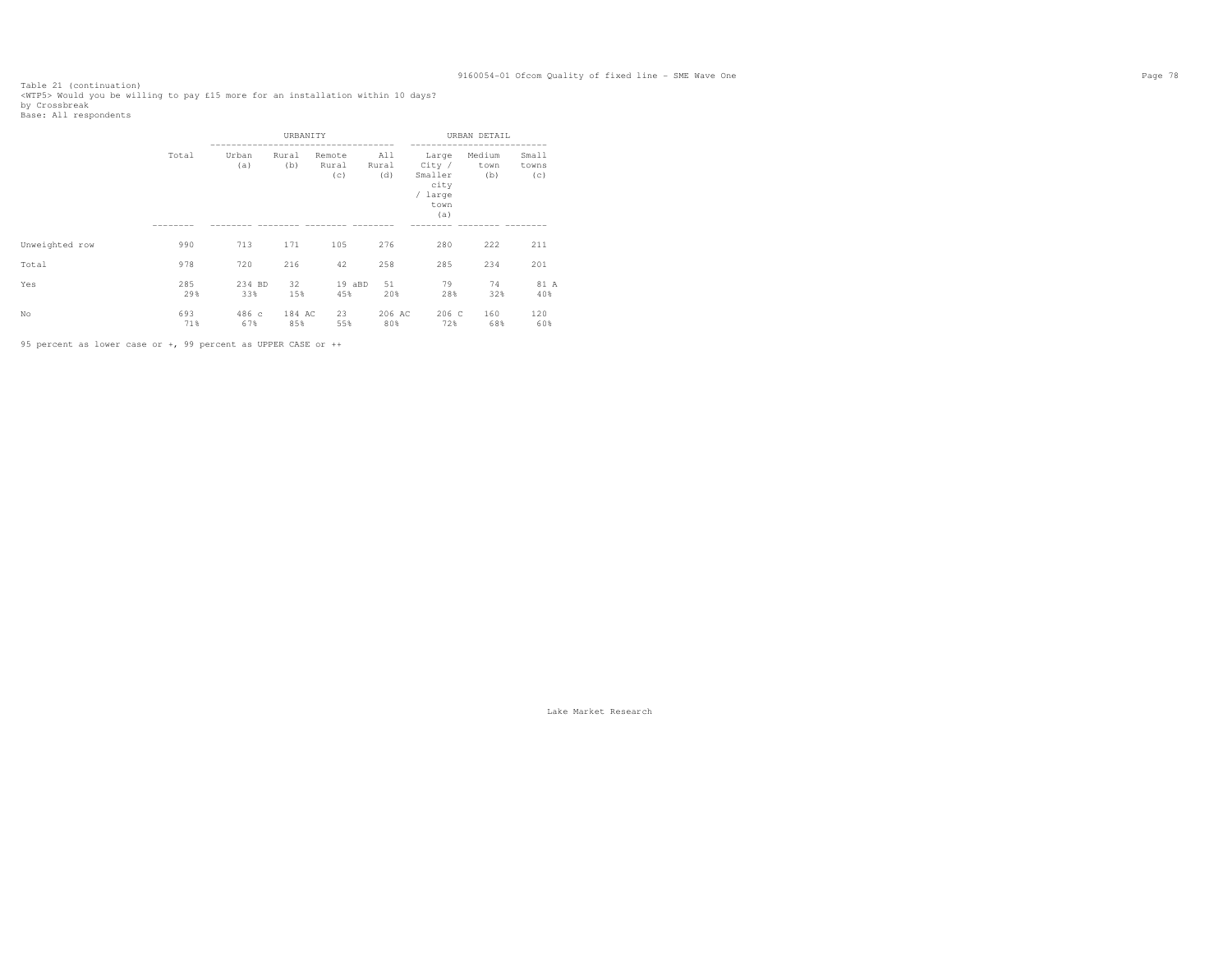Table 22<br><WTP6> Would you be willing to pay £10 more for an installation within 10 days?<br>by Crossbreak

| Base: All respondents |  |
|-----------------------|--|
|-----------------------|--|

|                |                    |                                                                                            | NUMBER OF EMPLOYEES      |              |                       |            |                             |              | NUMBER OF EMPLOYEES |                                          |               |                      | NUMBER<br>OF EM<br>PLOYEES<br>--------                               | NUMBER OF<br>EMPLOYEES<br>------------------ |                     |            | NO.of Sites<br>---------------------------- |             |
|----------------|--------------------|--------------------------------------------------------------------------------------------|--------------------------|--------------|-----------------------|------------|-----------------------------|--------------|---------------------|------------------------------------------|---------------|----------------------|----------------------------------------------------------------------|----------------------------------------------|---------------------|------------|---------------------------------------------|-------------|
|                | Total<br>--------- | --------------------------------------<br>to<br>(a)<br>--------- -------- -------- ------- | -10<br>$+\circ$ 9<br>(b) | to 49<br>(c) | $50$ to<br>249<br>(d) | (a)        | to 4<br>(b)                 | (C)          | (d)                 | 5 to 9 10 to 19 20 to 49 50 to 99<br>(e) | (f)           | 100<br>to 249<br>(q) | Up to<br>and in<br>cluding<br>$10$ em<br>ployees<br>(h)<br>--------- | to 9<br>(a)<br>--------- --------            | 10 to<br>249<br>(C) | (a)        | to 3<br>(b)<br>--------- -------- -------   | $4+$<br>(C) |
| Unweighted row | 990                | 392                                                                                        | 602                      | 255          | 133                   | 167        | 225                         | 210          | 124                 | 131                                      | 70            | 63                   | 645                                                                  | 602                                          | 388                 | 793        | 142                                         | 55          |
| Total          | 978                | 888                                                                                        | 935                      | 37           | 6                     | 392        | 496                         | 47           | 16                  | 21                                       |               |                      | 941                                                                  | 935                                          | 43                  | 916        | 52                                          | 10          |
| Yes            | 326<br>33%         | 284<br>32%                                                                                 | 307<br>33%               | 16 AB<br>43% | 3 ABc<br>55%          | 120<br>31% | 164<br>33%                  | 23 AB<br>49% | 41%                 | $10$ Ab<br>45%                           | $2$ Ab<br>49% | 2 ABDe<br>61%        | 310<br>33%                                                           | 307<br>33%                                   | 19 A<br>45%         | 303<br>33% | 21 C<br>41%                                 | 20%         |
|                | 652<br>67%         | 604 CD<br>68%                                                                              | 628 CD<br>67%            | 21 d<br>57%  | 45%                   | 69%        | 272 CEFG 332 CefG 24<br>678 | 51%          | 10 G<br>59%         | 12q<br>55%                               | 51%           | 39%                  | 631<br>67%                                                           | 628 C<br>67%                                 | 24<br>55%           | 613<br>67% | 30<br>59%                                   | 8 B<br>80%  |

95 percent as lower case or +, 99 percent as UPPER CASE or ++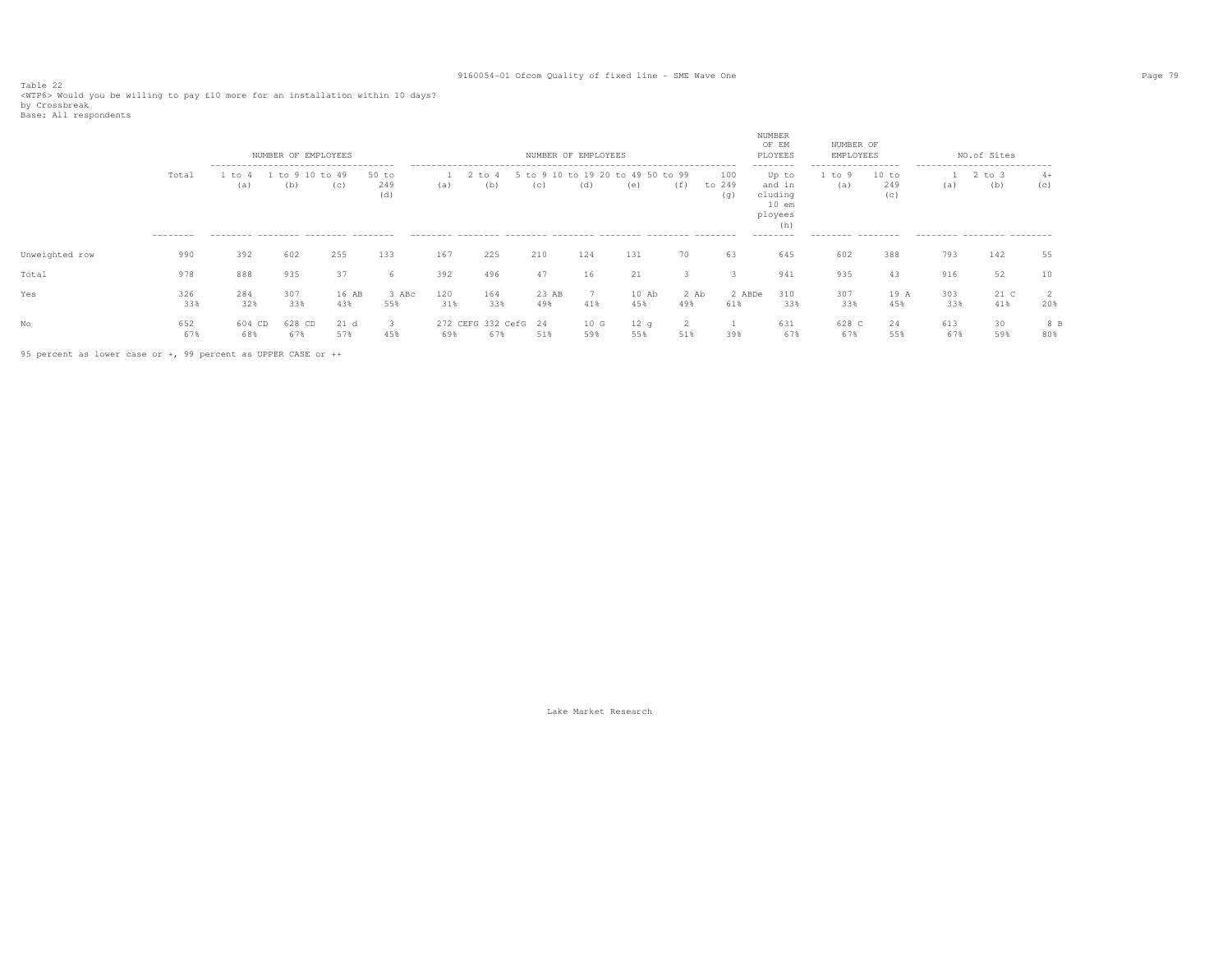Table 22 (continuation)<br><WTP6> Would you be willing to pay £10 more for an installation within 10 days?<br>by Crossbreak<br>Base: All respondents

|                |                          |                                               | JOB TITLE<br>--------------------------- |                         |                |                                           | INDUSTRY SECTOR |                                                                                                                                  |                                                                    | SECTOR                                                              |              |                                                                                              | REGION       |                |                                                       | NATION      |                                |                |
|----------------|--------------------------|-----------------------------------------------|------------------------------------------|-------------------------|----------------|-------------------------------------------|-----------------|----------------------------------------------------------------------------------------------------------------------------------|--------------------------------------------------------------------|---------------------------------------------------------------------|--------------|----------------------------------------------------------------------------------------------|--------------|----------------|-------------------------------------------------------|-------------|--------------------------------|----------------|
|                | Total<br>--------<br>990 | Owner/MD<br>(a)<br>--------- -------- ------- | Senior<br>Manager<br>(d)                 | Other<br>finance<br>(e) | Primary<br>(a) | Retail Services<br>/ Wh<br>olesale<br>(b) |                 | Go<br>(c) vernment<br>(i)<br>ncluding cluding<br>central,<br>local, arities,<br>ed<br>ucation quangos,<br>health) profits<br>(d) | Third<br>sector,<br>in<br>ch<br>NGOs,<br>and not for<br>etc<br>(e) | -----------------<br>Private<br>sector<br>(a)<br>--------- -------- | Third<br>(c) | ---------------------------<br>Wales Scotland Northern<br>(i)<br>--------- -------- -------- | (k)          | Ireland<br>(1) | England<br>(a)<br>--------- -------- -------- ------- | (b)         | Wales Scotland Northern<br>(C) | Ireland<br>(d) |
| Unweighted row |                          | 478                                           | 88                                       | 76                      | 218            | 231                                       | 332             | 78                                                                                                                               | 131                                                                | 811                                                                 | 131          | 218                                                                                          | 208          | 201            | 363                                                   | 218         | 208                            | 201            |
| Total          | 978                      | 724                                           | 29                                       | 37                      | 200            | 246                                       | 310             | 66                                                                                                                               | 155                                                                | 804                                                                 | 155          | 38                                                                                           | 62           | 22             | 855                                                   | 38          | 62                             | 22             |
| Yes            | 326<br>33%               | 240<br>33%                                    | 12<br>41%                                | 10<br>28%               | 50 d<br>25%    | 96 AD<br>39%                              | 124 AD<br>40%   | 9<br>14%                                                                                                                         | 47 D<br>31%                                                        | 269<br>33%                                                          | 47<br>31%    | 18 CE<br>46%                                                                                 | 26 CE<br>42% | 9 CE<br>40%    | 274<br>32%                                            | 18 A<br>46% | 26a<br>42%                     | 9<br>40%       |
|                | 652<br>67%               | 484<br>67%                                    | 17<br>59%                                | 27 с<br>72%             | 150 BC<br>75%  | 151<br>61%                                | 187<br>60%      | 86%                                                                                                                              | 57 aBCE 108<br>69%                                                 | 536 B<br>67%                                                        | 108 B<br>69% | 21<br>54%                                                                                    | 36<br>58%    | 13<br>60%      | 582 Bc<br>68%                                         | 21<br>54%   | 36<br>58%                      | 13<br>60%      |

95 percent as lower case or +, 99 percent as UPPER CASE or ++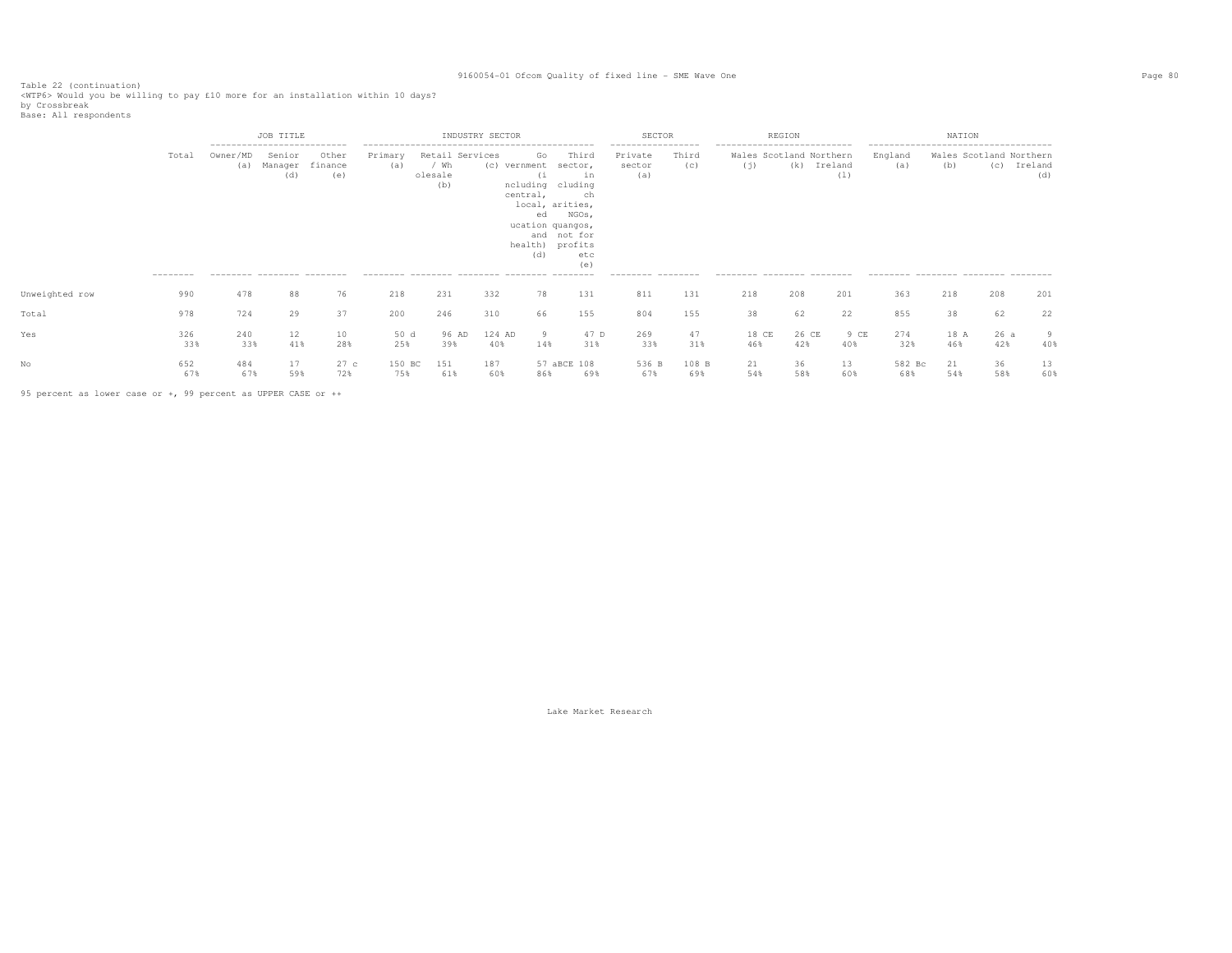Table 22 (continuation)<br><WTP6> Would you be willing to pay £10 more for an installation within 10 days?<br>by Crossbreak<br>Base: All respondents

|                |            |               | URBANITY      |                        |                     |                                                              | URBAN DETAIL          |                       |
|----------------|------------|---------------|---------------|------------------------|---------------------|--------------------------------------------------------------|-----------------------|-----------------------|
|                | Total      | Urban<br>(a)  | Rural<br>(b)  | Remote<br>Rural<br>(c) | All<br>Rural<br>(d) | Large<br>City /<br>Smaller<br>city<br>/ large<br>town<br>(a) | Medium<br>town<br>(b) | Small<br>towns<br>(c) |
|                |            |               |               |                        |                     |                                                              |                       |                       |
| Unweighted row | 990        | 713           | 171           | 105                    | 276                 | 280                                                          | 222                   | 211                   |
| Total          | 978        | 720           | 216           | 42                     | 258                 | 285                                                          | 234                   | 201                   |
| Yes            | 326<br>33% | 267 BD<br>37% | 39<br>18%     | 20 aBD<br>49%          | 59<br>23%           | 86<br>30%                                                    | 98 A<br>42%           | 83 A<br>41%           |
| No             | 652<br>67% | 453c<br>63%   | 177 AC<br>82% | 21<br>51%              | 198 AC<br>77%       | 199 BC<br>70%                                                | 136<br>58%            | 118<br>59%            |

95 percent as lower case or +, 99 percent as UPPER CASE or ++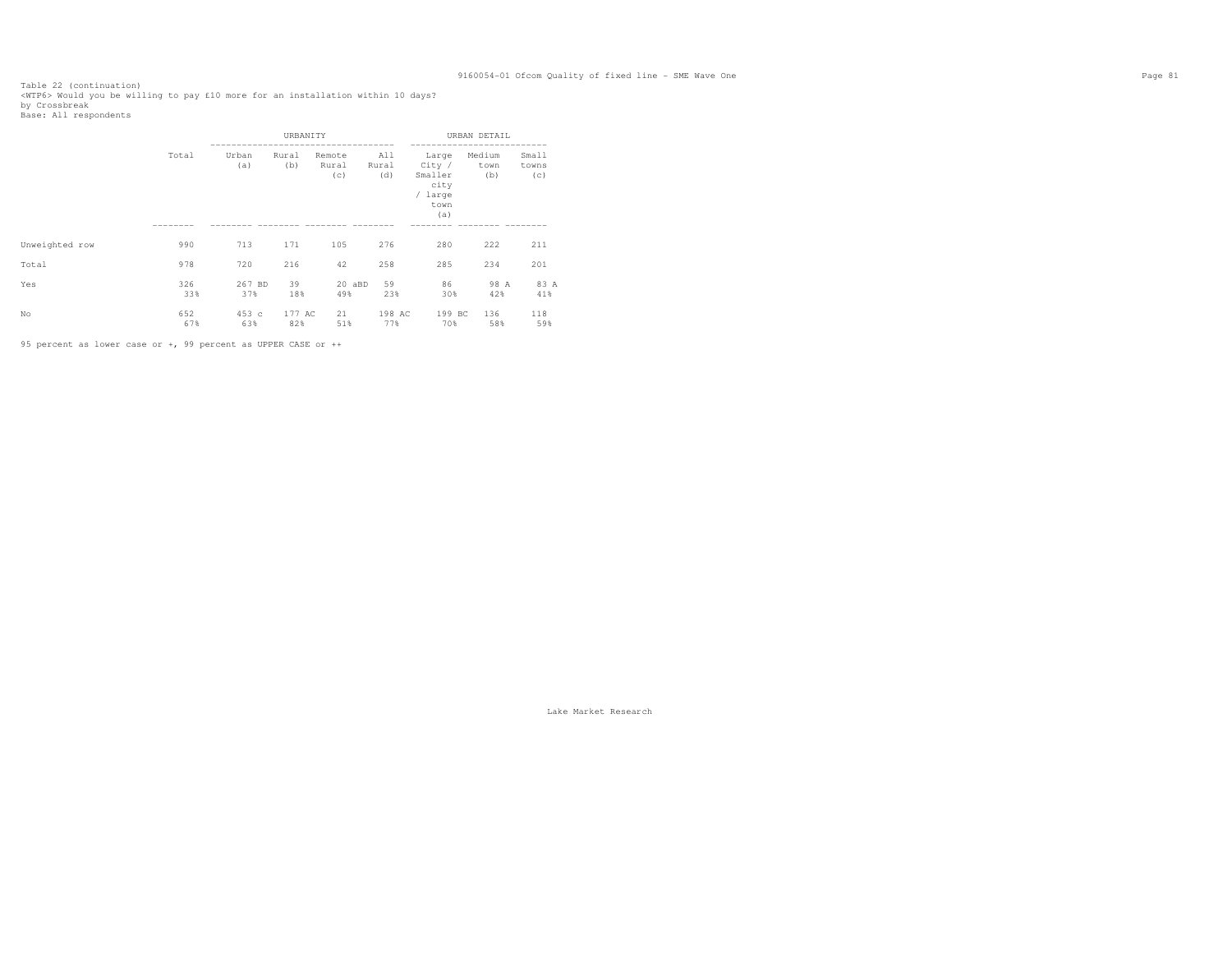Table 23<br><WTP7> Would you be willing to pay £5 more for an installation within 10 days?<br>by Crossbreak<br>Base: All respondents

|                |                    |                                                                                             | NUMBER OF EMPLOYEES |                |                       |               |               |               | NUMBER OF EMPLOYEES |              |              |                      | NUMBER<br>OF EM<br>PLOYEES                                                       | NUMBER OF<br>EMPLOYEES                                 |                     |                                                                  | NO.of Sites   |             |
|----------------|--------------------|---------------------------------------------------------------------------------------------|---------------------|----------------|-----------------------|---------------|---------------|---------------|---------------------|--------------|--------------|----------------------|----------------------------------------------------------------------------------|--------------------------------------------------------|---------------------|------------------------------------------------------------------|---------------|-------------|
|                | Total<br>--------- | --------------------------------------<br>to<br>(a)<br>--------- -------- -------- -------- | $+\circ$<br>(b)     | $+0.49$<br>(c) | $50$ to<br>249<br>(d) | (a)           | to 4<br>(d)   | $+0.9$<br>(C) | to 19 20<br>(d)     | (e)          | to 99<br>(1) | 100<br>to 249<br>(q) | --------<br>Up to<br>and in<br>cluding<br>$10$ em<br>ployees<br>(h)<br>--------- | -----------------<br>to 9<br>(a)<br>--------- -------- | 10 to<br>249<br>(C) | ---------------------------<br>(a)<br>--------- -------- ------- | 2 to 3<br>(b) | $4+$<br>(c) |
| Unweighted row | 990                | 392                                                                                         | 602                 | 255            | 133                   | 167           | 225           | 210           | 124                 | 131          | 70           | 63                   | 645                                                                              | 602                                                    | 388                 | 793                                                              | 142           | 55          |
| Total          | 978                | 888                                                                                         | 935                 | 37             | 6                     | 392           | 496           | 47            | 16                  | 21           |              |                      | 941                                                                              | 935                                                    | 43                  | 916                                                              | 52            |             |
| Yes            | 489<br>50%         | 438<br>49%                                                                                  | 463<br>50%          | $22$ aB<br>59% | 4 ab<br>61%           | 190<br>48%    | 248<br>50%    | 25<br>54%     | 9<br>53%            | 14 AB<br>65% | 57%          | 2 ab<br>65%          | 467<br>50%                                                                       | 463<br>50%                                             | 26 A<br>60%         | 459 C<br>50%                                                     | 27 C<br>52%   | 31%         |
| No             | 489<br>50%         | 450 cd<br>51%                                                                               | 471<br>ം ന<br>50%   | 15<br>41%      | 2<br>39%              | 202 Eq<br>52% | 248 Eq<br>50% | 22<br>46%     | 47%                 | 35%          | 43%          | 35%                  | 474<br>50%                                                                       | 471 C<br>50%                                           | 17<br>40%           | 457<br>50%                                                       | 25<br>48%     | 7 AB<br>69% |

95 percent as lower case or +, 99 percent as UPPER CASE or ++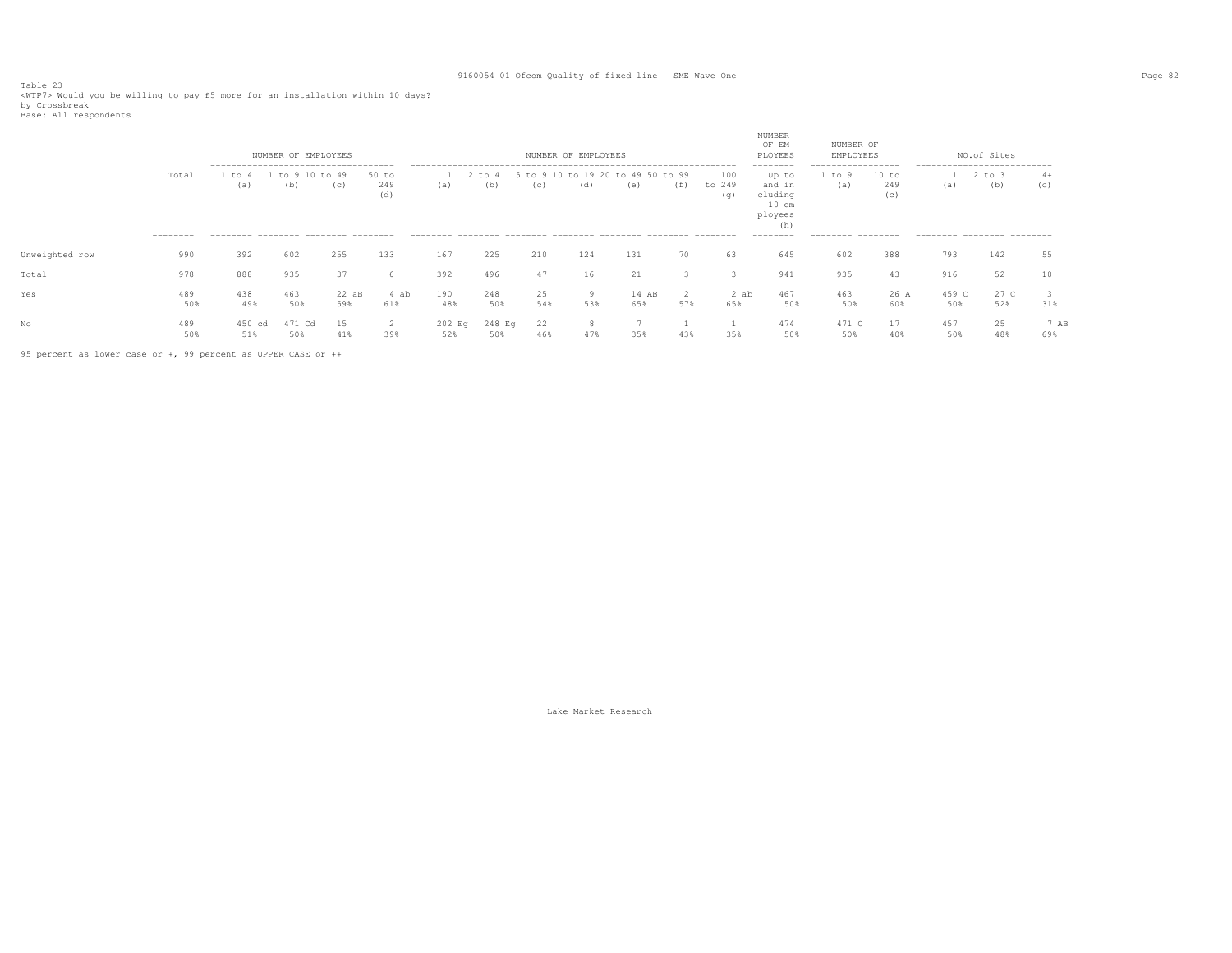Table 23 (continuation)<br><WTP7> Would you be willing to pay £5 more for an installation within 10 days?<br>by Crossbreak<br>Base: All respondents

|                |                    |                                                | JOB TITLE<br>--------------------------- |                         |                |                                           | INDUSTRY SECTOR |                                                                                                                                 |                                                     | SECTOR                                                              |              | REGION                                                                                       |           |                    |                                                          | NATION                         |           |                |
|----------------|--------------------|------------------------------------------------|------------------------------------------|-------------------------|----------------|-------------------------------------------|-----------------|---------------------------------------------------------------------------------------------------------------------------------|-----------------------------------------------------|---------------------------------------------------------------------|--------------|----------------------------------------------------------------------------------------------|-----------|--------------------|----------------------------------------------------------|--------------------------------|-----------|----------------|
|                | Total<br>--------- | Owner/MD<br>(a)<br>--------- -------- -------- | Senior<br>Manager<br>(d)                 | Other<br>finance<br>(e) | Primary<br>(a) | Retail Services<br>/ Wh<br>olesale<br>(b) | (c) vernment    | Go<br>(i)<br>ncluding cluding<br>central,<br>local, arities,<br>ed<br>ucation quangos,<br>and not for<br>health) profits<br>(d) | Third<br>sector,<br>in<br>ch<br>NGOs,<br>etc<br>(e) | -----------------<br>Private<br>sector<br>(a)<br>--------- -------- | Third<br>(C) | ---------------------------<br>Wales Scotland Northern<br>(i)<br>--------- -------- -------- |           | (k) Ireland<br>(1) | --------------------------------------<br>England<br>(a) | Wales Scotland Northern<br>(b) | (c)       | Ireland<br>(d) |
| Unweighted row | 990                | 478                                            | 88                                       | 76                      | 218            | 231                                       | 332             | 78                                                                                                                              | 131                                                 | 811                                                                 | 131          | 218                                                                                          | 208       | 201                | 363                                                      | 218                            | 208       | 201            |
| Total          | 978                | 724                                            | 29                                       | 37                      | 200            | 246                                       | 310             | 66                                                                                                                              | 155                                                 | 804                                                                 | 155          | 38                                                                                           | 62        | 22                 | 855                                                      | 38                             | 62        | 22             |
| Yes            | 489<br>50%         | 353 F<br>49%                                   | 19 AF<br>64%                             | 21 F<br>57%             | 84<br>42%      | 133 ad<br>54%                             | 170 Ad<br>55%   | 26<br>39%                                                                                                                       | 76<br>49%                                           | 402<br>50%                                                          | 76<br>49%    | 22 CEgl 31 c<br>58%                                                                          | 50%       | 10<br>46%          | 425<br>50%                                               | 22 d<br>58%                    | 31<br>50% | 10<br>46%      |
|                | 489<br>50%         | 371 D<br>51%                                   | 10<br>36%                                | 16<br>43%               | 116 bC<br>58%  | 113<br>46%                                | 140<br>45%      | $40$ bc<br>61%                                                                                                                  | 79<br>51%                                           | 402<br>50%                                                          | 79<br>51%    | 16<br>42%                                                                                    | 31<br>50% | 12j<br>54%         | 430<br>50%                                               | 16<br>42%                      | 31<br>50% | 12 b<br>54%    |

95 percent as lower case or +, 99 percent as UPPER CASE or ++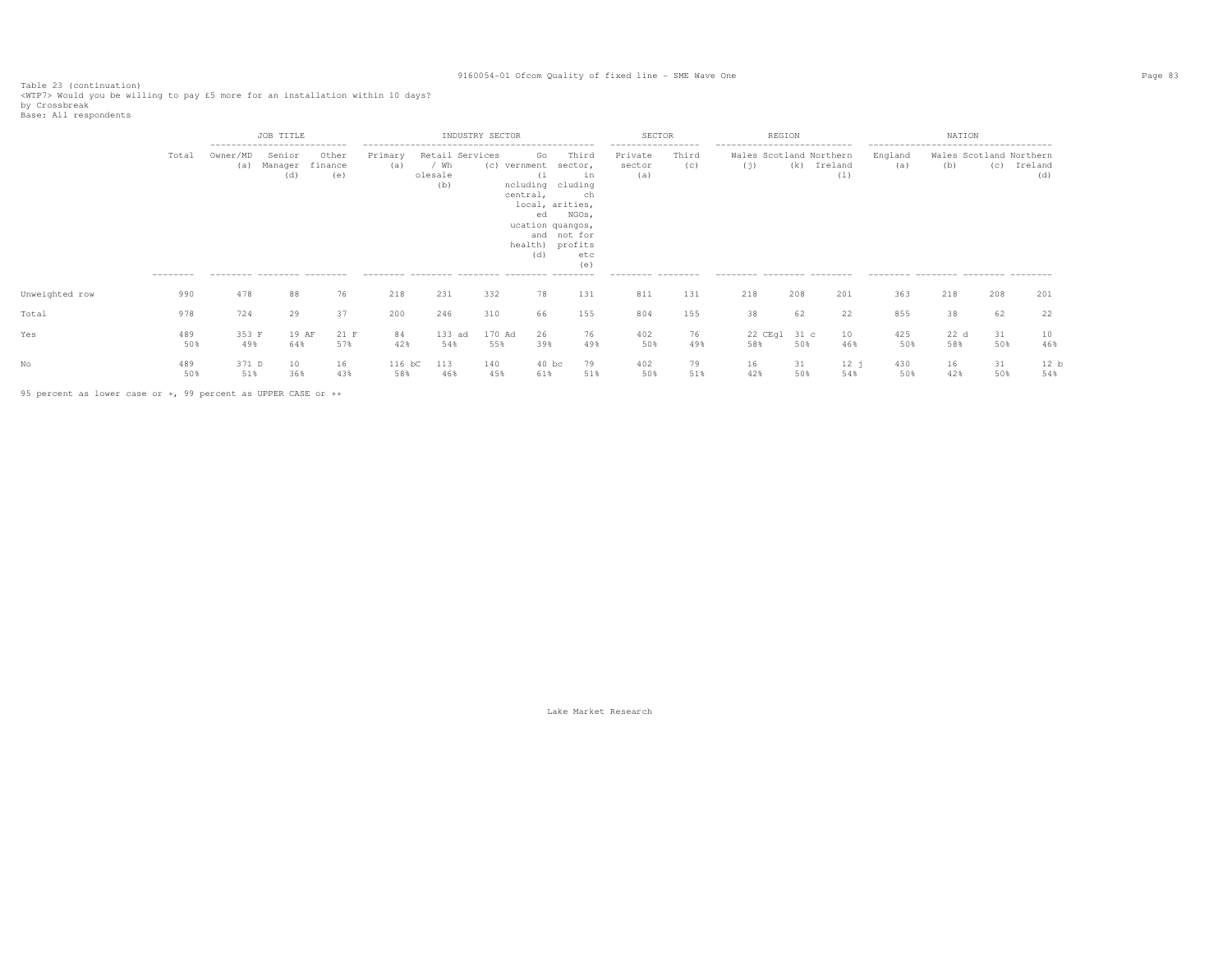Table 23 (continuation)<br><WTP7> Would you be willing to pay £5 more for an installation within 10 days?<br>by Crossbreak<br>Base: All respondents

|                |            |               | URBANITY     |                        |                     |                                                              | URBAN DETAIL          |                       |
|----------------|------------|---------------|--------------|------------------------|---------------------|--------------------------------------------------------------|-----------------------|-----------------------|
|                | Total      | Urban<br>(a)  | Rural<br>(b) | Remote<br>Rural<br>(c) | All<br>Rural<br>(d) | Large<br>City /<br>Smaller<br>city<br>/ large<br>town<br>(a) | Medium<br>town<br>(b) | Small<br>towns<br>(c) |
| Unweighted row | 990        | 713           | 171          | 105                    | 276                 | 280                                                          | 222                   | 211                   |
| Total          | 978        | 720           | 216          | 42                     | 258                 | 285                                                          | 234                   | 201                   |
| Yes            | 489<br>50% | 377 bD<br>52% | 90<br>42%    | 21<br>51%              | 111<br>43%          | 136<br>48%                                                   | 128<br>54%            | 114<br>57%            |
| No             | 489<br>50% | 342<br>48%    | 126a<br>58%  | 20<br>49%              | 146 A<br>57%        | 149<br>52%                                                   | 107<br>46%            | 87<br>43%             |

95 percent as lower case or +, 99 percent as UPPER CASE or ++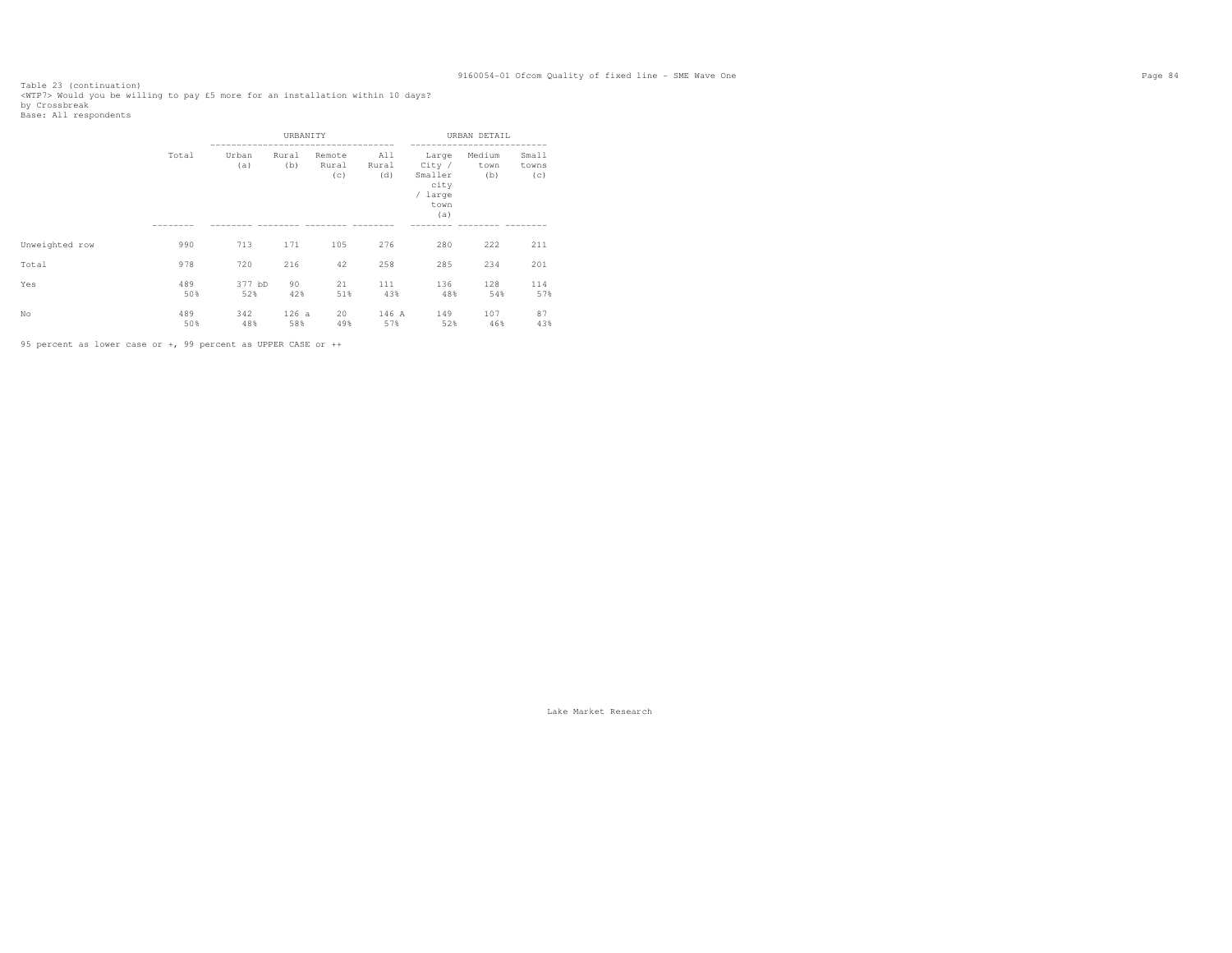Table 24<br><WTP8> Would you be willing to pay £15 more for an installation within 8 days?<br>ku Osseekusek by Crossbreak<br>Base: All respondents

| base: hit respondence |                    |                                                                                              |                      |              |                       |              |                   |              |                     |                                          |            |                      |                                                                                  |                                                          |                     |            |                                                                                |             |
|-----------------------|--------------------|----------------------------------------------------------------------------------------------|----------------------|--------------|-----------------------|--------------|-------------------|--------------|---------------------|------------------------------------------|------------|----------------------|----------------------------------------------------------------------------------|----------------------------------------------------------|---------------------|------------|--------------------------------------------------------------------------------|-------------|
|                       |                    |                                                                                              | NUMBER OF EMPLOYEES  |              |                       |              |                   |              | NUMBER OF EMPLOYEES |                                          |            |                      | <b>NUMBER</b><br>OF EM<br>PLOYEES                                                | NUMBER OF<br>EMPLOYEES                                   |                     |            | NO.of Sites                                                                    |             |
|                       | Total<br>--------- | --------------------------------------<br>to 4<br>(a)<br>--------- -------- -------- ------- | to 9 10 to 49<br>(b) | (C)          | $50$ to<br>249<br>(d) | (a)          | $2$ to $4$<br>(b) | (C)          | (d)                 | 5 to 9 10 to 19 20 to 49 50 to 99<br>(e) | (f)        | 100<br>to 249<br>(q) | --------<br>Up to<br>and in<br>cluding<br>$10$ em<br>ployees<br>(h)<br>--------- | -----------------<br>1 to 9<br>(a)<br>--------- -------- | 10 to<br>249<br>(c) | (a)        | ---------------------------<br>$2$ to $3$<br>(b)<br>--------- -------- ------- | $4+$<br>(c) |
| Unweighted row        | 990                | 392                                                                                          | 602                  | 255          | 133                   | 167          | 225               | 210          | 124                 | 131                                      | 70         | 63                   | 645                                                                              | 602                                                      | 388                 | 793        | 142                                                                            | 55          |
| Total                 | 978                | 888                                                                                          | 935                  | 37           | -6                    | 392          | 496               | 47           | 16                  | 21                                       | 3          | 3                    | 941                                                                              | 935                                                      | 43                  | 916        | 52                                                                             | 10          |
| Yes                   | 340<br>35%         | 296<br>33%                                                                                   | 318<br>34%           | 19 AB<br>50% | 3 AB<br>55%           | 113<br>29%   | 182<br>37%        | 23 Ab<br>48% | 8 A<br>46%          | 11 AB<br>52%                             | 2 A<br>47% | 65%                  | 2 ABcdf 321<br>34%                                                               | 318<br>34%                                               | 22 A<br>50%         | 315<br>34% | 22c<br>43%                                                                     | 27%         |
|                       | 638                | 592 CD                                                                                       | 616 CD               | 19           | 3                     | 279<br>CDEFG | 313 cEG           | $24$ q       | 9q                  | 10                                       | 2q         |                      | 620                                                                              | 616 C                                                    | 22                  | 601        | 29                                                                             | 7 b         |
|                       | 65%                | 67%                                                                                          | 66%                  | 50%          | 45%                   | 71%          | 63%               | 52%          | 54%                 | 48%                                      | 53%        | 35%                  | 66%                                                                              | 66%                                                      | 50%                 | 66%        | 57%                                                                            | 73%         |

95 percent as lower case or +, 99 percent as UPPER CASE or ++

Lake Market Research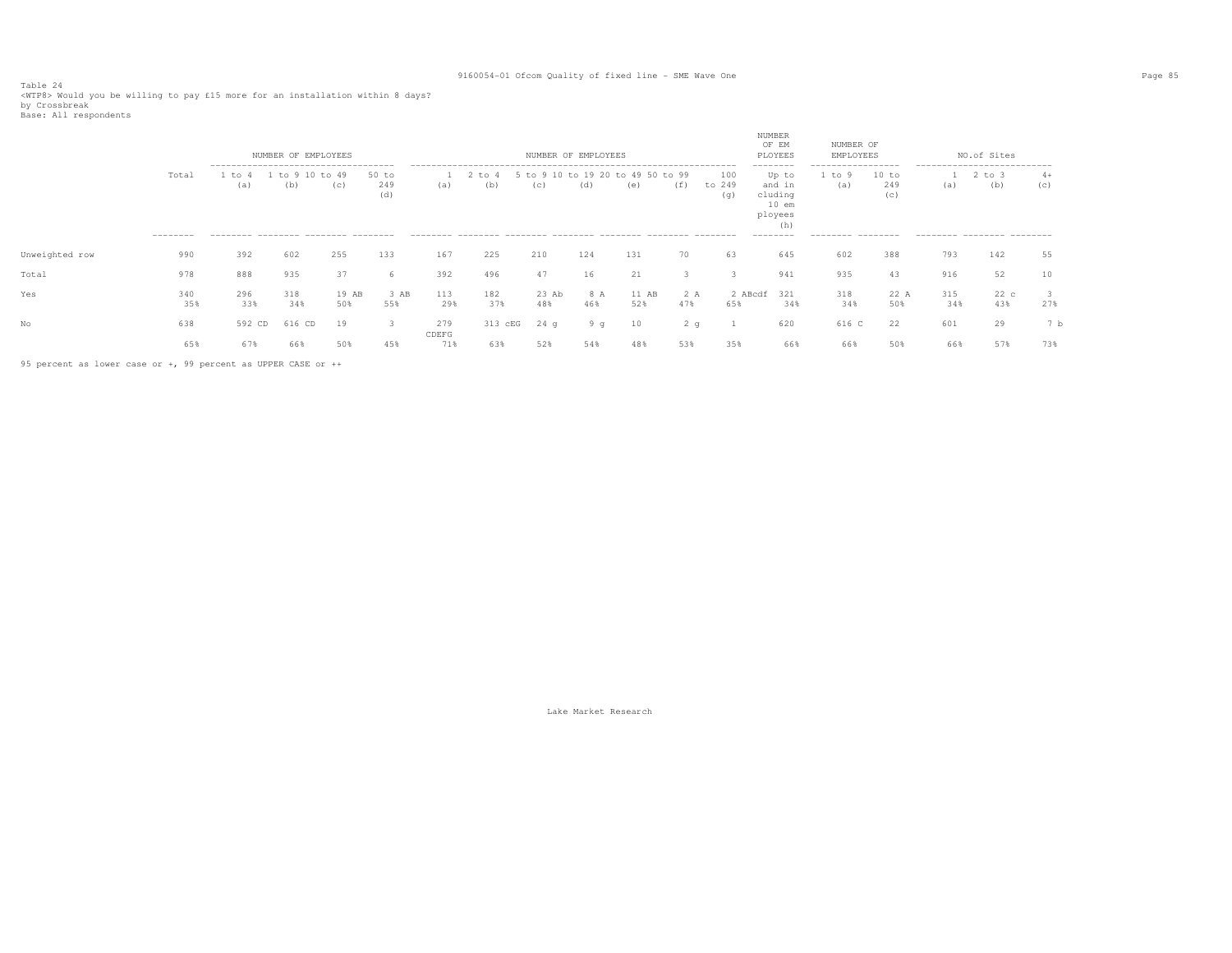Table 24 (continuation)<br><WTP8> Would you be willing to pay £15 more for an installation within 8 days?<br>by Crossbreak<br>Base: All respondents

|                |                   |                 | JOB TITLE<br>---------------------------                |                         |                |                                           | INDUSTRY SECTOR |                                                                                                                                 |                                                                    | SECTOR                                                              |                         |                                                                                             | REGION       |                |                                                                                                 | NATION      |                                |                |
|----------------|-------------------|-----------------|---------------------------------------------------------|-------------------------|----------------|-------------------------------------------|-----------------|---------------------------------------------------------------------------------------------------------------------------------|--------------------------------------------------------------------|---------------------------------------------------------------------|-------------------------|---------------------------------------------------------------------------------------------|--------------|----------------|-------------------------------------------------------------------------------------------------|-------------|--------------------------------|----------------|
|                | Total<br>-------- | Owner/MD<br>(a) | Senior<br>Manager<br>(d)<br>--------- -------- -------- | Other<br>finance<br>(e) | Primary<br>(a) | Retail Services<br>/ Wh<br>olesale<br>(b) |                 | Go<br>(c) vernment<br>(i<br>ncluding cluding<br>central,<br>local, arities,<br>ed<br>ucation quangos,<br>health) profits<br>(d) | Third<br>sector,<br>in<br>ch<br>NGOs,<br>and not for<br>etc<br>(e) | -----------------<br>Private<br>sector<br>(a)<br>--------- -------- | Third<br>(c)            | ---------------------------<br>Wales Scotland Northern<br>(j)<br>--------- -------- ------- | (k)          | Ireland<br>(1) | --------------------------------------<br>England<br>(a)<br>--------- -------- ------- -------- | (b)         | Wales Scotland Northern<br>(C) | Ireland<br>(d) |
| Unweighted row | 990               | 478             | 88                                                      | 76                      | 218            | 231                                       | 332             | 78                                                                                                                              | 131                                                                | 811                                                                 | 131                     | 218                                                                                         | 208          | 201            | 363                                                                                             | 218         | 208                            | 201            |
| Total          | 978               | 724             | 29                                                      | 37                      | 200            | 246                                       | 310             | 66                                                                                                                              | 155                                                                | 804                                                                 | 155                     | 38                                                                                          | 62           | 22             | 855                                                                                             | 38          | 62                             | 22             |
| Yes            | 340<br>35%        | 252<br>35%      | 8<br>29%                                                | 10<br>26%               | 66 D<br>33%    | 92 D<br>37%                               | 126 De<br>41%   | 9<br>14%                                                                                                                        | 47 D<br>30%                                                        | 284<br>35%                                                          | 47<br>30%               | $19$ bCE<br>49%                                                                             | 26 CE<br>42% | 9 CE<br>41%    | 285<br>33%                                                                                      | 19 A<br>49% | 26a<br>42%                     | 9<br>41%       |
|                | 638<br>65%        | 472 C<br>65%    | 21 C<br>71%                                             | 27 C<br>74%             | 134<br>67%     | 154<br>63%                                | 184<br>59%      | 86%                                                                                                                             | 57 ABCE 108 c<br>70%                                               | 520 b<br>65%                                                        | 108 <sub>b</sub><br>70% | 19<br>51%                                                                                   | 36<br>58%    | 13<br>59%      | 570 Bc<br>67%                                                                                   | 19<br>51%   | 36<br>58%                      | 13<br>59%      |

95 percent as lower case or +, 99 percent as UPPER CASE or ++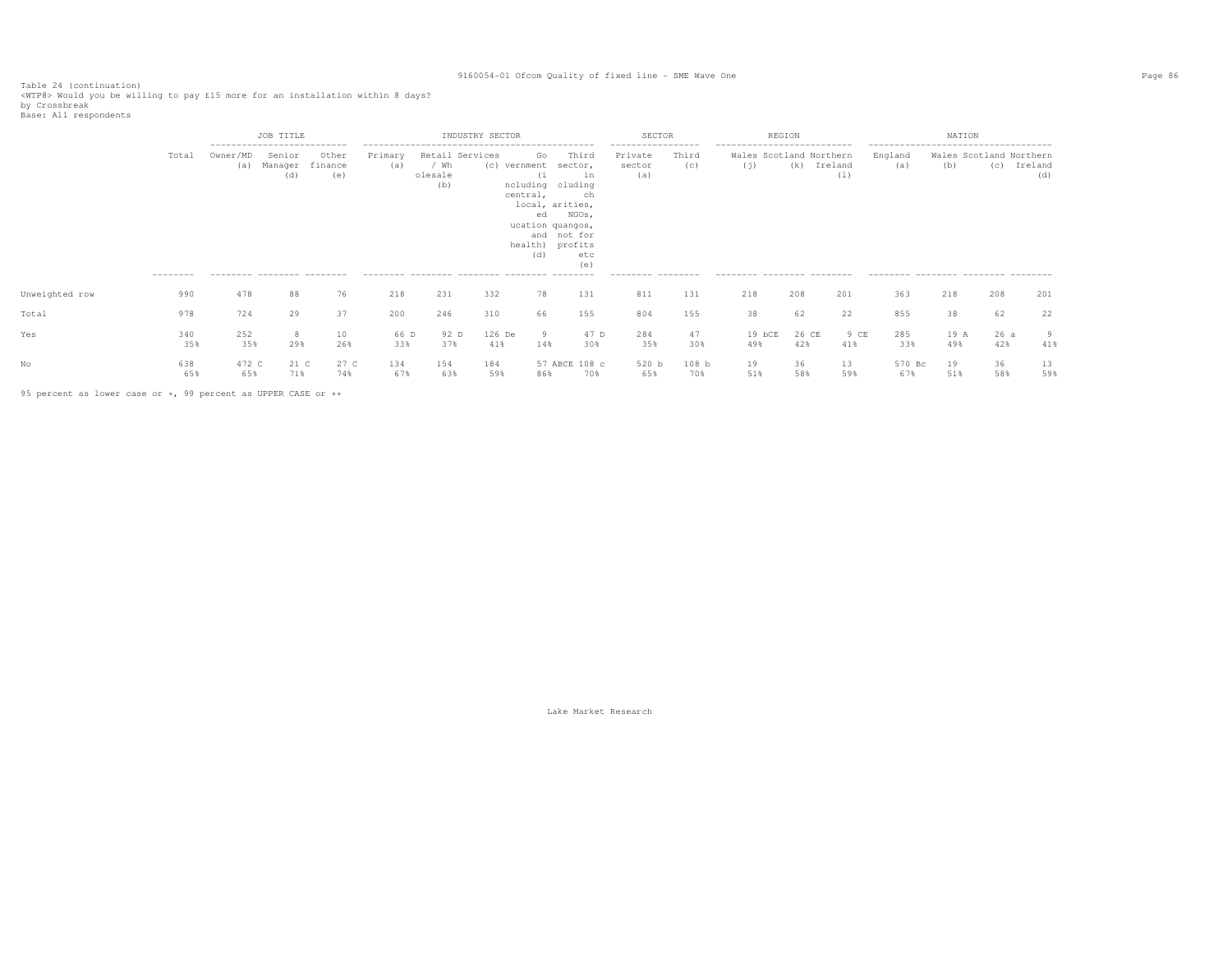Table 24 (continuation)<br><WTP8> Would you be willing to pay £15 more for an installation within 8 days?<br>by Crossbreak<br>Base: All respondents

|                |            |               | URBANITY      |                        |                     |                                                              | URBAN DETAIL          |                       |
|----------------|------------|---------------|---------------|------------------------|---------------------|--------------------------------------------------------------|-----------------------|-----------------------|
|                | Total      | Urban<br>(a)  | Rural<br>(b)  | Remote<br>Rural<br>(c) | All<br>Rural<br>(d) | Large<br>City /<br>Smaller<br>city<br>/ large<br>town<br>(a) | Medium<br>town<br>(b) | Small<br>towns<br>(c) |
|                |            |               |               |                        |                     |                                                              |                       |                       |
| Unweighted row | 990        | 713           | 171           | 105                    | 276                 | 280                                                          | 222                   | 211                   |
| Total          | 978        | 720           | 216           | 42                     | 258                 | 285                                                          | 234                   | 201                   |
| Yes            | 340<br>35% | 280 BD<br>39% | 39<br>18%     | 21 aBD<br>51%          | 60<br>23%           | 90<br>32%                                                    | 105 A<br>45%          | 85 a<br>42%           |
| No             | 638<br>65% | 440c<br>61%   | 177 AC<br>82% | 21<br>49%              | 198 AC<br>77%       | 194 Bc<br>68%                                                | 129<br>55%            | 117<br>58%            |

95 percent as lower case or +, 99 percent as UPPER CASE or ++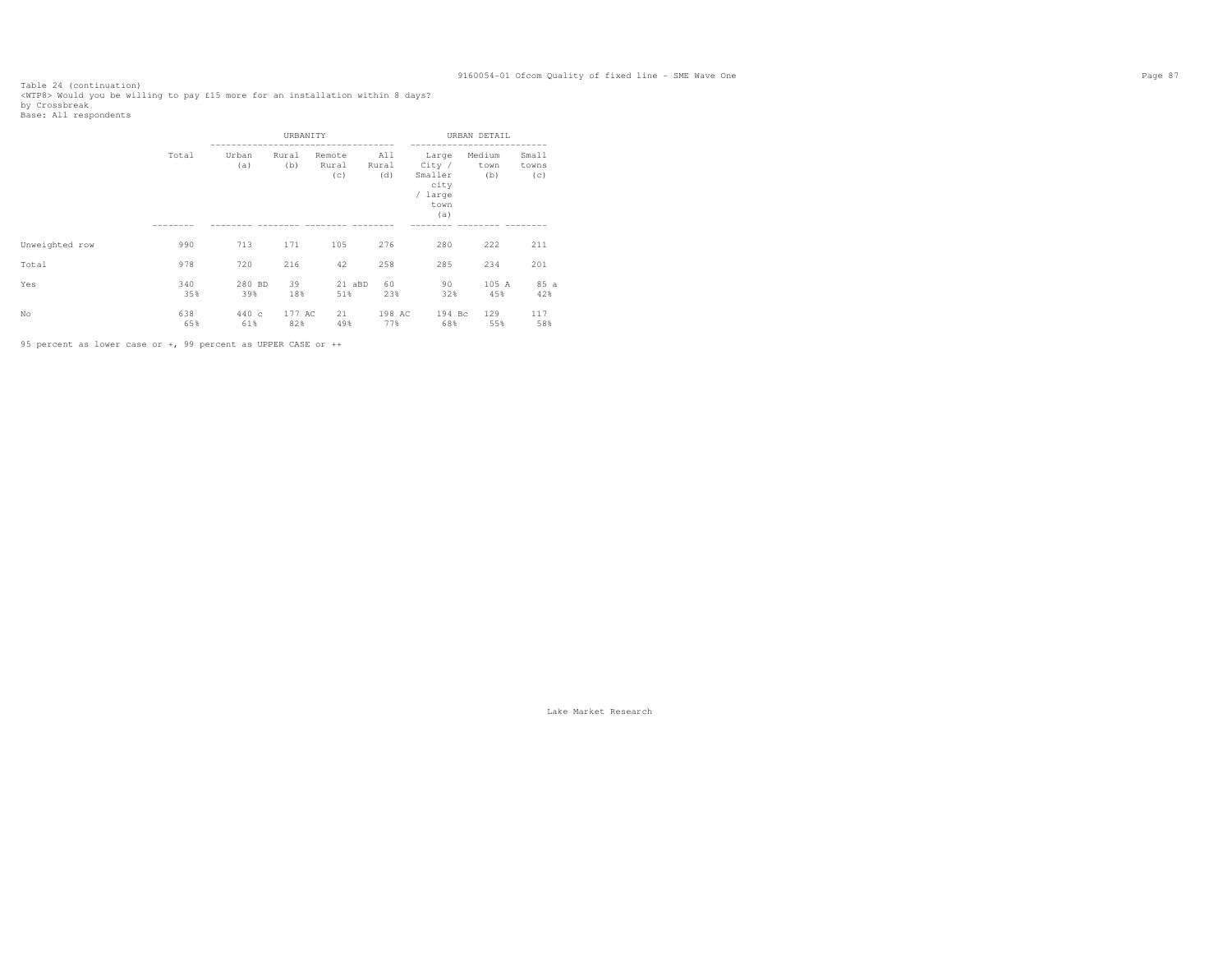Table 25<br><WTP9> Would you be willing to pay £10 more for an installation within 8 days?<br>by Crossbreak

| ny crossniear |                       |  |
|---------------|-----------------------|--|
|               | Base: All respondents |  |

|                |                   |                                                 | NUMBER OF EMPLOYEES  |              |                       |              |               |              | NUMBER OF EMPLOYEES |                                          |               |                      | NUMBER<br>OF EM<br>PLOYEES                                                       | NUMBER OF<br>EMPLOYEES                                 |                     |                                                                  | NO.of Sites       |             |
|----------------|-------------------|-------------------------------------------------|----------------------|--------------|-----------------------|--------------|---------------|--------------|---------------------|------------------------------------------|---------------|----------------------|----------------------------------------------------------------------------------|--------------------------------------------------------|---------------------|------------------------------------------------------------------|-------------------|-------------|
|                | Total<br>-------- | to<br>(a)<br>--------- -------- ------- ------- | to 9 10 to 49<br>(b) | (c)          | $50$ to<br>249<br>(d) | (a)          | to 4<br>(b)   | (c)          | (d)                 | 5 to 9 10 to 19 20 to 49 50 to 99<br>(e) | (f)           | 100<br>to 249<br>(q) | --------<br>Up to<br>and in<br>cluding<br>$10$ em<br>ployees<br>(h)<br>--------- | -----------------<br>to 9<br>(a)<br>--------- -------- | 10 to<br>249<br>(c) | ---------------------------<br>(a)<br>--------- -------- ------- | $2$ to $3$<br>(b) | $4+$<br>(c) |
| Unweighted row | 990               | 392                                             | 602                  | 255          | 133                   | 167          | 225           | 210          | 124                 | 131                                      | 70            | 63                   | 645                                                                              | 602                                                    | 388                 | 793                                                              | 142               | 55          |
| Total          | 978               | 888                                             | 935                  | 37           | 6                     | 392          | 496           | 47           | 16                  | 21                                       | 3             | ٩                    | 941                                                                              | 935                                                    | 43                  | 916                                                              | 52                | 10          |
| Yes            | 379<br>39%        | 330<br>37%                                      | 354<br>38%           | 21 AB<br>57% | 4 AB<br>65%           | 126<br>32%   | 204<br>41%    | 24 Ab<br>52% | 8 A<br>52%          | 13 AB<br>61%                             | $2$ AB<br>59% | 2 ABCD<br>72%        | 357<br>38%                                                                       | 354<br>38%                                             | 25 A<br>58%         | 353<br>38%                                                       | 23<br>45%         | 3<br>32%    |
|                | 599               | 558 CD                                          | 581 CD               | 16           | 2                     | 266          | 292 CEFG 23 G |              | 8 G                 |                                          |               |                      | 583                                                                              | 581 C                                                  | 18                  | 564                                                              | 28                |             |
|                | 61%               | 63%                                             | 62%                  | 43%          | 35%                   | CDEFG<br>68% | 59%           | 48%          | 48%                 | 39%                                      | 41%           | 28%                  | 62%                                                                              | 62%                                                    | 42%                 | 62%                                                              | 55%               | 68%         |

95 percent as lower case or +, 99 percent as UPPER CASE or ++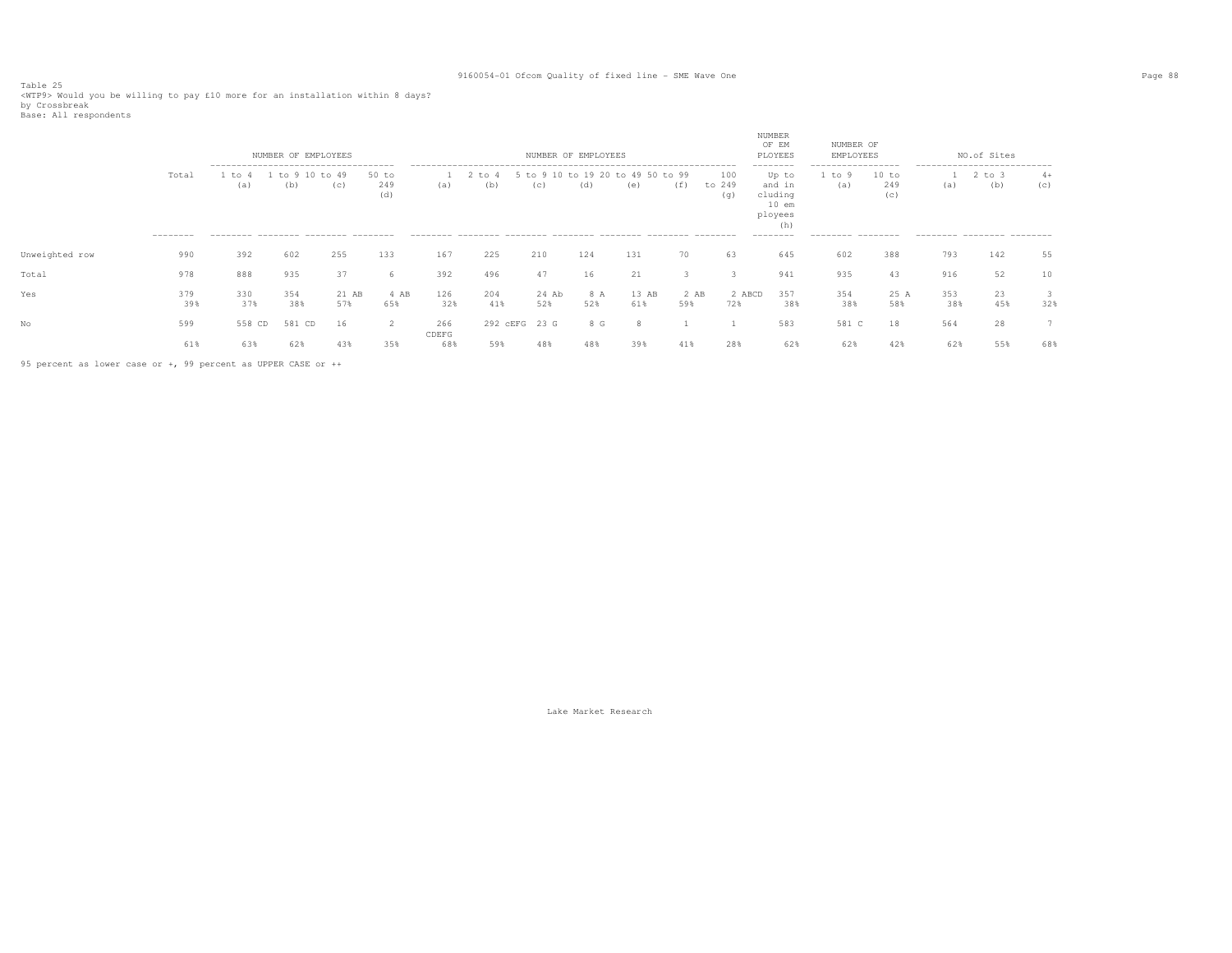Table 25 (continuation)<br><WTP9> Would you be willing to pay £10 more for an installation within 8 days?<br>by Crossbreak<br>Base: All respondents

|                |                   |                                                                              | JOB TITLE                |                         |                |                        | INDUSTRY SECTOR |                                                                                                               |                                                                                       | SECTOR                                                              |              |                                                                                             | REGION                 |                    |                                                                                               | NATION                         |                        |         |             |
|----------------|-------------------|------------------------------------------------------------------------------|--------------------------|-------------------------|----------------|------------------------|-----------------|---------------------------------------------------------------------------------------------------------------|---------------------------------------------------------------------------------------|---------------------------------------------------------------------|--------------|---------------------------------------------------------------------------------------------|------------------------|--------------------|-----------------------------------------------------------------------------------------------|--------------------------------|------------------------|---------|-------------|
|                | Total<br>-------- | ---------------------------<br>Owner/MD<br>(a)<br>--------- -------- ------- | Senior<br>Manager<br>(d) | Other<br>finance<br>(e) | Primary<br>(a) | / Wh<br>olesale<br>(b) | Retail Services | Go<br>(c) vernment<br>(i)<br>ncluding cluding<br>central,<br>ed<br>ucation quangos,<br>health) profits<br>(d) | Third<br>sector,<br>in<br>ch<br>local, arities,<br>NGOs,<br>and not for<br>etc<br>(e) | -----------------<br>Private<br>sector<br>(a)<br>--------- -------- | Third<br>(C) | ---------------------------<br>Wales Scotland Northern<br>(j)<br>--------- -------- ------- |                        | (k) Ireland<br>(1) | --------------------------------------<br>England<br>(a)<br>-------- -------- -------- ------ | Wales Scotland Northern<br>(b) | (C)                    | Ireland | (d)         |
| Unweighted row | 990               | 478                                                                          | 88                       | 76                      | 218            | 231                    | 332             | 78                                                                                                            | 131                                                                                   | 811                                                                 | 131          | 218                                                                                         | 208                    | 201                | 363                                                                                           | 218                            | 208                    |         | 201         |
| Total          | 978               | 724                                                                          | 29                       | 37                      | 200            | 246                    | 310             | 66                                                                                                            | 155                                                                                   | 804                                                                 | 155          | 38                                                                                          | 62                     | 22                 | 855                                                                                           | 38                             | 62                     |         | 22          |
| Yes            | 379<br>39%        | 280<br>39%                                                                   | 30%                      | 10<br>28%               | 68<br>34%      | 102 D<br>42%           | 138 aD<br>45%   | 16<br>24%                                                                                                     | 55<br>35%                                                                             | 314<br>39%                                                          | 55<br>35%    | 54%                                                                                         | 21 CEhk 28 ce<br>44%   | 10 Ce<br>47%       | 321<br>37%                                                                                    | 21 Ac<br>54%                   | 28<br>44%              |         | 10 a<br>47% |
|                | 599<br>61%        | 444 C<br>61%                                                                 | 20 C<br>70%              | 27 C<br>72%             | 132 c<br>66%   | 144<br>58%             | 172<br>55%      | 50 BC<br>76%                                                                                                  | 101<br>65%                                                                            | 490 b<br>61%                                                        | 101 b<br>65% | 18<br>46%                                                                                   | 35 <sup>1</sup><br>56% | 12<br>53%          | 535 Bd<br>63%                                                                                 | 18<br>46%                      | 35 <sub>b</sub><br>56% |         | 12<br>53%   |

95 percent as lower case or +, 99 percent as UPPER CASE or ++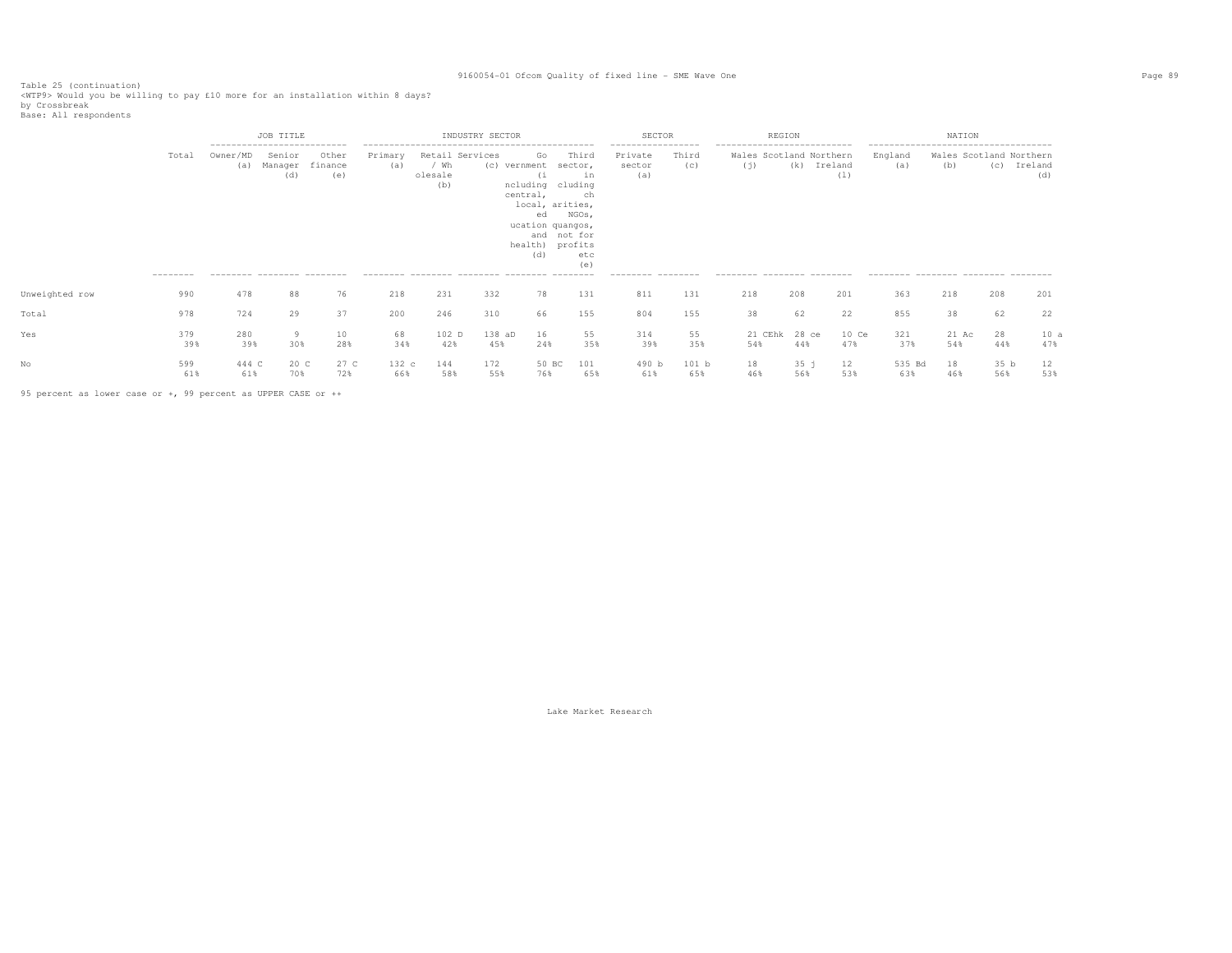Table 25 (continuation)<br><WTP9> Would you be willing to pay £10 more for an installation within 8 days?<br>by Crossbreak<br>Base: All respondents

|                |            |               | URBANITY      |                        |                     |                                                              | URBAN DETAIL          |                       |
|----------------|------------|---------------|---------------|------------------------|---------------------|--------------------------------------------------------------|-----------------------|-----------------------|
|                | Total      | Urban<br>(a)  | Rural<br>(b)  | Remote<br>Rural<br>(c) | All<br>Rural<br>(d) | Large<br>City /<br>Smaller<br>city<br>/ large<br>town<br>(a) | Medium<br>town<br>(b) | Small<br>towns<br>(c) |
|                |            |               |               |                        |                     |                                                              |                       |                       |
| Unweighted row | 990        | 713           | 171           | 105                    | 276                 | 280                                                          | 222                   | 211                   |
| Total          | 978        | 720           | 216           | 42                     | 258                 | 285                                                          | 234                   | 201                   |
| Yes            | 379<br>39% | 311 BD<br>43% | 46<br>21%     | 22 BD<br>53%           | 68<br>26%           | 99<br>35%                                                    | 116 A<br>49%          | 97 A<br>48%           |
| No             | 599<br>61% | 409<br>57%    | 170 AC<br>79% | 20<br>47%              | 190 AC<br>74%       | 186 BC<br>65%                                                | 118<br>51%            | 105<br>52%            |

95 percent as lower case or +, 99 percent as UPPER CASE or ++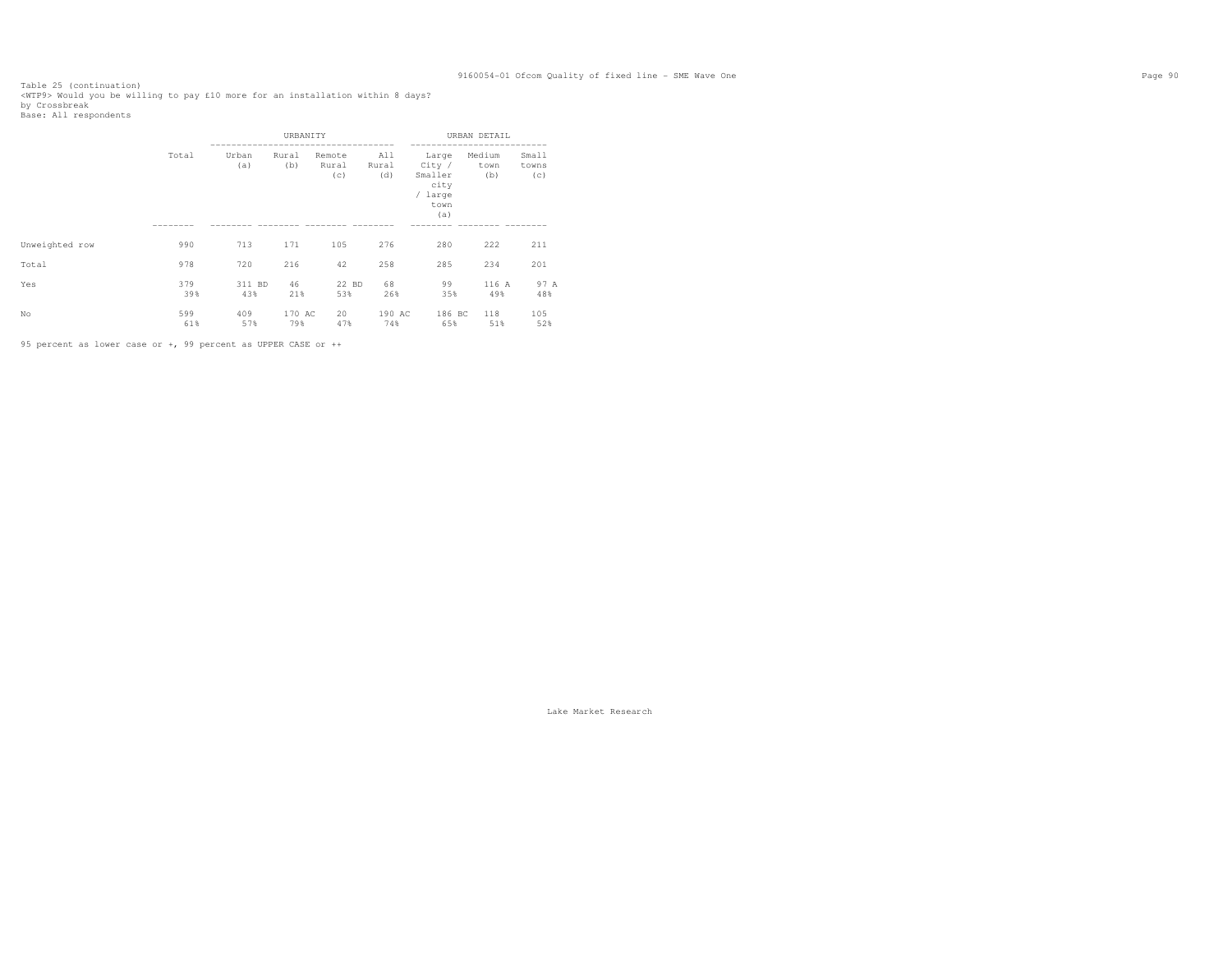Table 26 <WTP10> Would you be willing to pay £5 more for an installation within 8 days? by Crossbreak

|  | Base: All respondents |
|--|-----------------------|
|--|-----------------------|

|                |                    |               | NUMBER OF EMPLOYEES                                       |              |                     |              |                   |             | NUMBER OF EMPLOYEES                      |              |            |                      | NUMBER<br>OF EM<br>PLOYEES                                                       | NUMBER OF<br>EMPLOYEES                                     |                     |              | NO.of Sites                                                                     |             |
|----------------|--------------------|---------------|-----------------------------------------------------------|--------------|---------------------|--------------|-------------------|-------------|------------------------------------------|--------------|------------|----------------------|----------------------------------------------------------------------------------|------------------------------------------------------------|---------------------|--------------|---------------------------------------------------------------------------------|-------------|
|                | Total<br>--------- | . to 4<br>(a) | -------------------------------------<br>1 to 9 10<br>(b) | to 49<br>(c) | 50 to<br>249<br>(d) | (a)          | $2$ to $4$<br>(b) | (C)         | 5 to 9 10 to 19 20 to 49 50 to 99<br>(d) | (e)          | (f)        | 100<br>to 249<br>(q) | --------<br>Up to<br>and in<br>cluding<br>$10$ em<br>ployees<br>(h)<br>--------- | -------------------<br>1 to 9<br>(a)<br>--------- -------- | 10 to<br>249<br>(c) | (a)          | ----------------------------<br>$2$ to $3$<br>(b)<br>--------- -------- ------- | $4+$<br>(C) |
| Unweighted row | 990                | 392           | 602                                                       | 255          | 133                 | 167          | 225               | 210         | 124                                      | 131          | 70         | 63                   | 645                                                                              | 602                                                        | 388                 | 793          | 142                                                                             | 55          |
| Total          | 978                | 888           | 935                                                       | 37           | -6                  | 392          | 496               | 47          | 16                                       | 21           |            | 3                    | 941                                                                              | 935                                                        | 43                  | 916          | 52                                                                              |             |
| Yes            | 509<br>52%         | 452<br>51%    | 479<br>51%                                                | 25 AB<br>67% | 4 AB<br>68%         | 191<br>49%   | 260<br>53%        | 28 a<br>59% | 10a<br>63%                               | 15 AB<br>70% | 2 a<br>64% | 2 ABc<br>74%         | 484<br>51%                                                                       | 479<br>51%                                                 | 29 A<br>67%         | 470 C<br>51% | 35 AC<br>67%                                                                    | 33%         |
| No             | 469                | 436 CD        | 455 CD                                                    | 12           | 2                   | 201<br>cdEfG | 235 EG            | 19q         | 6                                        |              |            |                      | 457                                                                              | 455 C                                                      | 14                  | 446 B        | 17                                                                              | 7 AB        |
|                | 48%                | 49%           | 49%                                                       | 33%          | 32%                 | 51%          | 47%               | 41%         | 37%                                      | 30%          | 36%        | 26%                  | 49%                                                                              | 49%                                                        | 33%                 | 49%          | 33%                                                                             | 67%         |

95 percent as lower case or +, 99 percent as UPPER CASE or ++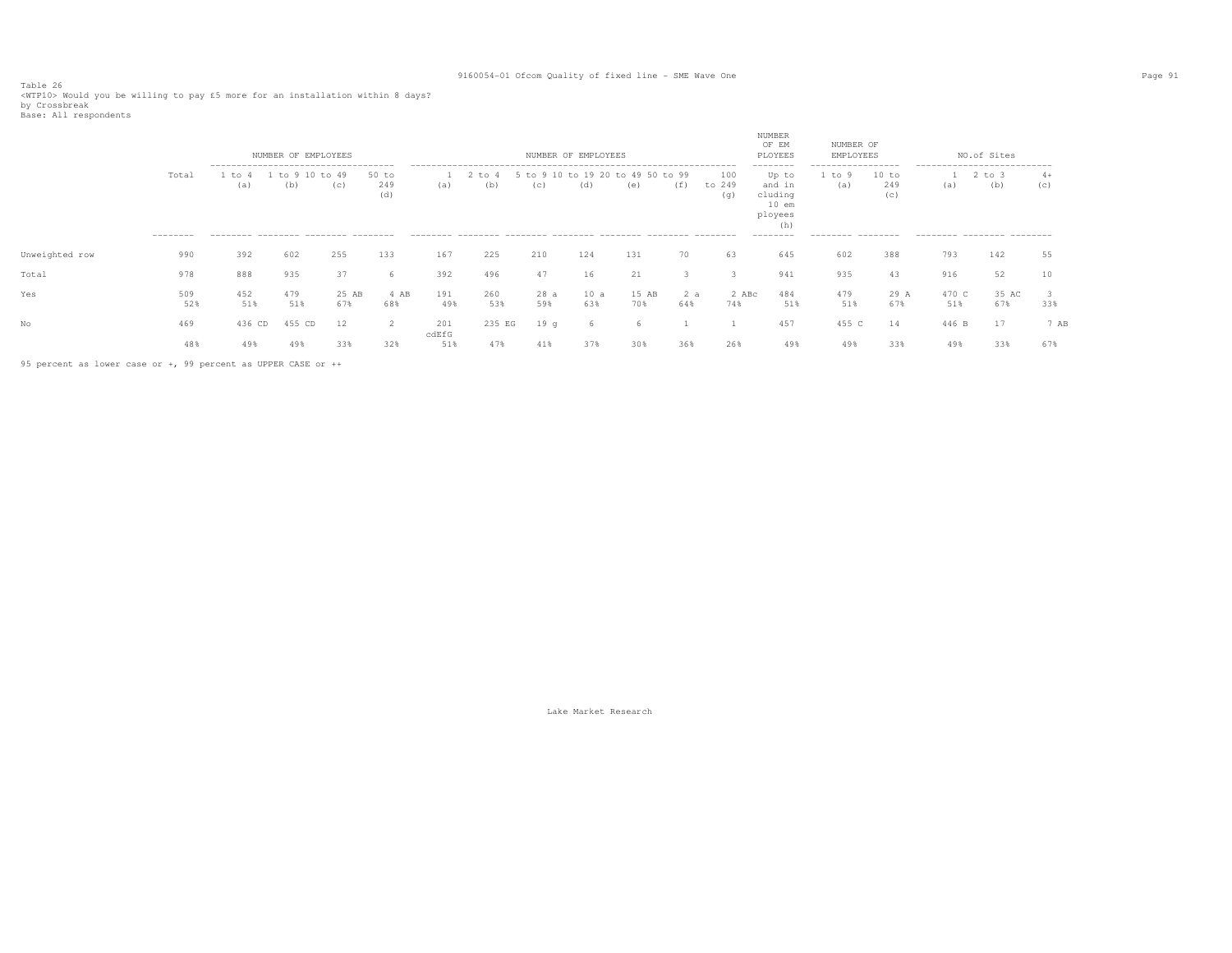Table 26 (continuation)<br><WTP10> Would you be willing to pay £5 more for an installation within 8 days?<br>by Crossbreak<br>Base: All respondents

|                |                   |                                                | JOB TITLE<br>---------------------------- |                         |                |                                           | INDUSTRY SECTOR |                                                   |                                                                                                                                                  | SECTOR                                                              |              |                                                                                             | REGION      |                    |                                                       | NATION         |                                |                |
|----------------|-------------------|------------------------------------------------|-------------------------------------------|-------------------------|----------------|-------------------------------------------|-----------------|---------------------------------------------------|--------------------------------------------------------------------------------------------------------------------------------------------------|---------------------------------------------------------------------|--------------|---------------------------------------------------------------------------------------------|-------------|--------------------|-------------------------------------------------------|----------------|--------------------------------|----------------|
|                | Total<br>-------- | Owner/MD<br>(a)<br>--------- -------- -------- | Senior<br>Manager<br>(d)                  | Other<br>finance<br>(e) | Primary<br>(a) | Retail Services<br>/ Wh<br>olesale<br>(b) |                 | Go<br>(c) vernment<br>(i<br>central,<br>ed<br>(d) | Third<br>sector,<br>in<br>ncluding cluding<br>ch<br>local, arities,<br>NGOs,<br>ucation quangos,<br>and not for<br>health) profits<br>etc<br>(e) | -----------------<br>Private<br>sector<br>(a)<br>--------- -------- | Third<br>(c) | --------------------------<br>Wales Scotland Northern<br>(i)<br>--------- -------- -------- |             | (k) Ireland<br>(1) | England<br>(a)<br>--------- -------- -------- ------- | (b)            | Wales Scotland Northern<br>(C) | Ireland<br>(d) |
| Unweighted row | 990               | 478                                            | 88                                        | 76                      | 218            | 231                                       | 332             | 78                                                | 131                                                                                                                                              | 811                                                                 | 131          | 218                                                                                         | 208         | 201                | 363                                                   | 218            | 208                            | 201            |
| Total          | 978               | 724                                            | 29                                        | 37                      | 200            | 246                                       | 310             | 66                                                | 155                                                                                                                                              | 804                                                                 | 155          | 38                                                                                          | 62          | 22                 | 855                                                   | 38             | 62                             | 22             |
| Yes            | 509<br>52%        | 376<br>52%                                     | 14<br>49%                                 | 22<br>60%               | 91<br>45%      | 122<br>50%                                | 184 Ab<br>59%   | 32<br>48%                                         | 80<br>51%                                                                                                                                        | 418<br>52%                                                          | 80<br>51%    | 24 Ek<br>62%                                                                                | 32 e<br>51% | 12 E<br>57%        | 440<br>51%                                            | $24$ ac<br>62% | 32<br>51%                      | 12<br>57%      |
|                | 469<br>48%        | 348 C<br>48%                                   | 15 C<br>51%                               | 15 C<br>40%             | 109 C<br>55%   | $124$ c<br>50%                            | 126<br>41%      | 35<br>52%                                         | 76<br>49%                                                                                                                                        | 386<br>48%                                                          | 76<br>49%    | 15<br>38%                                                                                   | 30j<br>49%  | 9<br>43%           | 415 b<br>49%                                          | 15<br>38%      | 30 <sub>b</sub><br>49%         | 9<br>43%       |

95 percent as lower case or +, 99 percent as UPPER CASE or ++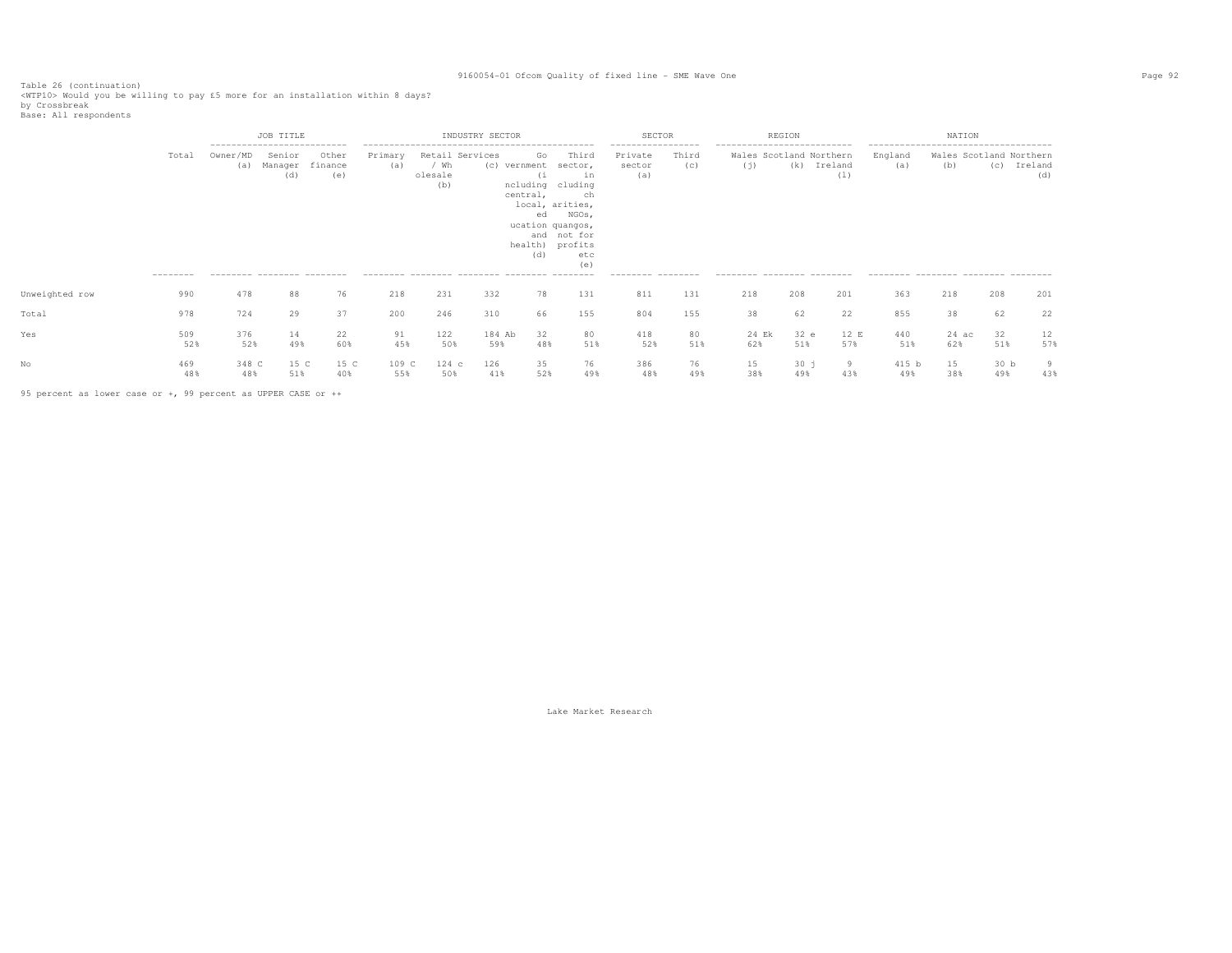Table 26 (continuation)<br><WTP10> Would you be willing to pay £5 more for an installation within 8 days?<br>by Crossbreak<br>Base: All respondents

|                |            |               | URBANITY      |                        |                     |                                                              | URBAN DETAIL          |                       |
|----------------|------------|---------------|---------------|------------------------|---------------------|--------------------------------------------------------------|-----------------------|-----------------------|
|                | Total      | Urban<br>(a)  | Rural<br>(b)  | Remote<br>Rural<br>(c) | All<br>Rural<br>(d) | Large<br>City /<br>Smaller<br>city<br>/ large<br>town<br>(a) | Medium<br>town<br>(b) | Small<br>towns<br>(c) |
| Unweighted row | 990        | 713           | 171           | 105                    | 276                 | 280                                                          | 222                   | 211                   |
| Total          | 978        | 720           | 216           | 42                     | 258                 | 285                                                          | 234                   | 201                   |
| Yes            | 509<br>52% | 392 BD<br>54% | 92<br>43%     | $24$ bd<br>57%         | 116<br>45%          | 133<br>47%                                                   | 134a<br>57%           | 125 A<br>62%          |
| No             | 469<br>48% | 328<br>46%    | 124 Ac<br>57% | 18<br>43%              | 142 Ac<br>55%       | 152 bC<br>53%                                                | 100<br>43%            | 76<br>38%             |

95 percent as lower case or +, 99 percent as UPPER CASE or ++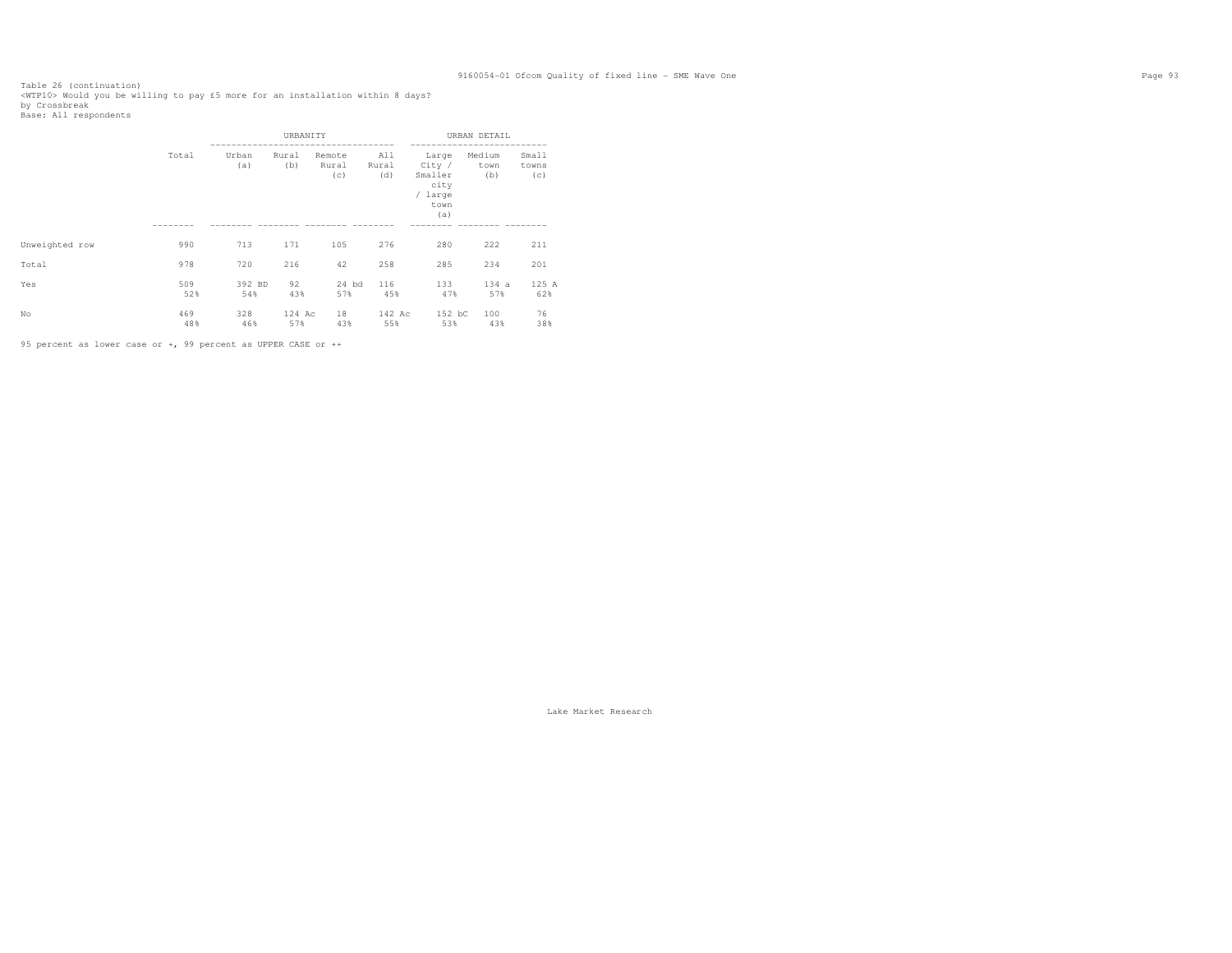# Table 27 WTP Summary by Crossbreak Base: All with fixed landline or internet

|                                                                    |                   |                                                                                              |            | NUMBER OF EMPLOYEES    |                       |              |                   |           | NUMBER OF EMPLOYEES                      |             |              |                      | NUMBER<br>OF EM<br>PLOYEES<br>--------                                      | NUMBER OF<br>EMPLOYEES                                   |                     |              | NO.of Sites                                                                    |             |
|--------------------------------------------------------------------|-------------------|----------------------------------------------------------------------------------------------|------------|------------------------|-----------------------|--------------|-------------------|-----------|------------------------------------------|-------------|--------------|----------------------|-----------------------------------------------------------------------------|----------------------------------------------------------|---------------------|--------------|--------------------------------------------------------------------------------|-------------|
|                                                                    | Total<br>-------- | --------------------------------------<br>1 to 4<br>(a)<br>-------- -------- -------- ------ | (b)        | 1 to 9 10 to 49<br>(C) | $50$ to<br>249<br>(d) | (a)          | $2$ to $4$<br>(b) | (C)       | 5 to 9 10 to 19 20 to 49 50 to 99<br>(d) | (e)         | (f)          | 100<br>to 249<br>(q) | Up to<br>and in<br>cluding<br>$10$ em<br>ployees<br>(h)<br>$-- - - - - - -$ | -----------------<br>. to 9<br>(a)<br>--------- -------- | 10 to<br>249<br>(C) | (a)          | ---------------------------<br>$2$ to $3$<br>(b)<br>--------- -------- ------- | $4+$<br>(c) |
| Unweighted row                                                     | 990               | 392                                                                                          | 602        | 255                    | 133                   | 167          | 225               | 210       | 124                                      | 131         | 70           | 63                   | 645                                                                         | 602                                                      | 388                 | 793          | 142                                                                            | 55          |
| Total                                                              | 978               | 888                                                                                          | 935        | 37                     | 6                     | 392          | 496               | 47        | 16                                       | 21          | 3            | -3                   | 941                                                                         | 935                                                      | 43                  | 916          | 52                                                                             | 10          |
| unwilling to accept<br>a slower installation<br>at a cheaper price | 584<br>60%        | 530<br>60%                                                                                   | 556<br>59% | 25<br>66%              | 65%                   | 205<br>52%   | 325 Ac<br>66%     | 26<br>55% | $11 \text{ ac}$<br>67%                   | 14 a<br>65% | 2 ACq<br>73% | 56%                  | 560<br>59%                                                                  | 556<br>59%                                               | 28<br>66%           | 553 C<br>60% | 28 C<br>55%                                                                    | 33%         |
| unwilling to<br>pay a higher price for<br>faster installation      | 469               | 436 CD                                                                                       | 455 CD     | 12                     | 2                     | 201<br>cdEfG | 235 EG            | 19q       | 6                                        | h           |              |                      | 457                                                                         | 455 C                                                    | 14                  | 446 B        | 17                                                                             | 7 AB        |
|                                                                    | 48%               | 49%                                                                                          | 49%        | 33%                    | 32%                   | 51%          | 47%               | 41%       | 37%                                      | 30%         | 36%          | 26%                  | 49%                                                                         | 49%                                                      | 33%                 | 49%          | 33%                                                                            | 67%         |
|                                                                    |                   |                                                                                              |            |                        |                       |              |                   |           |                                          |             |              |                      |                                                                             |                                                          |                     |              |                                                                                |             |

95 percent as lower case or +, 99 percent as UPPER CASE or ++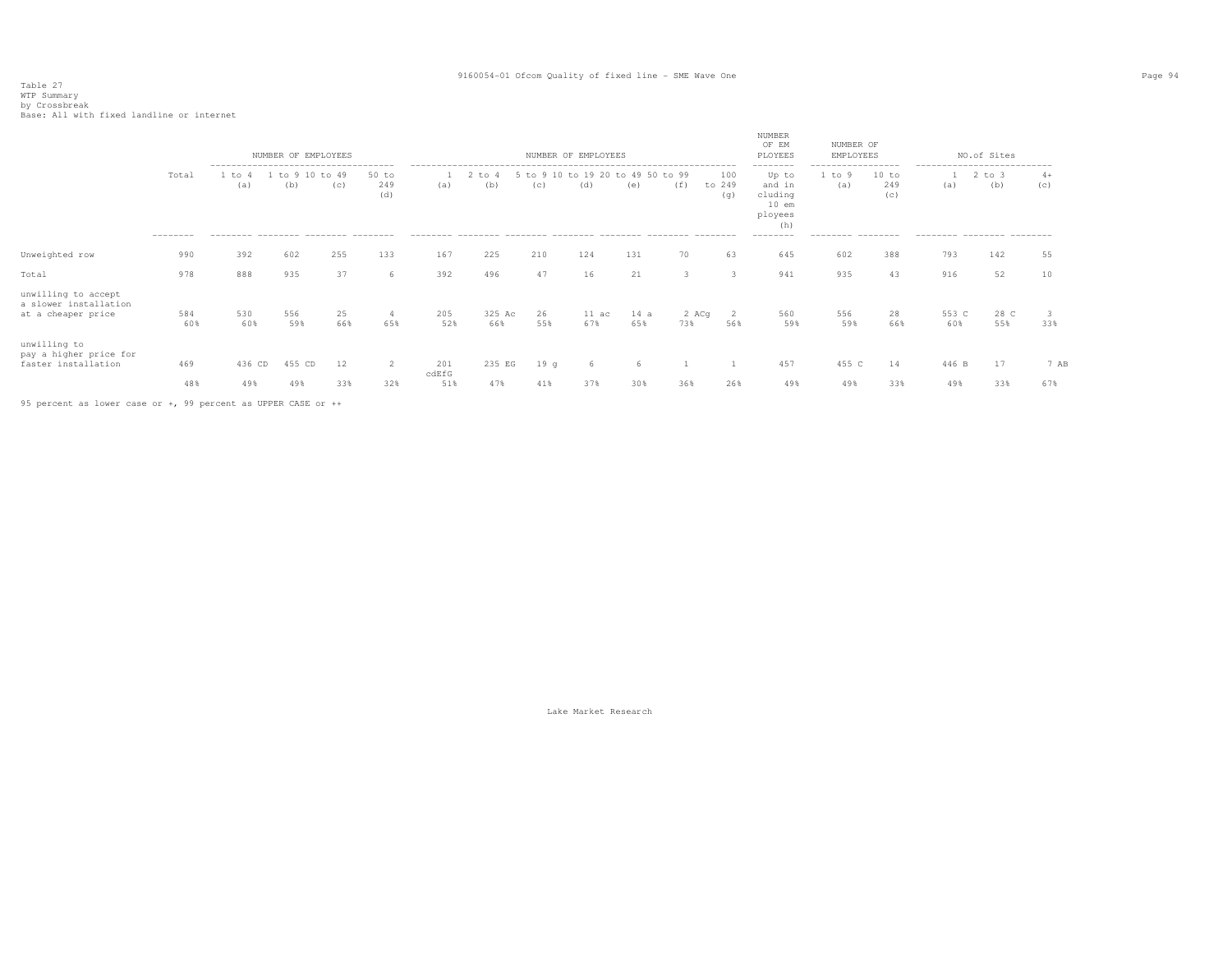Table 27 (continuation) WTP Summary by Crossbreak Base: All with fixed landline or internet

|                                                                    |                   |                 | JOB TITLE<br>----------------------------              |                         |                |                        | INDUSTRY SECTOR |                                                                                                               |                                                                                       | SECTOR<br>------------------                   |              | ----------------------------      | REGION                         |                | ------------------------------------                 | NATION    |                         |                       |
|--------------------------------------------------------------------|-------------------|-----------------|--------------------------------------------------------|-------------------------|----------------|------------------------|-----------------|---------------------------------------------------------------------------------------------------------------|---------------------------------------------------------------------------------------|------------------------------------------------|--------------|-----------------------------------|--------------------------------|----------------|------------------------------------------------------|-----------|-------------------------|-----------------------|
|                                                                    | Total<br>-------- | Owner/MD<br>(a) | Senior<br>Manager<br>(d)<br>--------- -------- ------- | Other<br>finance<br>(e) | Primary<br>(a) | / Wh<br>olesale<br>(b) | Retail Services | Go<br>(c) vernment<br>(i)<br>ncluding cluding<br>central,<br>ed<br>ucation quangos,<br>health) profits<br>(d) | Third<br>sector,<br>in<br>ch<br>local, arities,<br>NGOs,<br>and not for<br>etc<br>(e) | Private<br>sector<br>(a)<br>--------- -------- | Third<br>(C) | (i)<br>--------- -------- ------- | Wales Scotland Northern<br>(k) | Ireland<br>(1) | England<br>(a)<br>--------- -------- -------- ------ | (b)       | Wales Scotland Northern | (c) Ireland<br>(d)    |
| Unweighted row                                                     | 990               | 478             | 88                                                     | 76                      | 218            | 231                    | 332             | 78                                                                                                            | 131                                                                                   | 811                                            | 131          | 218                               | 208                            | 201            | 363                                                  | 218       | 208                     | 201                   |
| Total                                                              | 978               | 724             | 29                                                     | 37                      | 200            | 246                    | 310             | 66                                                                                                            | 155                                                                                   | 804                                            | 155          | 38                                | 62                             | 22             | 855                                                  | 38        | 62                      | 22                    |
| unwilling to accept<br>a slower installation<br>at a cheaper price | 584<br>60%        | 431<br>59%      | 20<br>68%                                              | 21<br>57%               | 112<br>56%     | 140<br>57%             | 187<br>60%      | 42<br>63%                                                                                                     | 103a<br>67%                                                                           | 470<br>58%                                     | 103<br>67%   | 22<br>57%                         | 33<br>53%                      | 14 k<br>64%    | 515<br>60%                                           | 22<br>57% | 33<br>53%               | 14 c<br>64%           |
| unwilling to<br>pay a higher price for<br>faster installation      | 469<br>48%        | 348 C<br>48%    | 15 C<br>51%                                            | 15 C<br>40%             | 109 C<br>55%   | $124$ c<br>50%         | 126<br>41%      | 35<br>52%                                                                                                     | 76<br>49%                                                                             | 386<br>48%                                     | 76<br>49%    | 15<br>38%                         | 30j<br>49%                     | 9<br>43%       | 415 b<br>49%                                         | 15<br>38% | 30 <sub>b</sub><br>49%  | $\overline{9}$<br>43% |

95 percent as lower case or +, 99 percent as UPPER CASE or ++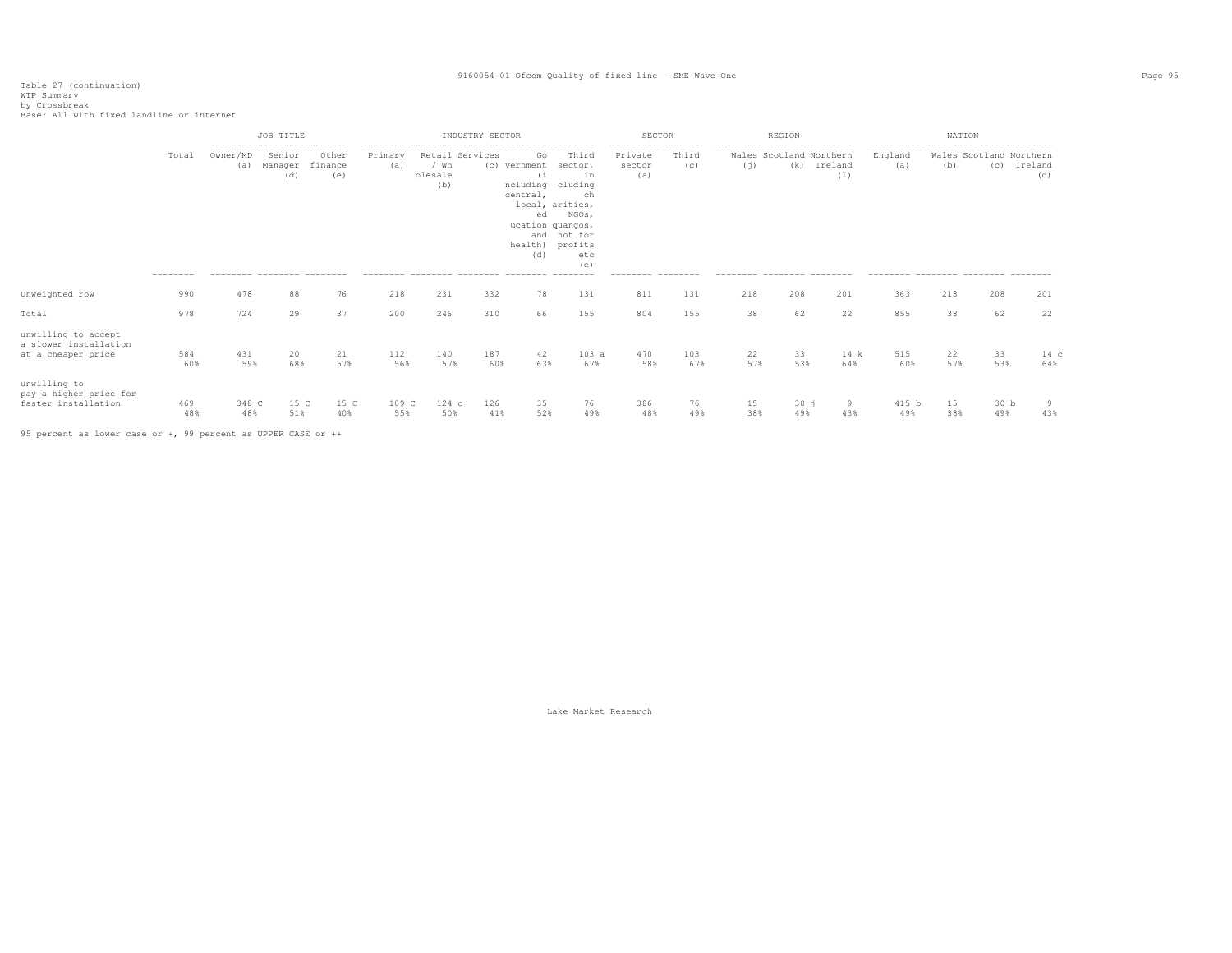# Table 27 (continuation) WTP Summary by Crossbreak Base: All with fixed landline or internet

|                                                                    |            |                | URBANITY      |                        |                     |                                                                                           | URBAN DETAIL   |                       |
|--------------------------------------------------------------------|------------|----------------|---------------|------------------------|---------------------|-------------------------------------------------------------------------------------------|----------------|-----------------------|
|                                                                    | Total      | Urban<br>(a)   | Rural<br>(b)  | Remote<br>Rural<br>(c) | All<br>Rural<br>(d) | . _ _ _ _ _ _ _ _ _ _<br>Large<br>City /<br>Smaller (b)<br>city<br>/ large<br>town<br>(a) | Medium<br>town | Small<br>towns<br>(c) |
| Unweighted row                                                     | 990        | 713            | 171           | 105                    | 276                 | 280                                                                                       | 222            | 211                   |
| Total                                                              | 978        | 720            | 216           | 42                     | 258                 | 285                                                                                       | 234            | 201                   |
| unwilling to accept<br>a slower installation<br>at a cheaper price | 584<br>60% | 451 bCD<br>63% | 117c<br>54%   | 16<br>38%              | 133c<br>52%         | 190<br>67%                                                                                | 141<br>60%     | 119<br>59%            |
| unwilling to<br>pay a higher price for<br>faster installation      | 469<br>48% | 328<br>46%     | 124 Ac<br>57% | 18<br>43%              | 142 Ac<br>55%       | 152 bC<br>53%                                                                             | 100<br>43%     | 76<br>38%             |

95 percent as lower case or +, 99 percent as UPPER CASE or ++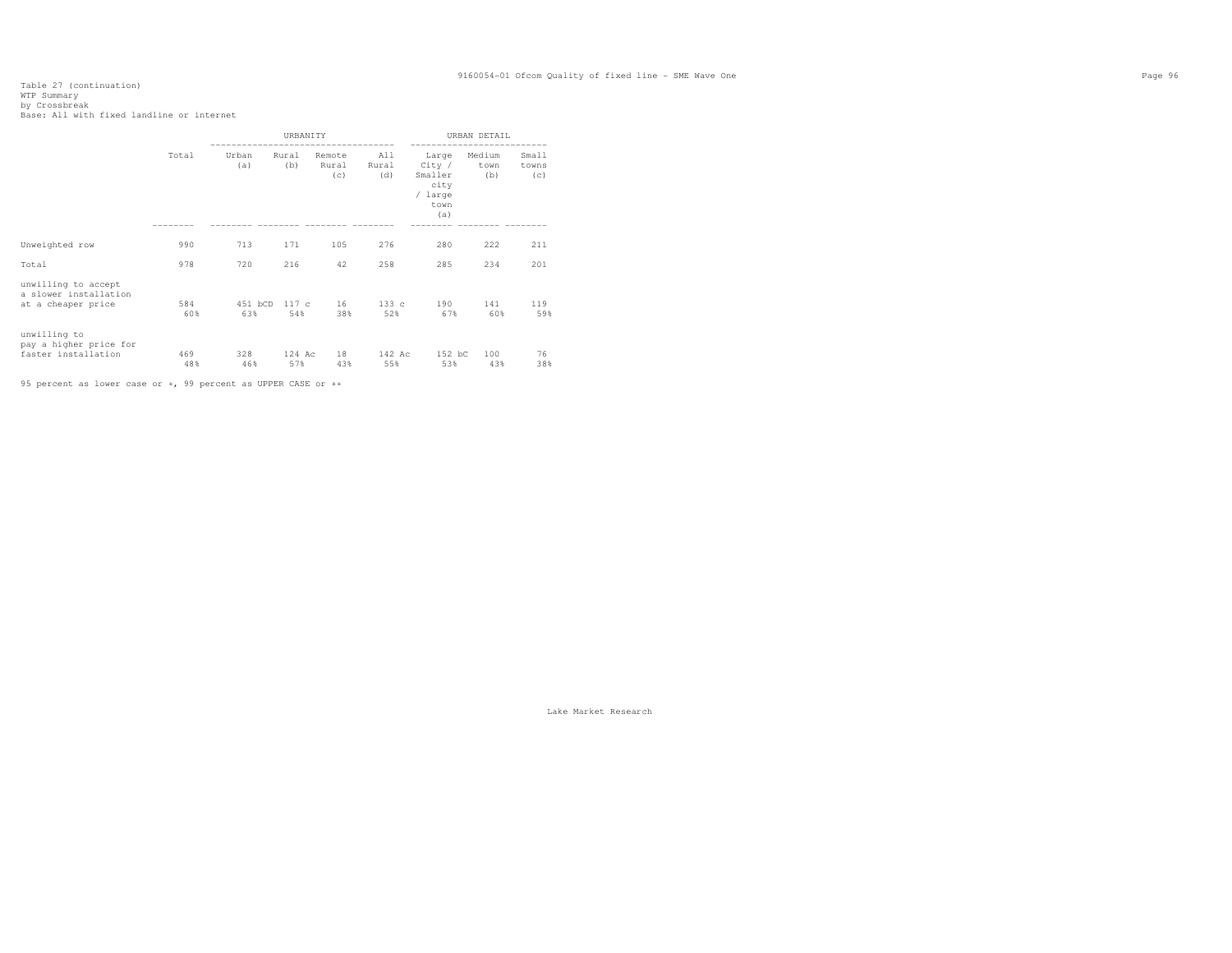Table 28 <WTP1A> Which of the following best describes why you would be unwilling to accept a slower installation at a cheaper price? by Crossbreak<br>Base: All respondents

|                                                                                                                                      |            |               | NUMBER OF EMPLOYEES    |                                     |                                   | ------------                        |                   | NUMBER OF EMPLOYEES                                                 |                                   |                                 | NUMBER<br>OF EM<br>PLOYEES                                          | NUMBER OF<br>EMPLOYEES |                          | NO.of Sites         |                                            |              | JOB TITLE                                                  |                         |
|--------------------------------------------------------------------------------------------------------------------------------------|------------|---------------|------------------------|-------------------------------------|-----------------------------------|-------------------------------------|-------------------|---------------------------------------------------------------------|-----------------------------------|---------------------------------|---------------------------------------------------------------------|------------------------|--------------------------|---------------------|--------------------------------------------|--------------|------------------------------------------------------------|-------------------------|
|                                                                                                                                      | Total      | 1 to 4<br>(a) | 1 to 9 10 to 49<br>(b) | (C)                                 | $50$ to<br>249<br>(d)             | (a)                                 | $2$ to $4$<br>(b) | --------------------------------<br>5 to 9 10 to 19 20 to 49<br>(c) | (d)                               | (e)                             | --------<br>Up to<br>and in<br>cluding<br>$10$ em<br>ployees<br>(h) | 1 to 9<br>(a)          | .<br>10 to<br>249<br>(c) | $\mathbf{1}$<br>(a) | ---------<br>$2$ to $3$<br>(b)             | Owner/MD     | --------------------------<br>Senior<br>(a) Manager<br>(d) | Other<br>finance<br>(e) |
| Unweighted row                                                                                                                       | 604        | 231           | 354                    | 169                                 | 81                                | 89                                  | 142               | 123                                                                 | 82                                | 87                              | 383                                                                 | 354                    | 250                      | 480                 | 92                                         | 297          | 60                                                         | 51                      |
| Total                                                                                                                                | 584        | 530           | 556                    | 25                                  | $\overline{4}$                    | 205                                 | 325               | 26                                                                  | 11                                | 14                              | 560                                                                 | 556                    | 28                       | 553                 | 28                                         | 431          | 20                                                         | 21                      |
| I wouldn't want<br>an installation<br>longer than 12 days                                                                            | 357<br>61% | 322<br>61%    | 338<br>61%             | 16<br>67%                           | $\overline{c}$<br>59%             | 101<br>49%                          | 221 A<br>68%      | 16a<br>64%                                                          | 7a<br>68%                         | 9a<br>65%                       | 341<br>61%                                                          | 338<br>61%             | 19<br>66%                | 335<br>61%          | 19<br>69%                                  | 245<br>57%   | 11<br>56%                                                  | 14<br>66%               |
| The price decreases<br>weren't enough<br>to justify the<br>longer installation                                                       | 325<br>56% | 297<br>56%    | 311<br>56%             | 12<br>49%                           | 2<br>49%                          | 128 e<br>63%                        | 169<br>52%        | 14<br>53%                                                           | 6<br>54%                          | -6<br>45%                       | 313<br>56%                                                          | 311<br>56%             | 14<br>49%                | 314 B<br>57%        | 9<br>33%                                   | 249 F<br>58% | 16 AeF<br>82%                                              | 13 f<br>60%             |
| Wouldn't<br>want to pay anything for<br>installation / should be<br>included in contractual<br>price / already<br>paying for service | 13<br>2%   | 12<br>2%      | 12<br>2%               | 1<br>2%                             | $\star$<br>$\star$ $\,$           | 1<br>$\star$ $\,$                   | 11<br>3%          | $^{\star}$<br>1%                                                    | $*$ Ac<br>$4\,$                   | $\star$<br>$\star$ $\,$         | 13<br>2%                                                            | 12<br>2%               | 1<br>2%                  | 13<br>2%            | $\star$<br>$*$ %                           | 2%           | $\star$<br>$*$ &                                           | $-$                     |
| Should be installed<br>as soon as possible.                                                                                          | 6<br>1%    | 5<br>1%       | 5<br>1%                | $\star$<br>2%                       | $\overline{\phantom{a}}$<br>$-$   | $\overline{\phantom{a}}$<br>$-$     | 5<br>2%           | $\star$<br>$*$ %                                                    | $\overline{\phantom{a}}$<br>$-\,$ | $^\star$ A<br>3%                | 5<br>1%                                                             | 5<br>1%                | $\star$<br>1%            | $\epsilon$<br>1%    | $\overline{\phantom{a}}$<br>$-$            | $*$ %        | $\overline{\phantom{a}}$<br>$-$                            | $-\,$ %                 |
| Should be installed<br>within a week.                                                                                                | 6<br>1%    | 6<br>1%       | 6<br>1%                | $\qquad \qquad -$<br>$-\frac{6}{5}$ | $\overline{\phantom{m}}$<br>$-\,$ | $\overline{\phantom{a}}$<br>$-\,$ % | 6<br>2%           | $-$                                                                 | $\overline{\phantom{0}}$<br>$-$   | $\overline{\phantom{a}}$<br>$-$ | 6<br>1%                                                             | 6<br>$1\,$             | $\sim$<br>$-$            | 6<br>1%             | $\overline{\phantom{0}}$<br>$-\frac{6}{6}$ | -6<br>1%     | $\overline{\phantom{a}}$<br>$-$                            | $-$ %                   |
| Other (specify)                                                                                                                      | 15<br>3%   | 14<br>3%      | 15<br>3%               | $\mathbf{1}$<br>2%                  | $^{\star}$<br>$4\,$               | $\overline{5}$<br>3%                | 9<br>3%           | $\star$<br>1%                                                       | $\star$<br>$*$ %                  | $\mathbf{1}$<br>4%              | 15<br>3%                                                            | 15<br>3%               | $\mathbf{1}$<br>2%       | 15<br>3%            | $\star$<br>2%                              | 13<br>3%     | 2 ae<br>8%                                                 | $\star$<br>$\star$ $\,$ |

95 percent as lower case or +, 99 percent as UPPER CASE or ++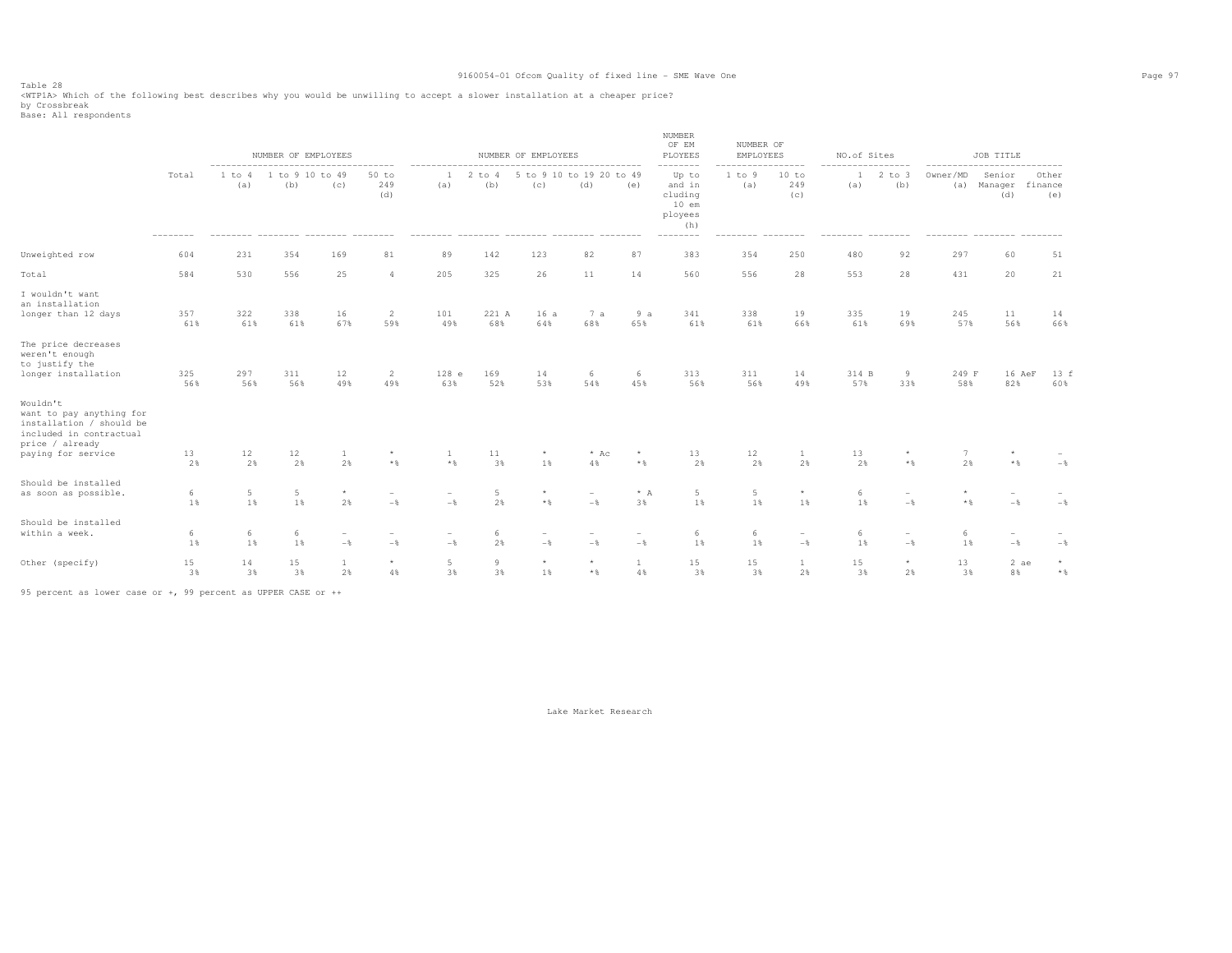Table 28 (continuation) <WTP1A> Which of the following best describes why you would be unwilling to accept a slower installation at a cheaper price?

by Crossbreak<br>Base: All respondents

|                                                                                                                                             |                          |                         | INDUSTRY SECTOR                                 |                                 |                                                                                                              | SECTOR                   |                                            |                                 | <b>REGION</b>                              |                                   |                          | NATION                          |                                            |                                           |                          | URBANITY                            |                                            |                         |
|---------------------------------------------------------------------------------------------------------------------------------------------|--------------------------|-------------------------|-------------------------------------------------|---------------------------------|--------------------------------------------------------------------------------------------------------------|--------------------------|--------------------------------------------|---------------------------------|--------------------------------------------|-----------------------------------|--------------------------|---------------------------------|--------------------------------------------|-------------------------------------------|--------------------------|-------------------------------------|--------------------------------------------|-------------------------|
|                                                                                                                                             | Total                    | Primary<br>(a)          | / Wh<br>olesale<br>(b)                          | Retail Services<br>(C)          | Third<br>sector,<br>in<br>cluding<br>ch<br>arities,<br>NGOs,<br>quangos,<br>not for<br>profits<br>etc<br>(e) | Private<br>sector<br>(a) | Third<br>(c)                               | (j)                             | Wales Scotland Northern<br>(k)             | Ireland<br>(1)                    | England<br>(a)           | (b)                             | (c)                                        | Wales Scotland Northern<br>Ireland<br>(d) | Urban<br>(a)             | Rural<br>(b)                        | Remote<br>Rural<br>(C)                     | All<br>Rural<br>(d)     |
| Unweighted row                                                                                                                              | 604                      | 132                     | 148                                             | 203                             | 74                                                                                                           | 502                      | 74                                         | 124                             | 130                                        | 127                               | 223                      | 124                             | 130                                        | 127                                       | 442                      | 104                                 | 57                                         | 161                     |
| Total                                                                                                                                       | 584                      | 112                     | 140                                             | 187                             | 103                                                                                                          | 470                      | 103                                        | 22                              | 33                                         | 14                                | 515                      | 22                              | 33                                         | 14                                        | 451                      | 117                                 | 16                                         | 133                     |
| I wouldn't want<br>an installation<br>longer than 12 days<br>The price decreases<br>weren't enough<br>to justify the<br>longer installation | 357<br>61%<br>325<br>56% | 71<br>63%<br>42<br>38%  | 82<br>59%<br>80 AD<br>57%                       | 106<br>56%<br>118 AD<br>63%     | 69<br>67%<br>72 AD<br>70%                                                                                    | 279<br>59%<br>250<br>53% | 69<br>67%<br>72 A<br>70%                   | 13<br>59%<br>11<br>49%          | 22<br>65%<br>16<br>49%                     | $\overline{9}$<br>63%<br>6<br>46% | 314<br>61%<br>291<br>57% | 13<br>59%<br>11<br>49%          | 22<br>65%<br>16<br>49%                     | 9<br>63%<br>6<br>46%                      | 265<br>59%<br>258<br>57% | 79<br>67%<br>57<br>49%              | 12 A<br>78%<br>10<br>64%                   | 91a<br>69%<br>67<br>50% |
| Wouldn't<br>want to pay anything for<br>installation / should be<br>included in contractual<br>price / already<br>paying for service        | 13<br>2%                 | $5\,$                   | 6 Bce<br>$\overline{\phantom{a}}$<br>$-$ % $\,$ | $\overline{2}$<br>$1\,$         | $^\star$<br>$\star$ $\,$                                                                                     | 13<br>3%                 | $^{\star}$<br>$\star$ $\,$                 | $\mathbf{1}$<br>$4\,$           | 1<br>3%                                    | $^{\star}$<br>2%                  | 11<br>2%                 | $\mathbf{1}$<br>$4\,$           | 1<br>3%                                    | $\star$<br>2%                             | 12<br>3%                 | $\overline{\phantom{m}}$<br>$-\,$ % | 1 BD<br>5%                                 | 1<br>1%                 |
| Should be installed<br>as soon as possible.                                                                                                 | 6<br>1%                  | 5%                      | 6 BCe<br>$\star$<br>$\star$ $\,$                | $\overline{\phantom{a}}$<br>$-$ | $\overline{\phantom{a}}$<br>$-$                                                                              | 5<br>1%                  | $\overline{\phantom{a}}$<br>$-\frac{6}{6}$ | $\overline{\phantom{a}}$<br>$-$ | $\star$<br>$\star$ $\,$                    | $\star$<br>2%                     | 6<br>1%                  | $\overline{\phantom{a}}$<br>$-$ | $\star$<br>$\star$ $\,$                    | $\star$<br>2%                             | 5<br>1%                  | $\star$ $\,$                        | $\overline{\phantom{a}}$<br>$-\frac{6}{6}$ | $\star$ $\,$            |
| Should be installed<br>within a week.                                                                                                       | 6<br>1%                  | $\star$<br>$\star$ $\,$ | $\overline{\phantom{a}}$<br>$-\,$               | $\overline{\phantom{a}}$<br>$-$ | 5 abC<br>5%                                                                                                  | 1<br>$\star$ $\,$        | 5 A<br>$5\,$                               | $\star$<br>2%                   | $\overline{\phantom{m}}$<br>$-\frac{6}{6}$ | $* k$<br>2%                       | 5<br>1%                  | $\star$<br>2%                   | $\overline{\phantom{m}}$<br>$-\frac{6}{6}$ | $*$ c<br>2%                               | 6<br>1%                  | $\star$ $\,$                        | $\overline{\phantom{a}}$<br>$-\frac{6}{6}$ | $\star$<br>$\star$ $\,$ |
| Other (specify)                                                                                                                             | 15<br>3%                 | $5\,$                   | 7 ce<br>6 ce<br>5%                              | $\overline{2}$<br>1%            | $\overline{\phantom{a}}$<br>$-\frac{6}{6}$                                                                   | 15<br>3%                 | $\sim$<br>$-\,$                            | $^{\star}$<br>2%                | 3J<br>10%                                  | $\mathbf{1}$<br>4%                | 11<br>2%                 | $^{\star}$<br>2%                | 10%                                        | 3 AB<br>$\mathbf{1}$<br>4%                | 15d<br>3%                | $\star$ $\,$                        | $\star$<br>$\star$ $\,$                    | $\star$<br>$\star$ $\,$ |

95 percent as lower case or +, 99 percent as UPPER CASE or ++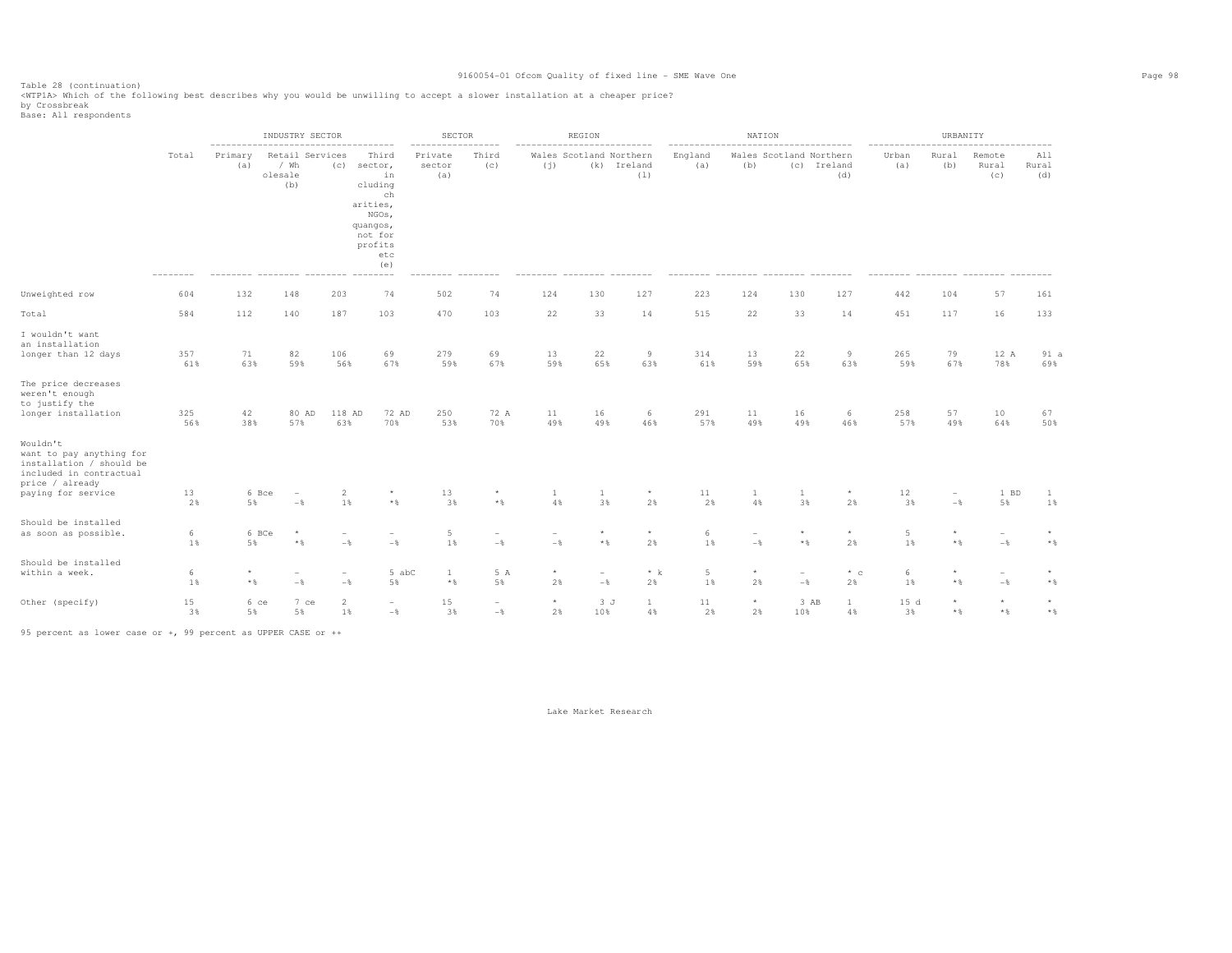Table 28 (continuation) <WTP1A> Which of the following best describes why you would be unwilling to accept a slower installation at a cheaper price? by Crossbreak<br>Base: All respondents

|                                                                                                                |            |                                                     | URBAN DETAIL                |                       |
|----------------------------------------------------------------------------------------------------------------|------------|-----------------------------------------------------|-----------------------------|-----------------------|
|                                                                                                                | Total      | City /<br>Smaller<br>city<br>/ large<br>town<br>(a) | Large Medium<br>town<br>(b) | Small<br>towns<br>(C) |
| Unweighted row                                                                                                 | 604        | 178                                                 | 137                         | 127                   |
| Total                                                                                                          | 584        | 190                                                 | 141                         | 119                   |
| I wouldn't want<br>an installation<br>longer than 12 days                                                      | 357<br>61% | 108<br>57%                                          | 101 AC<br>72%               | 57<br>48%             |
| The price decreases<br>weren't enough<br>to justify the<br>longer installation                                 | 325<br>56% | 116 B<br>61%                                        | 51<br>36%                   | 91 AB<br>76%          |
| Wouldn't<br>want to pay anything for<br>installation / should be<br>included in contractual<br>price / already |            |                                                     |                             |                       |
| paying for service                                                                                             | 13<br>2%   | 6<br>3%                                             | 6<br>4%                     | $\mathbf{1}$<br>1%    |
| Should be installed<br>as soon as possible.                                                                    | 6<br>1%    | $-$                                                 | 5 Ac<br>4 %                 | $\star$<br>$*$ &      |
| Should be installed<br>within a week.                                                                          | 6<br>1%    | $\star$<br>**                                       | $-$                         | 5 Ab<br>$4\%$         |
| Other (specify)                                                                                                | 15<br>3%   | 7<br>4%                                             | 7c<br>5%                    | $\mathbf{1}$<br>1%    |

95 percent as lower case or +, 99 percent as UPPER CASE or ++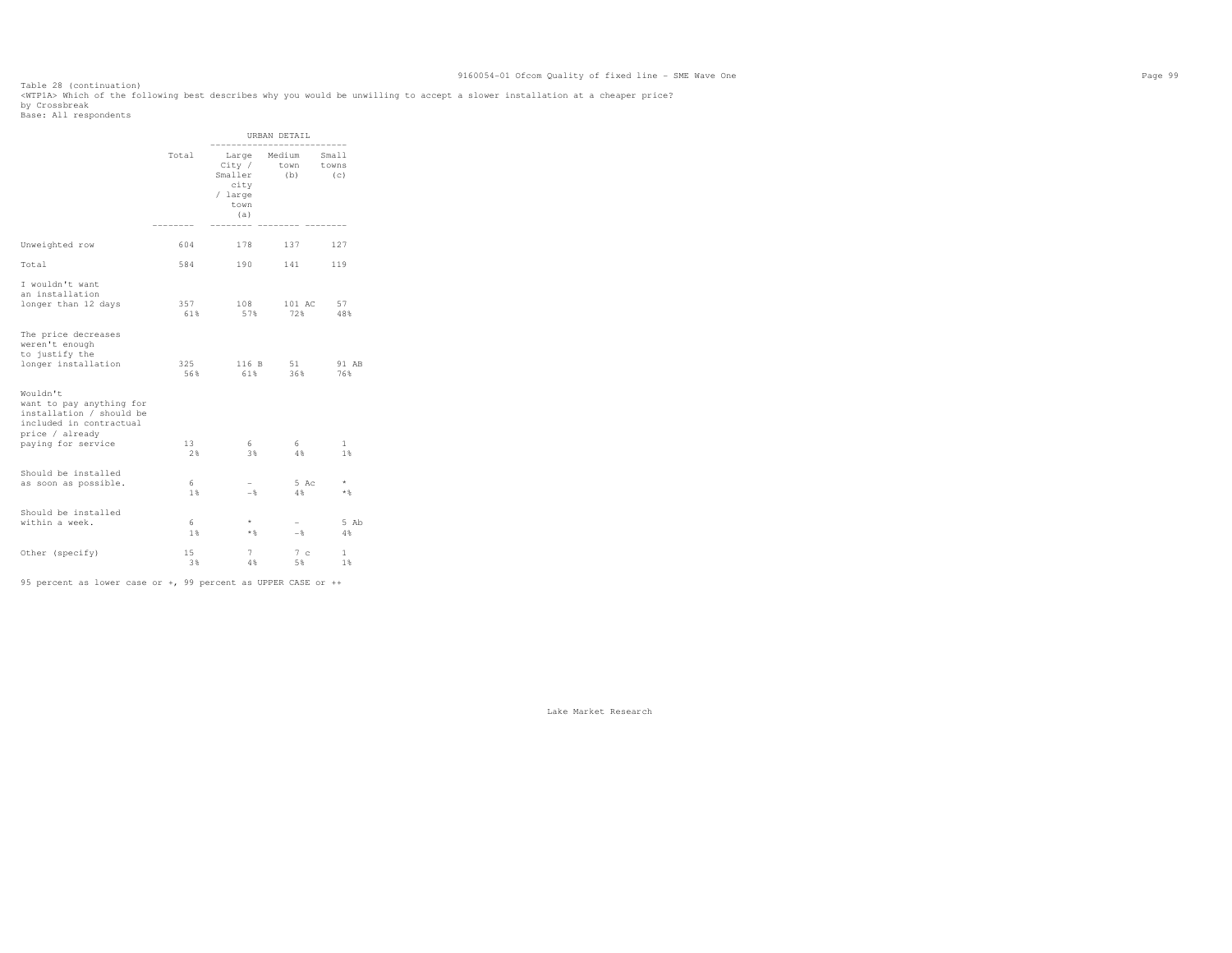Table 29<br><WTPlB> By what amount would you need the installation to be reduced by for you to accept a 14 day installation?<br>by Crossbreak

Base: The price decreases weren't enough to justify the longer installation

|                    |                            | ---------------------------                 | NUMBER OF EMPLOYEES        |                                            | NUMBER OF<br><b>EMPLOYEES</b><br>-------- |                                            | <b>NUMBER</b><br>OF EM<br>PLOYEES<br>--------                       | NUMBER OF<br>EMPLOYEES<br>-------   | -------                         | NO.of<br>Sites<br>-------- | JOB<br>TITLE<br>--------        | -------                                      | INDUSTRY SECTOR<br>----------------       |                  | <b>SECTOR</b><br>--------            | ---------------------------                | REGION                                     |                                 |
|--------------------|----------------------------|---------------------------------------------|----------------------------|--------------------------------------------|-------------------------------------------|--------------------------------------------|---------------------------------------------------------------------|-------------------------------------|---------------------------------|----------------------------|---------------------------------|----------------------------------------------|-------------------------------------------|------------------|--------------------------------------|--------------------------------------------|--------------------------------------------|---------------------------------|
|                    | Total<br>$- - - - - - - -$ | 1 to 4<br>(a)<br>--------- -------- ------- | 1 to 9 10 to 49<br>(b)     | (C)                                        | $2$ to $4$<br>(b)<br>--------- --------   | --------<br>$5$ to $9$<br>(c)              | Up to<br>and in<br>cluding<br>$10$ em<br>ployees<br>(h)<br>-------- | 1 to 9<br>(a)<br>--------- -------- | 10 to<br>249<br>(c)             | (a)<br>--------            | Owner/MD<br>(a)<br>--------     | Primary<br>(a)<br>--------- -------- ------- | Retail Services<br>/ Wh<br>olesale<br>(b) | (C)              | Private<br>sector<br>(a)<br>-------- | (i)<br>--------- -------- -------          | Wales Scotland Northern<br>(k) Ireland     | (1)                             |
| Unweighted row     | 306                        | 119                                         | 179                        | 87                                         | 73                                        | 60                                         | 193                                                                 | 179                                 | 127                             | 246                        | 150                             | 60                                           | 80                                        | 102              | 246                                  | 62                                         | 71                                         | 55                              |
| Total              | 325                        | 297                                         | 311                        | 12                                         | 169                                       | 14                                         | 313                                                                 | 311                                 | 14                              | 314                        | 249                             | 42                                           | 80                                        | 118              | 250                                  | 11                                         | 16                                         | 6                               |
| No amount          | 58                         | 52                                          | 54                         | $\overline{\mathbf{3}}$                    | 35                                        | 2                                          | 55                                                                  | 54                                  | $\overline{\mathbf{3}}$         | 56                         | 41                              | $\mathbf{1}$                                 | 9                                         | 31 Ab            | 41                                   | $\mathbf{1}$                               | 4j                                         | $\mathbf{1}$                    |
|                    | 18%                        | 18%                                         | 18%                        | 23%                                        | 20%                                       | 14%                                        | 18%                                                                 | 18%                                 | 22%                             | 18%                        | 16%                             | 3%                                           | 12%                                       | 26%              | 16%                                  | 12%                                        | 26%                                        | 17%                             |
| £1 to £4           | $\star$<br>$*$             | $-$                                         | $\star$<br>$*$ &           | $\overline{\phantom{a}}$<br>$-\frac{6}{5}$ | $\overline{\phantom{a}}$<br>$-$           | $\star$<br>$*$                             | $\star$<br>$*$ %                                                    | $\star$<br>$*$                      | $\sim$<br>$-$                   | $\star$<br>$*$             | $\star$<br>$*$ &                | $\overline{\phantom{a}}$<br>$-\frac{6}{5}$   | $\star$<br>$*$ &                          | $-$              | $*$                                  | $\star$<br>$*$                             | $\overline{\phantom{a}}$<br>$-$            | $\overline{\phantom{a}}$<br>$-$ |
| £5 to £10          | $7\phantom{.0}$            | 7                                           | 7                          | $\star$                                    | 1                                         | 1 b                                        | 7                                                                   | 7                                   | $\star$                         | 7                          | 6                               | 1                                            | 1                                         | 5                | 7                                    | $\star$                                    | $\mathbf{1}$                               | $\star$                         |
|                    | 2%                         | 2%                                          | 2%                         | $\star$ $\,$                               | 1%                                        | 5%                                         | 2%                                                                  | 2%                                  | $*$ %                           | 2%                         | 3%                              | 2%                                           | 1%                                        | 4%               | 3%                                   | 4%                                         | 5%                                         | 4%                              |
| £11 to £15         | 5                          | 5                                           | $5 -$                      | $\star$                                    | $\sim$                                    | $\star$                                    | 5                                                                   | 5                                   | $\star$                         | $5\phantom{.0}$            | 5                               | $\star$                                      | 5 C                                       | $\star$          | 5                                    | $\star$                                    | $\sim$                                     | $\star$                         |
|                    | 2%                         | 2%                                          | 2%                         | $\star$ $\,$                               | $-$                                       | $*$                                        | 2%                                                                  | 2%                                  | 1%                              | 2%                         | 2%                              | $*$ &                                        | 6%                                        | $*$ &            | 2%                                   | $*$ &                                      | $-\,$                                      | 1%                              |
| £16 to $£21$       | 129                        | 121 d                                       | 125 d                      | $4\phantom{.00}$                           | 73                                        | 5                                          | 126                                                                 | 125c                                | $\overline{4}$                  | 128 B                      | 103                             | 25 C                                         | 35                                        | 36               | 100                                  | $\overline{\mathbf{3}}$                    | $\overline{4}$                             | $\mathbf{1}$                    |
|                    | 40%                        | 41%                                         | 40%                        | 29%                                        | 43%                                       | 33%                                        | 40%                                                                 | 40%                                 | 28%                             | 41%                        | 41%                             | 58%                                          | 44%                                       | 30%              | 40%                                  | 31%                                        | 23%                                        | 21%                             |
| £22 to £27         | 6                          | 5                                           | 6                          | $\star$                                    | $\sim$                                    | 1 B                                        | 6                                                                   | 6                                   | $\star$                         | 6                          | $\mathbf{1}$                    | $\overline{\phantom{a}}$                     | 1                                         | $\star$          | $\mathbf{1}$                         | $\overline{\phantom{a}}$                   | $^{\star}$                                 | $\star$                         |
|                    | 2%                         | 2%                                          | 2%                         | 1%                                         | $-$                                       | 9%                                         | 2%                                                                  | 2%                                  | $*$ %                           | 2%                         | $*$ &                           | $-\frac{6}{6}$                               | 2%                                        | $\star$ &        | 1%                                   | $-\frac{6}{5}$                             | $*$ &                                      | 1%                              |
| £28 to £33         | $*$ %                      | $\star$<br>$*$                              | 1<br>$\star$ $\,$          | $\star$<br>1%                              | $\star$<br>$*$ %                          | $\star$<br>1%                              | <sup>1</sup><br>$*$ %                                               | $\overline{1}$<br>$*$               | $* A$<br>2%                     | $\mathbf{1}$<br>$*$ %      | $\star$<br>$*$ &                | $\star$<br>1%                                | $\star$<br>$*$                            | $\star$<br>$*$ % | $*$ %                                | $\star$<br>1%                              | $^{\star}$<br>1%                           | $1$ jk<br>8%                    |
| £34 to £40         | 82                         | 76                                          | 79                         | $\overline{\mathbf{3}}$                    | 42                                        | $\overline{\mathbf{3}}$                    | 79                                                                  | 79                                  | 3                               | 81                         | 72 d                            | 8                                            | 21                                        | 31               | 65                                   | $\overline{4}$                             | $\overline{4}$                             | $\overline{2}$                  |
|                    | 25%                        | 26%                                         | 25%                        | 23%                                        | 25%                                       | 22%                                        | 25%                                                                 | 25%                                 | 24%                             | 26%                        | 29%                             | 19%                                          | 26%                                       | 26%              | 26%                                  | 37%                                        | 27%                                        | 33%                             |
| (Don't know)       | 35                         | 30                                          | 32                         | 3 AB                                       | 18                                        | 2                                          | 33                                                                  | 32                                  | 3 A                             | 29                         | 20                              | 7                                            | 7                                         | 15               | 29                                   | $\overline{2}$                             | $\mathbf{3}$                               | $\mathbf{1}$                    |
|                    | 11%                        | 10%                                         | 10%                        | 22%                                        | 11%                                       | 15%                                        | 11%                                                                 | 10%                                 | 21%                             | 9%                         | 8%                              | 17%                                          | 9%                                        | 12%              | 12%                                  | 14%                                        | 17%                                        | 12%                             |
| Refused            | $\star$<br>$*$ &           | $\star$<br>$*$ %                            | $^{\star}$<br>$\star$ $\,$ | $\overline{\phantom{a}}$<br>$-$            | $\overline{\phantom{a}}$<br>$-$           | $\overline{\phantom{a}}$<br>$-\frac{6}{5}$ | $\star$<br>$*$ &                                                    | $\star$<br>$*$ &                    | $\overline{\phantom{a}}$<br>$-$ | $\star$<br>$\star$ $\,$    | $\overline{\phantom{a}}$<br>$-$ | $\overline{\phantom{a}}$<br>$-$              | $-$                                       | $\star$<br>$*$   | $\star$<br>$*$ %                     | $\overline{\phantom{a}}$<br>$-\frac{6}{5}$ | $\overline{\phantom{a}}$<br>$-\frac{6}{5}$ | $*$ k<br>4%                     |
| Medians            | 20.00                      | 20.00                                       | 20.00                      | 20.00                                      | 20.00                                     | 20.00                                      | 20.00                                                               | 20.00                               | 20.00                           | 20.00                      | 20.00                           | 20.00                                        | 20.00                                     | 20.00            | 20.00                                | 40.00                                      | 20.00                                      | 30.00                           |
| Mean score         | 26.8                       | 26.8                                        | 26.8                       | 28.3                                       | 27.1                                      | 26.0                                       | 26.8                                                                | 26.8                                | 28.7                            | 26.8                       | 27.2                            | 24.6                                         | 26.0                                      | 27.8             | 26.8                                 | 29.2 GH                                    | 28.6 GH                                    | 30.2 GH                         |
| Standard deviation | 10.05                      | 10.04                                       | 10.06                      | 10.43                                      | 9.79                                      | 10.96                                      | 10.06                                                               | 10.06                               | 10.38                           | 10.04                      | 10.34                           | 9.00                                         | 10.09                                     | 10.89            | 10.30                                | 12.22                                      | 11.87                                      | 11.79                           |

95 percent as lower case or +, 99 percent as UPPER CASE or ++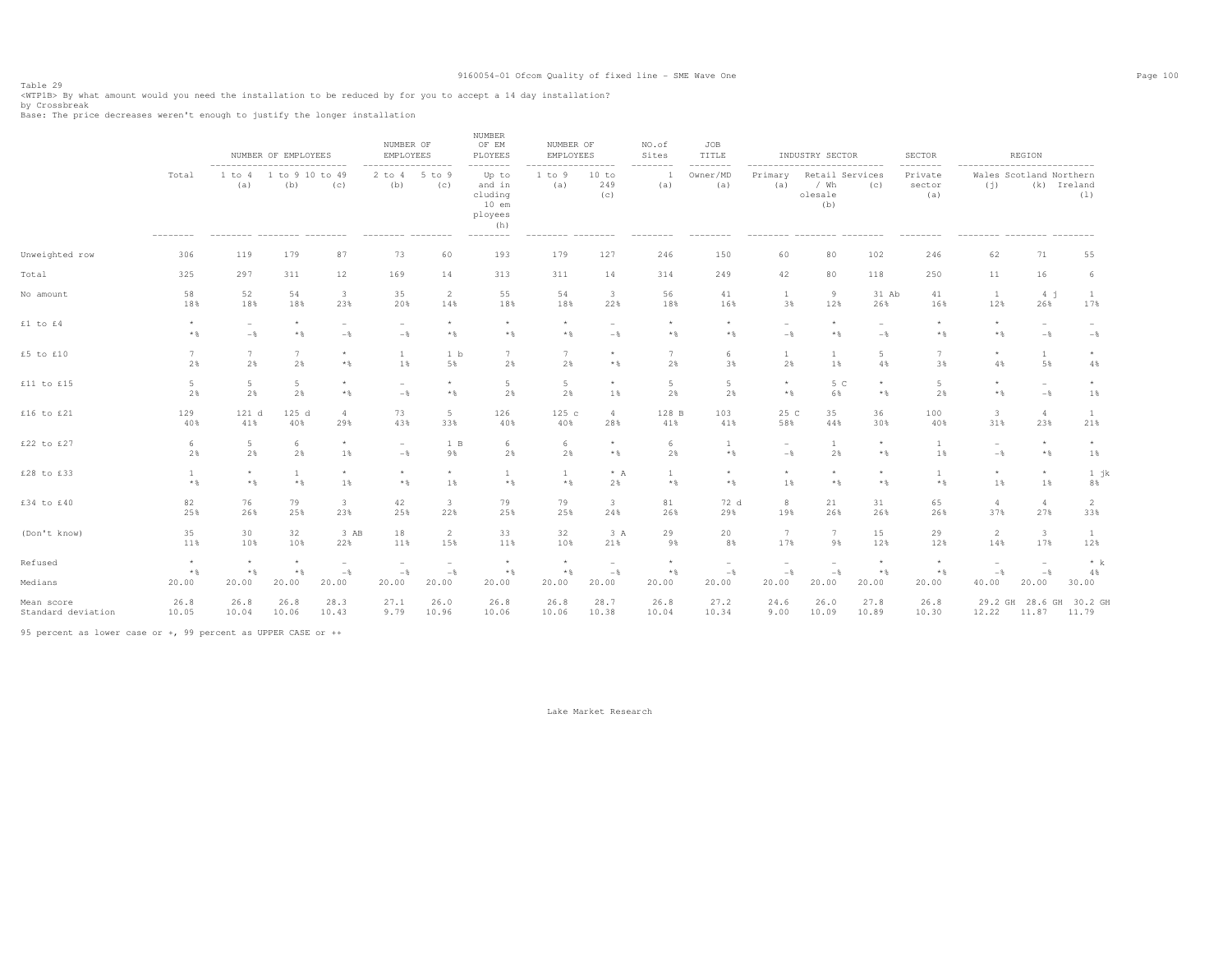Table 29 (continuation)<br><WTPlB> By what amount would you need the installation to be reduced by for you to accept a 14 day installation?<br>by Crossbreak<br>Base: The price decreases weren't enough to justify the longer installa

|                    |                 |                          | NATION                   |                          |                                               | -----------                     | URBANITY                 |                          |                                                              | URBAN DETAIL             |                          |
|--------------------|-----------------|--------------------------|--------------------------|--------------------------|-----------------------------------------------|---------------------------------|--------------------------|--------------------------|--------------------------------------------------------------|--------------------------|--------------------------|
|                    | Total           | England<br>(a)           | (b)                      |                          | Wales Scotland Northern<br>(c) Ireland<br>(d) | Urban<br>(a)                    | Rural<br>(b)             | All<br>Rural<br>(d)      | Large<br>City /<br>Smaller<br>city<br>/ large<br>town<br>(a) | Medium<br>town<br>(b)    | Small<br>towns<br>(c)    |
| Unweighted row     | 306             | 118                      | 62                       | 71                       | 55                                            | 216                             | 53                       | 90                       | 83                                                           | 70                       | 63                       |
| Total              | 325             | 291                      | 11                       | 16                       | 6                                             | 258                             | 57                       | 67                       | 116                                                          | 51                       | 91                       |
| No amount          | 58              | 51                       | $\mathbf{1}$             | 4 <sub>b</sub>           | $\mathbf{1}$                                  | 50 C                            | 7                        | $7\phantom{.0}$          | 13                                                           | 3                        | 35 AB                    |
|                    | 18%             | 17%                      | 12%                      | 26%                      | 17%                                           | 20%                             | 12%                      | 11%                      | 11%                                                          | 6%                       | 39%                      |
| £1 to £4           | $^\star$        | $\overline{\phantom{0}}$ | $* a$                    | $\overline{\phantom{0}}$ | $\overline{\phantom{a}}$                      | $\star$                         | $\overline{\phantom{a}}$ | $\overline{\phantom{0}}$ | $\sim$                                                       | $\sim$                   | $\star$                  |
|                    | $\star$ &       | $-$                      | $*$ &                    | $-$                      | $-$                                           | $*$ &                           | $-$ 8                    | $-$                      | $-$                                                          | $-$                      | $\star$ $\S$             |
| £5 to £10          | $7\overline{ }$ | 6                        | $\star$                  | $\mathbf{1}$             | $^{\star}$                                    | 7                               | $\overline{\phantom{0}}$ | $\star$                  | $^\star$                                                     | $\mathbf{1}$             | 6a                       |
|                    | 2%              | 2%                       | 4%                       | 5%                       | 4%                                            | 3%                              | $-\frac{6}{5}$           | $*$ %                    | $*$ %                                                        | 3%                       | 6%                       |
| £11 to £15         | 5               | 5                        | $\star$                  | $\overline{a}$           | $\star$                                       | 5                               | $\star$                  | $\star$                  | $^\star$                                                     | 5 AC                     | $\overline{\phantom{0}}$ |
|                    | 2%              | 2%                       | $\star$ $\S$             | $-\frac{6}{6}$           | 1%                                            | 2%                              | $*$ &                    | $*$ %                    | $*$ &                                                        | 10%                      | $-\frac{6}{6}$           |
| £16 to £21         | 129             | 121 cd                   | 3                        | 4                        | 1                                             | 92                              | 30a                      | 38 A                     | 45 c                                                         | 28 aC                    | 19                       |
|                    | 40%             | 41%                      | 31%                      | 23%                      | 21%                                           | 36%                             | 52%                      | 56%                      | 38%                                                          | 55%                      | 21%                      |
| £22 to £27         | 6               | 6                        | $\overline{\phantom{0}}$ | $\star$                  | $^{\star}$                                    | 6                               | $\overline{\phantom{a}}$ | $\star$                  | 5                                                            | 1                        | $\mathbf{1}$             |
|                    | 2%              | 2%                       | $-$                      | $*$ %                    | 1%                                            | 2%                              | $-$                      | $*$ %                    | 4%                                                           | 1%                       | 1%                       |
| £28 to £33         | $\mathbf{1}$    | $^\star$                 | $* a$                    | $\star$                  | 1 Abc                                         | $^\star$                        | $\star$                  | $\mathbf{1}$             | $^\star$                                                     | $\star$                  | $\star$                  |
|                    | $*$ %           | $*$ &                    | $1\%$                    | 1%                       | 8%                                            | $*$ %                           | $*$ %                    | 1%                       | $*$                                                          | $\star$ $\S$             | $*$ %                    |
| £34 to £40         | 82              | 72                       | $\overline{4}$           | 4                        | $\overline{2}$                                | 63                              | 18                       | 20                       | $40$ bc                                                      | 9                        | 14                       |
|                    | 25%             | 25%                      | 37%                      | 27%                      | 33%                                           | 24%                             | 32%                      | 29%                      | 34%                                                          | 17%                      | 16%                      |
| (Don't know)       | 35              | 30                       | $\overline{2}$           | 3                        | <b>1</b>                                      | 34 bcD                          | $\mathbf{1}$             | $\overline{c}$           | 14                                                           | 4                        | 16                       |
|                    | 11%             | 10%                      | 14%                      | 17%                      | 12%                                           | 13%                             | 3%                       | 2%                       | 12%                                                          | 7%                       | 18%                      |
| Refused            | $^\star$        | $\overline{\phantom{a}}$ | $\overline{\phantom{m}}$ | $\overline{\phantom{0}}$ | $*$ Ac                                        | $\hspace{0.1mm}-\hspace{0.1mm}$ | $\star$                  | $^\star$                 | $\overline{\phantom{a}}$                                     | $\overline{\phantom{a}}$ | $\overline{\phantom{a}}$ |
|                    | $*$ %           | $-\frac{6}{6}$           | $-$                      | $-\frac{6}{6}$           | 4%                                            | $-$                             | $*$ &                    | $\star$ $\S$             | $-$                                                          | $-$                      | $-\frac{6}{6}$           |
| Medians            | 20.00           | 20.00                    | 40.00                    | 20.00                    | 30.00                                         | 20.00                           | 20.00                    | 20.00                    | 20.00                                                        | 20.00                    | 20.00                    |
| Mean score         | 26.8            | 26.6                     | 29.2                     | 28.6                     | 30.2                                          | 26.8                            | 27.6                     | 26.9                     | 29.1 B                                                       | 23.1                     | 25.8                     |
| Standard deviation | 10.05           | 9.90                     | 12.22                    | 11.87                    | 11.79                                         | 10.24                           | 9.79                     | 9.56                     | 9.83                                                         | 8.91                     | 11.38                    |

95 percent as lower case or +, 99 percent as UPPER CASE or ++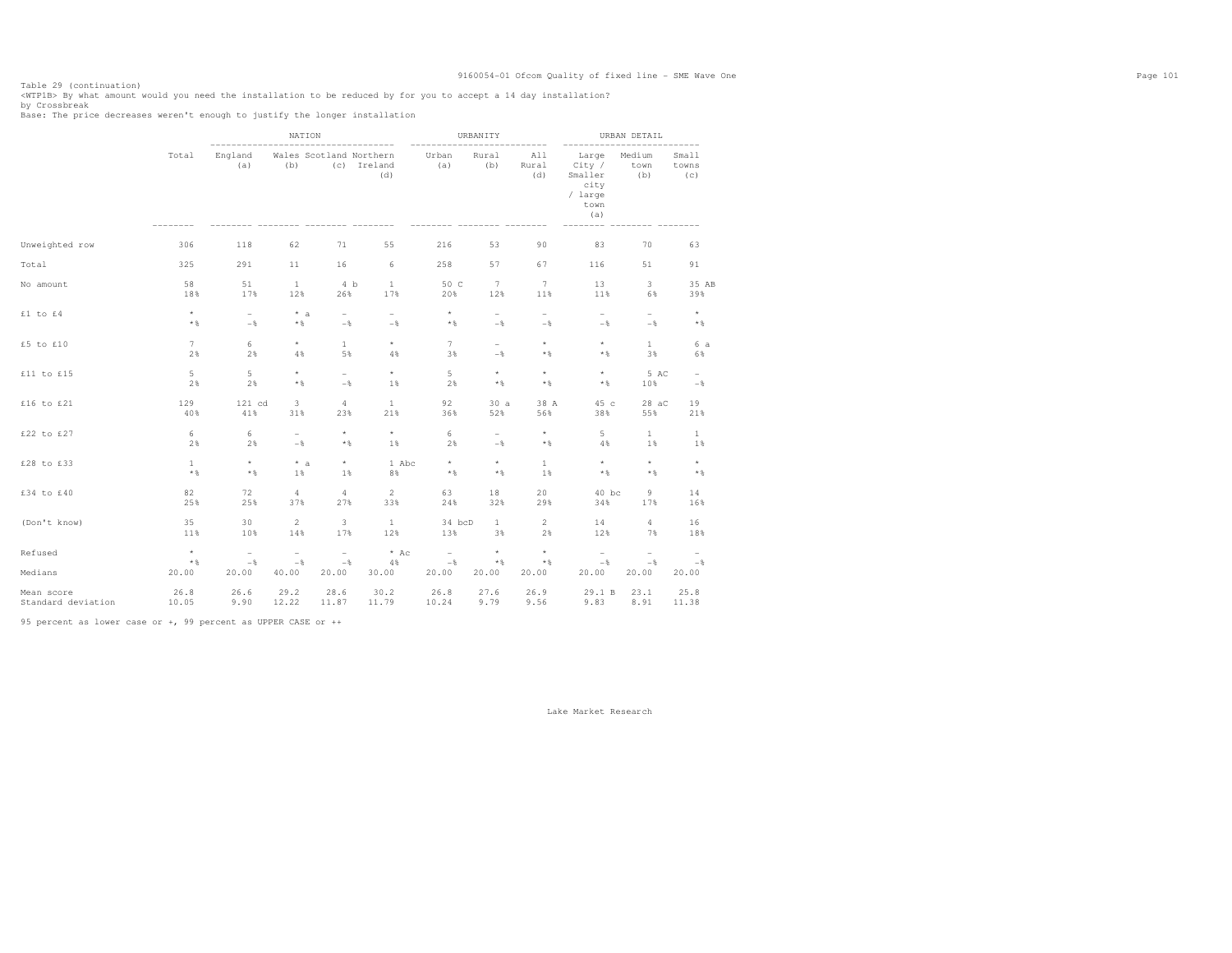Table 30<br><WTPlC> Which of the following best describes why you would be unwilling to pay a higher price for faster installation?<br>by Crossbreak<br>Base: All respondents

|                                                                                                                                      |                       |                          | NUMBER OF EMPLOYEES    |                                 |                       | NUMBER OF EMPLOYEES                        |                                   | NUMBER<br>OF EM<br>PLOYEES                            | NUMBER OF<br>EMPLOYEES |                                   | NO.of<br>Sites    | JOB<br>TITLE                      |                         | INDUSTRY SECTOR                           |                         | SECTOR                   |                         | REGION                          |                       |
|--------------------------------------------------------------------------------------------------------------------------------------|-----------------------|--------------------------|------------------------|---------------------------------|-----------------------|--------------------------------------------|-----------------------------------|-------------------------------------------------------|------------------------|-----------------------------------|-------------------|-----------------------------------|-------------------------|-------------------------------------------|-------------------------|--------------------------|-------------------------|---------------------------------|-----------------------|
|                                                                                                                                      | Total                 | 1 to 4<br>(a)            | 1 to 9 10 to 49<br>(b) | (c)                             | 1<br>(a)              | $2$ to $4$<br>(b)                          | 5 to 9<br>(c)                     | Up to<br>and in<br>cluding<br>10 em<br>ployees<br>(h) | 1 to 9<br>(a)          | 10 to<br>249<br>(c)               | (a)               | Owner/MD<br>(a)                   | Primary<br>(a)          | Retail Services<br>/ Wh<br>olesale<br>(b) | (C)                     | Private<br>sector<br>(a) | (j)                     | Wales Scotland Northern         | (k) Ireland<br>(1)    |
| Unweighted row                                                                                                                       | 388                   | 180                      | 262                    | 88                              | 83                    | 97                                         | 82                                | 275                                                   | 262                    | 126                               | 330               | 207                               | 93                      | 92                                        | 127                     | 321                      | 81                      | 82                              | 75                    |
| Total                                                                                                                                | 469                   | 436                      | 455                    | 12                              | 201                   | 235                                        | 19                                | 457                                                   | 455                    | 14                                | 446               | 348                               | 109                     | 124                                       | 126                     | 386                      | 15                      | 30                              | 9                     |
| I'm happy with a 12<br>day installation period                                                                                       | 199<br>42%            | 186<br>43%               | 194<br>43%             | $\overline{4}$<br>35%           | 74<br>37%             | 111 D<br>47%                               | 8 d<br>43%                        | 194<br>42%                                            | 194<br>43%             | $5\phantom{.0}$<br>37%            | 185<br>41%        | 143 D<br>41%                      | 49<br>45%               | 63<br>50%                                 | 50<br>40%               | 168<br>43%               | 6<br>39%                | 14<br>45%                       | $\overline{4}$<br>38% |
| The price increases<br>were too much to justify<br>the faster installation                                                           | 198<br>42%            | 179<br>41%               | 190<br>42%             | 6<br>50%                        | 94<br>47%             | 85<br>36%                                  | 11 B<br>58%                       | 191<br>42%                                            | 190<br>42%             | $7\overline{ }$<br>50%            | 195 B<br>44%      | 154 E<br>44%                      | 34<br>31%               | 55<br>45%                                 | 51<br>41%               | 150<br>39%               | 7<br>46%                | 15<br>48%                       | 6<br>59%              |
| Wouldn't<br>want to pay anything for<br>installation / should be<br>included in contractual<br>price / already<br>paying for service | 23                    | 20                       | 21                     | 1 ab                            | 6                     | 14                                         | $\mathbf{1}$                      | 22                                                    | 21                     | 1 a                               | 17                | 16                                | $\mathbf{1}$            | 7                                         | 8 a                     | 22                       | 2 k                     | 2                               | 1                     |
|                                                                                                                                      | 5%                    | 5%                       | 5%                     | 11%                             | 3%                    | 6%                                         | 7%                                | 5%                                                    | $5\,$ %                | 10%                               | 4%                | 5%                                | 1%                      | 6%                                        | 7%                      | 6%                       | 16%                     | 6%                              | 6%                    |
| Should be installed<br>within 3 days                                                                                                 | 10<br>2%              | 10<br>2%                 | 10<br>2%               | $\star$<br>$\star$ $\S$         | $5\phantom{.0}$<br>3% | $\overline{5}$<br>2%                       | $\overline{\phantom{a}}$<br>$-\,$ | 10<br>2%                                              | 10<br>2%               | $\star$<br>$1\,$                  | 10<br>2%          | $10$<br>3%                        | $\star$<br>$\star$ $\,$ | $\overline{5}$<br>4%                      | 5a<br>4%                | 10<br>3%                 | $^{\star}$<br>$\star$ & | $\overline{\phantom{a}}$<br>$-$ | $-\,$ $\,$            |
| Should be installed<br>within 7 days                                                                                                 | 10<br>2%              | 10<br>2%                 | $10$<br>2%             | $\overline{\phantom{a}}$<br>$-$ | 10 <sub>b</sub><br>5% | $\overline{\phantom{m}}$<br>$-\frac{6}{6}$ | $\overline{\phantom{a}}$<br>$-\,$ | 10<br>2%                                              | 10<br>2%               | $\overline{\phantom{a}}$<br>$-\,$ | $10$<br>2%        | 10<br>3%                          | $-$                     | $-$                                       | $-\frac{6}{6}$          | $-\frac{6}{6}$           | $-\frac{6}{6}$          | $-$                             | $-$                   |
| Should be installed<br>in less than 12 days                                                                                          | $\overline{9}$<br>2%  | $_{\rm 8}$<br>2%         | $^{\rm 8}$<br>2%       | $\mathbf{1}$<br>5%              | 6<br>3%               | 2<br>1%                                    | 1 b<br>4%                         | $^{\circ}$<br>2%                                      | $^{\rm 8}$<br>2%       | $\mathbf{1}$<br>4%                | 9<br>2%           | $_{\rm 8}$<br>2%                  | $\star$<br>$\star$ $\,$ | $\overline{\mathbf{3}}$<br>2%             | $\star$<br>$\star$ $\,$ | 9<br>2%                  | $\star$<br>$\star$ $\,$ | 3 <sub>1</sub><br>9%            | $\star$<br>3%         |
| It's the providers<br>responsibility /<br>duty of care to provide<br>more rapid installations<br>for businesses                      | $7\phantom{.0}$<br>1% | 6<br>1%                  | $7\phantom{.0}$<br>1%  | $\star$<br>1%                   | $^\star$<br>$*$ %     | 6<br>3%                                    | ${}^{\star}$<br>1%                | 7<br>$1\%$                                            | $7\phantom{.0}$<br>1%  | $\star$<br>1%                     | 1<br>$\star$ $\,$ | $5\phantom{.0}$<br>2%             | $\star$<br>$\star$ $\,$ | $\mathbf{1}$<br>1%                        | 5<br>4%                 | 7<br>2%                  | $-\,$                   | $\mathbf{1}$<br>3%              | 1 <sub>j</sub><br>5%  |
| Should be installed<br>within 5 days                                                                                                 | 6<br>1%               | $5\phantom{.0}$<br>$1\%$ | $5\phantom{.0}$<br>1%  | $\star$<br>3%                   | ÷<br>$-\frac{6}{6}$   | $5\phantom{.0}$<br>2%                      | $\overline{\phantom{a}}$<br>$-\,$ | $5\phantom{.0}$<br>$1\%$                              | $5\phantom{.0}$<br>1%  | $\star$<br>3%                     | 5<br>1%           | $\overline{\phantom{m}}$<br>$-\,$ | 5 bc<br>5%              | $\overline{\phantom{a}}$<br>$-$           | $\star$ $\,$            | 6<br>$1\%$               | -%                      | $-\,$                           | $-$ %                 |

95 percent as lower case or +, 99 percent as UPPER CASE or ++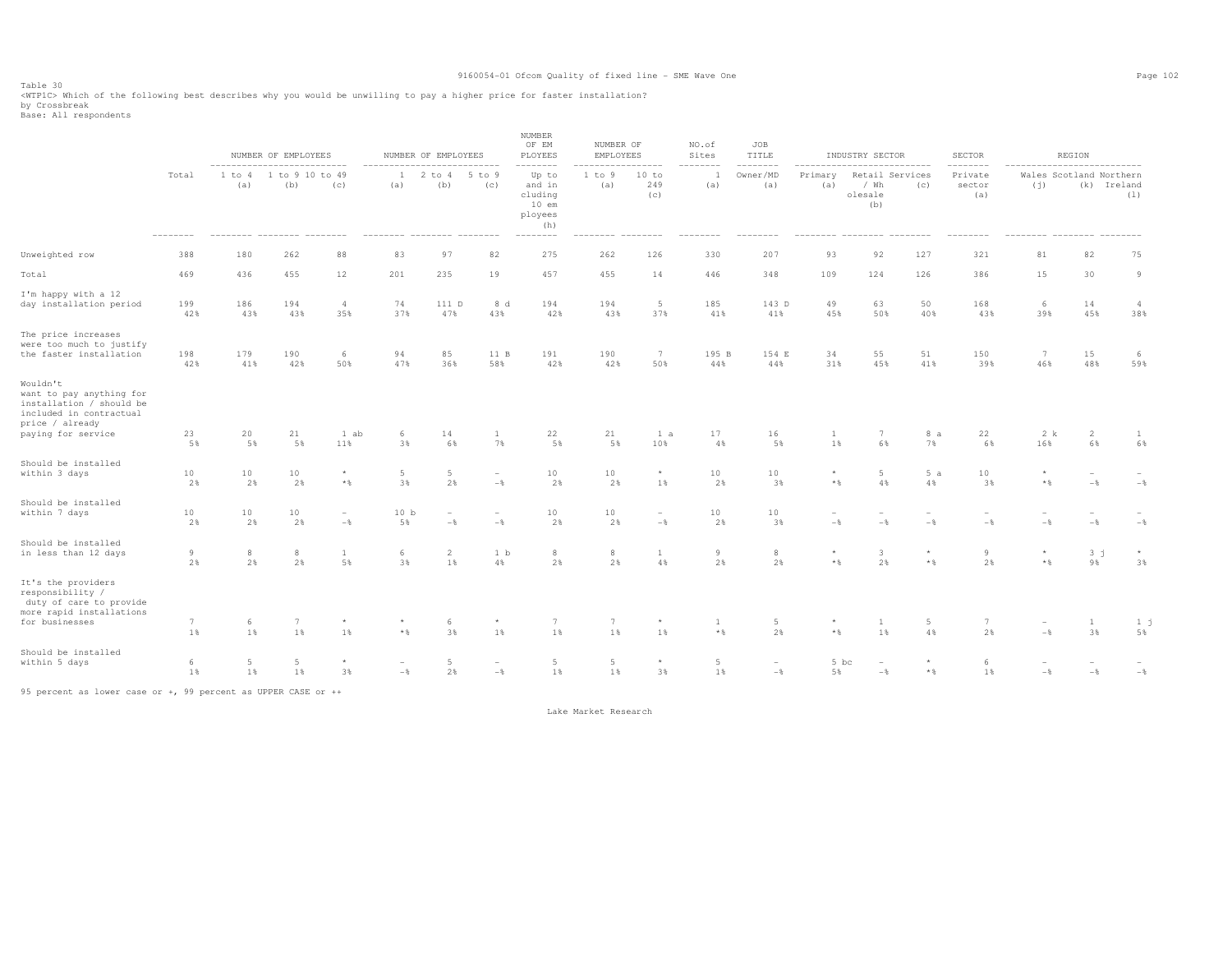Table 30 (continuation)<br><WTP1C> Which of the following best describes why you would be unwilling to pay a higher price for faster installation?<br>by Crossbreak<br>Base: All respondents

|                                             |           | --------------------------- | NUMBER OF EMPLOYEES |                      | NUMBER OF EMPLOYEES<br>--------------------------- |             |               | NUMBER<br>OF EM<br>PLOYEES<br>--------                  | NUMBER OF<br>EMPLOYEES<br>----------------- |                     | NO.of<br>Sites<br>-------- | JOB<br>TITLE<br>-------- | --------------------------- | INDUSTRY SECTOR                           |           | SECTOR<br>--------       | --------------------------- | REGION                         |                |  |
|---------------------------------------------|-----------|-----------------------------|---------------------|----------------------|----------------------------------------------------|-------------|---------------|---------------------------------------------------------|---------------------------------------------|---------------------|----------------------------|--------------------------|-----------------------------|-------------------------------------------|-----------|--------------------------|-----------------------------|--------------------------------|----------------|--|
|                                             | Total     | to 4<br>(a)                 | (b)                 | to 9 10 to 49<br>(C) | (a)                                                | to 4<br>(b) | 5 to 9<br>(c) | Up to<br>and in<br>cluding<br>$10$ em<br>ployees<br>(h) | 1 to 9<br>(a)                               | 10 to<br>249<br>(c) | (a)                        | Owner/MD<br>(a)          | Primary<br>(a)              | Retail Services<br>/ Wh<br>olesale<br>(b) | (C)       | Private<br>sector<br>(a) | (j)                         | Wales Scotland Northern<br>(k) | Ireland<br>(1) |  |
|                                             | --------- | --------- -------- -------  |                     |                      | --------- -------- --------                        |             |               | ---------                                               | --------- --------                          |                     | --------                   | --------                 | --------- -------- -------- |                                           |           | --------                 | --------- -------- -------  |                                |                |  |
| Unweighted row                              | 388       | 180                         | 262                 | 88                   | 83                                                 | 97          | 82            | 275                                                     | 262                                         | 126                 | 330                        | 207                      | 93                          | 92                                        | 127       | 321                      | 81                          | 82                             | 75             |  |
| Total                                       | 469       | 436                         | 455                 | 12                   | 201                                                | 235         | 19            | 457                                                     | 455                                         | 14                  | 446                        | 348                      | 109                         | 124                                       | 126       | 386                      | 15                          | 30                             | 9              |  |
| Should be installed<br>as soon as possible. | $*$ &     |                             | $*2$                | $\star$<br>$*$ &     | $-$                                                | $*$ &       | 1 AB<br>3%    | $*$ &                                                   | $*$ 2                                       | $*$ &               | $*$ &                      | $*$ &                    | $-$                         |                                           | 1%        | $*$ &                    | $ \mathbf{\mathbf{x}}$      |                                | $1\%$          |  |
| Other (specify)                             | 49<br>10% | 49 C<br>11%                 | 49 C<br>11%         | $*$ &                | $27$ cde<br>14%                                    | 22c<br>98   | $*$           | 49<br>11%                                               | 49 C<br>11%                                 | $\star$<br>$*$      | 49 b<br>11%                | 33<br>10%                | 21 Bce<br>19%               | 4%                                        | 12<br>10% | 44<br>11%                | 3%                          | 5%                             | 8%             |  |

95 percent as lower case or +, 99 percent as UPPER CASE or ++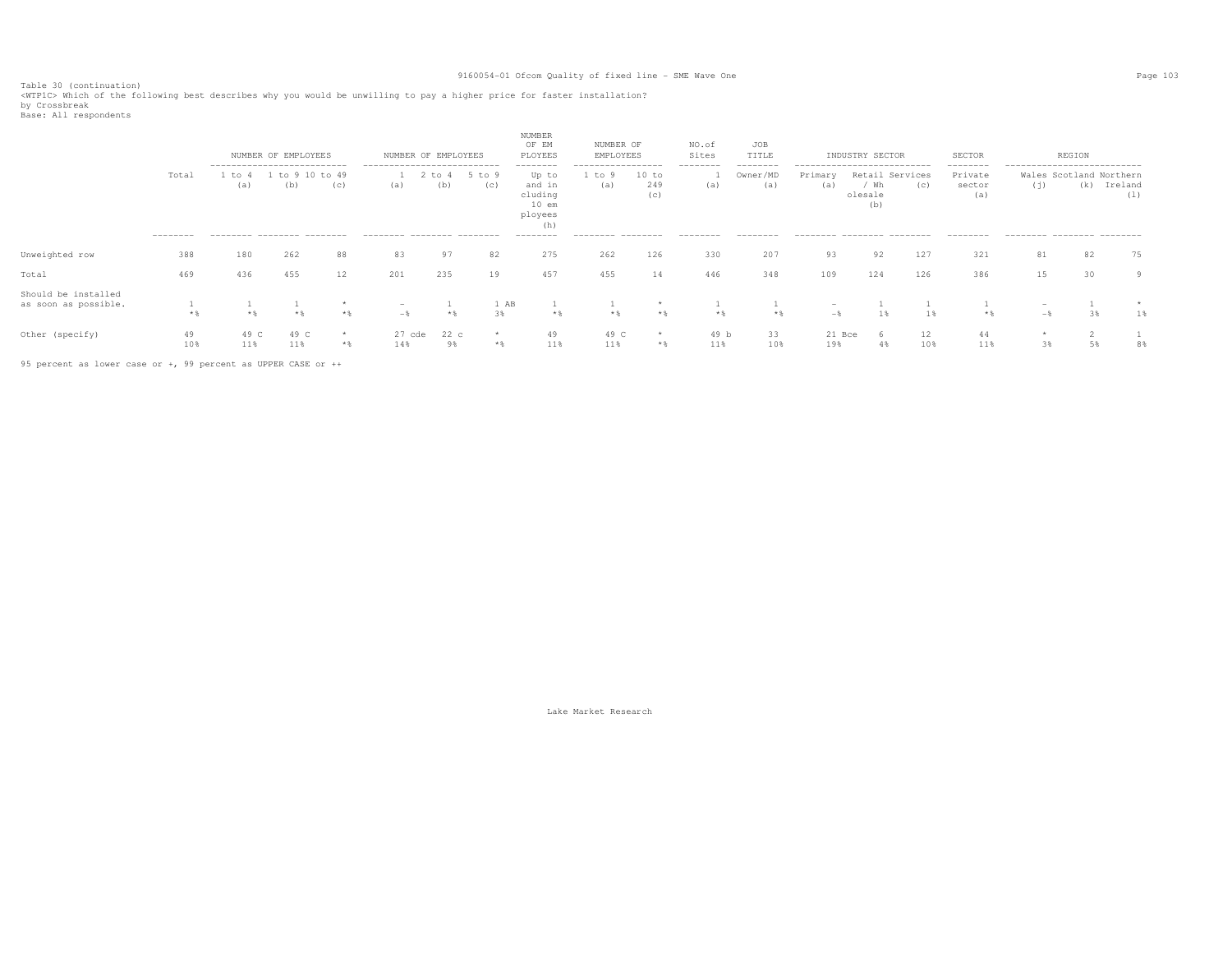Table 30 (continuation)<br><WTP1C> Which of the following best describes why you would be unwilling to pay a higher price for faster installation?<br>by Crossbreak<br>Base: All respondents

|                                                                                                                                      |                |                | NATION                          |                                              |                             |                     | URBANITY         |                                    |                                                              | URBAN DETAIL                  |                                 |
|--------------------------------------------------------------------------------------------------------------------------------------|----------------|----------------|---------------------------------|----------------------------------------------|-----------------------------|---------------------|------------------|------------------------------------|--------------------------------------------------------------|-------------------------------|---------------------------------|
|                                                                                                                                      | Total          | England<br>(a) | Wales Scotland Northern<br>(b)  |                                              | (c) Ireland<br>(d)          | Urban<br>(a)        | Rural<br>(b)     | All<br>Rural<br>(d)                | Large<br>City /<br>Smaller<br>city<br>/ large<br>town<br>(a) | Medium<br>town<br>(b)         | Small<br>towns<br>(c)           |
| Unweighted row                                                                                                                       | 388            | 150            | 81                              | 82                                           | 75                          | 263                 | 83               | 125                                | 104                                                          | 76                            | 83                              |
| Total                                                                                                                                | 469            | 415            | 15                              | 30                                           | 9                           | 328                 | 124              | 142                                | 152                                                          | 100                           | 76                              |
| I'm happy with a 12<br>day installation period                                                                                       | 199<br>42%     | 176<br>42%     | 6<br>39%                        | 14<br>45%                                    | $\overline{4}$<br>38%       | 141<br>43%          | 47<br>38%        | 58<br>41%                          | 53<br>35%                                                    | 58 Ac<br>58%                  | 29<br>39%                       |
| The price increases<br>were too much to justify<br>the faster installation                                                           | 198<br>42%     | 171<br>41%     | 7<br>46%                        | 15<br>48%                                    | 6 A<br>59%                  | 148 c<br>45%        | 45<br>36%        | 50<br>35%                          | 77<br>51%                                                    | 36<br>36%                     | 35<br>46%                       |
| Wouldn't<br>want to pay anything for<br>installation / should be<br>included in contractual<br>price / already<br>paying for service | 23             | 18             | 2 Ac                            | $\overline{2}$                               | 1                           | 15                  | 6                | 8                                  | 7                                                            | 6                             | 2                               |
| Should be installed<br>within 3 days                                                                                                 | 5%<br>10<br>2% | 4%<br>10<br>3% | 16%<br>$^\star$<br>$\star$ $\S$ | 6%<br>$\overline{\phantom{0}}$<br>$-\,$ $\,$ | 6%<br>$\overline{a}$<br>$-$ | 5%<br>10d<br>3%     | 5%<br>-<br>$-\,$ | 5%<br>$\overline{a}$<br>$-\,$ $\,$ | 5%<br>$10$ bc<br>7%                                          | 6%<br>$\overline{a}$<br>$-\,$ | 3%<br>$\star$<br>$\star$ $\S$   |
| Should be installed<br>within 7 days                                                                                                 | 10<br>2%       | 10<br>2%       | $\overline{\phantom{a}}$<br>$-$ | $\overline{\phantom{0}}$<br>$-$              | $\overline{a}$<br>$-$       | 5<br>2%             | 5<br>4%          | 5<br>4%                            | 5<br>3%                                                      | $\overline{a}$<br>$-$         | $\overline{\phantom{a}}$<br>$-$ |
| Should be installed<br>in less than 12 days                                                                                          | 9<br>2%        | 6<br>1%        | $\star$<br>$*$ &                | 9%                                           | $^{\star}$<br>3 Ab<br>3%    | 3<br>$1\%$          | 6 a<br>5%        | 6 a<br>5%                          | $^\star$<br>$*$ &                                            | $\mathbf{1}$<br>1%            | $\overline{2}$<br>2%            |
| It's the providers<br>responsibility /<br>duty of care to provide<br>more rapid installations<br>for businesses                      | 7<br>1         | 5<br>1%        | ۰<br>$-\frac{6}{5}$             | $\mathbf{1}$<br>3%                           | 1 Ab<br>5%                  | $^{\star}$<br>$*$ & | 6 A<br>5%        | 6 A<br>4%                          | $^{\star}$<br>$*$ &                                          | $^\star$<br>$\star$ $\,$      | $*$ %                           |
| Should be installed<br>within 5 days                                                                                                 | 6<br>1%        | 6<br>1%        | $-$                             | $\overline{\phantom{0}}$<br>$-\frac{6}{6}$   | $-$                         | $^\star$<br>$*$ &   | 5 A<br>4%        | 5 A<br>4%                          | $\overline{\phantom{0}}$<br>$-$                              | $\star$<br>$*$ %              | $-$                             |

95 percent as lower case or +, 99 percent as UPPER CASE or ++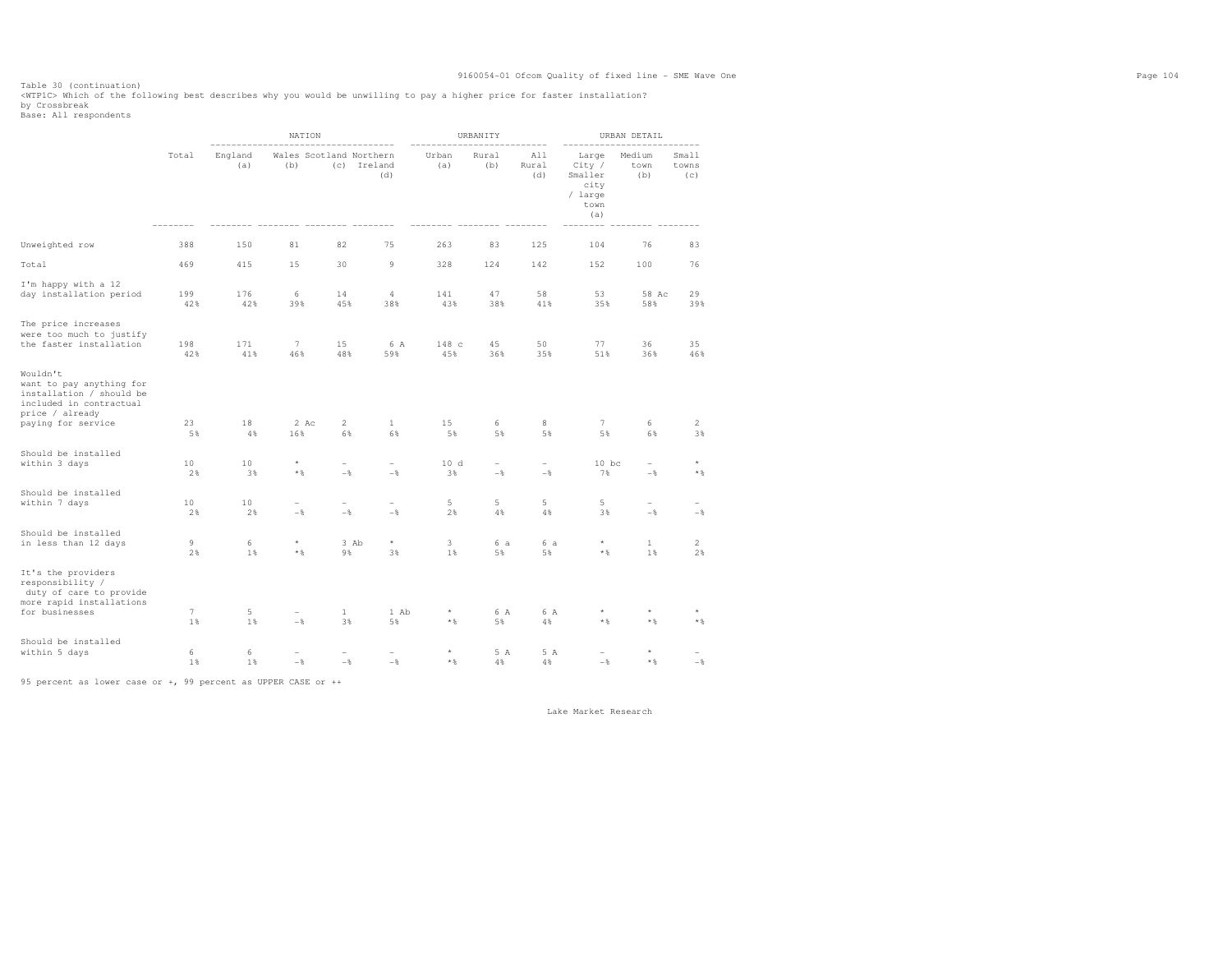Table 30 (continuation) <WTP1C> Which of the following best describes why you would be unwilling to pay a higher price for faster installation? by Crossbreak

NATION URBANITY URBAN DETAIL ----------------------------------- -------------------------- -------------------------- Small Total England Wales Scotland Northern Urban Rural All Large Medium<br>(a) (b) (c) Ireland (a) (b) Rural City / town towns (c) Ireland (a) (b) Rural City / town<br>
(d) (d) Smaller (b)  $(c)$ (d) City<br>Smaller city / large town (a) -------- -------- -------- -------- -------- -------- -------- -------- -------- -------- -------- Unweighted row 388 150 81 82 75 263 83 125 104 76 83 Total 469 415 15 30 9 328 124 142 152 100 76 Should be installed as soon as possible.  $\qquad \qquad 1 \qquad \qquad 1 \qquad \qquad - \qquad \qquad 1 \hskip 1cm A \qquad \star \qquad \qquad 1 \qquad \qquad \star \qquad \qquad 1 \qquad \qquad \star \qquad \qquad 1 \qquad \qquad - \qquad \phantom{1}$  $-\, \%$  \*% \*% -% 3% 1% \*% \*% \*% \*% 1% -% Other (specify) 49 46 \* 2 1 32 16 17 10 11 11  $1\;4\;8$ 10% 11% 3% 5% 8% 10% 13% 12% 7% 11% 14%

95 percent as lower case or +, 99 percent as UPPER CASE or ++

Base: All respondents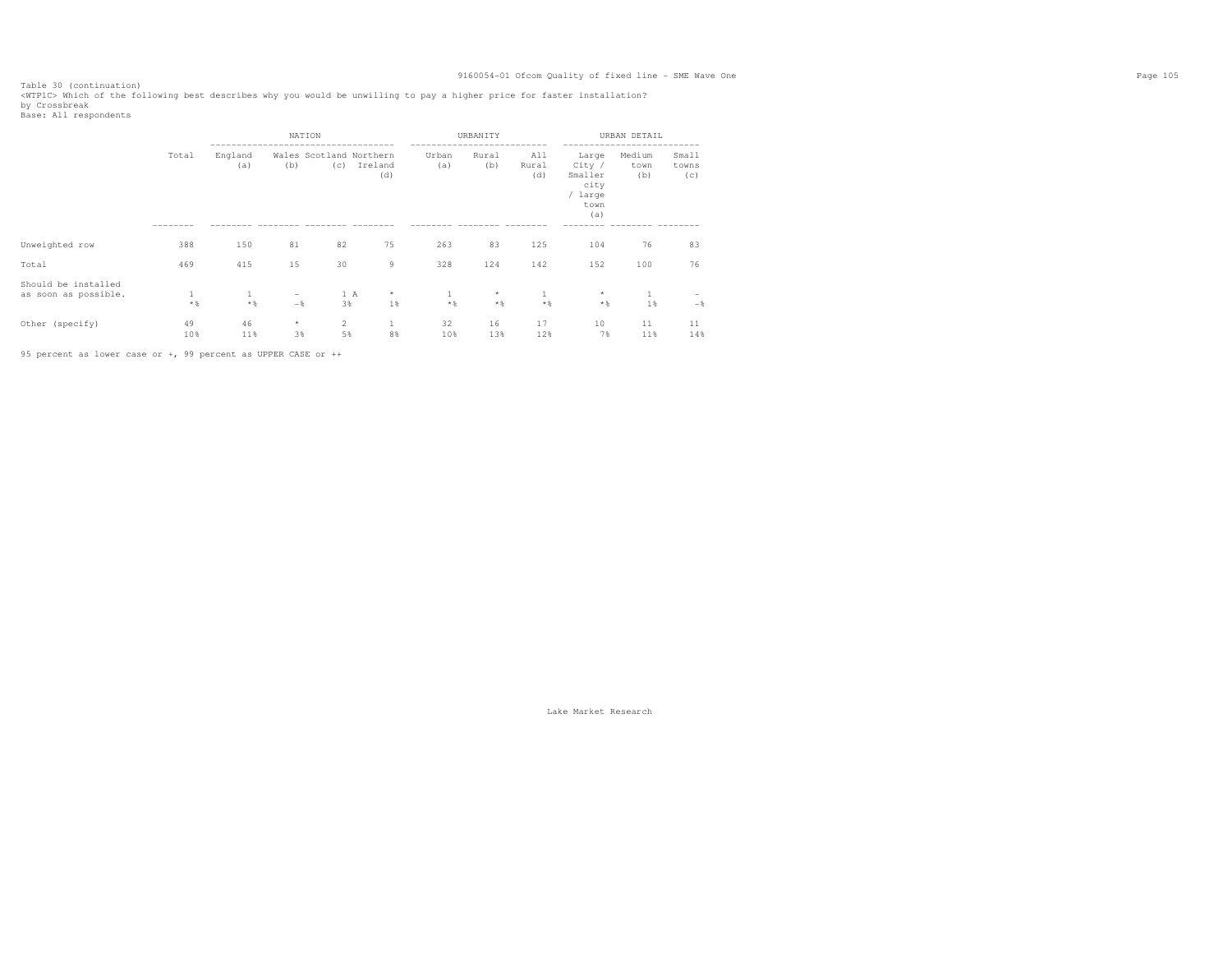Table 31<br><WTPlD> At what price increase would you be willing to pay for an installation in 8 days?<br>by Crossbreak<br>Base: All respondents

|                                  |                                 | NUMBER OF<br>EMPLOYEES             |               | <b>NUMBER</b><br>OF EM<br>PLOYEES                                        | NUMBER OF<br>EMPLOYEES |                                   | NO.of<br>Sites  | JOB<br>TITLE                | INDUSTRY SECTOR          |                                   | <b>SECTOR</b>                        | NATION              | URBANITY     |                         |
|----------------------------------|---------------------------------|------------------------------------|---------------|--------------------------------------------------------------------------|------------------------|-----------------------------------|-----------------|-----------------------------|--------------------------|-----------------------------------|--------------------------------------|---------------------|--------------|-------------------------|
|                                  | Total                           | -----------------<br>1 to 4<br>(a) | 1 to 9<br>(b) | -----<br>----<br>Up to<br>and in<br>cluding<br>$10$ em<br>ployees<br>(h) | 1 to 9<br>(a)          | ----------<br>10 to<br>249<br>(c) | --------<br>(a) | --------<br>Owner/MD<br>(a) | $/$ Wh<br>olesale<br>(b) | -------<br>Retail Services<br>(c) | --------<br>Private<br>sector<br>(a) | .<br>England<br>(a) | Urban<br>(a) | All<br>Rural<br>(d)     |
|                                  |                                 |                                    |               | --------                                                                 |                        |                                   |                 |                             |                          |                                   |                                      |                     |              |                         |
| Unweighted row                   | 184                             | 84                                 | 125           | 133                                                                      | 125                    | 59                                | 159             | 105                         | 53                       | 56                                | 151                                  | 70                  | 124          | 60                      |
| Total                            | 198                             | 179                                | 190           | 191                                                                      | 190                    | 7                                 | 195             | 154                         | 55                       | 51                                | 150                                  | 171                 | 148          | 50                      |
| No amount                        | 152<br>77%                      | 140<br>78%                         | 147<br>77%    | 147<br>77%                                                               | 147<br>77%             | 5<br>77%                          | 150<br>77%      | 117<br>76%                  | 36<br>66%                | 36<br>71%                         | 111<br>74%                           | 129<br>76%          | 110<br>74%   | 42<br>85%               |
| £5 to £10                        | 6<br>3%                         | 5<br>3%                            | 6<br>3%       | 6<br>3%                                                                  | 6<br>3%                | $\star$<br>3%                     | 6<br>3%         | 5<br>4%                     | $\mathbf{1}$<br>1%       | 5 ab<br>11%                       | 6<br>4%                              | 6<br>3%             | 6<br>4%      | $\star$<br>$\star$ $\,$ |
| (Don't know)                     | 39<br>20%                       | 34<br>19%                          | 38<br>20%     | 38<br>20%                                                                | 38<br>20%              | -1<br>20%                         | 39<br>20%       | 31<br>20%                   | 18 A<br>33%              | 9a<br>18%                         | 33<br>22%                            | 36<br>21%           | 32<br>21%    | 8<br>15%                |
| Mean score<br>Standard deviation | 5.0<br>$\overline{\phantom{a}}$ | 5.0                                | 5.0           | 5.0                                                                      | 5.0<br>-               | 5.0                               | 5.0             | 5.0                         | 5.0                      | 5.0                               | 5.0                                  | 5.0                 | 5.0          | 5.0                     |

95 percent as lower case or +, 99 percent as UPPER CASE or ++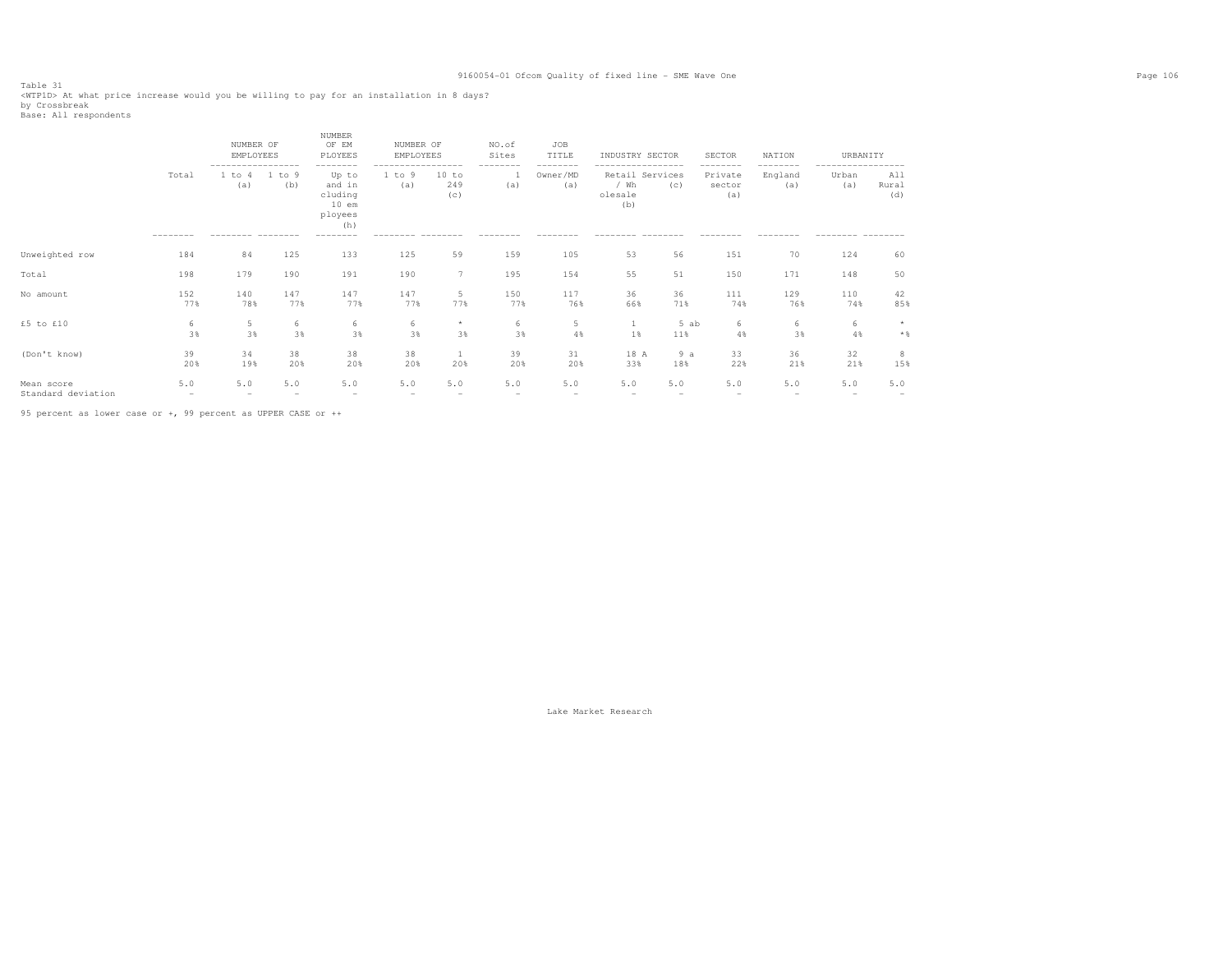Table 32<br><C5> Please think back to when you experienced loss of service for [fixed line/BB]. How long do you think it would have been reasonable to wait for the fault to be fixed? by Crossbreak<br>Base: All respondents

|                       |                  |                       | NUMBER OF EMPLOYEES<br>--------------------------- |                                 |                                 | ----------------------------    |                                         |                                                    | NUMBER OF EMPLOYEES<br>---------------------------------- |                                 |                                         |                                 | NUMBER<br>OF EM<br>PLOYEES<br>---------                                     | NUMBER OF<br>EMPLOYEES              | -------                         |                      | NO.of Sites              |                          |
|-----------------------|------------------|-----------------------|----------------------------------------------------|---------------------------------|---------------------------------|---------------------------------|-----------------------------------------|----------------------------------------------------|-----------------------------------------------------------|---------------------------------|-----------------------------------------|---------------------------------|-----------------------------------------------------------------------------|-------------------------------------|---------------------------------|----------------------|--------------------------|--------------------------|
|                       | Total            | 1 to 4<br>(a)         | 1 to 9 10 to 49<br>(b)                             | (c)                             | 50 to<br>249<br>(d)             | 1<br>(a)                        | 2 to 4<br>(b)                           | (c)                                                | 5 to 9 10 to 19 20 to 49 50 to 99<br>(d)                  | (e)                             | (f)<br>--------- --------               | 100<br>to 249<br>(q)            | Up to<br>and in<br>cluding<br>$10$ em<br>ployees<br>(h)<br>$-- - - - - - -$ | 1 to 9<br>(a)<br>--------- -------- | 10 to<br>249<br>(c)             | $\mathbf{1}$<br>(a)  | $2$ to $3$<br>(b)        | $4+$<br>(c)              |
| Unweighted row        | 990              | 392                   | 602                                                | 255                             | 133                             | 167                             | 225                                     | 210                                                | 124                                                       | 131                             | 70                                      | 63                              | 645                                                                         | 602                                 | 388                             | 793                  | 142                      | 55                       |
| Total                 | 978              | 888                   | 935                                                | 37                              | 6                               | 392                             | 496                                     | 47                                                 | 16                                                        | 21                              | 3                                       | $\overline{\mathbf{3}}$         | 941                                                                         | 935                                 | 43                              | 916                  | 52                       | 10                       |
| None                  | 5<br>1%          | 5<br>1%               | $\overline{5}$<br>1%                               | $\star$<br>$*$ &                | $*$ C<br>2%                     | $\overline{\phantom{a}}$<br>$-$ | 5<br>1%                                 | $\star$<br>$\star$ $\,$                            | $\overline{\phantom{a}}$<br>$-$                           | $\star$<br>$\star$ $\,$         | * ACDE<br>3%                            | $\overline{\phantom{a}}$<br>$-$ | -5<br>1%                                                                    | 5<br>1%                             | $\star$<br>$\star$ $\,$         | $\overline{5}$<br>1% | $\star$<br>$\star$ $\,$  | $-$                      |
| $1\,$                 | 636              | 568                   | 603                                                | $28$ ab                         | 5 AB                            | 243                             | 325                                     | 35 Ab                                              | 13 ABe                                                    | 14                              | 3 ab                                    | 2 Abe                           | 609                                                                         | 603                                 | 32 A                            | 588                  | 39a                      | 9 Ab                     |
|                       | 65%              | 64%                   | 65%                                                | 74%                             | 81%                             | 62%                             | 66%                                     | 76%                                                | 80%                                                       | 69%                             | 79%                                     | 83%                             | 65%                                                                         | 65%                                 | 75%                             | 64%                  | 75%                      | 92%                      |
| $\overline{c}$        | 219              | 204 D                 | 212 D                                              | 6 d                             | $\mathbf{1}$                    | 89 dfg                          | 115 DfG                                 | 8                                                  | 2                                                         | 5 dfg                           | $\star$                                 | $\star$                         | 212                                                                         | 212 c                               | 7                               | 207 C                | 11 C                     | $\star$                  |
|                       | 22%              | 23%                   | 23%                                                | 17%                             | 9%                              | 23%                             | 23%                                     | 16%                                                | 11%                                                       | 22%                             | 10%                                     | 7%                              | 23%                                                                         | 23%                                 | 16%                             | 23%                  | 22%                      | 2%                       |
| 3                     | 66               | 62                    | 63                                                 | $\overline{2}$                  | $\star$                         | 30 <sub>c</sub>                 | 33c                                     | -1                                                 | 1 <sup>c</sup>                                            | 1 c                             | $*$ c                                   | $\star$                         | 64                                                                          | 63                                  | $\mathbf{3}$                    | 65 bc                | -1                       | $\overline{\phantom{a}}$ |
|                       | 7%               | 7%                    | 7%                                                 | 6%                              | 5%                              | 8%                              | 7%                                      | 2%                                                 | 6%                                                        | 6%                              | 6%                                      | 3%                              | 7%                                                                          | 7%                                  | 6%                              | 7%                   | 1%                       | $-\frac{6}{6}$           |
| 4                     | 12               | 11                    | 12                                                 | $\star$                         | $\overline{a}$                  | $\star$                         | 11                                      | 1 A                                                | $\overline{\phantom{a}}$                                  | $\star$                         | $\overline{\phantom{m}}$                | ÷                               | 12                                                                          | 12                                  | $\star$                         | 12                   | $\star$                  | $\overline{\phantom{a}}$ |
|                       | 1%               | 1%                    | 1%                                                 | $*$ &                           | $-$                             | $*$ %                           | 2%                                      | 1%                                                 | $-\frac{6}{6}$                                            | $*$ &                           | $-$                                     | $-\frac{6}{6}$                  | 1%                                                                          | 1%                                  | $*$ %                           | 1%                   | 1%                       | $-$                      |
| 5                     | 13               | 13                    | 13                                                 | $\star$                         | $\star$                         | $\overline{7}$                  | 5                                       | $\star$                                            | $\star$                                                   | $\sim$                          | $\overline{\phantom{a}}$                | $\star$                         | 13                                                                          | 13                                  | $^{\star}$                      | 13                   | $\overline{\phantom{a}}$ | $^{\star}$               |
|                       | 1%               | 1%                    | 1%                                                 | $*$ &                           | $*$                             | 2%                              | 1%                                      | 1%                                                 | $*$                                                       | $-$                             | $-$                                     | 1%                              | 1%                                                                          | 1%                                  | $*$                             | 1%                   | $-$                      | 1%                       |
| 6                     | $\star$          | $\sim$                | $\overline{\phantom{0}}$                           | $\overline{\phantom{a}}$        | $*$ AB                          | $\overline{\phantom{a}}$        | $\overline{\phantom{a}}$                | $\overline{\phantom{0}}$                           | $\overline{\phantom{a}}$                                  | $\overline{\phantom{0}}$        | $\overline{\phantom{a}}$                | $*$ ABc                         | $\overline{\phantom{a}}$                                                    | $\overline{\phantom{a}}$            | $\star$                         | $^{\star}$           | $\sim$                   | $\sim$                   |
|                       | $\star$ $\,$     | $-$                   | $-\frac{6}{6}$                                     | $-\frac{6}{5}$                  | $*$ &                           | $-$                             | $-$                                     | $-\frac{6}{6}$                                     | $-$                                                       | $-$                             | $-$                                     | 1%                              | $-$                                                                         | $-$                                 | $\star$ $\,$                    | $\star$ $\,$         | $-\frac{6}{6}$           | $-$                      |
| $7\phantom{.0}$       | 14               | 13                    | 14                                                 | $\star$                         | $*$ C                           | 12 b                            | $\mathbf{1}$                            | 1 B                                                | $\overline{\phantom{a}}$                                  | $\star$                         | * Bde                                   | * BDe                           | 14                                                                          | 14                                  | $\star$                         | 14                   | $\star$                  | $^{\star}$               |
|                       | 1%               | 1%                    | 1%                                                 | $*$ &                           | 3%                              | 3%                              | $\star$ $\,$                            | 3%                                                 | $-$                                                       | $*$ %                           | 2%                                      | 3%                              | 1%                                                                          | 1%                                  | $*$                             | 2%                   | 1%                       | 1%                       |
| 8 to 14 days          | 1<br>$*$ &       | $\overline{1}$<br>$*$ | 1<br>$*$ &                                         | $\overline{\phantom{a}}$<br>$-$ | $\overline{\phantom{a}}$<br>$-$ | $\mathbf{1}$<br>$*$ %           | $\overline{\phantom{a}}$<br>$-$         | $\overline{\phantom{0}}$<br>$-\frac{6}{6}$         | $\overline{\phantom{a}}$<br>$-$                           | $\overline{\phantom{0}}$<br>$-$ | $\overline{\phantom{a}}$<br>$-$         | $\equiv$<br>$-$                 | $*$ %                                                                       | $\mathbf{1}$<br>$*$ %               | $\overline{\phantom{a}}$<br>$-$ | 1<br>$*$ %           | $\sim$<br>$-\frac{6}{6}$ | $\qquad \qquad$<br>$-$   |
| $22+ days$            | $\mathbf{1}$     | $\star$               | 1                                                  | $\star$                         | $\overline{\phantom{a}}$        | $\star$                         | $\overline{\phantom{a}}$                | 1 aB                                               | $*$ B                                                     | $*$ b                           | $\overline{\phantom{a}}$                | $\overline{\phantom{a}}$        | $\overline{1}$                                                              | $\mathbf{1}$                        | $\star$                         | $\mathbf{1}$         | $\sim$                   | $\overline{\phantom{0}}$ |
|                       | $*$ %            | $*$ &                 | $*$ &                                              | $\star$ $\S$                    | $-$                             | $*$ %                           | $-\frac{6}{5}$                          | 1%                                                 | $*$                                                       | $*$ &                           | $-$                                     | $-\frac{6}{6}$                  | $*$ &                                                                       | $*$ &                               | $*$                             | $*$ &                | $-\frac{6}{6}$           | $-\frac{6}{6}$           |
| Don't know<br>Medians | 11<br>1%<br>1.00 | 10<br>1%<br>1.00      | 10<br>1%<br>1.00                                   | $\mathbf{1}$<br>2%<br>1.00      | $^{\star}$<br>1%<br>1.00        | 10 <sub>b</sub><br>3%<br>1.00   | $\overline{\phantom{0}}$<br>$-$<br>1.00 | $\overline{\phantom{a}}$<br>$-\frac{6}{6}$<br>1.00 | $*$ BC<br>3%<br>1.00                                      | $*$ Bc<br>2%<br>1.00            | $\overline{\phantom{a}}$<br>$-$<br>1.00 | $*$ BC<br>3%<br>1.00            | 10<br>1%<br>1.00                                                            | 10<br>1%<br>1.00                    | $\mathbf{1}$<br>2%<br>1.00      | 10<br>1%<br>1.00     | $\star$<br>1%<br>1.00    | $* a$<br>4%<br>1.00      |
| Mean score            | 1.6              | 1.6                   | 1.6                                                | 1.4                             | 1.3                             | 1.7                             | 1.5                                     | 1.7 <sub>b</sub>                                   | 1.5                                                       | 1.4                             | 1.3                                     | 1.4                             | 1.6                                                                         | 1.6                                 | 1.4                             | 1.6 bc               | 1.3                      | 1.1                      |
| Standard deviation    | 1.36             | 1.17                  | 1.31                                               | 2.34                            | 1.21                            | 1.48                            | .85                                     | 2.84                                               | 3.30                                                      | 1.27                            | 1.26                                    | 1.48                            | 1.30                                                                        | 1.31                                | 2.20                            | 1.39                 | .68                      | .70                      |

95 percent as lower case or +, 99 percent as UPPER CASE or ++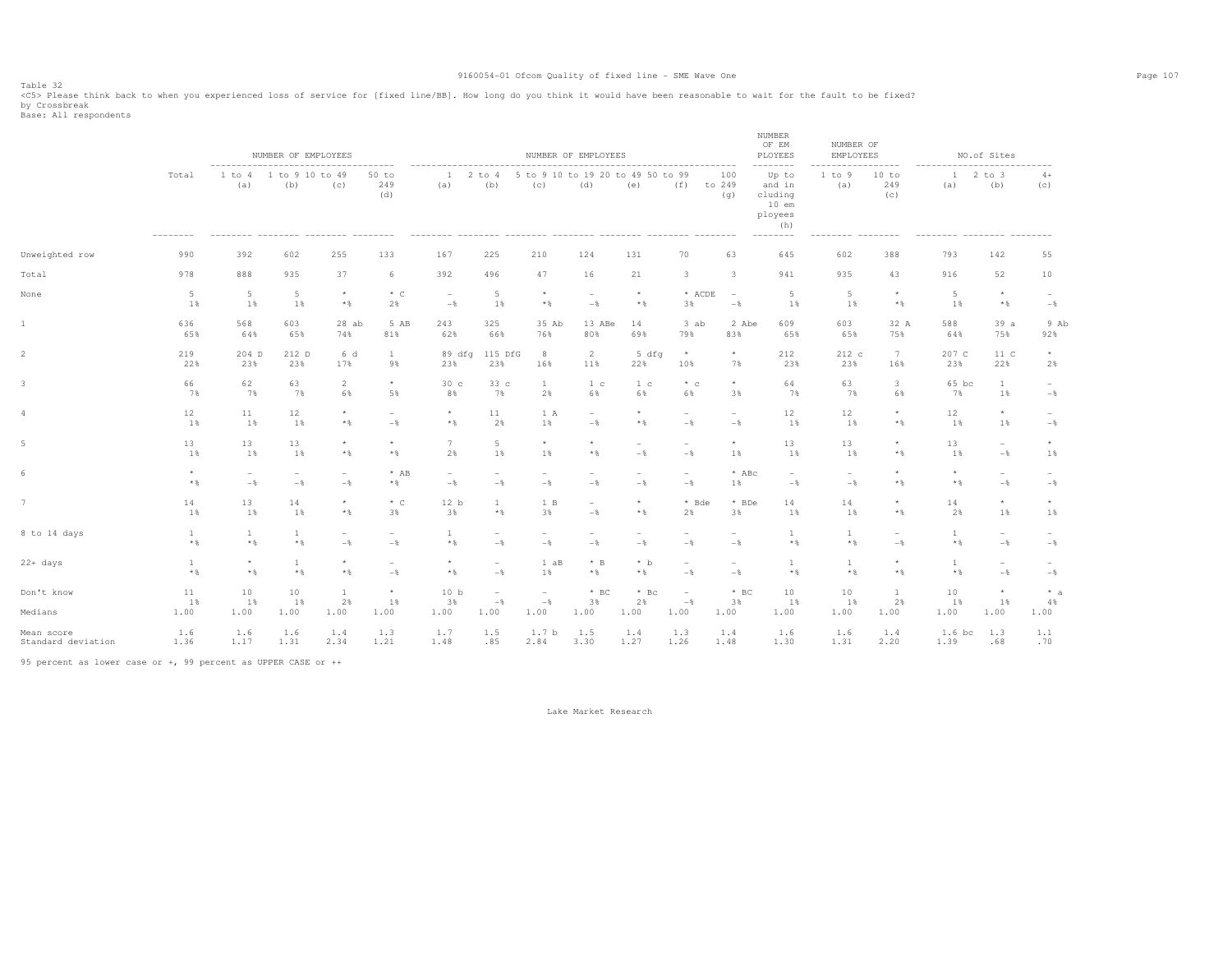Table 32 (continuation)<br><C5> Please think back to when you experienced loss of service for [fixed line/BB]. How long do you think it would have been reasonable to wait for the fault to be fixed?

by Crossbreak<br>Base: All respondents

|                |                              |                                            | JOB TITLE<br>--------------------------- |                                            |                                 |                                            | INDUSTRY SECTOR         |                                    |                                                                                                                                                               | <b>SECTOR</b>            |                                            |                                   | REGION                                     | ---------        | NATION                |                                 |                                            |                          |  |
|----------------|------------------------------|--------------------------------------------|------------------------------------------|--------------------------------------------|---------------------------------|--------------------------------------------|-------------------------|------------------------------------|---------------------------------------------------------------------------------------------------------------------------------------------------------------|--------------------------|--------------------------------------------|-----------------------------------|--------------------------------------------|------------------|-----------------------|---------------------------------|--------------------------------------------|--------------------------|--|
|                | Total                        | Owner/MD<br>(a)                            | Senior<br>Manager finance<br>(d)         | Other<br>(e)                               | Primary<br>(a)                  | Retail Services<br>/ Wh<br>olesale<br>(b)  |                         | Go<br>(i)<br>central,<br>ed<br>(d) | Third<br>(c) vernment sector,<br>in<br>ncluding cluding<br>ch<br>local, arities,<br>NGOs,<br>ucation quangos,<br>and not for<br>health) profits<br>etc<br>(e) | Private<br>sector<br>(a) | Third<br>(c)                               | (i)                               | Wales Scotland Northern<br>(k) Ireland     | (1)              | England<br>(a)        | (b)                             | Wales Scotland Northern                    | (c) Ireland<br>(d)       |  |
| Unweighted row | 990                          | 478                                        | 88                                       | 76                                         | 218                             | 231                                        | 332                     | 78                                 | 131                                                                                                                                                           | 811                      | 131                                        | 218                               | 208                                        | 201              | 363                   | 218                             | 208                                        | 201                      |  |
| Total          | 978                          | 724                                        | 29                                       | 37                                         | 200                             | 246                                        | 310                     | 66                                 | 155                                                                                                                                                           | 804                      | 155                                        | 38                                | 62                                         | 22               | 855                   | 38                              | 62                                         | 22                       |  |
| None           | $5\phantom{.}$<br>1%         | 5<br>1%                                    | $\star$<br>$\star$ $\,$                  | $\sim$<br>$-$                              | $\sim$<br>$-$                   | 5 ac<br>2%                                 | $\star$<br>$\star$ $\,$ | $\overline{\phantom{m}}$<br>$-$    | $\overline{\phantom{a}}$<br>$-$                                                                                                                               | 5<br>1%                  | $\overline{\phantom{a}}$<br>$-$            | $\star$<br>$*$ &                  | $\star$<br>$\star$ $\,$                    | $\star$<br>$*$ & | 5<br>1%               | $\star$<br>$\star$ $\,$         | $\star$<br>$\star$ $\,$                    | $\star$<br>$*$ &         |  |
| $\mathbf{1}$   | 636<br>65%                   | 472 f<br>65%                               | 25 AF<br>85%                             | 29 aF<br>78%                               | 118<br>59%                      | 163<br>66%                                 | 214a<br>69%             | 43<br>65%                          | 99<br>64%                                                                                                                                                     | 521<br>65%               | 99<br>64%                                  | 20<br>51%                         | 41 EJL<br>66%                              | 11<br>52%        | 564 BD<br>66%         | 20<br>51%                       | 41 BD<br>66%                               | 11<br>52%                |  |
| $\overline{2}$ | 219                          | 154 E                                      | $\overline{4}$                           | $\overline{2}$                             | 52 e                            | 50                                         | 74                      | 18                                 | 25                                                                                                                                                            | 192 B                    | 25                                         | 13<br>AbcFhIk                     | 16 fI                                      | 8<br>AbcFhIk     | 182                   | 13 Ac                           | 16                                         | 8 Ac                     |  |
|                | 22%                          | 21%                                        | 13%                                      | 5%                                         | 26%                             | 20%                                        | 24%                     | 26%                                | 16%                                                                                                                                                           | 24%                      | 16%                                        | 35%                               | 25%                                        | 35%              | 21%                   | 35%                             | 25%                                        | 35%                      |  |
| 3              | 66<br>7%                     | 51 d<br>7%                                 | $\star$<br>$\star$ $\,$                  | $\mathbf{1}$<br>1%                         | 22 CD<br>11%                    | 17 Cd<br>7%                                | 3<br>1%                 | $\star$<br>$*$ &                   | 24 bCD<br>15%                                                                                                                                                 | 42<br>5%                 | 24 Ab<br>15%                               | 2 df<br>5%                        | 4 d<br>6%                                  | 1 d<br>4%        | 60<br>7%              | 2<br>5%                         | $\overline{4}$<br>6%                       | $\mathbf{1}$<br>4%       |  |
| 4              | 12<br>1%                     | 6<br>1%                                    | $-\frac{6}{5}$                           | 5 AcDf<br>14%                              | $^{\star}$<br>$\star$ $\,$      | $\mathbf{1}$<br>$\star$ $\,$               | 10 abe<br>3%            | $\overline{\phantom{a}}$<br>$-$ 8  | $^{\star}$<br>$\star$ $\,$                                                                                                                                    | 12<br>$1\%$              | $\star$<br>$\star$ $\,$                    | 1 k<br>2%                         | $\overline{\phantom{a}}$<br>$-\frac{6}{6}$ | $*$ k<br>1%      | 11<br>1%              | 1 <sup>c</sup><br>2%            | $\overline{\phantom{0}}$<br>$-\frac{6}{6}$ | $*$ c<br>1%              |  |
| 5              | 13<br>1%                     | 12<br>2%                                   | $\star$<br>$*$ &                         | $\overline{\phantom{0}}$<br>$-\frac{6}{5}$ | 6 C<br>3%                       | 5c<br>2%                                   | $\star$<br>$*$          | $\star$<br>$*$ &                   | $\mathbf{1}$<br>1%                                                                                                                                            | $1\,1$<br>1%             | $\mathbf{1}$<br>1%                         | 1 h<br>2%                         | $\mathbf{1}$<br>2%                         | 3%               | 1 adEfGHi 10<br>$1\%$ | $\mathbf{1}$<br>2%              | $\mathbf{1}$<br>2%                         | 1 a<br>3%                |  |
| 6              | $\star$<br>$*$ &             | $\overline{\phantom{a}}$<br>$-\frac{6}{6}$ | $-$                                      | $\star$<br>$*$ &                           | $\overline{\phantom{a}}$<br>$-$ | $\overline{\phantom{a}}$<br>$-$            | * %                     | $\overline{\phantom{m}}$<br>$-$    | $\overline{\phantom{a}}$<br>$-$                                                                                                                               | $\star$<br>$\star$ &     | $\overline{\phantom{a}}$<br>$-\frac{6}{6}$ | $\overline{\phantom{a}}$<br>$-\,$ | $\star$<br>$\star$ $\,$                    | $-$              | $-$                   | $\overline{\phantom{a}}$<br>$-$ | $\star$<br>$\star$ $\S$                    | $\sim$<br>$-\frac{6}{6}$ |  |
| 7              | 14<br>1%                     | 13<br>2%                                   | $\overline{\phantom{a}}$<br>$-\,$ %      | $\star$<br>* %                             | $\mathbf{1}$<br>1%              | $\mathbbm{5}$<br>2%                        | $\overline{c}$<br>1%    | $\star$<br>$*$ &                   | 6 ac<br>4%                                                                                                                                                    | $_{\rm 8}$<br>1%         | 6 a<br>4%                                  | $1\,$<br>2%                       | $1\,$<br>2%                                | 1 bdEfH<br>4%    | 12<br>1%              | $1\,$<br>2%                     | $1\,$<br>2%                                | 1 a<br>4%                |  |
| 8 to 14 days   | $\mathbf{1}$<br>$\star$ $\,$ | <sup>1</sup><br>$\star$ $\,$               | $-$                                      | $-$                                        | $*$ &                           | $-$                                        | $\star$ $\,$            | $-$                                | $-$                                                                                                                                                           | 1<br>$\star$ &           | $-$                                        | $\star$<br>1%                     | $\overline{\phantom{a}}$<br>$-$            | $* k$<br>1%      | $-$                   | $* A$<br>1%                     | $ \,$<br>$-\,$                             | $*$ Ac<br>$1\%$          |  |
| $22+ days$     | $\mathbf{1}$<br>$\star$ $\,$ | $\star$<br>$*$ &                           | $* A$<br>1%                              | $*$ &                                      | $*$ %                           | $\overline{\phantom{0}}$<br>$-\frac{6}{6}$ | 1<br>$*$                | $-$                                | $-$                                                                                                                                                           | $\star$<br>$*$           | $\overline{\phantom{a}}$<br>$-$            | $\star$<br>1%                     | $\star$<br>$*$                             | $\star$<br>$*$ & | $\mathbf{1}$<br>$*$ % | $* A$<br>1%                     | $\star$<br>$*$ &                           | $*$                      |  |
| Don't know     | 11<br>1%                     | 10<br>$1\%$                                | $\star$ $\,$                             | 1%                                         | $\star$ $\,$                    | $-\,$                                      | 5 b<br>2%               | 9%                                 | 6 ABCE<br>$\overline{\phantom{a}}$<br>$-\,$                                                                                                                   | 11<br>1%                 | $-\,$                                      | $\star$ $\,$                      | $-\,$                                      | $\star$ $\,$     | 11<br>1%              | $\star$ $\,$                    | $-\,$                                      | $\star$ $\,$             |  |
| Medians        | 1.00                         | 1.00                                       | 1.00                                     | 1.00                                       | 1.00                            | 1.00                                       | 1.00                    | 1.00                               | 1.00                                                                                                                                                          | 1.00                     | 1.00                                       | 1.00                              | 1.00                                       | 1.00             | 1.00                  | 1.00                            | 1.00                                       | 1.00                     |  |

95 percent as lower case or +, 99 percent as UPPER CASE or ++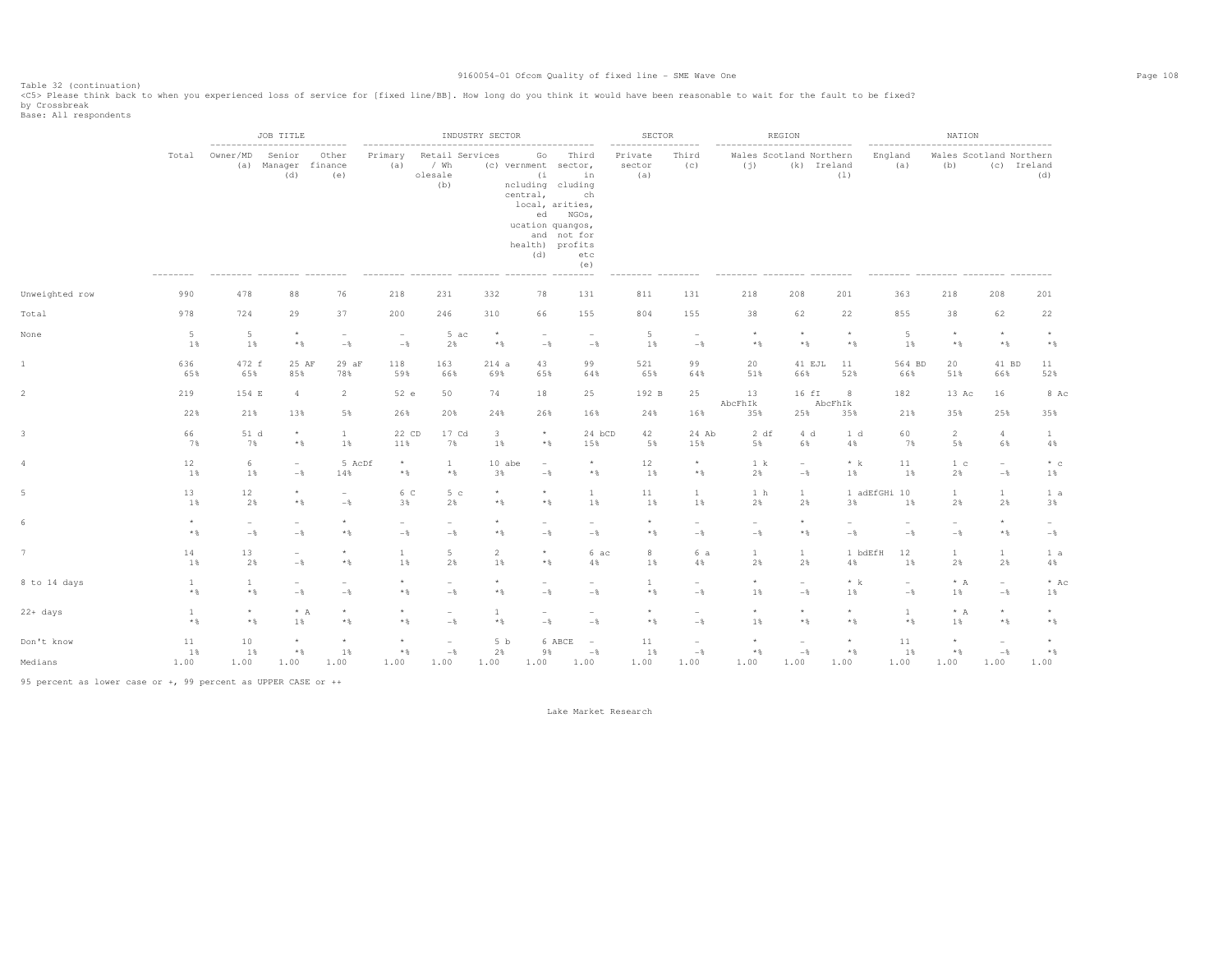Table 32 (continuation)<br><C5> Please think back to when you experienced loss of service for [fixed line/BB]. How long do you think it would have been reasonable to wait for the fault to be fixed?

by Crossbreak<br>Base: All respondents

|                    |                   |      | JOB TITLE                                                                                      |              |                  |                                           | INDUSTRY SECTOR |                                   |                                                                                                                                                               | SECTOR                                                               |              |                                                                   | REGION                         |                |                | NATION                                                                                                        |      |                |
|--------------------|-------------------|------|------------------------------------------------------------------------------------------------|--------------|------------------|-------------------------------------------|-----------------|-----------------------------------|---------------------------------------------------------------------------------------------------------------------------------------------------------------|----------------------------------------------------------------------|--------------|-------------------------------------------------------------------|--------------------------------|----------------|----------------|---------------------------------------------------------------------------------------------------------------|------|----------------|
|                    | Total<br>-------- |      | ----------------------------<br>Senior<br>Manager finance<br>(d)<br>--------- -------- ------- | Other<br>(e) | Primary<br>(a)   | Retail Services<br>/ Wh<br>olesale<br>(b) |                 | Go<br>(1<br>central,<br>ed<br>(d) | Third<br>(c) vernment sector,<br>in<br>ncluding cluding<br>ch<br>local, arities,<br>NGOs,<br>ucation quangos,<br>and not for<br>health) profits<br>etc<br>(e) | ------------------<br>Private<br>sector<br>(a)<br>--------- -------- | Third<br>(c) | ----------------------------<br>(i)<br>--------- -------- ------- | Wales Scotland Northern<br>(k) | Ireland<br>(1) | England<br>(a) | --------------------------------------<br>Wales Scotland Northern<br>(b)<br>-------- -------- ------- ------- | (C)  | Ireland<br>(d) |
| Unweighted row     | 990               | 478  | 88                                                                                             | 76           | 218              | 231                                       | 332             | 78                                | 131                                                                                                                                                           | 811                                                                  | 131          | 218                                                               | 208                            | 201            | 363            | 218                                                                                                           | 208  | 201            |
| Total              | 978               | 724  | 29                                                                                             | 37           | 200              | 246                                       | 310             | 66                                | 155                                                                                                                                                           | 804                                                                  | 155          | 38                                                                | 62                             | 22             | 855            | 38                                                                                                            | 62   | 22             |
| Mean score         | 1.6               | 1.6  | 1.5                                                                                            | 1.5          | 1.7 <sub>D</sub> | 1.5                                       | 1.5             | 1.3                               | 1.7 d                                                                                                                                                         | 1.5                                                                  | 1.7          | 2.1<br>dFHIk                                                      | $1.6$ i                        |                | 2.0 DFHIR 1.5  | 2.1 Ac                                                                                                        | 1.6  | $2.0$ Ac       |
| Standard deviation | 1.36              | 1.20 | 2.82                                                                                           | 1.25         | 1.09             | 1.16                                      | 1.73            | .50                               | 1.33                                                                                                                                                          | 1.21                                                                 | 1.33         | 2.97                                                              | 1.73                           | 1.89           | 1.18           | 2.97                                                                                                          | 1.73 | 1.89           |

95 percent as lower case or +, 99 percent as UPPER CASE or ++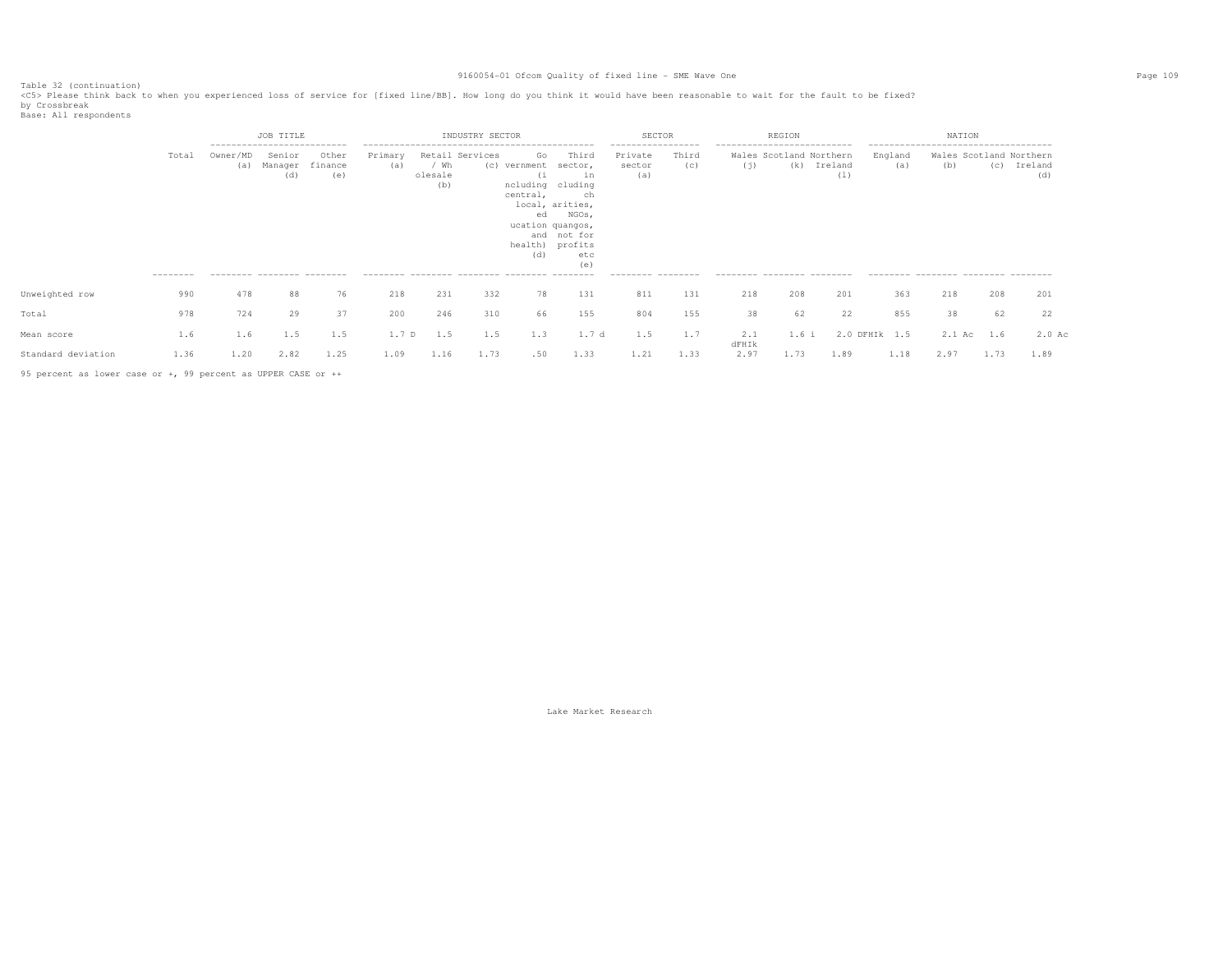Table 32 (continuation)<br><C5> Please think back to when you experienced loss of service for [fixed line/BB]. How long do you think it would have been reasonable to wait for the fault to be fixed? by Crossbreak<br>Base: All respondents

|                                             |                     |                | URBANITY             |                               |                       |                                                                             | URBAN DETAIL          |                          |
|---------------------------------------------|---------------------|----------------|----------------------|-------------------------------|-----------------------|-----------------------------------------------------------------------------|-----------------------|--------------------------|
|                                             | Total               | Urban<br>(a)   | Rural<br>(b)         | Remote<br>Rural<br>(C)        | All<br>Rural<br>(d)   | $- - - - -$<br>Large<br>City /<br>Smaller<br>city<br>/ large<br>town<br>(a) | Medium<br>town<br>(b) | Small<br>towns<br>(C)    |
| Unweighted row                              | 990                 | 713            | 171                  | 105                           | 276                   | 280                                                                         | 222                   | 211                      |
| Total                                       | 978                 | 720            | 216                  | 42                            | 258                   | 285                                                                         | 234                   | 201                      |
| None                                        | 5                   | $-5$           | $\sim$               | $\rightarrow$                 | $\rightarrow$ $\star$ | 5 b                                                                         | $\rightarrow$         | $\rightarrow$            |
|                                             | 1%                  | 1%             | $-$ %                | $*$                           | $*$                   | 2%                                                                          | $*$                   | $*$                      |
| 1                                           | 636<br>65%          | 68%            | 490 bCD 128 C<br>59% | 17<br>40%                     | 145 C<br>56%          | 203 B<br>71%                                                                | 140<br>60%            | 147 B<br>73%             |
| $\overline{2}$                              | 219                 | 136            | 70 A                 | 13 A                          | 83 A                  | 36                                                                          | 59 A                  | 41 a                     |
|                                             | 22%                 | 19%            | 32%                  | 32%                           | 32%                   | 13%                                                                         | 25%                   | 20%                      |
| 3                                           | 66                  | 50             | 12                   | $4\overline{ }$               | 16                    | 27 C                                                                        | 17c                   | 6                        |
|                                             | 7%                  | 7%             | 5%                   | 9%                            | 6%                    | 9%                                                                          | 7%                    | 3%                       |
| 4                                           | 12                  | 12 d           | $\sim$               | $\star$                       | $\star$               | 6                                                                           | $5 -$                 | $\mathbf{1}$             |
|                                             | $1\%$               | 2%             | $-$                  | $*$ &                         | $*$ &                 | 2%                                                                          | 2%                    | $*$ $\frac{6}{3}$        |
| 5                                           | 13                  | 6              | 6                    | $\mathbf{1}$                  | 7a                    | 1                                                                           | 5a                    | $\star$                  |
|                                             | 1%                  | 1%             | 3%                   | 2%                            | 3%                    | * %                                                                         | 2%                    | $*$                      |
| 6                                           | $\star$             | $\sim$         | $\star$              | $\sim$                        | $^{\star}$            | $\sim$                                                                      | $-$                   | $\overline{\phantom{a}}$ |
|                                             | $\star$ $\,$        | $-$            | $*$ %                | $-$                           | $*$ &                 | $-$                                                                         | $-$                   | $-$                      |
| $\overline{\phantom{a}}$                    | 14                  | 13             | $\star$              | 1 Bd                          | $\mathbf{1}$          | $\mathbf{1}$                                                                | 6 a                   | 6 a                      |
|                                             | 1%                  | 2%             | $*$ &                | 3%                            | 1%                    | $*$                                                                         | 3%                    | 3%                       |
| 8 to 14 days                                | <sup>1</sup>        | $ \,$          | $\star$              | $* A$                         | $\mathbf{1}$          | $ \,$                                                                       | $ \,$                 | $\overline{\phantom{a}}$ |
|                                             | $*$ %               | $-\frac{6}{5}$ | $*$ &                | $1\%$                         | $*$                   | $-\frac{6}{5}$                                                              | $-\frac{6}{5}$        | $-\frac{6}{5}$           |
| $22+ days$                                  | $\mathbf{1}$        | $\mathbf{1}$   | $\star$              | $\star$                       | $\star$               | $\sim$                                                                      | $\mathbf{1}$          | $\star$                  |
|                                             | $*$ %               | $*$ %          | $*$ &                | $*$ &                         | $*$                   | $-$                                                                         | $*$ &                 | $*$ %                    |
| Don't know                                  | 11                  | 6              | $\star$              | 5 ABD                         | 5 b                   | 6 <sup>c</sup>                                                              | $\star$               | $\star$                  |
|                                             | 1%                  | 1%             | $*$ &                | 12%                           | 2%                    | $2\%$                                                                       | $*$                   | $*$ %                    |
| Medians<br>Mean score<br>Standard deviation | 1.00<br>1.6<br>1.36 | 1.00<br>1.6    | 1.00<br>1.6          | $2.00 \t 1.00$<br>2.0 ABd 1.6 |                       | 1.00<br>1.4<br>$1.39$ $.96$ $2.32$ $1.26$ $.85$ $1.97$ $1.12$               | 1.00<br>$1.8$ Ac      | 1.00<br>1.5              |

95 percent as lower case or +, 99 percent as UPPER CASE or ++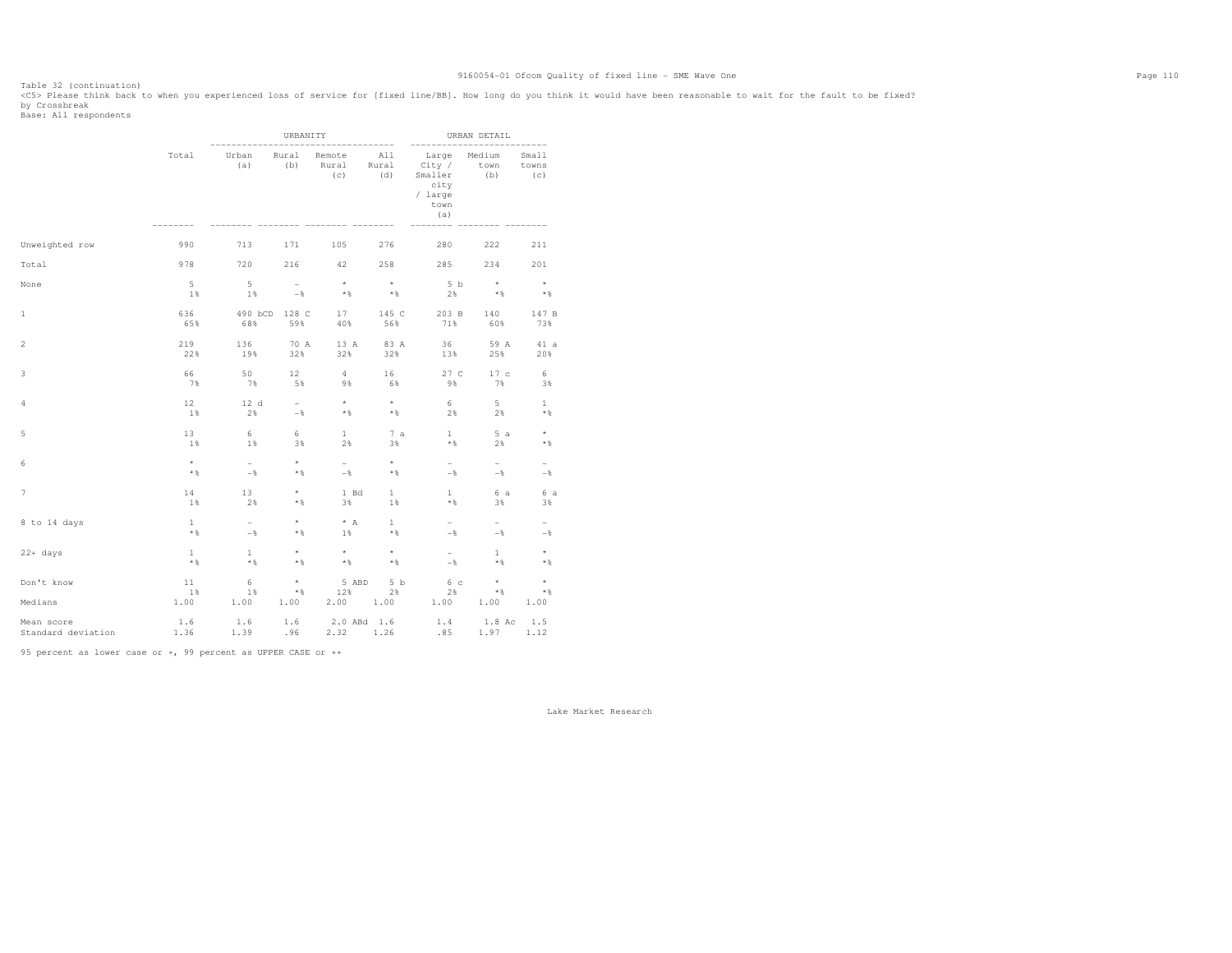Table 33<br><C5> Please think back to when you experienced loss of service for [fixed line/BB]. How long do you think it would have been reasonable to wait for the fault to be fixed?

by Crossbreak<br>Base: Experienced Loss of service

|                                  |                  |                             | NUMBER OF EMPLOYEES             |                                 | ------------                    |                          | NUMBER OF EMPLOYEES                       |                                 | NUMBER<br>OF EM<br>PLOYEES<br>--------                              | NUMBER OF<br>EMPLOYEES   |                                 | NO.of Sites           | $- - - - -$                     | JOB<br>TITLE<br>-------- |                                 | INDUSTRY SECTOR                           | -----------         | SECTOR<br>$- - - - - -$    |
|----------------------------------|------------------|-----------------------------|---------------------------------|---------------------------------|---------------------------------|--------------------------|-------------------------------------------|---------------------------------|---------------------------------------------------------------------|--------------------------|---------------------------------|-----------------------|---------------------------------|--------------------------|---------------------------------|-------------------------------------------|---------------------|----------------------------|
|                                  | Total            | ----------<br>1 to 4<br>(a) | 1 to 9 10 to 49<br>(b)          | (c)                             | 50 to<br>249<br>(d)             | $2$ to $4$<br>(b)        | 5 to 9 20 to 49<br>(c)                    | ------<br>(e)                   | Up to<br>and in<br>cluding<br>$10$ em<br>ployees<br>(h)<br>-------- | 1 to 9<br>(a)            | -----<br>10 to<br>249<br>(C)    | 1<br>(a)              | $2$ to $3$<br>(b)               | Owner/MD<br>(a)          | Primary<br>(a)                  | Retail Services<br>/ Wh<br>olesale<br>(b) | (C)                 | Private<br>sector<br>(a)   |
| Unweighted row                   | 339              | 117                         | 181                             | 105                             | 53                              | 76                       | 64                                        | 60                              | 196                                                                 | 181                      | 158                             | 250                   | 64                              | 147                      | 81                              | 69                                        | 116                 | 276                        |
| Total                            | 299              | 265                         | 279                             | 18                              | 2                               | 156                      | 14                                        | 10                              | 281                                                                 | 279                      | 20                              | 277                   | 20                              | 200                      | 67                              | 54                                        | 82                  | 230                        |
| None                             | $\star$          | $\overline{\phantom{a}}$    | $\star$                         | $\star$                         | $*$ AB                          | $\overline{\phantom{a}}$ | $\star$                                   | $\star$                         | $\star$                                                             | $\star$                  | $\star$                         | $\star$               | $\star$                         | $\star$                  | $\overline{\phantom{a}}$        | $\star$                                   | $\star$             | $^{\star}$                 |
|                                  | $*$ %            | $-\frac{6}{5}$              | $*$ %                           | $\star$ $\,$                    | 1%                              | $-$                      | $*$                                       | $\star$ $\,$                    | $\star$ $\,$                                                        | $\star$ $\,$             | $\star$ $\,$                    | $\star$ $\,$          | $*$                             | $*$ &                    | $-$                             | $\star$ $\,$                              | $\star$ $\,$        | $\star$ $\,$               |
| $\mathbf{1}$                     | 176              | 152                         | 163                             | 11                              | 2 AB                            | 95                       | 11 AbE                                    | 6                               | 165                                                                 | 163                      | 13                              | 160                   | 15a                             | 110                      | 24                              | 23                                        | 60 AB               | 117                        |
|                                  | 59%              | 57%                         | 59%                             | 64%                             | 79%                             | 61%                      | 80%                                       | 57%                             | 59%                                                                 | 59%                      | 65%                             | 58%                   | 73%                             | 55%                      | 36%                             | 43%                                       | 73%                 | 51%                        |
| $\overline{2}$                   | 73               | 68 D                        | 69 D                            | 4 D                             | $^{\star}$                      | 40 с                     | $\mathbf{1}$                              | 3 <sub>cq</sub>                 | 70                                                                  | 69                       | $\overline{4}$                  | 69                    | $\overline{4}$                  | 51 d                     | 21 E                            | 19 cE                                     | 15                  | 66 C                       |
|                                  | 25%              | 26%                         | 25%                             | 23%                             | 6%                              | 25%                      | 10%                                       | 29%                             | 25%                                                                 | 25%                      | 21%                             | 25%                   | 21%                             | 25%                      | 31%                             | 35%                                       | 19%                 | 29%                        |
| 3                                | 24               | 23                          | 23                              | $\overline{2}$                  | $\star$                         | 16 <sub>c</sub>          | $\sim$                                    | 1 C                             | 23                                                                  | 23                       | 2                               | 24                    | $\mathbf{1}$                    | 17                       | 16 bCE                          | 6 C                                       | $\mathbf{1}$        | 23                         |
|                                  | 8%               | 8%                          | 8%                              | 10%                             | 7%                              | 10%                      | $-\frac{6}{6}$                            | 13%                             | 8%                                                                  | 8%                       | 10%                             | 98                    | 3%                              | 9%                       | 24%                             | 11%                                       | 1%                  | 10%                        |
| $\overline{4}$                   | $\mathbf{1}$     | $\star$                     | $\mathbf{1}$                    | $\hspace{0.1mm}-\hspace{0.1mm}$ | $\overline{\phantom{a}}$        | $\star$                  | 1 AB                                      | $\sim$                          | 1                                                                   | 1                        | $\overline{\phantom{a}}$        | $\mathbf{1}$          | $\overline{\phantom{a}}$        | $\mathbf{1}$             | $^{\star}$                      | $\mathbf{1}$                              | $\sim$              | $\mathbf{1}$               |
|                                  | $\star$ $\,$     | $\star$ $\,$                | $\star$ $\,$                    | $-$                             | $-$                             | $\star$ $\S$             | 4%                                        | $-\frac{6}{6}$                  | $\star$ $\,$                                                        | $\star$ $\,$             | $-$                             | $\star$ $\S$          | $-$                             | $\star$ $\,$             | 1%                              | 1%                                        | $-\frac{6}{6}$      | $\star$ $\,$               |
| 5                                | 12               | 11                          | 12                              | $\star$                         | $_{\star}$                      | 5                        | $\star$                                   | $\overline{\phantom{a}}$        | 12                                                                  | 12                       | $\star$                         | 12                    | $\overline{\phantom{a}}$        | 11                       | 5 <sup>C</sup>                  | 5 C                                       | $^{\star}$          | $10$                       |
|                                  | $4\,$ %          | 4%                          | 4%                              | $\star$ $\,$                    | 1%                              | 3%                       | 1%                                        | $-\frac{6}{6}$                  | 4%                                                                  | 4%                       | $\star$ $\S$                    | 4%                    | $-$                             | 5%                       | 8%                              | 10%                                       | $\star$ $\,$        | 5%                         |
| 6                                | $_{\star}$       | $\overline{\phantom{a}}$    | $\hspace{0.1mm}-\hspace{0.1mm}$ | $\hspace{0.1mm}-\hspace{0.1mm}$ | $*$ AB                          | $\overline{\phantom{0}}$ | $\overline{\phantom{a}}$                  | $\overline{\phantom{a}}$        | $\hspace{0.1mm}-\hspace{0.1mm}$                                     | $\overline{\phantom{a}}$ | $^{\star}$                      | ${}^{\star}$          | $\overline{\phantom{a}}$        | $\overline{\phantom{a}}$ | $\overline{\phantom{a}}$        | $\overline{\phantom{a}}$                  | $\star$             | $\star$                    |
|                                  | $\star$ $\,$     | $-$ 8                       | $-$                             | $-$                             | $1\%$                           | $-$                      | $-$                                       | $-$                             | $-$                                                                 | $-$                      | $\star$ $\S$                    | $\star$ $\,$          | $-$                             | $-$                      | $-\frac{6}{6}$                  | $-$                                       | $\star$ $\,$        | $\star$ $\,$               |
| 7                                | $\mathbf{1}$     | $\overline{\phantom{a}}$    | 1                               | $\star$                         | $*$ ABc                         | $\overline{\phantom{0}}$ | 1 AB                                      | $\star$                         | $\mathbf{1}$                                                        | -1                       | $\star$                         | 1                     | $\star$                         | <sup>1</sup>             | <sup>1</sup>                    | $\star$                                   | $\sim$              | $\mathbf{1}$               |
|                                  | $*$ %            | $-$ 8                       | $*$ %                           | $\star$ $\S$                    | 3%                              | $-$                      | 4%                                        | $\star$ $\,$                    | $\star$ $\,$                                                        | $*$ %                    | 1%                              | $*$ %                 | $*$                             | $\star$ $\,$             | 1%                              | $\star$ $\S$                              | $-$                 | $\star$ $\,$               |
| 8 to 14 days                     | $\star$          | $\star$                     | $\star$                         | $\overline{\phantom{a}}$        | $\overline{\phantom{0}}$        | $\overline{\phantom{a}}$ | $\sim$                                    | $\overline{\phantom{a}}$        | $\star$                                                             | $\star$                  | $\overline{\phantom{a}}$        | $\star$               | $\overline{\phantom{a}}$        | $_{\star}$               | $\star$                         | $\overline{\phantom{a}}$                  | $\sim$              | $\star$                    |
|                                  | $*$ &            | $*$ &                       | $*$ %                           | $-$                             | $-$                             | $-$ 8                    | $-$                                       | $-$                             | $*$ &                                                               | $*$                      | $-$                             | * %                   | $-$                             | $*$                      | $\star$ $\,$                    | $-$                                       | $-$                 | $\star$ $\,$               |
| $22+ days$                       | $\star$<br>$*$   | $\star$<br>$*$ &            | $\star$<br>$*$ %                | $\overline{\phantom{a}}$<br>$-$ | $\overline{\phantom{0}}$<br>$-$ | $-$                      | $\overline{\phantom{a}}$<br>$-$           | $\overline{\phantom{a}}$<br>$-$ | $\star$<br>$*$                                                      | $\star$<br>$\star$ $\,$  | $\overline{\phantom{a}}$<br>$-$ | ${}^{\star}$<br>$*$ & | $\overline{\phantom{0}}$<br>$-$ | ۰<br>$-$                 | $\sim$<br>$-\frac{6}{6}$        | $\overline{\phantom{a}}$<br>$-$           | $\star$<br>$*$      | $^{\star}$<br>$\star$ $\,$ |
| Don't know<br>Medians            | 11<br>4%<br>1.00 | 10<br>4%<br>1.00            | 10 <sup>°</sup><br>4%<br>1.00   | $\star$<br>3%<br>1.00           | $\star$<br>3%<br>1.00           | ÷<br>$-$<br>1.00         | $\overline{\phantom{a}}$<br>$-$ 8<br>1.00 | $\star$<br>$\star$ $\,$<br>1.00 | 10<br>4%<br>1.00                                                    | 10<br>4%<br>1.00         | 1<br>3%<br>1.00                 | 10<br>4%<br>1.00      | $^{\star}$<br>2%<br>1.00        | 10<br>5%<br>1.00         | $\star$<br>$\star$ $\,$<br>2.00 | $\overline{\phantom{a}}$<br>$-$<br>2.00   | 5 abe<br>6%<br>1.00 | 11<br>5%<br>1.00           |
| Mean score<br>Standard deviation | 1.7<br>1.32      | 1.7<br>1.34                 | 1.7<br>1.35                     | 1.5<br>.76                      | 1.5<br>1.72                     | 1.6<br>.93               | 1.5<br>1.43                               | 1.6<br>.84                      | 1.7<br>1.34                                                         | 1.7<br>1.35              | 1.5<br>.84                      | $1.7$ bc<br>1.36      | 1.3<br>.63                      | 1.7<br>1.15              | 1.39                            | 2.2 CdE 2.0<br>CdE<br>1.22                | 1.3<br>1.67         | 1.8 <sup>c</sup><br>1.44   |

95 percent as lower case or +, 99 percent as UPPER CASE or ++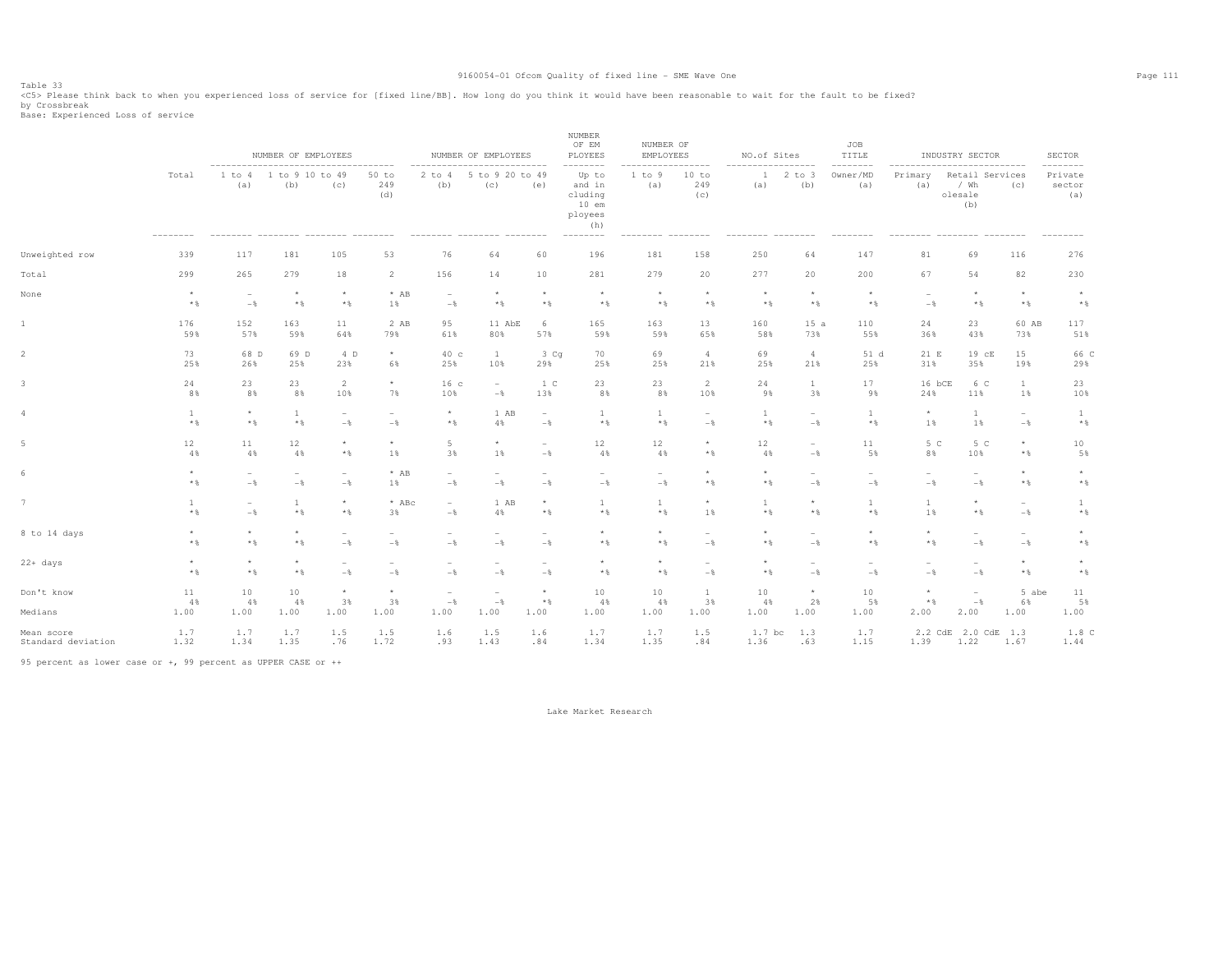Table 33 (continuation)<br><C5> Please think back to when you experienced loss of service for [fixed line/BB]. How long do you think it would have been reasonable to wait for the fault to be fixed?

by Crossbreak<br>Base: Experienced Loss of service

|                    |                          |                                | REGION                          |                                 |                                 | NATION                         |                                 |                                 |                          | URBANITY                        |                                 |                                                              | URBAN DETAIL             |                          |
|--------------------|--------------------------|--------------------------------|---------------------------------|---------------------------------|---------------------------------|--------------------------------|---------------------------------|---------------------------------|--------------------------|---------------------------------|---------------------------------|--------------------------------------------------------------|--------------------------|--------------------------|
|                    | Total                    | Wales Scotland Northern<br>(i) | (k)                             | Ireland<br>(1)                  | England<br>(a)                  | Wales Scotland Northern<br>(b) |                                 | (c) Ireland<br>(d)              | Urban<br>(a)             | Rural<br>(b)                    | All<br>Rural<br>(d)             | Large<br>City /<br>Smaller<br>city<br>/ large<br>town<br>(a) | Medium<br>town<br>(b)    | Small<br>towns<br>(c)    |
| Unweighted row     | 339                      | 83                             | 78                              | 50                              | 128                             | 83                             | 78                              | 50                              | 215                      | 83                              | 124                             | 85                                                           | 63                       | 67                       |
| Total              | 299                      | 13                             | 19                              | 5                               | 261                             | 13                             | 19                              | 5                               | 167                      | 112                             | 132                             | 80                                                           | 43                       | 44                       |
| None               | $\star$                  | $\star$                        | $\star$                         | $\overline{\phantom{a}}$        | $\overline{\phantom{a}}$        | $* a$                          | $\star$                         | $\overline{\phantom{a}}$        | $\star$                  | $\overline{\phantom{a}}$        | $\star$                         | $\star$                                                      | $\star$                  | $\overline{\phantom{a}}$ |
|                    | $\star$ $\,$             | 1%                             | $\star$ $\,$                    | $-$                             | $-$                             | 1%                             | $*$                             | $-$                             | $*$                      | $-$                             | $*$ &                           | $*$ &                                                        | $*$ &                    | $-$                      |
| $1\,$              | 176                      | $7\phantom{.0}$                | 12                              | 3                               | 155                             | 7                              | 12                              | 3                               | 106                      | 61                              | 70                              | 58 B                                                         | 19                       | 28 <sub>b</sub>          |
|                    | 59%                      | 51%                            | 64%                             | 49%                             | 59%                             | 51%                            | 64%                             | 49%                             | 63%                      | 54%                             | 53%                             | 73%                                                          | 45%                      | 64%                      |
| $\,2$              | 73                       | $\overline{4}$                 | $\overline{5}$                  | 2 k                             | 62                              | $\overline{4}$                 | $\,$ 5                          | 2 Ac                            | 36                       | 34                              | 38                              | 15                                                           | 6                        | 14 b                     |
|                    | 25%                      | 30%                            | 27%                             | 45%                             | 24%                             | 30%                            | 27%                             | 45%                             | 21%                      | 31%                             | 29%                             | 19%                                                          | 15%                      | 32%                      |
| 3                  | 24                       | $\mathbf{1}$                   | $\mathbf{1}$                    | $^{\star}$                      | 22                              | $\mathbf{1}$                   | $\mathbf{1}$                    | $^\star$                        | 12                       | 11                              | 13                              | $\star$                                                      | 11 AC                    | $^{\star}$               |
|                    | 8%                       | 9%                             | 4%                              | $*$ &                           | 9%                              | 9%                             | 4%                              | * %                             | 7%                       | 10%                             | 10%                             | 1%                                                           | 25%                      | 1%                       |
| $\overline{4}$     | $\mathbf{1}$             | $\star$                        | $\overline{a}$                  | $\overline{\phantom{a}}$        | 1                               | $* A$                          | $\overline{\phantom{a}}$        | $\overline{\phantom{a}}$        | $\mathbf{1}$             | $\overline{\phantom{a}}$        | ۰                               | $\overline{\phantom{a}}$                                     | $\overline{\phantom{0}}$ | $\mathbf{1}$             |
|                    | $\star$ $\,$             | 3%                             | $-$                             | $-$                             | $*$ %                           | 3%                             | $-$                             | $-$                             | 1%                       | $-$                             | $-$                             | $-$                                                          | $-$                      | 2%                       |
| 5                  | 12                       | $\star$                        | $\,1\,$                         | $\star$                         | 10                              | $^\star$                       | $1\,$                           | $^\star$                        | 6                        | 6                               | 6                               | $\mathbf{1}$                                                 | 5 AC                     | $\overline{\phantom{a}}$ |
|                    | 4%                       | 3%                             | 5%                              | $\star$ $\S$                    | 4%                              | 3%                             | 5%                              | $\star$ $\,$                    | $4\,$                    | 5%                              | 4%                              | 1%                                                           | 12%                      | $-$                      |
| 6                  | $^\star$                 | $\overline{\phantom{a}}$       | $\star$                         | $\overline{\phantom{a}}$        | $\overline{\phantom{0}}$        | $\overline{\phantom{0}}$       | $\star$                         | $\overline{\phantom{0}}$        | $\sim$                   | $\star$                         | $\star$                         | $\overline{\phantom{a}}$                                     | $\overline{\phantom{m}}$ | $\overline{\phantom{a}}$ |
|                    | $*$ $\frac{6}{6}$        | $-\frac{6}{6}$                 | $*$ &                           | $-$                             | $-$                             | $-\,$                          | $*$ %                           | $-$                             | $-$                      | $*$ &                           | $*$ $\frac{6}{3}$               | $-\frac{6}{5}$                                               | $-$                      | $-$                      |
| $\overline{7}$     | $\mathbf{1}$             | $\overline{\phantom{a}}$       | $\star$                         | $\overline{\phantom{a}}$        | 1                               | $\overline{\phantom{a}}$       | $\star$                         | $\overline{\phantom{a}}$        | $\mathbf{1}$             | $\overline{\phantom{a}}$        | $\star$                         | $\star$                                                      | $\mathbf{1}$             | $\overline{\phantom{a}}$ |
|                    | $\star$ &                | $-$                            | $*$ &                           | $-$                             | $\star$ &                       | $-$                            | $*$ &                           | $-$                             | $\star$ $\,$             | $-$                             | * %                             | $*$ %                                                        | 1%                       | $-$                      |
| 8 to 14 days       | $^\star$                 | $-$                            | $\overline{\phantom{a}}$        | * jk                            | $-$                             | $-$                            | $\overline{\phantom{a}}$        | * Abc                           | $\overline{\phantom{a}}$ | $\star$                         | $\star$                         | $\overline{\phantom{a}}$                                     | $\overline{\phantom{0}}$ | $\overline{\phantom{0}}$ |
|                    | $\star$ $\,$             | $-\,$                          | $-\,$                           | 5%                              | $-\,$ $\,$                      | $-\,$                          | $-\,$ $\,$                      | 5%                              | $-\,$                    | $*$ &                           | $*$ &                           | $-$                                                          | $-$                      | $-\,$ $\,$               |
| $22+ days$         | $^\star$<br>$\star$ $\,$ | $\star$<br>3%                  | $\overline{\phantom{a}}$<br>$-$ | $\overline{\phantom{a}}$<br>$-$ | $\overline{\phantom{0}}$<br>$-$ | $* A$<br>3%                    | $\overline{\phantom{a}}$<br>$-$ | $\overline{\phantom{0}}$<br>$-$ | $^\star$<br>$*$ &        | $\overline{\phantom{a}}$<br>$-$ | $\overline{\phantom{0}}$<br>$-$ | $\overline{\phantom{0}}$<br>$-$                              | $^\star$<br>$1\%$        | $-$                      |
| Don't know         | 11                       | $\star$                        | ۰                               | $\star$                         | 11                              | $\star$                        | $\overline{\phantom{a}}$        | $\star$                         | 6                        | $\star$                         | 5                               | 6 с                                                          | $^\star$                 | $^{\star}$               |
|                    | 4%                       | $\star$ $\,$                   | $-$                             | $\star$ $\,$                    | 4%                              | $\star$ $\,$                   | $-$                             | $\star$ $\,$                    | 3%                       | $\star$ $\,$                    | 4%                              | 7%                                                           | $\star$ $\,$             | $\star$ $\,$             |
| Medians            | 1.00                     | 1.00                           | 1.00                            | 2.00                            | 1.00                            | 1.00                           | 1.00                            | 2.00                            | 1.00                     | 1.00                            | 1.00                            | 1.00                                                         | 2.00                     | 1.00                     |
| Mean score         | 1.7                      | 2.3G                           | 1.6 G                           | 2.0 <sub>Gi</sub>               | 1.6                             | 2.3A                           | 1.6                             | 2.0a                            | 1.6                      | 1.7                             | 1.7                             | 1.3                                                          | 2.4 AC                   | 1.4                      |
| Standard deviation | 1.32                     | 3.99                           | 1.01                            | 2.48                            | 1.00                            | 3.99                           | 1.01                            | 2.48                            | 1.48                     | 1.12                            | 1.09                            | .61                                                          | 2.53                     | .64                      |

95 percent as lower case or +, 99 percent as UPPER CASE or ++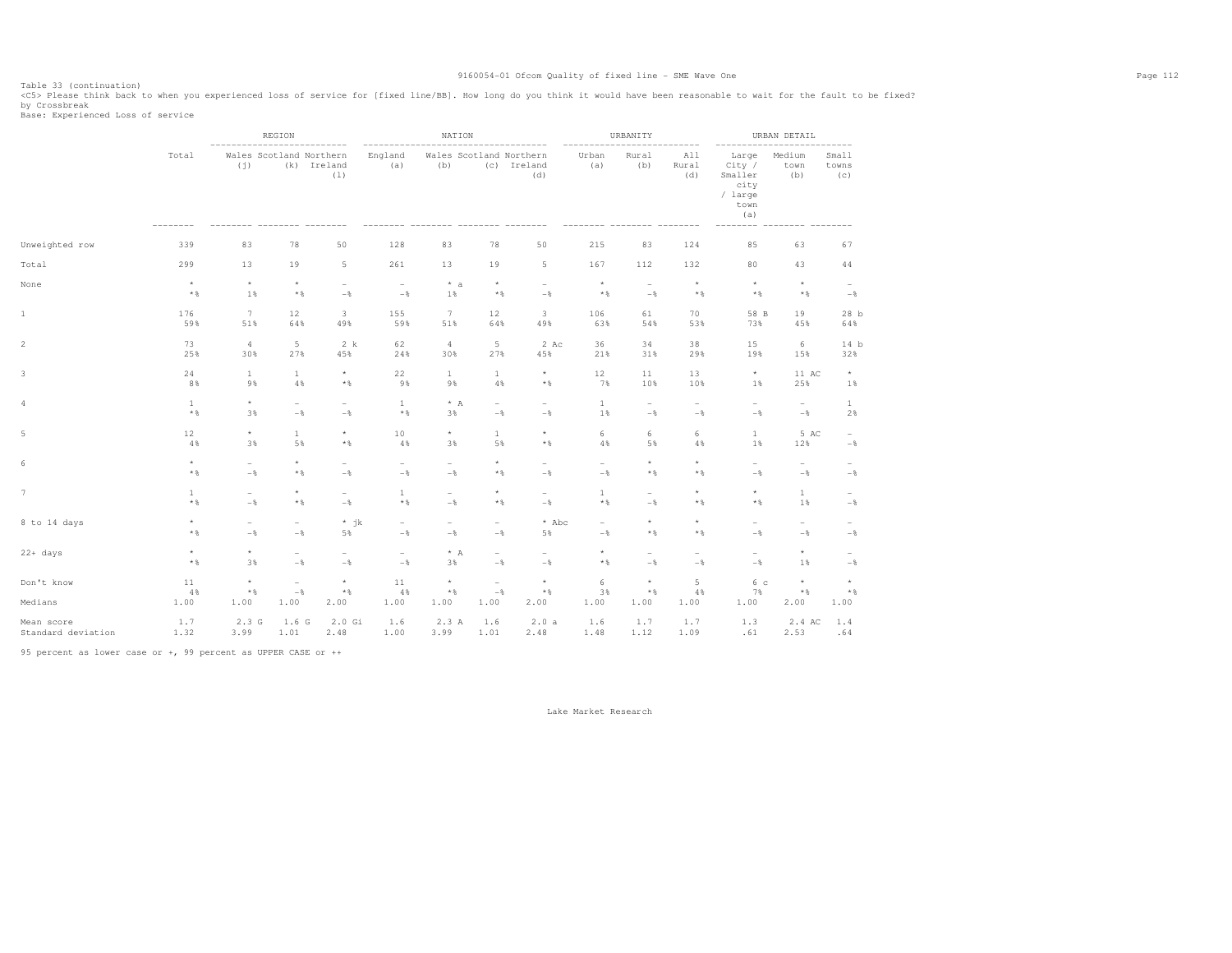Table 34<br><C5> Please think back to when you experienced loss of service for [fixed line/BB]. How long do you think it would have been reasonable to wait for the fault to be fixed?

by Crossbreak<br>Base: Hypothetical Loss of service

|                                  |                            |                                                                                | NUMBER OF EMPLOYEES             |                                            |                                 |                                            |                         | NUMBER OF EMPLOYEES                                           |                                            |                                            | NUMBER<br>OF EM<br>PLOYEES                                                      | NUMBER OF<br>EMPLOYEES              |                                   | NO.of Sites                     |                                                     |                                                 | JOB TITLE                       |                                 |
|----------------------------------|----------------------------|--------------------------------------------------------------------------------|---------------------------------|--------------------------------------------|---------------------------------|--------------------------------------------|-------------------------|---------------------------------------------------------------|--------------------------------------------|--------------------------------------------|---------------------------------------------------------------------------------|-------------------------------------|-----------------------------------|---------------------------------|-----------------------------------------------------|-------------------------------------------------|---------------------------------|---------------------------------|
|                                  | Total<br>$- - - - - - - -$ | --------------------------------------<br>1 to 4<br>(a)<br>--------- --------- | 1 to 9 10 to 49<br>(b)          | (C)                                        | 50 to<br>249<br>(d)             | ---------<br>$\mathbf{1}$<br>(a)           | $2$ to $4$<br>(b)       | 5 to 9 10 to 19 20 to 49<br>(c)<br>--------- -------- ------- | (d)                                        | (e)                                        | --------<br>Up to<br>and in<br>cluding<br>$10$ em<br>ployees<br>(h)<br>-------- | 1 to 9<br>(a)<br>--------- -------- | $-- - - -$<br>10 to<br>249<br>(c) | $\mathbf{1}$<br>(a)             | -------<br>$2$ to $3$<br>(b)<br>$- - - - - - - - -$ | ----------------------------<br>Owner/MD<br>(a) | Senior<br>Manager<br>(d)        | Other<br>finance<br>(e)         |
| Unweighted row                   | 651                        | 275                                                                            | 421                             | 150                                        | 80                              | 126                                        | 149                     | 146                                                           | 79                                         | 71                                         | 449                                                                             | 421                                 | 230                               | 543                             | 78                                                  | 331                                             | 55                              | 50                              |
| Total                            | 679                        | 623                                                                            | 656                             | 20                                         | 4                               | 283                                        | 340                     | 33                                                            | 9                                          | 11                                         | 660                                                                             | 656                                 | 23                                | 639                             | 31                                                  | 524                                             | 9                               | 34                              |
| None                             | $5\phantom{.0}$<br>1%      | $5 -$<br>1%                                                                    | 5<br>1%                         | $\overline{\phantom{a}}$<br>$-\frac{6}{6}$ | $*$ C<br>2%                     | $\overline{\phantom{a}}$<br>$-\,$          | 5<br>2%                 | $\star$<br>$*$ &                                              | $\overline{\phantom{a}}$<br>$-$            | $\overline{\phantom{a}}$<br>$-$            | 5<br>1%                                                                         | 5<br>1%                             | $^{\star}$<br>$*$                 | 5<br>1%                         | $\overline{\phantom{a}}$<br>$-$                     | 5<br>1%                                         | $\star$<br>$*$                  | $-$                             |
| $\mathbf{1}$                     | 459<br>68%                 | 416<br>67%                                                                     | 440<br>67%                      | 16 AB<br>83%                               | $3$ $aB$<br>82%                 | 185<br>66%                                 | 230<br>68%              | 24<br>74%                                                     | 8 ABc<br>85%                               | 9a<br>80%                                  | 444<br>67%                                                                      | 440<br>67%                          | 19 A<br>83%                       | 428<br>67%                      | 24<br>76%                                           | 363<br>69%                                      | 6<br>66%                        | 27<br>79%                       |
| $\overline{2}$                   | 145<br>21%                 | 137 cd<br>22%                                                                  | 143 Cd<br>22%                   | 2<br>11%                                   | $\star$<br>11%                  | 61 d<br>22%                                | 75 d<br>22%             | 6 d<br>19%                                                    | <sup>1</sup><br>8%                         | 2<br>15%                                   | 143<br>22%                                                                      | 143 C<br>22%                        | 3<br>11%                          | 138 C<br>22%                    | 7 <sup>c</sup><br>22%                               | 103 e<br>20%                                    | 3aE<br>32%                      | 2<br>5%                         |
| 3                                | 42<br>6%                   | 40<br>6%                                                                       | 41<br>6%                        | $\mathbf{1}$<br>3%                         | $\star$<br>3%                   | 23<br>8%                                   | 17<br>5%                | $\mathbf{1}$<br>3%                                            | 1 e<br>6%                                  | $^{\star}$<br>$*$ &                        | 41<br>6%                                                                        | 41<br>6%                            | $\mathbf{1}$<br>3%                | 41 b<br>6%                      | $^{\star}$<br>$*$                                   | 34<br>6%                                        | $\star$<br>$*$                  | $\star$<br>$*$ &                |
| $\overline{4}$                   | 11<br>2%                   | 11<br>2%                                                                       | 11<br>2%                        | $*$ &                                      | $\overline{\phantom{a}}$<br>$-$ | $^{\star}$<br>$\star$ $\,$                 | 11<br>3%                | $\overline{\phantom{0}}$<br>$-$ %                             | $\sim$<br>$-$                              | $\star$<br>$*$ %                           | 11<br>2%                                                                        | 11<br>2%                            | $^{\star}$<br>$*$ &               | 11<br>2%                        | $\star$<br>1%                                       | $5\phantom{.0}$<br>1%                           | $\sim$<br>$-$                   | 5 Ad<br>15%                     |
| 5                                | $\mathbf{1}$<br>$*$ &      | $\mathbf{1}$<br>$*$ %                                                          | 1<br>$*$ %                      | $\sim$<br>$-$                              | $\sim$<br>$-$                   | $\mathbf{1}$<br>$\star$ $\,$               | $\star$<br>$*$          | $\star$<br>1%                                                 | $\sim$<br>$-$                              | $\hspace{0.1mm}-\hspace{0.1mm}$<br>$-$     | -1<br>$*$ &                                                                     | -1<br>$*$ &                         | $\sim$<br>$-$                     | 1<br>$*$                        | $\overline{\phantom{0}}$<br>$-$                     | $\mathbf{1}$<br>$*$ %                           | $\star$<br>1%                   | $\overline{\phantom{a}}$<br>$-$ |
| 7                                | 13<br>2%                   | 13<br>2%                                                                       | 13<br>2%                        | $\overline{\phantom{a}}$<br>$-\frac{6}{5}$ | $*$ C<br>2%                     | 12 b<br>4%                                 | $\overline{1}$<br>$*$ & | 1 B<br>2%                                                     | $\sim$<br>$-\frac{6}{5}$                   | $\overline{\phantom{a}}$<br>$-\frac{6}{5}$ | 13<br>2%                                                                        | 13<br>2%                            | $^{\star}$<br>$*$                 | 13<br>2%                        | $^\star$<br>1%                                      | 13<br>2%                                        | $\overline{\phantom{a}}$<br>$-$ | $\star$<br>$*$ &                |
| 8 to 14 days                     | $^{\star}$<br>$*$ &        | $\star$<br>$*$ &                                                               | $\star$<br>$\star$ $\,$         | $-$                                        | $\overline{\phantom{0}}$<br>$-$ | $\star$<br>$*$ &                           | $-\frac{6}{5}$          | $-\frac{6}{6}$                                                | $\overline{\phantom{a}}$<br>$-\,$          | $-$                                        | $\star$<br>$*$ &                                                                | $\star$<br>$*$ &                    | $-$                               | $\star$<br>$\star$ $\,$         | ÷<br>$-$                                            | $\star$<br>$\star$ $\,$                         | $\sim$<br>$-\frac{6}{6}$        | $-$                             |
| $22+ days$                       | $\mathbf{1}$<br>$*$ &      | $\overline{\phantom{m}}$<br>$-$                                                | 1<br>$\star$ $\,$               | $* A$<br>1%                                | $\overline{\phantom{a}}$<br>$-$ | $\overline{\phantom{0}}$<br>$-\frac{6}{6}$ | $-$                     | 1 AB<br>2%                                                    | $*$ AB<br>1%                               | $*$ aB<br>$*$ &                            | 1<br>$*$ &                                                                      | 1<br>$*$ &                          | $\star$<br>$*$ &                  | 1<br>$*$ &                      | $\overline{a}$<br>$-$                               | $\star$<br>$*$                                  | $* A$<br>$*$                    | $\star$<br>$*$ &                |
| Don't know                       | $\star$<br>$\star$ $\,$    | $\overline{\phantom{a}}$<br>$-\frac{6}{6}$                                     | $\overline{\phantom{a}}$<br>$-$ | $*$ AB<br>2%                               | $\overline{\phantom{a}}$<br>$-$ | ÷,<br>$-\frac{6}{6}$                       | $-$                     | $\overline{\phantom{a}}$<br>$-$                               | $\overline{\phantom{a}}$<br>$-\frac{6}{6}$ | $*$ ABC<br>4%                              | $\overline{\phantom{a}}$<br>$-$                                                 | $\overline{\phantom{a}}$<br>$-$ 8   | $* A$<br>2%                       | $\overline{\phantom{a}}$<br>$-$ | $\overline{\phantom{a}}$<br>$-\frac{6}{6}$          | $\overline{\phantom{a}}$<br>$-$                 | $-$                             | $-$ 8                           |
| Medians                          | 1.00                       | 1.00                                                                           | 1.00                            | 1.00                                       | 1.00                            | 1.00                                       | 1.00                    | 1.00                                                          | 1.00                                       | 1.00                                       | 1.00                                                                            | 1.00                                | 1.00                              | 1.00                            | 1.00                                                | 1.00                                            | 1.00                            | 1.00                            |
| Mean score<br>Standard deviation | 1.5<br>1.37                | 1.5<br>1.09                                                                    | 1.5<br>1.29                     | 1.4<br>3.17                                | 1.3<br>1.14                     | 1.7 <sub>q</sub><br>1.35                   | 1.4q<br>.81             | 1.8 B<br>3.28                                                 | 1.6<br>4.42                                | 1.3<br>1.64                                | 1.5<br>1.29                                                                     | 1.5<br>1.29                         | 1.4<br>2.93                       | 1.6<br>1.40                     | 1.3<br>.72                                          | 1.5c<br>1.21                                    | 1.5<br>1.80                     | 1.5<br>1.27                     |

95 percent as lower case or +, 99 percent as UPPER CASE or ++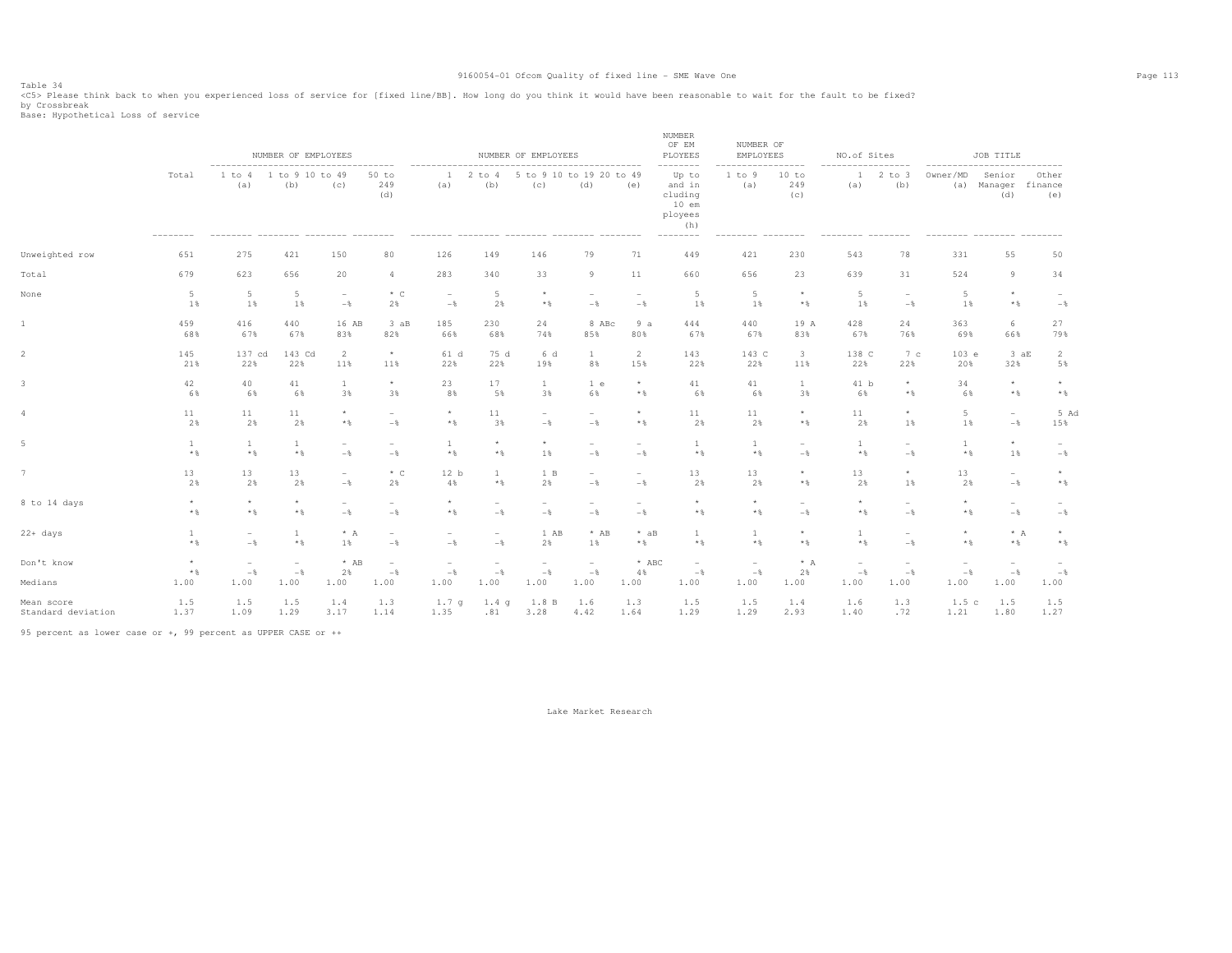Table 34 (continuation)<br><C5> Please think back to when you experienced loss of service for [fixed line/BB]. How long do you think it would have been reasonable to wait for the fault to be fixed?

by Crossbreak<br>Base: Hypothetical Loss of service

|                                  |                                 |                                         | INDUSTRY SECTOR                            |                                           |                                                                                                                                                                                     | SECTOR                                     |                                           |                                            | REGION                                                        |                                                    |                                 | NATION                          |                                         |                                        |                                            | URBANITY                          |                                         |                                                    |                                         |
|----------------------------------|---------------------------------|-----------------------------------------|--------------------------------------------|-------------------------------------------|-------------------------------------------------------------------------------------------------------------------------------------------------------------------------------------|--------------------------------------------|-------------------------------------------|--------------------------------------------|---------------------------------------------------------------|----------------------------------------------------|---------------------------------|---------------------------------|-----------------------------------------|----------------------------------------|--------------------------------------------|-----------------------------------|-----------------------------------------|----------------------------------------------------|-----------------------------------------|
|                                  | Total                           | ---------------------<br>Primary<br>(a) | Retail Services<br>/ Wh<br>olesale<br>(b)  |                                           | ------------------<br>Go<br>(c) vernment sector,<br>(i)<br>ncluding cluding<br>central,<br>local, arities,<br>ed NGOs,<br>ucation quangos,<br>and not for<br>health) profits<br>(d) | Third<br>in<br>ch<br>etc<br>(e)            | --------<br>Private<br>sector<br>(a)      | ------<br>Third<br>(c)                     | ---------------------------<br>Wales Scotland Northern<br>(j) | (k) Ireland                                        | (1)                             | England<br>(a)                  | Wales Scotland Northern<br>(b)          | (c) Ireland                            | (d)                                        | -----------------<br>Urban<br>(a) | Rural<br>(b)                            | Remote<br>Rural<br>(C)                             | All<br>Rural<br>(d)                     |
| Unweighted row                   | 651                             | 137                                     | 162                                        | 216                                       | 51                                                                                                                                                                                  | 85                                         | 535                                       | 85                                         | 135                                                           | 130                                                | 151                             | 235                             | 135                                     | 130                                    | 151                                        | 498                               | 88                                      | 64                                                 | 152                                     |
| Total                            | 679                             | 133                                     | 192                                        | 228                                       | 36                                                                                                                                                                                  | 89                                         | 574                                       | 89                                         | 25                                                            | 43                                                 | 16                              | 594                             | 25                                      | 43                                     | 16                                         | 553                               | 104                                     | 22                                                 | 126                                     |
| None                             | 5<br>1%                         | $\overline{\phantom{a}}$<br>$-$         | 5 <sub>c</sub><br>3%                       | $\star$<br>$*$ &                          | $\overline{\phantom{a}}$<br>$-$                                                                                                                                                     | $\overline{\phantom{a}}$<br>$-$            | 5<br>1%                                   | $\overline{\phantom{a}}$<br>$-$ 8          | $\overline{\phantom{a}}$<br>$-$                               | $\overline{\phantom{a}}$<br>$-\frac{6}{6}$         | $^{\star}$<br>$*$ &             | 5<br>1%                         | $\overline{\phantom{a}}$<br>$-$         | $\overline{\phantom{a}}$<br>$-$        | $^{\star}$<br>$*$ %                        | 5<br>$1\%$                        | $-$ 8                                   | $\overline{\phantom{0}}$<br>$-$                    | $\hspace{0.1mm}-\hspace{0.1mm}$<br>$-$  |
| 1                                | 459<br>68%                      | 94 E<br>71%                             | 139 E<br>73%                               | 154 E<br>67%                              | 30 cE<br>83%                                                                                                                                                                        | 43<br>48%                                  | 404 C<br>70%                              | 43<br>48%                                  | 13<br>51%                                                     | 29 Jl<br>67%                                       | 9<br>53%                        | 409 BD<br>69%                   | 13<br>51%                               | 29 Bd<br>67%                           | 9<br>53%                                   | 384 Cd<br>69%                     | 68 C<br>65%                             | $7\phantom{.0}$<br>33%                             | 75 C<br>60%                             |
|                                  | 145<br>21%                      | 31<br>23%                               | 31<br>16%                                  | 59 b<br>26%                               | 6<br>17%                                                                                                                                                                            | 18<br>21%                                  | 126 b<br>22%                              | 18<br>21%                                  | 9 hk<br>37%                                                   | 10<br>24%                                          | 5<br>31%                        | 121<br>20%                      | 9 Ac<br>37%                             | 10<br>24%                              | 5a<br>31%                                  | 100<br>18%                        | 35 A<br>34%                             | 10 A<br>46%                                        | 45 A<br>36%                             |
|                                  | 42<br>6%                        | 6 с<br>5%                               | 11 C<br>6%                                 | $\overline{a}$<br>$1\%$                   | $^\star$<br>$*$ $\frac{6}{3}$                                                                                                                                                       | 22 ABCD<br>25%                             | 19<br>3%                                  | 22 AB<br>25%                               | $\mathbf{1}$<br>3%                                            | 3 <sub>h</sub><br>6%                               | 1 h<br>5%                       | 37<br>6%                        | $\mathbf{1}$<br>3%                      | 3<br>6%                                | $\mathbf{1}$<br>5%                         | 39 bd<br>7%                       | $^{\star}$<br>$\star$ $\,$              | 2 BD<br>11%                                        | $\overline{\mathbf{3}}$<br>2%           |
|                                  | 11<br>2%                        | $\star$<br>$*$                          | $\star$<br>$\star$ $\,$                    | 10aB<br>5%                                | $\overline{\phantom{a}}$<br>$-$                                                                                                                                                     | $^{\star}$<br>$\star$ $\,$                 | 11<br>2%                                  | $\star$<br>$*$ &                           | $\star$<br>2%                                                 | $-$<br>$-$                                         | $*$ k<br>2%                     | 10<br>2%                        | $\star$<br>2%                           | $\overline{\phantom{a}}$<br>$-$        | $*$ c<br>2%                                | 11<br>2%                          | $\overline{\phantom{a}}$<br>$-$ 8       | $\star$<br>$*$                                     | $\star$<br>$*$ &                        |
|                                  | $\mathbf{1}$<br>$*$ %           | $\mathbf{1}$<br>1%                      | $\overline{\phantom{a}}$<br>$-$            | $\star$<br>$*$ &                          | $\star$<br>$*$                                                                                                                                                                      | $\star$<br>$\star$ &                       | $\mathbf{1}$<br>$*$ &                     | $\star$<br>$*$ &                           | $\star$<br>2%                                                 | $\star$<br>$\star$ $\,$                            | 1 BCHK<br>5%                    | $\sim$<br>$-$                   | $* A$<br>2%                             | $* a$<br>$*$ &                         | 1 AC<br>5%                                 | $\star$<br>$\star$ $\,$           | $\star$<br>$\star$ $\,$                 | 1 A<br>3%                                          | $\mathbf{1}$<br>$1\%$                   |
|                                  | 13<br>2%                        | $\star$<br>$*$                          | $5\phantom{.0}$<br>3%                      | $\overline{2}$<br>1%                      | $\star$<br>$*$                                                                                                                                                                      | 6 AC<br>7%                                 | $7\phantom{.0}$<br>1%                     | 6 A<br>7%                                  | 1 <sub>h</sub><br>3%                                          | $\mathbf{1}$<br>2%                                 | 1 BH<br>5%                      | 11<br>2%                        | $\mathbf{1}$<br>3%                      | $\mathbf{1}$<br>2%                     | 1 a<br>5%                                  | 12<br>2%                          | $\star$<br>$*$ &                        | 1 Bd<br>6%                                         | $\mathbf{1}$<br>1%                      |
| 8 to 14 days                     | $\star$<br>$\star$ $\,$         | $\sim$<br>$-\frac{6}{5}$                | $\overline{\phantom{a}}$<br>$-\frac{6}{5}$ | $\star$<br>$*$ &                          | $\equiv$<br>$-$                                                                                                                                                                     | $\overline{\phantom{0}}$<br>$-\frac{6}{5}$ | $\star$<br>$*$ &                          | $\overline{\phantom{0}}$<br>$-\frac{6}{6}$ | $\star$<br>1%                                                 | $\sim$<br>$-\frac{6}{5}$                           | $\overline{\phantom{0}}$<br>$-$ | $\overline{\phantom{a}}$<br>$-$ | $* A$<br>1%                             | $\hspace{0.1mm}-\hspace{0.1mm}$<br>$-$ | $\overline{\phantom{0}}$<br>$-\frac{6}{6}$ | $\overline{\phantom{a}}$<br>$-$ % | $-$ 8                                   | $* A$<br>2%                                        | $\star$<br>$\star$ $\,$                 |
| 22+ days                         | $\mathbf{1}$<br>$\star$ $\,$    | $\star$<br>$*$                          | $\overline{\phantom{a}}$<br>$-$            | $\mathbf{1}$<br>$\star$ $\S$              | $-$                                                                                                                                                                                 | $\overline{a}$<br>$-$                      | $\star$<br>$\star$ $\,$                   | $\overline{a}$<br>$-$                      | $^{\star}$<br>$*$ &                                           | $\star$<br>$\star$ $\S$                            | $\star$<br>$\star$ $\,$         | $\mathbf{1}$<br>$\star$ $\,$    | $\star$<br>$\star$ $\,$                 | $\star$<br>$\star$ $\,$                | $\star$<br>$\star$ $\S$                    | $\mathbf{1}$<br>$\star$ $\,$      | $\star$<br>$*$ %                        | $\star$<br>$\star$ $\,$                            | $\star$<br>$\star$ $\,$                 |
| Don't know<br>Medians            | $\star$<br>$\star$ $\,$<br>1.00 | $\star$<br>$\star$ $\,$<br>1.00         | $\overline{\phantom{a}}$<br>$-$ %<br>1.00  | $\overline{\phantom{m}}$<br>$-\,$<br>1.00 | $\overline{a}$<br>$-\frac{6}{6}$<br>1.00                                                                                                                                            | $\overline{\phantom{0}}$<br>$-\,$<br>2.00  | $\overline{\phantom{0}}$<br>$-$ 8<br>1.00 | ۰<br>$-\frac{6}{9}$<br>2.00                | $\overline{\phantom{a}}$<br>$-\frac{6}{6}$<br>1.00            | $\overline{\phantom{a}}$<br>$-\frac{6}{6}$<br>1.00 | $\overline{a}$<br>$-\,$<br>1.00 | $\star$<br>$\star$ $\,$<br>1.00 | $\overline{\phantom{a}}$<br>$-$<br>1.00 | $\overline{a}$<br>$-$<br>1.00          | $\overline{\phantom{a}}$<br>$-$<br>1.00    | $*$ &<br>1.00                     | $\overline{\phantom{a}}$<br>$-$<br>1.00 | $\overline{\phantom{a}}$<br>$-\frac{6}{6}$<br>2.00 | $\overline{\phantom{a}}$<br>$-$<br>1.00 |
|                                  |                                 |                                         |                                            |                                           |                                                                                                                                                                                     |                                            |                                           |                                            |                                                               |                                                    |                                 |                                 |                                         |                                        |                                            |                                   |                                         |                                                    |                                         |
| Mean score<br>Standard deviation | 1.5<br>1.37                     | 1.4<br>.76                              | 1.4<br>1.12                                | 1.6<br>1.76                               | 1.2<br>.47                                                                                                                                                                          | 2.1 ABcD<br>1.56                           | 1.4<br>1.10                               | 2.1 A<br>1.56                              | 2.0 fHi 1.6<br>2.36                                           | 1.98                                               | 1.9 bdFHI 1.5<br>1.75           | 1.25                            | 2.0A<br>2.36                            | 1.6<br>1.98                            | 1.9 A<br>1.75                              | 1.5<br>1.37                       | 1.4<br>.72                              | 2.4 ABD<br>2.91                                    | 1.6<br>1.41                             |

95 percent as lower case or +, 99 percent as UPPER CASE or ++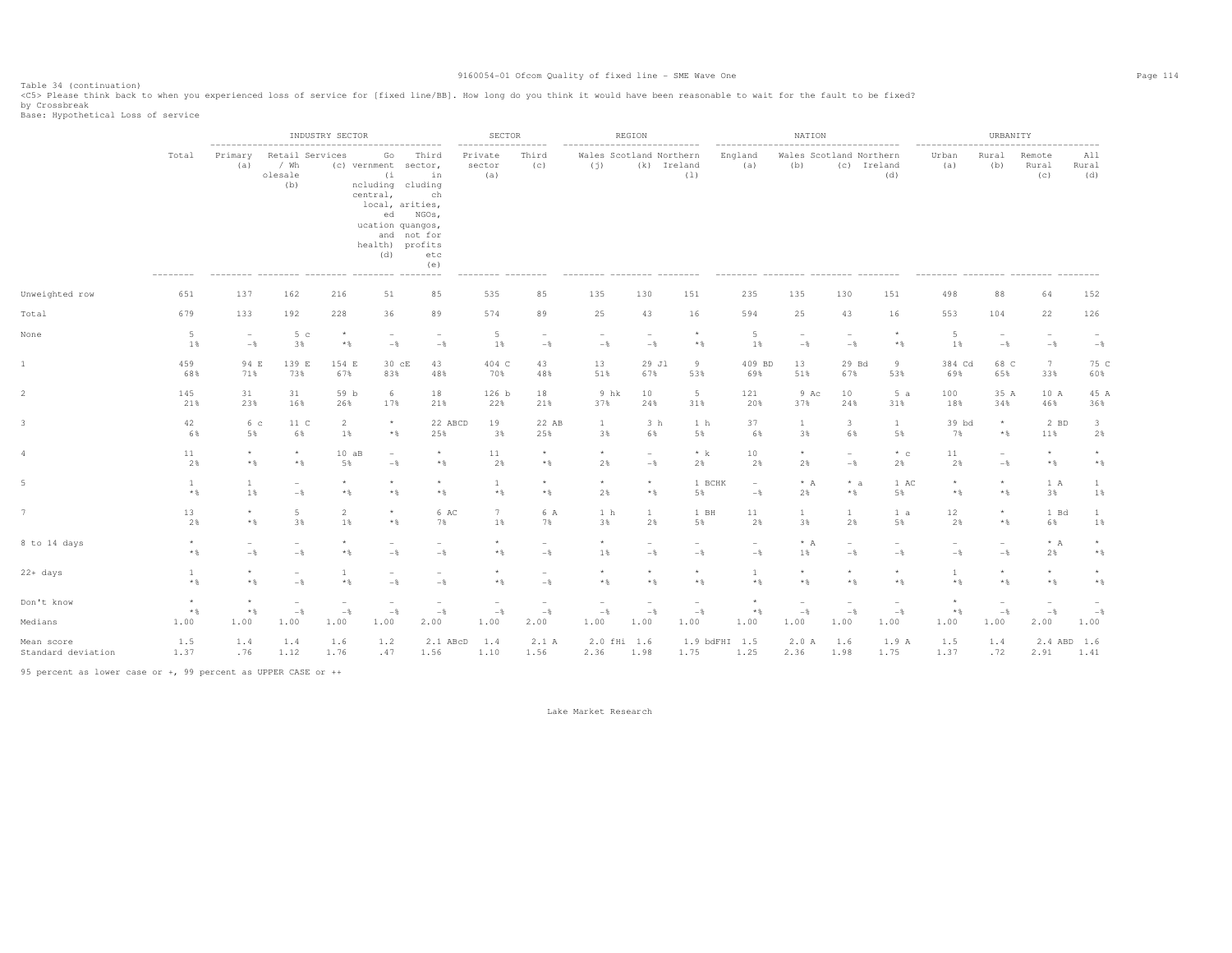Table 34 (continuation)<br><C5> Please think back to when you experienced loss of service for [fixed line/BB]. How long do you think it would have been reasonable to wait for the fault to be fixed? by Crossbreak<br>Base: Hypothetical Loss of service

|                                  |                             |                                                     | URBAN DETAIL<br>------------------------- |                                            |
|----------------------------------|-----------------------------|-----------------------------------------------------|-------------------------------------------|--------------------------------------------|
|                                  | Total<br>--------           | City /<br>Smaller<br>city<br>/ large<br>town<br>(a) | Large Medium Small<br>town towns<br>(b)   | (C)                                        |
| Unweighted row                   | 651                         |                                                     | 195 159                                   | 144                                        |
| Total                            | 679                         |                                                     | 205 191                                   | 157                                        |
| None                             | $5 -$                       | 5 b                                                 | $\sim$                                    | $\star$                                    |
|                                  | 1%                          | 3%                                                  | $ \!$                                     | $*$                                        |
| 1                                | 459                         | 145                                                 | 120                                       | 119 b                                      |
|                                  | 68%                         | 71%                                                 | 63%                                       | 76%                                        |
| $\overline{c}$                   | 145                         | 21                                                  | 52 Ac                                     | 27                                         |
|                                  | 21%                         | 11%                                                 | 27%                                       | 17%                                        |
| 3                                | 42                          | 26 BC                                               | 7                                         | 6                                          |
|                                  | 6%                          | 13%                                                 | 3%                                        | 4%                                         |
| 4                                | 11                          | 6 с                                                 | 5 c                                       | $-$                                        |
|                                  | 2%                          | 3%                                                  | 3%                                        | $-\frac{6}{5}$                             |
| 5                                | $\mathbf{1}$                | $\star$                                             | $\sim$                                    | $\star$                                    |
|                                  | $*$ &                       | $*$ &                                               | $-$ %                                     | $*$ %                                      |
| 7                                | 13                          | $\mathbf{1}$                                        | 6                                         | 6 a                                        |
|                                  | 2%                          | $\star$ $\,$                                        | 3%                                        | 4%                                         |
| 8 to 14 days                     | $\star$                     | $\overline{\phantom{0}}$                            | $-$                                       | $-$                                        |
|                                  | $*$ &                       | $-$                                                 | $-$                                       | $-$                                        |
| 22+ days                         | $\mathbf{1}$                | $\overline{\phantom{0}}$                            | $\mathbf{1}$                              | $\star$                                    |
|                                  | $\star$ $\,$                | $-$                                                 | $*$ &                                     | $*$ %                                      |
| Don't know<br>Medians            | $^{\star}$<br>$*$ &<br>1.00 | $\overline{\phantom{0}}$<br>$-$ 8<br>1.00           | $\star$<br>$*$ &<br>1.00 1.00             | $\overline{\phantom{0}}$<br>$-\frac{6}{5}$ |
| Mean score<br>Standard deviation | 1.5<br>1.37                 | 1.4                                                 | $1.4$ $1.7$<br>$.92$ $1.80$               | 1.5<br>1.22                                |

95 percent as lower case or +, 99 percent as UPPER CASE or ++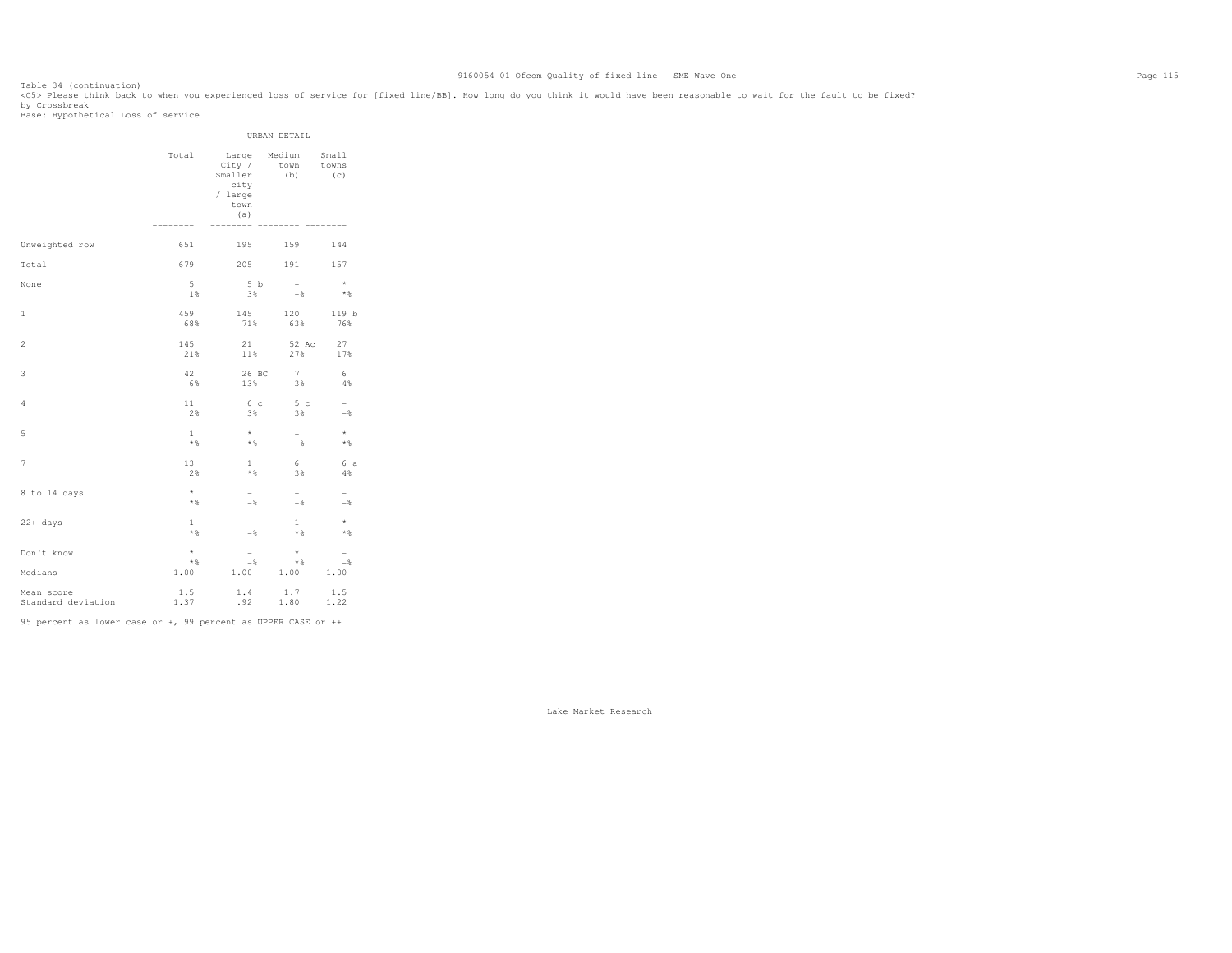# Table 35<br><C6> And what would be an unacceptable length of time to wait?<br>by Crossbreak<br>Base: All respondents

|                       |                 |                               | NUMBER OF EMPLOYEES<br>-------------------------- |                                    |                           |                     | -----------------------                               |                                          | NUMBER OF EMPLOYEES      | ------------------------------ |                          |                            | NUMBER<br>OF EM<br>PLOYEES                              | NUMBER OF<br>EMPLOYEES | -------                         |                  | NO.of Sites             |                                 |
|-----------------------|-----------------|-------------------------------|---------------------------------------------------|------------------------------------|---------------------------|---------------------|-------------------------------------------------------|------------------------------------------|--------------------------|--------------------------------|--------------------------|----------------------------|---------------------------------------------------------|------------------------|---------------------------------|------------------|-------------------------|---------------------------------|
|                       | Total           | 1 to 4<br>(a)                 | 1 to 9 10 to 49<br>(b)                            | (c)                                | $50$ to<br>249<br>(d)     | $\mathbf{1}$<br>(a) | $2$ to $4$<br>(b)<br>-------- -------- ------- ------ | 5 to 9 10 to 19 20 to 49 50 to 99<br>(c) | (d)                      | (e)                            |                          | 100<br>$(f)$ to 249<br>(q) | Up to<br>and in<br>cluding<br>$10$ em<br>ployees<br>(h) | 1 to 9<br>(a)          | 10 to<br>249<br>(C)             | (a)              | $12$ to $3$<br>(b)      | $4+$<br>(c)                     |
| Unweighted row        | 990             | 392                           | 602                                               | 255                                | 133                       | 167                 | 225                                                   | 210                                      | 124                      | 131                            | 70                       | 63                         | 645                                                     | 602                    | 388                             | 793              | 142                     | 55                              |
| Total                 | 978             | 888                           | 935                                               | 37                                 | 6                         | 392                 | 496                                                   | 47                                       | 16                       | 21                             | 3                        | 3                          | 941                                                     | 935                    | 43                              | 916              | 52                      | 10                              |
| 1                     | 29              | 27                            | 27                                                | 1                                  | $\star$                   | 16                  | 11                                                    | $\mathbf{1}$                             | 1 BCE                    | $\star$                        | $*$ e                    | $\star$                    | 28                                                      | 27                     | $\mathbf{1}$                    | 28               | <sup>1</sup>            | $^{\star}$                      |
|                       | 3%              | 3%                            | 3%                                                | 4%                                 | 2%                        | 4%                  | 2%                                                    | 2%                                       | 8%                       | $*$                            | 3%                       | $*$ &                      | 3%                                                      | 3%                     | 3%                              | 3%               | 1%                      | 1%                              |
| $\overline{2}$        | 475             | 426                           | 451                                               | 20                                 | 4 ABc                     | 180                 | 246                                                   | 25                                       | 8                        | 11                             | 2a                       | 2 Ab                       | 454                                                     | 451                    | 23                              | 448 C            | 24c                     | $\mathbf{3}$                    |
|                       | 49%             | 48%                           | 48%                                               | 52%                                | 63%                       | 46%                 | 50%                                                   | 54%                                      | 52%                      | 53%                            | 62%                      | 65%                        | 48%                                                     | 48%                    | 54%                             | 49%              | 46%                     | 27%                             |
| 3                     | 194             | 176                           | 186                                               | 7                                  | $\mathbf{1}$              | 82                  | 94                                                    | 10                                       | $\overline{4}$           | 4                              | $\mathbf{1}$             | $\star$                    | 187                                                     | 186                    | 8                               | 172              | 16 A                    | 6 AB                            |
|                       | 20%             | 20%                           | 20%                                               | 19%                                | 17%                       | 21%                 | 19%                                                   | 21%                                      | 22%                      | 17%                            | 20%                      | 13%                        | 20%                                                     | 20%                    | 19%                             | 19%              | 32%                     | 56%                             |
| 4                     | 47              | 43                            | 44                                                | 3 ab                               | $\star$                   | 19                  | 24                                                    | $\mathbf{1}$                             | 1 <sup>c</sup>           | 2 <sub>c</sub>                 | $\star$                  | $\star$                    | 44                                                      | 44                     | 3a                              | 41               | 6 Ac                    | $\star$                         |
|                       | 5%              | 5%                            | 5%                                                | 8%                                 | 4%                        | 5%                  | 5%                                                    | 1%                                       | 9%                       | 8%                             | 4%                       | 4%                         | 5%                                                      | 5%                     | 8%                              | 4%               | 12%                     | 1%                              |
|                       | 53              | 47                            | 49                                                | 3                                  | $\star$                   | 17                  | 30                                                    | 2                                        | $\mathbf{1}$             | 2 ac                           | $^{\star}$               | $\star$                    | 50                                                      | 49                     | 3                               | 51               | $\overline{2}$          | $\star$                         |
|                       | 5%              | 5%                            | 5%                                                | 8%                                 | 6%                        | 4%                  | 6%                                                    | 4%                                       | 5%                       | 11%                            | 4%                       | 10%                        | 5%                                                      | 5%                     | 8%                              | 6%               | 3%                      | 1%                              |
|                       | 6               | 5                             | 6                                                 | $\star$                            | $\overline{\phantom{a}}$  | 5                   | $\star$                                               | $\star$                                  | $\star$                  | $*$ B                          | $\overline{\phantom{a}}$ | $\sim$                     | 6                                                       | 6                      | $\star$                         | 6                | $\star$                 | $\star$                         |
|                       | 1%              | 1%                            | 1%                                                | 1%                                 | $-\frac{6}{6}$            | $1\%$               | $*$ &                                                 | $*$ &                                    | $\star$ $\,$             | 2%                             | $-\,$                    | $-$                        | 1%                                                      | 1%                     | 1%                              | 1%               | $1\%$                   | $\star$ $\,$                    |
| $\overline{7}$        | 105             | 98 cD                         | $103$ cD                                          | $\overline{2}$                     | $^\star$                  | 38q                 | 59dfq                                                 | 5 dfq                                    | <b>1</b>                 | <sup>1</sup>                   | $\star$                  | $\star$                    | 103                                                     | 103 C                  | $\overline{2}$                  | 102 <sub>b</sub> | $\overline{2}$          | 1 b                             |
|                       | 11%             | 11%                           | 11%                                               | 5%                                 | 2%                        | 10%                 | 12%                                                   | 11%                                      | 3%                       | 7%                             | 2%                       | 1%                         | 11%                                                     | 11%                    | 5%                              | 11%              | 4%                      | 13%                             |
| 8 to 14 days          | 48              | 46 C                          | 47 C                                              | $\star$                            | $*$ C                     | $23$ de             | 23                                                    | $\mathbf{1}$                             | $\star$                  | $\star$                        | $*$ DE                   | $* dE$                     | 47                                                      | 47 C                   | $^{\star}$                      | 47 b             | $\mathbf{1}$            | $^{\star}$                      |
|                       | 5%              | 5%                            | 5%                                                | $*$ &                              | 4%                        | 6%                  | 5%                                                    | 2%                                       | $*$                      | $*$ %                          | 5%                       | 3%                         | 5%                                                      | 5%                     | 1%                              | 5%               | $1\%$                   | $1\%$                           |
| 15 to 21 days         | $\overline{c}$  | $\mathbf{1}$                  | $\mathbf{1}$                                      | $*$ AB                             | $\sim$                    | $\mathbf{1}$        | $\qquad \qquad -$                                     | $\star$                                  | $\overline{\phantom{a}}$ | $*$ aBc                        | $\overline{\phantom{a}}$ | $\overline{a}$             | 1                                                       | 1                      | $* A$                           | $\overline{2}$   | $\overline{a}$          | $\star$                         |
|                       | $\star$ $\,$    | $*$ &                         | $\star$ $\,$                                      | 1%                                 | $-$                       | $\star$ $\,$        | $-$                                                   | $\star$ $\,$                             | $-$                      | 2%                             | $-$                      | $-$                        | $\star$ $\,$                                            | $*$ %                  | 1%                              | $\star$ $\,$     | $-$                     | $*$                             |
| $22 + days$           | 14              | 13                            | 14                                                | $\star$                            | $\star$                   | 6                   | 7                                                     | $\mathbf{1}$                             | $\star$                  | $\star$                        | $\overline{\phantom{a}}$ | $\star$                    | 14                                                      | 14                     | $\star$                         | 14               | $\star$                 | $\star$                         |
|                       | 1%              | 1%                            | 2%                                                | $*$ &                              | $\star$ $\,$              | 1%                  | 1%                                                    | 3%                                       | 1%                       | $\star$ $\,$                   | $-$                      | 1%                         | 2%                                                      | 2%                     | $\star$ $\,$                    | 2%               | $\star$ $\,$            | $*$ %                           |
| Don't know<br>Medians | 6<br>1%<br>2.00 | $5\phantom{.0}$<br>1%<br>2.00 | 6<br>1%<br>2.00                                   | $^{\star}$<br>$\star$ $\,$<br>2.00 | $*$ $\circ$<br>2%<br>2.00 | 5<br>1%<br>2.00     | $\sim$<br>$-$ 8<br>2.00                               | 1 B<br>1%<br>2.00                        | $\sim$<br>$-$<br>2.00    | $^{\star}$<br>$*$ &<br>2.00    | $\sim$<br>$-$<br>2.00    | * BDE<br>3%<br>2.00        | 6<br>1%<br>2.00                                         | 6<br>1%<br>2.00        | $\star$<br>$\star$ $\,$<br>2.00 | 6<br>1%<br>2.00  | $\sim$<br>$-$ %<br>3.00 | $\star$<br>$\star$ $\,$<br>3.00 |
| Mean score            | 3.9             | 3.9                           | 3.9 <sub>c</sub>                                  | 3.3                                | 3.1                       | 4.0                 | 3.9                                                   | 4.1                                      | 3.0                      | 3.5                            | 3.0                      | 3.3                        | 3.9                                                     | 3.9c                   | 3.3                             | 4.0 <sub>b</sub> | 3.0                     | 3.4                             |
| Standard deviation    | 4.45            | 4.37                          | 4.49                                              | 3.50                               | 4.47                      | 4.32                | 4.41                                                  | 6.43                                     | 3.92                     | 3.20                           | 2.77                     | 7.05                       | 4.48                                                    | 4.49                   | 3.58                            | 4.56             | 1.81                    | 3.27                            |
|                       |                 |                               |                                                   |                                    |                           |                     |                                                       |                                          |                          |                                |                          |                            |                                                         |                        |                                 |                  |                         |                                 |

95 percent as lower case or +, 99 percent as UPPER CASE or ++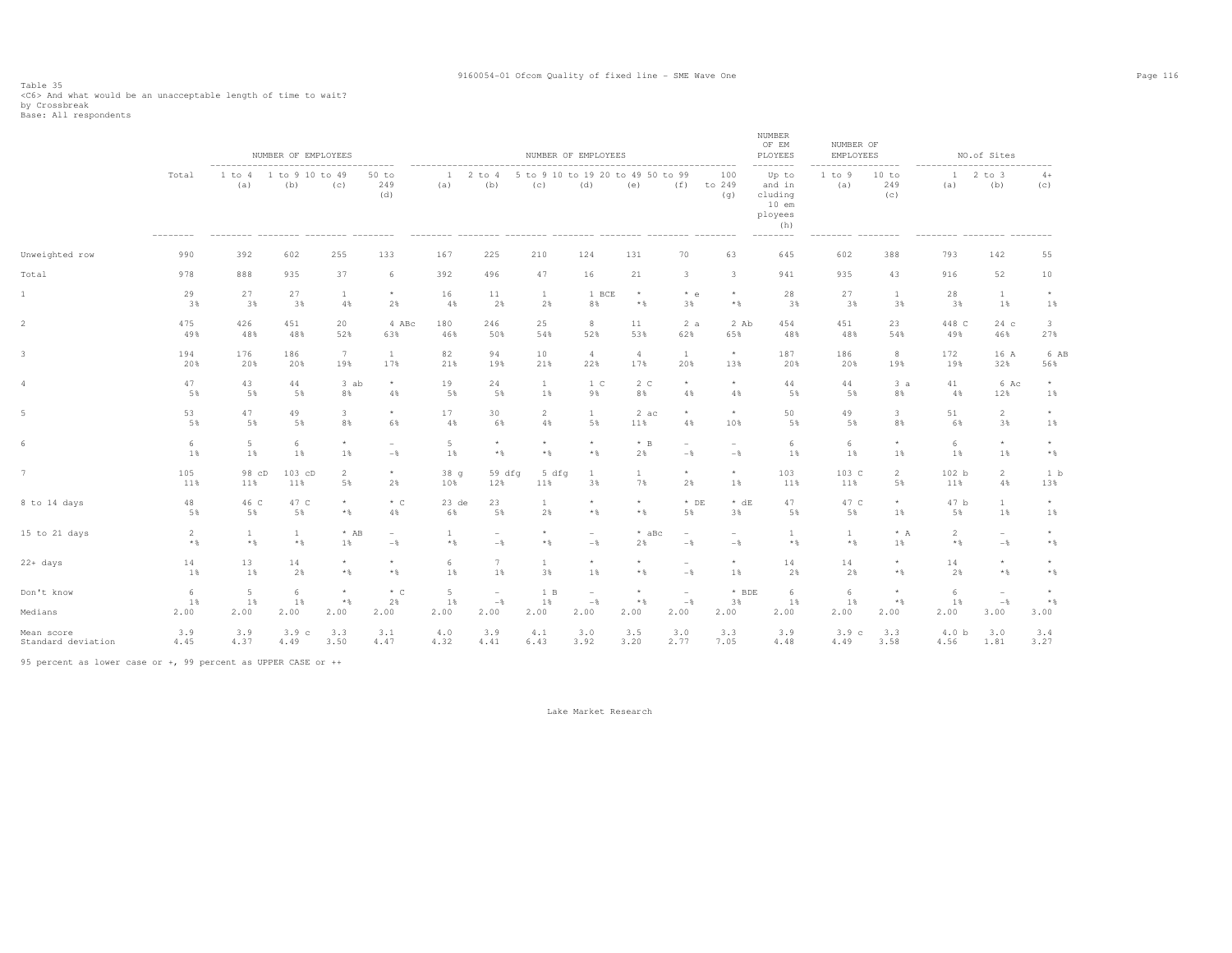Table 35 (continuation)<br><C6> And what would be an unacceptable length of time to wait?<br>by Crossbreak<br>Base: All respondents

|                    |                         | -------------------   | JOB TITLE                                  |                                            |                                 |                                           | INDUSTRY SECTOR                            |                                                                                                                                                              |                                              | <b>SECTOR</b>              |                                   | REGION                         |                               |                                            |                  | NATION                     |                                        |                          |
|--------------------|-------------------------|-----------------------|--------------------------------------------|--------------------------------------------|---------------------------------|-------------------------------------------|--------------------------------------------|--------------------------------------------------------------------------------------------------------------------------------------------------------------|----------------------------------------------|----------------------------|-----------------------------------|--------------------------------|-------------------------------|--------------------------------------------|------------------|----------------------------|----------------------------------------|--------------------------|
|                    | Total                   | Owner/MD<br>(a)       | Senior<br>Manager finance<br>(d)           | Other<br>(e)                               | Primary<br>(a)                  | Retail Services<br>/ Wh<br>olesale<br>(b) |                                            | Go<br>(c) vernment sector,<br>(i<br>ncluding cluding<br>central,<br>local, arities,<br>ed NGOs,<br>ucation quangos,<br>and not for<br>health) profits<br>(d) | Third<br>in<br>ch<br>etc<br>(e)<br>$- - - -$ | Private<br>sector<br>(a)   | Third<br>(C)                      | Wales Scotland Northern<br>(i) | (k) Ireland                   | (1)                                        | England<br>(a)   | (b)                        | Wales Scotland Northern<br>(c) Ireland | (d)                      |
| Unweighted row     | 990                     | 478                   | 88                                         | 76                                         | 218                             | 231                                       | 332                                        | 78                                                                                                                                                           | 131                                          | 811                        | 131                               | 218                            | 208                           | 201                                        | 363              | 218                        | 208                                    | 201                      |
| Total              | 978                     | 724                   | 29                                         | 37                                         | 200                             | 246                                       | 310                                        | 66                                                                                                                                                           | 155                                          | 804                        | 155                               | 38                             | 62                            | 22                                         | 855              | 38                         | 62                                     | 22                       |
| 1                  | 29<br>3%                | 27<br>4%              | $\star$<br>$\star$ $\,$                    | $\mathbf{1}$<br>2%                         | $5 -$<br>3%                     | 11 e<br>4%                                | 12 e<br>4%                                 | $\star$<br>1%                                                                                                                                                | $^{\star}$<br>$\star$ $\,$                   | 28 c<br>4%                 | $\star$<br>$\star$ $\,$           | $^{\star}$<br>$1\%$            | $^\star$<br>$\star$ $\,$      | 1 eqHK<br>3%                               | 28 c<br>3%       | $^{\star}$<br>1%           | $\star$<br>$\star$ $\,$                | 1 C<br>3%                |
|                    | 475<br>49%              | 356 F<br>49%          | 17 F<br>60%                                | 27 AF<br>73%                               | 73<br>37%                       | 128 A<br>52%                              | 173 AD<br>56%                              | 26<br>39%                                                                                                                                                    | 74 a<br>48%                                  | 391<br>49%                 | 74<br>48%                         | 13<br>33%                      | 30 bJl<br>49%                 | 8<br>39%                                   | 423 Bd<br>49%    | 13<br>33%                  | 30 Bd<br>49%                           | $_{\rm 8}$<br>39%        |
|                    | 194<br>20%              | 131 e<br>18%          | 9 ACE<br>30%                               | $\overline{2}$<br>6%                       | 49 B<br>24%                     | 36<br>15%                                 | 61<br>20%                                  | 22 BCE<br>33%                                                                                                                                                | 26<br>17%                                    | 161<br>20%                 | 26<br>17%                         | 27%                            | 11 aCfI 19 aCfhI 5 cI<br>30%  | 22%                                        | 160<br>19%       | 11 A<br>27%                | 19 A<br>30%                            | $5 -$<br>22%             |
|                    | 47<br>5%                | 32<br>4%              | $\mathbf{1}$<br>4%                         | $\star$<br>$1\%$                           | 12 C<br>6%                      | 8<br>3%                                   | $\mathbf{3}$<br>1%                         | $\mathbf{1}$<br>$1\%$                                                                                                                                        | 23 ABCD<br>15%                               | 24<br>3%                   | 23 Ab<br>15%                      | 3 ADF<br>8%                    | $\overline{\mathbf{3}}$<br>5% | 2 ADFk<br>10%                              | 39<br>5%         | 3a<br>8%                   | $3 -$<br>5%                            | 2 Ac<br>10%              |
|                    | 53<br>5%                | 42<br>6%              | $\mathbf{1}$<br>2%                         | 6 AcDF<br>15%                              | 14 b<br>7%                      | 7<br>3%                                   | 18<br>6%                                   | 6 b<br>9%                                                                                                                                                    | $7\phantom{.0}$<br>4%                        | 46<br>6%                   | 7<br>4%                           | 2 bdH<br>6%                    | 3 dh<br>5%                    | $\mathbf{1}$<br>3%                         | 46<br>5%         | $\overline{2}$<br>6%       | 3<br>5%                                | $\mathbf{1}$<br>3%       |
|                    | 6<br>1%                 | $5\phantom{.0}$<br>1% | $\star$<br>$\star$ $\,$                    | $\star$<br>$*$ &                           | 5 BC<br>3%                      | $\star$<br>$\star$ $\,$                   | $\star$<br>$*$                             | $\overline{\phantom{a}}$<br>$-$                                                                                                                              | $\star$<br>$\star$ $\,$                      | 6<br>1%                    | $^{\star}$<br>$\star$ $\,$        | $\star$<br>$\star$ $\,$        | $\star$<br>$\star$ $\,$       | $\star$<br>1%                              | 6<br>1%          | $\star$<br>$\star$ $\S$    | $\star$<br>$\star$ $\S$                | $\star$<br>1%            |
|                    | 105<br>11%              | 72 De<br>10%          | $\star$<br>$\star$ $\S$                    | $\star$<br>$1\%$                           | 22<br>11%                       | 40 C<br>16%                               | 21<br>7%                                   | 5<br>8%                                                                                                                                                      | 17<br>11%                                    | 88<br>11%                  | 17<br>11%                         | 6 FK<br>15%                    | 2<br>3%                       | 3 FK<br>14%                                | 94 C<br>11%      | 6 C<br>15%                 | $\overline{2}$<br>3%                   | 3 <sup>c</sup><br>14%    |
| 8 to 14 days       | 48<br>5%                | 39 d<br>5%            | $\overline{\phantom{0}}$<br>$-\frac{6}{5}$ | $\star$<br>$*$ &                           | 17 CD<br>9%                     | 16 cd<br>6%                               | 9<br>3%                                    | $\star$<br>$*$ &                                                                                                                                             | 6<br>4%                                      | 41<br>5%                   | 6<br>4%                           | 1 e<br>3%                      | 3 e<br>5%                     | 2 BEI<br>7%                                | 42<br>5%         | $\mathbf{1}$<br>3%         | $3 -$<br>5%                            | 2<br>7%                  |
| 15 to 21 days      | $\overline{c}$<br>$*$ % | $\star$<br>$*$ &      | $^\star$ A<br>1%                           | $\overline{\phantom{a}}$<br>$-\frac{6}{6}$ | $\overline{\phantom{a}}$<br>$-$ | $^\star$<br>$\star$ $\S$                  | $\overline{\phantom{a}}$<br>$-\frac{6}{5}$ | $\star$<br>$*$ &                                                                                                                                             | $\mathbf{1}$<br>1%                           | $^{\star}$<br>$\star$ $\,$ | $\mathbf{1}$<br>1%                | $\star$<br>$1\%$               | <b>1</b><br>1%                | $\overline{\phantom{a}}$<br>$-\frac{6}{6}$ | $\star$<br>$*$ % | $* A$<br>1%                | 1 A<br>1%                              | $\sim$<br>$-\frac{6}{6}$ |
| 22+ days           | 14<br>1%                | 13<br>2%              | $\star$<br>2%                              | $\star$<br>$\star$ $\,$                    | $\mathbf{1}$<br>1%              | $^{\star}$<br>$\star$ $\,$                | 7 <sub>b</sub><br>2%                       | 5 ABcE<br>8%                                                                                                                                                 | $\mathbf{1}$<br>$\star$ $\,$                 | 13<br>2%                   | $\mathbf{1}$<br>$\star$ $\,$      | 2 bcfqH 1<br>4%                | 2%                            | $*~h$<br>1%                                | 11<br>1%         | 2 A<br>4%                  | $\mathbf{1}$<br>2%                     | $^{\star}$<br>1%         |
| Don't know         | 6<br>1%                 | 6<br>1%               | $^\star$<br>$\star$ $\,$                   | $\star$<br>$\star$ $\,$                    | $^\star$<br>$\star$ $\,$        | <sup>1</sup><br>$\star$ $\,$              | 5<br>2%                                    | $^{\star}$<br>$\star$ $\,$                                                                                                                                   | $\overline{\phantom{a}}$<br>$-\,$ $\,$       | 6<br>1%                    | $\overline{\phantom{a}}$<br>$-\,$ | $\star$<br>$\star$ $\S$        | $\star$<br>$\star$ $\,$       | $\sim$<br>$-\,$ $\,$                       | 6<br>1%          | $^{\star}$<br>$\star$ $\,$ | $^{\star}$<br>$\star$ $\S$             | $-\frac{6}{6}$           |
| Medians            | 2.00                    | 2.00                  | 2.00                                       | 2.00                                       | 3.00                            | 2.00                                      | 2.00                                       | 3.00                                                                                                                                                         | 3.00                                         | 2.00                       | 3.00                              | 3.00                           | 3.00                          | 3.00                                       | 2.00             | 3.00                       | 3.00                                   | 3.00                     |
| Mean score         | 3.9                     | 3.9 e                 | 3.4                                        | 2.7                                        | 4.3                             | 3.7                                       | 3.7                                        | 5.2 Bce 3.6                                                                                                                                                  |                                              | 4.0                        | 3.6                               | 5.3<br>bfGhi                   | 4.1                           | 4.5 <sub>q</sub>                           | 3.8              | 5.3 A                      | 4.1                                    | 4.5                      |
| Standard deviation | 4.45                    | 4.54                  | 5.89                                       | 2.40                                       | 4.48                            | 2.91                                      | 5.18                                       | 7.47                                                                                                                                                         | 2.84                                         | 4.56                       | 2.84                              | 7.40                           | 6.08                          | 6.07                                       | 4.07             | 7.40                       | 6.08                                   | 6.07                     |

95 percent as lower case or +, 99 percent as UPPER CASE or ++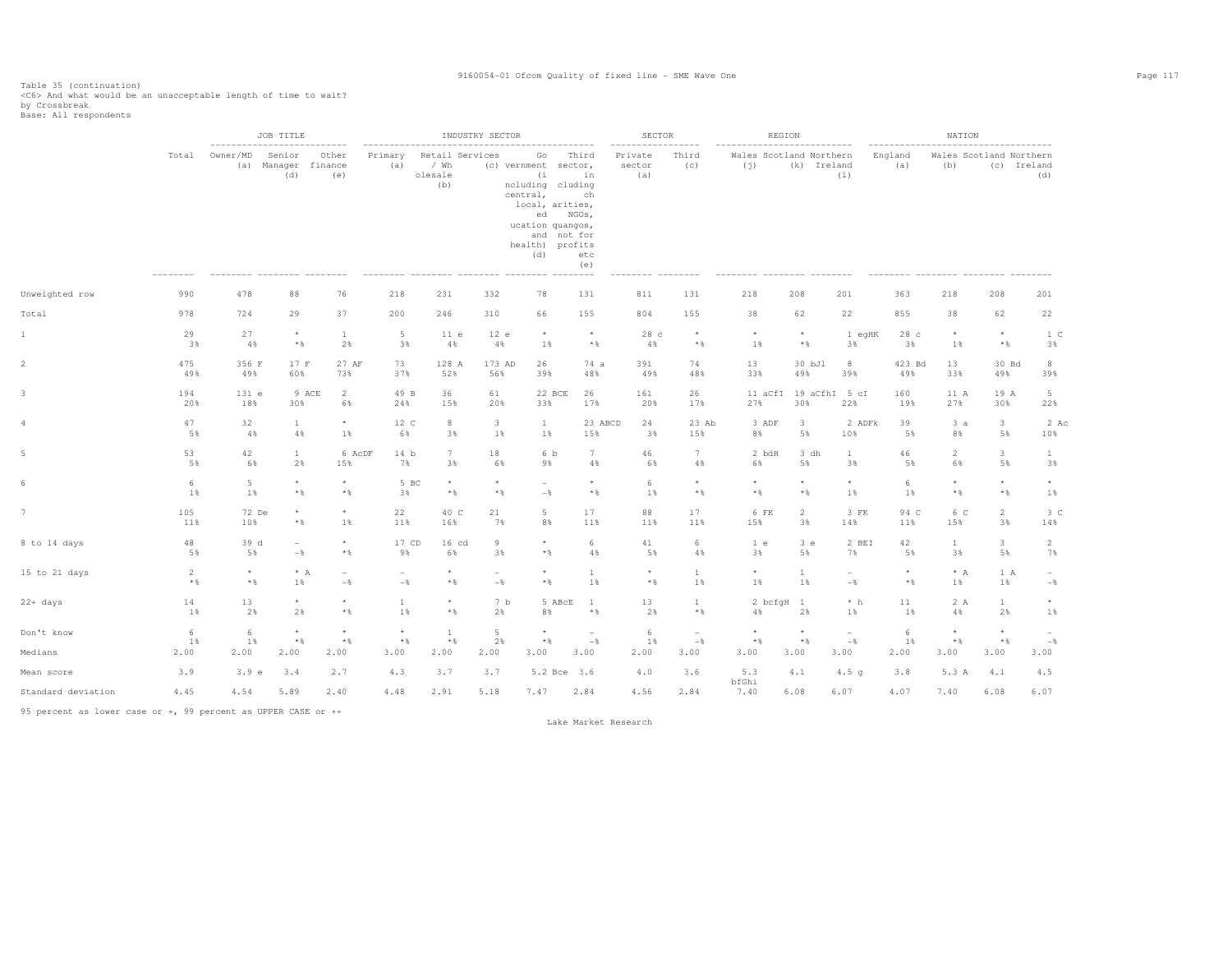# Table 35 (continuation)<br><C6> And what would be an unacceptable length of time to wait?<br>by Crossbreak<br>Base: All respondents

|                                             |                     |                     | URBANITY            |                         |                                    | --------                                                     | URBAN DETAIL          |                                  |
|---------------------------------------------|---------------------|---------------------|---------------------|-------------------------|------------------------------------|--------------------------------------------------------------|-----------------------|----------------------------------|
|                                             | Total               | Urban<br>(a)        | Rural<br>(b)        | Remote<br>Rural<br>(C)  | -----------<br>All<br>Rural<br>(d) | Large<br>City /<br>Smaller<br>city<br>/ large<br>town<br>(a) | Medium<br>town<br>(b) | -------<br>Small<br>towns<br>(C) |
| Unweighted row                              | 990                 | 713                 | 171                 | 105                     | 276                                | 280                                                          | 222                   | 211                              |
| Total                                       | 978                 | 720                 | 216                 | 42                      | 258                                | 285                                                          | 234                   | 201                              |
| $\mathbf{1}$                                | 29                  | 18                  | 11                  | $\pm$                   | 11                                 | 16 BC                                                        | $\sim$ 1              | $\rightarrow$                    |
|                                             | 3%                  | 2%                  | 5%                  | 1%                      | 4%                                 | 6%                                                           | $*$                   | $*$                              |
| $\overline{2}$                              | 475                 | 369 CD              | 98 C                | 8 <sup>1</sup>          | 106 C                              | 167 B                                                        | 94                    | 108 B                            |
|                                             | 49%                 | 51%                 | 45%                 | 19%                     | 41%                                | 59%                                                          | 40%                   | 54%                              |
| 3                                           | 194                 | 132                 | 44                  | 18 ABD                  | 62 a                               | 21                                                           | 61 A                  | 50 A                             |
|                                             | 20%                 | 18%                 | 20%                 | 43%                     | 24%                                | 7%                                                           | 26%                   | 25%                              |
| 4                                           | 47                  | 38                  | 8                   | $\overline{2}$          | 9                                  | 18                                                           | 11                    | 9                                |
|                                             | 5%                  | 5%                  | $4\%$               | 4%                      | 48                                 | 6%                                                           | 5%                    | 5%                               |
| 5                                           | 53                  | 29                  | 22 A                | $\overline{2}$          | 24 A                               | 14                                                           | 7                     | 8                                |
|                                             | 5%                  | 4%                  | 10%                 | 5%                      | 9%                                 | 5%                                                           | 3%                    | 4%                               |
| 6                                           | 6                   | $\mathbf{1}$        | 5 A                 | $\sim$                  | 5 A                                | $\qquad \qquad \star$                                        | $\star$               | $\star$                          |
|                                             | 1%                  | $*$ %               | 2%                  | $-$ %                   | 2%                                 | $*$ &                                                        | $*$ %                 | $*$                              |
| $\overline{7}$                              | 105                 | 84                  | 17                  | 4                       | 20                                 | 40 C                                                         | 31 <sub>c</sub>       | 13                               |
|                                             | 11%                 | 12%                 | $8\%$               | 9%                      | 8%                                 | 14%                                                          | 13%                   | 6%                               |
| 8 to 14 days                                | 48                  | 34                  | 11                  | $\overline{\mathbf{3}}$ | 13                                 | 6 <sup>6</sup>                                               | 17 A                  | 12a                              |
|                                             | 5%                  | 5%                  | 5%                  | 6%                      | 5%                                 | 2%                                                           | 7%                    | 6%                               |
| 15 to 21 days                               | <sup>2</sup>        | $\overline{1}$      | $\star$             | $\sim$                  | $\rightarrow$                      | $\overline{1}$                                               | $\star$               | $\sim$                           |
|                                             | $*$                 | $*$                 | $*$ &               | $-\frac{6}{6}$          | $*$ &                              | $*$                                                          | $*$                   | $-$                              |
| $22 + days$                                 | 14                  | 13                  | 1                   | $\star$                 | $\overline{2}$                     | $1 -$                                                        | 12 AC                 | $\mathbf{1}$                     |
|                                             | $1\%$               | 2%                  | 1%                  | $1\%$                   | 1%                                 | $*$ &                                                        | 5%                    | $*$                              |
| Don't know                                  | 6                   | $\mathbf{1}$        | $ \,$               | 5 ABD                   | 5 Ab                               | $\sim$                                                       | $\star$               | $\mathbf{1}$                     |
|                                             | $1\,$               | $*$                 | $-$ %               | 12%                     | 2%                                 | $-$ 8                                                        | $*$ &                 | $*$                              |
| Medians<br>Mean score<br>Standard deviation | 2.00<br>3.9<br>4.45 | 2.00<br>4.0<br>4.56 | 2.00<br>3.7<br>3.98 | $3.00$ $3.00$           | $5.01$ $4.15$                      | 2.00<br>4.4 3.8 3.3 5.2 AC<br>2.59                           | 3.00<br>6.76          | 2.00<br>3.5<br>3.02              |

95 percent as lower case or +, 99 percent as UPPER CASE or ++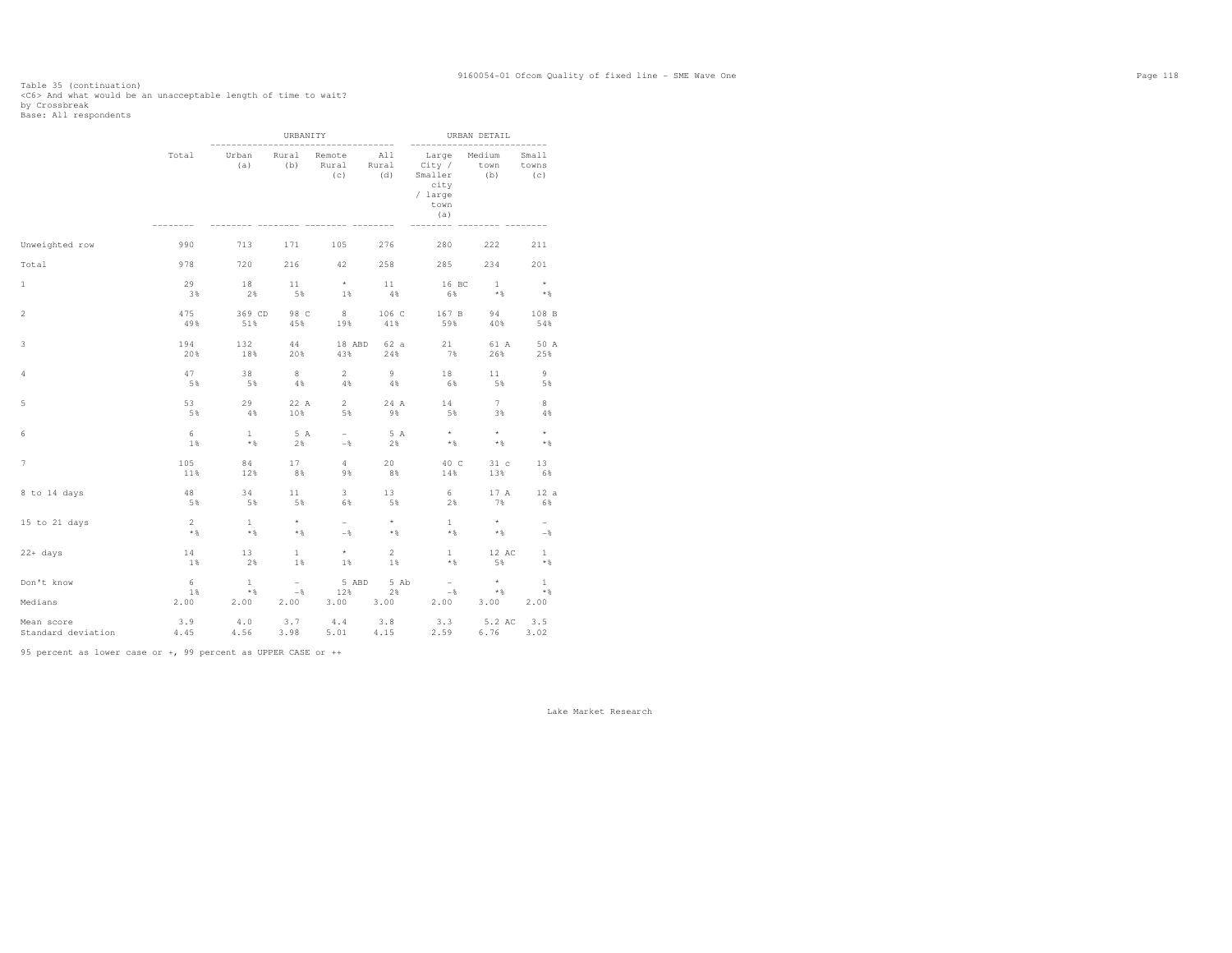# Table 36<br><C6> And what would be an unacceptable length of time to wait?<br>by Crossbreak<br>Base: Experienced Loss of service

|                       |                            |                              | NUMBER OF EMPLOYEES    |                                 |                          |                                         | NUMBER OF EMPLOYEES      | -------                  | NUMBER<br>OF EM<br>PLOYEES<br>---------                             | NUMBER OF<br>EMPLOYEES | $- - - - -$         | NO.of Sites         | $- - - - -$              | JOB<br>TITLE<br>-------- |                                 | INDUSTRY SECTOR<br>.                        |                    | <b>SECTOR</b><br>------  |
|-----------------------|----------------------------|------------------------------|------------------------|---------------------------------|--------------------------|-----------------------------------------|--------------------------|--------------------------|---------------------------------------------------------------------|------------------------|---------------------|---------------------|--------------------------|--------------------------|---------------------------------|---------------------------------------------|--------------------|--------------------------|
|                       | Total<br>$- - - - - - - -$ | -----------<br>1 to 4<br>(a) | 1 to 9 10 to 49<br>(b) | (c)                             | 50 to<br>249<br>(d)      | $2$ to $4$<br>(b)                       | 5 to 9 20 to 49<br>(C)   | (e)                      | Up to<br>and in<br>cluding<br>$10$ em<br>ployees<br>(h)<br>-------- | 1 to 9<br>(a)          | 10 to<br>249<br>(c) | $\mathbf{1}$<br>(a) | $2$ to $3$<br>(b)        | Owner/MD<br>(a)          | Primary<br>(a)                  | Retail Services<br>$/$ Wh<br>olesale<br>(b) | (C)                | Private<br>sector<br>(a) |
| Unweighted row        | 339                        | 117                          | 181                    | 105                             | 53                       | 76                                      | 64                       | 60                       | 196                                                                 | 181                    | 158                 | 250                 | 64                       | 147                      | 81                              | 69                                          | 116                | 276                      |
| Total                 | 299                        | 265                          | 279                    | 18                              | 2                        | 156                                     | 14                       | 10                       | 281                                                                 | 279                    | 20                  | 277                 | 20                       | 200                      | 67                              | 54                                          | 82                 | 230                      |
| $\mathbbm{1}$         | 12                         | 11                           | 11                     | $\mathbf{1}$                    | $\star$                  | 6                                       | $\star$                  | $\star$                  | 11                                                                  | 11                     | <sup>1</sup>        | 11                  | $\mathbf{1}$             | 11                       | $\star$                         | 5 Ae                                        | 6 ae               | 11                       |
|                       | 4%                         | 4%                           | 4%                     | 3%                              | 4%                       | 4%                                      | $*$                      | 1%                       | 4%                                                                  | 4%                     | 3%                  | 4%                  | 3%                       | 5%                       | $*$ &                           | 10%                                         | 7%                 | 5%                       |
| $\overline{2}$        | 129                        | 111                          | 120                    | 8                               | <sup>1</sup>             | 64                                      | 9aB                      | 5                        | 120                                                                 | 120                    | 10                  | 119                 | 9                        | 87                       | 17                              | 16                                          | 50 AB              | 87                       |
|                       | 43%                        | 42%                          | 43%                    | 48%                             | 57%                      | 41%                                     | 64%                      | 48%                      | 43%                                                                 | 43%                    | 49%                 | 43%                 | 43%                      | 44%                      | 25%                             | 29%                                         | 61%                | 38%                      |
| 3                     | 59                         | 53                           | 54                     | $\overline{4}$                  | $\star$                  | 31                                      | $\mathbf{1}$             | $\overline{c}$           | 55                                                                  | 54                     | $\overline{4}$      | 51                  | 7 A                      | 28                       | 12                              | 13c                                         | 10                 | 46                       |
|                       | 20%                        | 20%                          | 20%                    | 21%                             | 14%                      | 20%                                     | 7%                       | 17%                      | 20%                                                                 | 20%                    | 20%                 | 18%                 | 35%                      | 14%                      | 18%                             | 24%                                         | 13%                | 20%                      |
| 4                     | 15                         | 14                           | 14                     | $\mathbf{1}$                    | $\star$                  | 7                                       | $\star$                  | <sup>1</sup>             | 14                                                                  | 14                     | $\mathbf{1}$        | 15                  | $\star$                  | 7                        | 6 с                             | 6 Ce                                        | $\mathbf{1}$       | 14                       |
|                       | 5%                         | 5%                           | 5%                     | 8%                              | 4%                       | 5%                                      | 2%                       | 8%                       | 5%                                                                  | 5%                     | 7%                  | 5%                  | 2%                       | 4%                       | 9%                              | 12%                                         | 2%                 | 6%                       |
| $\overline{5}$        | 27                         | 23                           | 24                     | $\overline{2}$                  | $\star$                  | 13                                      | $\mathbf{1}$             | 2                        | 25                                                                  | 24                     | 2                   | 25                  | 2                        | 24d                      | 12 BcE                          | $\mathbf{1}$                                | 7 be               | 26c                      |
|                       | 9%                         | 9%                           | 9%                     | 12%                             | 8%                       | 8%                                      | 9%                       | 16%                      | 9%                                                                  | 9%                     | 12%                 | 9%                  | 8%                       | 12%                      | 18%                             | $1\%$                                       | 9%                 | 11%                      |
| 6                     | 6                          | 5                            | $5 -$                  | $\star$                         | $\overline{\phantom{a}}$ | $\overline{\phantom{a}}$                | $\overline{\phantom{0}}$ | $*$ B                    | $5 -$                                                               | 5                      | $\star$             | 5                   | $^{\star}$               | 5                        | 5 bCe                           | $\overline{\phantom{a}}$                    | $^{\star}$         | 6                        |
|                       | 2%                         | 2%                           | 2%                     | 2%                              | $-\frac{6}{6}$           | $-$                                     | $-\frac{6}{6}$           | 4%                       | 2%                                                                  | 2%                     | 2%                  | 2%                  | 2%                       | 3%                       | 8%                              | $-$                                         | 1%                 | 2%                       |
| 7                     | 26                         | 24                           | 26                     | $\mathbf{1}$                    | $\star$                  | 19e                                     | 1 e                      | $\star$                  | 26                                                                  | 26c                    | $\mathbf{1}$        | 25                  | $\mathbf{1}$             | 19                       | 8 <sup>c</sup>                  | 6 с                                         | $\overline{2}$     | 16                       |
|                       | 9%                         | 9%                           | 9%                     | 3%                              | 1%                       | 12%                                     | 9%                       | 1%                       | 9%                                                                  | 9%                     | 3%                  | 9%                  | 5%                       | 10%                      | 11%                             | 12%                                         | 2%                 | 7%                       |
| 8 to 14 days          | 12                         | 11                           | 11                     | $\star$                         | $*$ C                    | 11                                      | 1 A                      | $\star$                  | 11                                                                  | 11                     | $\star$             | 12                  | $\star$                  | 6                        | 6 Ce                            | 5 Ce                                        | $\star$            | 12                       |
|                       | 4%                         | 4%                           | 4%                     | $\star$ $\S$                    | 8%                       | 7%                                      | 5%                       | $*$ %                    | 4%                                                                  | 4%                     | 1%                  | 4%                  | $*$                      | 3%                       | 9%                              | 10%                                         | $\star$ $\,$       | 5%                       |
| 15 to 21 days         | 2                          | $\mathbf{1}$                 | $\mathbf{1}$           | $*$ b                           | $\overline{\phantom{a}}$ | $\overline{\phantom{a}}$                | $\overline{\phantom{a}}$ | $*$ B                    | $\mathbf{1}$                                                        | $\mathbf{1}$           | $* a$               | 2                   | $\overline{\phantom{a}}$ | $\star$                  | $\overline{\phantom{a}}$        | $\star$                                     | $\sim$             | $\star$                  |
|                       | 1%                         | $*$ %                        | $*$ &                  | 2%                              | $-\,$                    | $-\,$                                   | $-$                      | $4\,$                    | $\star$ $\,$                                                        | $\star$ $\,$           | 2%                  | 1%                  | $-$                      | $*$ &                    | $-$                             | 1%                                          | $-\frac{6}{6}$     | $*$ &                    |
| $22 + days$           | 7                          | $7\overline{ }$              | $\overline{7}$         | $\star$                         | $\overline{\phantom{a}}$ | 6                                       | $\star$                  | $\overline{\phantom{a}}$ | $7\phantom{.0}$                                                     | 7                      | $\star$             | 7                   | $\overline{\phantom{a}}$ | 6                        | $\mathbf{1}$                    | $\star$                                     | $\star$            | 6                        |
|                       | 2%                         | 3%                           | 2%                     | $\star$ $\,$                    | $-\,$                    | 4%                                      | $*$                      | $-$                      | 2%                                                                  | 2%                     | $\star$ $\,$        | 2%                  | $-$                      | 3%                       | 1%                              | 1%                                          | 1%                 | 3%                       |
| Don't know<br>Medians | 6<br>2%<br>3.00            | 5<br>2%<br>3.00              | 6<br>2%<br>3.00        | $\star$<br>$\star$ $\,$<br>2.00 | $*$ C<br>4%<br>2.00      | $\overline{\phantom{a}}$<br>$-$<br>3.00 | 1 B<br>4%<br>2.00        | $\star$<br>$*$ %<br>3.00 | 6<br>$2\%$<br>3.00                                                  | 6<br>2%<br>3.00        | 1%<br>2.00          | 6<br>2%<br>3.00     | $\sim$<br>$-$<br>3.00    | 6<br>3%<br>2.00          | $\star$<br>$\star$ $\,$<br>4.00 | $\mathbf{1}$<br>$1\,$<br>3.00               | 5 ae<br>6%<br>2.00 | 6<br>3%<br>3.00          |
| Mean score            | 4.2                        | 4.3                          | 4.3                    | 3.5                             | 3.5                      | 4.9                                     | 3.3                      | 3.8                      | 4.3                                                                 | 4.3                    | 3.5                 | 4.3                 | 3.0c                     | 4.3                      | 5.4 Ce                          | 3.9c                                        | 2.8                | 4.5                      |
| Standard deviation    | 5.21                       | 5.42                         | 5.32                   | 3.39                            | 4.45                     | 6.32                                    | 2.63                     | 4.01                     | 5.30                                                                | 5.32                   | 3.38                | 5.39                | 1.62                     | 5.58                     | 5.72                            | 3.25                                        | 3.52               | 5.68                     |

95 percent as lower case or +, 99 percent as UPPER CASE or ++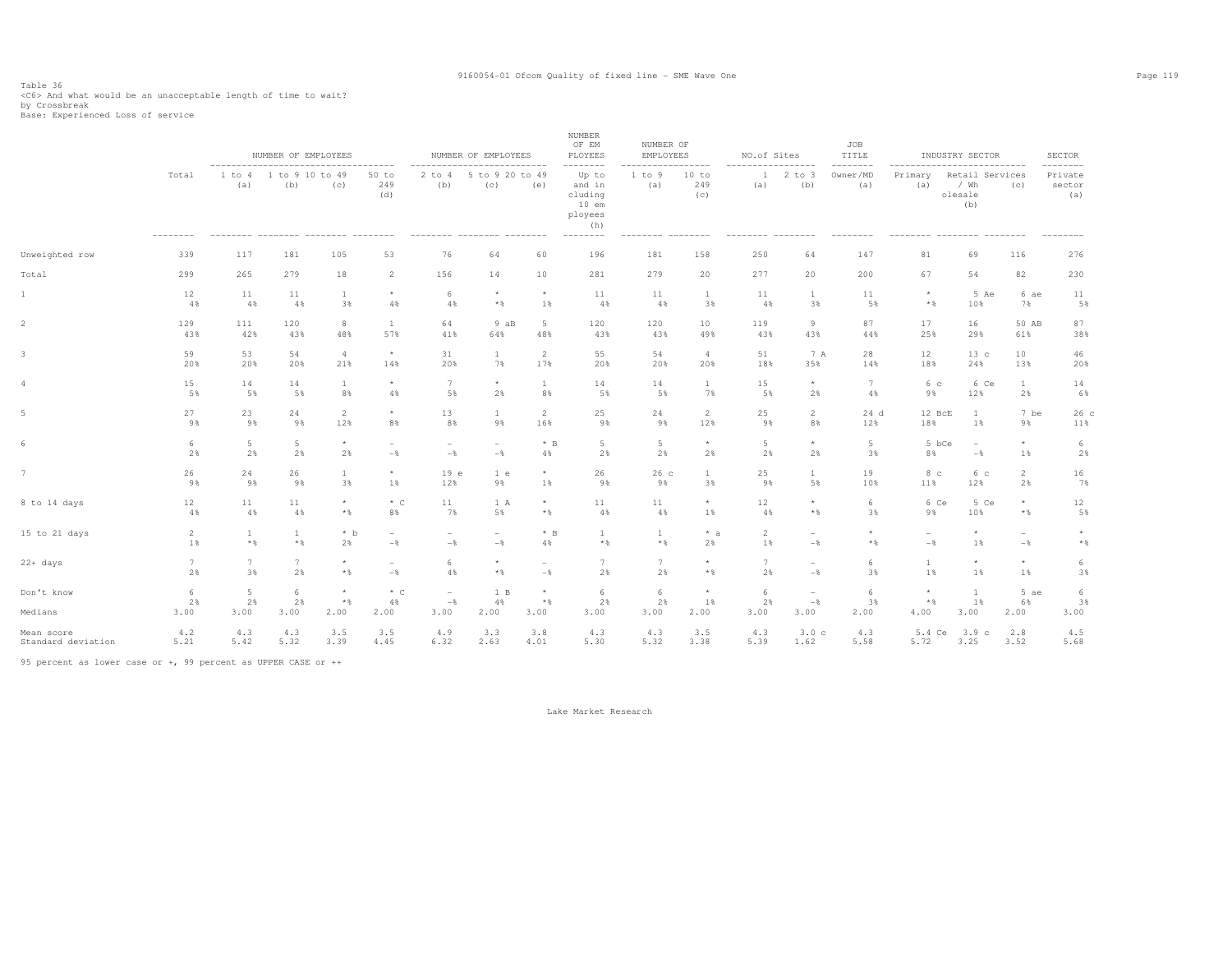Table 36 (continuation)<br><C6> And what would be an unacceptable length of time to wait?<br>by Crossbreak<br>Base: Experienced Loss of service

|                    |                 |                          | REGION                         |                          |                                   | NATION                         |                          |                          |              | URBANITY                 |                                  |                                                              | URBAN DETAIL          |                          |
|--------------------|-----------------|--------------------------|--------------------------------|--------------------------|-----------------------------------|--------------------------------|--------------------------|--------------------------|--------------|--------------------------|----------------------------------|--------------------------------------------------------------|-----------------------|--------------------------|
|                    | Total           | (j)                      | Wales Scotland Northern<br>(k) | Ireland<br>(1)           | ---------------<br>England<br>(a) | Wales Scotland Northern<br>(b) |                          | (c) Ireland<br>(d)       | Urban<br>(a) | Rural<br>(b)             | $- - - -$<br>A11<br>Rural<br>(d) | Large<br>City /<br>Smaller<br>city<br>/ large<br>town<br>(a) | Medium<br>town<br>(b) | Small<br>towns<br>(c)    |
| Unweighted row     | 339             | 83                       | 78                             | 50                       | 128                               | 83                             | 78                       | 50                       | 215          | 83                       | 124                              | 85                                                           | 63                    | 67                       |
| Total              | 299             | 13                       | 19                             | 5                        | 261                               | 13                             | 19                       | 5                        | 167          | 112                      | 132                              | 80                                                           | 43                    | 44                       |
| $\mathbf{1}$       | 12              | $\star$                  | $^\star$                       | $* k$                    | 11                                | $^\star$                       | $\star$                  | $*$ c                    | $11$ bD      | $\star$                  | <sup>1</sup>                     | 11 BC                                                        | $^\star$              | $\star$                  |
|                    | 4%              | 3%                       | $\star$ $\,$                   | 5%                       | 4%                                | 3%                             | $\star$ $\,$             | 5%                       | 7%           | $\star$ $\,$             | 1%                               | 13%                                                          | $\star$ $\,$          | $\star$ &                |
| $\,2$              | 129             | 3                        | 10 Jl                          | $\mathbf{2}$             | 114 b                             | 3                              | 10 Bd                    | $\overline{c}$           | 72 C         | 54 C                     | 57 C                             | 39 B                                                         | 12                    | 22 B                     |
|                    | 43%             | 26%                      | 53%                            | 34%                      | 44%                               | 26%                            | 53%                      | 34%                      | 43%          | 48%                      | 43%                              | 49%                                                          | 27%                   | 49%                      |
| 3                  | 59              | 3                        | 3                              | 2 k                      | 51                                | 3                              | 3                        | 2ac                      | 27           | 24                       | 31                               | 14                                                           | 6                     | $7\phantom{.0}$          |
|                    | 20%             | 25%                      | 15%                            | 33%                      | 19%                               | 25%                            | 15%                      | 33%                      | 16%          | 21%                      | 24%                              | 17%                                                          | 15%                   | 17%                      |
| $\overline{4}$     | 15              | $\overline{2}$           | $\overline{c}$                 | $^{\star}$               | 12                                | 2 A                            | $\overline{c}$           | $^\star$                 | 8            | 6                        | $7\phantom{.0}$                  | $\mathbf{1}$                                                 | 6 Ac                  | $\overline{c}$           |
|                    | 5%              | 13%                      | 9%                             | 5%                       | 4%                                | 13%                            | 9%                       | 5%                       | 5%           | 6%                       | 5%                               | 1%                                                           | 13%                   | 3%                       |
| $\,$ 5 $\,$        | 27              | $\mathbf{1}$             | $\mathbf 2$                    | $^\star$                 | 24                                | $\mathbf{1}$                   | $\sqrt{2}$               | $^\star$                 | 19           | 6                        | $\,$ 8                           | $7\phantom{.0}$                                              | 6                     | 6                        |
|                    | 9%              | 6%                       | 9%                             | 5%                       | 9%                                | 6%                             | 9%                       | 5%                       | 11%          | 6%                       | 6%                               | 9%                                                           | 13%                   | 14%                      |
| 6                  | 6               | $\overline{\phantom{0}}$ | $\overline{\phantom{m}}$       | $^\star$                 | 6                                 | $\overline{\phantom{a}}$       | $\overline{\phantom{0}}$ | $\star$                  | $^\star$     | 5a                       | 5a                               | $\star$                                                      | $^\star$              | $\sim$                   |
|                    | 2%              | $-\,$                    | $-\,$ $\,$                     | $\star$ $\,$             | 2%                                | $-\,$ $\,$                     | $-\,$                    | $\star$ $\,$             | $\star$ $\,$ | 5%                       | $4\%$                            | 1%                                                           | $\star$ $\,$          | $-\,$ %                  |
| $\overline{7}$     | 26              | 2 k                      | $\mathbf{1}$                   | 1 K                      | 22                                | 2c                             | $\mathbf{1}$             | 1 aC                     | 20d          | 5                        | $7\phantom{.}$                   | 7                                                            | $7\phantom{.0}$       | 6                        |
|                    | 9%              | 15%                      | 5%                             | 18%                      | 9%                                | 15%                            | 5%                       | 18%                      | 12%          | 5%                       | 5%                               | 8%                                                           | 15%                   | 14%                      |
| 8 to 14 days       | 12              | $^\star$                 | $\star$                        | $\overline{\phantom{a}}$ | 11                                | $^\star$                       | $^\star$                 | $\overline{\phantom{0}}$ | $\mathbf{1}$ | 10 A                     | 11 A                             | $\star$                                                      | $\mathbf{1}$          | $^\star$                 |
|                    | 4%              | 3%                       | 1%                             | $-$                      | 4%                                | 3%                             | 1%                       | $-\,$ %                  | 1%           | 9%                       | 8%                               | $*$ %                                                        | 1%                    | 1%                       |
| 15 to 21 days      | $\overline{2}$  | $^\star$                 | $\mathbf{1}$                   | $\overline{\phantom{a}}$ | $^\star$                          | $\star$ A                      | 1 A                      | $\overline{\phantom{a}}$ | $\mathbf{1}$ | $^\star$                 | $\star$                          | $\mathbf{1}$                                                 | $^\star$              | $\overline{\phantom{a}}$ |
|                    | 1%              | 3%                       | 4%                             | $-$                      | $\star$ $\,$                      | 3%                             | $4\,$                    | $-$                      | 1%           | $\star$ $\,$             | $*$ &                            | 1%                                                           | 1%                    | $-$                      |
| $22+ days$         | $7\overline{ }$ | $\mathbf{1}$             | $\mathbf{1}$                   | $\overline{\phantom{a}}$ | 5                                 | 1 a                            | $\mathbf{1}$             | $\overline{\phantom{a}}$ | 6            | $\mathbf{1}$             | $\mathbf{1}$                     | $\overline{\phantom{a}}$                                     | 6 AC                  | $^{\star}$               |
|                    | 2%              | 6%                       | $4\,$ %                        | $-$                      | 2%                                | 6%                             | $4\%$                    | $-\,$ $\,$               | 4%           | 1%                       | 1%                               | $-$                                                          | 14%                   | $\star$ $\,$             |
| Don't know         | 6               | $\star$                  | $^\star$                       | $\overline{\phantom{a}}$ | 6                                 | $^\star$                       | $\star$                  | $\overline{\phantom{a}}$ | $\mathbf{1}$ | $\overline{\phantom{a}}$ | 5a                               | $\overline{\phantom{a}}$                                     | $^\star$              | $\mathbf{1}$             |
|                    | 2%              | $\star$ $\,$             | $\star$ $\,$                   | $-$                      | 2%                                | $\star$ $\,$                   | $\star$ $\,$             | $-$                      | $*$ %        | $-$                      | 4%                               | $-$                                                          | $\star$ $\,$          | 1%                       |
| Medians            | 3.00            | 3.00                     | 2.00                           | 3.00                     | 3.00                              | 3.00                           | 2.00                     | 3.00                     | 2.00         | 3.00                     | 3.00                             | 2.00                                                         | 4.00                  | 2.00                     |
| Mean score         | 4.2             | 8.99                     | 6.1 dGHi 5.6 q                 | 3.4 Gh                   | 4.0                               | 6.1 A                          | 5.6a                     | 3.4                      | 4.3          | 4.1                      | 4.0                              | 3.0                                                          | 7.8 AC                | 3.5                      |
| Standard deviation | 5.21            |                          | 9.83                           | 2.07                     | 4.47                              | 8.99                           | 9.83                     | 2.07                     | 5.69         | 4.75                     | 4.53                             | 2.42                                                         | 9.80                  | 2.05                     |

95 percent as lower case or +, 99 percent as UPPER CASE or ++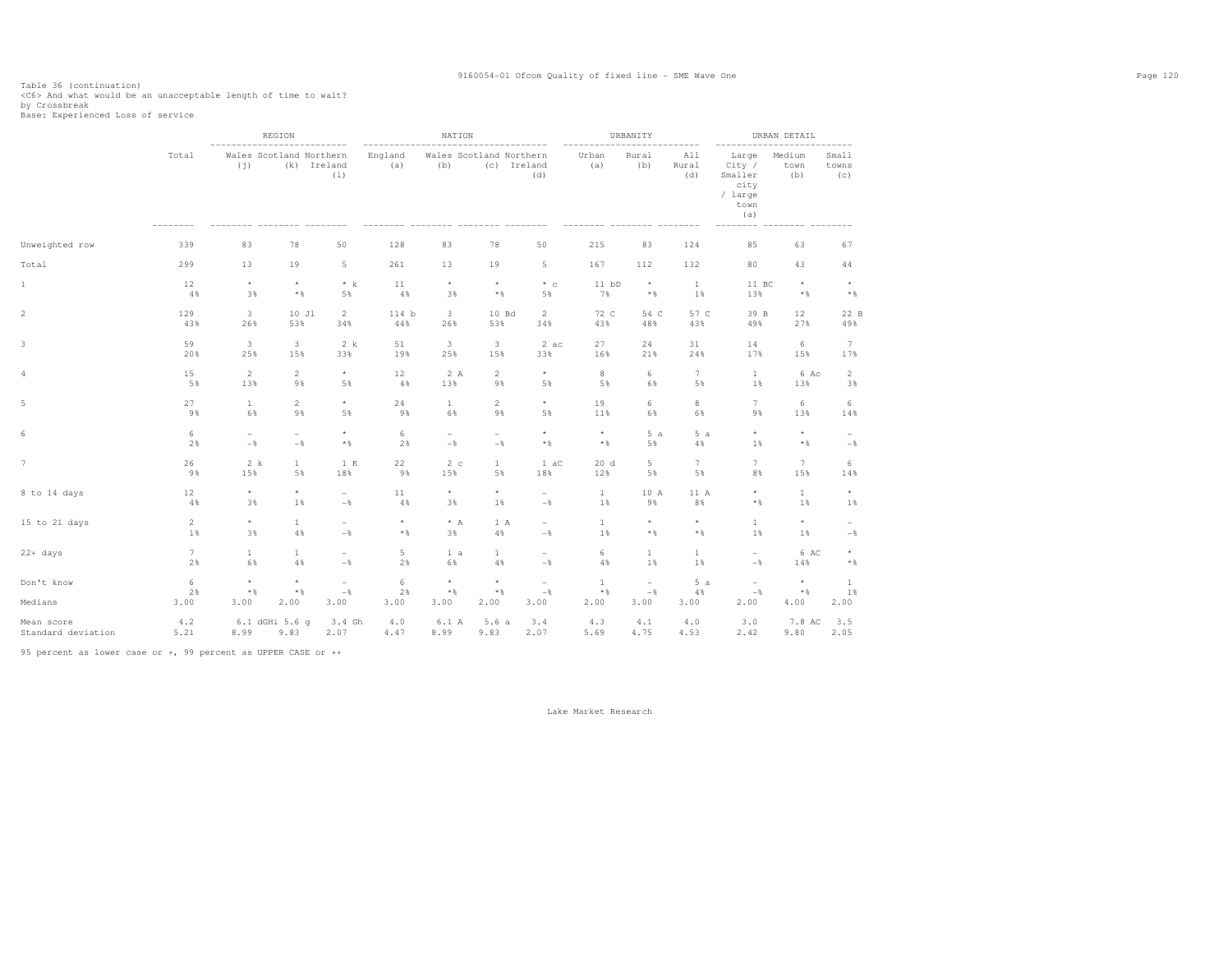# Table 37<br><C6> And what would be an unacceptable length of time to wait?<br>by Crossbreak<br>Base: Hypothetical Loss of service

|                    |                            |                                            | NUMBER OF EMPLOYEES           |                          |                                            |                                            |                                            | NUMBER OF EMPLOYEES             |                                            |                                            | NUMBER<br>OF EM<br>PLOYEES                                                      | NUMBER OF<br><b>EMPLOYEES</b> |                                            | NO.of Sites                     |                                 |                                               | JOB TITLE                                  |                                 |
|--------------------|----------------------------|--------------------------------------------|-------------------------------|--------------------------|--------------------------------------------|--------------------------------------------|--------------------------------------------|---------------------------------|--------------------------------------------|--------------------------------------------|---------------------------------------------------------------------------------|-------------------------------|--------------------------------------------|---------------------------------|---------------------------------|-----------------------------------------------|--------------------------------------------|---------------------------------|
|                    | Total<br>$- - - - - - - -$ | (a)                                        | 1 to 4 1 to 9 10 to 49<br>(b) | (c)                      | $50$ to<br>249<br>(d)                      | ----------<br>1<br>(a)                     | $2$ to $4$<br>(b)                          | 5 to 9 10 to 19 20 to 49<br>(c) | ---------------<br>(d)                     | (e)                                        | --------<br>Up to<br>and in<br>cluding<br>$10$ em<br>ployees<br>(h)<br>-------- | 1 to 9<br>(a)                 | .<br>10 to<br>249<br>(c)<br>---------      | --------<br>$\mathbf{1}$<br>(a) | -------<br>2 to 3<br>(b)        | --------------------------<br>Owner/MD<br>(a) | Senior<br>Manager<br>(d)                   | Other<br>finance<br>(e)         |
| Unweighted row     | 651                        | 275                                        | 421                           | 150                      | 80                                         | 126                                        | 149                                        | 146                             | 79                                         | 71                                         | 449                                                                             | 421                           | 230                                        | 543                             | 78                              | 331                                           | 55                                         | 50                              |
| Total              | 679                        | 623                                        | 656                           | 20                       | $\overline{a}$                             | 283                                        | 340                                        | 33                              | 9                                          | 11                                         | 660                                                                             | 656                           | 23                                         | 639                             | 31                              | 524                                           | 9                                          | 34                              |
| 1                  | 17                         | 16                                         | 16                            | 1                        | $\overline{\phantom{a}}$                   | 10                                         | 5                                          | <sup>1</sup>                    | 1 aBCE                                     | $\sim$                                     | 17                                                                              | 16                            | <sup>1</sup>                               | 17                              | $\star$                         | 17                                            | $\star$                                    | $^{\star}$                      |
|                    | 3%                         | 3%                                         | 3%                            | 4%                       | $-\frac{6}{6}$                             | 4%                                         | 2%                                         | 2%                              | 9%                                         | $-$                                        | 3%                                                                              | 3%                            | 4%                                         | 3%                              | $\star$ $\,$                    | 3%                                            | $*$                                        | $1\%$                           |
| $\overline{2}$     | 345                        | 315                                        | 332                           | 11                       | 2 AB                                       | 133                                        | 182                                        | 16                              | 5 <sub>1</sub>                             | 6                                          | 334                                                                             | 332                           | 14                                         | 329 C                           | 15 C                            | 268                                           | $\overline{4}$                             | 25 AD                           |
|                    | 51%                        | 51%                                        | 51%                           | 56%                      | 68%                                        | 47%                                        | 54%                                        | 50%                             | 56%                                        | 57%                                        | 51%                                                                             | 51%                           | 58%                                        | 51%                             | 47%                             | 51%                                           | 49%                                        | 75%                             |
| 3                  | 135                        | 122                                        | 131                           | $\overline{\mathbf{3}}$  | $\mathbf{1}$                               | 59                                         | 64                                         | 9                               | 2                                          | 2                                          | 132                                                                             | 131                           | $\overline{4}$                             | 121                             | 9a                              | 103 e                                         | 3 AE                                       | 2                               |
|                    | 20%                        | 20%                                        | 20%                           | 17%                      | 19%                                        | 21%                                        | 19%                                        | 27%                             | 17%                                        | 17%                                        | 20%                                                                             | 20%                           | 17%                                        | 19%                             | 29%                             | 20%                                           | 39%                                        | 6%                              |
|                    | 32                         | 30                                         | 30                            | 2 b                      | $^{\star}$                                 | 13                                         | 17                                         | $\star$                         | 1 <sup>c</sup>                             | 1 C                                        | 30                                                                              | 30                            | 2a                                         | 26                              | 6 Ac                            | 24                                            | $\star$                                    | $^{\star}$                      |
|                    | 5%                         | 5%                                         | 5%                            | 9%                       | 4%                                         | 4%                                         | 5%                                         | 1%                              | 10%                                        | 8%                                         | 5%                                                                              | 5%                            | 8%                                         | 4%                              | 18%                             | 5%                                            | 3%                                         | 1%                              |
| 5                  | 26                         | 24                                         | 25                            | $\mathbf{1}$             | $^{\star}$                                 | $7\phantom{.0}$                            | 17                                         | $\mathbf{1}$                    | $\star$                                    | 1                                          | 25                                                                              | 25                            | $\mathbf{1}$                               | 26                              | $\star$                         | 19                                            | $\mathbf{1}$                               | 5 A                             |
|                    | 4%                         | 4%                                         | 4%                            | 5%                       | 5%                                         | 2%                                         | 5%                                         | 3%                              | 5%                                         | 5%                                         | 4%                                                                              | 4%                            | 5%                                         | 4%                              | $*$                             | 4%                                            | 7%                                         | 15%                             |
| 6                  | $\star$<br>$*$ &           | $\star$<br>$\star$ $\,$                    | $\star$<br>$*$ %              | $\star$<br>$*$ &         | $\overline{\phantom{a}}$<br>$-$            | $\overline{\phantom{a}}$<br>$-$            | $\star$<br>$*$ %                           | $*$ %                           | $* a$<br>$\star$ $\,$                      | $\star$<br>$*$ %                           | $\star$<br>$*$ %                                                                | $\star$<br>$*$ %              | $\star$<br>$*$ &                           | $\star$<br>$*$ &                | $\sim$<br>$-\frac{6}{6}$        | $\star$<br>$*$ %                              | $\overline{\phantom{a}}$<br>$-\frac{6}{5}$ | $\star$<br>$*$ &                |
| 7                  | 79                         | 74 d                                       | 77 d                          | $\mathbf{1}$             | $^{\star}$                                 | 33 d                                       | 40 d                                       | 4 D                             | $\star$                                    | 1 D                                        | 77                                                                              | 77 c                          | $\overline{2}$                             | 77 b                            | $\mathbf{1}$                    | 53 de                                         | $\star$                                    | $\star$                         |
|                    | 12%                        | 12%                                        | 12%                           | 7%                       | 2%                                         | 12%                                        | 12%                                        | 12%                             | $1\%$                                      | 13%                                        | 12%                                                                             | 12%                           | 7%                                         | 12%                             | 3%                              | 10%                                           | 1%                                         | 1%                              |
| 8 to 14 days       | 36                         | 36c                                        | 36 <sub>c</sub>               | $\star$                  | $\star$                                    | 23 cde                                     | 12                                         | $\star$                         | $^\star$                                   | $\overline{\phantom{a}}$                   | 36                                                                              | 36 C                          | $^{\star}$                                 | 35                              | $^{\star}$                      | 34                                            | $\sim$                                     | $\star$                         |
|                    | 5%                         | 6%                                         | 5%                            | $*$ &                    | 2%                                         | 8%                                         | 4%                                         | 1%                              | $\star$ $\,$                               | $-$                                        | 5%                                                                              | 5%                            | 1%                                         | 6%                              | 2%                              | 6%                                            | $-\frac{6}{5}$                             | $*$ &                           |
| 15 to 21 days      | $\star$<br>$*$ &           | $\overline{\phantom{a}}$<br>$-\frac{6}{6}$ | $\star$<br>$\star$ $\,$       | $\qquad \qquad -$<br>$-$ | $\overline{\phantom{a}}$<br>$-\frac{6}{6}$ | $\overline{\phantom{a}}$<br>$-\frac{6}{5}$ | $\overline{\phantom{a}}$<br>$-\frac{6}{6}$ | $\star$<br>$*$ &                | $\overline{\phantom{a}}$<br>$-\frac{6}{6}$ | $\overline{\phantom{a}}$<br>$-\frac{6}{5}$ | $\star$<br>$*$ %                                                                | $\star$<br>$*$ &              | $\overline{\phantom{0}}$<br>$-\frac{6}{5}$ | $-\frac{6}{5}$                  | $\overline{\phantom{a}}$<br>$-$ | $\overline{\phantom{a}}$<br>$-$               | $\overline{\phantom{a}}$<br>$-\frac{6}{5}$ | $\overline{\phantom{a}}$<br>$-$ |
| $22+$ days         | 8                          | 6                                          | 7                             | $\star$                  | $\star$                                    | 5                                          | <sup>1</sup>                               | 1 B                             | $\star$                                    | $\star$                                    | 7                                                                               | 7                             | $^\star$                                   | 8                               | $\star$                         | 6                                             | $\star$                                    | $\star$                         |
|                    | 1%                         | 1%                                         | 1%                            | 1%                       | $*$                                        | 2%                                         | $\star$ $\,$                               | 4%                              | 1%                                         | $*$ &                                      | 1%                                                                              | 1%                            | 1%                                         | 1%                              | $\star$ $\,$                    | 1%                                            | 1%                                         | $*$ &                           |
| Medians            | 2.00                       | 2.00                                       | 2.00                          | 2.00                     | 2.00                                       | 2.00                                       | 2.00                                       | 2.00                            | 2.00                                       | 2.00                                       | 2.00                                                                            | 2.00                          | 2.00                                       | 2.00                            | 3.00                            | 2.00                                          | 2.00                                       | 2.00                            |
| Mean score         | 3.9                        | 3.9                                        | 3.9 <sub>c</sub>              | 3.3                      | 3.1                                        | 4.0                                        | 3.9                                        | 4.1                             | 3.0                                        | 3.5                                        | 3.9                                                                             | 3.9 <sub>c</sub>              | 3.3                                        | 4.0 <sub>b</sub>                | 3.0                             | 3.9 e                                         | 3.4                                        | 2.7                             |
| Standard deviation | 4.45                       | 4.37                                       | 4.49                          | 3.50                     | 4.47                                       | 4.32                                       | 4.41                                       | 6.43                            | 3.92                                       | 3.20                                       | 4.48                                                                            | 4.49                          | 3.58                                       | 4.56                            | 1.81                            | 4.54                                          | 5.89                                       | 2.40                            |

95 percent as lower case or +, 99 percent as UPPER CASE or ++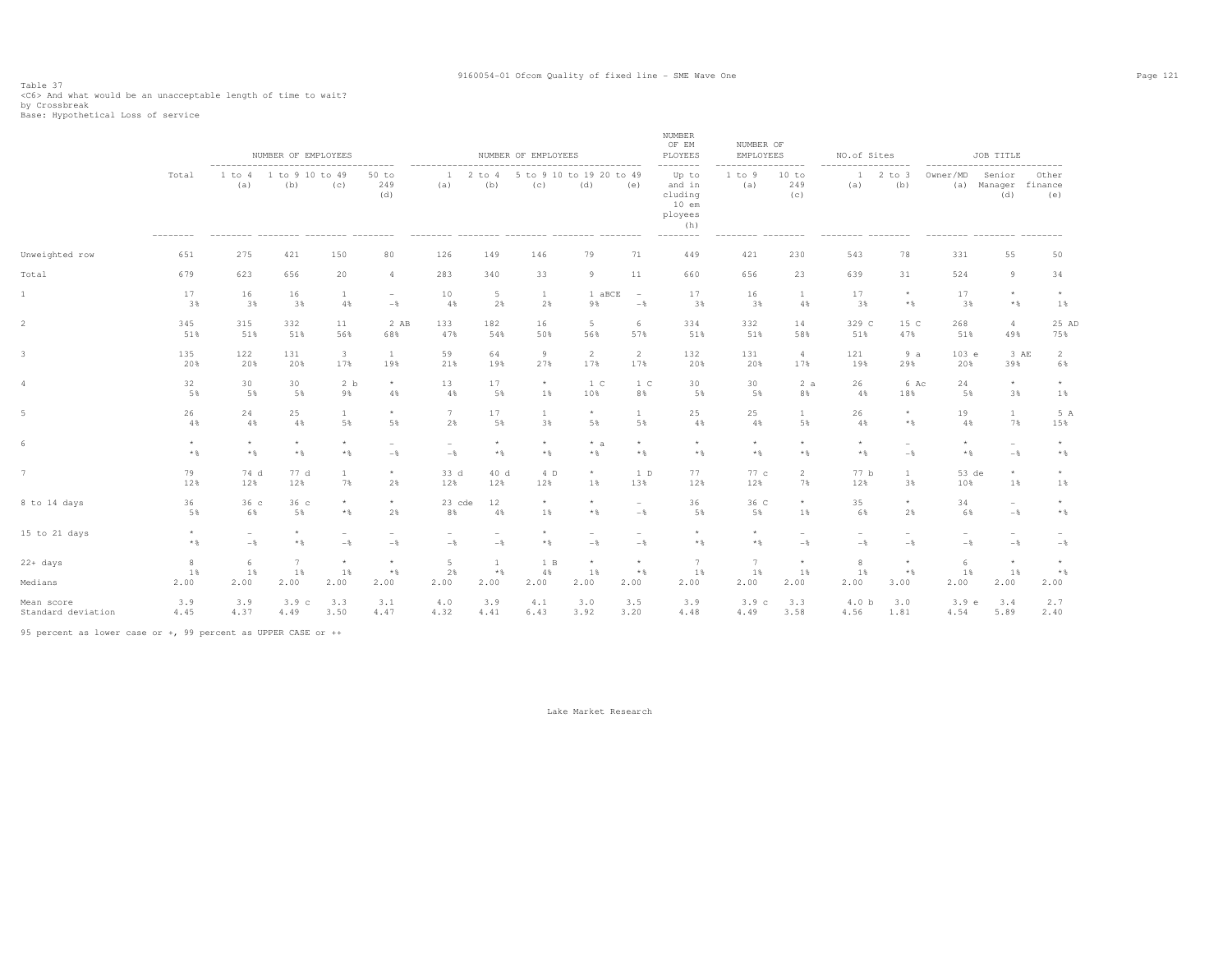Table 37 (continuation) <C6> And what would be an unacceptable length of time to wait?

by Crossbreak<br>Base: Hypothetical Loss of service

|                                  |                   |                                        |                                                                 | INDUSTRY SECTOR |                                                                                                                                                                                     |                                                         | <b>SECTOR</b>                                             |                          |                                | REGION                                           |                          |                                       | NATION                                                       |                                |                          |                                                             | URBANITY     |                          |                         |
|----------------------------------|-------------------|----------------------------------------|-----------------------------------------------------------------|-----------------|-------------------------------------------------------------------------------------------------------------------------------------------------------------------------------------|---------------------------------------------------------|-----------------------------------------------------------|--------------------------|--------------------------------|--------------------------------------------------|--------------------------|---------------------------------------|--------------------------------------------------------------|--------------------------------|--------------------------|-------------------------------------------------------------|--------------|--------------------------|-------------------------|
|                                  | Total<br>-------- | --------------------<br>Primary<br>(a) | Retail Services<br>/ Wh<br>olesale<br>(b)<br>--------- -------- |                 | -----------------<br>Go<br>(c) vernment sector,<br>(i)<br>ncluding cluding<br>central,<br>local, arities,<br>ed<br>ucation quangos,<br>health) profits<br>(d)<br>--------- -------- | Third<br>in<br>ch<br>NGOs,<br>and not for<br>etc<br>(e) | -------<br>Private<br>sector<br>(a)<br>--------- -------- | ------<br>Third<br>(C)   | Wales Scotland Northern<br>(i) | . _ _ _ _ _ _ _ _ _ _ _ _ _ _ _ _<br>(k) Ireland | (1)                      | -------------------<br>England<br>(a) | Wales Scotland Northern<br>(b)<br>--------- -------- ------- | ---------------<br>(c) Ireland | (d)                      | -------------<br>Urban<br>(a)<br>--------- -------- ------- | Rural<br>(b) | Remote<br>Rural<br>(c)   | All<br>Rural<br>(d)     |
| Unweighted row                   | 651               | 137                                    | 162                                                             | 216             | 51                                                                                                                                                                                  | 85                                                      | 535                                                       | 85                       | 135                            | 130                                              | 151                      | 235                                   | 135                                                          | 130                            | 151                      | 498                                                         | 88           | 64                       | 152                     |
| Total                            | 679               | 133                                    | 192                                                             | 228             | 36                                                                                                                                                                                  | 89                                                      | 574                                                       | 89                       | 25                             | 43                                               | 16                       | 594                                   | 25                                                           | 43                             | 16                       | 553                                                         | 104          | 22                       | 126                     |
| 1                                | 17                | 5                                      | 5                                                               | 6               | $\sim$                                                                                                                                                                              | $\star$                                                 | 17                                                        | $\star$                  | $\overline{\phantom{a}}$       | $\star$                                          | $*$ h                    | 17                                    | $\sim$                                                       | $\star$                        | $\star$                  | 7                                                           | $10$ Ac      | $\overline{\phantom{a}}$ | 10 Ac                   |
|                                  | 3%                | $4\%$                                  | 3%                                                              | 3%              | $-\frac{6}{5}$                                                                                                                                                                      | $*$ %                                                   | 3%                                                        | $*$ &                    | $-$                            | $*$                                              | 2%                       | 3%                                    | $-\frac{6}{6}$                                               | $*$ %                          | 2%                       | 1%                                                          | 10%          | $-\frac{6}{6}$           | 8%                      |
|                                  | 345               | 57                                     | 112 AE                                                          | 124 ae          | 19                                                                                                                                                                                  | 34                                                      | 304 <sub>c</sub>                                          | 34                       | 9                              | 20                                               | 7                        | 309 Bd                                | 9                                                            | 20                             | 7                        | 296 CD                                                      | 44 c         | $5 -$                    | 49 c                    |
|                                  | 51%               | 43%                                    | 58%                                                             | 54%             | 52%                                                                                                                                                                                 | 38%                                                     | 53%                                                       | 38%                      | 36%                            | 47%                                              | 41%                      | 52%                                   | 36%                                                          | 47%                            | 41%                      | 54%                                                         | 43%          | 22%                      | 39%                     |
|                                  | 135               | 37 Be                                  | 23                                                              | 51 B            | 11 Be                                                                                                                                                                               | 14                                                      | 115                                                       | 14                       | 7 Cl                           | 16 CHL                                           | $\overline{\mathbf{3}}$  | 109                                   | 7 ad                                                         | 16 AD                          | $\overline{\mathbf{3}}$  | 105                                                         | 20           | 10 ABD                   | 31                      |
|                                  | 20%               | 28%                                    | 12%                                                             | 22%             | 31%                                                                                                                                                                                 | 16%                                                     | 20%                                                       | 16%                      | 29%                            | 37%                                              | 19%                      | 18%                                   | 29%                                                          | 37%                            | 19%                      | 19%                                                         | 19%          | 48%                      | 24%                     |
|                                  | 32                | 7 bc                                   | 1                                                               | $\overline{2}$  | $\mathbf{1}$                                                                                                                                                                        | 21 ABCD                                                 | 11                                                        | 21 AB                    | 2 H                            | $\mathbf{1}$                                     | 2 HK                     | 28                                    | 2                                                            | $\mathbf{1}$                   | 2 AC                     | 30                                                          | $\mathbf{1}$ | $\mathbf{1}$             | 2                       |
|                                  | 5%                | 5%                                     | $1\%$                                                           | $1\%$           | 2%                                                                                                                                                                                  | 24%                                                     | 2%                                                        | 24%                      | 6%                             | 3%                                               | 11%                      | 5%                                    | 6%                                                           | 3%                             | 11%                      | 5%                                                          | $1\%$        | 4%                       | 2%                      |
|                                  | 26                | $\overline{c}$                         | 6                                                               | 11              | $\star$                                                                                                                                                                             | 6 a                                                     | 20                                                        | 6                        | 2 bHl                          | 2                                                | $\star$                  | 22                                    | 2d                                                           | 2                              | $\star$                  | 10                                                          | 16 Ac        | $\mathbf{1}$             | 16 Ac                   |
|                                  | 4%                | $1\%$                                  | 3%                                                              | 5%              | $*$                                                                                                                                                                                 | 7%                                                      | 3%                                                        | 7%                       | 7%                             | 4%                                               | 2%                       | 4%                                    | 7%                                                           | 4%                             | 2%                       | 2%                                                          | 15%          | 2%                       | 13%                     |
|                                  | $^\star$          | $\star$                                | $\star$                                                         | $\sim$          | $\overline{\phantom{a}}$                                                                                                                                                            | $\star$                                                 | $\star$                                                   | $\star$                  | $\star$                        | $\star$                                          | $\star$                  | $\overline{\phantom{a}}$              | $* A$                                                        | $\star$                        | $* A$                    | $\star$                                                     | $^{\star}$   | $\overline{\phantom{a}}$ | $\star$                 |
|                                  | $*$ %             | $*$ %                                  | $*$ &                                                           | $-\frac{6}{6}$  | $-\frac{6}{5}$                                                                                                                                                                      | $\star$ $\,$                                            | $\star$ $\,$                                              | $\star$ $\S$             | $*$                            | $\star$ &                                        | 2%                       | $-$                                   | $*$                                                          | $\star$ $\,$                   | 2%                       | $*$ %                                                       | $*$ &        | $-\frac{6}{5}$           | $\star$ $\,$            |
|                                  | 79                | 14                                     | 34 Ce                                                           | 19              | $5 -$                                                                                                                                                                               | 6                                                       | 72                                                        | 6                        | 4 K                            | 1                                                | 2 K                      | 72 C                                  | 4 C                                                          | $\mathbf{1}$                   | 2 <sub>c</sub>           | 65                                                          | 12           | $\overline{2}$           | 14                      |
|                                  | 12%               | 11%                                    | 18%                                                             | 8%              | 14%                                                                                                                                                                                 | 7%                                                      | 13%                                                       | 7%                       | 15%                            | 3%                                               | 13%                      | 12%                                   | 15%                                                          | 3%                             | 13%                      | 12%                                                         | 11%          | 10%                      | 11%                     |
| 8 to 14 days                     | 36                | 11 d                                   | 10                                                              | 9               | $^{\star}$                                                                                                                                                                          | 6                                                       | 30                                                        | 6                        | <sup>1</sup>                   | 3 <sub>b</sub>                                   | 2Bj                      | 31                                    | $\mathbf{1}$                                                 | $\overline{\mathbf{3}}$        | 2 b                      | 33 b                                                        | $\star$      | 2 BD                     | $\overline{\mathbf{3}}$ |
|                                  | 5%                | 8%                                     | 5%                                                              | 4%              | $*$                                                                                                                                                                                 | 6%                                                      | 5%                                                        | 6%                       | 3%                             | 6%                                               | 10%                      | 5%                                    | 3%                                                           | 6%                             | 10%                      | 6%                                                          | $*$ &        | 11%                      | 2%                      |
| 15 to 21 days                    | $\star$           | $\overline{\phantom{m}}$               | $\overline{\phantom{a}}$                                        | $\sim$          | $\star$                                                                                                                                                                             | $\overline{\phantom{a}}$                                | $\star$                                                   | $\overline{\phantom{0}}$ | $^{\star}$                     | ۰                                                | $\overline{\phantom{a}}$ | $\overline{\phantom{m}}$              | $\star$                                                      | $\overline{\phantom{a}}$       | $\overline{\phantom{a}}$ | $\overline{\phantom{0}}$                                    | $\star$      | $\overline{\phantom{a}}$ | $\star$                 |
|                                  | $*$ %             | $-\frac{6}{5}$                         | $-$ 8                                                           | $-\frac{6}{6}$  | $*$                                                                                                                                                                                 | $-$                                                     | $\star$ $\,$                                              | $-\frac{6}{6}$           | $*$ &                          | $-$                                              | $-\frac{6}{3}$           | $-$                                   | $*$                                                          | $-$                            | $-\frac{6}{5}$           | $-\frac{6}{5}$                                              | $*$ &        | $-$                      | $\star$ $\,$            |
| 22+ days                         | 8                 | <sup>1</sup>                           | $\hspace{0.1mm}-\hspace{0.1mm}$                                 | 6 b             | $^{\star}$                                                                                                                                                                          | 1                                                       | 6                                                         | $\mathbf{1}$             | 1 h                            | $\star$                                          | $*$ h                    | -6                                    | <b>1</b>                                                     | $\star$                        | $^{\star}$               | 7                                                           | $\star$      | $^\star$                 | $\mathbf{1}$            |
|                                  | 1%                | $*$ %                                  | $-$                                                             | 3%              | $*$                                                                                                                                                                                 | 1%                                                      | 1%                                                        | 1%                       | 3%                             | $*$ &                                            | 2%                       | 1%                                    | 3%                                                           | $*$                            | 2%                       | 1%                                                          | $*$          | 2%                       | 1%                      |
| Medians                          | 2.00              | 3.00                                   | 2.00                                                            | 2.00            | 3.00                                                                                                                                                                                | 3.00                                                    | 2.00                                                      | 3.00                     | 3.00                           | 3.00                                             | 3.00                     | 2.00                                  | 3.00                                                         | 3.00                           | 3.00                     | 2.00                                                        | 2.00         | 3.00                     | 3.00                    |
| Mean score<br>Standard deviation | 3.9<br>4.45       | 4.3<br>4.48                            | 3.7<br>2.91                                                     | 3.7<br>5.18     | 7.47                                                                                                                                                                                | 5.2 Bce 3.6<br>2.84                                     | 4.0<br>4.56                                               | 3.6<br>2.84              | 5.3<br>bfGhi<br>7.40           | 4.1<br>6.08                                      | 4.5 <sub>q</sub><br>6.07 | 3.8<br>4.07                           | 5.3 A<br>7.40                                                | 4.1<br>6.08                    | 4.5<br>6.07              | 4.0<br>4.56                                                 | 3.7<br>3.98  | 4.4<br>5.01              | 3.8<br>4.15             |

95 percent as lower case or +, 99 percent as UPPER CASE or ++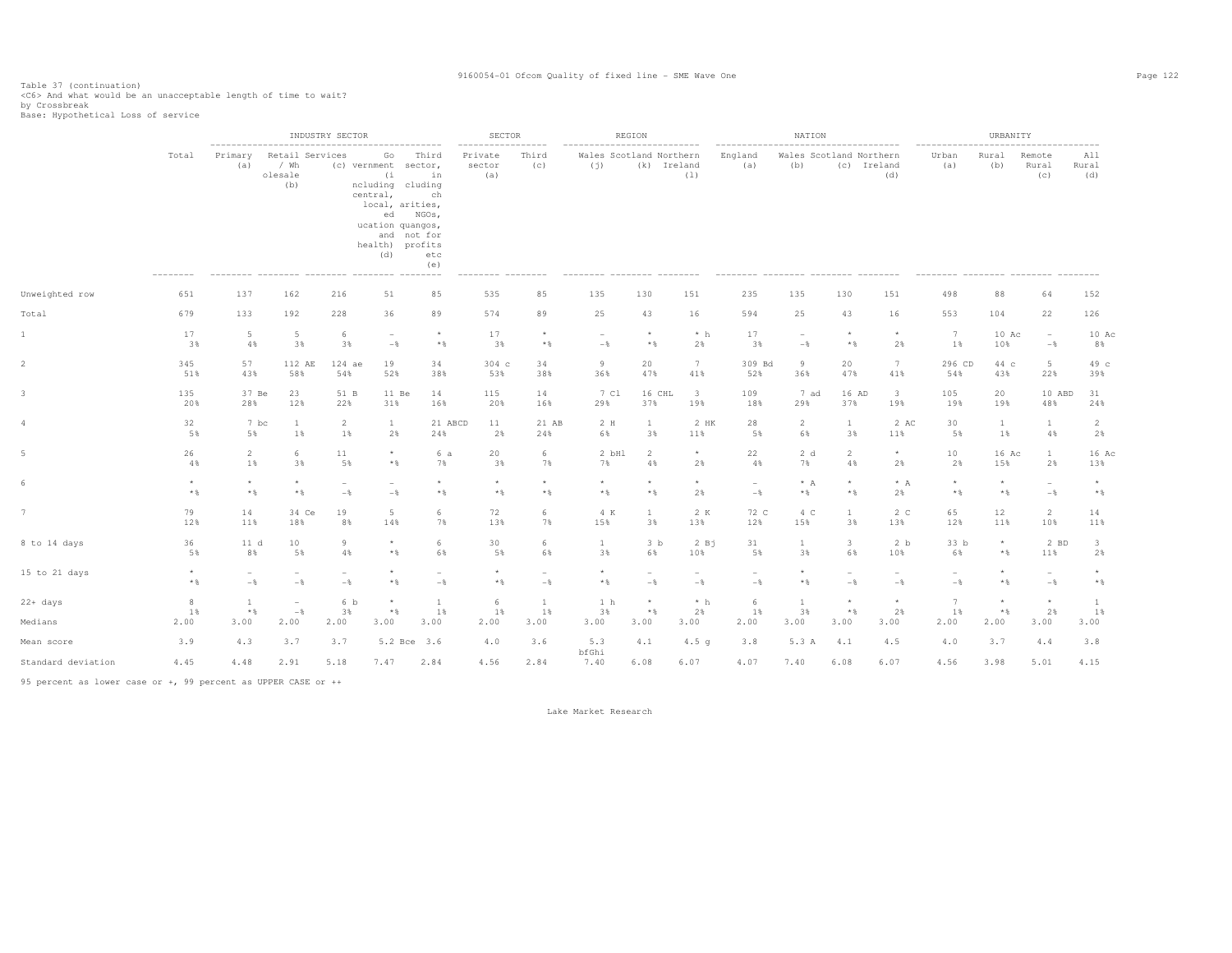# Table 37 (continuation)<br><C6> And what would be an unacceptable length of time to wait?<br>by Crossbreak<br>Base: Hypothetical Loss of service

|                                  |                     |                                                     | URBAN DETAIL                            |                |
|----------------------------------|---------------------|-----------------------------------------------------|-----------------------------------------|----------------|
|                                  | Total<br>--------   | City /<br>Smaller<br>city<br>/ large<br>town<br>(a) | Large Medium Small<br>town towns<br>(b) | (C)            |
| Unweighted row                   | 651                 |                                                     | 195 159                                 | 144            |
| Total                            | 679                 |                                                     | 205 191 157                             |                |
| $\mathbf{1}$                     | 17                  | 6                                                   | $\mathbf{1}$                            | $\star$        |
|                                  | 3%                  | 3%                                                  | 1%                                      | $*$            |
| $\overline{2}$                   | 345                 | 128 B                                               | 82                                      | 86 b           |
|                                  | 51%                 | 63%                                                 | 43%                                     | 55%            |
| 3                                | 135                 | 8                                                   | 55 A                                    | 42 A           |
|                                  | 20%                 | $4\%$                                               | 29%                                     | 27%            |
| 4                                | 32                  | 17 <sub>b</sub>                                     | 5 <sup>5</sup>                          | 8              |
|                                  | 5%                  | 8%                                                  | 38                                      | 5%             |
| 5                                | 26                  | 7                                                   | $\mathbf{1}$                            | $\overline{2}$ |
|                                  | 4%                  | 3%                                                  | $1\%$                                   | 1%             |
| 6                                | $^{\star}$          | $-$                                                 | $\star$                                 | $\star$        |
|                                  | $*$ %               | $ \frac{8}{3}$                                      | $*$ &                                   | $*$            |
| 7                                | 79                  | 33 C                                                | 25 C                                    | 7              |
|                                  | 12%                 | 16%                                                 | 13%                                     | 4%             |
| 8 to 14 days                     | 36                  | $5 -$                                               | 16a                                     | 12 a           |
|                                  | 5%                  | 3%                                                  | 9%                                      | 7%             |
| 15 to 21 days                    | $^{\star}$<br>$*$ & | $-$<br>$-$ %                                        | $-$<br>$-$ %                            | $-$            |
| $22+ days$<br>Medians            | 8<br>1%<br>2.00     | $\mathbf{1}$<br>$*$                                 | 6 a<br>3%<br>2.00 3.00 2.00             | $\star$<br>$*$ |
| Mean score<br>Standard deviation | 3.9<br>4.45         | 3.3<br>2.59                                         | $5.2$ AC $3.5$<br>6.76 $3.02$           |                |

95 percent as lower case or +, 99 percent as UPPER CASE or ++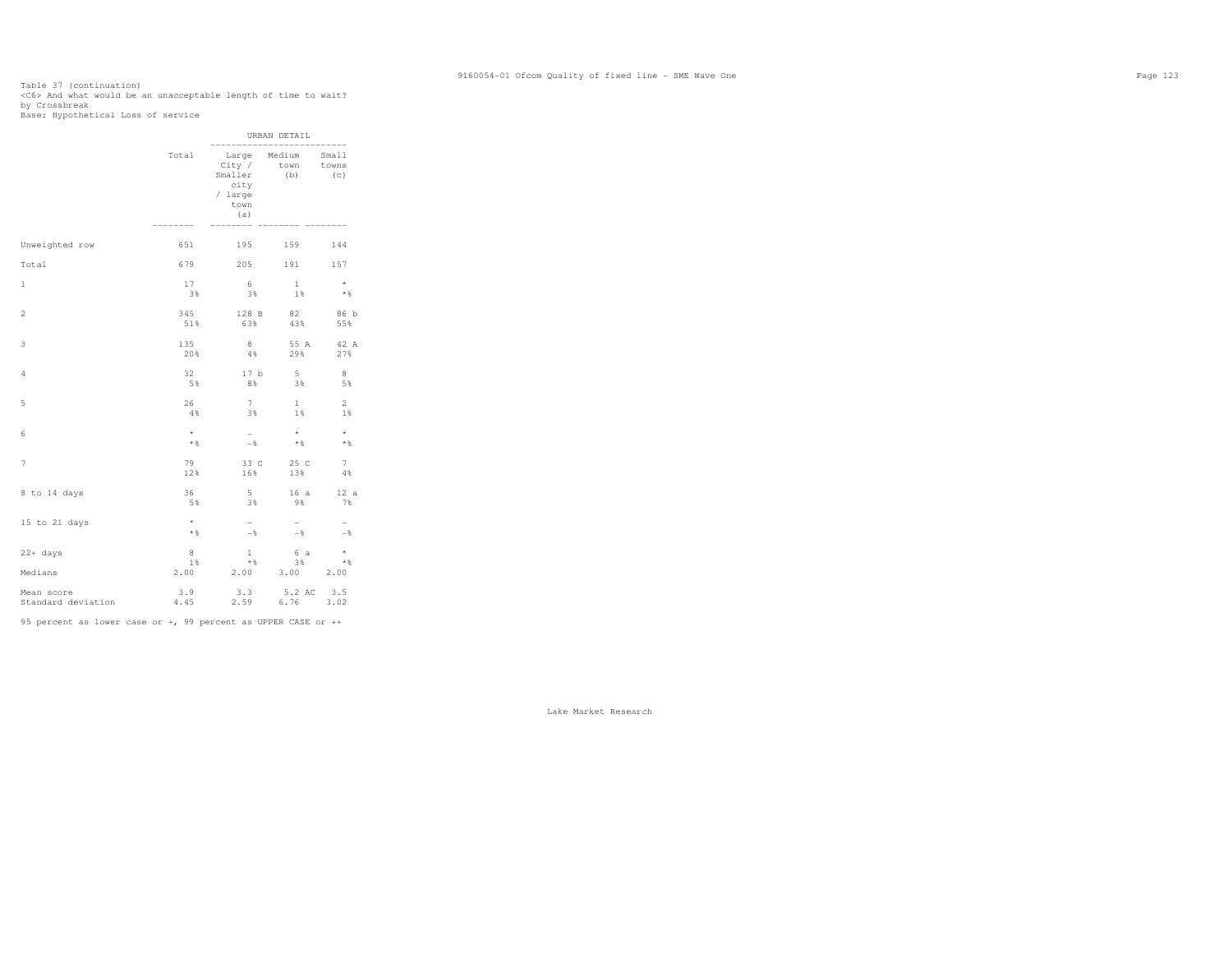Table 38 <WWTP1> Having lost service would you accept a repair within 3 days for £5 off your next bill? by Crossbreak

| Base: All respondents |  |  |
|-----------------------|--|--|
|-----------------------|--|--|

|                |                    |                                                                                            | NUMBER OF EMPLOYEES |                |                     |            |                       | NUMBER OF EMPLOYEES                      |                          |              |             |                      | NUMBER<br>OF EM<br>PLOYEES                                                       | NUMBER OF<br>EMPLOYEES                                   |                     |              | NO.of Sites                                                                     |             |
|----------------|--------------------|--------------------------------------------------------------------------------------------|---------------------|----------------|---------------------|------------|-----------------------|------------------------------------------|--------------------------|--------------|-------------|----------------------|----------------------------------------------------------------------------------|----------------------------------------------------------|---------------------|--------------|---------------------------------------------------------------------------------|-------------|
|                | Total<br>--------- | --------------------------------------<br>to<br>(a)<br>--------- -------- -------- ------- | $+\circ$<br>(b)     | $+0.49$<br>(C) | 50 to<br>249<br>(d) | (a)        | $'t$ to $u$<br>(b)    | 5 to 9 10 to 19 20 to 49 50 to 99<br>(C) | (d)                      | (e)          | (f)         | 100<br>to 249<br>(q) | --------<br>Up to<br>and in<br>cluding<br>$10$ em<br>ployees<br>(h)<br>--------- | -------------------<br>to 9<br>(a)<br>--------- -------- | 10 to<br>249<br>(C) | (a)          | ----------------------------<br>$2$ to $3$<br>(b)<br>--------- -------- ------- | $4+$<br>(c) |
| Unweighted row | 990                | 392                                                                                        | 602                 | 255            | 133                 | 167        | 225                   | 210                                      | 124                      | 131          | 70          | 63                   | 645                                                                              | 602                                                      | 388                 | 793          | 142                                                                             | 55          |
| Total          | 978                | 888                                                                                        | 935                 | 37             | 'n                  | 392        | 496                   | 47                                       | 16                       | 21           |             |                      | 941                                                                              | 935                                                      | 43                  | 916          | 52                                                                              | 10          |
| Yes            | 281<br>29%         | $258$ $CD$<br>29%                                                                          | 273 cD<br>29%       | 8 d<br>22%     | 11%                 | 35%        | 137 bEFG 121 G<br>24% | 14 eFG<br>31%                            | 4 G<br>25%               | 19%          | 14%         | *<br>8%              | 274<br>29%                                                                       | 273 C<br>29%                                             | 9<br>20%            | 270 B<br>29% | 98                                                                              | 6 AB<br>63% |
| No             | 697<br>71%         | 630<br>71%                                                                                 | 662<br>71%          | $29$ ab<br>78% | 5 ABc<br>89%        | 255<br>65% | 375 a<br>76%          | 32<br>69%                                | $12 \overline{ }$<br>75% | 17 Ac<br>81% | 3 AC<br>86% | 2 ABCD<br>92%        | 667<br>71%                                                                       | 662<br>71%                                               | 35 A<br>80%         | 646 C<br>71% | 47 AC<br>91%                                                                    | 37%         |

95 percent as lower case or +, 99 percent as UPPER CASE or ++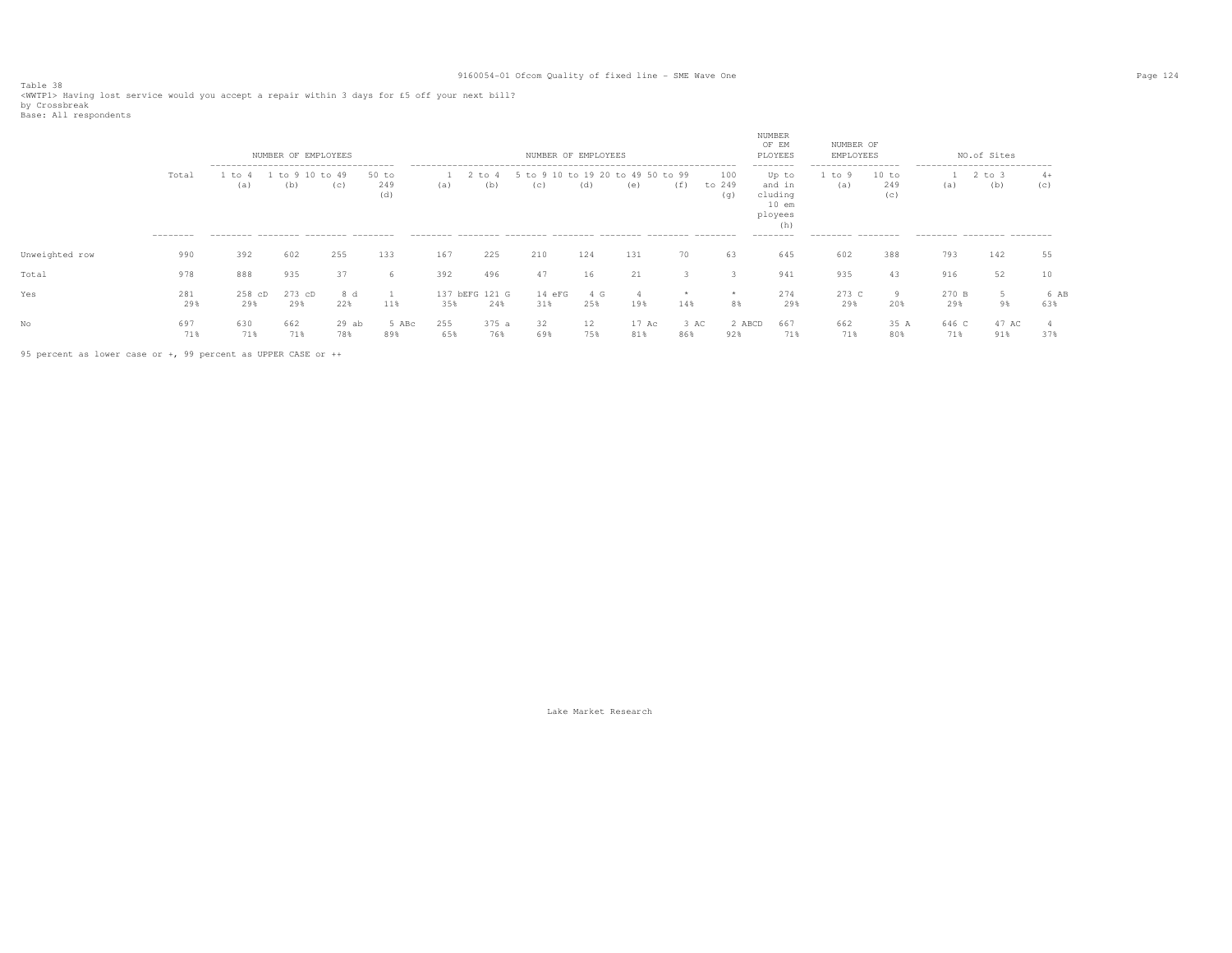Table 38 (continuation) <WWTP1> Having lost service would you accept a repair within 3 days for £5 off your next bill?

by Crossbreak<br>Base: All respondents

|                |                    |                                                                                | JOB TITLE                |                         |                |                        | INDUSTRY SECTOR        |                                                                                                           |                                                                                       | <b>SECTOR</b>                                                        |              |                                                                                               | REGION       |                |                                                                                                | NATION    |                                |                |
|----------------|--------------------|--------------------------------------------------------------------------------|--------------------------|-------------------------|----------------|------------------------|------------------------|-----------------------------------------------------------------------------------------------------------|---------------------------------------------------------------------------------------|----------------------------------------------------------------------|--------------|-----------------------------------------------------------------------------------------------|--------------|----------------|------------------------------------------------------------------------------------------------|-----------|--------------------------------|----------------|
|                | Total<br>--------- | ----------------------------<br>Owner/MD<br>(a)<br>--------- -------- -------- | Senior<br>Manager<br>(d) | Other<br>finance<br>(e) | Primary<br>(a) | / Wh<br>olesale<br>(b) | Retail Services<br>(C) | Go<br>vernment<br>(i)<br>ncluding cluding<br>central,<br>ed<br>ucation quangos,<br>health) profits<br>(d) | Third<br>sector,<br>in<br>ch<br>local, arities,<br>NGOs,<br>and not for<br>etc<br>(e) | ------------------<br>Private<br>sector<br>(a)<br>--------- -------- | Third<br>(C) | ----------------------------<br>Wales Scotland Northern<br>(i)<br>--------- -------- -------- | (k)          | Ireland<br>(1) | -------------------------------------<br>England<br>(a)<br>--------- -------- ------- -------- | (b)       | Wales Scotland Northern<br>(C) | Ireland<br>(d) |
| Unweighted row | 990                | 478                                                                            | 88                       | 76                      | 218            | 231                    | 332                    | 78                                                                                                        | 131                                                                                   | 811                                                                  | 131          | 218                                                                                           | 208          | 201            | 363                                                                                            | 218       | 208                            | 201            |
| Total          | 978                | 724                                                                            | 29                       | 37                      | 200            | 246                    | 310                    | 66                                                                                                        | 155                                                                                   | 804                                                                  | 155          | 38                                                                                            | 62           | 22             | 855                                                                                            | 38        | 62                             | 22             |
| Yes            | 281<br>29%         | 219 CE<br>30%                                                                  | 25%                      | 7 CE<br>2<br>6%         | 58<br>29%      | 72<br>29%              | 86<br>28%              | 14<br>20%                                                                                                 | 52 d<br>33%                                                                           | 226<br>28%                                                           | 52<br>33%    | 14 Ai<br>35%                                                                                  | 23 Ai<br>36% | 8 Ai<br>36%    | 237<br>28%                                                                                     | 14<br>35% | 23a<br>36%                     | 8 a<br>36%     |
|                | 697<br>71%         | 505<br>70%                                                                     | 22<br>75%                | 35 ADF<br>94%           | 142<br>71%     | 174<br>71%             | 224<br>72%             | 53 e<br>80%                                                                                               | 104<br>67%                                                                            | 578<br>72%                                                           | 104<br>67%   | 25<br>65%                                                                                     | 40<br>64%    | 14<br>64%      | 618 cd<br>72%                                                                                  | 25<br>65% | 40<br>64%                      | 14<br>64%      |

95 percent as lower case or +, 99 percent as UPPER CASE or ++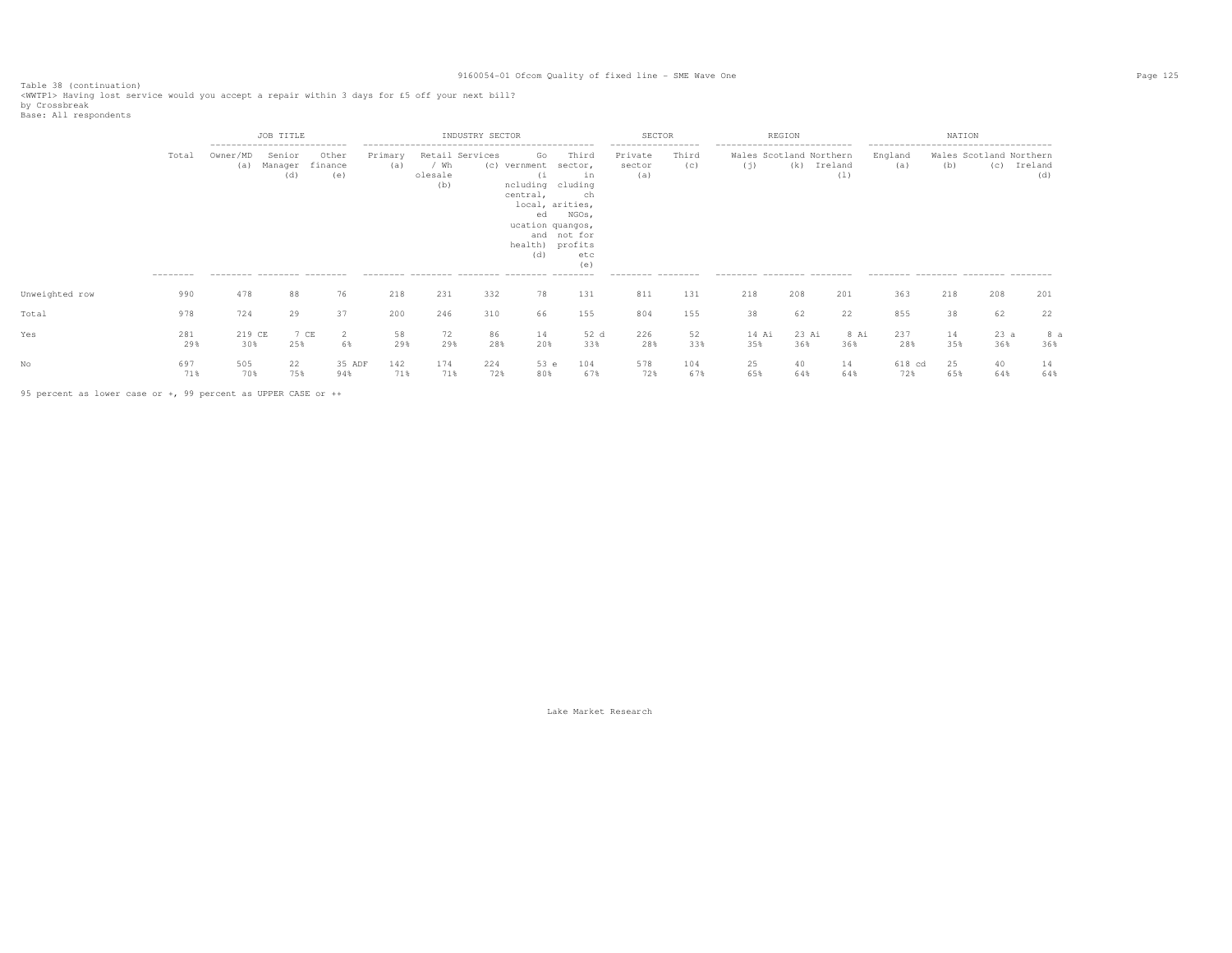Table 38 (continuation)<br><WWTPl> Having lost service would you accept a repair within 3 days for £5 off your next bill?<br>by Crossbreak<br>Base: All respondents

|                |            |              | URBANITY     |                        |                     |                                                              | URBAN DETAIL          |                       |
|----------------|------------|--------------|--------------|------------------------|---------------------|--------------------------------------------------------------|-----------------------|-----------------------|
|                | Total      | Urban<br>(a) | Rural<br>(b) | Remote<br>Rural<br>(c) | All<br>Rural<br>(d) | Large<br>City /<br>Smaller<br>city<br>/ large<br>town<br>(a) | Medium<br>town<br>(b) | Small<br>towns<br>(c) |
|                |            |              |              |                        |                     |                                                              |                       |                       |
| Unweighted row | 990        | 713          | 171          | 105                    | 276                 | 280                                                          | 222                   | 211                   |
| Total          | 978        | 720          | 216          | 42                     | 258                 | 285                                                          | 234                   | 201                   |
| Yes            | 281<br>29% | 198<br>28%   | 64<br>30%    | 19 ABd<br>45%          | 83<br>32%           | 73<br>26%                                                    | 77 c<br>33%           | 48<br>24%             |
| No             | 697<br>71% | 522 C<br>72% | 152 C<br>70% | 23<br>55%              | 175c<br>68%         | 211<br>74%                                                   | 157<br>67%            | 153 b<br>76%          |

95 percent as lower case or +, 99 percent as UPPER CASE or ++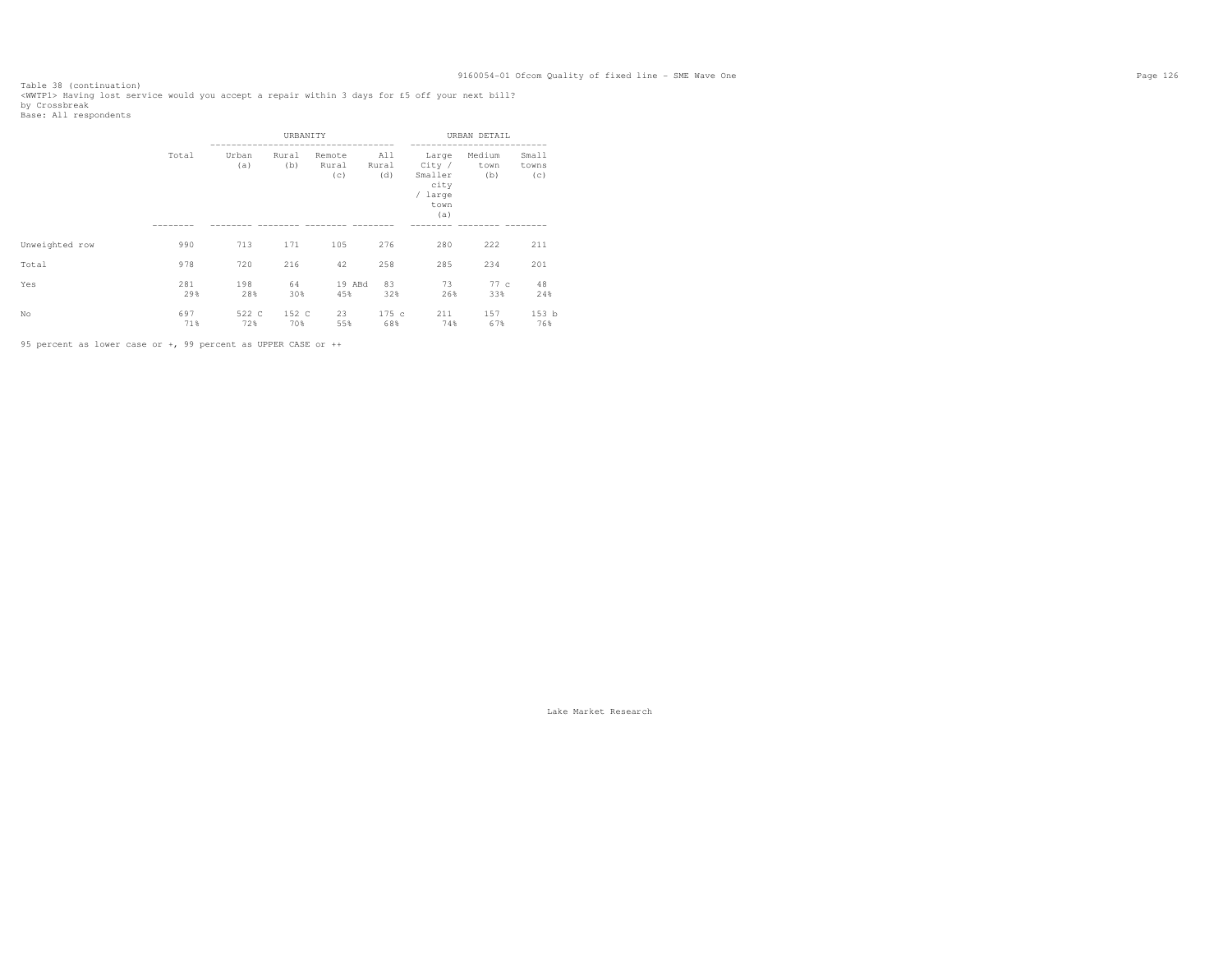Table 39<br><WWTP2> Having lost service would you accept a repair within 3 days for £10 off your next bill?<br>by Crossbreak<br>Base: All respondents

|                |                    |               | NUMBER OF EMPLOYEES                                                                         |              |                       |               |                   |                              | NUMBER OF EMPLOYEES |                    |               |                      | NUMBER<br>OF EM<br>PLOYEES                                                       | NUMBER OF<br>EMPLOYEES                                     |                     |              | NO.of Sites                                                                     |             |
|----------------|--------------------|---------------|---------------------------------------------------------------------------------------------|--------------|-----------------------|---------------|-------------------|------------------------------|---------------------|--------------------|---------------|----------------------|----------------------------------------------------------------------------------|------------------------------------------------------------|---------------------|--------------|---------------------------------------------------------------------------------|-------------|
|                | Total<br>--------- | 1 to 4<br>(a) | -------------------------------------<br>to 9<br>(b)<br>--------- -------- -------- ------- | to 49<br>(C) | $50$ to<br>249<br>(d) | (a)           | $2$ to $4$<br>(b) | 5 to 9 10 to 19 20 to<br>(C) | (d)                 | 49 50 to 99<br>(e) | (f)           | 100<br>to 249<br>(q) | --------<br>Up to<br>and in<br>cluding<br>$10$ em<br>ployees<br>(h)<br>--------- | -------------------<br>1 to 9<br>(a)<br>--------- -------- | 10 to<br>249<br>(C) | (a)          | ----------------------------<br>$2$ to $3$<br>(b)<br>--------- -------- ------- | $4+$<br>(c) |
| Unweighted row | 990                | 392           | 602                                                                                         | 255          | 133                   | 167           | 225               | 210                          | 124                 | 131                | 70            | 63                   | 645                                                                              | 602                                                        | 388                 | 793          | 142                                                                             | 55          |
| Total          | 978                | 888           | 935                                                                                         | 37           | 6                     | 392           | 496               | 47                           | 16                  | 21                 |               |                      | 941                                                                              | 935                                                        | 43                  | 916          | 52                                                                              | 10          |
| Yes            | 357                | 330 CD        | 347 CD                                                                                      | 9 D          |                       | 187<br>BCDEFG | 143 fG            | 17eFG                        | 5 fG                | 5q                 |               | *                    | 349                                                                              | 347 C                                                      | 10                  | 345 B        |                                                                                 | 6 AB        |
|                | 37%                | 37%           | 37%                                                                                         | 25%          | 11%                   | 48%           | 29%               | 37%                          | 28%                 | 24%                | 14%           | 8%                   | 37%                                                                              | 37%                                                        | 23%                 | 38%          | 10%                                                                             | 64%         |
| No             | 621<br>63%         | 558<br>63%    | 588<br>63%                                                                                  | 28 AB<br>75% | 5 ABC<br>89%          | 205<br>52%    | 353 A<br>71%      | 30a<br>63%                   | 12 A<br>72%         | 16 Ac<br>76%       | 3 AbCd<br>86% | 2 ABCDe<br>92%       | 592<br>63%                                                                       | 588<br>63%                                                 | 33 A<br>77%         | 571 C<br>62% | 46 AC<br>90%                                                                    | 368         |

95 percent as lower case or +, 99 percent as UPPER CASE or ++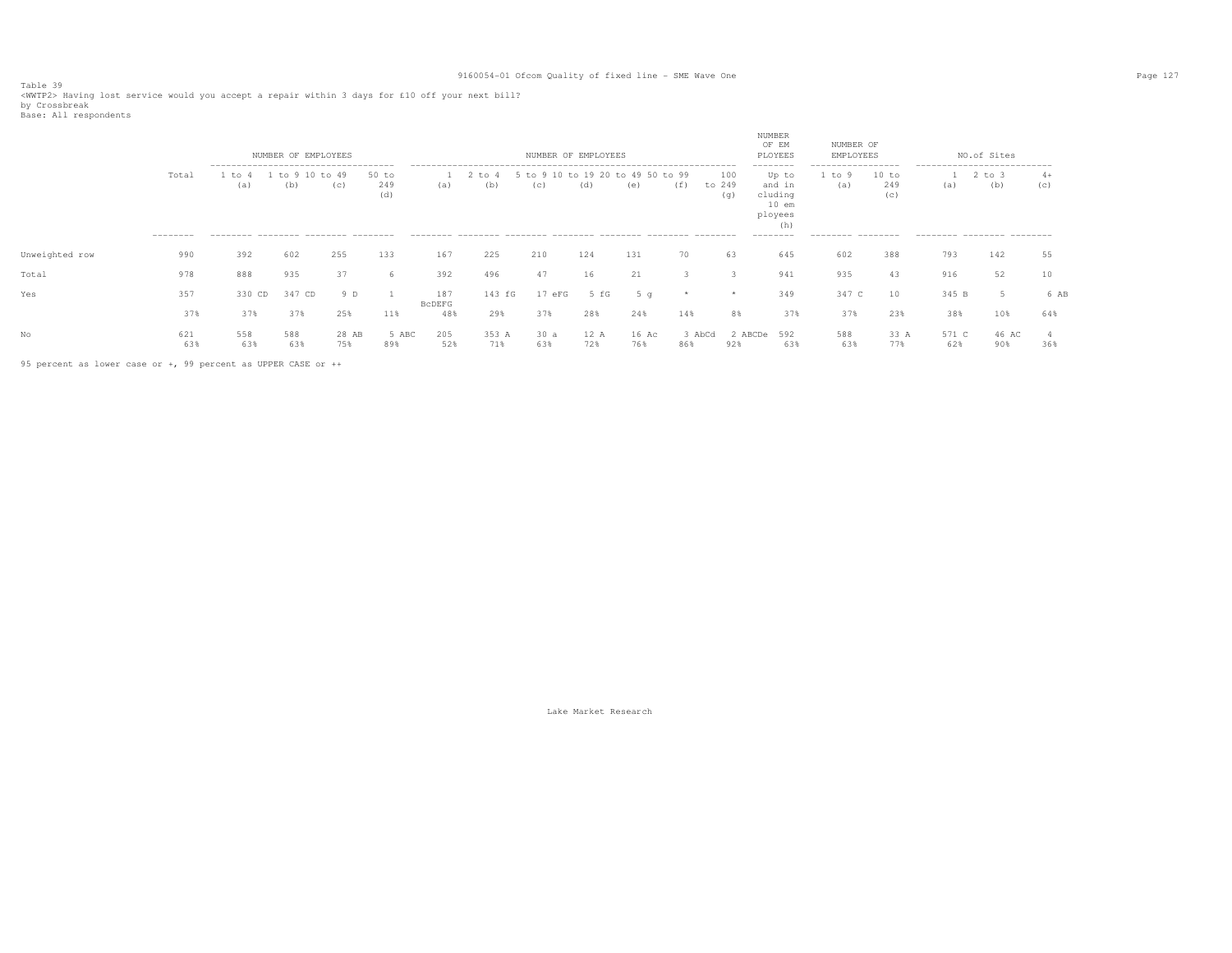Table 39 (continuation)<br><WWTP2> Having lost service would you accept a repair within 3 days for £10 off your next bill?<br>by Crossbreak<br>Base: All respondents

|                |                   |                                                                              | JOB TITLE                |                         |                |                        | INDUSTRY SECTOR |                                                                        |                                                                                                                              | SECTOR                                                              |              |                                                                                              | REGION     |                |                                                       | NATION    |                                |                |
|----------------|-------------------|------------------------------------------------------------------------------|--------------------------|-------------------------|----------------|------------------------|-----------------|------------------------------------------------------------------------|------------------------------------------------------------------------------------------------------------------------------|---------------------------------------------------------------------|--------------|----------------------------------------------------------------------------------------------|------------|----------------|-------------------------------------------------------|-----------|--------------------------------|----------------|
|                | Total<br>-------- | ---------------------------<br>Owner/MD<br>(a)<br>--------- -------- ------- | Senior<br>Manager<br>(d) | Other<br>finance<br>(e) | Primary<br>(a) | / Wh<br>olesale<br>(b) | Retail Services | Go<br>(c) vernment<br>(i)<br>ncluding cluding<br>central,<br>ed<br>(d) | Third<br>sector,<br>in<br>ch<br>local, arities,<br>NGOs,<br>ucation quangos,<br>and not for<br>health) profits<br>etc<br>(e) | -----------------<br>Private<br>sector<br>(a)<br>--------- -------- | Third<br>(c) | ---------------------------<br>Wales Scotland Northern<br>(j)<br>--------- -------- -------- | (k)        | Ireland<br>(1) | England<br>(a)<br>--------- -------- -------- ------- | (b)       | Wales Scotland Northern<br>(C) | Ireland<br>(d) |
| Unweighted row | 990               | 478                                                                          | 88                       | 76                      | 218            | 231                    | 332             | 78                                                                     | 131                                                                                                                          | 811                                                                 | 131          | 218                                                                                          | 208        | 201            | 363                                                   | 218       | 208                            | 201            |
| Total          | 978               | 724                                                                          | 29                       | 37                      | 200            | 246                    | 310             | 66                                                                     | 155                                                                                                                          | 804                                                                 | 155          | 38                                                                                           | 62         | 22             | 855                                                   | 38        | 62                             | 22             |
| Yes            | 357<br>37%        | 280 CE<br>39%                                                                | 13 CE<br>43%             | 3<br>9%                 | 85 c<br>42%    | 85<br>34%              | 104<br>34%      | 20<br>30%                                                              | 63<br>41%                                                                                                                    | 289<br>36%                                                          | 63 b<br>41%  | 15a<br>39%                                                                                   | 25a<br>40% | 9 A<br>42%     | 308<br>36%                                            | 15<br>39% | 25<br>40%                      | 9<br>42%       |
|                | 621<br>63%        | 444<br>61%                                                                   | 16<br>57%                | 34 ADF<br>91%           | 115<br>58%     | 162<br>66%             | 206a<br>66%     | 47<br>70%                                                              | 92<br>59%                                                                                                                    | 515<br>64%                                                          | 92<br>59%    | 24<br>61%                                                                                    | 37<br>60%  | 13<br>58%      | 547<br>64%                                            | 24<br>61% | 37<br>60%                      | 13<br>58%      |

95 percent as lower case or +, 99 percent as UPPER CASE or ++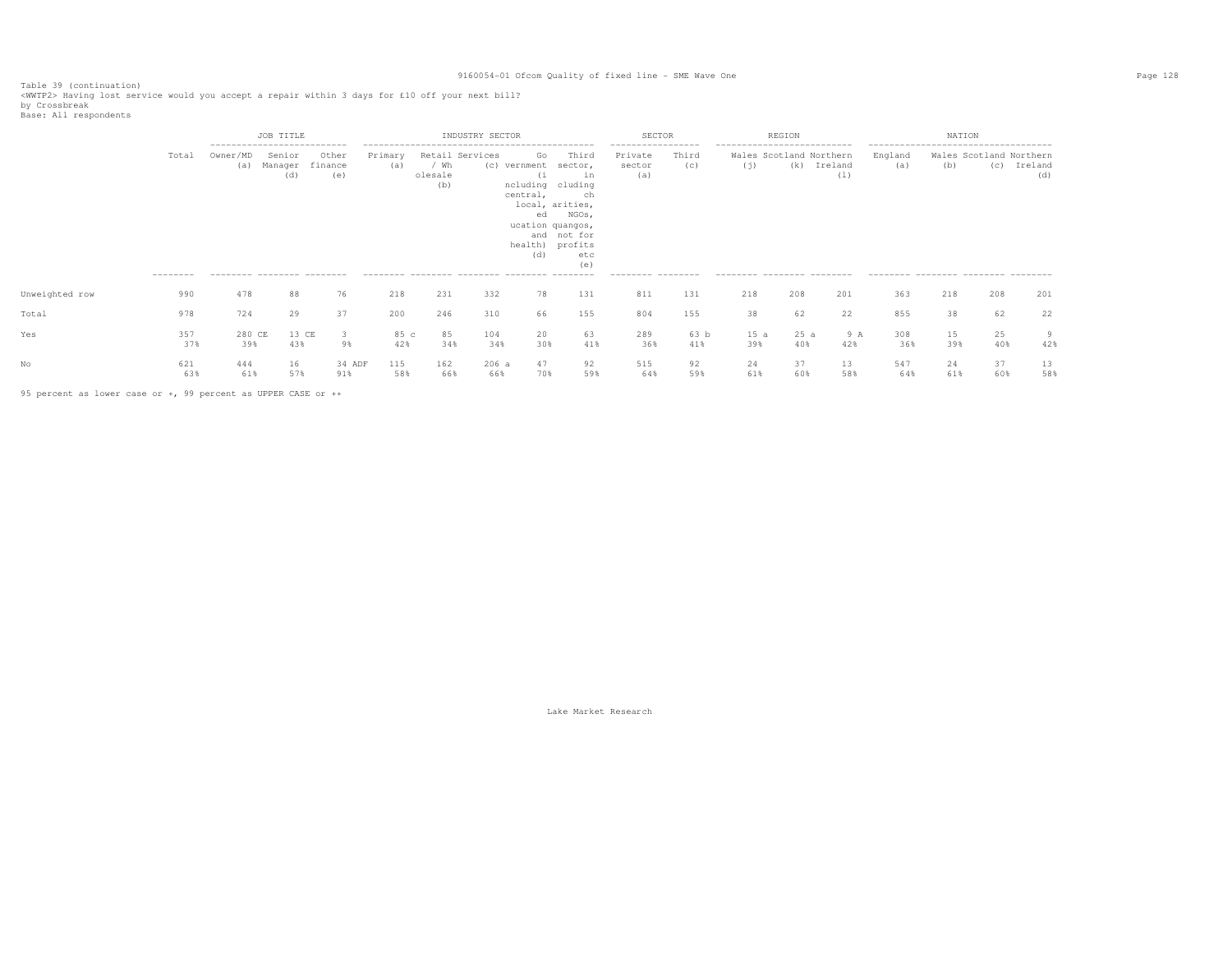Table 39 (continuation)<br><WWTP2> Having lost service would you accept a repair within 3 days for £10 off your next bill?<br>by Crossbreak<br>Base: All respondents

|                |            |                | URBANITY     |                        |                     |                                                              | URBAN DETAIL          |                       |
|----------------|------------|----------------|--------------|------------------------|---------------------|--------------------------------------------------------------|-----------------------|-----------------------|
|                | Total      | Urban<br>(a)   | Rural<br>(b) | Remote<br>Rural<br>(c) | All<br>Rural<br>(d) | Large<br>City /<br>Smaller<br>city<br>/ large<br>town<br>(a) | Medium<br>town<br>(b) | Small<br>towns<br>(c) |
|                |            |                |              |                        |                     |                                                              |                       |                       |
| Unweighted row | 990        | 713            | 171          | 105                    | 276                 | 280                                                          | 222                   | 211                   |
| Total          | 978        | 720            | 216          | 42                     | 258                 | 285                                                          | 234                   | 201                   |
| Yes            | 357<br>37% | 245<br>34%     | 92a<br>42%   | 20 A<br>49%            | 112 A<br>43%        | 102<br>36%                                                   | 83<br>35%             | 60<br>30%             |
| No             | 621<br>63% | 475 bCD<br>66% | 124<br>58%   | 21<br>51%              | 146<br>57%          | 183<br>64%                                                   | 151<br>65%            | 141<br>70%            |

95 percent as lower case or +, 99 percent as UPPER CASE or ++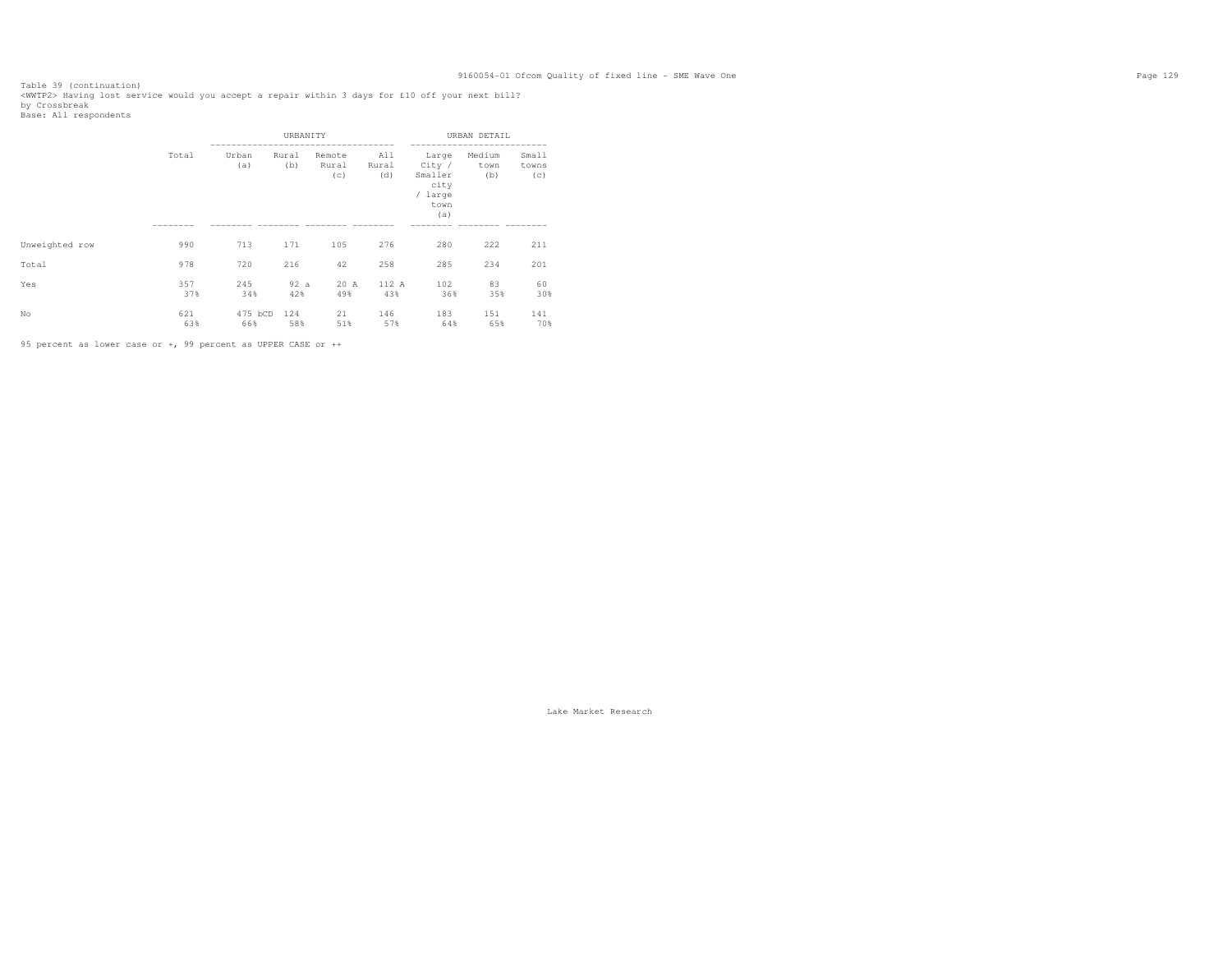Table 40<br><WWTP5> Having lost service would you pay £15 for a repair within 1 day?<br>by Crossbreak<br>Base: All respondents

|                |                    |                                                                                            | NUMBER OF EMPLOYEES |                |                     |                |                 |                 | NUMBER OF EMPLOYEES |                           |            |                      | NUMBER<br>OF EM<br>PLOYEES                                                       | NUMBER OF<br>EMPLOYEES                                 |                     |                                                                  | NO.of Sites   |             |
|----------------|--------------------|--------------------------------------------------------------------------------------------|---------------------|----------------|---------------------|----------------|-----------------|-----------------|---------------------|---------------------------|------------|----------------------|----------------------------------------------------------------------------------|--------------------------------------------------------|---------------------|------------------------------------------------------------------|---------------|-------------|
|                | Total<br>--------- | --------------------------------------<br>to<br>(a)<br>--------- -------- ------- -------- | $+\circ$<br>(b)     | $+0.49$<br>(c) | 50 to<br>249<br>(d) | (a)            | $+\circ$<br>(b) | $+\circ$<br>(C) | to 19 20<br>(d)     | 49 50 to 99<br>÷Λ.<br>(e) | (f)        | 100<br>to 249<br>(q) | --------<br>Up to<br>and in<br>cluding<br>$10$ em<br>ployees<br>(h)<br>--------- | -----------------<br>to 9<br>(a)<br>--------- -------- | 10 to<br>249<br>(C) | ---------------------------<br>(a)<br>--------- -------- ------- | 2 to 3<br>(b) | $4+$<br>(C) |
|                |                    |                                                                                            |                     |                |                     |                |                 |                 |                     |                           |            |                      |                                                                                  |                                                        |                     |                                                                  |               |             |
| Unweighted row | 990                | 392                                                                                        | 602                 | 255            | 133                 | 167            | 225             | 210             | 124                 | 131                       | 70         | 63                   | 645                                                                              | 602                                                    | 388                 | 793                                                              | 142           | 55          |
| Total          | 978                | 888                                                                                        | 935                 | 37             | 6                   | 392            | 496             | 47              | 16                  | 21                        |            |                      | 941                                                                              | 935                                                    | 43                  | 916                                                              | 52            |             |
| Yes            | 471<br>48%         | 419<br>47%                                                                                 | 446<br>48%          | 22 AB<br>60%   | 3 ab<br>57%         | 173<br>44%     | 247<br>50%      | 26a<br>56%      | 9<br>52%            | 14 ABd<br>65%             | 2 a<br>62% | 51%                  | 448<br>48%                                                                       | 446<br>48%                                             | 26 A<br>59%         | 425 C<br>46%                                                     | 44 AC<br>85%  | 28%         |
| No             | 507<br>52%         | 468 Cd<br>53%                                                                              | 489 Cd<br>52%       | 15<br>40%      | 3<br>43%            | 219 cEf<br>56% | 249 E<br>50%    | 21<br>44%       | 8 e<br>48%          | 35%                       | 38%        | 49%                  | 492<br>52%                                                                       | 489 C<br>52%                                           | 18<br>41%           | 492 B<br>54%                                                     | 8<br>15%      | 7 AB<br>72% |

95 percent as lower case or +, 99 percent as UPPER CASE or ++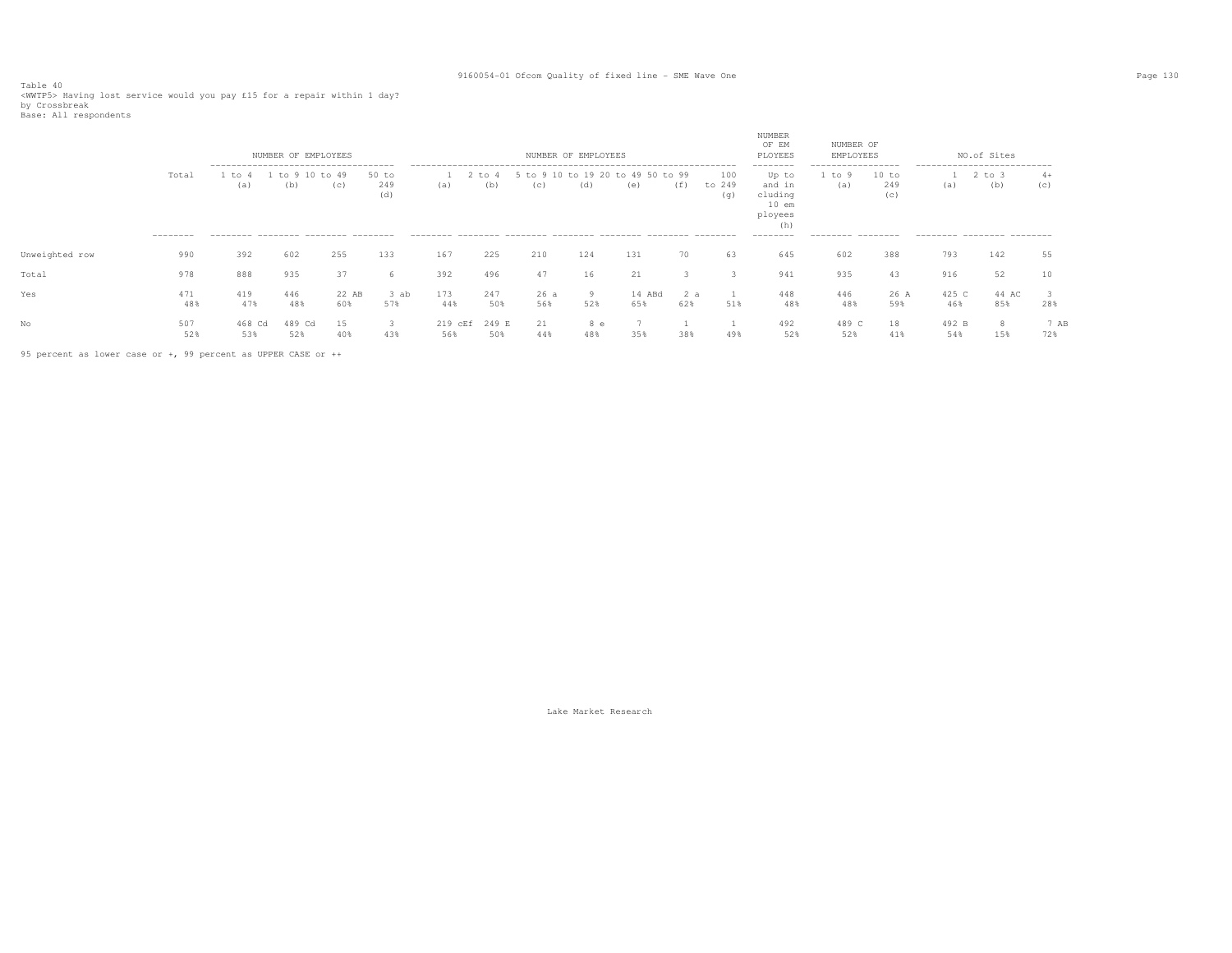Table 40 (continuation)<br><WWTP5> Having lost service would you pay £15 for a repair within 1 day?<br>by Crossbreak<br>Base: All respondents

|                |                    |                                               | JOB TITLE                                               |                         |                |                                           | INDUSTRY SECTOR |                                                                                                                                             |                                                     | <b>SECTOR</b>                                                       |              |                                                                                             | REGION       |                |                                                                                                | NATION    |           |                                           |
|----------------|--------------------|-----------------------------------------------|---------------------------------------------------------|-------------------------|----------------|-------------------------------------------|-----------------|---------------------------------------------------------------------------------------------------------------------------------------------|-----------------------------------------------------|---------------------------------------------------------------------|--------------|---------------------------------------------------------------------------------------------|--------------|----------------|------------------------------------------------------------------------------------------------|-----------|-----------|-------------------------------------------|
|                | Total<br>--------- | Owner/MD<br>(a)<br>--------- -------- ------- | ---------------------------<br>Senior<br>Manager<br>(d) | Other<br>finance<br>(e) | Primary<br>(a) | Retail Services<br>/ Wh<br>olesale<br>(b) | (C)             | Go<br>vernment<br>(1)<br>ncluding cluding<br>central,<br>local, arities,<br>ed<br>ucation quangos,<br>and not for<br>health) profits<br>(d) | Third<br>sector,<br>in<br>ch<br>NGOs,<br>etc<br>(e) | -----------------<br>Private<br>sector<br>(a)<br>--------- -------- | Third<br>(C) | ---------------------------<br>Wales Scotland Northern<br>(i)<br>--------- -------- ------- | (k)          | Ireland<br>(1) | --------------------------------------<br>England<br>(a)<br>--------- -------- -------- ------ | (b)       | (C)       | Wales Scotland Northern<br>Ireland<br>(d) |
| Unweighted row | 990                | 478                                           | 88                                                      | 76                      | 218            | 231                                       | 332             | 78                                                                                                                                          | 131                                                 | 811                                                                 | 131          | 218                                                                                         | 208          | 201            | 363                                                                                            | 218       | 208       | 201                                       |
| Total          | 978                | 724                                           | 29                                                      | 37                      | 200            | 246                                       | 310             | 66                                                                                                                                          | 155                                                 | 804                                                                 | 155          | 38                                                                                          | 62           | 22             | 855                                                                                            | 38        | 62        | 22                                        |
| Yes            | 471<br>48%         | 340<br>47%                                    | 13<br>44%                                               | 15<br>41%               | 86<br>43%      | 118<br>48%                                | 150<br>48%      | 45 ABCE 73<br>67%                                                                                                                           | 47%                                                 | 395 B<br>49%                                                        | 73 B<br>47%  | 16<br>41%                                                                                   | 26<br>42%    | 8<br>38%       | 421 d<br>49%                                                                                   | 16<br>41% | 26<br>42% | 8<br>38%                                  |
|                | 507<br>52%         | 384 c<br>53%                                  | 16 <sub>c</sub><br>56%                                  | 22c<br>59%              | 114 D<br>57%   | 129 D<br>52%                              | 160 D<br>52%    | 22<br>33%                                                                                                                                   | 82 D<br>53%                                         | 409<br>51%                                                          | 82<br>53%    | 22 DI<br>59%                                                                                | 36 Di<br>58% | 13 DhI<br>62%  | 435<br>51%                                                                                     | 22<br>59% | 36<br>58% | 13a<br>62%                                |

95 percent as lower case or +, 99 percent as UPPER CASE or ++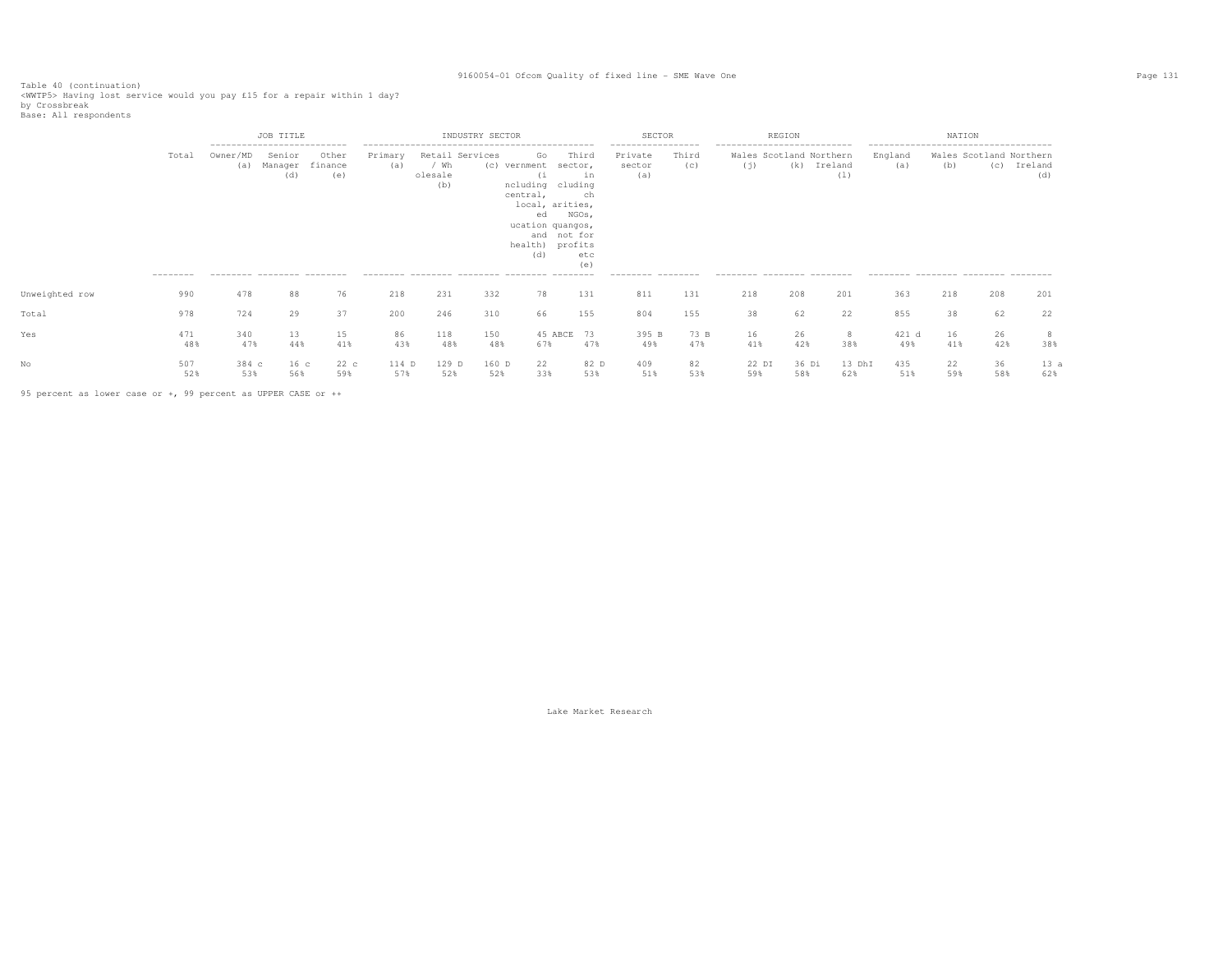Table 40 (continuation)<br><WWTP5> Having lost service would you pay £15 for a repair within 1 day?<br>by Crossbreak<br>Base: All respondents

|                |            |               | URBANITY      |                        |                     |                                                              | URBAN DETAIL          |                       |
|----------------|------------|---------------|---------------|------------------------|---------------------|--------------------------------------------------------------|-----------------------|-----------------------|
|                | Total      | Urban<br>(a)  | Rural<br>(b)  | Remote<br>Rural<br>(c) | All<br>Rural<br>(d) | Large<br>City /<br>Smaller<br>city<br>/ large<br>town<br>(a) | Medium<br>town<br>(b) | Small<br>towns<br>(c) |
| Unweighted row | 990        | 713           | 171           | 105                    | 276                 | 280                                                          | 222                   | 211                   |
| Total          | 978        | 720           | 216           | 42                     | 258                 | 285                                                          | 234                   | 201                   |
| Yes            | 471<br>48% | 363 Bd<br>50% | 82<br>38%     | 26 aBD<br>62%          | 108<br>42%          | 144<br>51%                                                   | 119<br>51%            | 100<br>50%            |
| No             | 507<br>52% | 357c<br>50%   | 133 AC<br>62% | 16<br>38%              | 149 aC<br>58%       | 141<br>49%                                                   | 115<br>49%            | 101<br>50%            |

95 percent as lower case or +, 99 percent as UPPER CASE or ++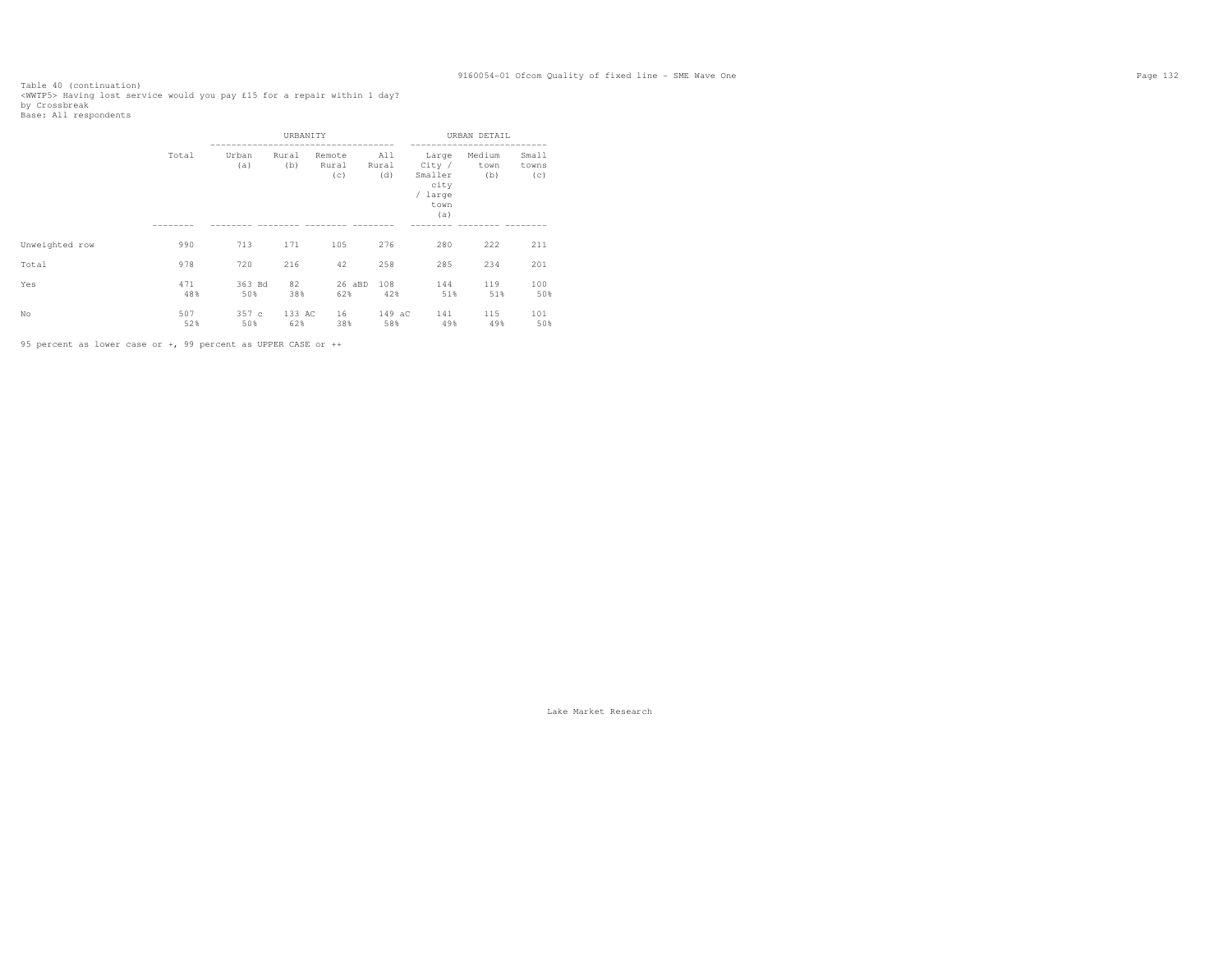Table 41<br><WWTP6> Having lost service would you pay £10 for a repair within 1 day?<br>by Crossbreak<br>Base: All respondents

|                |            |                 | NUMBER OF EMPLOYEES<br>-------------------------------------- |              |                  |                |                          | NUMBER OF EMPLOYEES |                   |               |              |                      | NUMBER<br>OF EM<br>PLOYEES<br>--------                  | NUMBER OF<br>EMPLOYEES<br>----------------- |                            | --------------------------- | NO.of Sites  |             |
|----------------|------------|-----------------|---------------------------------------------------------------|--------------|------------------|----------------|--------------------------|---------------------|-------------------|---------------|--------------|----------------------|---------------------------------------------------------|---------------------------------------------|----------------------------|-----------------------------|--------------|-------------|
|                | Total      | $+\circ$<br>(a) | tο<br>(b)                                                     | to 49<br>(c) | to<br>249<br>(d) | (a)            | $\Gamma$ $\Omega$<br>(d) | (C)                 | $+0.19.20$<br>(d) | (e)           | to 99<br>(f) | 100<br>to 249<br>(q) | Up to<br>and in<br>cluding<br>$10$ em<br>ployees<br>(h) | to<br>(a)                                   | 10 to<br>249<br>(C)        | (a)                         | to 3<br>(b)  | $4+$<br>(C) |
|                | ---------  |                 | --------- -------- ------- --------                           |              |                  |                |                          |                     |                   |               |              |                      | ---------                                               | --------- --------                          |                            | --------- -------- -------  |              |             |
| Unweighted row | 990        | 392             | 602                                                           | 255          | 133              | 167            | 225                      | 210                 | 124               | 131           | 70           | 63                   | 645                                                     | 602                                         | 388                        | 793                         | 142          | 55          |
| Total          | 978        | 888             | 935                                                           | 37           | 'n               | 392            | 496                      | 47                  | 16                | 21            |              |                      | 941                                                     | 935                                         | 43                         | 916                         | 52           |             |
| Yes            | 544<br>56% | 487<br>55%      | 518<br>55%                                                    | 23<br>61%    | 3<br>59%         | 197<br>50%     | 290<br>58%               | 31 Adq<br>65%       | -9<br>53%         | 14 Adg<br>68% | 2 a<br>65%   | 51%                  | 521<br>55%                                              | 518<br>55%                                  | 26<br>61%                  | 497 C<br>54%                | 44 AC<br>86% | 28%         |
| No             | 434<br>44% | 401<br>45%      | 417<br>45%                                                    | 15<br>39%    | 2<br>41%         | 195 CEf<br>50% | 206<br>42%               | 16.<br>35%          | 8 ce<br>47%       | 32%           | 35%          | 1 ce<br>49%          | 420<br>45%                                              | 417<br>45%                                  | $\sim$<br>$\perp$ /<br>39% | 419 B<br>46%                | 14%          | 7 AB<br>72% |

95 percent as lower case or +, 99 percent as UPPER CASE or ++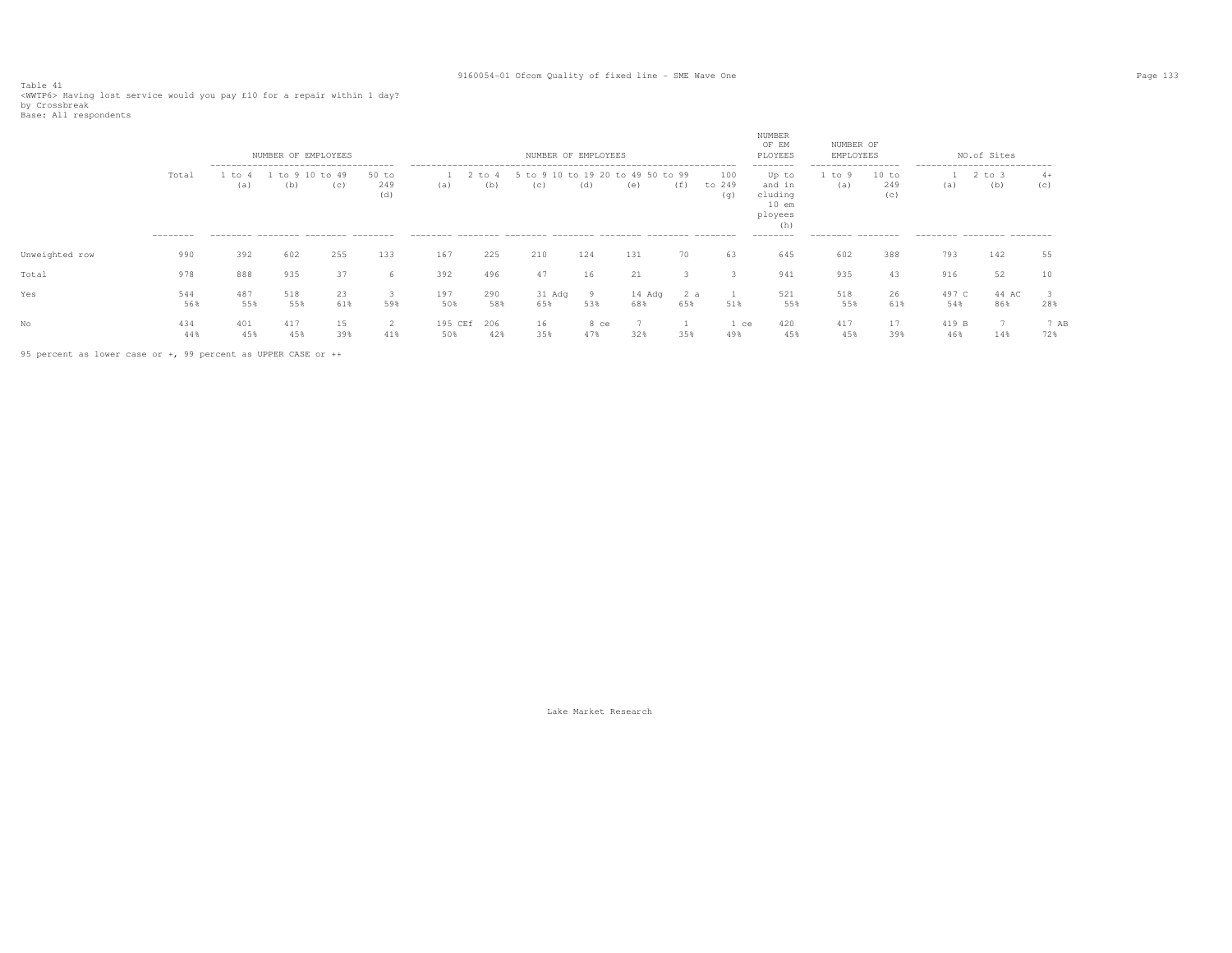Table 41 (continuation)<br><WWTP6> Having lost service would you pay £10 for a repair within 1 day?<br>by Crossbreak<br>Base: All respondents

|                |                    |                 | JOB TITLE                                                                              |                         |                |                                           | INDUSTRY SECTOR |                                                                                                                                      |                                                     | <b>SECTOR</b>                                                       |              |                                                                                              | REGION        |                |                                                                                                 | NATION     |                                |                |
|----------------|--------------------|-----------------|----------------------------------------------------------------------------------------|-------------------------|----------------|-------------------------------------------|-----------------|--------------------------------------------------------------------------------------------------------------------------------------|-----------------------------------------------------|---------------------------------------------------------------------|--------------|----------------------------------------------------------------------------------------------|---------------|----------------|-------------------------------------------------------------------------------------------------|------------|--------------------------------|----------------|
|                | Total<br>--------- | Owner/MD<br>(a) | ---------------------------<br>Senior<br>Manager<br>(d)<br>--------- -------- -------- | Other<br>finance<br>(e) | Primary<br>(a) | Retail Services<br>/ Wh<br>olesale<br>(b) | (C)             | Go<br>vernment<br>ncluding cluding<br>central,<br>local, arities,<br>ed<br>ucation quangos,<br>and not for<br>health) profits<br>(d) | Third<br>sector,<br>in<br>ch<br>NGOs,<br>etc<br>(e) | -----------------<br>Private<br>sector<br>(a)<br>--------- -------- | Third<br>(c) | ---------------------------<br>Wales Scotland Northern<br>(i)<br>--------- -------- -------- | (k)           | Ireland<br>(1) | --------------------------------------<br>England<br>(a)<br>--------- -------- ------- -------- | (b)        | Wales Scotland Northern<br>(C) | Ireland<br>(d) |
| Unweighted row | 990                | 478             | 88                                                                                     | 76                      | 218            | 231                                       | 332             | 78                                                                                                                                   | 131                                                 | 811                                                                 | 131          | 218                                                                                          | 208           | 201            | 363                                                                                             | 218        | 208                            | 201            |
| Total          | 978                | 724             | 29                                                                                     | 37                      | 200            | 246                                       | 310             | 66                                                                                                                                   | 155                                                 | 804                                                                 | 155          | 38                                                                                           | 62            | 22             | 855                                                                                             | 38         | 62                             | 22             |
| Yes            | 544<br>56%         | 394<br>54%      | 14<br>47%                                                                              | 21<br>57%               | 102<br>51%     | 131<br>53%                                | 180<br>58%      | 51 ABCE<br>76%                                                                                                                       | 79<br>51%                                           | 461 B<br>57%                                                        | 79 B<br>51%  | 18<br>48%                                                                                    | 29<br>46%     | 10<br>44%      | 487 bcD<br>57%                                                                                  | 18<br>48%  | 29<br>46%                      | 10<br>44%      |
|                | 434<br>44%         | 330 F<br>46%    | 15 F<br>53%                                                                            | 16 f<br>43%             | 98 D<br>49%    | 115 D<br>47%                              | 130 D<br>42%    | 16<br>24%                                                                                                                            | 76 D<br>49%                                         | 343<br>43%                                                          | 76<br>49%    | 20 dI<br>52%                                                                                 | 34 bdI<br>54% | 12 bDI<br>56%  | 368<br>43%                                                                                      | 20a<br>52% | 34a<br>54%                     | 12 A<br>56%    |

95 percent as lower case or +, 99 percent as UPPER CASE or ++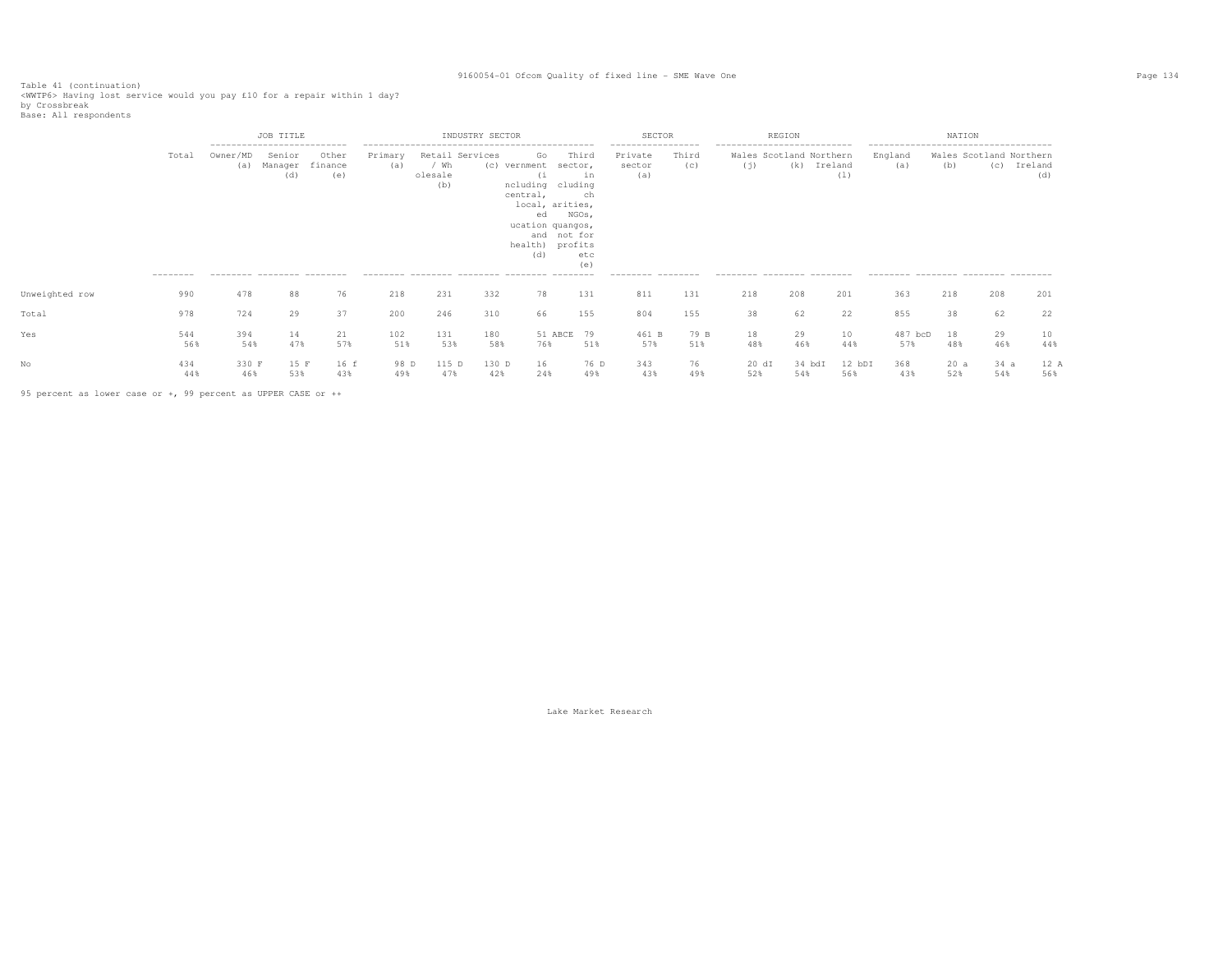Table 41 (continuation)<br><WWTP6> Having lost service would you pay £10 for a repair within 1 day?<br>by Crossbreak<br>Base: All respondents

|                |            |               | URBANITY      |                        |                     |                                                              | URBAN DETAIL          |                       |
|----------------|------------|---------------|---------------|------------------------|---------------------|--------------------------------------------------------------|-----------------------|-----------------------|
|                | Total      | Urban<br>(a)  | Rural<br>(b)  | Remote<br>Rural<br>(c) | All<br>Rural<br>(d) | Large<br>City /<br>Smaller<br>city<br>/ large<br>town<br>(a) | Medium<br>town<br>(b) | Small<br>towns<br>(c) |
| Unweighted row | 990        | 713           | 171           | 105                    | 276                 | 280                                                          | 222                   | 211                   |
| Total          | 978        | 720           | 216           | 42                     | 258                 | 285                                                          | 234                   | 201                   |
| Yes            | 544<br>56% | 421 BD<br>58% | 96<br>44%     | 27 BD<br>65%           | 123<br>48%          | 181 c<br>64%                                                 | 132<br>56%            | 108<br>54%            |
| No             | 434<br>44% | 299<br>42%    | 120 AC<br>56% | 14<br>35%              | 134 AC<br>52%       | 103<br>36%                                                   | 103<br>44%            | 93a<br>46%            |

95 percent as lower case or +, 99 percent as UPPER CASE or ++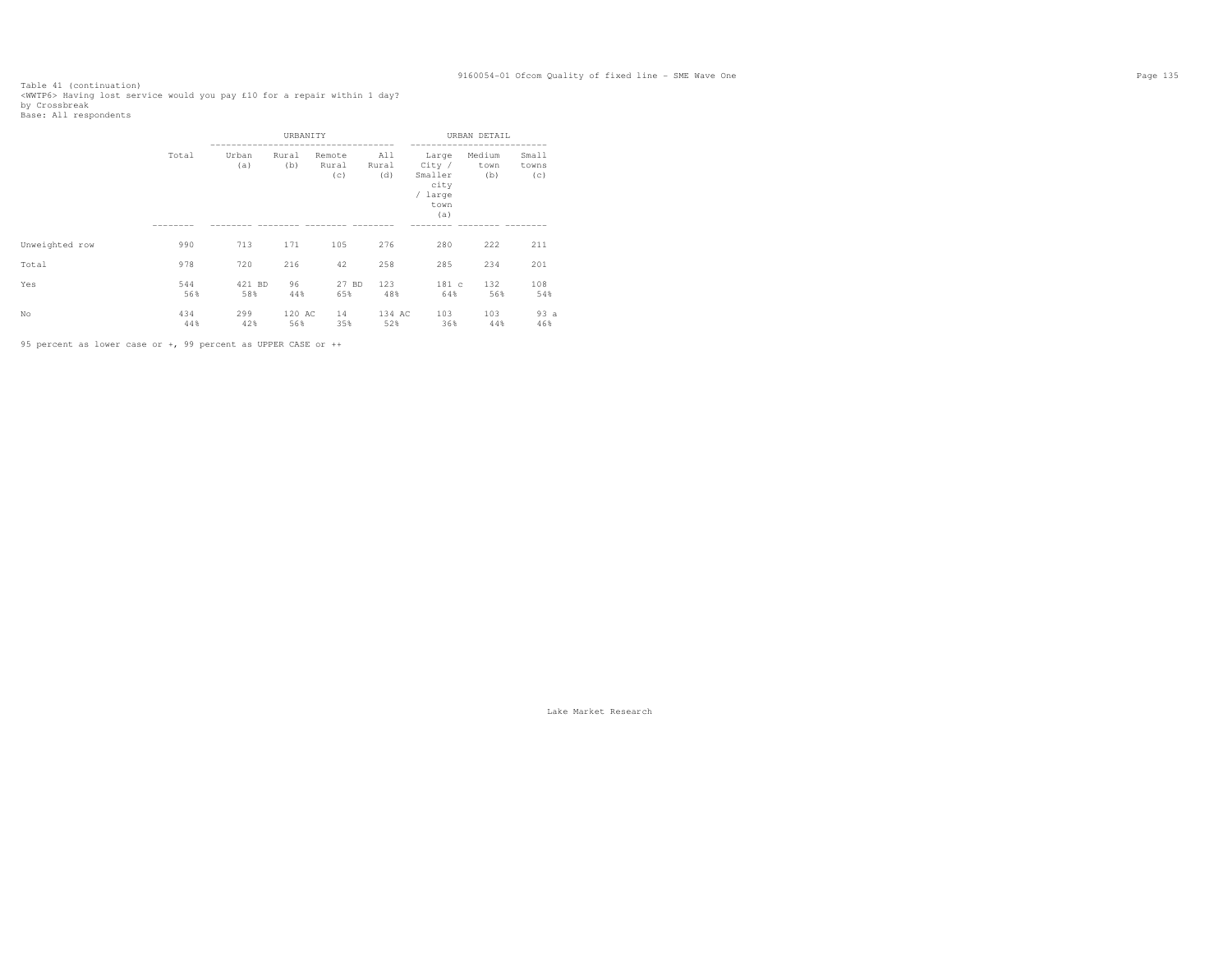Table 42<br><WWTP7> Having lost service would you pay £5 for a repair within 1 day?<br>by Crossbreak<br>Base: All respondents

|                |                    |            | NUMBER OF EMPLOYEES<br>------------------------------------- |                 |                       |                   |                   | NUMBER OF EMPLOYEES          |           |                    |     |                      | NUMBER<br>OF EM<br>PLOYEES<br>--------                  | NUMBER OF<br>EMPLOYEES<br>------------------ |                     | ---------------------------- | NO.of Sites |             |
|----------------|--------------------|------------|--------------------------------------------------------------|-----------------|-----------------------|-------------------|-------------------|------------------------------|-----------|--------------------|-----|----------------------|---------------------------------------------------------|----------------------------------------------|---------------------|------------------------------|-------------|-------------|
|                | Total<br>--------- | to<br>(a)  | to<br>(b)                                                    | 10 to 49<br>(C) | $50$ to<br>249<br>(d) | (a)               | $t$ to $4$<br>(b) | 5 to 9 10 to 19 20 to<br>(C) | (d)       | 49 50 to 99<br>(e) | (f) | 100<br>to 249<br>(q) | Up to<br>and in<br>cluding<br>$10$ em<br>ployees<br>(h) | to<br>(a)                                    | 10 to<br>249<br>(c) | (a)                          | to 3<br>(b) | $4+$<br>(C) |
|                |                    |            | --------- -------- ------- --------                          |                 |                       |                   |                   |                              |           |                    |     |                      | ---------                                               | --------- --------                           |                     | --------- -------- -------   |             |             |
| Unweighted row | 990                | 392        | 602                                                          | 255             | 133                   | 167               | 225               | 210                          | 124       | 131                | 70  | 63                   | 645                                                     | 602                                          | 388                 | 793                          | 142         | 55          |
| Total          | 978                | 888        | 935                                                          | 37              | 6                     | 392               | 496               | 47                           | 16        | 21                 |     |                      | 941                                                     | 935                                          | 43                  | 916                          | 52          | 10          |
| Yes            | 600<br>61%         | 539<br>61% | 572<br>61%                                                   | 24<br>65%       | 63%                   | 215<br>55%        | 324a<br>65%       | 33 Ad<br>70%                 | 10<br>59% | 15 A<br>70%        | 66% | 58%                  | 575<br>61%                                              | 572<br>61%                                   | 28<br>65%           | 548<br>60%                   | 44 A<br>86% | 8 A<br>82%  |
| No             | 377<br>39%         | 348<br>39% | 362<br>39%                                                   | 13<br>35%       | ∠<br>37%              | 177<br>bCE<br>45% | 171<br>35%        | 14<br>30%                    | 7c<br>41% | 30%                | 34% | 42%                  | 366<br>39%                                              | 362<br>39%                                   | 15<br>35%           | 368 BC<br>40%                | 7<br>14%    | 18%         |

95 percent as lower case or +, 99 percent as UPPER CASE or ++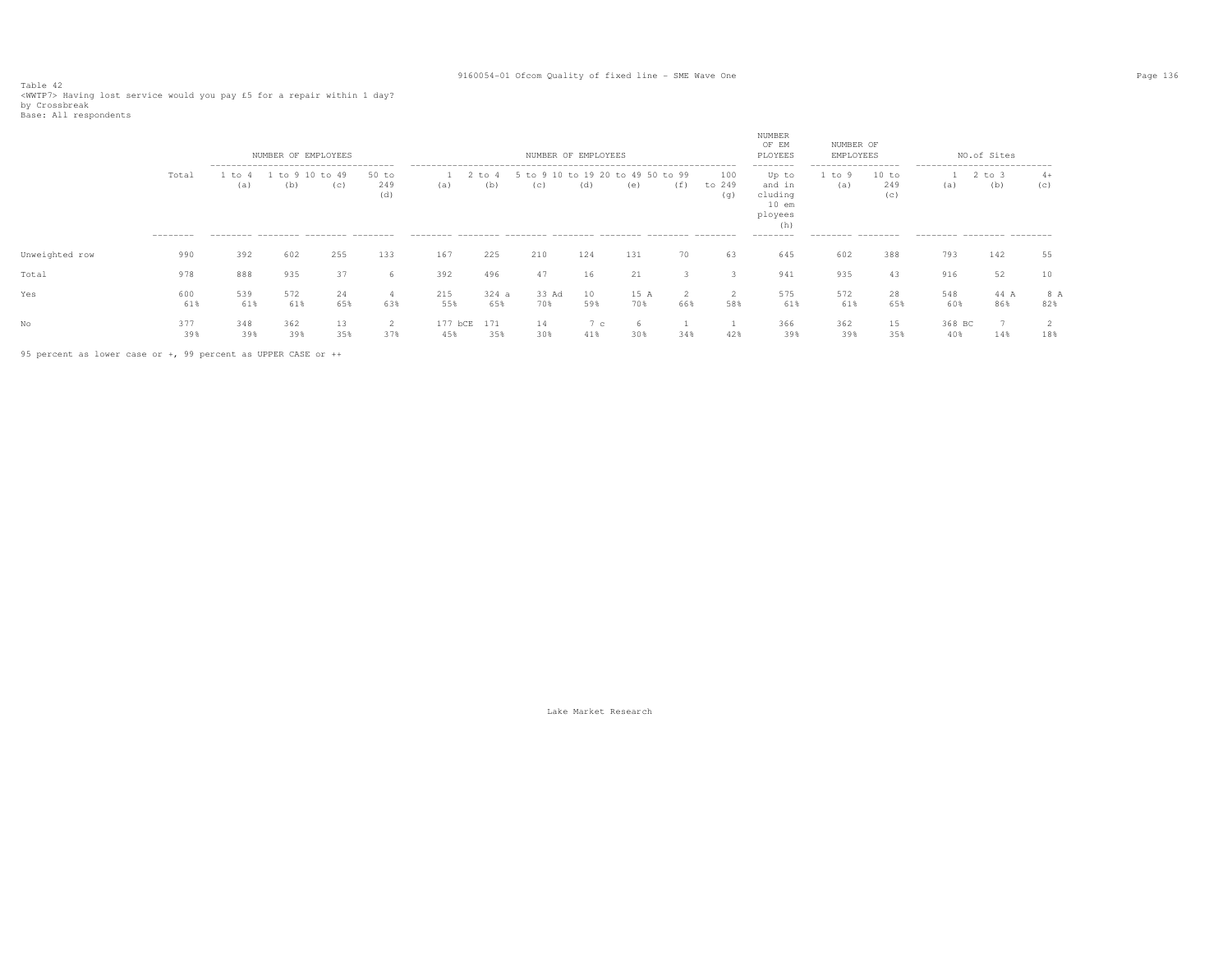Table 42 (continuation)<br><WWTP7> Having lost service would you pay £5 for a repair within 1 day?<br>by Crossbreak<br>Base: All respondents

|                |                    |                                                | JOB TITLE                |                                                        |                |                        | INDUSTRY SECTOR        |                                                                                                                                     |                                                                | SECTOR                                                               |              |                                                                                               | REGION       |                |                                                                                                 | NATION      |                                |                |
|----------------|--------------------|------------------------------------------------|--------------------------|--------------------------------------------------------|----------------|------------------------|------------------------|-------------------------------------------------------------------------------------------------------------------------------------|----------------------------------------------------------------|----------------------------------------------------------------------|--------------|-----------------------------------------------------------------------------------------------|--------------|----------------|-------------------------------------------------------------------------------------------------|-------------|--------------------------------|----------------|
|                | Total<br>--------- | ---------------------------<br>Owner/MD<br>(a) | Senior<br>Manager<br>(d) | Other<br>finance<br>(e)<br>--------- -------- -------- | Primary<br>(a) | / Wh<br>olesale<br>(b) | Retail Services<br>(C) | Go<br>vernment<br>(1)<br>ncluding<br>central,<br>local, arities,<br>ed<br>ucation quangos,<br>and not for<br>health) profits<br>(d) | Third<br>sector,<br>in<br>cluding<br>ch<br>NGOs,<br>etc<br>(e) | ------------------<br>Private<br>sector<br>(a)<br>--------- -------- | Third<br>(C) | ----------------------------<br>Wales Scotland Northern<br>(j)<br>--------- -------- -------- | (k)          | Ireland<br>(1) | --------------------------------------<br>England<br>(a)<br>--------- -------- -------- ------- | (b)         | Wales Scotland Northern<br>(c) | Ireland<br>(d) |
| Unweighted row | 990                | 478                                            | 88                       | 76                                                     | 218            | 231                    | 332                    | 78                                                                                                                                  | 131                                                            | 811                                                                  | 131          | 218                                                                                           | 208          | 201            | 363                                                                                             | 218         | 208                            | 201            |
| Total          | 978                | 724                                            | 29                       | 37                                                     | 200            | 246                    | 310                    | 66                                                                                                                                  | 155                                                            | 804                                                                  | 155          | 38                                                                                            | 62           | 22             | 855                                                                                             | 38          | 62                             | 22             |
| Yes            | 600<br>61%         | 425<br>59%                                     | 19<br>66%                | 27a<br>73%                                             | 121<br>60%     | 139<br>57%             | 198<br>64%             | 51 ABcE 91<br>77%                                                                                                                   | 59%                                                            | 506 B<br>63%                                                         | 91 B<br>59%  | 21<br>53%                                                                                     | 32<br>51%    | 12<br>53%      | 537 bCd<br>63%                                                                                  | 21<br>53%   | 32<br>51%                      | 12<br>53%      |
|                | 377<br>39%         | 299 ef<br>41%                                  | 10<br>34%                | 10<br>27%                                              | 79 D<br>40%    | 107 D<br>43%           | 112 d<br>36%           | 15<br>23%                                                                                                                           | 64 D<br>41%                                                    | 298<br>37%                                                           | 64<br>41%    | 18 DI<br>47%                                                                                  | 31 DI<br>49% | 10 DI<br>47%   | 319<br>37%                                                                                      | 18 a<br>47% | 31 A<br>49%                    | 10a<br>47%     |

95 percent as lower case or +, 99 percent as UPPER CASE or ++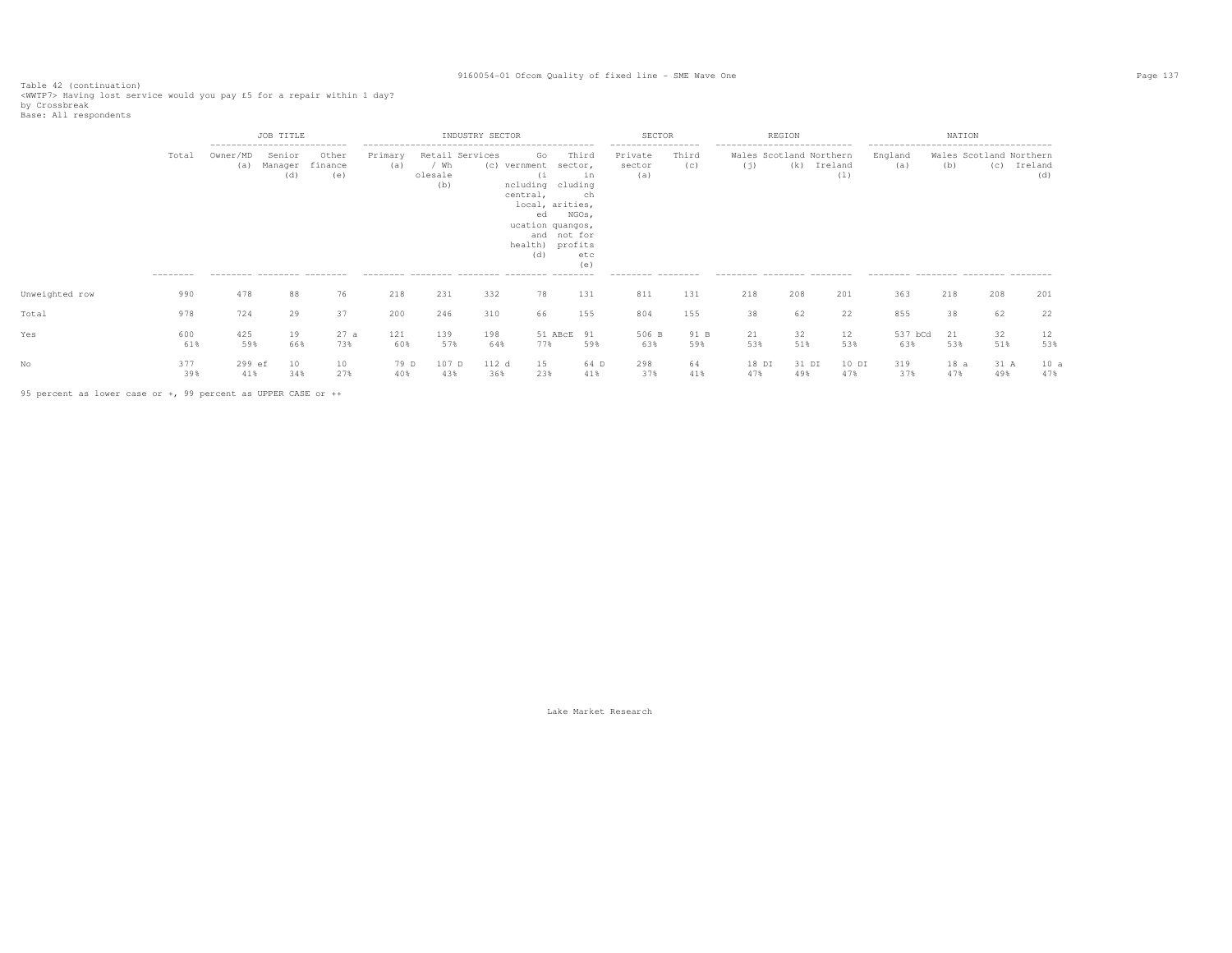Table 42 (continuation)<br><WWTP7> Having lost service would you pay £5 for a repair within 1 day?<br>by Crossbreak<br>Base: All respondents

|                |            |               | URBANITY     |                        |                     |                                                              | URBAN DETAIL          |                       |
|----------------|------------|---------------|--------------|------------------------|---------------------|--------------------------------------------------------------|-----------------------|-----------------------|
|                | Total      | Urban<br>(a)  | Rural<br>(b) | Remote<br>Rural<br>(c) | All<br>Rural<br>(d) | Large<br>City /<br>Smaller<br>city<br>/ large<br>town<br>(a) | Medium<br>town<br>(b) | Small<br>towns<br>(c) |
| Unweighted row | 990        | 713           | 171          | 105                    | 276                 | 280                                                          | 222                   | 211                   |
|                |            |               |              |                        |                     |                                                              |                       |                       |
| Total          | 978        | 720           | 216          | 42                     | 258                 | 285                                                          | 234                   | 201                   |
| Yes            | 600<br>61% | 455 bd<br>63% | 117<br>54%   | 28 <sub>b</sub><br>67% | 145<br>56%          | 189<br>67%                                                   | 139<br>59%            | 127<br>63%            |
| No             | 377<br>39% | 265<br>37%    | 99 ac<br>46% | 14<br>33%              | 112 a<br>44%        | 95<br>33%                                                    | 95<br>41%             | 74<br>37%             |

95 percent as lower case or +, 99 percent as UPPER CASE or ++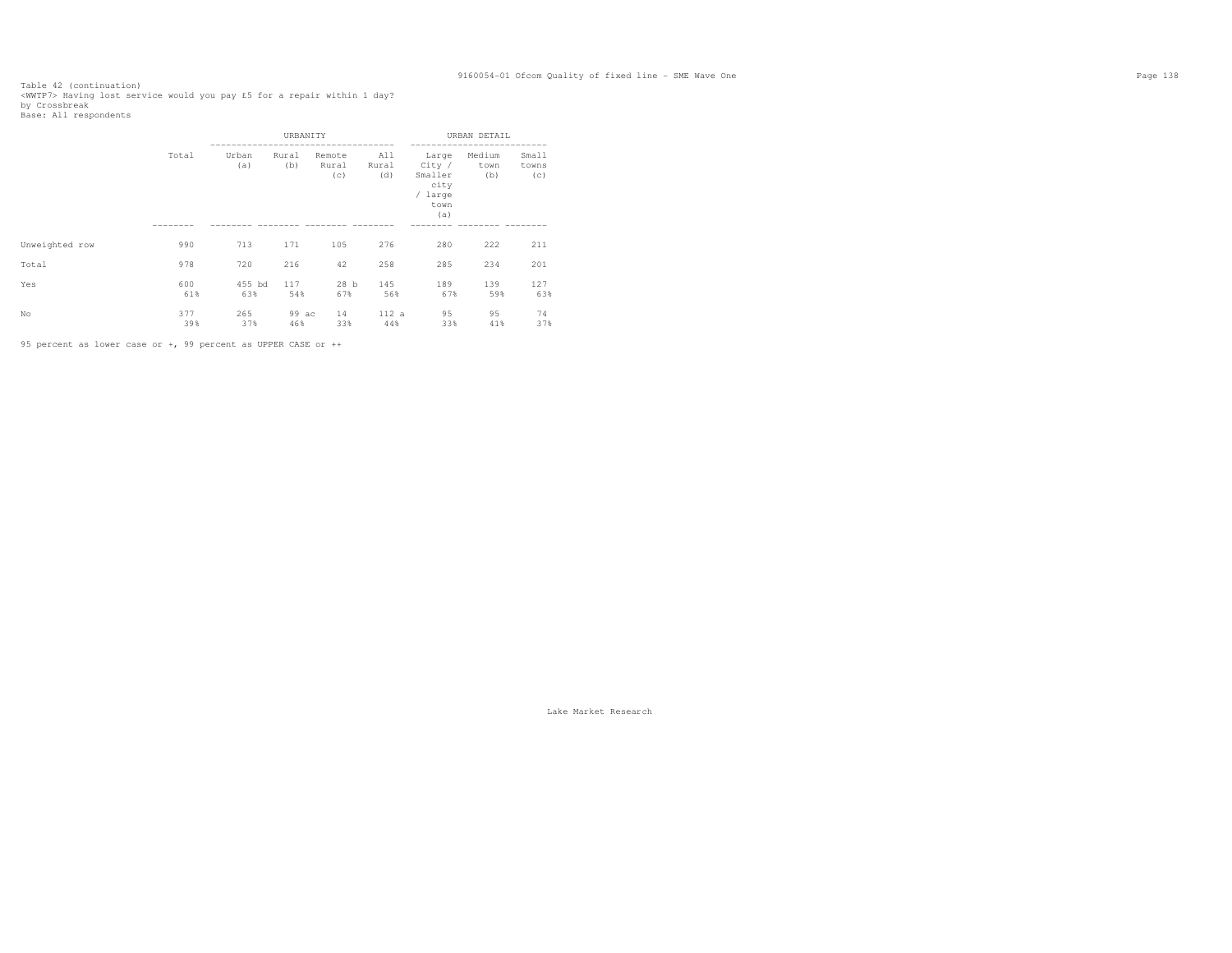Table 43<br><WWTP8> Having lost service would you pay £15 for a repair on the same day?<br>by Crossbreak<br>Base: All respondents

|                |                   |               | NUMBER OF EMPLOYEES                                                                               |              |                       |              |               |             | NUMBER OF EMPLOYEES          |                     |     |                      | NUMBER<br>OF EM<br>PLOYEES                                                       | NUMBER OF<br>EMPLOYEES                                    |                     |              | NO.of Sites                                                                     |             |
|----------------|-------------------|---------------|---------------------------------------------------------------------------------------------------|--------------|-----------------------|--------------|---------------|-------------|------------------------------|---------------------|-----|----------------------|----------------------------------------------------------------------------------|-----------------------------------------------------------|---------------------|--------------|---------------------------------------------------------------------------------|-------------|
|                | Total<br>-------- | 1 to 4<br>(a) | -------------------------------------<br>10<br>to 9<br>(b)<br>--------- -------- -------- ------- | to 49<br>(C) | $50$ to<br>249<br>(d) | (a)          | 2 to 4<br>(b) | (C)         | 5 to 9 10 to 19 20 to<br>(d) | 49 50 to 99<br>(e)  | (f) | 100<br>to 249<br>(g) | --------<br>Up to<br>and in<br>cluding<br>$10$ em<br>ployees<br>(h)<br>--------- | ------------------<br>. to 9<br>(a)<br>--------- -------- | 10 to<br>249<br>(C) | (a)          | ----------------------------<br>$2$ to $3$<br>(b)<br>--------- -------- ------- | $4+$<br>(c) |
| Unweighted row | 990               | 392           | 602                                                                                               | 255          | 133                   | 167          | 225           | 210         | 124                          | 131                 | 70  | 63                   | 645                                                                              | 602                                                       | 388                 | 793          | 142                                                                             | 55          |
| Total          | 978               | 888           | 935                                                                                               | 37           | h                     | 392          | 496           | 47          | 16                           | 21                  |     |                      | 941                                                                              | 935                                                       | 43                  | 916          | 52                                                                              |             |
| Yes            | 558<br>57%        | 498<br>56%    | 528<br>57%                                                                                        | 26 AB<br>70% | 64%                   | 192<br>49%   | 307 a<br>62%  | 30 A<br>64% | 10 a<br>62%                  | 16 ABcdg 2 A<br>76% | 68% | -2<br>59%            | 532<br>57%                                                                       | 528<br>57%                                                | 30 A<br>69%         | 511 C<br>56% | 44 AC<br>86%                                                                    | 30%         |
| No             | 420               | 389 C         | 406 C                                                                                             | -11          | 2                     | 200          | 189 E         | 17e         | $\epsilon$                   |                     |     | $^{\circ}$           | 409                                                                              | 406 C                                                     | 13                  | 405 B        |                                                                                 | 7 AB        |
|                | 43%               | 44%           | 43%                                                                                               | 30%          | 36%                   | bCdEF<br>51% | 38%           | 36%         | 38%                          | 24%                 | 32% | 41%                  | 43%                                                                              | 43%                                                       | 31%                 | 44%          | 14%                                                                             | 70%         |

95 percent as lower case or +, 99 percent as UPPER CASE or ++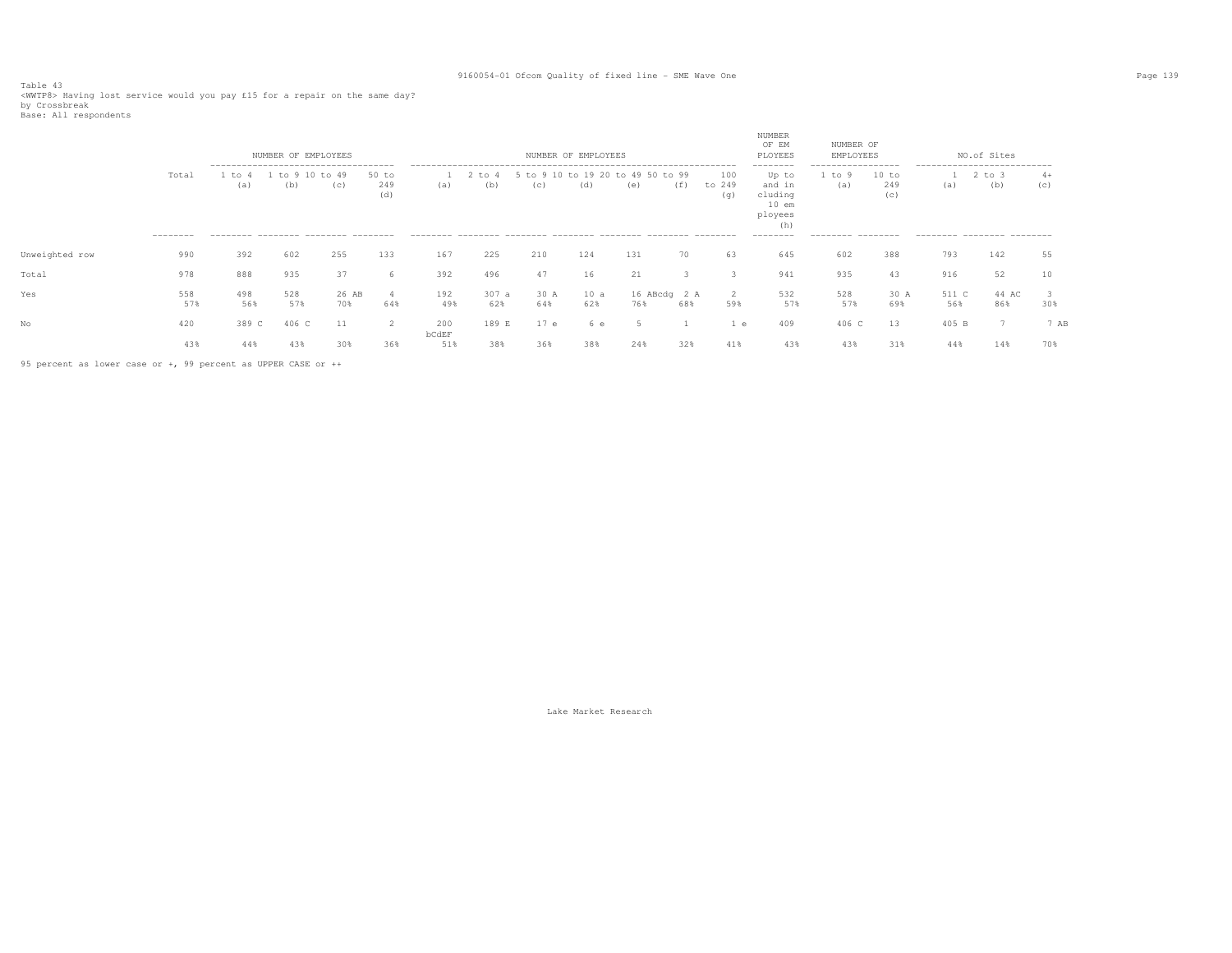Table 43 (continuation)<br><WWTP8> Having lost service would you pay £15 for a repair on the same day?<br>by Crossbreak<br>Base: All respondents

|                |                    |                                                                               | JOB TITLE                |                         |                |                        | INDUSTRY SECTOR |                                                                                                                                  |                                                                    | <b>SECTOR</b>                                                       |              | REGION                                                                                       |                |                |                                                                                                 | NATION    |                                |                |
|----------------|--------------------|-------------------------------------------------------------------------------|--------------------------|-------------------------|----------------|------------------------|-----------------|----------------------------------------------------------------------------------------------------------------------------------|--------------------------------------------------------------------|---------------------------------------------------------------------|--------------|----------------------------------------------------------------------------------------------|----------------|----------------|-------------------------------------------------------------------------------------------------|-----------|--------------------------------|----------------|
|                | Total<br>--------- | ---------------------------<br>Owner/MD<br>(a)<br>--------- -------- -------- | Senior<br>Manager<br>(d) | Other<br>finance<br>(e) | Primary<br>(a) | / Wh<br>olesale<br>(b) | Retail Services | Go<br>(c) vernment<br>(1)<br>ncluding cluding<br>central,<br>local, arities,<br>ed<br>ucation quangos,<br>health) profits<br>(d) | Third<br>sector,<br>in<br>ch<br>NGOs,<br>and not for<br>etc<br>(e) | -----------------<br>Private<br>sector<br>(a)<br>--------- -------- | Third<br>(c) | ---------------------------<br>Wales Scotland Northern<br>(i)<br>--------- -------- -------- | (k)<br>Ireland | (1)            | --------------------------------------<br>England<br>(a)<br>--------- -------- -------- ------- | (b)       | Wales Scotland Northern<br>(C) | Ireland<br>(d) |
| Unweighted row | 990                | 478                                                                           | 88                       | 76                      | 218            | 231                    | 332             | 78                                                                                                                               | 131                                                                | 811                                                                 | 131          | 218                                                                                          | 208            | 201            | 363                                                                                             | 218       | 208                            | 201            |
| Total          | 978                | 724                                                                           | 29                       | 37                      | 200            | 246                    | 310             | 66                                                                                                                               | 155                                                                | 804                                                                 | 155          | 38                                                                                           | 62             | 22             | 855                                                                                             | 38        | 62                             | 22             |
| Yes            | 558<br>57%         | 389<br>54%                                                                    | 19a<br>65%               | 23<br>62%               | 104<br>52%     | 136<br>55%             | 182<br>59%      | $45$ ab<br>69%                                                                                                                   | 92<br>59%                                                          | 462 B<br>57%                                                        | 92 B<br>59%  | 19<br>50%                                                                                    | 29<br>47%      | 10<br>46%      | 500 CD<br>58%                                                                                   | 19<br>50% | 29<br>47%                      | 10<br>46%      |
|                | 420<br>43%         | 335 CdF<br>46%                                                                | 10<br>35%                | 14<br>38%               | 97 d<br>48%    | 110 d<br>45%           | 128<br>41%      | 21<br>31%                                                                                                                        | 63<br>41%                                                          | 342<br>43%                                                          | 63<br>41%    | 19 bDI<br>50%                                                                                | 33 BDfI<br>53% | 12 BDfI<br>54% | 355<br>42%                                                                                      | 19<br>50% | 33 A<br>53%                    | 12 A<br>54%    |

95 percent as lower case or +, 99 percent as UPPER CASE or ++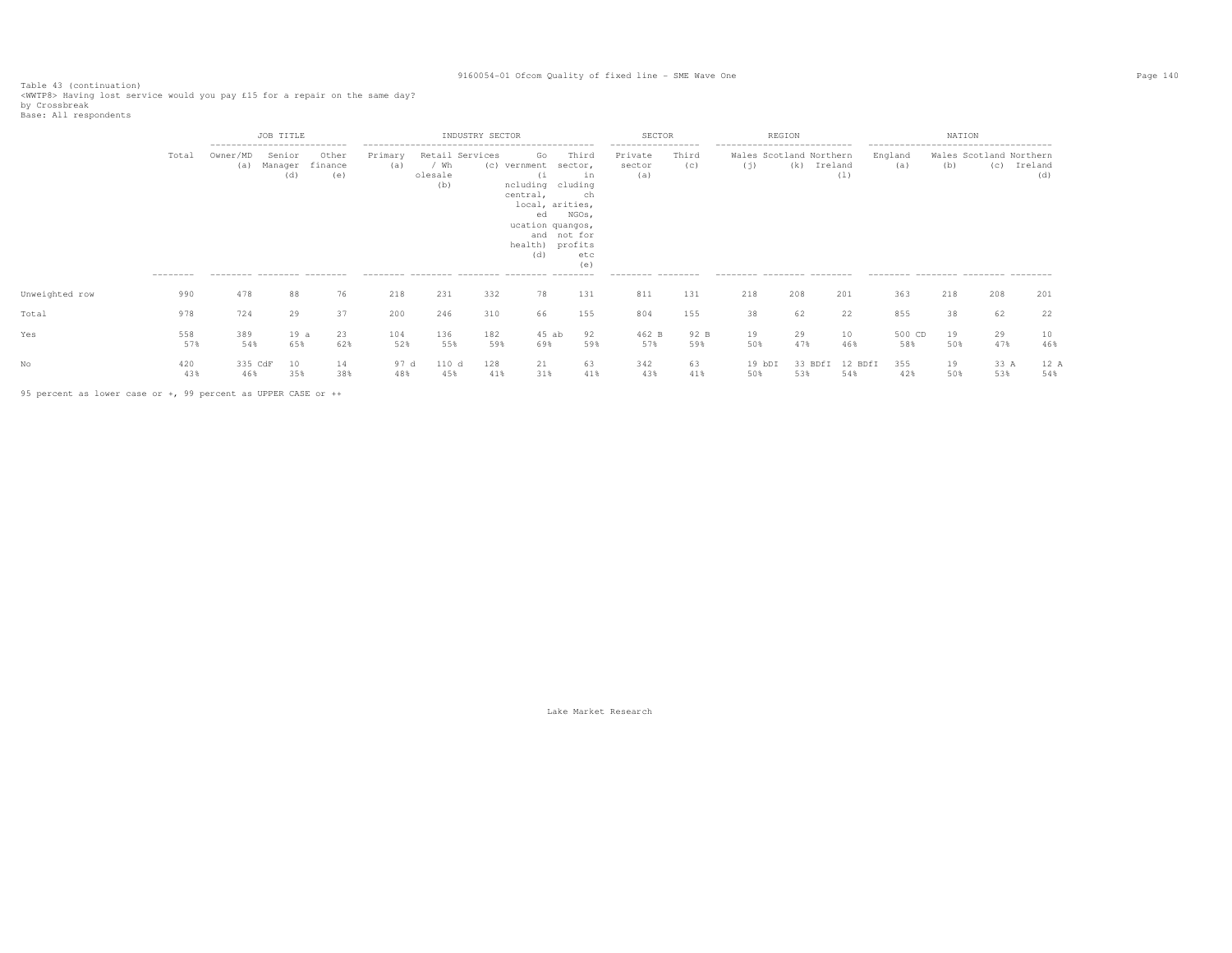Table 43 (continuation)<br><WWTP8> Having lost service would you pay £15 for a repair on the same day?<br>by Crossbreak<br>Base: All respondents

|                |            |               | URBANITY      |                        |                     |                                                              | URBAN DETAIL          |                       |
|----------------|------------|---------------|---------------|------------------------|---------------------|--------------------------------------------------------------|-----------------------|-----------------------|
|                | Total      | Urban<br>(a)  | Rural<br>(b)  | Remote<br>Rural<br>(c) | All<br>Rural<br>(d) | Large<br>City /<br>Smaller<br>city<br>/ large<br>town<br>(a) | Medium<br>town<br>(b) | Small<br>towns<br>(c) |
| Unweighted row | 990        | 713           | 171           | 105                    | 276                 | 280                                                          | 222                   | 211                   |
| Total          | 978        | 720           | 216           | 42                     | 258                 | 285                                                          | 234                   | 201                   |
| Yes            | 558<br>57% | 429 BD<br>60% | 102<br>47%    | 27 BD<br>66%           | 129<br>50%          | 173<br>61%                                                   | 142<br>61%            | 114<br>57%            |
| No             | 420<br>43% | 291<br>40%    | 114 AC<br>53% | 14<br>34%              | 129 AC<br>50%       | 112<br>39%                                                   | 92<br>39%             | 87<br>43%             |

95 percent as lower case or +, 99 percent as UPPER CASE or ++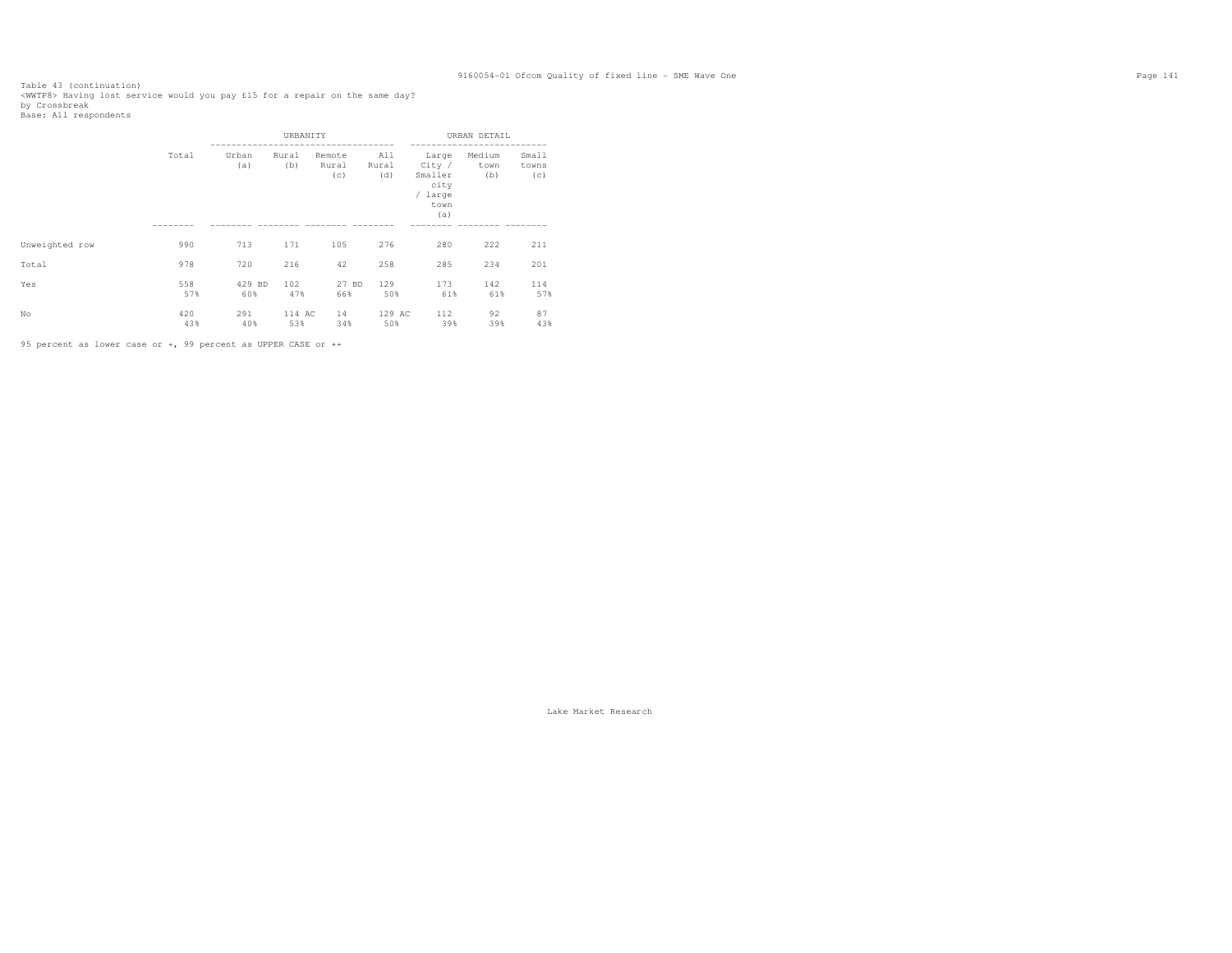Table 44<br><WWTP9> Having lost service would you pay £10 for a repair on the same day?<br>by Crossbreak<br>Base: All respondents

|                |                           |                                                                                            | NUMBER OF EMPLOYEES |              |                       |               |               |                        | NUMBER OF EMPLOYEES |                       |            |                      | NUMBER<br>OF EM<br>PLOYEES                                                       | NUMBER OF<br>EMPLOYEES                                   |                     |                                                                   | NO.of Sites       |             |
|----------------|---------------------------|--------------------------------------------------------------------------------------------|---------------------|--------------|-----------------------|---------------|---------------|------------------------|---------------------|-----------------------|------------|----------------------|----------------------------------------------------------------------------------|----------------------------------------------------------|---------------------|-------------------------------------------------------------------|-------------------|-------------|
|                | Total<br>$-- - - - - - -$ | --------------------------------------<br>to<br>(a)<br>--------- -------- ------- -------- | to 9<br>(b)         | to 49<br>(C) | 50 to<br>249<br>(d)   | (a)           | : to 4<br>(b) | 910<br>$+\circ$<br>(C) | to 19 20<br>(d)     | to 49 50 to 99<br>(e) | (f)        | 100<br>to 249<br>(q) | --------<br>Up to<br>and in<br>cluding<br>$10$ em<br>ployees<br>(h)<br>--------- | -----------------<br>1 to 9<br>(a)<br>--------- -------- | 10 to<br>249<br>(C) | ----------------------------<br>(a)<br>--------- -------- ------- | $2$ to $3$<br>(b) | $4+$<br>(C) |
| Unweighted row | 990                       | 392                                                                                        | 602                 | 255          | 133                   | 167           | 225           | 210                    | 124                 | 131                   | 70         | 63                   | 645                                                                              | 602                                                      | 388                 | 793                                                               | 142               | 55          |
| Total          | 978                       | 888                                                                                        | 935                 | 37           | 6                     | 392           | 496           | 47                     | 16                  | 21                    |            |                      | 941                                                                              | 935                                                      | 43                  | 916                                                               | 52                |             |
| Yes            | 594<br>61%                | 532<br>60%                                                                                 | 564<br>60%          | 26 AB<br>70% | $\overline{4}$<br>64% | 214<br>55%    | 317<br>64%    | 32 A<br>68%            | 10<br>62%           | 16 Abdg<br>76%        | - 2<br>68% | -2<br>59%            | 568<br>60%                                                                       | 564<br>60%                                               | 30 A<br>69%         | 546 C<br>60%                                                      | 44 AC<br>86%      | 30%         |
| No             | 384<br>39%                | 356 C<br>40%                                                                               | 371 C<br>40%        | 30%          | 2<br>36%              | 178 CE<br>45% | 178 e<br>36%  | 15<br>32%              | 6е<br>38%           | 24%                   | 32%        | 1 e<br>41%           | 373<br>40%                                                                       | 371 C<br>40%                                             | 13<br>31%           | 370 B<br>40%                                                      | 14%               | 7 AB<br>70% |

95 percent as lower case or +, 99 percent as UPPER CASE or ++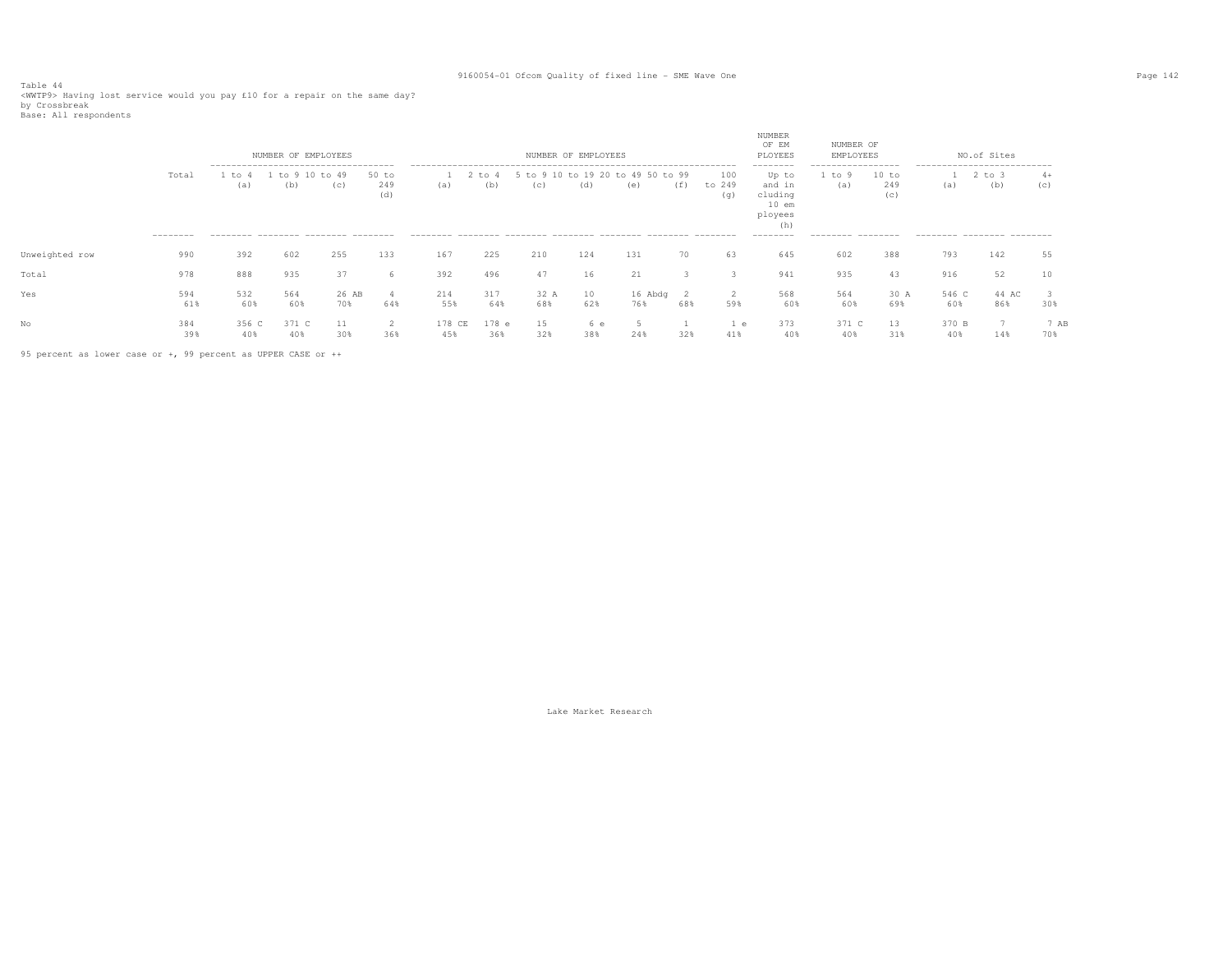Table 44 (continuation)<br><WWTP9> Having lost service would you pay £10 for a repair on the same day?<br>by Crossbreak<br>Base: All respondents

|                |                    |                                               | JOB TITLE<br>---------------------------- |                         |                |                                           | INDUSTRY SECTOR |                                                                                                                                             |                                                     | SECTOR                                                               |              | REGION                                                                                        |                |                |                                                                                                | NATION      |                                |                |
|----------------|--------------------|-----------------------------------------------|-------------------------------------------|-------------------------|----------------|-------------------------------------------|-----------------|---------------------------------------------------------------------------------------------------------------------------------------------|-----------------------------------------------------|----------------------------------------------------------------------|--------------|-----------------------------------------------------------------------------------------------|----------------|----------------|------------------------------------------------------------------------------------------------|-------------|--------------------------------|----------------|
|                | Total<br>--------- | Owner/MD<br>(a)<br>--------- -------- ------- | Senior<br>Manager<br>(d)                  | Other<br>finance<br>(e) | Primary<br>(a) | Retail Services<br>/ Wh<br>olesale<br>(b) | (c)             | Go<br>vernment<br>(i)<br>ncluding cluding<br>central,<br>local, arities,<br>ed<br>ucation quangos,<br>and not for<br>health) profits<br>(d) | Third<br>sector,<br>in<br>ch<br>NGOs,<br>etc<br>(e) | ------------------<br>Private<br>sector<br>(a)<br>--------- -------- | Third<br>(c) | ----------------------------<br>Wales Scotland Northern<br>(i)<br>--------- -------- -------- | (k)<br>Ireland | (1)            | -------------------------------------<br>England<br>(a)<br>--------- -------- -------- ------- | (b)         | Wales Scotland Northern<br>(C) | Ireland<br>(d) |
| Unweighted row | 990                | 478                                           | 88                                        | 76                      | 218            | 231                                       | 332             | 78                                                                                                                                          | 131                                                 | 811                                                                  | 131          | 218                                                                                           | 208            | 201            | 363                                                                                            | 218         | 208                            | 201            |
| Total          | 978                | 724                                           | 29                                        | 37                      | 200            | 246                                       | 310             | 66                                                                                                                                          | 155                                                 | 804                                                                  | 155          | 38                                                                                            | 62             | 22             | 855                                                                                            | 38          | 62                             | 22             |
| Yes            | 594<br>61%         | 418<br>58%                                    | 19<br>67%                                 | 23<br>62%               | 104<br>52%     | 142<br>58%                                | 193a<br>62%     | 51 ABc<br>78%                                                                                                                               | 103 A<br>66%                                        | 486 B<br>60%                                                         | 103 B<br>66% | 19<br>50%                                                                                     | 31<br>49%      | 11<br>50%      | 533 BCD<br>62%                                                                                 | 19<br>50%   | 31<br>49%                      | 11<br>50%      |
|                | 384<br>39%         | 306 cf<br>42%                                 | 10<br>33%                                 | 14<br>38%               | 96 cDE<br>48%  | 104 D<br>42%                              | 117 d<br>38%    | 15<br>22%                                                                                                                                   | 52<br>34%                                           | 318<br>40%                                                           | 52<br>34%    | 19 bDI<br>50%                                                                                 | 32 bDfI<br>51% | 11 bDfI<br>50% | 323<br>38%                                                                                     | 19 A<br>50% | 32 A<br>51%                    | 11 A<br>50%    |

95 percent as lower case or +, 99 percent as UPPER CASE or ++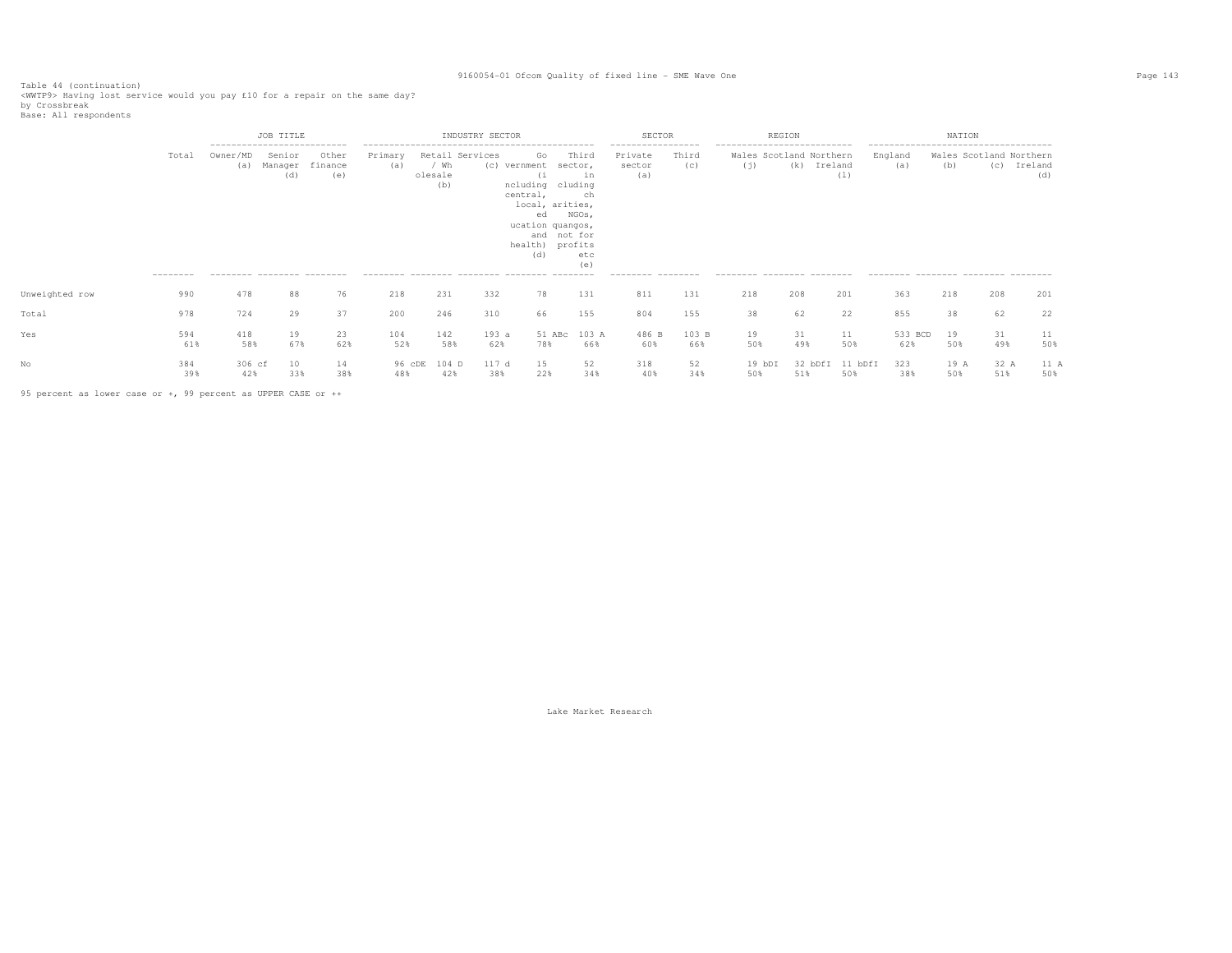Table 44 (continuation)<br><WWTP9> Having lost service would you pay £10 for a repair on the same day?<br>by Crossbreak<br>Base: All respondents

|                |            | URBANITY     |              |                        |                     | URBAN DETAIL                                                 |                       |                       |
|----------------|------------|--------------|--------------|------------------------|---------------------|--------------------------------------------------------------|-----------------------|-----------------------|
|                | Total      | Urban<br>(a) | Rural<br>(b) | Remote<br>Rural<br>(c) | All<br>Rural<br>(d) | Large<br>City /<br>Smaller<br>city<br>/ large<br>town<br>(a) | Medium<br>town<br>(b) | Small<br>towns<br>(c) |
|                |            |              |              |                        |                     |                                                              |                       |                       |
| Unweighted row | 990        | 713          | 171          | 105                    | 276                 | 280                                                          | 222                   | 211                   |
| Total          | 978        | 720          | 216          | 42                     | 258                 | 285                                                          | 234                   | 201                   |
| Yes            | 594<br>61% | 444<br>62%   | 122<br>57%   | 28<br>67%              | 150<br>58%          | 184<br>65%                                                   | 144<br>62%            | 116<br>58%            |
| No             | 384<br>39% | 276<br>38%   | 94<br>43%    | 14<br>33%              | 108<br>42%          | 101<br>35%                                                   | 90<br>38%             | 85<br>42%             |

95 percent as lower case or +, 99 percent as UPPER CASE or ++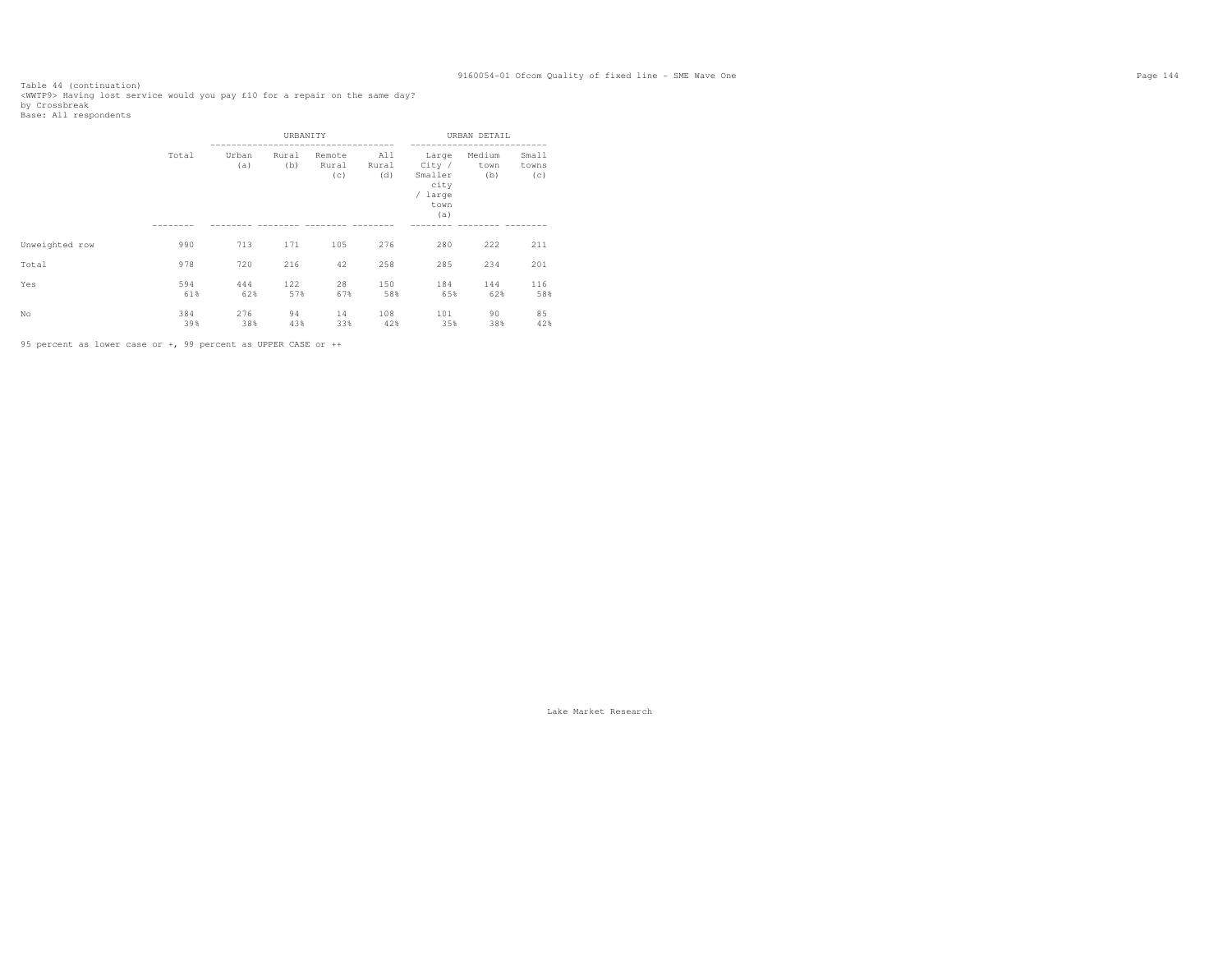Table 45<br><WWTP10> Having lost service would you pay £5 for a repair on the same day?<br>by Crossbreak<br>Base: All respondents

|                |                   |               | NUMBER OF EMPLOYEES                                                                             |              |                     |              |               |                                          | NUMBER OF EMPLOYEES |             |     |                      | NUMBER<br>OF EM<br>PLOYEES                                                       | NUMBER OF<br>EMPLOYEES                                    |                     |                                                                   | NO.of Sites       |             |
|----------------|-------------------|---------------|-------------------------------------------------------------------------------------------------|--------------|---------------------|--------------|---------------|------------------------------------------|---------------------|-------------|-----|----------------------|----------------------------------------------------------------------------------|-----------------------------------------------------------|---------------------|-------------------------------------------------------------------|-------------------|-------------|
|                | Total<br>-------- | 1 to 4<br>(a) | --------------------------------------<br>to 9 10<br>(b)<br>--------- -------- ------- -------- | to 49<br>(C) | 50 to<br>249<br>(d) | (a)          | 2 to 4<br>(b) | 5 to 9 10 to 19 20 to 49 50 to 99<br>(C) | (d)                 | (e)         | (f) | 100<br>to 249<br>(q) | --------<br>Up to<br>and in<br>cluding<br>$10$ em<br>ployees<br>(h)<br>--------- | ------------------<br>1 to 9<br>(a)<br>--------- -------- | 10 to<br>249<br>(c) | ----------------------------<br>(a)<br>--------- -------- ------- | $2$ to $3$<br>(b) | $4+$<br>(c) |
| Unweighted row | 990               | 392           | 602                                                                                             | 255          | 133                 | 167          | 225           | 210                                      | 124                 | 131         | 70  | 63                   | 645                                                                              | 602                                                       | 388                 | 793                                                               | 142               | 55          |
| Total          | 978               | 888           | 935                                                                                             | 37           | b                   | 392          | 496           | 47                                       | 16                  | 21          |     |                      | 941                                                                              | 935                                                       | 43                  | 916                                                               | 52                | 10          |
| Yes            | 628<br>64%        | 562<br>63%    | 596<br>64%                                                                                      | 28 AB<br>74% | -4<br>70%           | 221<br>56%   | 340a<br>69%   | 34 A<br>73%                              | 11 a<br>68%         | 16 A<br>78% | 74% | 65%                  | 600<br>64%                                                                       | 596<br>64%                                                | 32 A<br>73%         | 575<br>63%                                                        | 45 A<br>87%       | 8 A<br>83%  |
| No             | 350               | 326 C         | 339 C                                                                                           | 10           | $\overline{2}$      | 171          | 155           | 13                                       |                     |             |     |                      | 341                                                                              | 339 C                                                     | $12 \overline{ }$   | 342 BC                                                            |                   | ∠           |
|                | 36%               | 37%           | 36%                                                                                             | 26%          | 30%                 | bCdEf<br>44% | 31%           | 27%                                      | 32%                 | 22%         | 26% | 35%                  | 36%                                                                              | 36%                                                       | 27%                 | 37%                                                               | 13%               | 17%         |

95 percent as lower case or +, 99 percent as UPPER CASE or ++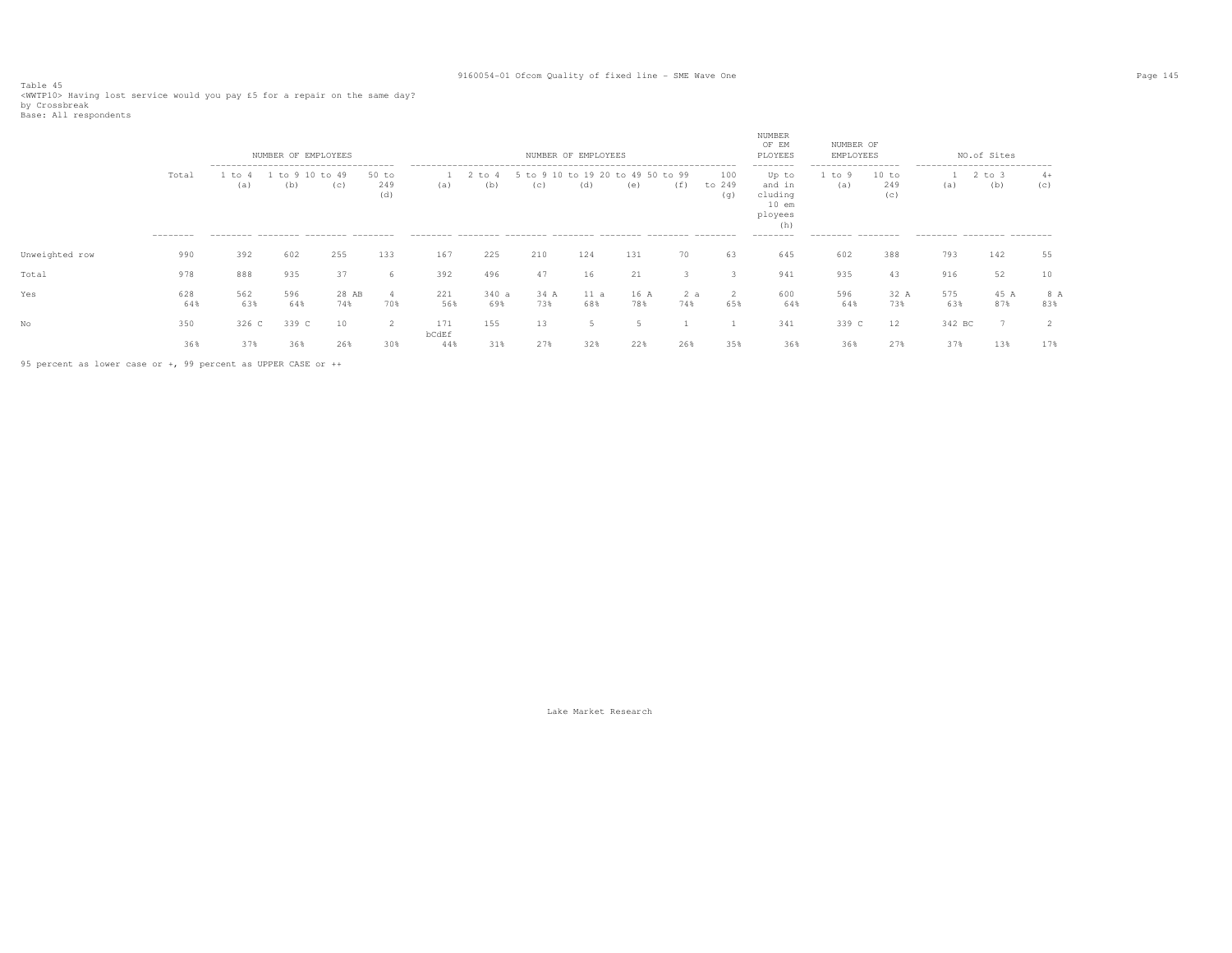Table 45 (continuation) <WWTP10> Having lost service would you pay £5 for a repair on the same day?

by Crossbreak<br>Base: All respondents

|                |                   |                                                                              | JOB TITLE                |                         |                |                                           | INDUSTRY SECTOR |                                                                                                                        |                                                                | SECTOR                                                              |              | REGION                                                                                      |                |              |                                                                                                | NATION      |                                |                |
|----------------|-------------------|------------------------------------------------------------------------------|--------------------------|-------------------------|----------------|-------------------------------------------|-----------------|------------------------------------------------------------------------------------------------------------------------|----------------------------------------------------------------|---------------------------------------------------------------------|--------------|---------------------------------------------------------------------------------------------|----------------|--------------|------------------------------------------------------------------------------------------------|-------------|--------------------------------|----------------|
|                | Total<br>-------- | ---------------------------<br>Owner/MD<br>(a)<br>--------- -------- ------- | Senior<br>Manager<br>(d) | Other<br>finance<br>(e) | Primary<br>(a) | Retail Services<br>/ Wh<br>olesale<br>(b) | (c) vernment    | Go<br>(i<br>ncluding<br>central,<br>local, arities,<br>ed<br>ucation quangos,<br>and not for<br>health) profits<br>(d) | Third<br>sector,<br>in<br>cluding<br>ch<br>NGOs,<br>etc<br>(e) | -----------------<br>Private<br>sector<br>(a)<br>--------- -------- | Third<br>(C) | ---------------------------<br>Wales Scotland Northern<br>(j)<br>--------- -------- ------- | (k)<br>Ireland | (1)          | --------------------------------------<br>England<br>(a)<br>--------- -------- -------- ------ | (b)         | Wales Scotland Northern<br>(C) | Ireland<br>(d) |
| Unweighted row | 990               | 478                                                                          | 88                       | 76                      | 218            | 231                                       | 332             | 78                                                                                                                     | 131                                                            | 811                                                                 | 131          | 218                                                                                         | 208            | 201          | 363                                                                                            | 218         | 208                            | 201            |
| Total          | 978               | 724                                                                          | 29                       | 37                      | 200            | 246                                       | 310             | 66                                                                                                                     | 155                                                            | 804                                                                 | 155          | 38                                                                                          | 62             | 22           | 855                                                                                            | 38          | 62                             | 22             |
| Yes            | 628<br>64%        | 437<br>60%                                                                   | 19<br>67%                | 29 A<br>79%             | 117<br>59%     | 143<br>58%                                | $211$ ab<br>68% | 52 AB<br>78%                                                                                                           | 104<br>67%                                                     | 518 B<br>64%                                                        | 104 B<br>67% | 21<br>55%                                                                                   | 32<br>51%      | 13<br>59%    | 562 BC<br>66%                                                                                  | 21<br>55%   | 32<br>51%                      | 13<br>59%      |
|                | 350<br>36%        | 287 cEf<br>40%                                                               | 10<br>33%                | 21%                     | 83 cD<br>41%   | $103$ cD<br>42%                           | 99<br>32%       | 15<br>22%                                                                                                              | 51<br>33%                                                      | 286<br>36%                                                          | 51<br>33%    | 17 DFi<br>45%                                                                               | 30 bDFI<br>49% | 9 Dfi<br>41% | 294<br>34%                                                                                     | 17 A<br>45% | 30 A<br>49%                    | 9<br>41%       |

95 percent as lower case or +, 99 percent as UPPER CASE or ++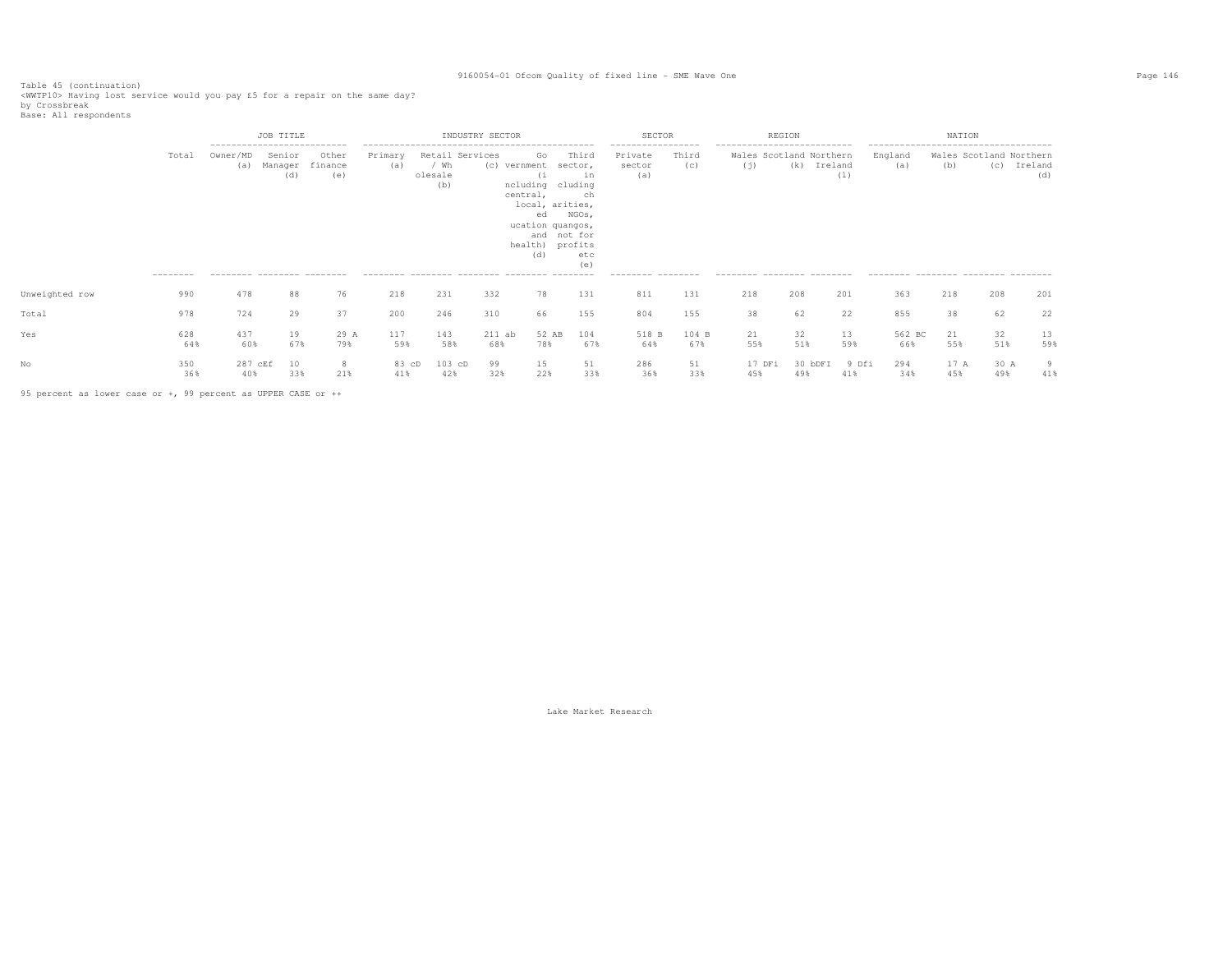Table 45 (continuation)<br><WWTP10> Having lost service would you pay £5 for a repair on the same day?<br>by Crossbreak<br>Base: All respondents

|                |            |              | URBANITY     |                        |                     |                                                              | URBAN DETAIL          |                       |
|----------------|------------|--------------|--------------|------------------------|---------------------|--------------------------------------------------------------|-----------------------|-----------------------|
|                | Total      | Urban<br>(a) | Rural<br>(b) | Remote<br>Rural<br>(c) | All<br>Rural<br>(d) | Large<br>City /<br>Smaller<br>city<br>/ large<br>town<br>(a) | Medium<br>town<br>(b) | Small<br>towns<br>(c) |
|                |            |              |              |                        |                     |                                                              |                       |                       |
| Unweighted row | 990        | 713          | 171          | 105                    | 276                 | 280                                                          | 222                   | 211                   |
| Total          | 978        | 720          | 216          | 42                     | 258                 | 285                                                          | 234                   | 201                   |
| Yes            | 628<br>64% | 469<br>65%   | 130<br>60%   | 29<br>69%              | 158<br>61%          | 187<br>66%                                                   | 150<br>64%            | 132<br>66%            |
| No             | 350<br>36% | 251<br>35%   | 86<br>40%    | 13<br>31%              | 99<br>39%           | 98<br>34%                                                    | 84<br>36%             | 69<br>34%             |

95 percent as lower case or +, 99 percent as UPPER CASE or ++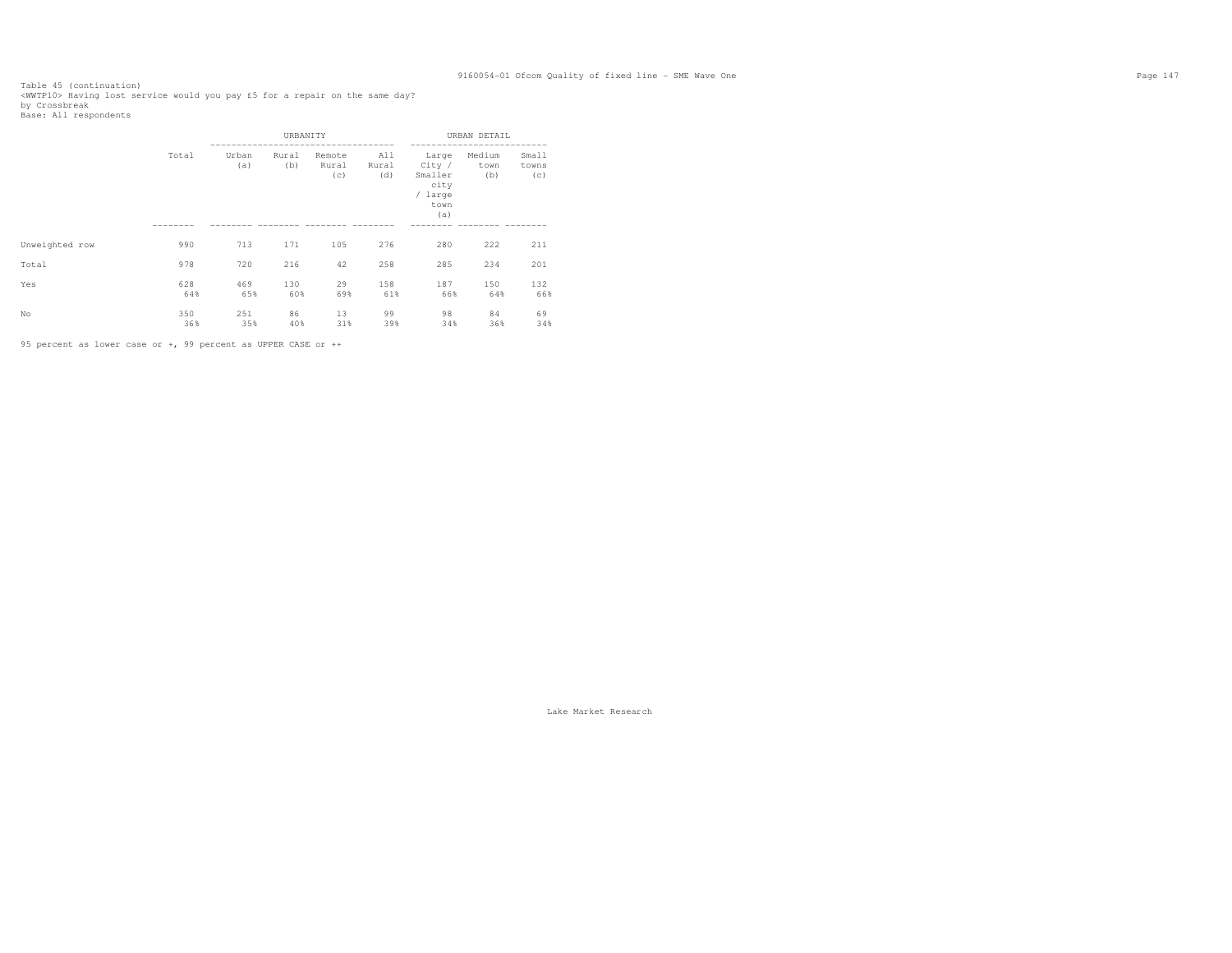# Table 46 WTP Summary2 by Crossbreak Base: All with fixed landline or internet

|                                                                                     |                   |               | NUMBER OF EMPLOYEES  |                                          |                       |              |              |            | NUMBER OF EMPLOYEES |                                          |               |                      | NUMBER<br>OF EM<br>PLOYEES                                                      | NUMBER OF<br>EMPLOYEES                                  |                     |              | NO.of Sites                                                                    |             |
|-------------------------------------------------------------------------------------|-------------------|---------------|----------------------|------------------------------------------|-----------------------|--------------|--------------|------------|---------------------|------------------------------------------|---------------|----------------------|---------------------------------------------------------------------------------|---------------------------------------------------------|---------------------|--------------|--------------------------------------------------------------------------------|-------------|
|                                                                                     | Total<br>-------- | 1 to 4<br>(a) | to 9 10 to 49<br>(b) | (C)<br>-------- -------- ------- ------- | $50$ to<br>249<br>(d) | (a)          | to 4<br>(b)  | (c)        | (d)                 | 5 to 9 10 to 19 20 to 49 50 to 99<br>(e) | (f)           | 100<br>to 249<br>(q) | --------<br>Up to<br>and in<br>cluding<br>$10$ em<br>ployees<br>(h)<br>-------- | -----------------<br>1 to 9<br>(a)<br>--------- ------- | 10 to<br>249<br>(c) | (a)          | ---------------------------<br>$2$ to $3$<br>(b)<br>--------- -------- ------- | $4+$<br>(C) |
| Unweighted row                                                                      | 990               | 392           | 602                  | 255                                      | 133                   | 167          | 225          | 210        | 124                 | 131                                      | 70            | 63                   | 645                                                                             | 602                                                     | 388                 | 793          | 142                                                                            | 55          |
| Total                                                                               | 978               | 888           | 935                  | 37                                       | 6                     | 392          | 496          | 47         | 16                  | 21                                       | $\mathcal{R}$ | 3                    | 941                                                                             | 935                                                     | 43                  | 916          | 52                                                                             | 10          |
| unwilling to accept<br>a slower repair<br>time for a discount<br>off your next bill | 621<br>63%        | 558<br>63%    | 588<br>63%           | 28 AB<br>75%                             | 5 ABC<br>89%          | 205<br>52%   | 353 A<br>71% | 30a<br>63% | 12 A<br>72%         | 16 Ac<br>76%                             | 3 AbCd<br>86% | 92%                  | 2 ABCDe<br>592<br>63%                                                           | 588<br>63%                                              | 33 A<br>77%         | 571 C<br>62% | 46 AC<br>90%                                                                   | 36%         |
| unwilling to<br>pay a higher price for<br>faster installation                       | 350               | 326 C         | 339 C                | 10                                       | 2                     | 171<br>bCdEf | 155          | 13         | 5                   |                                          |               |                      | 341                                                                             | 339 C                                                   | 12                  | 342 BC       | 7                                                                              | 2           |
|                                                                                     | 36%               | 37%           | 36%                  | 26%                                      | 30%                   | 44%          | 31%          | 27%        | 32%                 | 22%                                      | 26%           | 35%                  | 36%                                                                             | 36%                                                     | 27%                 | 37%          | 13%                                                                            | 17%         |

95 percent as lower case or +, 99 percent as UPPER CASE or ++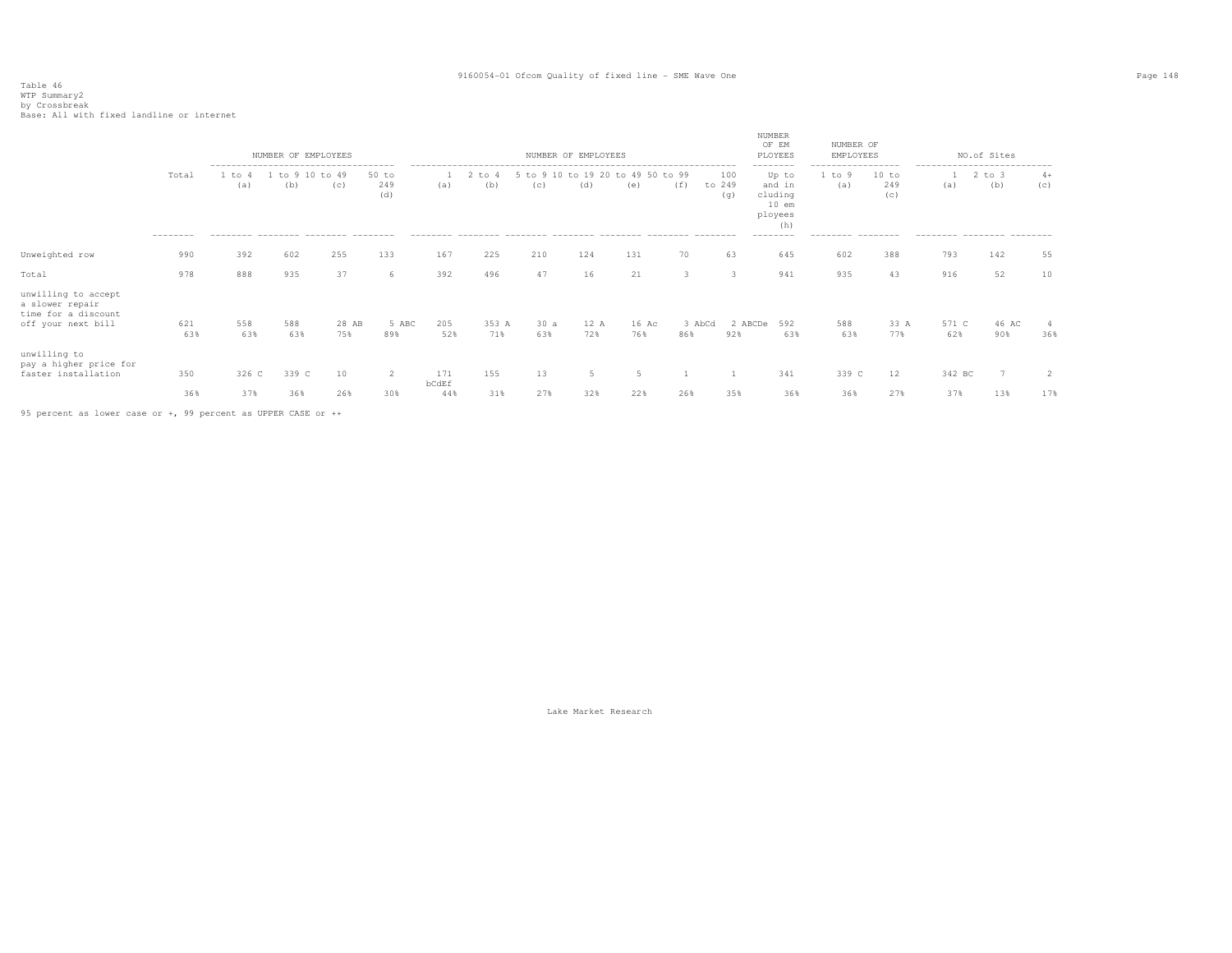Table 46 (continuation) WTP Summary2 by Crossbreak Base: All with fixed landline or internet

|                                                                                     |                   |                                       | JOB TITLE     |                                              |                |                        | INDUSTRY SECTOR |                                                               |                                                                                                                                                       | <b>SECTOR</b>            |              |                                | REGION         |              |                | NATION      |                                |                |
|-------------------------------------------------------------------------------------|-------------------|---------------------------------------|---------------|----------------------------------------------|----------------|------------------------|-----------------|---------------------------------------------------------------|-------------------------------------------------------------------------------------------------------------------------------------------------------|--------------------------|--------------|--------------------------------|----------------|--------------|----------------|-------------|--------------------------------|----------------|
|                                                                                     | Total<br>-------- | Owner/MD<br>(a)<br>--------- -------- | Senior<br>(d) | Other<br>Manager finance<br>(e)<br>--------- | Primary<br>(a) | / Wh<br>olesale<br>(b) | Retail Services | Go<br>(c) vernment<br>(i)<br>central,<br>ed<br>health)<br>(d) | Third<br>sector,<br>in<br>ncluding cluding<br>ch<br>local, arities,<br>NGOs,<br>ucation quangos,<br>and not for<br>profits<br>etc<br>(e)<br>--------- | Private<br>sector<br>(a) | Third<br>(C) | Wales Scotland Northern<br>(i) | (k) Ireland    | (1)          | England<br>(a) | (b)         | Wales Scotland Northern<br>(C) | Ireland<br>(d) |
| Unweighted row                                                                      | 990               | 478                                   | 88            | 76                                           | 218            | 231                    | 332             | 78                                                            | 131                                                                                                                                                   | 811                      | 131          | 218                            | 208            | 201          | 363            | 218         | 208                            | 201            |
| Total                                                                               | 978               | 724                                   | 29            | 37                                           | 200            | 246                    | 310             | 66                                                            | 155                                                                                                                                                   | 804                      | 155          | 38                             | 62             | 22           | 855            | 38          | 62                             | 22             |
| unwilling to accept<br>a slower repair<br>time for a discount<br>off your next bill | 621<br>63%        | 444<br>61%                            | 16<br>57%     | 34 ADF<br>91%                                | 115<br>58%     | 162<br>66%             | 206a<br>66%     | 47<br>70%                                                     | 92<br>59%                                                                                                                                             | 515<br>64%               | 92<br>59%    | 24<br>61%                      | 37<br>60%      | 13<br>58%    | 547<br>64%     | 24<br>61%   | 37<br>60%                      | 13<br>58%      |
| unwilling to<br>pay a higher price for<br>faster installation                       | 350<br>36%        | 287 cEf<br>40%                        | 10<br>33%     | 8<br>21%                                     | 83 cD<br>41%   | 103 cD<br>42%          | 99<br>32%       | 15<br>22%                                                     | 51<br>33%                                                                                                                                             | 286<br>36%               | 51<br>33%    | 17 DFi<br>45%                  | 30 bDFI<br>49% | 9 Dfi<br>41% | 294<br>34%     | 17 A<br>45% | 30 A<br>49%                    | 9<br>41%       |

95 percent as lower case or +, 99 percent as UPPER CASE or ++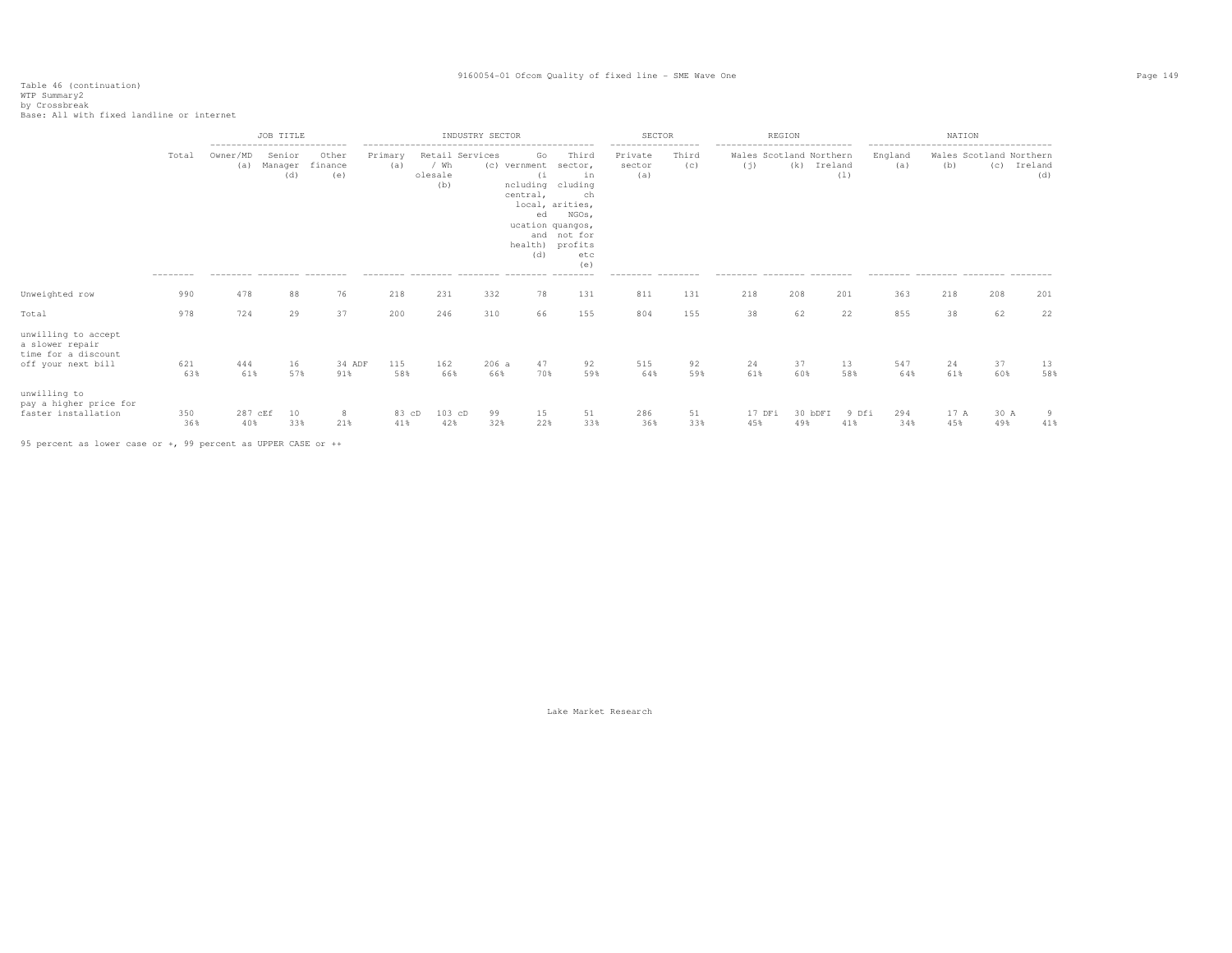# Table 46 (continuation) WTP Summary2 by Crossbreak Base: All with fixed landline or internet

|                                                                                     |            |                | <b>URBANTTY</b> |                        |                     |                                                              | URBAN DETAIL          |                       |
|-------------------------------------------------------------------------------------|------------|----------------|-----------------|------------------------|---------------------|--------------------------------------------------------------|-----------------------|-----------------------|
|                                                                                     | Total      | Urban<br>(a)   | Rural<br>(b)    | Remote<br>Rural<br>(c) | All<br>Rural<br>(d) | Large<br>City /<br>Smaller<br>city<br>/ large<br>town<br>(a) | Medium<br>town<br>(b) | Small<br>towns<br>(c) |
| Unweighted row                                                                      | 990        | 713            | 171             | 105                    | 276                 | 280                                                          | 222                   | 211                   |
| Total                                                                               | 978        | 720            | 216             | 42                     | 258                 | 285                                                          | 234                   | 201                   |
| unwilling to accept<br>a slower repair<br>time for a discount<br>off your next bill | 621<br>63% | 475 bCD<br>66% | 124<br>58%      | 21<br>51%              | 146<br>57%          | 183<br>64%                                                   | 151<br>65%            | 141<br>70%            |
| unwilling to<br>pay a higher price for<br>faster installation                       | 350<br>36% | 251<br>35%     | 86<br>40%       | 13<br>31%              | 99<br>39%           | 98<br>34%                                                    | 84<br>36%             | 69<br>34%             |

95 percent as lower case or +, 99 percent as UPPER CASE or ++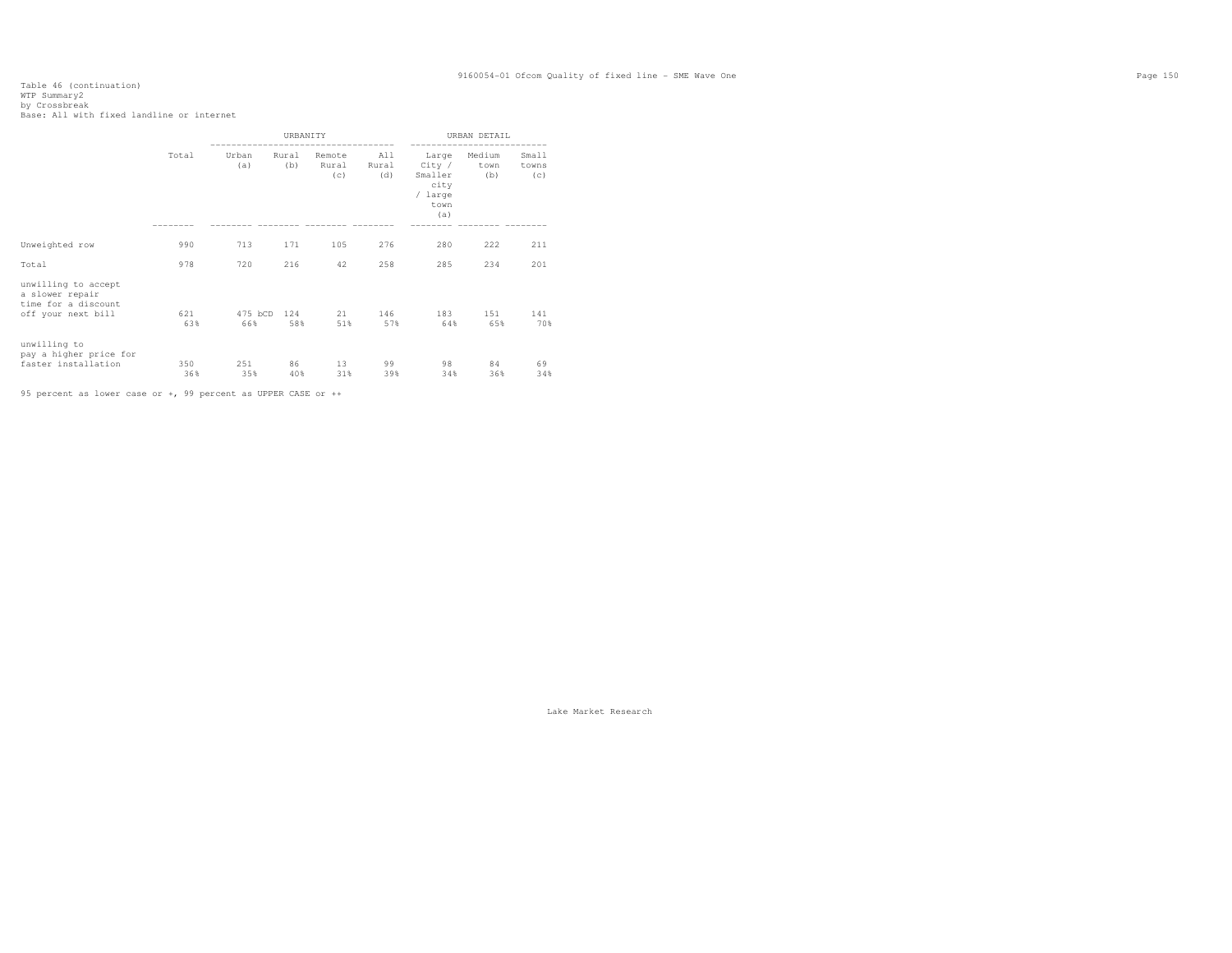Table 47 <WWTP1A> Which of the following best describes why you would be unwilling to accept a slower repair time for a discount off your next bill? by Crossbreak Base: All respondents

 NUMBER OF EM NUMBER OF **EMPLOYEES**  NUMBER OF EMPLOYEES NUMBER OF EMPLOYEES PLOYEES EMPLOYEES NO.of Sites JOB TITLE ----------------------------------- -------------------------------------------------------------- -------- ----------------- ----------------- -------------------------- Other Total 1 to 4 1 to 9 10 to 49 50 to 1 2 to 4 5 to 9 10 to 19 20 to 49 50 to 99 100 Up to 1 to 9 10 to 1 2 to 3 Owner/MD Senior<br>(a) (b) (c) 249 (a) (b) (c) (d) (e) (f) to 249 and in (a) 249 (a) (b) (a) Manager finance (a) (b) (c) 249 (a) (b) (c) (d) (e) (f) to 249 and in (a) 249 (a) (b) (a) Manager finance (d) (g) cluding (c) (d) (e) 10 em ployees  $(h)$  -------- -------- -------- -------- -------- -------- -------- -------- -------- -------- -------- -------- -------- -------- -------- -------- -------- -------- -------- -------- Unweighted row 705 235 384 206 115 86 149 149 101 105 60 55 420 384 321 547 114 322 75 60 Total 621 558 588 28 5 205 353 30 12 16 3 2 592 588 33 571 46 444 16 34 I wouldn't want to wait any longer than 2 days 420 379 cD 401 cD 16 3 123 g 256 aEG 22 aEfG 8 EG 8 2 1 404 401 C 19 382 C 37 aC 301 c 11 26 C<br>68% 68% 68% 68% 59% 51% 60% 73% 74% 69% 51% 59% 42% 68% 68% 58% 67% 79% 68% 68% 68% 69% 69% 69% 68% 68% 68% 59% 51% 60% 73% 74% 69% 51% 59% 42% 68% 68% 58% 67% 79% 68% 69% 76% The discount wasn't enough to justify the additional wait the additional wait 202 182 190 10 2 69 113 8 5 c 6 1 1 c 191 190 12 186 15 156 e 5 7  $20%$  33% 33% 32% 37% 35% 33% 32% 27% 41% 34% 30% 42% 32% 32% 37% 33% 31% 35% 29% 20% My current service provider offers better than 2 days for repair 130 115 123 6 2 ABC 34 81 7 3 4 1 A 1 Abde 124 123 8 127 B 2 99 dE 2 2 7% 21% 21% 21% 22% 35% 17% 23% 25% 21% 22% 33% 37% 21% 21% 24% 22% 5% 22% 11% 7% Wouldn't want discounts for a repair / should be included in contractual price / already paying for service paying for service 19 17 17 2 bd - \* 17 a \* 1 AC 1 Ac - - 18 17 2 18 1 12 1 e -  $-$  3% 3% 3% 6% -% \*% 5% 1% 7% 6% -% -% 3% 3% 5% 3% 3% 3% 5% -% It's the providers responsibility / duty of care to repair faults for businesses. 17 16 16 \* - - 16 a \* \* \* - - - 16 16 c \* 16 \* 11  $-\, \%$  3% 3% 3% \*% -% -% 5% 1% \*% 1% -% -% 3% 3% \*% 3% \*% 3% -% -% Should be repaired ASAP / straight away / immediately away / immediately 13 11 12 2 ABd \* - 1 A 1 A 1 A \* A 12 2 A 12 \* \* 1% 2% 2% 2% 6% \*% -% 3% 3% 7% 5% -% \*% 2% 2% 5% 2% 3% 3% \*% 1% Slower repair times equals loss of business and loss of earnings. 7 6 6 1 ab \* \* 5 1 a 1 ABE \* \* A - 7 6 1 a 7 \* 7 \* -  $-\,$  1% 1% 1% 3% 1% \*% 2% 2% 7% \*% 3% -% 1% 1% 3% 1% \*% 1% 2% -% Should be repaired<br>within a day. within a day. 6 6 6 \* \* 6 b - \* b \* \* b - \* Bcde 6 6 \* 6 \* 6 \* -  $-$  % 1% 1% 1% \*% 2% 3% -% \*% \*% \*% -% 3% 1% 1% \*% 1% \*% 1% \*% -%

95 percent as lower case or +, 99 percent as UPPER CASE or ++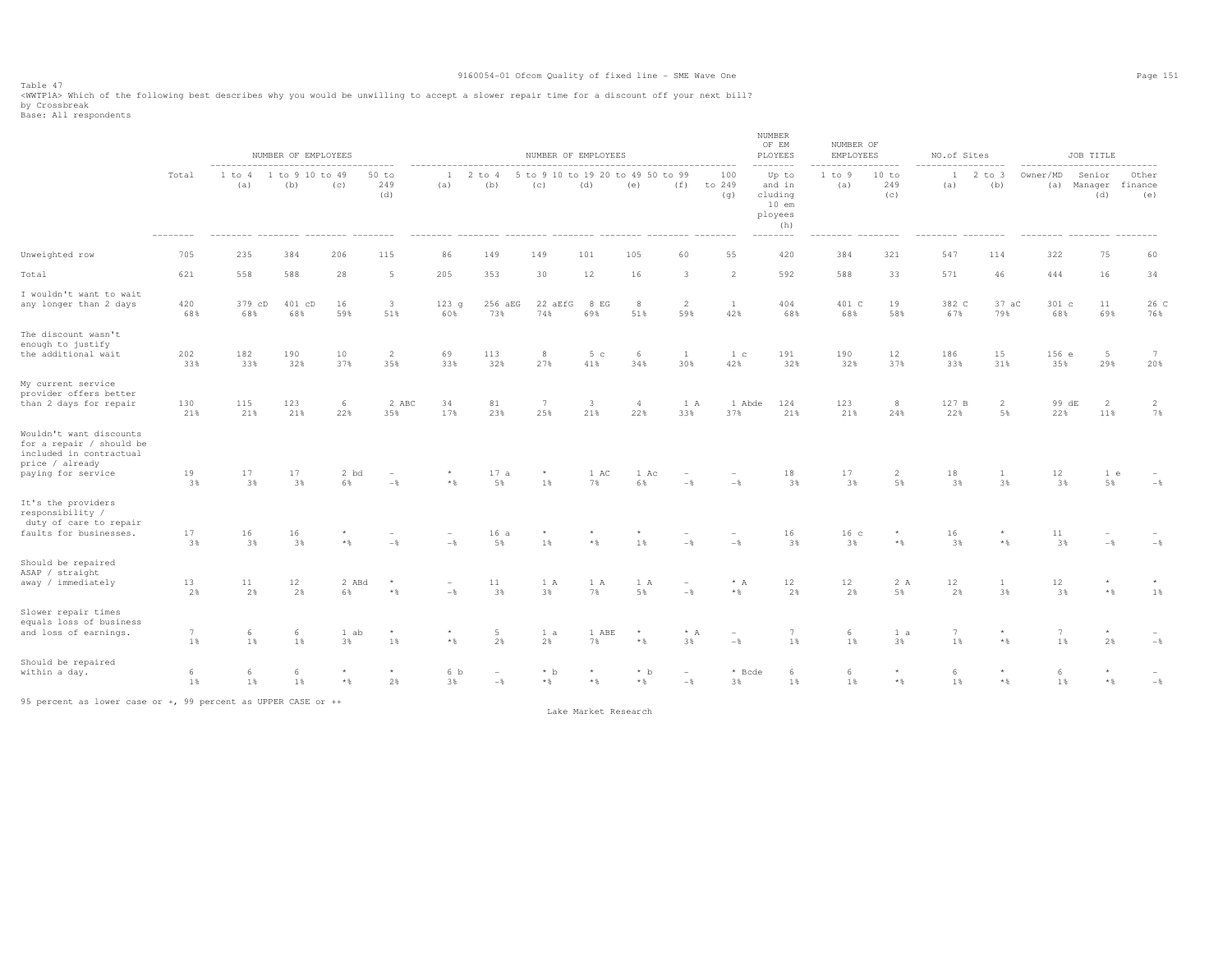Table 47 (continuation) <WWTP1A> Which of the following best describes why you would be unwilling to accept a slower repair time for a discount off your next bill? by Crossbreak<br>Base: All respondents

|                 |                    |             | NUMBER OF EMPLOYEES<br>-------------------------------------- |              |                     |     |               |                                          | NUMBER OF EMPLOYEES |           |           |                      | NUMBER<br>OF EM<br>PLOYEES<br>--------                        | NUMBER OF<br>EMPLOYEES<br>----------------- |                     | NO.of Sites<br>----------------- |           |                 | JOB TITLE<br>---------------------------                       |              |           |
|-----------------|--------------------|-------------|---------------------------------------------------------------|--------------|---------------------|-----|---------------|------------------------------------------|---------------------|-----------|-----------|----------------------|---------------------------------------------------------------|---------------------------------------------|---------------------|----------------------------------|-----------|-----------------|----------------------------------------------------------------|--------------|-----------|
|                 | Total<br>--------- | to -<br>(a) | to<br>(b)<br>--------- -------- ------- --------              | to 49<br>(c) | 50 to<br>249<br>(d) | (a) | : to 4<br>(b) | 5 to 9 10 to 19 20 to 49 50 to 99<br>(C) | (d)                 | (e)       | (f)       | 100<br>to 249<br>(q) | Up to<br>and in<br>cluding<br>$10$ em<br>ployees<br>--------- | to<br>(a)<br>--------- --------             | 10 to<br>249<br>(c) | (a)<br>--------- --------        | to<br>(b) | Owner/MD<br>(a) | Senior<br>Manager finance<br>(d)<br>--------- -------- ------- | Other<br>(e) |           |
| Unweighted row  | 705                | 235         | 384                                                           | 206          | 115                 | 86  | 149           | 149                                      | 101                 | 105       | 60        | 55                   | 420                                                           | 384                                         | 321                 | 547                              | 114       | 322             | 75                                                             | 60           |           |
| Total           | 621                | 558         | 588                                                           | 28           |                     | 205 | 353           | 30                                       | 12                  | 16        |           |                      | 592                                                           | 588                                         | 33                  | 571                              | 46        | 444             | 16                                                             | 34           |           |
| Dont know       |                    |             |                                                               |              |                     |     |               | $-$ %                                    |                     | $ \infty$ | $ \infty$ | $ \infty$            | $-x$                                                          | $ \infty$                                   | $*2$                |                                  | $-1$      |                 |                                                                |              | $ \infty$ |
| Other (specify) |                    |             |                                                               | $*$ &        | $ \infty$           |     |               | $-$ *                                    |                     |           | $ \pi$    | $ \infty$            |                                                               |                                             | $*$ &               |                                  |           |                 | $ \%$                                                          |              | $-$       |

95 percent as lower case or +, 99 percent as UPPER CASE or ++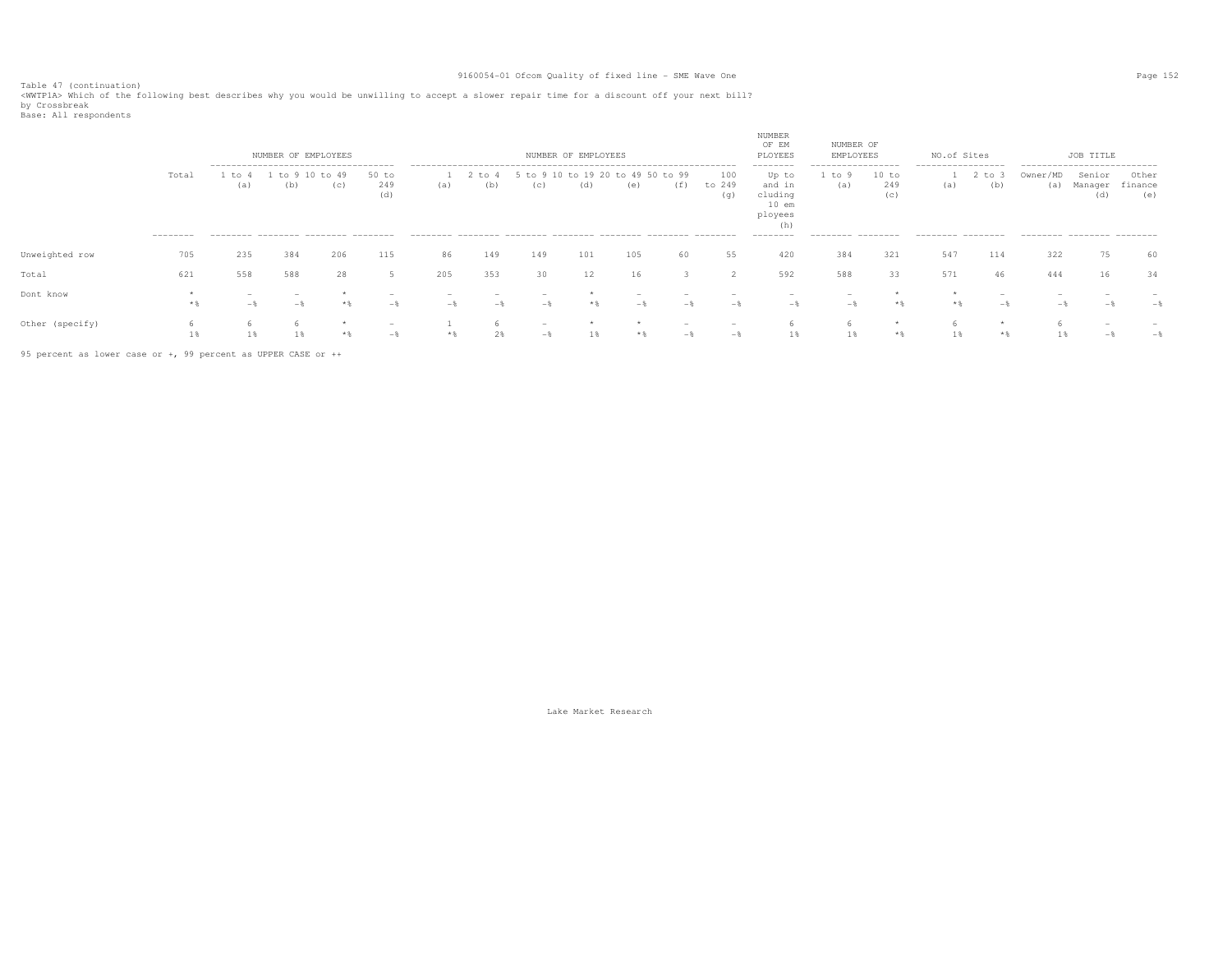Table 47 (continuation) <WWTP1A> Which of the following best describes why you would be unwilling to accept a slower repair time for a discount off your next bill?

by Crossbreak<br>Base: All respondents

|                                                                                                                         |                                 |                                   |                         | INDUSTRY SECTOR               |                                                               |                                                                                                                                                             | SECTOR                      |                 |                      | REGION                                 |                                 |                       | NATION                         |                                        |                      |                 | URBANITY                |                             |                                    |
|-------------------------------------------------------------------------------------------------------------------------|---------------------------------|-----------------------------------|-------------------------|-------------------------------|---------------------------------------------------------------|-------------------------------------------------------------------------------------------------------------------------------------------------------------|-----------------------------|-----------------|----------------------|----------------------------------------|---------------------------------|-----------------------|--------------------------------|----------------------------------------|----------------------|-----------------|-------------------------|-----------------------------|------------------------------------|
|                                                                                                                         | Total<br>--------<br>705<br>621 | Primary<br>(a)                    | / Wh<br>olesale<br>(b)  | Retail Services               | Go<br>(c) vernment<br>(i)<br>central,<br>ed<br>(d)<br>------- | Third<br>sector,<br>in<br>ncluding cluding<br>ch<br>local, arities,<br>NGOs,<br>ucation quangos,<br>and not for<br>health) profits<br>etc<br>(e)<br>------- | Private<br>sector<br>(a)    | Third<br>(c)    | (j)                  | Wales Scotland Northern<br>(k) Ireland | (1)                             | England<br>(a)        | (b)                            | Wales Scotland Northern<br>(c) Ireland | (d)                  | Urban<br>(a)    | Rural<br>(b)            | Remote<br>Rural<br>(c)      | A11<br>Rural<br>(d)                |
| Unweighted row                                                                                                          |                                 | 149                               | 170                     | 245                           | 58                                                            | 83                                                                                                                                                          | 586                         | 83              | 152                  | 155                                    | 144                             | 254                   | 152                            | 155                                    | 144                  | 523             | 123                     | 59                          | 182                                |
| Total                                                                                                                   |                                 | 115                               | 162                     | 206                           | 47                                                            | 92                                                                                                                                                          | 515                         | 92              | 24                   | 37                                     | 13                              | 547                   | 24                             | 37                                     | 13                   | 475             | 124                     | 21                          | 146                                |
| I wouldn't want to wait<br>any longer than 2 days                                                                       | 420<br>68%                      | 79 e<br>69%                       | 124 cE<br>77%           | 135<br>66%                    | 30<br>64%                                                     | 51<br>56%                                                                                                                                                   | 355 c<br>69%                | 51<br>56%       | 17<br>73%            | 24<br>65%                              | $\overline{9}$<br>72%           | 369<br>67%            | 17<br>73%                      | 24<br>65%                              | 9<br>72%             | 335 BD<br>70%   | 72<br>58%               | 13<br>63%                   | 85<br>58%                          |
| The discount wasn't<br>enough to justify<br>the additional wait                                                         | 202<br>33%                      | 25<br>21%                         | 47<br>29%               | 72 A<br>35%                   | 12<br>25%                                                     | 47 ABCD<br>51%                                                                                                                                              | 153 b<br>30%                | 47 AB<br>51%    | 7<br>31%             | 15 L<br>41%                            | $\mathbf{3}$<br>23%             | 176<br>32%            | $7\phantom{.0}$<br>31%         | 15 D<br>41%                            | 3<br>23%             | 167 BD<br>35%   | 28<br>23%               | $7\overline{ }$<br>33%      | 35<br>24%                          |
| My current service<br>provider offers better<br>than 2 days for repair                                                  | 130<br>21%                      | 34 Bd<br>30%                      | 26<br>16%               | 45<br>22%                     | 6<br>13%                                                      | 19<br>21%                                                                                                                                                   | 110<br>21%                  | 19<br>21%       | 3 H<br>12%           | 4 H<br>9%                              | $3 H \, K$<br>21%               | 121 bC<br>22%         | $\overline{\mathbf{3}}$<br>12% | $\overline{4}$<br>9%                   | 3 bC<br>21%          | 95 C<br>20%     | 35 C<br>28%             | $\mathbf{1}$<br>6%          | 36 C<br>25%                        |
| Wouldn't want discounts<br>for a repair / should be<br>included in contractual<br>price / already<br>paying for service | 19<br>3%                        | ${}^{\star}$<br>$*$ $\frac{6}{3}$ | 10 Ae<br>6%             | 4%                            | 8 a<br>1%                                                     | 1%                                                                                                                                                          | 19<br>4%                    | $\star$<br>1%   | $*$                  | 2 hj<br>5%                             | $*$ h<br>2%                     | 17<br>3%              | $^{\star}$<br>$*$              | 2 b<br>5%                              | $^{\star}$<br>2%     | $19$ $bd$<br>4% | $*$ &                   | $*$ &                       | $*$ &                              |
| It's the providers<br>responsibility /<br>duty of care to repair<br>faults for businesses.                              | 17                              |                                   | 5a                      | 6                             |                                                               | 5a                                                                                                                                                          | 11                          | 5               |                      | 1                                      |                                 | 15                    |                                | 1                                      | $\qquad \qquad -$    | 16 bd           |                         |                             |                                    |
| Should be repaired<br>ASAP / straight<br>away / immediately                                                             | 3%<br>13<br>2%                  | $*$ $\frac{6}{3}$<br>$*$          | 3%<br>5a<br>3%          | 3%<br>$\overline{2}$<br>$1\%$ | $*$ &<br>$\star$<br>1%                                        | 6%<br>6 AC<br>7%                                                                                                                                            | 2%<br>$7\phantom{.0}$<br>1% | 6%<br>6 A<br>7% | $-$<br>$\star$<br>2% | 3%<br>$\star$<br>1%                    | $-\frac{6}{6}$<br>$\star$<br>2% | 3%<br>13<br>2%        | $-$<br>$\star$<br>2%           | 3%<br>$\star$<br>1%                    | $-$<br>$\star$<br>2% | 3%<br>12<br>3%  | $-\frac{6}{5}$<br>$*$ & | $*$<br>1 <sub>b</sub><br>3% | $\star$ $\,$<br>$\mathbf{1}$<br>1% |
| Slower repair times<br>equals loss of business<br>and loss of earnings.                                                 | 7<br>1%                         | 6 BCe<br>5%                       | $\star$<br>$\star$ $\,$ | -1<br>$*$ &                   | * *                                                           | $-\frac{6}{5}$                                                                                                                                              | 7<br>1%                     | $-\frac{6}{6}$  | 2%                   | $\star$ &                              | $^{\star}$<br>2%                | $7\phantom{.0}$<br>1% | $\star$<br>2%                  | $\star$<br>$*$ &                       | $\star$<br>2%        | -6<br>1%        | * %                     | $\mathbf{1}$<br>3%          | 1<br>1%                            |

95 percent as lower case or +, 99 percent as UPPER CASE or ++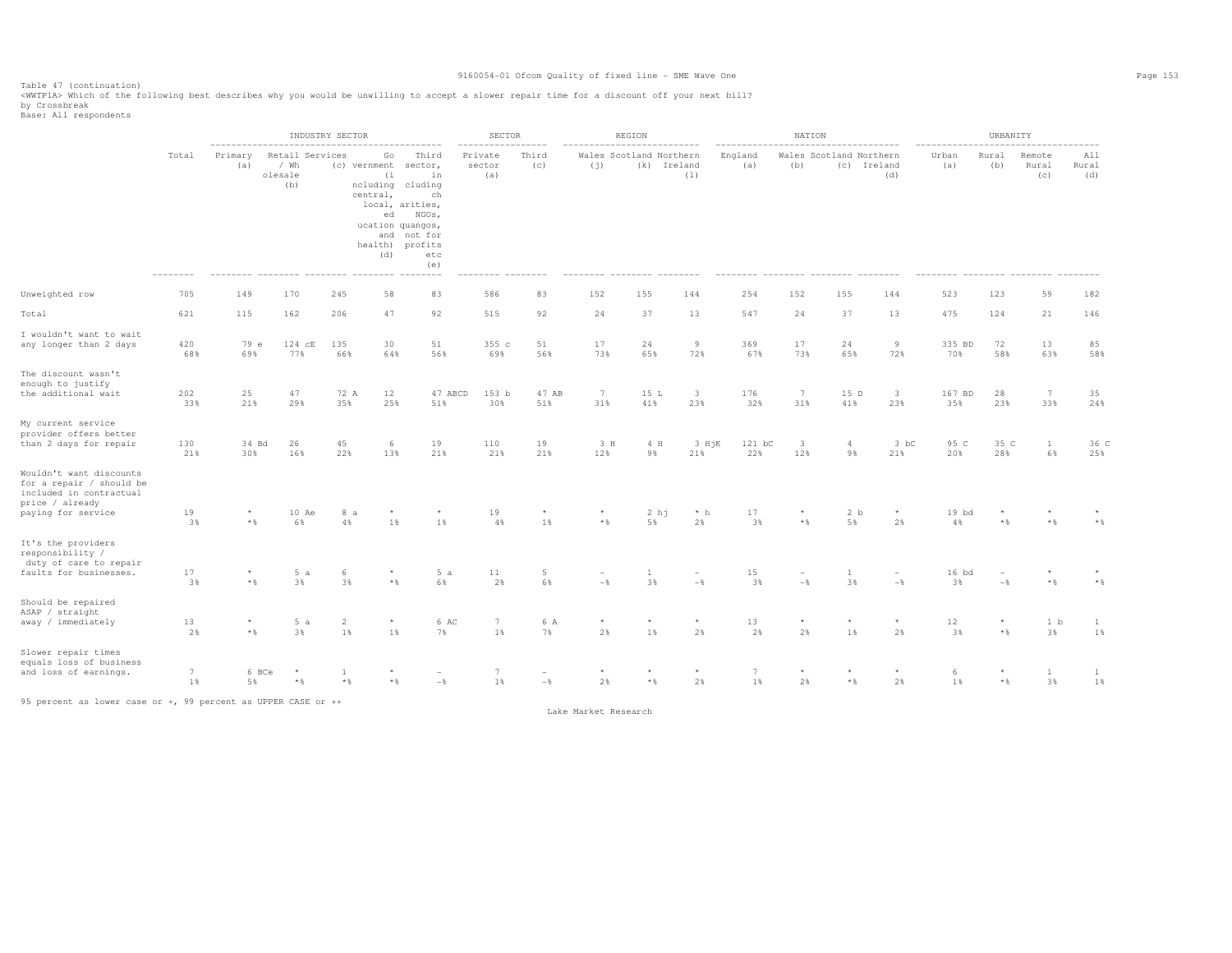Table 47 (continuation) <WWTP1A> Which of the following best describes why you would be unwilling to accept a slower repair time for a discount off your next bill?

by Crossbreak<br>Base: All respondents

|                                     |                  |                | INDUSTRY SECTOR        |                 |                                                                                            |                                                                                                          | SECTOR                                        |              |                                    | REGION                         |                  |                | NATION                                                                   |     |                    |              | URBANITY       |                                                                  |                     |
|-------------------------------------|------------------|----------------|------------------------|-----------------|--------------------------------------------------------------------------------------------|----------------------------------------------------------------------------------------------------------|-----------------------------------------------|--------------|------------------------------------|--------------------------------|------------------|----------------|--------------------------------------------------------------------------|-----|--------------------|--------------|----------------|------------------------------------------------------------------|---------------------|
|                                     | Total            | Primary<br>(a) | / Wh<br>olesale<br>(b) | Retail Services | Go<br>(c) vernment<br>(i)<br>ncluding cluding<br>central,<br>ed<br>ucation quangos,<br>(d) | Third<br>sector,<br>in<br>ch<br>local, arities,<br>NGOs,<br>and not for<br>health) profits<br>etc<br>(e) | -----------------<br>Private<br>sector<br>(a) | Third<br>(c) | ---------------------------<br>(j) | Wales Scotland Northern<br>(k) | Ireland<br>(1)   | England<br>(a) | --------------------------------------<br>Wales Scotland Northern<br>(b) | (C) | Ireland<br>(d)     | Urban<br>(a) | Rural<br>(b)   | --------------------------------------<br>Remote<br>Rural<br>(C) | A11<br>Rural<br>(d) |
| Unweighted row                      | ---------<br>705 | 149            | 170                    | 245             | 58                                                                                         | 83                                                                                                       | --------- -------<br>586                      | 83           | --------- -------- -------<br>152  | 155                            | 144              | 254            | --------- -------- ------- -------<br>152                                | 155 | 144                | 523          | 123            | --------- -------- -------- ------<br>59                         | 182                 |
| Total                               | 621              | 115            | 162                    | 206             | 47                                                                                         | 92                                                                                                       | 515                                           | 92           | 24                                 | 37                             | 13               | 547            | 24                                                                       | 37  | 13                 | 475          | 124            | 21                                                               | 146                 |
| Should be repaired<br>within a day. | h<br>1%          |                |                        | * %             | $\star$<br>$*$ $\frac{6}{3}$                                                               | 5 aBC<br>6%                                                                                              | $*$                                           | 5 A<br>6%    | $1$ %                              | $*$ &                          | 1 dfHjK<br>$4\%$ | -5<br>1%       | $1\%$                                                                    | $*$ | 1 AbC<br>4%        | * %          | 5 A<br>$4\%$   | $\star$<br>$*$                                                   | 5 A<br>4%           |
| Dont know                           | $*$              | $-$ 8          | $ \%$                  | $-$             | $*$ &                                                                                      | $-$                                                                                                      | $-$                                           | $-$          | $-$                                | $-$                            | $*$              | $-\frac{6}{9}$ | $-$                                                                      | $-$ | $* a$<br>$\star$ & | $*$ %        | $-$            | $-$                                                              | $-$ 8               |
| Other (specify)                     | 6<br>1           | 4%             | 5 BCe<br>$\star$       | $*$ &           | $\star$                                                                                    | $\star$<br>$*$                                                                                           | 1%                                            | $\star$      | $\star$<br>2%                      | 2%                             | $\star$<br>$*$   | 5<br>$1\%$     | $\star$<br>2%                                                            | 2%  | $\star$<br>* %     | 1%           | $\star$<br>$*$ | 1 ABD<br>5%                                                      | $1\%$               |

95 percent as lower case or +, 99 percent as UPPER CASE or ++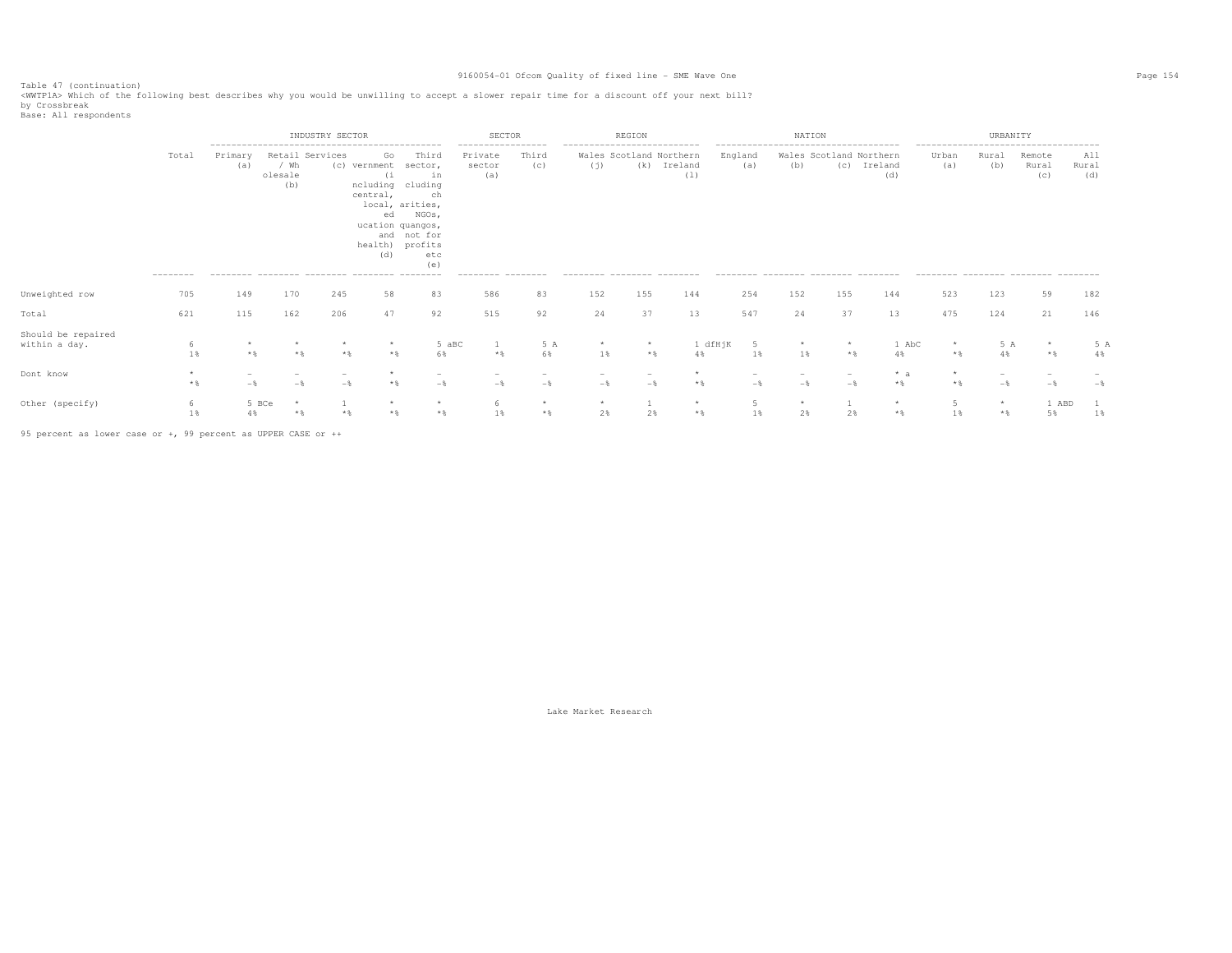Table 47 (continuation) <WWTP1A> Which of the following best describes why you would be unwilling to accept a slower repair time for a discount off your next bill? by Crossbreak Base: All respondents

 URBAN DETAIL -------------------------- Small Total Large Medium<br>City / town towns City / town towns<br>Smaller (b) (c) Smaller city / large town the contract of the contract of the contract of the contract of the contract of the contract of the contract of the contract of the contract of the contract of the contract of the contract of the contract of the contr  $(a)$  (a) -------- -------- -------- -------- Unweighted row 705 202 170 151 Total 621 183 151 141 I wouldn't want to wait any longer than 2 days 420 139 c 104 92 65% 68% 76% 69% 65% The discount wasn't enough to justify the additional wait 202 63 52 51 36% 33% 35% 35% 36% My current service provider offers better than 2 days for repair 130 28 42 Ac 25 18% 21% 15% 28% 18% Wouldn't want discounts for a repair / should be included in contractual price / already paying for service 19 12 C 7 C \*  $\star$   $\,$  $3\%$  5%  $5\%$   $3\%$  6%  $5\%$   $5\%$   $5\%$ It's the providers responsibility / duty of care to repair faults for businesses. 17 5 6 5  $4\,$   $\!$  3% 3% 4% 4% Should be repaired ASAP / straight away / immediately 13 6 b 1 5 b  $2\%$  3%  $\star$   $8$  4% 4% Slower repair times equals loss of business and loss of earnings.  $\begin{array}{ccc} 7 & 1 & 6 \text{ ac} \\ 18 & * \text{ } & 4\text{ } & \end{array}$  $\star$   $\,$ where the contract of  $1\%$  and  $1\%$  and  $1\%$  and  $1\%$  and  $1\%$  and  $1\%$  and  $1\%$  and  $1\%$  and  $1\%$  and  $1\%$  and  $1\%$  and  $1\%$  and  $1\%$  and  $1\%$  and  $1\%$  and  $1\%$  and  $1\%$  and  $1\%$  and  $1\%$  and  $1\%$  and Should be repaired within a day. 6 \* \* \*  $\star$   $\,$ 

 1% \*% \*% \*% 95 percent as lower case or +, 99 percent as UPPER CASE or ++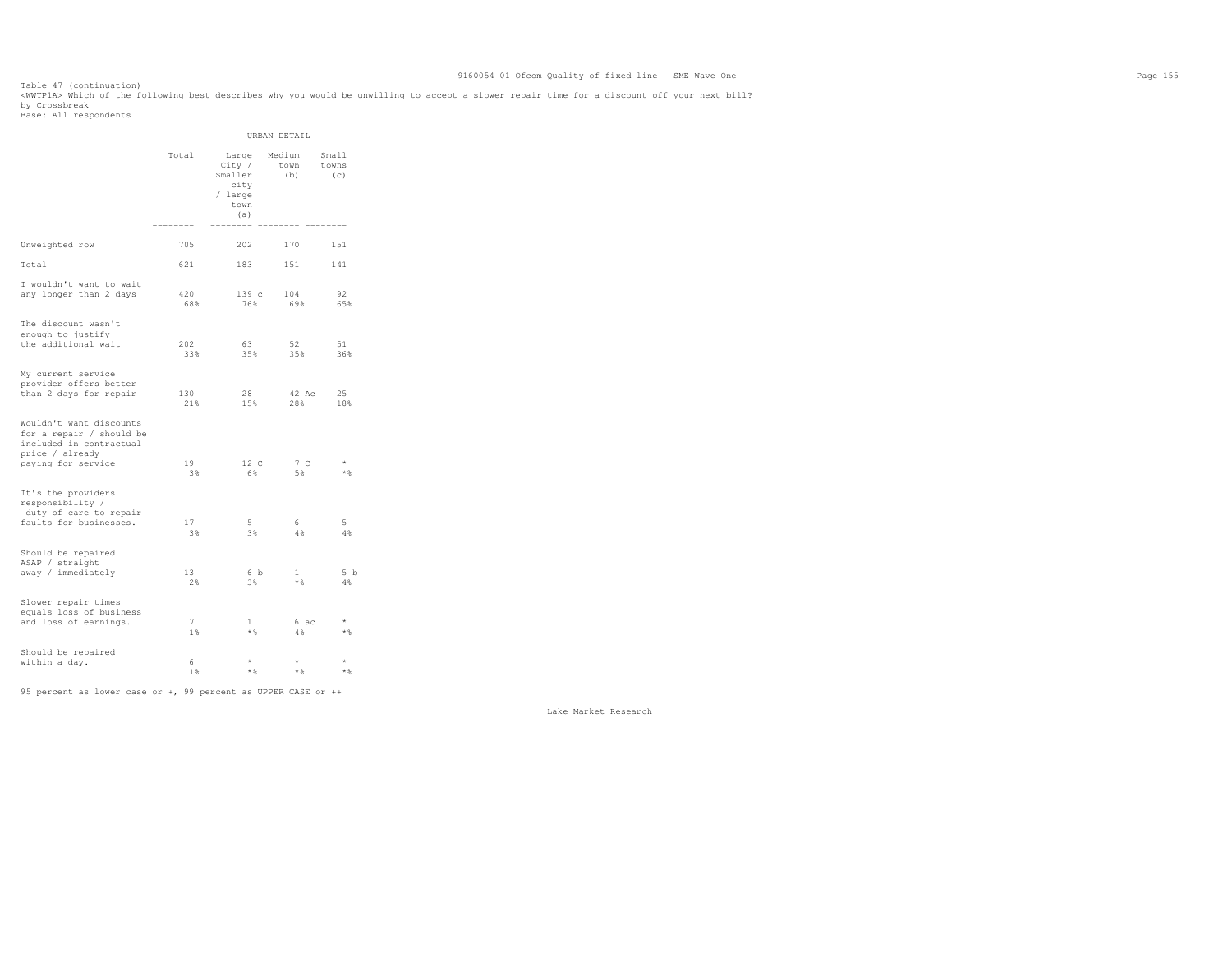Table 47 (continuation) <WWTP1A> Which of the following best describes why you would be unwilling to accept a slower repair time for a discount off your next bill? by Crossbreak<br>Base: All respondents

|                 |                     |                                           | URBAN DETAIL                             |                  |
|-----------------|---------------------|-------------------------------------------|------------------------------------------|------------------|
|                 | Total               | Smaller<br>city<br>/ large<br>town<br>(a) | Large Medium<br>City / town towns<br>(b) | Small<br>(c)     |
|                 |                     |                                           |                                          |                  |
| Unweighted row  | 705                 | 202                                       | 170                                      | 151              |
| Total           | 621                 | 183                                       | 151                                      | 141              |
| Dont know       | $^{\star}$<br>$*$ % | $-$                                       | $-$                                      | $\star$<br>$*$ % |
| Other (specify) | 6<br>1%             | $^{\star}$<br>$*$                         | 5 Ac<br>3%                               | $-$              |

95 percent as lower case or +, 99 percent as UPPER CASE or ++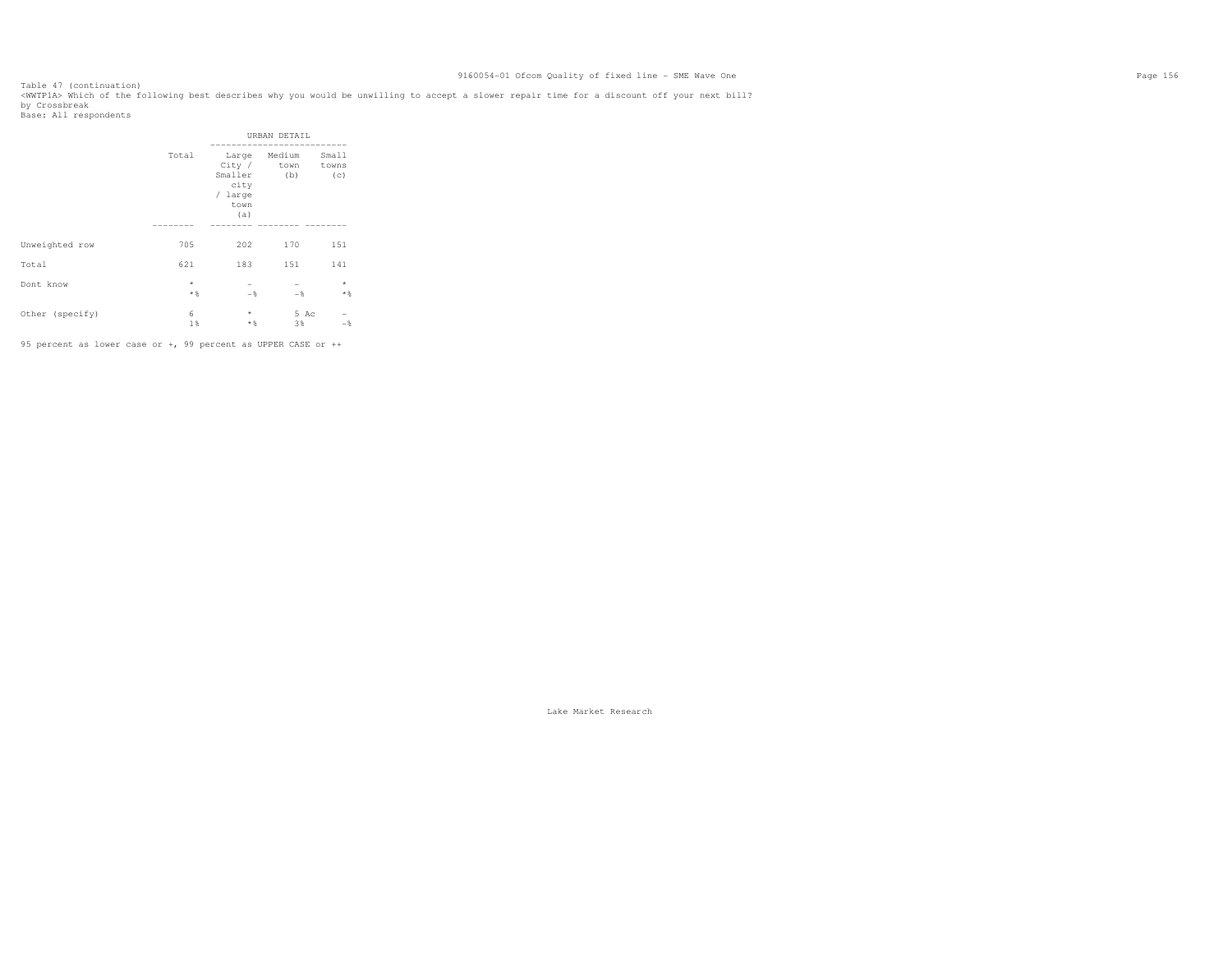Table 48<br><WWTP1B> How much would you want off your next bill if you needed to wait 3 days for a repair?<br>by Carachyark

by Crossbreak Base: The discount wasn't enough to justify the additional wait

|                         |                            |                                                                            | NUMBER OF EMPLOYEES |                                            | NUMBER OF<br>EMPLOYEES                                       |                                | <b>NUMBER</b><br>OF EM<br>PLOYEES<br>--------                          | NUMBER OF<br>EMPLOYEES<br>.         |                                          | NO.of<br>Sites<br>-------- | JOB<br>TITLE<br>-------- | INDUSTRY SECTOR<br>------------------                  |                                            | SECTOR<br>--------       | <b>REGION</b><br>--------   | NATION<br>------------------         |                                            | URBANITY<br>-----------------      |                         |
|-------------------------|----------------------------|----------------------------------------------------------------------------|---------------------|--------------------------------------------|--------------------------------------------------------------|--------------------------------|------------------------------------------------------------------------|-------------------------------------|------------------------------------------|----------------------------|--------------------------|--------------------------------------------------------|--------------------------------------------|--------------------------|-----------------------------|--------------------------------------|--------------------------------------------|------------------------------------|-------------------------|
|                         | Total<br>$- - - - - - - -$ | ---------------------------<br>1 to 4<br>(a)<br>--------- -------- ------- | $\mathbf{1}$<br>(b) | to 9 10 to 49<br>(c)                       | -----------------<br>$2$ to $4$<br>(b)<br>--------- -------- | $5$ to $9$<br>(c)              | Up to<br>and in<br>cluding<br>$10$ em<br>ployees<br>(h)<br>$---------$ | 1 to 9<br>(a)<br>--------- -------- | 10 to<br>249<br>(c)                      | (a)<br>--------            | Owner/MD<br>(a)          | Retail Services<br>/ Wh<br>olesale<br>(b)<br>--------- | (c)<br>$- - - - - - - -$                   | Private<br>sector<br>(a) | Scotland<br>(k)             | England Scotland<br>(a)<br>--------- | (c)<br>$- - - - - - - -$                   | Urban<br>(a)<br>--------- -------- | All<br>Rural<br>(d)     |
| Unweighted row          | 232                        | 74                                                                         | 127                 | 64                                         | 50                                                           | 53                             | 139                                                                    | 127                                 | 105                                      | 178                        | 106                      | 62                                                     | 80                                         | 183                      | 54                          | 84                                   | 54                                         | 178                                | 54                      |
| Total                   | 202                        | 182                                                                        | 190                 | 10                                         | 113                                                          | 8                              | 191                                                                    | 190                                 | 12                                       | 186                        | 156                      | 47                                                     | 72                                         | 153                      | 15                          | 176                                  | 15                                         | 167                                | 35                      |
| No amount               | 14                         | 13                                                                         | 13                  | $\mathbf{1}$                               | 12                                                           | $\star$                        | 13                                                                     | 13                                  | <b>1</b>                                 | 14                         | 13                       | 2                                                      | 6                                          | 14                       | $\overline{2}$              | 12                                   | $\overline{2}$                             | 14                                 | $\mathbf{1}$            |
|                         | 7%                         | 7%                                                                         | 7%                  | 12%                                        | 10%                                                          | 3%                             | 7%                                                                     | 7%                                  | 11%                                      | 8%                         | 8%                       | 5%                                                     | 8%                                         | 9%                       | 11%                         | 7%                                   | 11%                                        | 8%                                 | 2%                      |
| £5 to £10               | $\mathbf{1}$               | $\mathbf{1}$                                                               | $\mathbf{1}$        | $\overline{\phantom{0}}$                   | <b>1</b>                                                     | $\star$                        | $\mathbf{1}$                                                           | $\mathbf{1}$                        | $\overline{\phantom{m}}$                 | 1                          | $\overline{1}$           | $\star$                                                | $\star$                                    | $\mathbf{1}$             | $\overline{1}$              | $\overline{\phantom{a}}$             | 1 A                                        | $\mathbf{1}$                       | $\star$                 |
|                         | 1%                         | 1%                                                                         | 1%                  | $-$ 8                                      | $1\%$                                                        | 1%                             | $1\%$                                                                  | 1%                                  | $-\frac{6}{6}$                           | 1%                         | 1%                       | 1%                                                     | $\star$ $\,$                               | 1%                       | 5%                          | $-$                                  | 5%                                         | 1%                                 | 1%                      |
| £11 to £15              | $5\phantom{.0}$<br>3%      | 5<br>3%                                                                    | 5<br>3%             | $\overline{\phantom{a}}$<br>$-\frac{6}{6}$ | 5<br>5%                                                      | $\star$<br>1%                  | $\overline{5}$<br>3%                                                   | 5<br>3%                             | $^{\star}$<br>$*$ &                      | 5<br>3%                    | 5<br>3%                  | 5 aCe<br>11%                                           | $\overline{\phantom{a}}$<br>$-\frac{6}{6}$ | $5 -$<br>3%              | $-\frac{6}{6}$              | 5<br>3%                              | $\overline{\phantom{a}}$<br>$-\frac{6}{6}$ | $5\phantom{.0}$<br>3%              | $\star$<br>$\star$ $\,$ |
| £16 to £21              | 13                         | 13                                                                         | 13                  | $\star$                                    | $\star$                                                      | $\star$                        | 13                                                                     | 13                                  | $^{\star}$                               | 13                         | 12                       | 11 ACE                                                 | $\overline{1}$                             | 12                       | $\overline{1}$              | 10                                   | 1                                          | 12                                 | 1                       |
|                         | 6%                         | 7%                                                                         | 7%                  | $1\%$                                      | $*$ &                                                        | 1%                             | 7%                                                                     | 7%                                  | 2%                                       | 7%                         | 8%                       | 23%                                                    | 2%                                         | 8%                       | 6%                          | 6%                                   | 6%                                         | 7%                                 | 3%                      |
| £22 to £27              | 11                         | 11                                                                         | 11                  | $\star$                                    | $10$                                                         | $\star$                        | $1\,1$                                                                 | 11                                  | $^{\star}$                               | 11                         | 6                        | $\overline{\phantom{a}}$                               | $\overline{1}$                             | 6                        | $\overline{1}$              | 10                                   | $\overline{1}$                             | 11                                 | $^\star$                |
|                         | 6%                         | 6%                                                                         | 6%                  | $1\%$                                      | 9%                                                           | 1%                             | 6%                                                                     | 6%                                  | 1%                                       | 6%                         | 4%                       | $-\,$                                                  | 1%                                         | 4%                       | 6%                          | 6%                                   | 6%                                         | 7%                                 | $\star$ $\,$            |
| £28 to £33              | 22                         | 20c                                                                        | 22c                 | $\star$                                    | 9                                                            | 2 BDE                          | 22                                                                     | 22 C                                | $\star$                                  | 22 b                       | 14                       | <sup>1</sup>                                           | 7                                          | 11                       | 3                           | 17                                   | 3a                                         | 14                                 | 7 a                     |
|                         | 11%                        | 11%                                                                        | 11%                 | $1\%$                                      | 8%                                                           | 25%                            | 11%                                                                    | 11%                                 | 1%                                       | 12%                        | 9%                       | 3%                                                     | 9%                                         | 7%                       | 22%                         | 10%                                  | 22%                                        | 9%                                 | 21%                     |
| £34 to £40              | 17                         | 16                                                                         | 16                  | $\star$                                    | 10                                                           | $\star$                        | 16                                                                     | 16                                  | $\mathbf{1}$                             | 17                         | 12                       | $\mathbf{1}$                                           | 11 aBE                                     | 17c                      | 1                           | 16                                   | $\mathbf{1}$                               | 16                                 | $\mathbf{1}$            |
|                         | 8%                         | 9%                                                                         | 9%                  | 5%                                         | 9%                                                           | 2%                             | 9%                                                                     | 9%                                  | 5%                                       | 9%                         | 7%                       | 1%                                                     | 16%                                        | 11%                      | 6%                          | 9%                                   | 6%                                         | 10%                                | 3%                      |
| £41 to £50              | 38                         | 35                                                                         | 36                  | $\overline{2}$                             | 18                                                           | -1                             | 36                                                                     | 36                                  | 2                                        | 32                         | 35                       | 11aE                                                   | 18aE                                       | 37 C                     | $\overline{2}$              | 33                                   | 2                                          | 26                                 | 11 A                    |
|                         | 19%                        | 19%                                                                        | 19%                 | 18%                                        | 16%                                                          | 10%                            | 19%                                                                    | 19%                                 | 16%                                      | 17%                        | 23%                      | 24%                                                    | 25%                                        | 24%                      | 16%                         | 19%                                  | 16%                                        | 16%                                | 32%                     |
| £51 to £75              | 11                         | 11                                                                         | 11                  | $\mathbf{1}$                               | 6                                                            | $\star$                        | 11                                                                     | 11                                  | $\mathbf{1}$                             | 11                         | 11                       | $\star$                                                | 10 aBe                                     | 11                       | $\star$                     | 11                                   | $\star$                                    | $6\,$                              | 5 Ab                    |
|                         | 6%                         | 6%                                                                         | 6%                  | 5%                                         | 5%                                                           | 1%                             | 6%                                                                     | 6%                                  | 6%                                       | 6%                         | 7%                       | 1%                                                     | 14%                                        | 7%                       | 1%                          | 6%                                   | 1%                                         | 4%                                 | 15%                     |
| £76 to £100             | 14                         | 12                                                                         | 13                  | $\mathbf{1}$                               | 7                                                            | <sup>1</sup>                   | 13                                                                     | 13                                  | 2a                                       | 13                         | 6                        | $\overline{2}$                                         | 6                                          | 9                        | $\mathbf{1}$                | 12                                   | $\mathbf{1}$                               | 13                                 | $\mathbf{1}$            |
|                         | 7%                         | 6%                                                                         | 7%                  | 14%                                        | 6%                                                           | 11%                            | 7%                                                                     | 7%                                  | 15%                                      | 7%                         | 4%                       | 3%                                                     | 8%                                         | 6%                       | 7%                          | 7%                                   | 7%                                         | 8%                                 | 4%                      |
| $£101+$                 | 23                         | 19                                                                         | 20                  | 2 ab                                       | 19                                                           | <sup>1</sup>                   | 20                                                                     | 20                                  | 3 A                                      | 16                         | 13                       | <sup>1</sup>                                           | 8                                          | 10 <sup>°</sup>          | $\overline{2}$              | 19                                   | 2                                          | 22 d                               | $\mathbf{1}$            |
|                         | 11%                        | 10%                                                                        | 10%                 | 21%                                        | 16%                                                          | 16%                            | 11%                                                                    | 10%                                 | 23%                                      | 9%                         | 8%                       | 3%                                                     | 12%                                        | 6%                       | 11%                         | 11%                                  | 11%                                        | 13%                                | 3%                      |
| (Don't know)<br>Medians | 32<br>16%<br>50.00         | 27<br>15%<br>50.00                                                         | 29<br>16%<br>50.00  | $\overline{2}$<br>23%<br>100.00            | 17<br>15%<br>50.00                                           | $\overline{2}$<br>28%<br>50.00 | 30<br>16%<br>50.00                                                     | 29<br>16%<br>50.00                  | $\overline{\mathbf{3}}$<br>21%<br>100.00 | 31<br>16%<br>50.00         | 29<br>18%<br>50.00       | 12 C<br>25%<br>30.00                                   | $\overline{\mathbf{3}}$<br>5%<br>50.00     | 21<br>14%<br>50.00       | $\mathbf{1}$<br>8%<br>40.00 | 30<br>17%<br>50.00                   | <sup>1</sup><br>8%<br>40.00                | 26<br>16%<br>50.00                 | 6<br>17%<br>50.00       |
| Mean score              | 188.3                      | 180.2                                                                      | 179.4               | 182.7                                      | 272.4                                                        | 159.5a                         | 179.6                                                                  | 179.4                               | 344.8                                    | 137.6                      | 206.5                    | 97.0                                                   | 187.4                                      | 136.5                    | 66.4                        | 198.3                                | 66.4                                       | 215.7                              | 67.0                    |
| Standard deviation      | 559.70                     | 452.77                                                                     | 456.37              | 263.60                                     | 568.85                                                       | 600.61                         | 454.86                                                                 | 456.37 1554.90                      |                                          | 393.09                     | 504.53                   | 766.24                                                 | 416.32                                     | 506.63                   | 94.65                       | 584.03                               | 94.65                                      | 612.09                             | 163.46                  |

95 percent as lower case or +, 99 percent as UPPER CASE or ++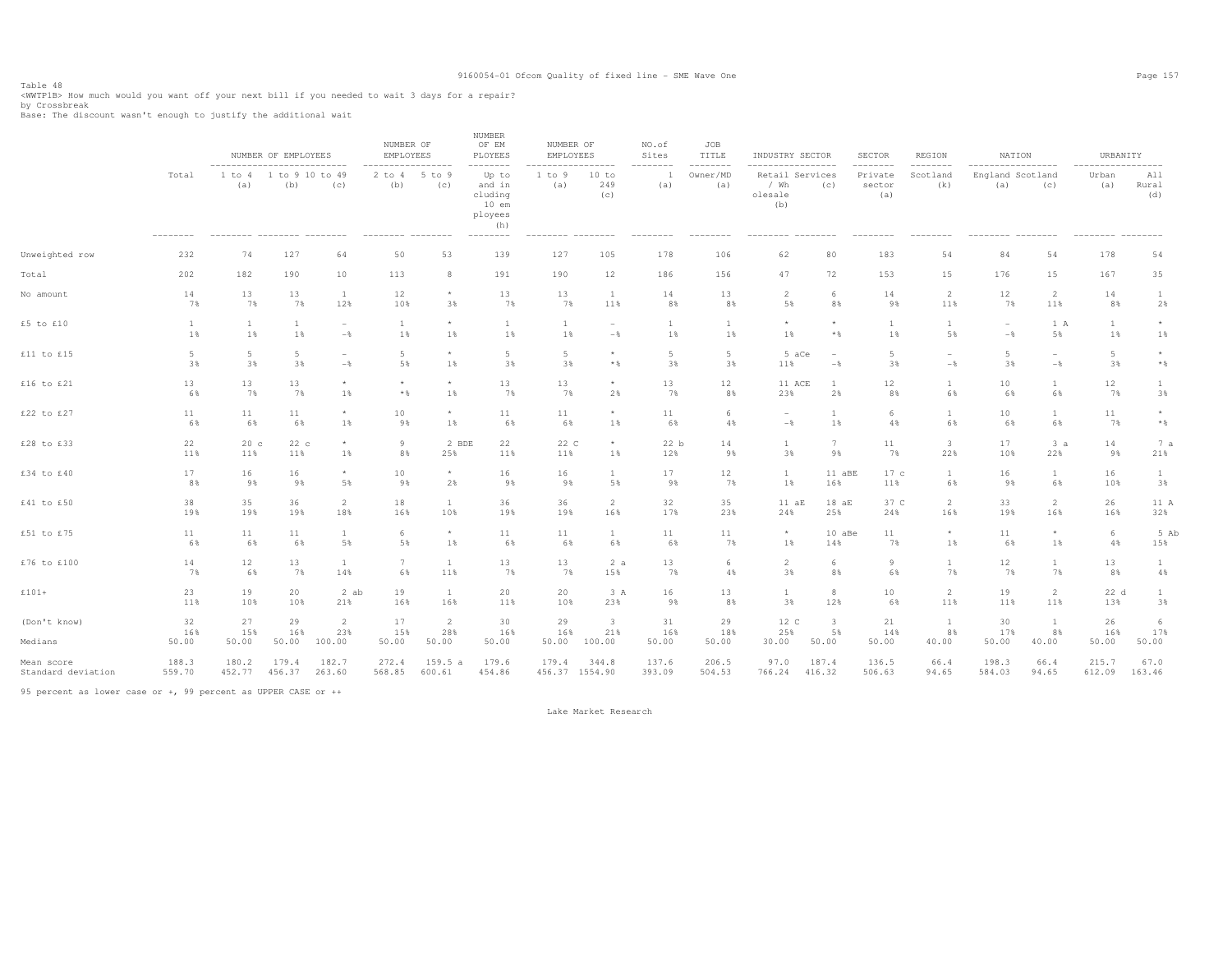Table 48 (continuation) <WWTP1B> How much would you want off your next bill if you needed to wait 3 days for a repair?

by Crossbreak Base: The discount wasn't enough to justify the additional wait

|                                  |              | URBAN DETAIL<br>----------                                                     | --------       |
|----------------------------------|--------------|--------------------------------------------------------------------------------|----------------|
|                                  | Total        | Large Medium<br>City /<br>Smaller<br>city<br>/ large<br>town<br>(a)<br>------- | town<br>(b)    |
|                                  | 232          | 69                                                                             | 60             |
| Unweighted row                   |              |                                                                                |                |
| Total                            | 202          | 63                                                                             | 52             |
| No amount                        | 14           | 6                                                                              | 1              |
|                                  | 7%           | 9%                                                                             | 2%             |
| £5 to £10                        | $\mathbf{1}$ | $-$                                                                            | $\star$        |
|                                  | 1%           | $ \frac{6}{5}$                                                                 | $*$ %          |
| £11 to £15                       | $5 -$        | 5 bc                                                                           | $\star$        |
|                                  | 3%           | 8%                                                                             | $*$ %          |
| £16 to £21                       | 13           | $\mathbf{1}$                                                                   | 5a             |
|                                  | 6%           | $2\%$                                                                          | 10%            |
| £22 to £27                       | 11           | $\star$                                                                        | 5 A            |
|                                  | 6%           | $*$ &                                                                          | 10%            |
| £28 to £33                       | 22           | 7                                                                              | <sup>2</sup>   |
|                                  | 11%          | 10%                                                                            | 4%             |
| £34 to £40                       | 17           | 5 <sub>c</sub>                                                                 | 11 C           |
|                                  | 8%           | 8%                                                                             | 20%            |
| £41 to £50                       | 38           | 7                                                                              | 12             |
|                                  | 19%          | 11%                                                                            | 23%            |
| £51 to £75                       | 11           | $\star$                                                                        | $\star$        |
|                                  | 6%           | 1%                                                                             | $*$ &          |
| £76 to £100                      | 14           | - 6                                                                            | 6 с            |
|                                  | 7%           | 10%                                                                            | 11%            |
| £101+                            | 23           | 12 b                                                                           | 3              |
|                                  | 11%          | 19%                                                                            | 5%             |
| (Don't know)                     | 32           | 14                                                                             | $7\phantom{.}$ |
|                                  | 16%          | 22%                                                                            | 13%            |
| Medians                          |              | 50.00 50.00 40.00                                                              |                |
| Mean score<br>Standard deviation | 188.3        | 298.8<br>559.70 640.03 663.13                                                  | 106.4          |

95 percent as lower case or +, 99 percent as UPPER CASE or ++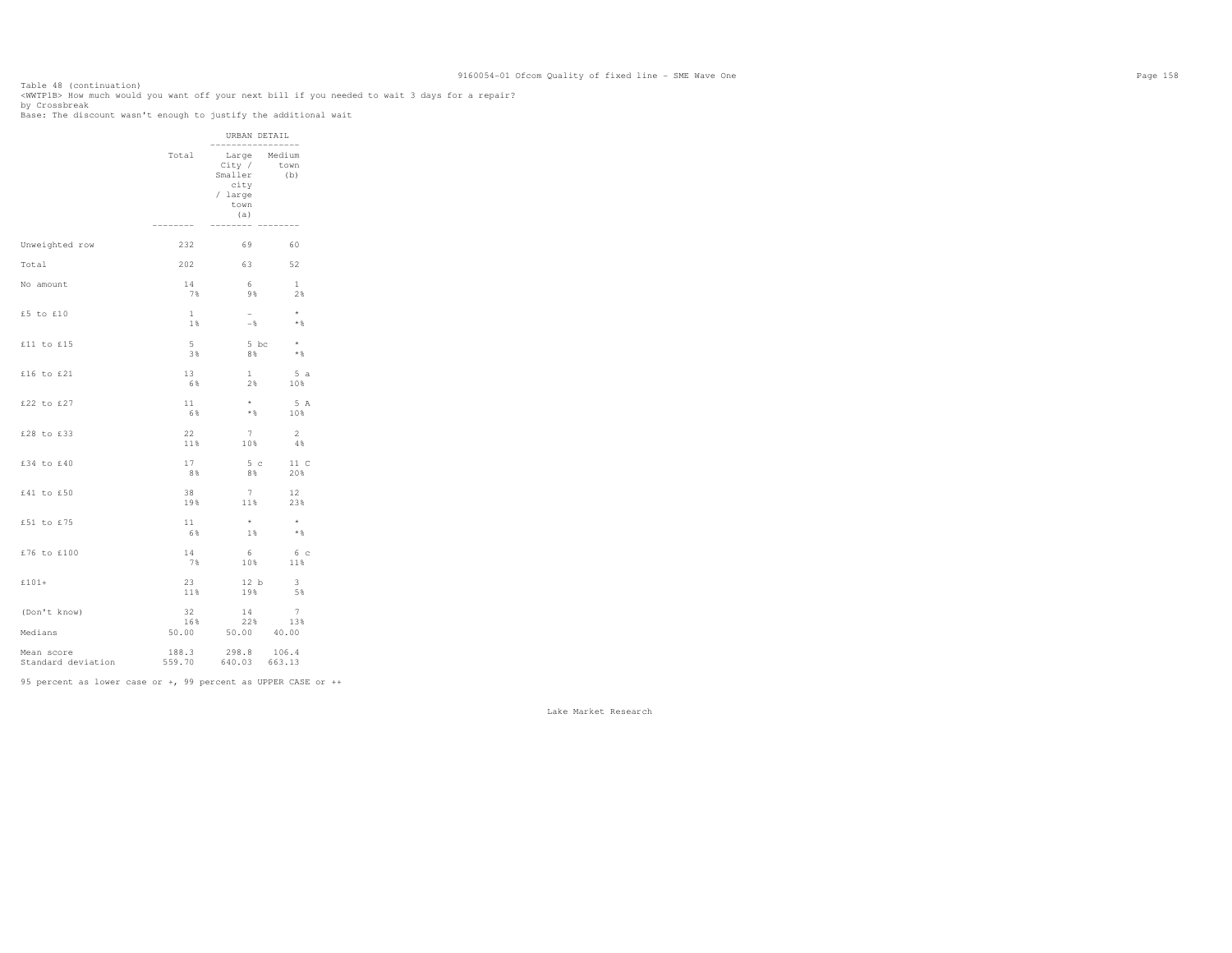Table 49 <WWTP1B> How much would you want off your next bill if you needed to wait 3 days for a repair? TYPE IN HOW MUCH LESS WRITE IN £s -1 = Don't know by Crossbreak Base: All respondents

 NUMBER OF EM NUMBER OF OF EM NUMBER OF NO.of JOB INDUSTRY EMPLOYEES PLOYEES EMPLOYEES Sites TITLE SECTOR SECTOR NATION URBANITY ----------------- -------- ----------------- -------- -------- -------- -------- -------- -------- Urban Total 1 to 4 1 to 9 Up to 1 to 9 10 to 1 Owner/MD Services Private England Urban  $(a)$  (a) (b) and in (a) 249 (a) (a) (c) sector (a) (a) cluding (c) (a) (a) 10 em ployees (h)  $------ -$  -------- -------- -------- -------- -------- -------- -------- -------- -------- -------- -------- -------- Unweighted row 173 59 93 103 93 80 127 76 62 132 63 129 Total 156 142 147 148 147 8 141 115 63 118 135 127 15000 (15000.0) \* - - - - \* A - - - \* \* \*  $\star$   $\,$  \*% -% -% -% -% 1% -% -% -% \*% \*% \*% 5000 (5000.0) \* - \* \* \* \* \* \* \* \* - \*  $\star$   $\,$  \*% -% \*% \*% \*% \*% \*% \*% \*% \*% -% \*% 3000 (3000.0) \* - - - - \* A \* - - - \* \*  $\star$   $\,$  \*% -% -% -% -% 1% \*% -% -% -% \*% \*% 2000 (2000.0) 5 5 5 5 5 - 5 5 - - 5 5  $4\,$  3% 4% 3% 3% 3% -% 4% 4% -% -% 4% 4% 1500 (1500.0) 5 5 5 5 5 - - 5 5 5 5 5  $4%$  3% 4% 3% 3% 3% -% -% 4% 8% 4% 4% 4% 1000 (1000.0) 1 \* \* \* \* \* A 1 \* \* 1 \* \*  $\star$   $\,$  1% \*% \*% \*% \*% 6% 1% \*% 1% 1% \*% \*% 900 (900.0) \* \* \* \* \* - \* \* - \* - \*  $\star$   $\,$  \*% \*% \*% \*% \*% -% \*% \*% -% \*% -% \*% 500 (500.0) 1 \* \* \* \* \* a \* \* \* 1 \* 1  $\star$   $\,$ \* \*% \*% \*% \*% \*% 2% \*% \*% \*% \*% \*% \*% \*% \*% 400 (400.0) \* - - \* - \* A \* - \* \* \* \*  $\star$   $\,$  \*% -% -% \*% -% 5% \*% -% 1% \*% \*% \*% 300 (300.0) 2 1 1 1 1 \* A 1 \* 1 \* 1 1  $1\,$   $\!$  1% 1% 1% 1% 1% 5% 1% \*% 1% \*% 1% 1% 250 (250.0) 1 - 1 1 1 \* 1 - - \* 1 1  $1\,$   $\!$  \*% -% \*% \*% \*% 1% \*% -% -% \*% \*% 1% 200 (200.0) 1 \* \* \* \* \* 1A 1 \* 1 1 1 1  $1%$  1% \*% \*% \*% \*% 11% 1% \*% 1% 1% 1% 1% 188 (188.0) \* - - - - \* \* - \* \* - \*  $\star$   $\,$ \*% -% -% -% -% \*% \*% -% \*% \*% -% \*%

95 percent as lower case or +, 99 percent as UPPER CASE or ++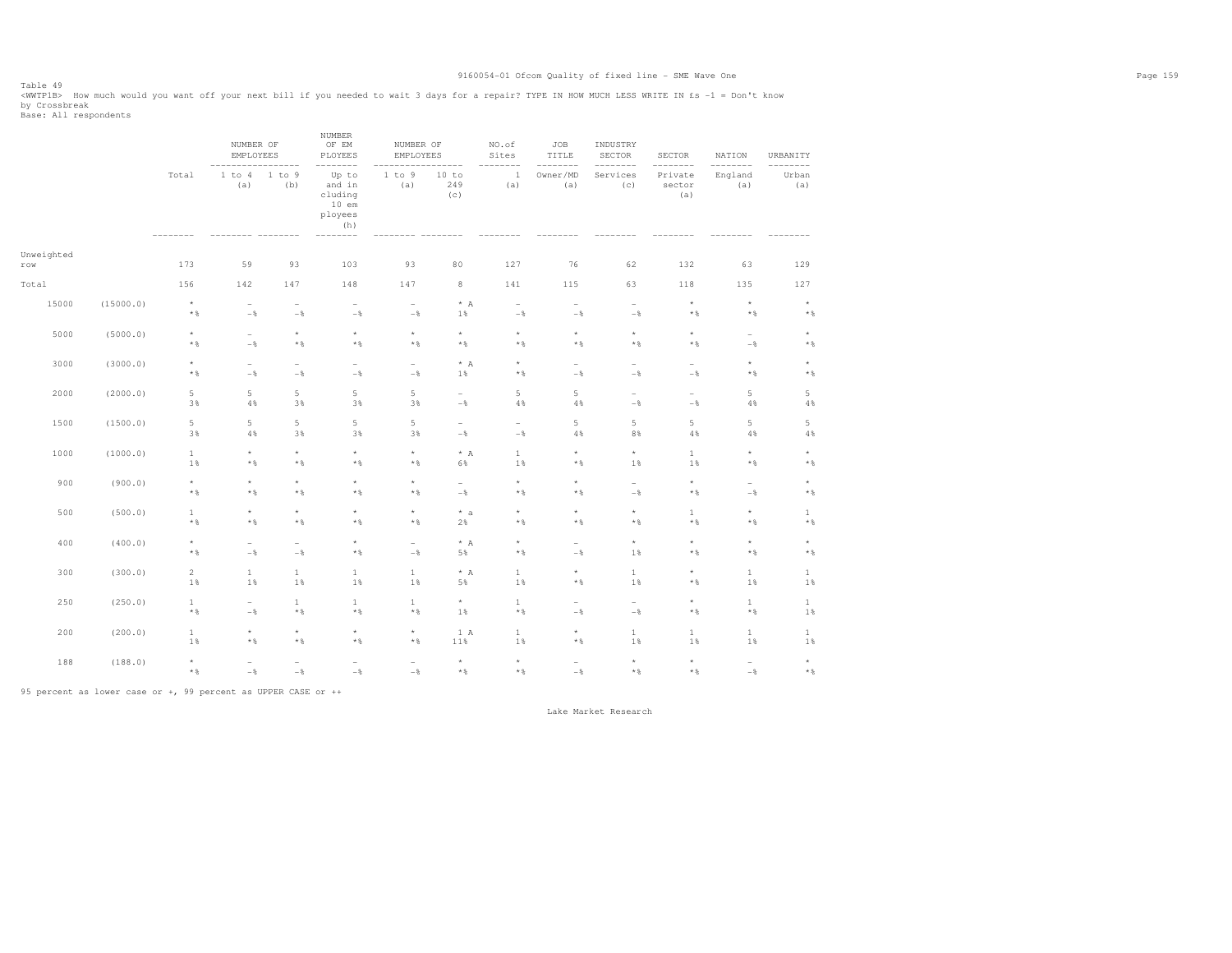Table 49 (continuation)<br><WWTP1B> How much would you want off your next bill if you needed to wait 3 days for a repair? TYPE IN HOW MUCH LESS WRITE IN £s -1 = Don't know by Crossbreak<br>Base: All respondents

|                   |         |                          | NUMBER OF<br><b>EMPLOYEES</b>     | -------                              | NUMBER<br>OF EM<br>PLOYEES<br>--------                             | NUMBER OF<br>EMPLOYEES          | $- - - - -$                     | NO.of<br>Sites                       | JOB<br>TITLE<br>$- - -$  | INDUSTRY<br>SECTOR<br>---------   | SECTOR<br>--------       | NATION<br>$- - - -$<br>$---$        | URBANITY<br>---------                |
|-------------------|---------|--------------------------|-----------------------------------|--------------------------------------|--------------------------------------------------------------------|---------------------------------|---------------------------------|--------------------------------------|--------------------------|-----------------------------------|--------------------------|-------------------------------------|--------------------------------------|
|                   |         | Total                    | 1 to 4<br>(a)                     | 1 to 9<br>(b)                        | Up to<br>and in<br>cluding<br>$10$ em<br>ployees<br>(h)<br>------- | 1 to 9<br>(a)                   | 10 to<br>249<br>(c)             | $\mathbf{1}$<br>(a)                  | Owner/MD<br>(a)          | Services<br>(c)                   | Private<br>sector<br>(a) | England<br>(a)                      | Urban<br>(a)                         |
| Unweighted<br>row |         | 173                      | 59                                | 93                                   | 103                                                                | 93                              | 80                              | 127                                  | 76                       | 62                                | 132                      | 63                                  | 129                                  |
| Total             |         | 156                      | 142                               | 147                                  | 148                                                                | 147                             | 8                               | 141                                  | 115                      | 63                                | 118                      | 135                                 | 127                                  |
| 150               | (150.0) | 5<br>3%                  | $5\phantom{.0}$<br>$4\%$          | $\overline{5}$<br>3%                 | 5<br>3%                                                            | $\overline{5}$<br>3%            | $^\star$<br>1%                  | 5<br>4%                              | $^\star$<br>$\star$ $\,$ | $\sim$<br>$-\frac{6}{5}$          | $^\star$<br>$\star$ $\,$ | 5<br>4%                             | $\mathsf S$<br>$4\,$                 |
| 120               | (120.0) | $\mathbf{1}$<br>1%       | $\mathbf{1}$<br>1%                | 1<br>1%                              | $\mathbf{1}$<br>1%                                                 | $\mathbf{1}$<br>1%              | $\sim$<br>$-\,$                 | $\mathbf{1}$<br>1%                   | $\mathbf{1}$<br>1%       | $\mathbf{1}$<br>1%                | $\mathbf{1}$<br>1%       | $\overline{\phantom{a}}$<br>$-$     | $\mathbf{1}$<br>1%                   |
| 100               | (100.0) | 14<br>9%                 | 12<br>8%                          | 12<br>8%                             | 13<br>8%                                                           | 12<br>8%                        | 2 A<br>21%                      | 13<br>9%                             | 6<br>5%                  | 6<br>9%                           | $\,$ 8<br>7%             | 12<br>9%                            | 12<br>10%                            |
| 80                | (80.0)  | $\mathbf{1}$<br>$*$ %    | $\sim$<br>$-$                     | $\mathbf{1}$<br>$\star$ $\,$         | $\mathbf{1}$<br>$\star$ $\,$                                       | $1\,$<br>$*$ %                  | $^\star$<br>$*$ &               | $\sim$<br>$-\,$                      | ۰<br>$-$                 | $^\star$<br>$\star$ $\,$          | $1\,$<br>1%              | $\mathbf{1}$<br>$\star$ $\,$        | $\mathbf{1}$<br>$\star$ $\,$         |
| 75                | (75.0)  | $\mathbf{1}$<br>1%       | $^\star$<br>$\star$ $\,$          | $^\star$<br>$\star$ $\,$             | $^\star$<br>$\star$ $\,$                                           | $^\star$<br>$\star$ $\,$        | $* A$<br>5%                     | $1\,$<br>1%                          | $\star$<br>$*$ %         | $^\star$<br>$\star$ $\,$          | $^\star$<br>$\star$ $\,$ | $^\star$<br>$\star$ $\,$            | $\mathbf{1}$<br>1%                   |
| 66                | (66.0)  | 5<br>3%                  | 5<br>4%                           | 5<br>3%                              | 5<br>3%                                                            | 5<br>3%                         | $\overline{\phantom{0}}$<br>$-$ | 5<br>4%                              | 5<br>4%                  | 5<br>8%                           | 5<br>4%                  | 5<br>4%                             | 5<br>$4\,$                           |
| 60                | (60.0)  | 5<br>3%                  | $\,$ 5 $\,$<br>$4\%$              | 5<br>3%                              | 5<br>$4\,$                                                         | $\overline{5}$<br>3%            | $^\star$<br>3%                  | 5<br>$4\,$                           | 5<br>4%                  | 5<br>8%                           | 5<br>5%                  | 5<br>$4\,$                          | $^\star$<br>$\star$ $\,$             |
| 51                | (51.0)  | $\star$<br>$\star$ $\,$  | $\overline{\phantom{a}}$<br>$-\,$ | $\overline{\phantom{a}}$<br>$-\, \%$ | $\overline{\phantom{a}}$<br>$-\,$                                  | $\overline{\phantom{a}}$<br>$-$ | $\star$<br>$\star$ $\,$         | $\overline{\phantom{a}}$<br>$-\, \%$ | ÷<br>$-$                 | $\overline{\phantom{a}}$<br>$-\,$ | $^\star$<br>$\star$ $\,$ | $\overline{\phantom{a}}$<br>$-\,$ % | $\overline{\phantom{a}}$<br>$-\, \%$ |
| 50                | (50.0)  | 38<br>24%                | 35<br>25%                         | 36<br>24%                            | 36<br>24%                                                          | 36<br>24%                       | 2<br>24%                        | 32<br>23%                            | 35<br>31%                | 18 E<br>29%                       | 37 C<br>31%              | 33<br>25%                           | 26<br>21%                            |
| 40                | (40.0)  | 17<br>11%                | 16<br>11%                         | 16<br>11%                            | 16<br>11%                                                          | 16<br>11%                       | $\star$<br>3%                   | 16<br>12%                            | 11<br>10%                | 11 Be<br>18%                      | 16 <sub>c</sub><br>14%   | 16<br>12%                           | 16<br>12%                            |
| 35                | (35.0)  | $^\star$<br>$\star$ $\,$ | $ \,$<br>$-\,$                    | $\star$<br>$\star$ $\,$              | $^\star$<br>$\star$ $\,$                                           | $^\star$<br>$\star$ $\,$        | $\star$ A<br>5%                 | $^\star$<br>$\star$ $\,$             | $^\star$<br>$\star$ $\,$ | $^\star$<br>$\star$ $\,$          | $^\star$<br>$\star$ $\,$ | $^\star$<br>$\star$ $\,$            | $^\star$<br>$\star$ $\,$             |
| 30                | (30.0)  | 22<br>14%                | 20<br>14%                         | 22c<br>15%                           | 22<br>15%                                                          | 22 C<br>15%                     | $\star$<br>1%                   | 22 b<br>15%                          | 14<br>12%                | $7\overline{ }$<br>11%            | $1\,1$<br>9%             | 17<br>13%                           | 14<br>11%                            |
| 25                | (25.0)  | 10<br>7%                 | 10<br>7%                          | 10<br>7%                             | 10<br>7%                                                           | 10<br>7%                        | $^\star$<br>1%                  | 10<br>7%                             | 5<br>5%                  | $\overline{\phantom{a}}$<br>$-\,$ | 5<br>4%                  | $10$<br>8%                          | 10<br>8%                             |

95 percent as lower case or +, 99 percent as UPPER CASE or ++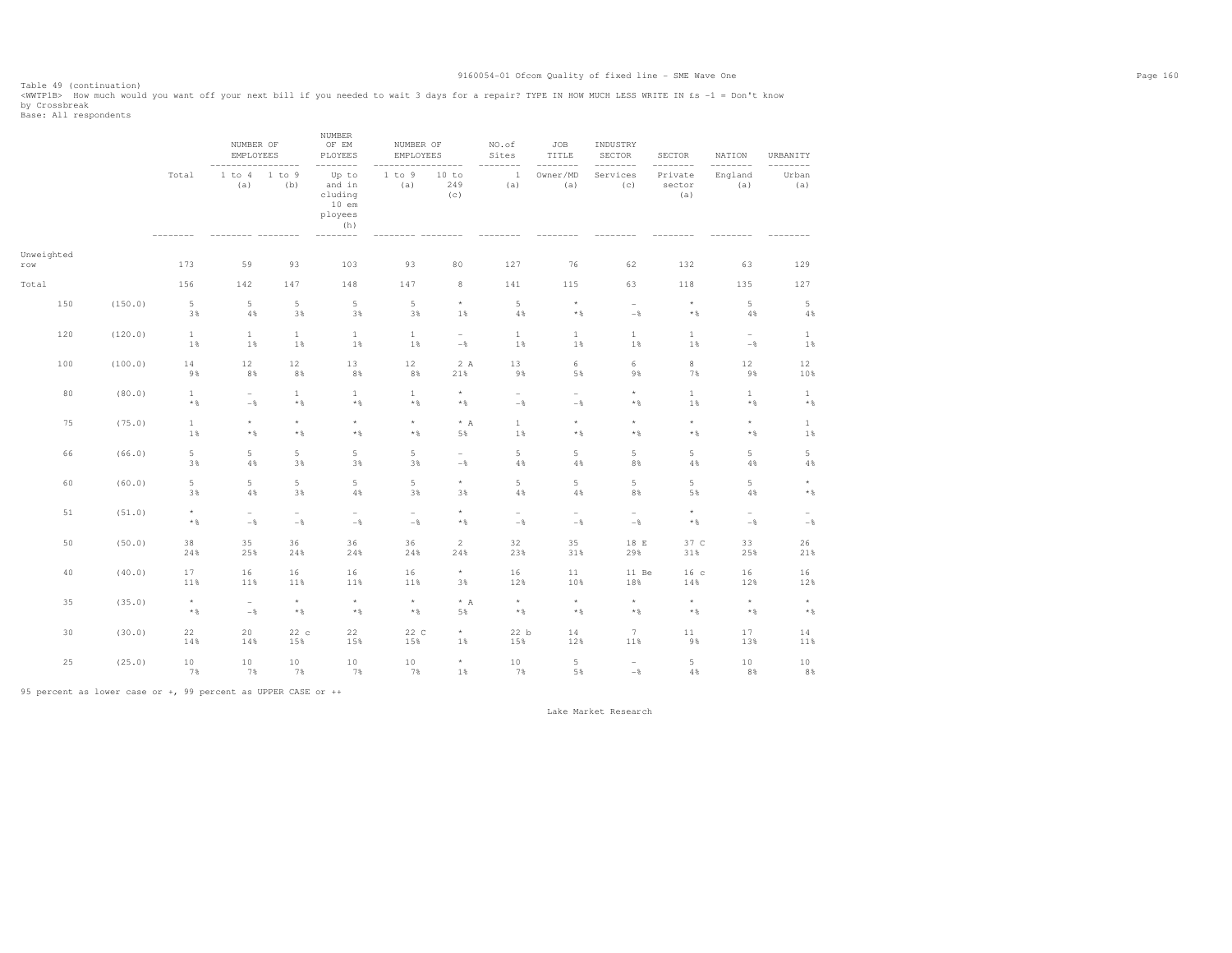Table 49 (continuation)<br><WWTP1B> How much would you want off your next bill if you needed to wait 3 days for a repair? TYPE IN HOW MUCH LESS WRITE IN £s -1 = Don't know by Crossbreak<br>Base: All respondents

|                                  |    |        |                         | NUMBER OF<br><b>EMPLOYEES</b><br>----------------- |                         | <b>NUMBER</b><br>OF EM<br>PLOYEES<br>--------           | NUMBER OF<br>EMPLOYEES  | -----                           | NO.of<br>Sites<br>$- - -$<br>----- | JOB<br>TITLE<br>----<br>---- | INDUSTRY<br><b>SECTOR</b><br>-------- | <b>SECTOR</b><br>-------- | <b>NATION</b><br>--------       | URBANITY<br>--------    |
|----------------------------------|----|--------|-------------------------|----------------------------------------------------|-------------------------|---------------------------------------------------------|-------------------------|---------------------------------|------------------------------------|------------------------------|---------------------------------------|---------------------------|---------------------------------|-------------------------|
|                                  |    |        | Total                   | 1 to 4<br>(a)                                      | 1 to 9<br>(b)           | Up to<br>and in<br>cluding<br>$10$ em<br>ployees<br>(h) | 1 to 9<br>(a)           | 10 to<br>249<br>(c)             | 1<br>(a)                           | Owner/MD<br>(a)              | Services<br>(C)                       | Private<br>sector<br>(a)  | England<br>(a)                  | Urban<br>(a)            |
| Unweighted<br>$r \, \hbox{O}$ W  |    |        | 173                     | 59                                                 | 93                      | 103                                                     | 93                      | 80                              | 127                                | 76                           | 62                                    | 132                       | 63                              | 129                     |
| Total                            |    |        | 156                     | 142                                                | 147                     | 148                                                     | 147                     | 8                               | 141                                | 115                          | 63                                    | 118                       | 135                             | 127                     |
|                                  | 23 | (23.0) | $\mathbf{1}$<br>1%      | $\mathbf{1}$<br>1%                                 | 1<br>1%                 | 1<br>1%                                                 | 1<br>1%                 | $\overline{\phantom{a}}$<br>$-$ | $\mathbf{1}$<br>1%                 | $\mathbf{1}$<br>1%           | $\mathbf{1}$<br>1%                    | 1<br>1%                   | $\qquad \qquad -$<br>$-$        | 1<br>1%                 |
|                                  | 20 | (20.0) | 13<br>8%                | 13<br>9%                                           | 13<br>9%                | 13<br>9%                                                | 13<br>9%                | $^{\star}$<br>3%                | 13<br>9%                           | 12<br>11%                    | 1<br>2%                               | 12<br>10%                 | $10$<br>8%                      | 12<br>9%                |
|                                  | 15 | (15.0) | 5<br>3%                 | 5<br>4%                                            | 5<br>4%                 | 5<br>4%                                                 | $\overline{5}$<br>4%    | $\star$<br>$*$                  | 5<br>4%                            | 5<br>4%                      | $\overline{\phantom{a}}$<br>$-$       | 5<br>4%                   | 5<br>4%                         | 5<br>$4\,$              |
|                                  | 10 | (10.0) | $\star$<br>$\star$ $\,$ | $\star$<br>$\star$ $\,$                            | $\star$<br>$\star$ $\,$ | $\star$<br>$\star$ $\,$                                 | $\star$<br>$\star$ $\,$ | $\overline{\phantom{a}}$<br>$-$ | $\star$<br>$*$ &                   | $\star$<br>$\star$ $\,$      | $\star$<br>$\star$ $\,$               | $\star$<br>$\star$ $\,$   | $\overline{\phantom{a}}$<br>$-$ | $\star$<br>$\star$ $\,$ |
|                                  | 5  | (5.0)  | $\mathbf{1}$<br>1%      | $\mathbf{1}$<br>1%                                 | $\mathbf{1}$<br>1%      | $\mathbf{1}$<br>1%                                      | $\mathbf{1}$<br>1%      | $\overline{\phantom{a}}$<br>$-$ | $\mathbf{1}$<br>1%                 | $\mathbf{1}$<br>1%           | $\overline{\phantom{a}}$<br>$-$       | 1<br>1%                   | $\overline{\phantom{0}}$<br>$-$ | 1<br>1%                 |
| Mean score<br>Standard deviation |    |        | 188.3<br>559.70         | 180.2<br>452.77                                    | 179.4<br>456.37         | 179.6<br>454.86                                         | 179.4<br>456.37 1554.90 | 344.8                           | 137.6<br>393.09                    | 206.5<br>504.53              | 187.4<br>416.32                       | 136.5<br>506.63           | 198.3<br>584.03                 | 215.7<br>612.09         |

95 percent as lower case or +, 99 percent as UPPER CASE or ++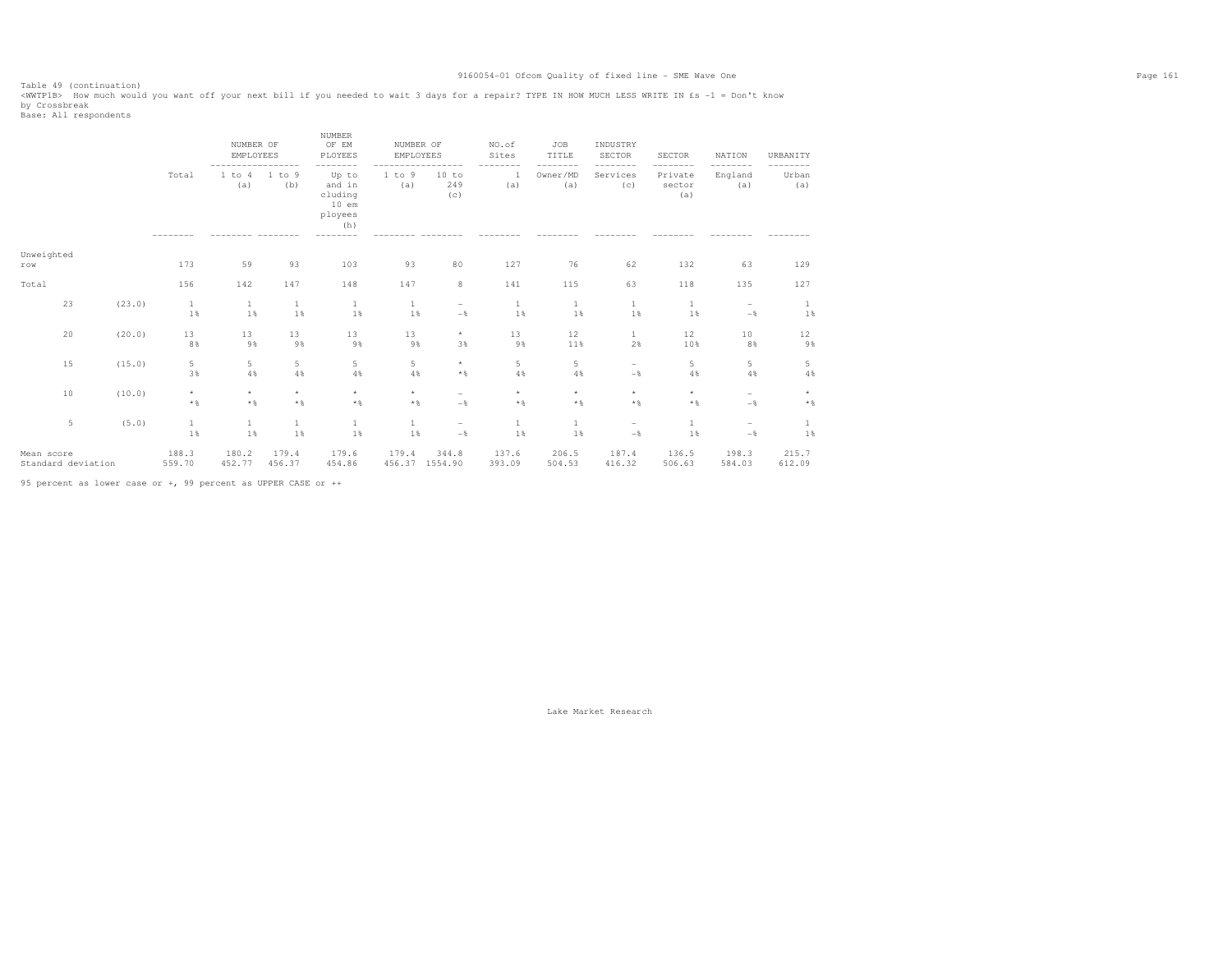Table 50<br><WWTP1B> How much would you want off your next bill if you needed to wait 3 days for a repair?<br>by Carachyash

by Crossbreak Base: The discount wasn't enough to justify the additional wait

|                         |                       |                                                                   | NUMBER OF EMPLOYEES |                                          | NUMBER OF<br>EMPLOYEES                                        |                                | <b>NUMBER</b><br>OF EM<br>PLOYEES                                                  | NUMBER OF<br>EMPLOYEES                                    |                                          | NO.of<br>Sites     | JOB<br>TITLE<br>-------- | INDUSTRY SECTOR<br>-----------------                   |                                            | SECTOR<br>--------       | REGION                      | NATION                                                     |                                            | URBANITY                                                |                         |
|-------------------------|-----------------------|-------------------------------------------------------------------|---------------------|------------------------------------------|---------------------------------------------------------------|--------------------------------|------------------------------------------------------------------------------------|-----------------------------------------------------------|------------------------------------------|--------------------|--------------------------|--------------------------------------------------------|--------------------------------------------|--------------------------|-----------------------------|------------------------------------------------------------|--------------------------------------------|---------------------------------------------------------|-------------------------|
|                         | Total<br>---------    | --------------------------<br>1 to 4<br>(a)<br>--------- -------- | -1.<br>(b)          | to 9 10 to 49<br>(c)<br>$-- - - - - - -$ | ------------------<br>$2$ to $4$<br>(b)<br>--------- -------- | 5 to 9<br>(c)                  | --------<br>Up to<br>and in<br>cluding<br>$10$ em<br>ployees<br>(h)<br>$---------$ | ------------------<br>1 to 9<br>(a)<br>--------- -------- | 10 to<br>249<br>(C)                      | --------<br>(a)    | Owner/MD<br>(a)          | Retail Services<br>/ Wh<br>olesale<br>(b)<br>--------- | (c)                                        | Private<br>sector<br>(a) | --------<br>Scotland<br>(k) | ------------------<br>England Scotland<br>(a)<br>--------- | (c)<br>$- - - - - - - -$                   | -----------------<br>Urban<br>(a)<br>--------- -------- | All<br>Rural<br>(d)     |
| Unweighted row          | 231                   | 74                                                                | 127                 | 64                                       | 50                                                            | 53                             | 139                                                                                | 127                                                       | 104                                      | 178                | 106                      | 61                                                     | 80                                         | 182                      | 54                          | 83                                                         | 54                                         | 177                                                     | 54                      |
| Total                   | 202                   | 182                                                               | 190                 | 10                                       | 113                                                           | 8                              | 191                                                                                | 190                                                       | 12                                       | 186                | 156                      | 47                                                     | 72                                         | 153                      | 15                          | 176                                                        | 15                                         | 167                                                     | 35                      |
| No amount               | 14                    | 13                                                                | 13                  | $\mathbf{1}$                             | 12                                                            | $\star$                        | 13                                                                                 | 13                                                        | $\mathbf{1}$                             | 14                 | 13                       | $\overline{2}$                                         | 6                                          | 14                       | $\overline{2}$              | 12                                                         | $\overline{2}$                             | 14                                                      | $\mathbf{1}$            |
|                         | 7%                    | 7%                                                                | 7%                  | 12%                                      | 10%                                                           | 3%                             | 7%                                                                                 | 7%                                                        | 11%                                      | 8%                 | 8%                       | 5%                                                     | 8%                                         | 9%                       | 11%                         | 7%                                                         | 11%                                        | 8%                                                      | 2%                      |
| £5 to £10               | $\mathbf{1}$<br>1%    | 1%                                                                | 1%                  | $\overline{\phantom{0}}$<br>$-$ %        | $\mathbf{1}$<br>1%                                            | $\star$<br>1%                  | $\mathbf{1}$<br>1%                                                                 | $\mathbf{1}$<br>1%                                        | $\overline{\phantom{a}}$<br>$-$ %        | 1%                 | $\overline{1}$<br>$1\%$  | $\star$<br>1%                                          | $\star$<br>$\star$ $\,$                    | $\overline{1}$<br>1%     | $\overline{1}$<br>5%        | $\overline{\phantom{a}}$<br>$-$                            | 1 A<br>5%                                  | $\mathbf{1}$<br>1%                                      | $\star$<br>1%           |
| £11 to £15              | $5\phantom{.0}$<br>3% | -5<br>3%                                                          | 5<br>3%             | $\overline{\phantom{0}}$<br>$-$ %        | 5<br>5%                                                       | $\star$<br>$1\%$               | -5<br>3%                                                                           | 5<br>3%                                                   | $^{\star}$<br>$\star$ $\,$               | 5<br>3%            | 5<br>3%                  | 5 aCe<br>11%                                           | $\overline{\phantom{a}}$<br>$-\frac{6}{6}$ | $5 -$<br>3%              | $-\frac{6}{6}$              | 5<br>3%                                                    | $\overline{\phantom{a}}$<br>$-\frac{6}{6}$ | $5\phantom{.0}$<br>3%                                   | $\star$<br>$\star$ $\,$ |
| £16 to £21              | 13                    | 13                                                                | 13                  | $\star$                                  | $\star$                                                       | $\star$                        | 13                                                                                 | 13                                                        | $\star$                                  | 13                 | 12                       | 11 ACE                                                 | $\overline{1}$                             | 12                       | $\mathbf{1}$                | 10                                                         | 1                                          | 12                                                      | $\mathbf{1}$            |
|                         | 6%                    | 7%                                                                | 7%                  | $1\%$                                    | $*$ %                                                         | 1%                             | 7%                                                                                 | 7%                                                        | 2%                                       | 7%                 | 8%                       | 23%                                                    | 2%                                         | 8%                       | 6%                          | 6%                                                         | 6%                                         | 7%                                                      | 3%                      |
| £22 to £27              | 11                    | 11                                                                | 11                  | $^\star$                                 | 10                                                            | $\star$                        | 11                                                                                 | 11                                                        | $^{\star}$                               | 11                 | -6                       | $\overline{\phantom{a}}$                               | $\overline{1}$                             | 6                        | $\overline{1}$              | $10$                                                       | 1                                          | 11                                                      | $^\star$                |
|                         | 6%                    | 6%                                                                | 6%                  | 1%                                       | 9%                                                            | $1\%$                          | 6%                                                                                 | 6%                                                        | 1%                                       | 6%                 | 4%                       | $-\,$                                                  | 1%                                         | 4%                       | 6%                          | 6%                                                         | 6%                                         | 7%                                                      | $\star$ $\,$            |
| £28 to £33              | 22                    | 20c                                                               | 22c                 | $\star$                                  | 9                                                             | 2 BDE                          | 22                                                                                 | 22 C                                                      | $\star$                                  | 22 b               | 14                       | $\mathbf{1}$                                           | $7\phantom{.0}$                            | 11                       | 3                           | 17                                                         | 3a                                         | 14                                                      | 7 a                     |
|                         | 11%                   | 11%                                                               | 11%                 | $1\%$                                    | 8%                                                            | 25%                            | 11%                                                                                | 11%                                                       | 1%                                       | 12%                | 98                       | 3%                                                     | 9%                                         | 7%                       | 22%                         | 10%                                                        | 22%                                        | 9%                                                      | 21%                     |
| £34 to £40              | 17                    | 16                                                                | 16                  | $^\star$                                 | 10                                                            | $\star$                        | 16                                                                                 | 16                                                        | $\mathbf{1}$                             | 17                 | 12                       | $\mathbf{1}$                                           | 11 aBE                                     | 17c                      | 1                           | 16                                                         | $\mathbf{1}$                               | 16                                                      | $\mathbf{1}$            |
|                         | 8%                    | 9%                                                                | 9%                  | 5%                                       | 9%                                                            | 2%                             | 9%                                                                                 | 9%                                                        | 5%                                       | 9%                 | 7%                       | 1%                                                     | 16%                                        | 11%                      | 6%                          | 9%                                                         | 6%                                         | 10%                                                     | 3%                      |
| £41 to £50              | 38                    | 35                                                                | 36                  | $\overline{2}$                           | 18                                                            | <sup>1</sup>                   | 36                                                                                 | 36                                                        | 2                                        | 32                 | 35                       | 11 aE                                                  | 18aE                                       | 37 C                     | $\overline{2}$              | 33                                                         | 2                                          | 26                                                      | 11 A                    |
|                         | 19%                   | 19%                                                               | 19%                 | 18%                                      | 16%                                                           | 10%                            | 19%                                                                                | 19%                                                       | 16%                                      | 17%                | 23%                      | 24%                                                    | 25%                                        | 24%                      | 16%                         | 19%                                                        | 16%                                        | 16%                                                     | 32%                     |
| £51 to £75              | 11                    | 11                                                                | 11                  | $\mathbf{1}$                             | 6                                                             | $\star$                        | 11                                                                                 | 11                                                        | $\mathbf{1}$                             | 11                 | 11                       | $\star$                                                | 10 aBe                                     | 11                       | $\star$                     | 11                                                         | $\star$                                    | $6\,$                                                   | 5 Ab                    |
|                         | 6%                    | 6%                                                                | 6%                  | $5\,$ %                                  | 5%                                                            | 1%                             | 6%                                                                                 | 6%                                                        | 6%                                       | 6%                 | 7%                       | 1%                                                     | 14%                                        | 7%                       | 1%                          | 6%                                                         | 1%                                         | 4%                                                      | 15%                     |
| £76 to £100             | 14                    | 12                                                                | 13                  | $\mathbf{1}$                             | 7                                                             | <sup>1</sup>                   | 13                                                                                 | 13                                                        | 2a                                       | 13                 | 6                        | 2                                                      | 6                                          | 9                        | $\mathbf{1}$                | 12                                                         | $\mathbf{1}$                               | 13                                                      | $\mathbf{1}$            |
|                         | 7%                    | 6%                                                                | 7%                  | 14%                                      | 6%                                                            | 11%                            | 7%                                                                                 | 7%                                                        | 15%                                      | 7%                 | 4%                       | 3%                                                     | 8%                                         | 6%                       | 7%                          | 7%                                                         | 7%                                         | 8%                                                      | 4%                      |
| $£101+$                 | 23                    | 19                                                                | 20                  | 2 ab                                     | 19                                                            | <sup>1</sup>                   | 20                                                                                 | 20                                                        | 3 A                                      | 16                 | 13                       | 1                                                      | 8                                          | 10                       | $\overline{2}$              | 19                                                         | 2                                          | 22 d                                                    | $\mathbf{1}$            |
|                         | 11%                   | 10%                                                               | 10%                 | 21%                                      | 16%                                                           | 16%                            | 11%                                                                                | 10%                                                       | 22%                                      | 9%                 | 8%                       | 3%                                                     | 12%                                        | 6%                       | 11%                         | 11%                                                        | 11%                                        | 13%                                                     | 3%                      |
| (Don't know)<br>Medians | 32<br>16%<br>50.00    | 27<br>15%<br>50.00                                                | 29<br>16%<br>50.00  | $\overline{2}$<br>23%<br>100.00          | 17<br>15%<br>50.00                                            | $\overline{2}$<br>28%<br>50.00 | 30<br>16%<br>50.00                                                                 | 29<br>16%<br>50.00                                        | $\overline{\mathbf{3}}$<br>21%<br>100.00 | 31<br>16%<br>50.00 | 29<br>18%<br>50.00       | 12 C<br>25%<br>30.00                                   | $\overline{\mathbf{3}}$<br>5%<br>50.00     | 21<br>14%<br>50.00       | <sup>1</sup><br>8%<br>40.00 | 30<br>17%<br>50.00                                         | <sup>1</sup><br>8%<br>40.00                | 26<br>16%<br>50.00                                      | 6<br>17%<br>50.00       |
| Mean score              | 181.1                 | 180.2                                                             | 179.4               | 182.7                                    | 272.4                                                         | 159.5a                         | 179.6                                                                              | 179.4                                                     | 210.7                                    | 137.6              | 206.5                    | 62.5                                                   | 187.4                                      | 126.9                    | 66.4                        | 190.0                                                      | 66.4                                       | 206.9                                                   | 67.0                    |
| Standard deviation      | 453.83                | 452.77                                                            | 456.37              | 263.60                                   | 568.85                                                        | 600.61                         | 454.86                                                                             | 456.37                                                    | 432.20                                   | 393.09             | 504.53                   | 236.41                                                 | 416.32                                     | 337.33                   | 94.65                       | 466.30                                                     | 94.65                                      | 493.36                                                  | 163.46                  |

95 percent as lower case or +, 99 percent as UPPER CASE or ++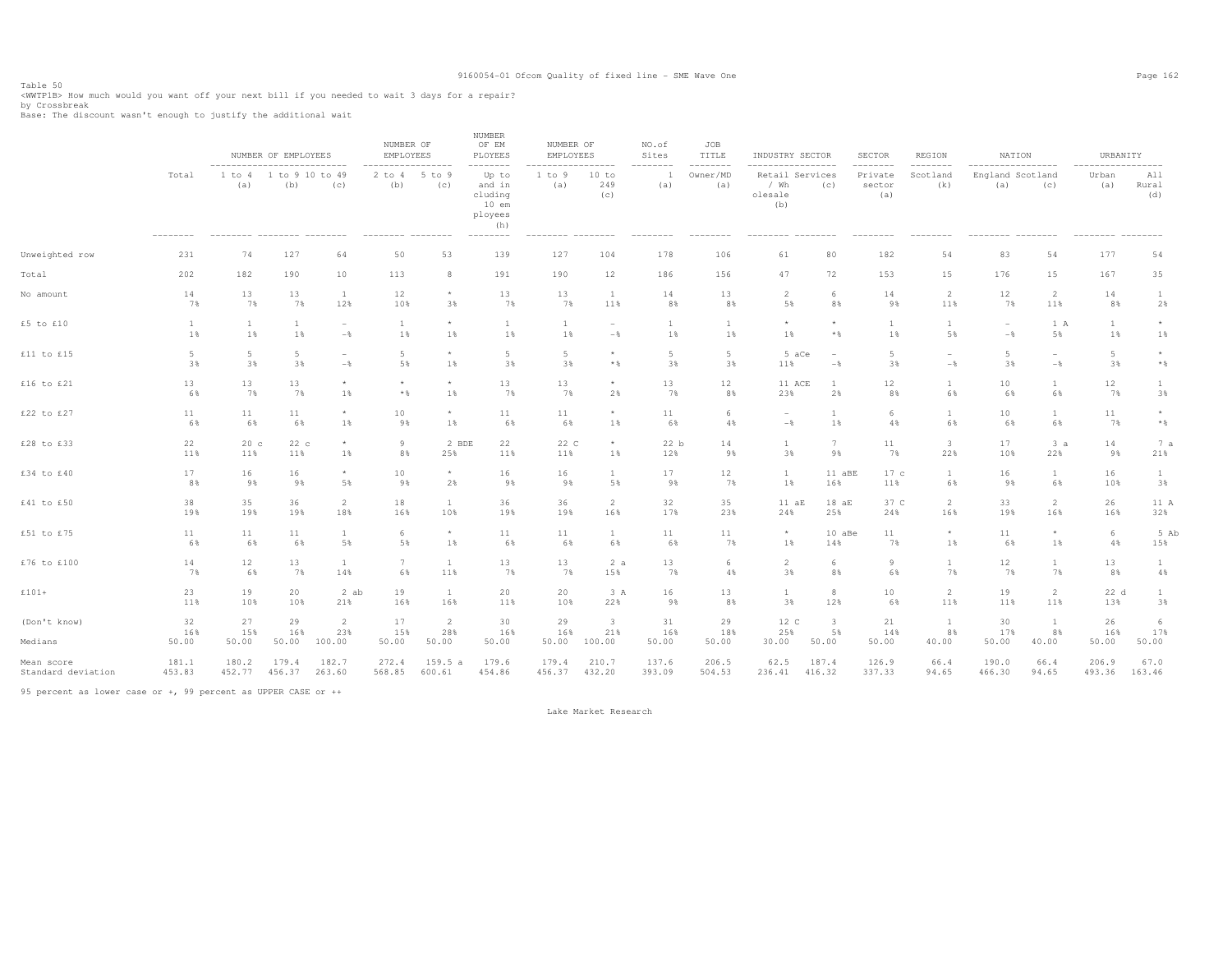Table 50 (continuation) <WWTP1B> How much would you want off your next bill if you needed to wait 3 days for a repair?

by Crossbreak Base: The discount wasn't enough to justify the additional wait URBAN DETAIL ----------------- Total Large Medium town City / town<br>Smaller (b) city / large town the contract of the contract of the contract of the contract of the contract of the contract of the contract of the contract of the contract of the contract of the contract of the contract of the contract of the contr (a) -------- -------- -------- Unweighted row 231 69 59 Total 202 63 52 No amount 14 6 1  $2\,$  7% 9% 2% £5 to £10  $1 - *$ <br>1% -% \*  $\star$   $\,$ . The contract of the contract of the contract of  $1\%$  and  $-8$  and  $\pm 8$  and  $\pm 8$  and  $\pm 8$  and  $\pm 8$  and  $\pm 8$  and  $\pm 8$  and  $\pm 8$  and  $\pm 8$  and  $\pm 8$  and  $\pm 8$  and  $\pm 8$  and  $\pm 8$  and  $\pm 8$  and  $\pm 8$  an  $£11$  to £15 5 5 bc  $*$  $\star$   $\,$  $3\%$  8%  $8\%$   $3\%$  8%  $8\%$   $3\%$ £16 to £21 13 1 5 a 6% 2% 10%  $\begin{array}{ccccc} \texttt{f22 to f27} & & & & 11 & & * & 5 \text{ A} \\ & & & & & & 6\% & & * \text{ } & & 10\% \end{array}$  $6\%$  \*  $\frac{10\%}{10\%}$ £28 to £33 22 7 2  $\frac{1}{4}$  $11\%$  10% 4% 4% £34 to £40 17 5 c 11 C 8% 8% 20% £41 to £50 38 7 12 23% 19% 11% 23% £51 to £75 11  $*$  \* \*  $\star$   $\,$  $-6\%$  1%  $1\%$   $\star$  8 £76 to £100 14 6 6 c 7% 10% 11% £101+ 23 12 b  $\frac{3}{5}$  11% 19% 5% (Don't know) 32 14 7

 16% 22% 13% Medians 50.00 50.00 40.00 Mean score 181.1 298.8 b 81.1  $640.03$  235.78 Standard deviation 453.83

95 percent as lower case or +, 99 percent as UPPER CASE or ++

13%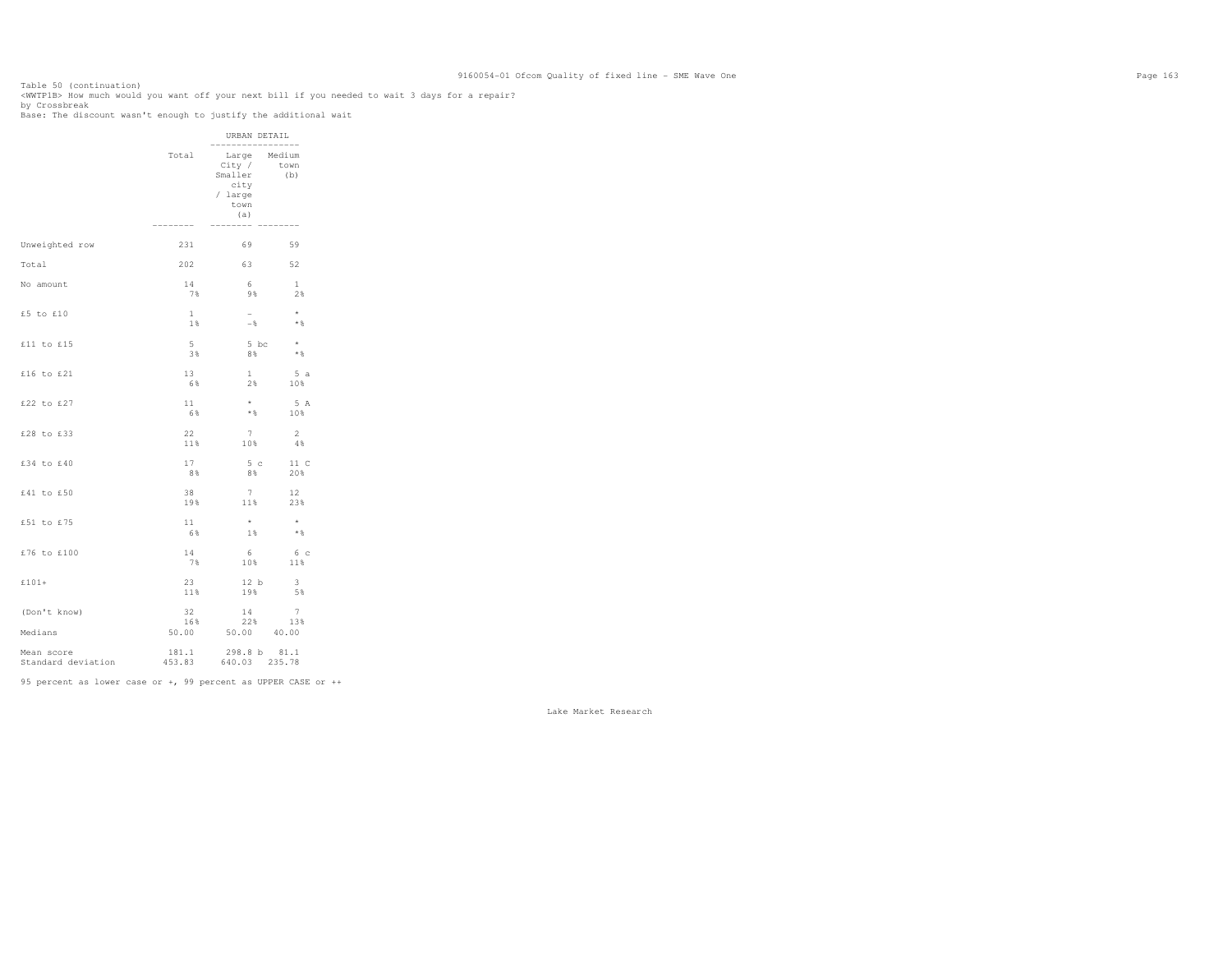Table 51 <WWTP1B> How much would you want off your next bill if you needed to wait 3 days for a repair? TYPE IN HOW MUCH LESS WRITE IN £s -1 = Don't know by Crossbreak<br>Base: All respondents

|                |          |                              | NUMBER OF<br>EMPLOYEES            |                                            | NUMBER<br>OF EM<br>PLOYEES                              | NUMBER OF<br>EMPLOYEES       |                                   | NO.of<br>Sites               | JOB<br>TITLE                    | INDUSTRY<br>SECTOR                         | SECTOR<br>$- - -$            | NATION                               | URBANITY<br>$- - -$          |
|----------------|----------|------------------------------|-----------------------------------|--------------------------------------------|---------------------------------------------------------|------------------------------|-----------------------------------|------------------------------|---------------------------------|--------------------------------------------|------------------------------|--------------------------------------|------------------------------|
|                |          | Total                        | 1 to 4<br>(a)                     | 1 to 9<br>(b)                              | Up to<br>and in<br>cluding<br>$10$ em<br>ployees<br>(h) | 1 to 9<br>(a)                | 10 to<br>249<br>(c)               | $\mathbf{1}$<br>(a)          | Owner/MD<br>(a)                 | Services<br>(c)                            | Private<br>sector<br>(a)     | England<br>(a)                       | Urban<br>(a)                 |
| Unweighted row |          | 172                          | 59                                | 93                                         | 103                                                     | 93                           | 79                                | 127                          | 76                              | 62                                         | 131                          | 62                                   | 128                          |
| Total          |          | 156                          | 142                               | 147                                        | 148                                                     | 147                          | $_{\rm 8}$                        | 141                          | 115                             | 63                                         | 118                          | 135                                  | 127                          |
| 5000           | (5000.0) | $^\star$<br>$\star$ $\,$     | $\overline{\phantom{a}}$<br>$-\,$ | $\star$<br>$\star$ $\,$                    | $^\star$<br>$\star$ $\,$                                | $^\star$<br>$\star$ $\,$     | $\star$<br>$\star$ $\S$           | $\star$<br>$\star$ $\,$      | $^\star$<br>$\star$ $\S$        | $^\star$<br>$\star$ $\,$                   | $^\star$<br>$\star$ $\,$     | $\overline{\phantom{0}}$<br>$-\, \%$ | $\star$<br>$\star$ $\,$      |
| 3000           | (3000.0) | $\star$<br>$\star$ $\,$      | $\overline{\phantom{a}}$<br>$-$   | $\overline{\phantom{a}}$<br>$-$            | $\overline{\phantom{a}}$<br>$-$                         | $\overline{a}$<br>$-$        | $^\star$ A<br>$1\,$ $\,$          | $\star$<br>$\star$ $\S$      | $\overline{\phantom{0}}$<br>$-$ | $\overline{\phantom{a}}$<br>$-\frac{6}{6}$ | ÷<br>$-$                     | $^\star$<br>$\star$ $\S$             | $^\star$<br>$\star$ $\,$     |
| 2000           | (2000.0) | $\,$ 5 $\,$<br>3%            | 5<br>$4\,$                        | 5<br>3%                                    | $\,$ 5 $\,$<br>3%                                       | 5<br>3%                      | $\overline{\phantom{0}}$<br>$-\,$ | $\,$ 5<br>$4\,$ %            | 5<br>$4\%$                      | $\overline{\phantom{a}}$<br>$-\,$          | $\overline{a}$<br>$-\,$ $\,$ | 5<br>$4\,$ %                         | $\,$ 5 $\,$<br>$4\,$         |
| 1500           | (1500.0) | 5<br>3%                      | 5<br>$4\,$                        | $\overline{5}$<br>3%                       | 5<br>3%                                                 | 5<br>3%                      | $\overline{a}$<br>$-\, \%$        | $\overline{a}$<br>$-\,$ $\,$ | 5<br>$4\%$                      | $\overline{5}$<br>8%                       | 5<br>$4\,$ %                 | 5<br>$4\,$ %                         | $\,$ 5 $\,$<br>$4\,$         |
| 1000           | (1000.0) | $\mathbf{1}$<br>1%           | $^\star$<br>$\star$ $\,$          | $\star$<br>$\star$ $\,$                    | $\star$<br>$\star$ $\,$                                 | $^\star$<br>$\star$ $\,$     | $* A$<br>6%                       | $1\,$<br>$1\,$ $\!$          | $\star$<br>$\star$ $\,$         | $^\star$<br>1%                             | $1\,$<br>$1\,$ %             | $^\star$<br>* %                      | $^\star$<br>$\star$ $\,$     |
| 900            | (900.0)  | $^\star$<br>$\star$ $\,$     | $\star$<br>$\star$ $\,$           | $^\star$<br>$\star$ $\,$                   | $^\star$<br>$\star$ $\,$                                | $\star$<br>$\star$ $\,$      | $\sim$<br>$-$                     | $^\star$<br>$\star$ $\S$     | $\star$<br>$\star$ $\,$         | $\overline{\phantom{a}}$<br>$-\,$          | $\star$<br>$\star$ $\,$      | $\overline{a}$<br>$-\,$              | $^\star$<br>$\star$ $\,$     |
| 500            | (500.0)  | $\mathbf{1}$<br>$\star$ $\,$ | $^\star$<br>$*$ %                 | $^\star$<br>$\star$ $\,$                   | $^\star$<br>$\star$ $\,$                                | $\star$<br>$\star$ $\,$      | $* a$<br>2%                       | $^\star$<br>$\star$ $\S$     | $^\star$<br>$\star$ $\,$        | $^\star$<br>$\star$ $\,$                   | $1\,$<br>$\star$ $\S$        | $^\star$<br>$*$ %                    | $\mathbf{1}$<br>$\star$ $\,$ |
| 400            | (400.0)  | $^\star$<br>$\star$ $\,$     | $\overline{\phantom{0}}$<br>$-$   | $\overline{\phantom{a}}$<br>$-\frac{6}{6}$ | $^\star$<br>$\star$ $\,$                                | ۰<br>$-$                     | $*$ A<br>5%                       | $^\star$<br>$\star$ $\,$     | $\overline{\phantom{0}}$<br>$-$ | $^\star$<br>1%                             | $\star$<br>$\star$ $\S$      | $^\star$<br>$\star$ $\,$             | $^\star$<br>$\star$ $\,$     |
| 300            | (300.0)  | $\overline{c}$<br>1%         | $1\,$<br>$1\,$                    | $\mathbf{1}$<br>1%                         | $\mathbf{1}$<br>1%                                      | $\mathbf{1}$<br>1%           | $\star$ A<br>5%                   | $\mathbf{1}$<br>$1\,$ $\!$   | $^\star$<br>$\star$ $\,$        | $\mathbf{1}$<br>1%                         | $^\star$<br>$\star$ $\S$     | $\mathbf{1}$<br>$1\,$                | $\mathbf{1}$<br>$1\,$        |
| 250            | (250.0)  | $\mathbf{1}$<br>$\star$ $\,$ | $\overline{\phantom{0}}$<br>$-$   | $\mathbf{1}$<br>$\star$ $\,$               | $\mathbf{1}$<br>$\star$ $\,$                            | $\mathbf{1}$<br>$\star$ $\,$ | $^\star$<br>1%                    | $\mathbf{1}$<br>$\star$ $\S$ | ۰<br>$-$ 8                      | $\sim$<br>$-\frac{6}{6}$                   | $^\star$<br>$\star$ $\,$     | $\mathbf{1}$<br>$\star$ $\,$         | $\,1\,$<br>$1\,$             |
| 200            | (200.0)  | $\mathbf{1}$<br>1%           | $^\star$<br>$*$ %                 | $^\star$<br>$\star$ $\,$                   | $^\star$<br>$\star$ $\,$                                | $\star$<br>$\star$ $\,$      | 1 A<br>$11\,$                     | $1\,$<br>$1\,$ $\!$          | $^\star$<br>$\star$ $\,$        | $\mathbf{1}$<br>1%                         | $1\,$<br>$1\,$ %             | $\mathbf{1}$<br>$1\,$                | $\,1\,$<br>$1\,$             |
| 188            | (188.0)  | $^\star$<br>$\star$ $\,$     | $\overline{\phantom{a}}$<br>$-\,$ | $\overline{\phantom{a}}$<br>$-$            | $\overline{\phantom{a}}$<br>$-$                         | ۰<br>$-$                     | $^\star$<br>$\star$ $\,$          | $^\star$<br>$\star$ $\,$     | $\equiv$<br>$-$ 8               | $^\star$<br>$\star$ $\,$                   | $^\star$<br>$\star$ $\,$     | -<br>$-\,$                           | $^\star$<br>$\star$ $\,$     |
| 150            | (150.0)  | 5<br>3%                      | 5<br>$4\,$                        | $\overline{5}$<br>3%                       | 5<br>3%                                                 | 5<br>3%                      | $^\star$<br>1%                    | $\,$ 5<br>$4\,$              | $\star$<br>$\star$ $\,$         | $\overline{\phantom{a}}$<br>$-\,$          | $\star$<br>$\star$ $\,$      | 5<br>4%                              | $\,$ 5 $\,$<br>$4\,$         |

95 percent as lower case or +, 99 percent as UPPER CASE or ++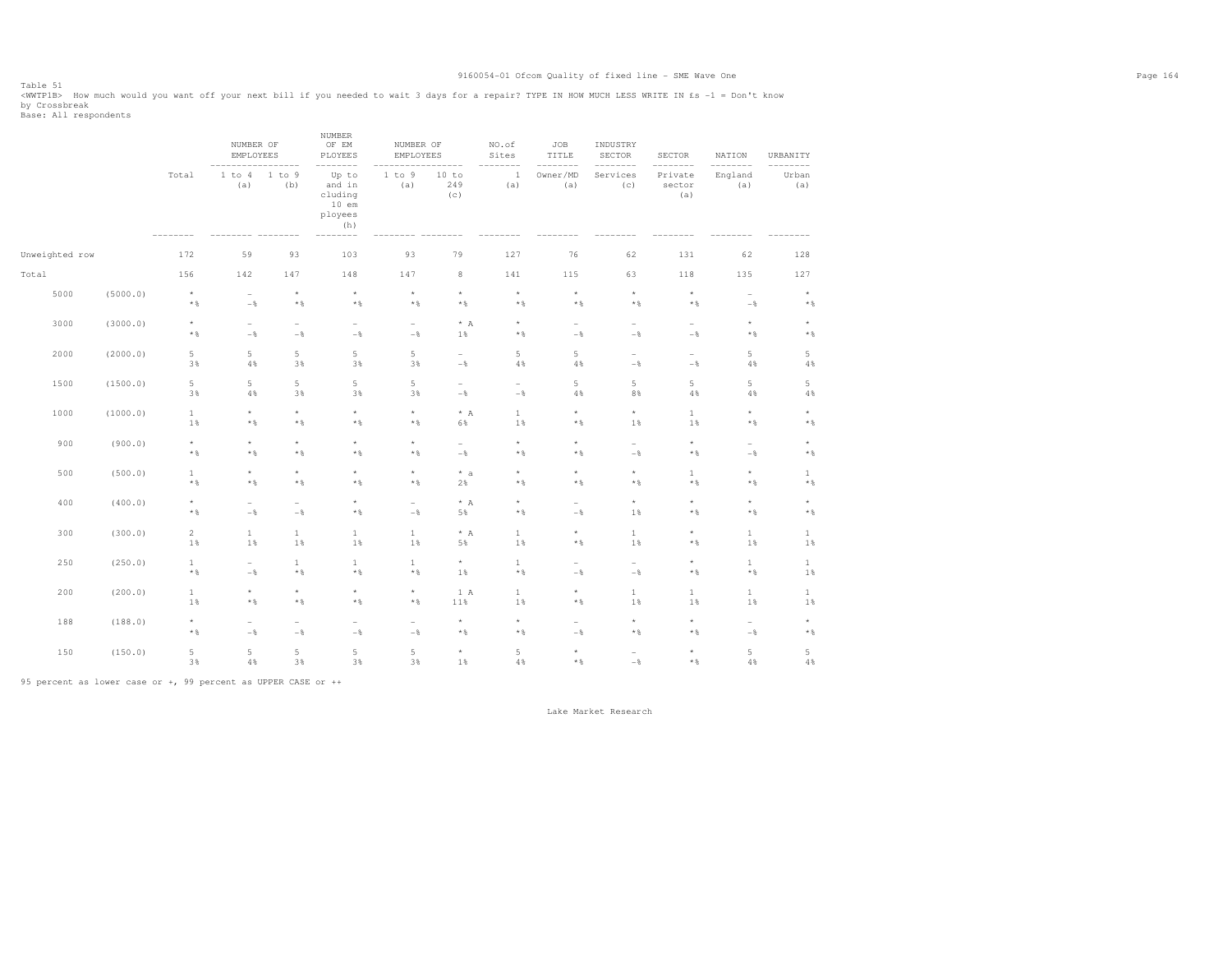Table 51 (continuation)<br><WWTP1B> How much would you want off your next bill if you needed to wait 3 days for a repair? TYPE IN HOW MUCH LESS WRITE IN £s -1 = Don't know by Crossbreak<br>Base: All respondents

|                |         |                          | NUMBER OF<br>EMPLOYEES            |                                 | NUMBER<br>OF EM<br>PLOYEES                              | NUMBER OF<br>EMPLOYEES          |                                        | NO.of<br>Sites                    | JOB<br>TITLE                      | INDUSTRY<br>SECTOR                | SECTOR<br>$---$          | NATION                                 | URBANITY<br>$- - - -$             |
|----------------|---------|--------------------------|-----------------------------------|---------------------------------|---------------------------------------------------------|---------------------------------|----------------------------------------|-----------------------------------|-----------------------------------|-----------------------------------|--------------------------|----------------------------------------|-----------------------------------|
|                |         | Total                    | 1 to 4<br>(a)                     | 1 to 9<br>(b)                   | Up to<br>and in<br>cluding<br>$10$ em<br>ployees<br>(h) | $1$ to $9$<br>(a)               | 10 to<br>249<br>(c)                    | $\mathbf{1}$<br>(a)               | Owner/MD<br>(a)                   | Services<br>(c)                   | Private<br>sector<br>(a) | England<br>(a)                         | Urban<br>(a)                      |
| Unweighted row |         | 172                      | 59                                | 93                              | 103                                                     | 93                              | 79                                     | 127                               | 76                                | 62                                | 131                      | 62                                     | 128                               |
| Total          |         | 156                      | 142                               | 147                             | 148                                                     | 147                             | 8                                      | 141                               | 115                               | 63                                | 118                      | 135                                    | 127                               |
| 120            | (120.0) | $\mathbf{1}$<br>1%       | $\mathbf{1}$<br>1%                | $\mathbf{1}$<br>1%              | $\mathbf{1}$<br>1%                                      | $\mathbf{1}$<br>$1\,$           | $\sim$<br>$-\,$ $\,$                   | $\mathbf{1}$<br>1%                | $\mathbf{1}$<br>$1\,$             | $\mathbf{1}$<br>1%                | $\mathbf{1}$<br>1%       | $\overline{\phantom{a}}$<br>$-\,$ $\,$ | $\mathbf{1}$<br>1%                |
| 100            | (100.0) | 14<br>9%                 | 12<br>8%                          | 12<br>8%                        | 13<br>8%                                                | 12<br>8%                        | 2 A<br>21%                             | 13<br>9%                          | 6<br>5%                           | 6<br>9%                           | $_{\rm 8}$<br>7%         | 12<br>9%                               | 12<br>10%                         |
| 80             | (80.0)  | $\mathbf{1}$<br>$*$ &    | $\overline{\phantom{a}}$<br>$-\,$ | $\mathbf{1}$<br>$\star$ $\,$    | $\mathbf{1}$<br>$\star$ $\,$                            | $\mathbf{1}$<br>$\star$ $\,$    | $^\star$<br>$\star$ $\,$               | $\overline{\phantom{a}}$<br>$-\,$ | $\overline{\phantom{0}}$<br>$-\,$ | $^\star$<br>$\star$ $\,$          | $1\,$<br>1%              | $\mathbf{1}$<br>$\star$ $\S$           | $1\,$<br>$\star$ $\,$             |
| 75             | (75.0)  | $\mathbf{1}$<br>1%       | $\star$<br>$\star$ $\S$           | $\star$<br>$\star$ $\,$         | $\star$<br>$\star$ $\,$                                 | $^\star$<br>$\star$ $\,$        | $*$ A<br>5%                            | $1\,$<br>$1\,$                    | $\star$<br>$\star$ $\,$           | $\star$<br>$\star$ $\,$           | $\star$<br>$\star$ $\,$  | $^\star$<br>$\star$ $\S$               | $\mathbf{1}$<br>$1\,$             |
| 66             | (66.0)  | 5<br>3%                  | $\mathbb S$<br>$4\,$              | 5<br>3%                         | $\,$ 5 $\,$<br>3%                                       | 5<br>3%                         | $\overline{\phantom{a}}$<br>$-\,$      | $\,$ 5 $\,$<br>$4\,$              | 5<br>$4\,$                        | $\,$ 5 $\,$<br>8%                 | 5<br>4%                  | 5<br>$4\,$                             | $\mathsf S$<br>$4\,$ %            |
| 60             | (60.0)  | 5<br>3%                  | 5<br>4%                           | 5<br>3%                         | 5<br>4%                                                 | 5<br>3%                         | $^\star$<br>3%                         | 5<br>$4\,$                        | 5<br>$4\,$                        | $\,$ 5 $\,$<br>8%                 | 5<br>5%                  | 5<br>$4\,$                             | $^\star$<br>$\star$ $\,$          |
| 51             | (51.0)  | $^\star$<br>$\star$ $\,$ | $\overline{\phantom{a}}$<br>$-$   | $\overline{\phantom{a}}$<br>$-$ | $\overline{\phantom{a}}$<br>$-$                         | $\overline{\phantom{a}}$<br>$-$ | $\star$<br>$*$ &                       | $\overline{\phantom{a}}$<br>$-$   | $\overline{\phantom{a}}$<br>$-$   | $\overline{\phantom{a}}$<br>$-$   | $\star$<br>$\star$ $\,$  | $\overline{\phantom{a}}$<br>$-$        | $\overline{\phantom{a}}$<br>$-\,$ |
| 50             | (50.0)  | 38<br>24%                | 35<br>25%                         | 36<br>24%                       | 36<br>24%                                               | 36<br>24%                       | $\overline{c}$<br>24%                  | 32<br>23%                         | 35<br>31%                         | 18 E<br>29%                       | 37 C<br>31%              | 33<br>25%                              | 26<br>21%                         |
| 40             | (40.0)  | 17<br>11%                | 16<br>11%                         | 16<br>11%                       | 16<br>11%                                               | 16<br>11%                       | $^\star$<br>3%                         | 16<br>12%                         | 11<br>10%                         | 11 Be<br>18%                      | 16 <sub>c</sub><br>14%   | 16<br>12%                              | 16<br>12%                         |
| 35             | (35.0)  | $^\star$<br>$\star$ $\,$ | $\overline{\phantom{a}}$<br>$-$   | $\star$<br>$\star$ $\,$         | $\star$<br>$\star$ $\,$                                 | $^\star$<br>$\star$ $\,$        | $*$ A<br>5%                            | $\star$<br>$\star$ $\,$           | $\star$<br>$*$ %                  | $\star$<br>$\star$ $\,$           | $\star$<br>$\star$ $\,$  | $\star$<br>$\star$ $\S$                | $^\star$<br>$\star$ $\,$          |
| 30             | (30.0)  | 22<br>14%                | 20<br>14%                         | 22c<br>15%                      | 22<br>15%                                               | 22 c<br>15%                     | $^\star$<br>1%                         | 22 b<br>15%                       | 14<br>12%                         | $7\phantom{.0}$<br>11%            | 11<br>9%                 | 17<br>13%                              | 14<br>11%                         |
| 25             | (25.0)  | 10<br>7%                 | 10<br>7%                          | $10$<br>7%                      | $10$<br>7%                                              | $10$<br>7%                      | $^\star$<br>$1\,$                      | $10$<br>7%                        | 5<br>5%                           | $\overline{\phantom{a}}$<br>$-\,$ | $\mathbbm{5}$<br>$4\,$ % | $10$<br>$8\,$ $\,$                     | $10$<br>$8\,$ $\,$                |
| 23             | (23.0)  | $\mathbf{1}$<br>1%       | $\mathbf{1}$<br>1%                | 1<br>1%                         | $\mathbf{1}$<br>$1\%$                                   | $\mathbf{1}$<br>$1\%$           | $\overline{\phantom{a}}$<br>$-\,$ $\,$ | $\mathbf{1}$<br>$1\%$             | 1<br>$1\%$                        | $\mathbf{1}$<br>1%                | $\mathbf{1}$<br>1%       | $\overline{\phantom{0}}$<br>$-\,$ $\,$ | $\mathbf{1}$<br>$1\,$             |

95 percent as lower case or +, 99 percent as UPPER CASE or ++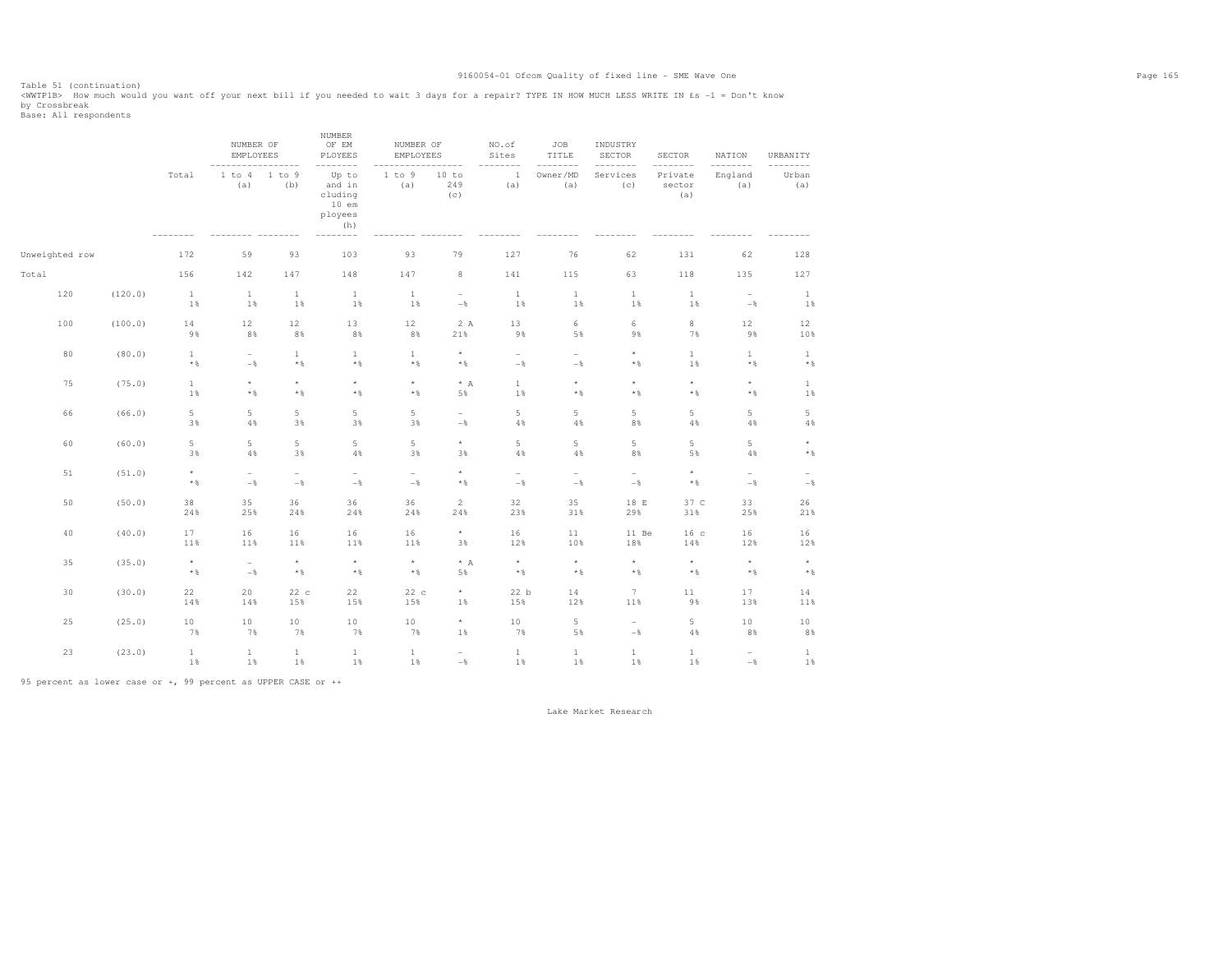Table 51 (continuation)<br><WWTP1B> How much would you want off your next bill if you needed to wait 3 days for a repair? TYPE IN HOW MUCH LESS WRITE IN £s -1 = Don't know by Crossbreak<br>Base: All respondents

|                                  |        |                         | NUMBER OF<br><b>EMPLOYEES</b> |                         | <b>NUMBER</b><br>OF EM<br>PLOYEES                       | NUMBER OF<br>EMPLOYEES |                                   | NO.of<br>Sites   | <b>JOB</b><br>TITLE     | INDUSTRY<br><b>SECTOR</b> | SECTOR                             | NATION                                     | URBANITY        |
|----------------------------------|--------|-------------------------|-------------------------------|-------------------------|---------------------------------------------------------|------------------------|-----------------------------------|------------------|-------------------------|---------------------------|------------------------------------|--------------------------------------------|-----------------|
|                                  |        | Total                   | 1 to 4<br>(a)                 | 1 to 9<br>(b)           | Up to<br>and in<br>cluding<br>$10$ em<br>ployees<br>(h) | 1 to 9<br>(a)          | 10 to<br>249<br>(c)               | -1<br>(a)        | Owner/MD<br>(a)         | Services<br>(C)           | ------<br>Private<br>sector<br>(a) | ----<br>England<br>(a)                     | Urban<br>(a)    |
| Unweighted row                   |        | 172                     | 59                            | 93                      | 103                                                     | 93                     | 79                                | 127              | 76                      | 62                        | 131                                | 62                                         | 128             |
| Total                            |        | 156                     | 142                           | 147                     | 148                                                     | 147                    | 8                                 | 141              | 115                     | 63                        | 118                                | 135                                        | 127             |
| 20                               | (20.0) | 13<br>8%                | 13<br>9%                      | 13<br>9%                | 13<br>9%                                                | 13<br>9%               | $^\star$<br>3%                    | 13<br>9%         | 12<br>11%               | 1<br>2%                   | 12<br>10%                          | 10<br>8%                                   | 12<br>9%        |
| 15                               | (15.0) | 5<br>3%                 | 5<br>4%                       | 5<br>4%                 | 5<br>4%                                                 | 5<br>4%                | $\star$<br>$*$ %                  | 5<br>4%          | 5<br>4%                 | $\qquad \qquad =$<br>$-$  | 5<br>4%                            | 5<br>4%                                    | 5<br>4%         |
| 10                               | (10.0) | $\star$<br>$\star$ $\,$ | $\star$<br>$*$ &              | $\star$<br>$\star$ $\,$ | $_{\star}$<br>$*$ &                                     | $\star$<br>$*$         | $\overline{\phantom{a}}$<br>$-$ 8 | $\star$<br>$*$ % | $\star$<br>$\star$ $\,$ | $\star$<br>$*$            | $\star$<br>$\star$ $\,$            | $\overline{\phantom{a}}$<br>$-\frac{6}{6}$ | $\star$<br>$*$  |
| $\overline{5}$                   | (5.0)  | 1<br>1%                 | 1<br>1%                       | 1%                      | 1<br>1%                                                 | 1<br>1%                | $\overline{\phantom{0}}$<br>$-$   | 1<br>1%          | 1<br>1%                 | $\qquad \qquad =$<br>$-$  | 1%                                 | $-$<br>$-\,$                               | 1%              |
| Mean score<br>Standard deviation |        | 181.1<br>453.83         | 180.2<br>452.77               | 179.4<br>456.37         | 179.6<br>454.86                                         | 179.4<br>456.37        | 210.7<br>432.20                   | 137.6<br>393.09  | 206.5<br>504.53         | 187.4<br>416.32           | 126.9<br>337.33                    | 190.0<br>466.30                            | 206.9<br>493.36 |

95 percent as lower case or +, 99 percent as UPPER CASE or ++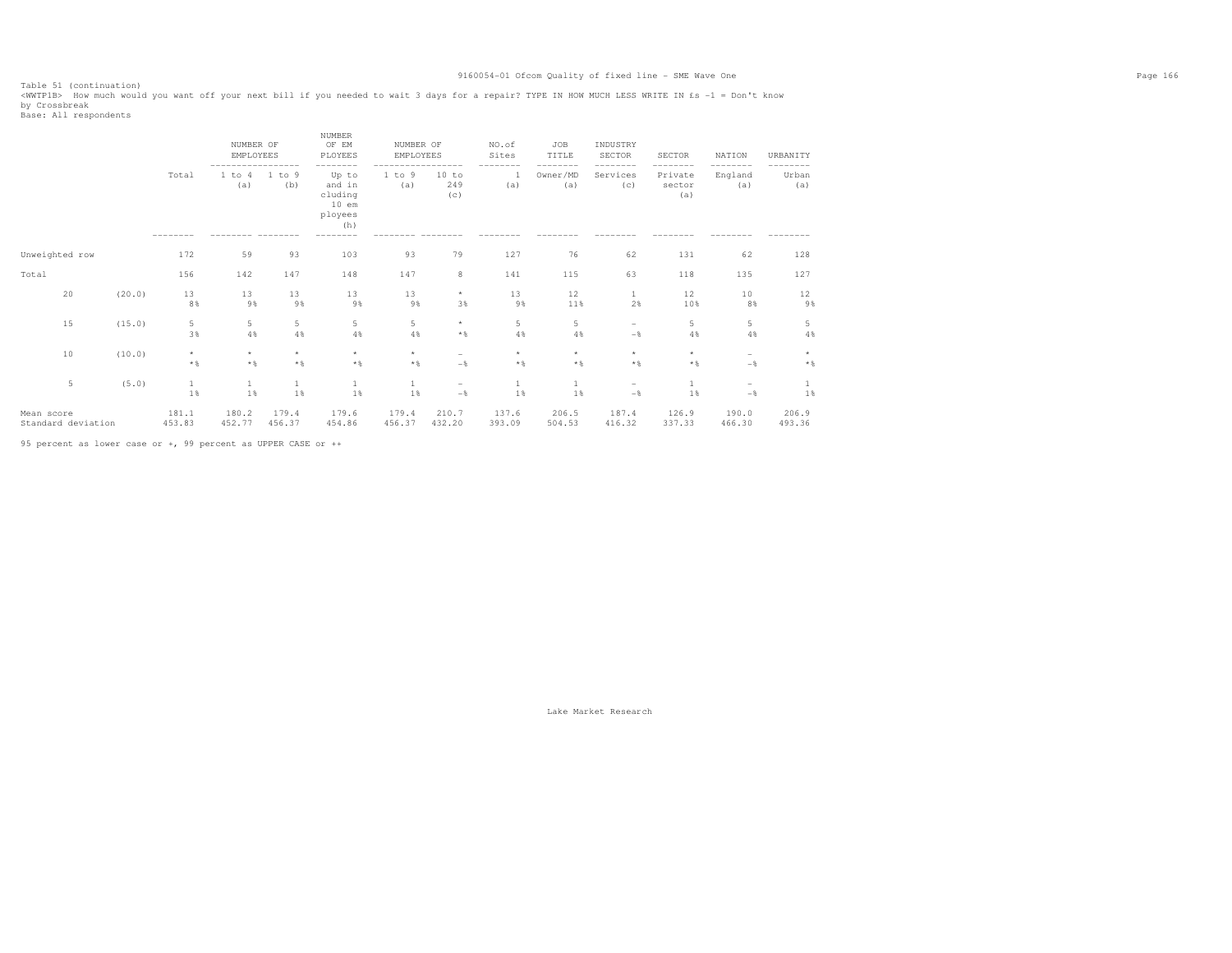Table 52 <WWTP1C> Which of the following best describes why you would be unwilling to pay a higher price for a faster repair? by Crossbreak<br>Base: All respondents

|                                                                                                                                |                       |                                                                            | NUMBER OF EMPLOYEES    |                       | NUMBER OF EMPLOYEES                                              |                                          |                                   | <b>NUMBER</b><br>OF EM<br>PLOYEES                                                   | NUMBER OF<br>EMPLOYEES                          |                          | NO.of<br>Sites  | JOB<br>TITLE                |                             | INDUSTRY SECTOR                                                                             |                         | <b>SECTOR</b>                                             |                                                              | REGION                  |                         |
|--------------------------------------------------------------------------------------------------------------------------------|-----------------------|----------------------------------------------------------------------------|------------------------|-----------------------|------------------------------------------------------------------|------------------------------------------|-----------------------------------|-------------------------------------------------------------------------------------|-------------------------------------------------|--------------------------|-----------------|-----------------------------|-----------------------------|---------------------------------------------------------------------------------------------|-------------------------|-----------------------------------------------------------|--------------------------------------------------------------|-------------------------|-------------------------|
|                                                                                                                                | Total<br>$----------$ | ----------------------------<br>1 to 4<br>(a)<br>-------- -------- ------- | 1 to 9 10 to 49<br>(b) | (c)                   | $-- - - - - - - -$<br>2<br>1<br>(a)<br>-------- -------- ------- | --------------<br>to 4<br>(b)            | 5 to 9<br>(c)                     | --------<br>Up to<br>and in<br>cluding<br>$10$ em<br>ployees<br>(h)<br>$----------$ | --------<br>1 to 9<br>(a)<br>--------- -------- | .<br>10 to<br>249<br>(c) | --------<br>(a) | --------<br>Owner/MD<br>(a) | ---------<br>Primary<br>(a) | ----------------<br>Retail Services<br>/ Wh<br>olesale<br>(b)<br>--------- -------- ------- | (C)                     | $- - - - - - - -$<br>Private<br>sector<br>(a)<br>-------- | --------------------------<br>Wales Scotland Northern<br>(j) | (k) Ireland<br>-------- | (1)                     |
| Unweighted row                                                                                                                 | 339                   | 165                                                                        | 231                    | 68                    | 83                                                               | 82                                       | 66                                | 244                                                                                 | 231                                             | 108                      | 285             | 181                         | 75                          | 80                                                                                          | 115                     | 275                                                       | 84                                                           | 73                      | 71                      |
| Total                                                                                                                          | 350                   | 326                                                                        | 339                    | 10                    | 171                                                              | 155                                      | 13                                | 341                                                                                 | 339                                             | 12                       | 342             | 287                         | 83                          | 103                                                                                         | 99                      | 286                                                       | 17                                                           | 30                      | 9                       |
| I'm happy with a<br>2 day wait for a repair                                                                                    | 141<br>40%            | 136 CD<br>42%                                                              | 140 CD<br>41%          | <sup>1</sup><br>10%   | 98 BCDE<br>57%                                                   | 38 e<br>25%                              | 4 dE<br>33%                       | 140<br>41%                                                                          | 140 C<br>41%                                    | 1<br>11%                 | 140 B<br>41%    | 122<br>43%                  | 41 ce<br>50%                | 47<br>46%                                                                                   | 33<br>33%               | 120<br>42%                                                | 8<br>43%                                                     | 12<br>41%               | $\overline{4}$<br>42%   |
| The prices were<br>too much to justify<br>the faster repair                                                                    | 101<br>29%            | $94\text{ c}$<br>29%                                                       | 99 c<br>29%            | 2<br>16%              | 28<br>17%                                                        | 66 AD<br>42%                             | 4 AD<br>34%                       | 99<br>29%                                                                           | 99 <sub>c</sub><br>29%                          | $\overline{2}$<br>17%    | 98<br>29%       | 76<br>27%                   | 15<br>18%                   | 20<br>19%                                                                                   | 30<br>31%               | 71<br>25%                                                 | $\overline{\mathbf{3}}$<br>18%                               | 12J<br>41%              | 3 <sub>j</sub><br>31%   |
| My current service<br>provider offers better<br>than 2 days for repair                                                         | 80<br>23%             | 71<br>22%                                                                  | 77<br>23%              | $\overline{3}$<br>26% | 40<br>24%                                                        | 30<br>19%                                | 6 ABD<br>50%                      | 77<br>23%                                                                           | 77<br>23%                                       | $\overline{4}$<br>30%    | 79<br>23%       | 68<br>24%                   | 18<br>22%                   | 22<br>21%                                                                                   | 28<br>28%               | 67<br>23%                                                 | $\overline{\mathbf{3}}$<br>15%                               | $5\phantom{.0}$<br>17%  | 2<br>22%                |
| Wouldn't want to pay<br>anything for repair<br>/ should be included<br>in contractual<br>price / already<br>paying for service | 49<br>14%             | 44<br>14%                                                                  | 46<br>13%              | 3 ABD<br>34%          | 22<br>13%                                                        | 22<br>14%                                | $\overline{c}$<br>12%             | 47<br>14%                                                                           | 46<br>13%                                       | 3 A<br>30%               | 46<br>14%       | 39<br>14%                   | 9<br>11%                    | 23aE<br>23%                                                                                 | 16e<br>16%              | 38 c<br>13%                                               | 4 kl<br>25%                                                  | $\overline{4}$<br>12%   | $\mathbf{1}$<br>9%      |
| It's the providers<br>responsibility /<br>duty of care to repair<br>faults for businesses                                      | 21<br>6%              | 20<br>6%                                                                   | 20<br>6%               | 1 ab<br>14%           | $1\,1$<br>6%                                                     | 9<br>6%                                  | $^{\star}$<br>1%                  | 21<br>6%                                                                            | 20<br>6%                                        | 1 a<br>12%               | 21<br>6%        | 19<br>7%                    | 1<br>1%                     | $\overline{7}$<br>7%                                                                        | 13 AE<br>13%            | 16<br>6%                                                  | 2 <sub>1</sub><br>11%                                        | $\mathbf{3}$<br>8%      | $\star$<br>$\star$ $\,$ |
| Should be repaired<br>ASAP / straight<br>away / immediately                                                                    | $7\phantom{.0}$<br>2% | 5<br>2%                                                                    | $5\phantom{.0}$<br>2%  | 2 ABd<br>17%          | 5<br>3%                                                          | $\hspace{0.1mm}-\hspace{0.1mm}$<br>$-\,$ | $\overline{\phantom{a}}$<br>$-\,$ | 6<br>2%                                                                             | $5 -$<br>2%                                     | 2 A<br>15%               | 6<br>2%         | 6<br>2%                     | $\star$<br>1%               | 5<br>5%                                                                                     | $\star$<br>$\star$ $\,$ | 1<br>$\star$ $\,$                                         | $*$ %                                                        | $*$ &                   | $-$ %                   |
| Should be repaired<br>within a day.                                                                                            | 6<br>2%               | 6<br>2%                                                                    | 6<br>2%                | $\star$<br>1%         | 5<br>3%                                                          | $\mathbf{1}$<br>$\star$ $\,$             | $\star$<br>$\star$ $\,$           | 6<br>2%                                                                             | 6<br>2%                                         | $^{\star}$<br>1%         | 6<br>2%         | 6<br>2%                     | $\star$<br>$\star$ $\,$     | $\star$<br>$*$                                                                              | $\star$<br>$\star$ $\,$ | 1<br>$\star$ $\,$                                         | 1 k<br>5%                                                    | $\star$<br>$\star$ $\,$ | $-$ %                   |
| Other (specify)                                                                                                                | 18<br>5%              | 17<br>5%                                                                   | 17<br>5%               | <sup>1</sup><br>8%    | <sup>1</sup><br>1%                                               | 16 Ac<br>10%                             | $\star$<br>$\star$ $\,$           | 18<br>5%                                                                            | 17<br>5%                                        | $\mathbf{1}$<br>8%       | 18<br>5%        | 13<br>4%                    | 6 c<br>7%                   | 11 Ce<br>11%                                                                                | -1<br>1%                | 18<br>6%                                                  | $\mathbf{1}$<br>4%                                           | 1<br>3%                 | $\star$<br>3%           |

95 percent as lower case or +, 99 percent as UPPER CASE or ++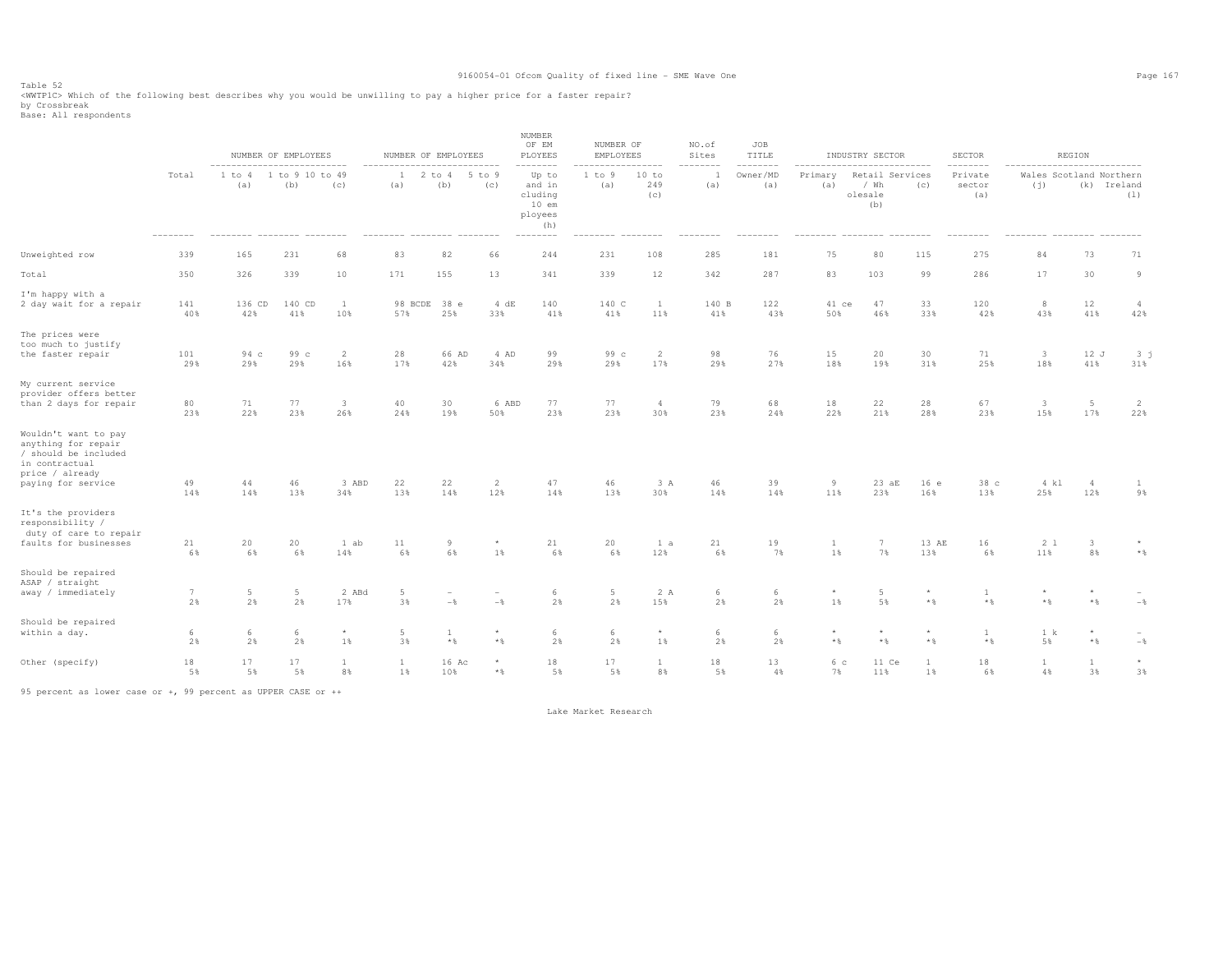Table 52 (continuation) <WWTP1C> Which of the following best describes why you would be unwilling to pay a higher price for a faster repair?

by Crossbreak<br>Base: All respondents

|                                                                                                                                |            |                       | NATION                         |                              |                                            |                       | URBANITY              |                     |                                                              | URBAN DETAIL             | $- - - - -$                                |
|--------------------------------------------------------------------------------------------------------------------------------|------------|-----------------------|--------------------------------|------------------------------|--------------------------------------------|-----------------------|-----------------------|---------------------|--------------------------------------------------------------|--------------------------|--------------------------------------------|
|                                                                                                                                | Total      | England<br>(a)        | Wales Scotland Northern<br>(b) |                              | (c) Ireland<br>(d)                         | Urban<br>(a)          | Rural<br>(b)          | All<br>Rural<br>(d) | Large<br>City /<br>Smaller<br>city<br>/ large<br>town<br>(a) | Medium<br>town<br>(b)    | Small<br>towns<br>(c)                      |
| Unweighted row                                                                                                                 | 339        | 111                   | 84                             | 73                           | 71                                         | 236                   | 61                    | 102                 | 91                                                           | 74                       | 71                                         |
| Total                                                                                                                          | 350        | 294                   | 17                             | 30                           | $\overline{9}$                             | 251                   | 86                    | 99                  | 98                                                           | 84                       | 69                                         |
| I'm happy with a<br>2 day wait for a repair                                                                                    | 141<br>40% | 118<br>40%            | 8<br>43%                       | 12<br>41%                    | 4<br>42%                                   | 95<br>38%             | 39<br>45%             | 46<br>47%           | 41<br>41%                                                    | 31<br>37%                | 23<br>34%                                  |
| The prices were<br>too much to justify<br>the faster repair                                                                    | 101<br>29% | 82<br>28%             | 3<br>18%                       | 12 B<br>41%                  | 3 <sub>b</sub><br>31%                      | 79<br>32%             | 19<br>22%             | 22<br>22%           | 37<br>38%                                                    | 25<br>29%                | 17<br>25%                                  |
| My current service<br>provider offers better<br>than 2 days for repair                                                         | 80<br>23%  | 71<br>24%             | 3<br>15%                       | 5<br>17%                     | $\overline{2}$<br>22%                      | 56<br>22%             | 22<br>26%             | 25<br>25%           | 23<br>24%                                                    | 15<br>17%                | 18<br>26%                                  |
| Wouldn't want to pay<br>anything for repair<br>/ should be included<br>in contractual<br>price / already<br>paying for service | 49<br>14%  | 40<br>14%             | 4 acd<br>25%                   | 4<br>12%                     | 1<br>9%                                    | 40<br>16%             | $7\phantom{.0}$<br>8% | 9<br>9%             | 3<br>4%                                                      | 24 A<br>29%              | 12 A<br>18%                                |
| It's the providers<br>responsibility /<br>duty of care to repair<br>faults for businesses                                      | 21<br>6%   | 17<br>6%              | 2d<br>11%                      | 3<br>8%                      | $^{\star}$<br>$\star$ $\,$                 | $20$ bd<br>8%         | 1<br>$1\%$            | 1<br>$1\%$          | 1<br>1%                                                      | 8 a<br>98                | 12 A<br>17%                                |
| Should be repaired<br>ASAP / straight<br>away / immediately                                                                    | 7<br>2%    | $7\phantom{.0}$<br>2% | $\star$<br>$\star$ $\S$        | ${}^{\star}$<br>* %          | $\overline{\phantom{0}}$<br>$-\frac{6}{5}$ | $\mathbf{2}$<br>$1\%$ | 5 A<br>6%             | 5 A<br>5%           | $\mathbf 1$<br>$1\%$                                         | $^\star$<br>$1\%$        | $\overline{\phantom{a}}$<br>$-\frac{6}{3}$ |
| Should be repaired<br>within a day.                                                                                            | 6<br>2%    | 5<br>2%               | 1 <sub>c</sub><br>5%           | $\star$<br>$*$ $\frac{6}{3}$ | $\overline{\phantom{a}}$<br>$-\frac{6}{6}$ | 1<br>$*$ &            | 5 A<br>6%             | 6 A<br>6%           | $^\star$<br>$*$ &                                            | $^\star$<br>$\star$ $\,$ | $^{\star}$<br>$\star$ $\,$                 |
| Other (specify)                                                                                                                | 18<br>5%   | 16<br>6%              | 1<br>4%                        | 1<br>3%                      | $^\star$<br>3%                             | $18$ bD<br>7%         | $^\star$<br>$*$ &     | $\star$<br>$*$ &    | 11c<br>12%                                                   | 5<br>6%                  | 1<br>2%                                    |

95 percent as lower case or +, 99 percent as UPPER CASE or ++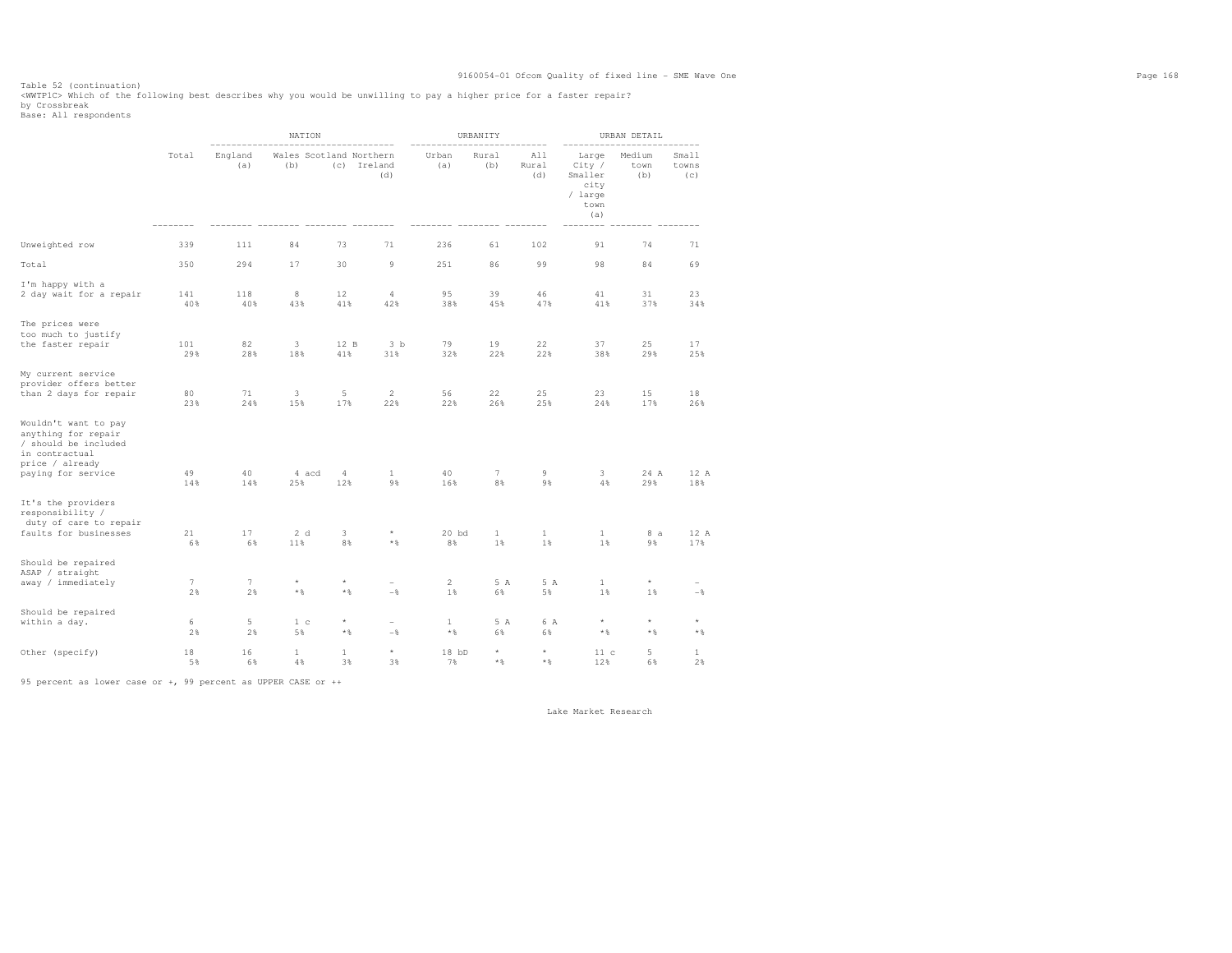Table 53<br><WWTP1D> At what price would you be willing to pay for a repair within 1 day?<br>ky Outschust by Crossbreak Base: The prices were too much to justify the faster repair

|                    |                   | NUMBER<br>OF EM<br>PLOYEES | NUMBER<br>OF EM<br>PLOYEES                              | NUMBER<br>OF EM<br>PLOYEES<br>$- - -$ | NO.of<br>Sites      | <b>JOB</b><br>TITLE      | <b>SECTOR</b>            | URBANITY                        |
|--------------------|-------------------|----------------------------|---------------------------------------------------------|---------------------------------------|---------------------|--------------------------|--------------------------|---------------------------------|
|                    | Total             | 1 to 9<br>(b)              | Up to<br>and in<br>cluding<br>$10$ em<br>ployees<br>(h) | 1 to 9<br>(a)                         | <sup>1</sup><br>(a) | Owner/MD<br>(a)          | Private<br>sector<br>(a) | Urban<br>(a)                    |
| Unweighted row     | 97                | 71                         | 73                                                      | 71                                    | 83                  | 51                       | 78                       | 70                              |
| Total              | 101               | 99                         | 99                                                      | 99                                    | 98                  | 76                       | 71                       | 79                              |
| No amount          | 77                | 76                         | 76                                                      | 76                                    | 77                  | 60                       | 54                       | 61                              |
|                    | 77%               | 77%                        | 77%                                                     | 77%                                   | 78%                 | 78%                      | 76%                      | 77%                             |
| £5 to £10          | $\mathbf{1}$      | $\mathbf{1}$               | $\mathbf{1}$                                            | 1                                     | $\mathbf{1}$        | $\mathbf{1}$             | $\mathbf{1}$             | 1                               |
|                    | 1%                | 1%                         | 1%                                                      | 1%                                    | 1%                  | 1%                       | 1%                       | 1%                              |
| (Don't know)       | 22                | 22                         | 22                                                      | 22                                    | 21                  | 16                       | 16                       | 17                              |
|                    | 22%               | 22%                        | 22%                                                     | 22%                                   | 21%                 | 21%                      | 23%                      | 21%                             |
| (Refused)          | $\star$           | $-$                        | $\overline{\phantom{m}}$                                | $-$                                   | -                   | $\overline{\phantom{0}}$ | $-$                      | $\star$                         |
|                    | $*$ &             | $-$                        | $-$                                                     | $-$                                   | $-$                 | $-$                      | $-$                      | $*$ &                           |
| Mean score         | 5.0               | 5.0                        | 5.0                                                     | 5.0                                   | 5.0                 | 5.0                      | 5.0                      | $5.0$                           |
| Standard deviation | $\qquad \qquad -$ | $\qquad \qquad -$          | $\overline{\phantom{m}}$                                | $\qquad \qquad -$                     | $\qquad \qquad -$   | $\overline{\phantom{m}}$ | $\qquad \qquad -$        | $\hspace{0.1mm}-\hspace{0.1mm}$ |

95 percent as lower case or +, 99 percent as UPPER CASE or ++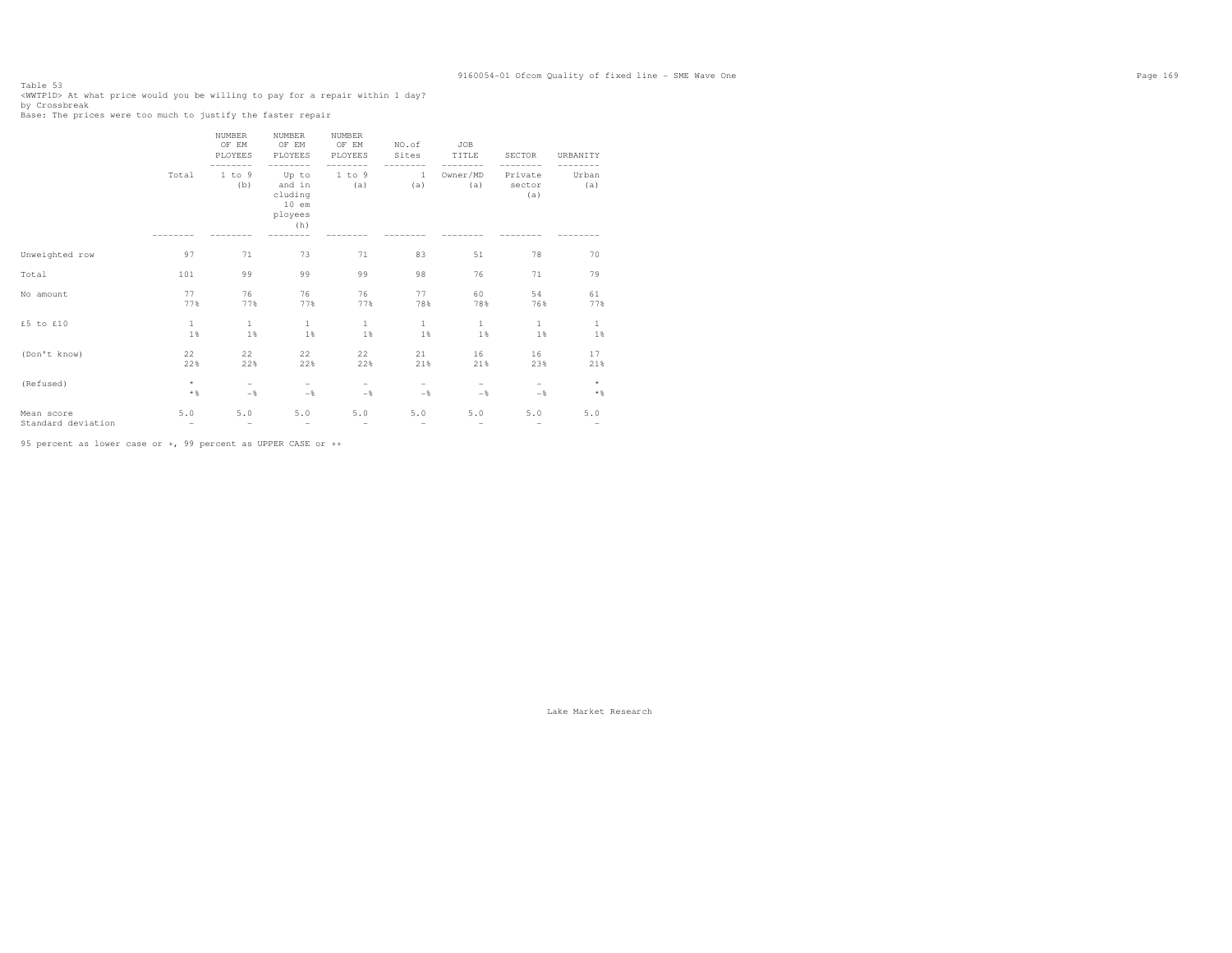Table 54<br><F4> Into which of the following bands does the company turnover's in the UK fall?<br>by Crossbreak<br>Base: All respondents

|                                    |                     |                                 | NUMBER OF EMPLOYEES                        |                         |                       |                                            |                          | NUMBER OF EMPLOYEES                        |                                 |                                          |                         |                                 | NUMBER<br>OF EM<br>PLOYEES                              | NUMBER OF<br>EMPLOYEES          |                     |                         | NO.of Sites             |                |
|------------------------------------|---------------------|---------------------------------|--------------------------------------------|-------------------------|-----------------------|--------------------------------------------|--------------------------|--------------------------------------------|---------------------------------|------------------------------------------|-------------------------|---------------------------------|---------------------------------------------------------|---------------------------------|---------------------|-------------------------|-------------------------|----------------|
|                                    | Total               | 1 to 4<br>(a)                   | 1 to 9 10 to 49<br>(b)                     | (c)                     | $50$ to<br>249<br>(d) | $\mathbf{1}$<br>(a)                        | $2$ to $4$<br>(b)        | (c)                                        | (d)                             | 5 to 9 10 to 19 20 to 49 50 to 99<br>(e) | to 249<br>(f)           | 100<br>(q)                      | Up to<br>and in<br>cluding<br>$10$ em<br>ployees<br>(h) | 1 to 9<br>(a)                   | 10 to<br>249<br>(c) | $12$ to $3$<br>(a)      | (b)                     | $4+$<br>(c)    |
| Unweighted row                     | 1001                | 400                             | 610                                        | 256                     | 135                   | 170                                        | 230                      | 210                                        | 125                             | 131                                      | 71                      | 64                              | 653                                                     | 610                             | 391                 | 800                     | 146                     | 55             |
| Total                              | 1001                | 910                             | 957                                        | 38                      | 6                     | 403                                        | 508                      | 47                                         | 17                              | 21                                       | $\mathbf{3}$            | 3                               | 963                                                     | 957                             | 44                  | 933                     | 58                      | 10             |
| Up to £50,000                      | 286                 | 280 CD                          | 285 CD                                     | <sup>1</sup>            | $\star$               | 223<br><b>BCDEFG</b>                       | 58 E                     | 5 E                                        | 1 E                             | $^\star$                                 | $*$ E                   | $*$ E                           | 285                                                     | 285 C                           | $\mathbf{1}$        | 284 BC                  | $\overline{2}$          | $\star$        |
|                                    | 29%                 | 31%                             | 30%                                        | 3%                      | 6%                    | 55%                                        | 11%                      | 10%                                        | 6%                              | $*$ %                                    | 5%                      | 6%                              | 30%                                                     | 30%                             | 3%                  | 30%                     | 4%                      | 1%             |
| £50,001 to £100,000                | 269                 | 263 CD                          | 268 CD                                     | $\overline{1}$          | $\sim$                | 106<br>CDEFG                               | 157 CDEFG                | 5 DEFG                                     |                                 | $\star$                                  |                         | $\sim$                          | 268                                                     | 268 C                           | $\mathbf{1}$        | 258 B                   | 6                       | 6 AB           |
|                                    | 27%                 | 29%                             | 28%                                        | 1%                      | $-\frac{6}{6}$        | 26%                                        | 31%                      | 11%                                        | 1%                              | 2%                                       | $-$                     | $-\frac{6}{6}$                  | 28%                                                     | 28%                             | 1%                  | 28%                     | 10%                     | 56%            |
| £100,001 to £250,000               | 203                 | 192 CD                          | 202 CD                                     | $\mathbf{1}$            | $*$ c                 | 37 e                                       | 155<br>ACDEFG            | 10 ADEfG                                   | - 1                             | $^{\star}$                               | $* E$                   | $\star$                         | 202                                                     | 202 C                           | $\mathbf{1}$        | 190 C                   | 13 C                    | $^{\star}$     |
|                                    | 20%                 | 21%                             | 21%                                        | 2%                      | 6%                    | 9%                                         | 30%                      | 21%                                        | 4%                              | 1%                                       | 10%                     | 3%                              | 21%                                                     | 21%                             | 3%                  | 20%                     | 23%                     | 1%             |
| £250,001 to £500,000               | 87<br>9%            | 69<br>8%                        | 82<br>9%                                   | 5 AbD<br>14%            | $\star$<br>4%         | 14<br>3%                                   | 55 A<br>11%              | 27%                                        | 13 ABEFG 4 ABEFG<br>25%         | $\overline{1}$<br>5%                     | $\star$<br>3%           | $\star$<br>5%                   | 84<br>9%                                                | 82<br>9%                        | 5a<br>13%           | 74<br>8%                | 13 AC<br>23%            | $^\star$<br>1% |
| £500,001 to £999,999               | 47<br>5%            | 33<br>4%                        | 41<br>4%                                   | 6 ABd<br>15%            | $* a$<br>8%           | -1<br>$*$ &                                | 32 A<br>6%               | 8 ABd<br>17%                               | 2 A<br>9%                       | 4 ABdfg * A<br>20%                       | 8%                      | $* A$<br>8%                     | 41<br>4%                                                | 41<br>4%                        | 6 A<br>14%          | 35<br>4%                | 10 A<br>18%             | 1 A<br>12%     |
| £1 million to £2 million           | 26<br>3%            | 11<br>1%                        | 13<br>1%                                   | 12 ABD<br>31%           | $*$ AB<br>5%          | $\sim$<br>$-$                              | 11<br>2%                 | 3 AB<br>6%                                 | 37%                             | 6 ABCeFG 6 ABCfG<br>26%                  | $*$ ABq<br>10%          | $\overline{\phantom{a}}$<br>$-$ | 16<br>2%                                                | 13<br>1%                        | 12 A<br>28%         | 21<br>2%                | 4 A<br>7%               | 1 A<br>10%     |
| Over £2 million<br>to £5 million   | 8                   | $\overline{a}$                  | $\star$                                    | 6 AB                    | 1 AB                  | $\overline{a}$                             | $\overline{\phantom{a}}$ | $\star$                                    | 2 ABC                           | 4 ABCd                                   | 1 ABCd                  | $*$ ABC                         | $\star$                                                 | $\star$                         | 7 A                 | 6                       | $\mathbf{1}$            | 1 Ab           |
|                                    | 1%                  | $-\frac{6}{5}$                  | $*$ &                                      | 17%                     | 17%                   | $-$                                        | $-\frac{6}{6}$           | $*$ &                                      | 11%                             | 21%                                      | 22%                     | 11%                             | $*$ &                                                   | $*$ %                           | 17%                 | 1%                      | 2%                      | 8%             |
| Over £5 million<br>to £10 million  | $\mathbf{3}$<br>$*$ | $\overline{\phantom{0}}$<br>$-$ | $\star$<br>$*$ &                           | 2 AB<br>4%              | 1 ABC<br>24%          | $\overline{\phantom{a}}$<br>$-\frac{6}{6}$ | $\sim$<br>$-\frac{6}{6}$ | $\star$<br>$*$ &                           | $*$ AB<br>1%                    | 2 ABCD<br>7%                             | 1 ABCDe 1 ABCDEf<br>16% | 33%                             | $\star$<br>$*$ &                                        | $\star$<br>$*$ &                | 3 A<br>7%           | $\mathbf{1}$<br>$*$ &   | 2 A<br>3%               | $* A$<br>2%    |
| Over £10 million<br>to £15 million | 1<br>$\star$ $\,$   | $\overline{\phantom{0}}$<br>$-$ | $\sim$<br>$-\frac{6}{6}$                   | $*$ aB<br>$\star$ $\,$  | $*$ ABC<br>8%         | $\overline{\phantom{a}}$<br>$-$            | $-\frac{6}{6}$           | $\sim$<br>$-\frac{6}{6}$                   | $^{\star}$<br>$\star$ $\,$      | $*$ b<br>$*$ &                           | * ABCDE<br>11%          | * ABCDE<br>4%                   | $-$                                                     | $\sim$<br>$-$                   | 1A<br>1%            | $\star$<br>$\star$ $\,$ | $\star$<br>$\star$ $\,$ | $* A$<br>1%    |
|                                    |                     |                                 |                                            |                         |                       |                                            |                          |                                            |                                 |                                          |                         |                                 |                                                         |                                 |                     |                         |                         |                |
| Over £15 million<br>to £20 million | $\mathbf{1}$<br>$*$ | $\overline{\phantom{0}}$<br>$-$ | $\overline{\phantom{a}}$<br>$-\frac{6}{6}$ | $*$ AB<br>$1\%$         | $*$ ABc<br>4%         | $\overline{\phantom{a}}$<br>$-\frac{6}{6}$ | $-$                      | $\overline{\phantom{a}}$<br>$-\frac{6}{5}$ | $\overline{\phantom{a}}$<br>$-$ | $*$ ABc<br>2%                            | * ABCD<br>5%            | * ABCD<br>3%                    | $-\frac{6}{6}$                                          | $\overline{\phantom{a}}$<br>$-$ | 1 A<br>2%           | $\star$<br>$*$ %        | $\star$<br>$\star$ $\,$ | $*$ AB<br>4%   |
| Over £20 million<br>to £25 million | $*$ &               | $-$                             | $-\frac{6}{6}$                             | $\star$<br>$\star$ $\,$ | * ABC<br>4%           | $-$                                        | $-$                      | $-\frac{6}{6}$                             | $-$                             | $\star$<br>$*$ &                         | $\sim$<br>$-$           | * ABCDEf<br>8%                  | $\sim$<br>$-\frac{6}{6}$                                | $\overline{\phantom{a}}$<br>$-$ | $* A$<br>1%         | $\star$<br>$\star$ $\,$ | $\star$<br>$\star$ $\,$ | $* A$<br>1%    |
|                                    |                     |                                 |                                            |                         |                       |                                            |                          |                                            |                                 |                                          |                         |                                 |                                                         |                                 |                     |                         |                         |                |

95 percent as lower case or +, 99 percent as UPPER CASE or ++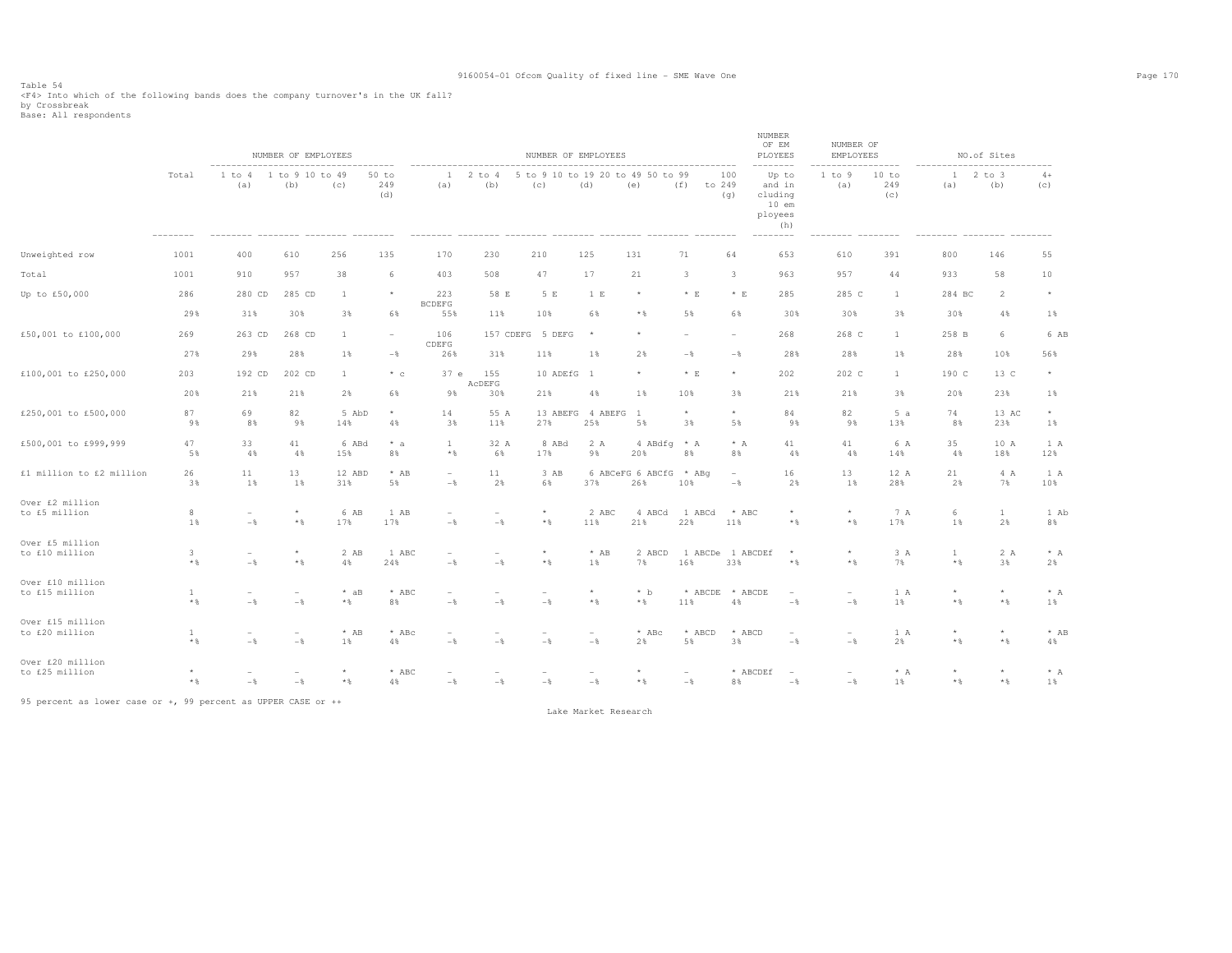Table 54 (continuation) <F4> Into which of the following bands does the company turnover's in the UK fall? by Crossbreak Base: All respondents

|                                      |                            | $- - - - - - -$                            | NUMBER OF EMPLOYEES                        |                                            |                       |                                 |                   | NUMBER OF EMPLOYEES                        |                                 |                                 |                                            |                         | NUMBER<br>OF EM<br>PLOYEES<br>--------                                       | NUMBER OF<br>EMPLOYEES          |                     |                                 | NO.of Sites       |                 |
|--------------------------------------|----------------------------|--------------------------------------------|--------------------------------------------|--------------------------------------------|-----------------------|---------------------------------|-------------------|--------------------------------------------|---------------------------------|---------------------------------|--------------------------------------------|-------------------------|------------------------------------------------------------------------------|---------------------------------|---------------------|---------------------------------|-------------------|-----------------|
|                                      | Total                      | 1 to 4<br>(a)                              | 1 to 9 10 to 49<br>(b)                     | (c)                                        | $50$ to<br>249<br>(d) | -1<br>(a)                       | $2$ to $4$<br>(b) | 5 to 9 10 to 19 20 to 49 50 to 99<br>(c)   | (d)                             | (e)                             | (f)<br>to 249                              | 100<br>(q)              | Up to<br>and in<br>cluding<br>$10$ em<br>ployees<br>(h)<br>$- - - - - - - -$ | 1 to 9<br>(a)                   | 10 to<br>249<br>(C) | 1<br>(a)                        | $2$ to $3$<br>(b) | $4+$<br>(C)     |
| Unweighted row                       | 1001                       | 400                                        | 610                                        | 256                                        | 135                   | 170                             | 230               | 210                                        | 125                             | 131                             | 71                                         | 64                      | 653                                                                          | 610                             | 391                 | 800                             | 146               | 55              |
| Total                                | 1001                       | 910                                        | 957                                        | 38                                         | 6                     | 403                             | 508               | 47                                         | 17                              | 21                              | $\mathbf{3}$                               | $\overline{\mathbf{3}}$ | 963                                                                          | 957                             | 44                  | 933                             | 58                | 10              |
| Over £25 million<br>to £100 million  | 1<br>$*$ %                 | $\qquad \qquad -$<br>$-\frac{6}{5}$        | $\overline{\phantom{a}}$<br>$-\frac{6}{6}$ | $*$ AB<br>$1\%$                            | $*$ ABC<br>6%         | $\overline{a}$<br>$-$           | $-\frac{6}{6}$    | $-$                                        | $\overline{\phantom{a}}$<br>$-$ | $*$ ABc<br>2%                   | * ABCd<br>2%                               | * ABCDEf<br>11%         | $\overline{\phantom{a}}$<br>$-\frac{6}{5}$                                   | $-$                             | 1 A<br>2%           | $\star$<br>$\star$ $\,$         | $\star$<br>$*$ &  | $*$ A<br>2%     |
| £100 million or more                 | $^{\star}$<br>$\star$ $\,$ | $\overline{\phantom{a}}$<br>$-\frac{6}{5}$ | $\overline{\phantom{a}}$<br>$-\frac{6}{6}$ | $\overline{\phantom{m}}$<br>$-\frac{6}{6}$ | $*$ AB<br>$*$         | $\overline{\phantom{m}}$<br>$-$ | $-\frac{6}{6}$    | $\overline{\phantom{m}}$<br>$-\frac{6}{6}$ | $\overline{\phantom{a}}$<br>$-$ | $\overline{\phantom{0}}$<br>$-$ | $*$ AB<br>$*$ &                            | $*$ ABc<br>1%           | $\overline{\phantom{a}}$<br>$-\frac{6}{6}$                                   | $\overline{\phantom{a}}$<br>$-$ | $^{\star}$<br>$*$   | $\overline{\phantom{a}}$<br>$-$ | $\star$<br>$*$ &  | $* A$<br>$*$    |
| Don't know                           | 13<br>1%                   | 8<br>1%                                    | 10<br>1%                                   | 3 AB<br>7%                                 | $*$ AB<br>6%          | 1<br>$*$ &                      | 7<br>1%           | 2 AB<br>4%                                 | $*$ A<br>3%                     | 2 ABcd<br>11%                   | $*$ AB<br>8%                               | $* A$<br>3%             | 10<br>1%                                                                     | 10<br>1%                        | 3A<br>7%            | $7\phantom{.0}$<br>1%           | 5 Ac<br>9%        | $\star$<br>$*$  |
| (Refused)                            | 58<br>6%                   | 55<br>6%                                   | 56 d<br>6%                                 | 1<br>3%                                    | $\star$<br>1%         | 22<br>5%                        | 34 f<br>7%        | 1<br>2%                                    | 1<br>3%                         | $\star$<br>2%                   | $\overline{\phantom{a}}$<br>$-\frac{6}{5}$ | $\star$<br>3%           | 57<br>6%                                                                     | 56 с<br>6%                      | $\mathbf{1}$<br>3%  | 57 b<br>6%                      | $\star$<br>1%     | $\star$<br>$*$  |
| ANNAUL TURNOVER<br>---------------   |                            |                                            |                                            |                                            |                       |                                 |                   |                                            |                                 |                                 |                                            |                         |                                                                              |                                 |                     |                                 |                   |                 |
| Under £100,000<br>(a)                | 555                        | 543 CD                                     | 553 CD                                     | $\overline{2}$                             | $\star$               | 328<br><b>BCDEFG</b>            |                   | 215 CDEFG 10 DEFG                          | <sup>1</sup>                    |                                 | $\star$                                    | $\star$                 | 553                                                                          | 553 C                           | $\overline{2}$      | 541 B                           | 8                 | 6 B             |
|                                      | 55%                        | 60%                                        | 58%                                        | 4%                                         | 6%                    | 82%                             | 42%               | 21%                                        | 6%                              | 2%                              | 5%                                         | 6%                      | 57%                                                                          | 58%                             | 4%                  | 58%                             | 14%               | 57%             |
| Over £100,000<br>- £1 million<br>(b) | 337<br>34%                 | 293 D<br>32%                               | 324 D<br>34%                               | 12 D<br>31%                                | <b>1</b><br>18%       | 52<br>13%                       | 242 AEFG<br>48%   | 66%                                        | 31 ABDEFG 6 AefG<br>38%         | 5 A<br>26%                      | -1<br>20%                                  | $\star$<br>16%          | 327<br>34%                                                                   | 324<br>34%                      | 13<br>29%           | 299 C<br>32%                    | 37 AC<br>64%      | <b>1</b><br>14% |
| Over £1m<br>(c)                      | 39<br>4%                   | 11<br>1%                                   | 14<br>1%                                   | 21 AB<br>55%                               | 4 ABC<br>69%          | $\overline{\phantom{a}}$<br>$-$ | 11<br>2%          | 3 AB<br>6%                                 | 8 ABC<br>49%                    | 12 ABC<br>59%                   | 2 ABCd<br>67%                              | 2 ABCD<br>71%           | 16<br>2%                                                                     | 14<br>1%                        | 25 A<br>57%         | 29<br>3%                        | 7 A<br>12%        | 3 AB<br>28%     |

95 percent as lower case or +, 99 percent as UPPER CASE or ++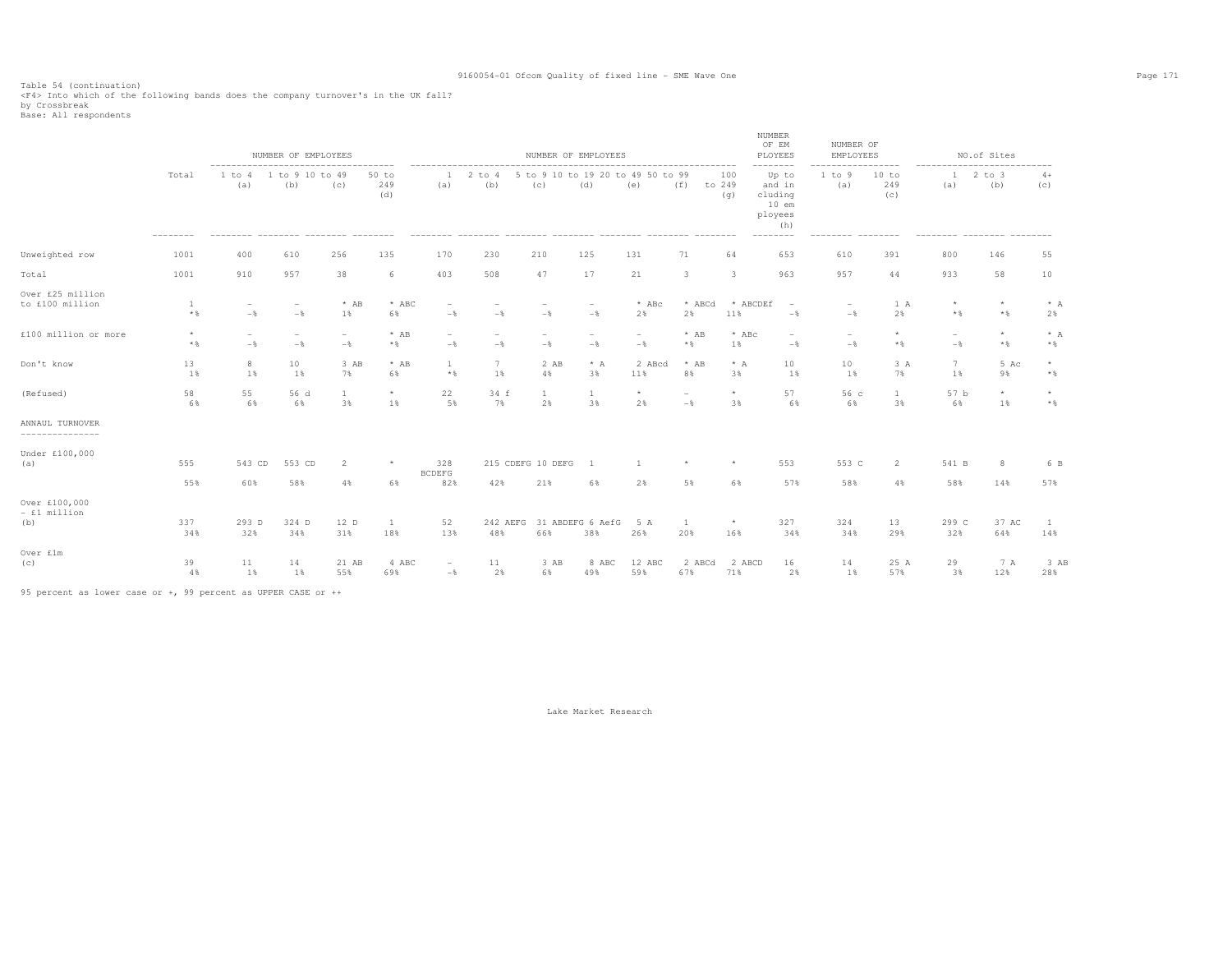Table 54 (continuation) <F4> Into which of the following bands does the company turnover's in the UK fall? by Crossbreak Base: All respondents

|                                    |                   |                         | JOB TITLE<br>____________________    |                                 |                   |                                           | INDUSTRY SECTOR         |                                                                                                                                                 |                                                     | SECTOR                       |                                   |                                | REGION                  |                         |                       | NATION         |                         |                                               |
|------------------------------------|-------------------|-------------------------|--------------------------------------|---------------------------------|-------------------|-------------------------------------------|-------------------------|-------------------------------------------------------------------------------------------------------------------------------------------------|-----------------------------------------------------|------------------------------|-----------------------------------|--------------------------------|-------------------------|-------------------------|-----------------------|----------------|-------------------------|-----------------------------------------------|
|                                    | Total             | Owner/MD                | Senior<br>(a) Manager finance<br>(d) | Other<br>(e)                    | Primary<br>(a)    | Retail Services<br>/ Wh<br>olesale<br>(b) |                         | Go<br>(c) vernment<br>(i)<br>ncluding cluding<br>central,<br>local, arities,<br>ed<br>ucation quangos,<br>and not for<br>health) profits<br>(d) | Third<br>sector,<br>in<br>ch<br>NGOs,<br>etc<br>(e) | Private<br>sector<br>(a)     | Third<br>(C)                      | Wales Scotland Northern<br>(j) | (k) Ireland             | (1)                     | England<br>(a)        | (b)            |                         | Wales Scotland Northern<br>(c) Ireland<br>(d) |
| Unweighted row                     | 1001              | 486                     | 88                                   | 76                              | 220               | 234                                       | 333                     | 82                                                                                                                                              | 132                                                 | 821                          | 132                               | 221                            | 209                     | 201                     | 370                   | 221            | 209                     | 201                                           |
| Total                              | 1001              | 746                     | 29                                   | 37                              | 205               | 248                                       | 310                     | 82                                                                                                                                              | 156                                                 | 827                          | 156                               | 40                             | 63                      | 22                      | 877                   | 40             | 63                      | 22                                            |
| Up to £50,000                      | 286               | 242 CDEF                | <sup>1</sup>                         | 6 df                            | 44                | 59                                        | 110 ABe                 | 35 ABE                                                                                                                                          | 39                                                  | 247 B                        | 39 B                              | 14 dFk                         | 17                      | 8 dF                    | 247                   | 14ac           | 17                      | 8                                             |
|                                    | 29%               | 32%                     | $4\,$ %                              | 15%                             | 21%               | 24%                                       | 35%                     | 42%                                                                                                                                             | 25%                                                 | 30%                          | 25%                               | 36%                            | 27%                     | 35%                     | 28%                   | 36%            | 27%                     | 35%                                           |
| £50,001 to £100,000                | 269               | 189 C                   | 6 C                                  | 16 ACDF                         | 68 Bc             | 50                                        | 76                      | 21                                                                                                                                              | 54 Bc                                               | 213 B                        | 54 aB                             | 8                              | 14                      | $\overline{4}$          | 242 b                 | 8              | 14                      | $\overline{4}$                                |
|                                    | 27%               | 25%                     | 22%                                  | 44%                             | 33%               | 20%                                       | 24%                     | 26%                                                                                                                                             | 35%                                                 | 26%                          | 35%                               | 20%                            | 23%                     | 20%                     | 28%                   | 20%            | 23%                     | 20%                                           |
| £100,001 to £250,000               | 203               | 161                     | 8 <sub>c</sub>                       | 6                               | 17                | 73 ACD                                    | 62 A                    | 11                                                                                                                                              | 40 Ad                                               | 162                          | 40 <sub>b</sub>                   | 9 A                            | 16 Af                   | 4 A                     | 174                   | 9              | 16                      | $\overline{4}$                                |
|                                    | 20%               | 22%                     | 28%                                  | 17%                             | 8%                | 30%                                       | 20%                     | 14%                                                                                                                                             | 25%                                                 | 20%                          | 25%                               | 22%                            | 26%                     | 19%                     | 20%                   | 22%            | 26%                     | 19%                                           |
| £250,001 to £500,000               | 87                | 56                      | $\overline{\mathbf{3}}$              | $\overline{a}$                  | 25 E              | 19                                        | 31 e                    | 6                                                                                                                                               | 6                                                   | 74 c                         | 6                                 | 4 Cd                           | 8 Cdh                   | 3 CDH                   | 73                    | 4              | $_{\rm 8}$              | 3a                                            |
|                                    | 9%                | 7%                      | 11%                                  | 6%                              | 12%               | 8%                                        | 10%                     | 7%                                                                                                                                              | 4%                                                  | 9%                           | 4%                                | 10%                            | 12%                     | 13%                     | 8%                    | 10%            | 12%                     | 13%                                           |
| £500,001 to £999,999               | 47                | 35                      | 6 ACEF                               | $\mathbf{1}$                    | 8                 | 25 aCE                                    | 5                       | 6 Ce                                                                                                                                            | $\overline{2}$                                      | 45                           | 2                                 | $\overline{a}$                 | $\mathbf{1}$            | 1 qK                    | 43                    | $\overline{2}$ | $\mathbf{1}$            | 1 <sup>c</sup>                                |
|                                    | 5%                | 5%                      | 22%                                  | 4%                              | 4%                | 10%                                       | 1%                      | 8%                                                                                                                                              | 2%                                                  | 5%                           | 2%                                | $4\,$                          | 2%                      | 6%                      | 5%                    | 4%             | 2%                      | 6%                                            |
| £1 million to £2 million           | 26                | 11                      | $\mathbf{1}$                         | 3 A                             | 9 <sub>c</sub>    | 9                                         | $5 -$                   | $\mathbf{1}$                                                                                                                                    | $\mathbf{2}$                                        | 23                           | $\overline{2}$                    | $\mathbf{1}$                   | $\mathbf{1}$            | $^{\star}$              | 24                    | $\mathbf{1}$   | $\mathbf{1}$            | $^\star$                                      |
|                                    | 3%                | 1%                      | 2%                                   | 8%                              | 4%                | 4%                                        | 2%                      | 1%                                                                                                                                              | 1%                                                  | 3%                           | 1%                                | 2%                             | 1%                      | 1%                      | 3%                    | 2%             | 1%                      | 1%                                            |
| Over £2 million                    | 8                 | $\mathbf{1}$            | 1 A                                  | 1 A                             | $\mathbf{3}$      | $\mathbf{1}$                              | $\overline{c}$          | $\star$                                                                                                                                         | $\mathbf{1}$                                        | $6\,$                        | $\mathbf{1}$                      | $^{\star}$                     | $\mathbf{1}$            | $^{\star}$              | 6                     | $\star$        | $\mathbf{1}$            | $\star$                                       |
| to £5 million                      | 1%                | $\star$ $\,$            | 3%                                   | 3%                              | 2%                | $\star$ $\,$                              | 1%                      | $\star$ $\S$                                                                                                                                    | 1%                                                  | 1%                           | 1%                                | 1%                             | 1%                      | 1%                      | 1%                    | 1%             | 1%                      | 1%                                            |
| Over £5 million                    | $\mathbf{3}$      | $\star$                 | $* A$                                | $^{\star}$                      | $\mathbf{1}$      | $\mathbf{1}$                              | $\mathbf{1}$            | $\star$                                                                                                                                         | $\mathbf{1}$                                        | 2                            | $\mathbf{1}$                      | $\star$                        | $\star$                 | $^{\star}$              | 3                     | $\star$        | $^{\star}$              | $\star$                                       |
| to £10 million                     | $\star$ $\,$      | $\star$ $\,$            | 1%                                   | $*$ &                           | 1%                | $\star$ $\,$                              | $\star$ $\,$            | $\star$ $\S$                                                                                                                                    | $*$ %                                               | $\star$ $\,$                 | $\star$ $\,$                      | $\star$ $\,$                   | $\star$ $\,$            | $*$ %                   | $*$ %                 | $*$ %          | $\star$ $\,$            | $\star$ $\,$                                  |
| Over £10 million<br>to £15 million | 1<br>$\star$ $\,$ | $\star$<br>$\star$ $\,$ | $* A$<br>1%                          | $\star$<br>$\star$ $\S$         | $^\star$<br>$*$ % | $\star$<br>$\star$ $\,$                   | $\star$<br>$\star$ $\,$ | $-\,$                                                                                                                                           | $-$                                                 | 1<br>$\star$ $\,$            | $\overline{\phantom{a}}$<br>$-\,$ | $\star$<br>$*$ %               | $\star$<br>$\star$ $\,$ | $\star$<br>$\star$ $\,$ | $\star$<br>$*$ %      | $*$ %          | $\star$<br>$\star$ $\,$ | $\star$ $\,$                                  |
| Over £15 million<br>to £20 million | 1<br>$\star$ $\,$ | $-\frac{6}{6}$          | $* A$<br>2%                          | $\overline{\phantom{0}}$<br>$-$ | $\star$<br>$*$ &  | $*$ %                                     | $\star$<br>$*$          | $-$                                                                                                                                             | $*$ %                                               | $\mathbf{1}$<br>$\star$ $\,$ | $\star$<br>$*$ %                  | $*$ %                          | $-$                     | $-$                     | $\mathbf{1}$<br>$*$ % | $*$ &          | $-\frac{6}{6}$          | $-\,$                                         |

95 percent as lower case or +, 99 percent as UPPER CASE or ++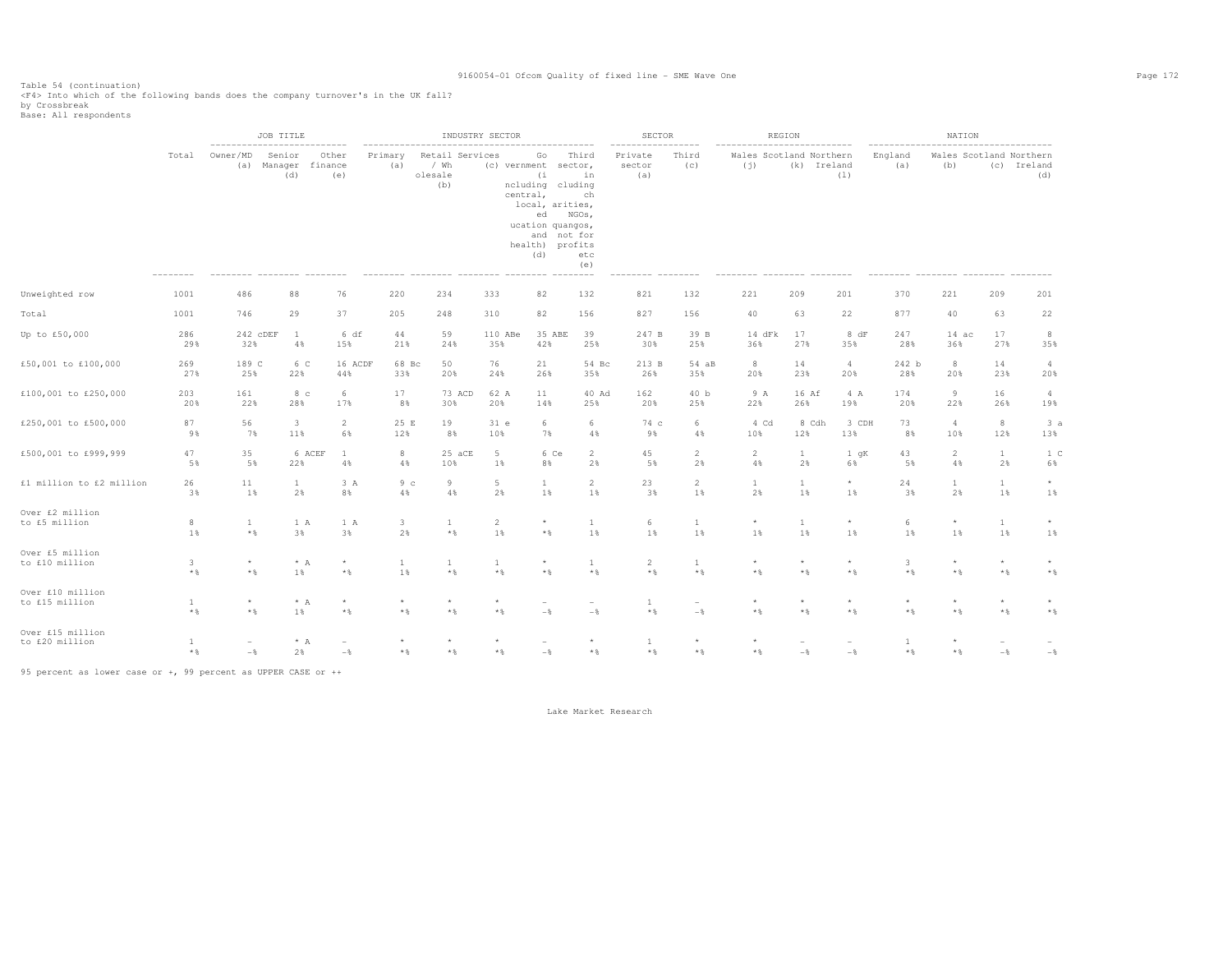Table 54 (continuation) <F4> Into which of the following bands does the company turnover's in the UK fall? by Crossbreak Base: All respondents

|                                      |                              | JOB TITLE                         |                         |                                     | INDUSTRY SECTOR         |                                           |                                   |                                                                                                                                                                | SECTOR                                                  |                          | REGION                          |                                  |                                  |                                               | NATION                            |                    |                               |                                   |
|--------------------------------------|------------------------------|-----------------------------------|-------------------------|-------------------------------------|-------------------------|-------------------------------------------|-----------------------------------|----------------------------------------------------------------------------------------------------------------------------------------------------------------|---------------------------------------------------------|--------------------------|---------------------------------|----------------------------------|----------------------------------|-----------------------------------------------|-----------------------------------|--------------------|-------------------------------|-----------------------------------|
|                                      | Total                        | Owner/MD                          | Senior<br>(d)           | Other<br>(a) Manager finance<br>(e) | Primary<br>(a)          | Retail Services<br>/ Wh<br>olesale<br>(b) |                                   | Go<br>(c) vernment sector,<br>(i)<br>ncluding cluding<br>central,<br>local, arities,<br>ed<br>ucation quangos,<br>health) profits<br>(d)<br>--------- -------- | Third<br>in<br>ch<br>NGOs,<br>and not for<br>etc<br>(e) | Private<br>sector<br>(a) | Third<br>(C)<br>--------        | (i)                              |                                  | Wales Scotland Northern<br>(k) Ireland<br>(1) | England<br>(a)                    | (b)                | Wales Scotland Northern       | (c) Ireland<br>(d)                |
| Unweighted row                       | 1001                         | 486                               | 88                      | 76                                  | 220                     | 234                                       | 333                               | 82                                                                                                                                                             | 132                                                     | 821                      | 132                             | 221                              | 209                              | 201                                           | 370                               | 221                | 209                           | 201                               |
| Total                                | 1001                         | 746                               | 29                      | 37                                  | 205                     | 248                                       | 310                               | 82                                                                                                                                                             | 156                                                     | 827                      | 156                             | 40                               | 63                               | 22                                            | 877                               | 40                 | 63                            | 22                                |
| Over £20 million<br>to £25 million   | $^\star$<br>$*$ &            | $\star$<br>$\star$ $\,$           | $-$                     | $\star$<br>$\star$ $\S$             | $\star$<br>$*$ &        | $\star$<br>$*$ %                          | $\star$<br>$*$ %                  | $-$                                                                                                                                                            | $-$                                                     | $\star$ $\S$             | $-\frac{6}{6}$                  | $*$ &                            | $-\frac{6}{5}$                   | $-$                                           | $\star$<br>$*$ %                  | $*$ &              | $-$                           | $-\,$                             |
| Over £25 million<br>to £100 million  | $\mathbf{1}$<br>$\star$ $\,$ | $\overline{\phantom{a}}$<br>$-\,$ | $* A$<br>2%             | $\star$<br>$*$ $\frac{6}{3}$        | $\star$<br>$\star$ $\,$ | $\mathbf{1}$<br>$*$ %                     | $\star$<br>$\star$ $\,$           | $-\frac{6}{6}$                                                                                                                                                 | $-\frac{6}{5}$                                          | $\overline{1}$<br>$*$ %  | $\overline{\phantom{a}}$<br>$-$ | $\star$<br>$*$ %                 | $\star$<br>$\star$ $\,$          | $\star$<br>$*$ %                              | $\overline{1}$<br>$*$ %           | $*$ &              | $\star$<br>$*$ %              | $\star$<br>$\star$ $\,$           |
| £100 million or more                 | $\star$<br>$\star$ $\,$      | $\overline{\phantom{a}}$<br>$-$   | $\star$<br>$\star$ $\S$ | $\overline{\phantom{a}}$<br>$-$     | $\star$<br>$\star$ $\,$ | $\overline{a}$<br>$-$ 8                   | $\overline{\phantom{a}}$<br>$-$ 8 | $-$                                                                                                                                                            | $-$                                                     | $\star$<br>$\star$ $\S$  | $\overline{\phantom{a}}$<br>$-$ | $\overline{a}$<br>$-\frac{6}{6}$ | $^{\star}$<br>$*$                | $-$                                           | $\overline{\phantom{0}}$<br>$-$ 8 | $-$                | $\star$<br>$\star$ $\S$       | $\overline{\phantom{a}}$<br>$-\,$ |
| Don't know                           | 13<br>1%                     | $\mathbf{1}$<br>$\star$ $\,$      | 1 A<br>3%               | $^{\star}$<br>1%                    | 7 bc<br>3%              | $\mathbf{1}$<br>$\star$ $\S$              | 3<br>1%                           | $\mathbf{1}$<br>1%                                                                                                                                             | $\mathbf{1}$<br>1%                                      | 11<br>1%                 | $\mathbf{1}$<br>1%              | $\mathbf{1}$<br>1%               | $\overline{2}$<br>3%             | 1 e<br>3%                                     | 10<br>1%                          | $\mathbf{1}$<br>1% | $\overline{c}$<br>3%          | $\mathbf{1}$<br>3%                |
| (Refused)                            | 58<br>6%                     | 50 d<br>7%                        | $\star$<br>$*$ &        | $\mathbf{1}$<br>2%                  | 22 BcD<br>11%           | 8<br>3%                                   | 17 d<br>5%                        | $\star$<br>$*$ &                                                                                                                                               | 10d<br>7%                                               | 42<br>5%                 | 10<br>7%                        | 1<br>3%                          | $\overline{\mathbf{3}}$<br>$4\%$ | $\star$<br>2%                                 | 53 d<br>6%                        | $\mathbf{1}$<br>3% | $\overline{\mathbf{3}}$<br>4% | $^{\star}$<br>2%                  |
| ANNAUL TURNOVER<br>---------------   |                              |                                   |                         |                                     |                         |                                           |                                   |                                                                                                                                                                |                                                         |                          |                                 |                                  |                                  |                                               |                                   |                    |                               |                                   |
| Under £100,000<br>(a)                | 555<br>55%                   | 431 CDF<br>58%                    | 8<br>26%                | 22 CDF<br>59%                       | 111 b<br>54%            | 109<br>44%                                | 185 B<br>60%                      | 56 aB<br>68%                                                                                                                                                   | 93 B<br>60%                                             | 460 B<br>56%             | 93 B<br>60%                     | 22 Bi<br>56%                     | 32 b<br>50%                      | 12 B<br>55%                                   | 490<br>56%                        | 22<br>56%          | 32<br>50%                     | 12<br>55%                         |
| Over £100,000<br>- £1 million<br>(b) | 337<br>34%                   | 251<br>34%                        | 60%                     | 17 ACE<br>10<br>27%                 | 51<br>25%               | 118 ACDE<br>48%                           | 97<br>31%                         | 24<br>29%                                                                                                                                                      | 48<br>31%                                               | 281<br>34%               | 48<br>31%                       | 14<br>36%                        | $25$ cf<br>39%                   | 8<br>38%                                      | 290<br>33%                        | 14<br>36%          | 25<br>39%                     | 8<br>38%                          |
| Over £1m<br>(C)                      | 39<br>4%                     | 12<br>2%                          | 3A<br>10%               | 4 A<br>11%                          | $14$ ce<br>7%           | 12<br>5%                                  | 8<br>3%                           | 1<br>2%                                                                                                                                                        | 3<br>2%                                                 | 34<br>4%                 | 3<br>2%                         | <sup>1</sup><br>3%               | 2<br>3%                          | $\mathbf{1}$<br>3%                            | 35<br>4%                          | 1<br>3%            | 2<br>3%                       | 1<br>3%                           |

95 percent as lower case or +, 99 percent as UPPER CASE or ++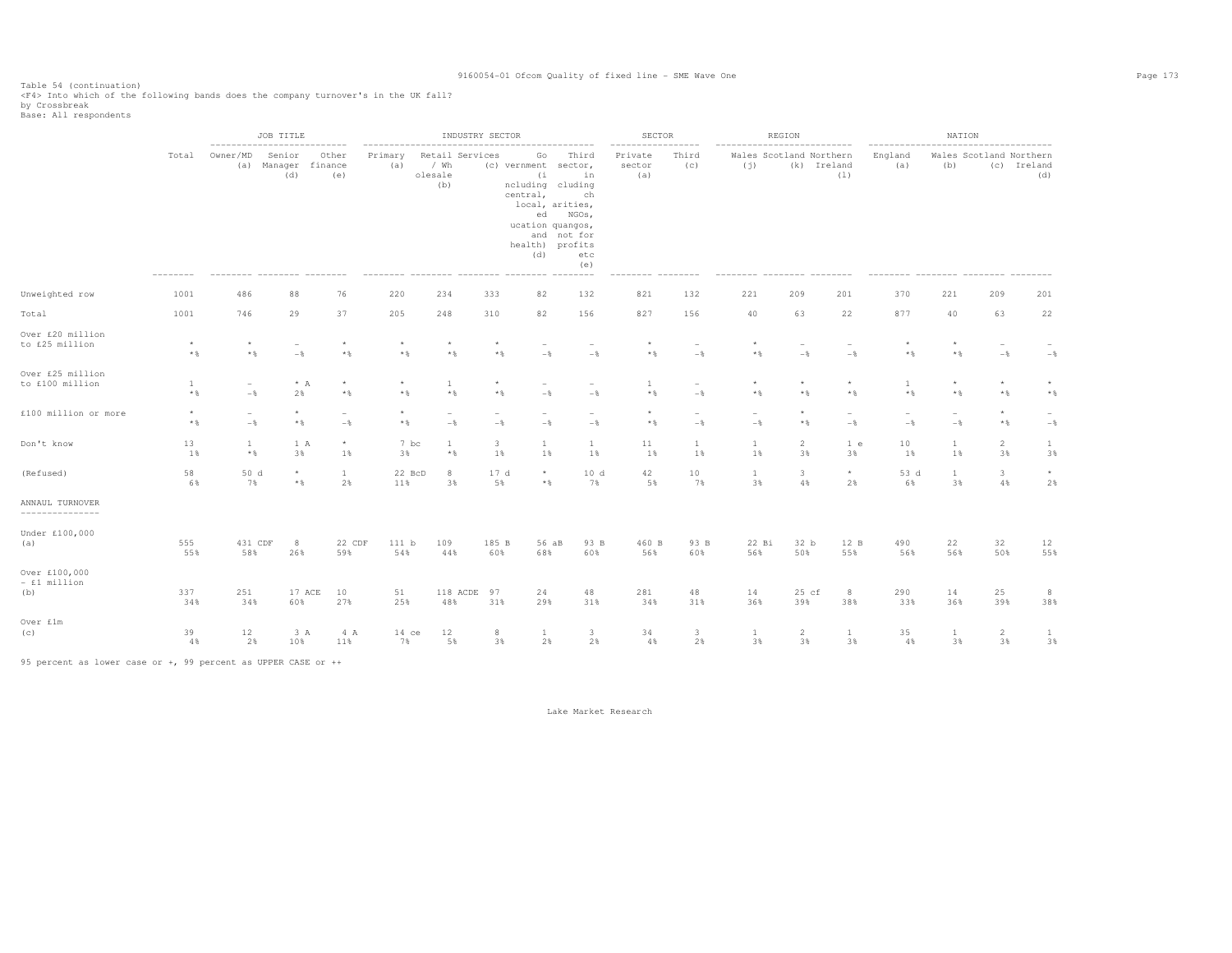Table 54 (continuation) <F4> Into which of the following bands does the company turnover's in the UK fall? by Crossbreak Base: All respondents

|                                    |                       |                      | URBANITY              |                        | URBAN DETAIL                   |                                                              |                       |                       |  |
|------------------------------------|-----------------------|----------------------|-----------------------|------------------------|--------------------------------|--------------------------------------------------------------|-----------------------|-----------------------|--|
|                                    | Total                 | Urban<br>(a)         | Rural<br>(b)          | Remote<br>Rural<br>(c) | -------<br>All<br>Rural<br>(d) | Large<br>City /<br>Smaller<br>city<br>/ large<br>town<br>(a) | Medium<br>town<br>(b) | Small<br>towns<br>(c) |  |
| Unweighted row                     | 1001                  | 720                  | 174                   | 106                    | 280                            | 281                                                          | 225                   | 214                   |  |
| Total                              | 1001                  | 736                  | 222                   | 42                     | 264                            | 285                                                          | 240                   | 212                   |  |
| Up to £50,000                      | 286                   | 184                  | 82 A                  | 20 A                   | 102 A                          | 72c                                                          | 76 C                  | 36                    |  |
|                                    | 29%                   | 25%                  | 37%                   | 47%                    | 39%                            | 25%                                                          | 32%                   | 17%                   |  |
| £50,001 to £100,000                | 269                   | 206 с                | 55                    | 8                      | 63                             | 72                                                           | 76                    | 59                    |  |
|                                    | 27%                   | 28%                  | 25%                   | 18%                    | 24%                            | 25%                                                          | 32%                   | 28%                   |  |
| £100,001 to £250,000               | 203                   | 180 BCD              | 18                    | 5                      | 23                             | 82 B                                                         | 38                    | 60 B                  |  |
|                                    | 20%                   | 24%                  | 8%                    | 11%                    | 98                             | 29%                                                          | 16%                   | 28%                   |  |
| £250,001 to £500,000               | 87                    | 56                   | 29a                   | $2^{\circ}$            | 31 a                           | 17                                                           | 25                    | 14                    |  |
|                                    | 9%                    | 8%                   | 13%                   | 6%                     | 12%                            | 6%                                                           | 10%                   | 7%                    |  |
| £500,001 to £999,999               | 47                    | 33                   | 13                    | $\mathbf{1}$           | 14                             | 12 <sup>7</sup>                                              | $5 -$                 | 16 B                  |  |
|                                    | 5%                    | 4%                   | 6%                    | $2\%$                  | 5%                             | 4%                                                           | 2%                    | 8%                    |  |
| £1 million to £2 million           | 26                    | 22                   | 3                     | $\star$                | $\overline{\mathbf{3}}$        | $16$ bc                                                      | $4\overline{ }$       | 3                     |  |
|                                    | 3%                    | 3%                   | 1%                    | * %                    | 1%                             | 6%                                                           | $1\%$                 | 1%                    |  |
| Over £2 million                    | 8                     | 5                    | $\overline{2}$        | $\star$                | $\overline{\mathbf{3}}$        | 3                                                            | $\overline{2}$        | $\star$               |  |
| to £5 million                      | 1%                    | 1%                   | 1%                    | 1%                     | 1%                             | 1%                                                           | 1%                    | $\star$ $\S$          |  |
| Over £5 million                    | 3                     | 3.                   | $\star$               | $\star$                | $\mathbf{1}$                   | 2 <sup>1</sup>                                               | $\star$               | ÷                     |  |
| to £10 million                     | $*$ %                 | $*$                  | $*$ &                 | $*$ &                  | $*$                            | 1 %                                                          | $*$ %                 | $*$ %                 |  |
| Over £10 million                   | $\mathbf{1}$          | $\star$              | $\star$               | $-$                    | $\star$                        | $\star$                                                      | $\star$               | $\star$               |  |
| to £15 million                     | $*$ %                 | $*$                  | $*$ &                 |                        | $*$ &                          | $*$ %                                                        | $*$ %                 | $*$ %                 |  |
| Over £15 million<br>to £20 million | $\mathbf{1}$<br>$*$ % | $\star$ &            | $\mathbf{1}$<br>$*$ % | $-$                    | $\mathbf{1}$<br>$*$            | $*$ &                                                        | $-$                   | $-\frac{6}{6}$        |  |
| Over £20 million<br>to £25 million | $^\star$<br>$*$ %     | $\star$<br>$\star$ & | $\star$<br>$*$ &      | $\star$<br>$*$ &       | $^{\star}$<br>$*$ &            | $-$                                                          | $\star$<br>$\star$ &  | $-$                   |  |
| Over £25 million                   | $\mathbf{1}$          | $\mathbf{1}$         | $^\star$              | $-\frac{6}{5}$         | $\star$                        | $\star$                                                      | $\star$               | $\star$               |  |
| to £100 million                    | $*$ %                 | **                   | $\star$ &             |                        | $*$ &                          | $\star$ &                                                    | $*$                   | $*$ %                 |  |

95 percent as lower case or +, 99 percent as UPPER CASE or ++